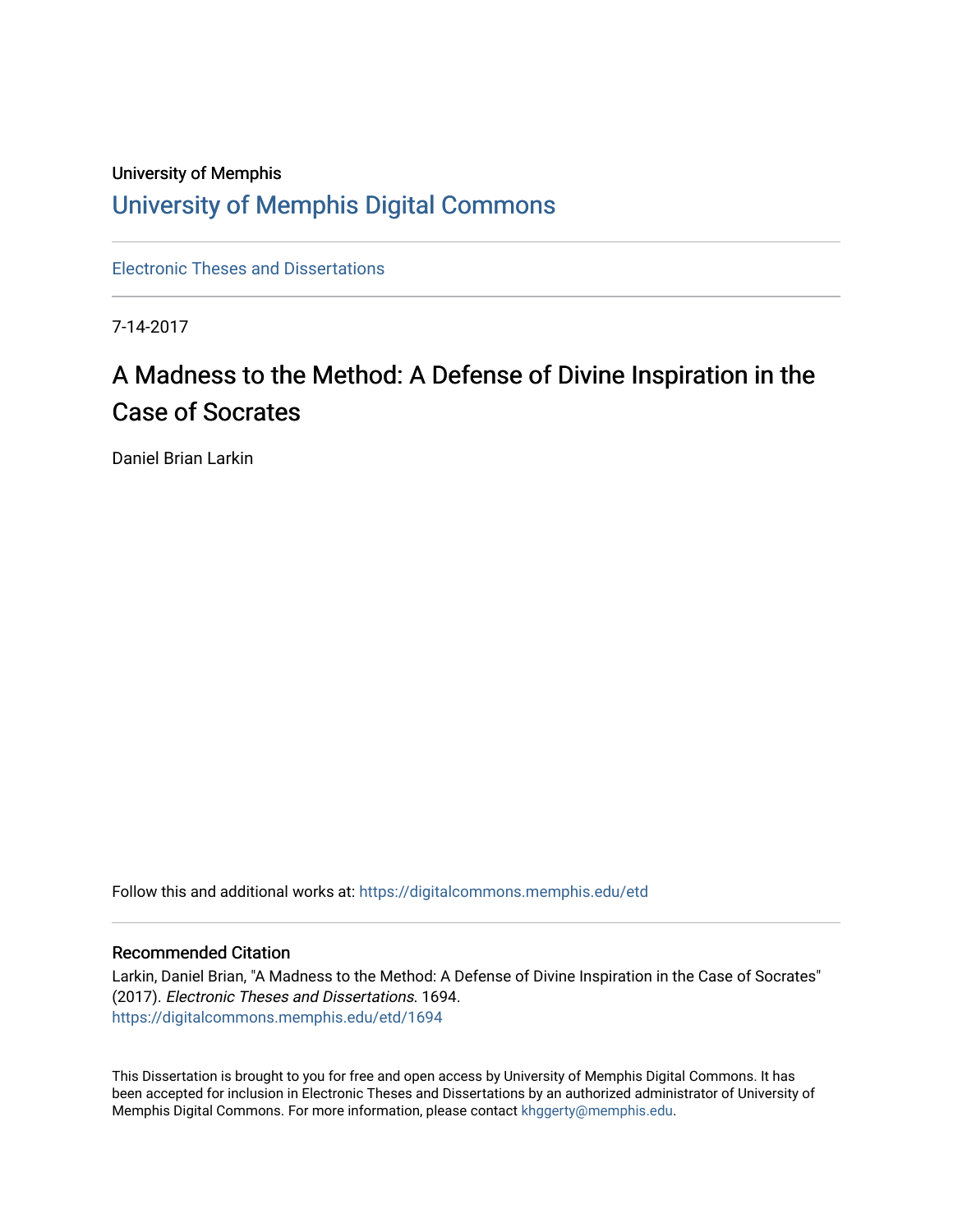# A MADNESS TO THE METHOD: A DEFENSE OF DIVINE INSPIRATION IN THE CASE OF SOCRATES

by

Daniel B. Larkin

A Dissertation

Submitted in Partial Fulfillment of the

Requirements for the Degree of

Doctor of Philosophy

Major: Philosophy

The University of Memphis

August 2017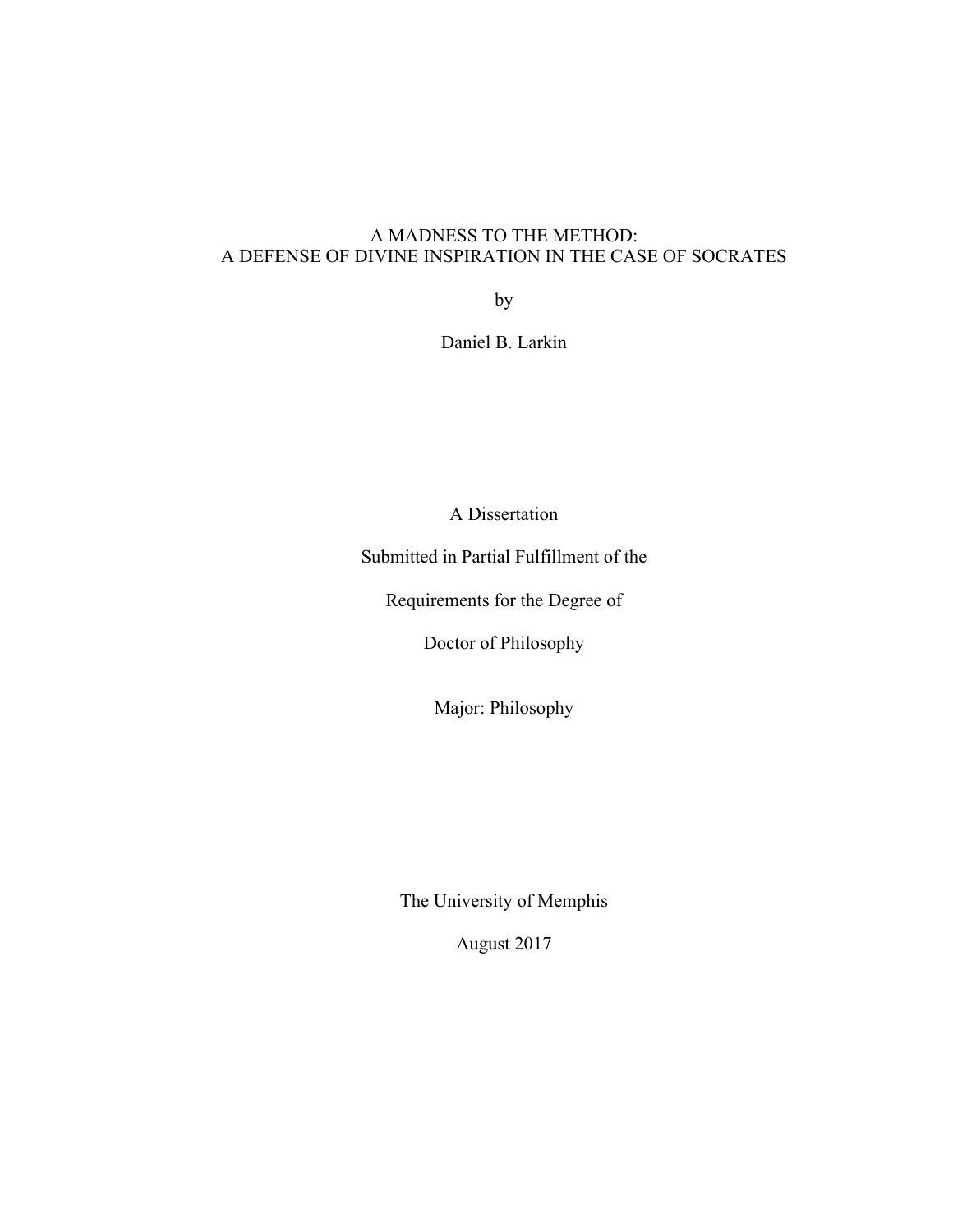*For my Parents*

*For Pamela*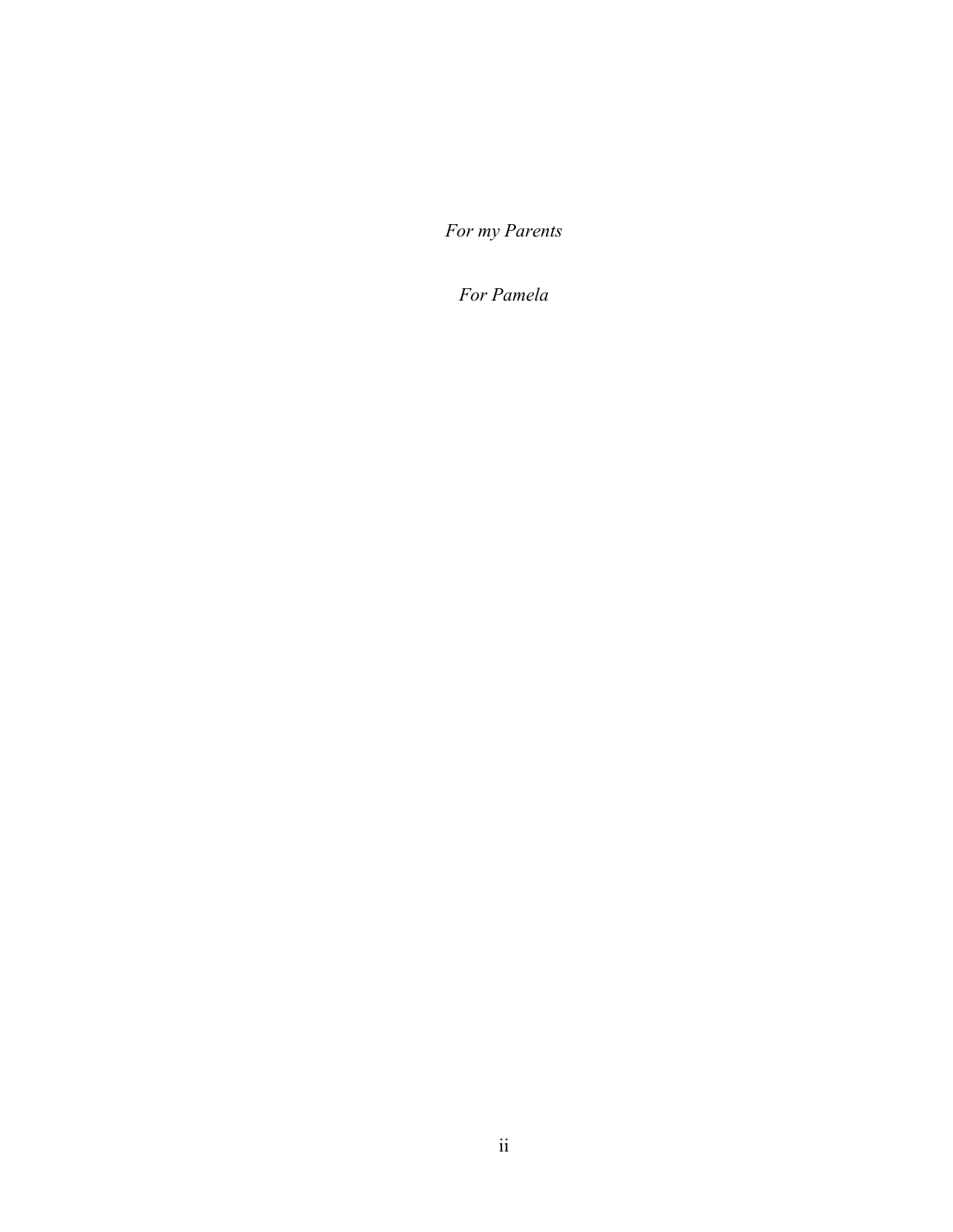## **Acknowledgements**

While the writing of a dissertation is isolating by nature, such an undertaking would have been truly impossible had I actually been isolated. As such, there are many people whom I would like, and need, to thank.

First, to my Committee Members, for all of their input, support, comments, and feedback: Dan Devereux for his exceptionally insightful comments and encouraging remarks, as well as his taste in music. Tom Nenon, for his patience, questions, and calming influence throughout this process. Hoke Robinson, for jumping on board at such short notice, and with an enthusiasm that was needed in these closing days. Also, for the movie nights, Sunday dinners, invaluable advice, and the brief Kantian excursions that allowed for a necessary break from all things. And, Tim Roche, who stood by the idea that drove this dissertation, even when it was challenged aggressively at conferences by some fairly prominent scholars. Also, and I don't know if people know this about me, but, *at times,* I can be a BIT overly enthusiastic about certain things/ideas. And, when this potentially problematic exuberance arose, Tim was there to reel me back in and get me back on track. Thank you.

To the faculty and staff here at the U of M. In particular I want to thank Stephan Blatti for all of his help and advice along the way. Remy Debes, for his guidance during my first year here in this position as well as his advice as my teaching mentor, and finally Mary Beth Mader, who while facing *her* first year as chair, always made the time for me as I stumbled through my first year as undergrad advisor. And, of course, to Cathy Wilhelm and Connie Diffee, without whom this place that I have been fortunate enough to call home for these past seven years would just not seem like home at all.

iii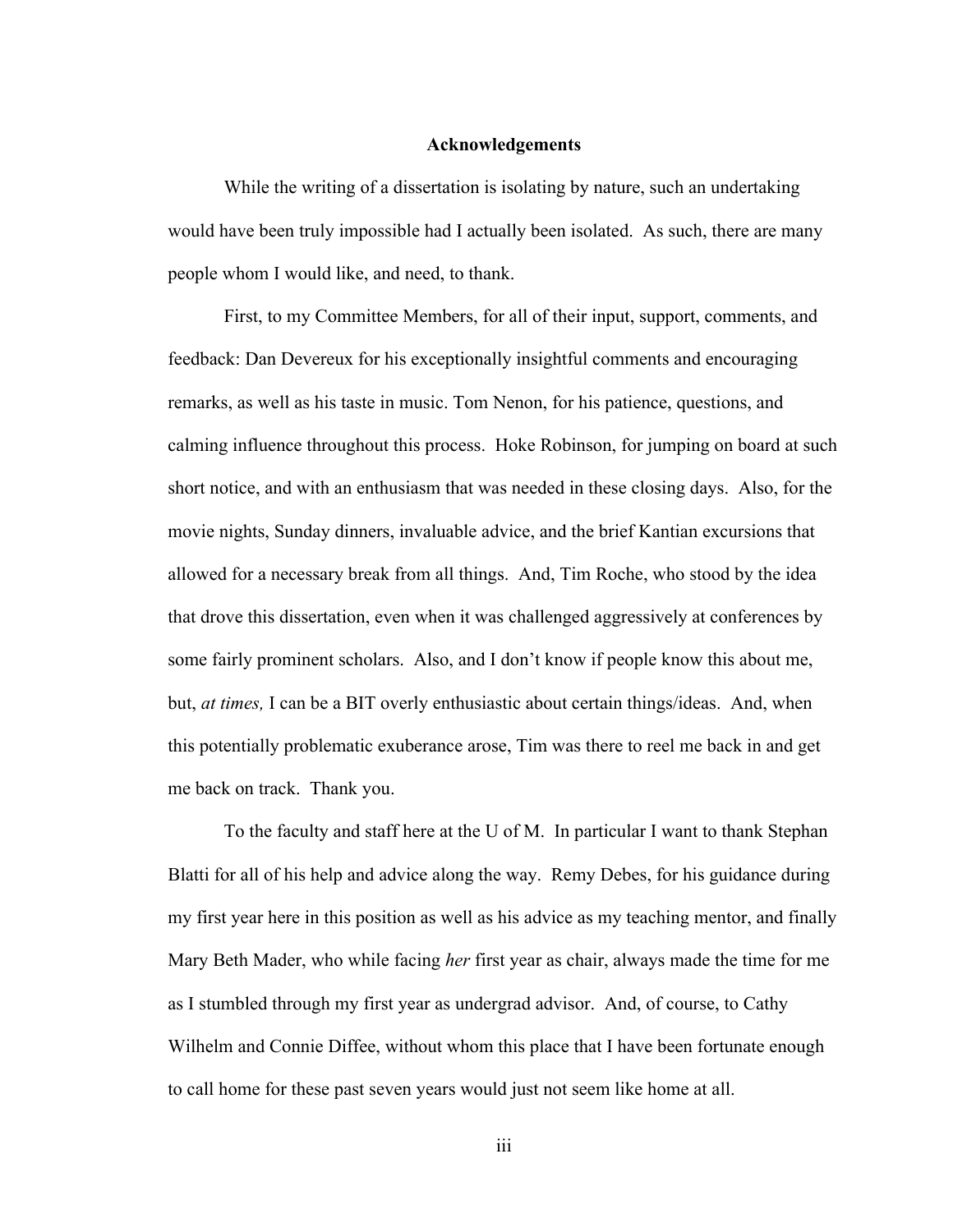To David Schindler, who not only inspired me to pursue philosophy as an undergraduate student, but also continues to serve as the model for my own teaching to this day.

To Fr. Jim McCartney, for his friendship and guidance throughout the years.

To Julian Rome and Jordan Papineau, who, through their work with the undergraduate community, Tapping, and the Phil Circle, made my life indescribably easier these last few months when it was imperative that it become so.

To my friends outside of the department – Dave Weisse, Kevin Mckenzie, Matt O'Dowd, Ryan Petrillo, Joe Talarico, John Desilvio, Chuck Girard, Raza Khan, Barrett Schwartz, Jake Graham, Seth Hendricks, Kevin Blair, Joel Dugger, and Chris Vickers – For keeping me sane (to the extent that anyone can remain sane while writing a dissertation).

To my friends inside the department - Chris Lucibella, Nick Drozd, Tailor Ransom, Lucas Olsen, Mike Butler, John Torrey, Sarah Marshall, Bilge, Sebastian, Matt Lexow and Ben Aguda - for pushing me back into the abyss when I drifted too close to the aforementioned sanity.

To Paul Hammond, who made me feel like I belonged when I was convinced that I did not. He is dearly missed, and I wish that he was here.

To Jasmine Wallace, who kept me out entirely too late at the P&H on entirely too many nights, and was always there to talk shop when shop talk was needed. Partners in crime to the end, and the best bad influence one could ask for.

To my puppy Max, who never seemed to notice the stress, making it clear that sometimes all that is needed is a nice game of fetch.

iv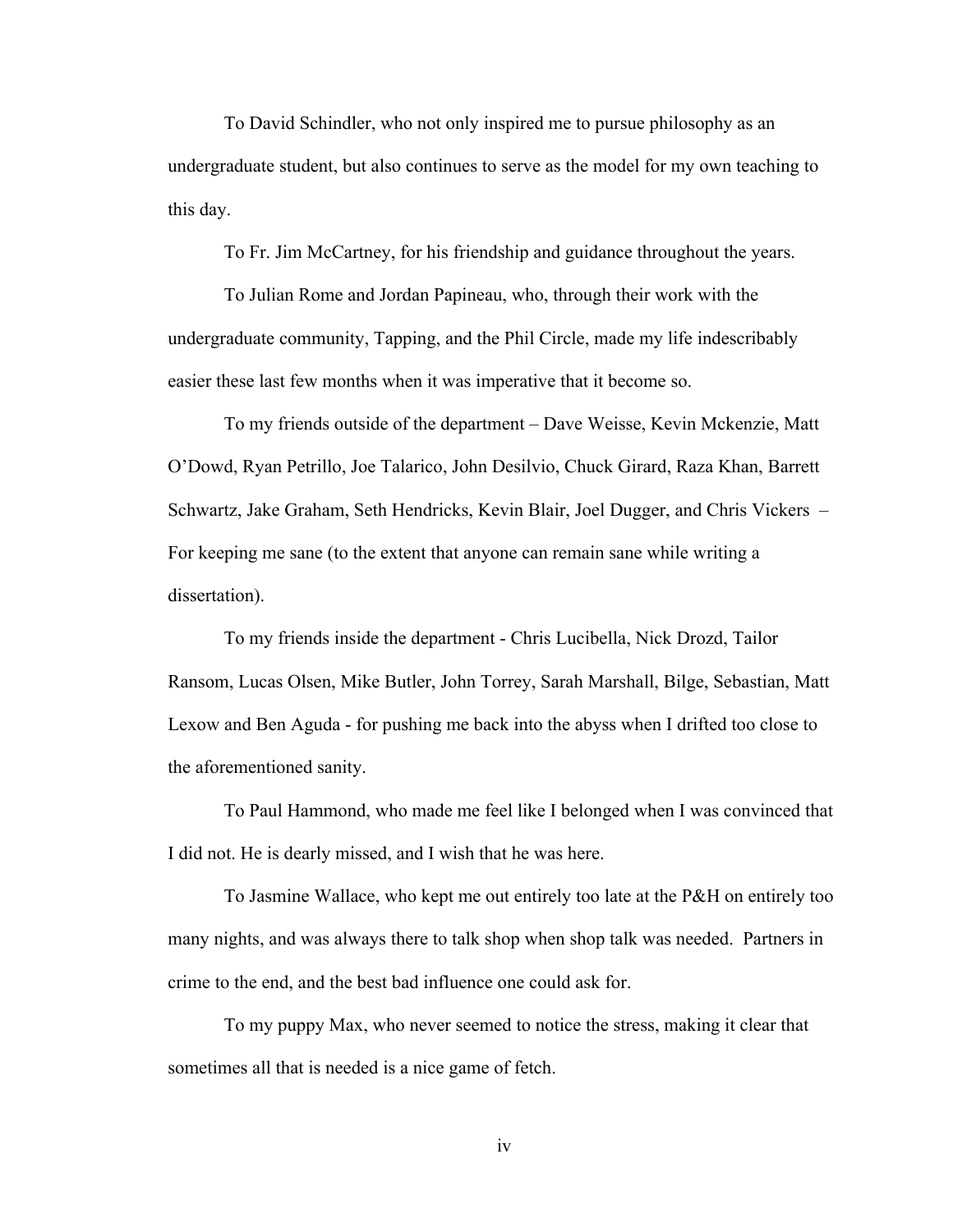To my sisters, Sarah, Amanda, and Melissa, who, somehow, put up with me, *and*  my ranting, for years and years, and will, I hope, allow me to continue ranting for the years to come. And, to my acquired brothers Jim and Mick, and the years of oneupmanship I am very much looking forward to.

To my parents, whom I can never repay, nor could any words I write here ever do justice to the thanks that I owe to them. They have supported through every foolish endeavor I have ever undertaken without question (though, perhaps, at times with a healthy dose of concern), and have given me opportunities that I can, hopefully, prove were well-deserved.

And finally, to Pamela. Throughout this process, you have had the unique experience of witnessing the best and the worst of me. And, given that my worst is the blurst, I promise you that I will cook you dinner every single night, and buy you all, yes, *all*, of the ice cream. Just keep in mind that that last point may take awhile…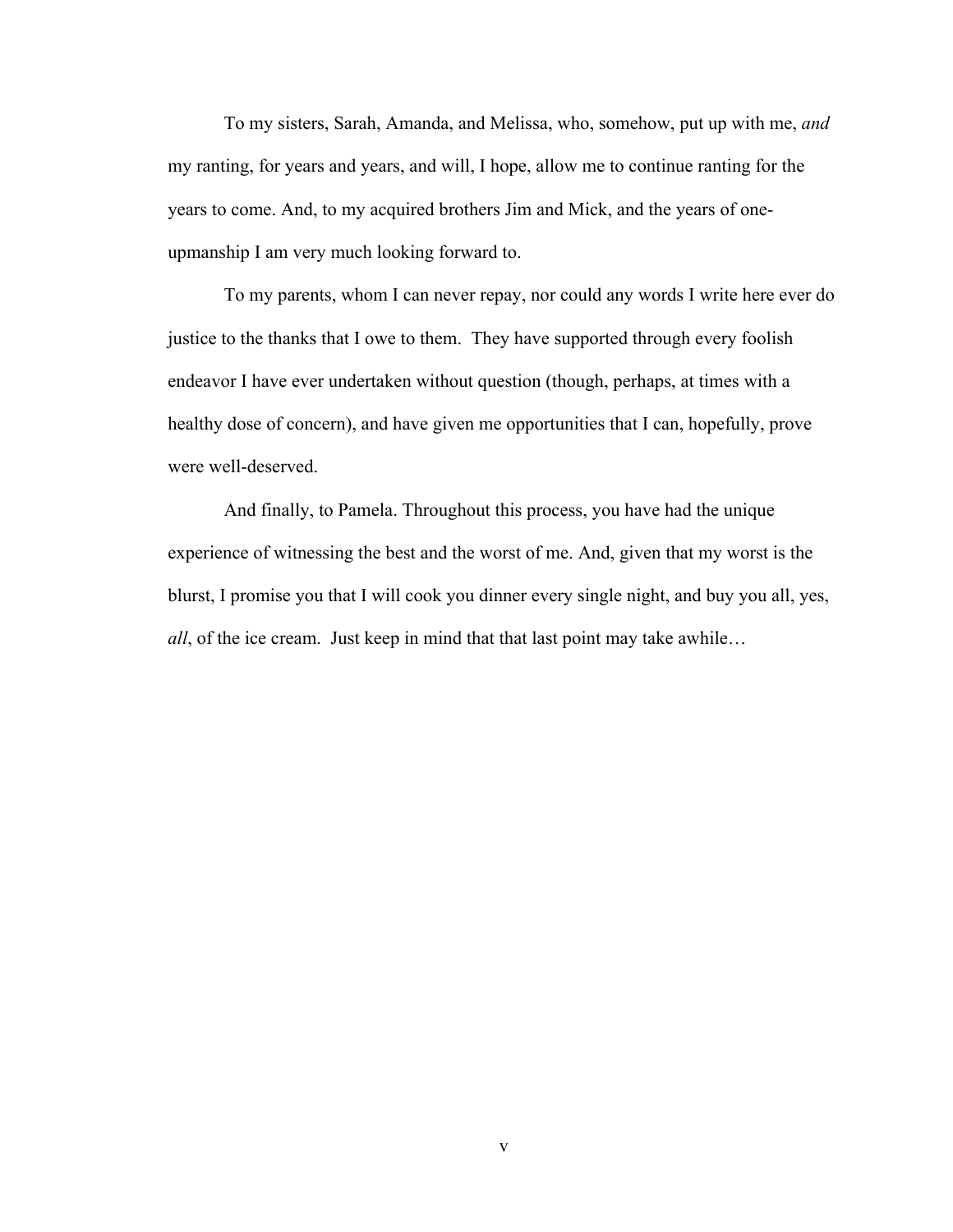Larkin, Daniel B. Ph.D. The University of Memphis. June 2017. "A Madness to the Method: A Defense of Divine Inspiration in the Case of Scorates." Major Professor: Dr. Timothy Roche

### **Abstract**

In contemporary Platonic scholarship, Socrates is quite often depicted as a hyper-rationalist, i.e., an individual that relies upon reason alone in his philosophical pursuits. And, such a position is not entirely unsupported, especially when one considers the rigor with which Socrates engages his interlocutors via the elenchtic method, not to mention the charges of impiety and atheism, for which he was found guilty. Yet, while Socrates did indeed hold reason in the highest esteem, when we look to the texts, we find evidence to suggest that he also took seriously the role played by divine inspiration in the pursuit of truth. Not only do we find examples of Socrates recognizing the potential for truth that the divinely inspired seem to exhibit, but further, we find Socrates himself to be the recipient of such divine revelation in the form of his *daimonion.* And, while some scholars have dismissed such references as mere ironic gestures, I argue that these dismissive, and admittedly anachronistic, claims are entirely unfounded. Instead, I propose that Plato recognized, and valued, the role that divine inspiration played in the case of Socrates. Yet, while the divine inspiration experienced by Socrates is seen in a positive light by Plato, given the uniqueness of his situation, Socrates, and his methodology, can no longer be the model upon which philosophical investigation is founded. Thus, recognizing the limitations of Socrates, limitations which are alleviated via divine assistance, Plato, in his late period, develops a new methodology, i.e., collection and division, one which might allow for the definitional knowledge which he seeks without reliance upon divine revelation. Despite this change, however, I maintain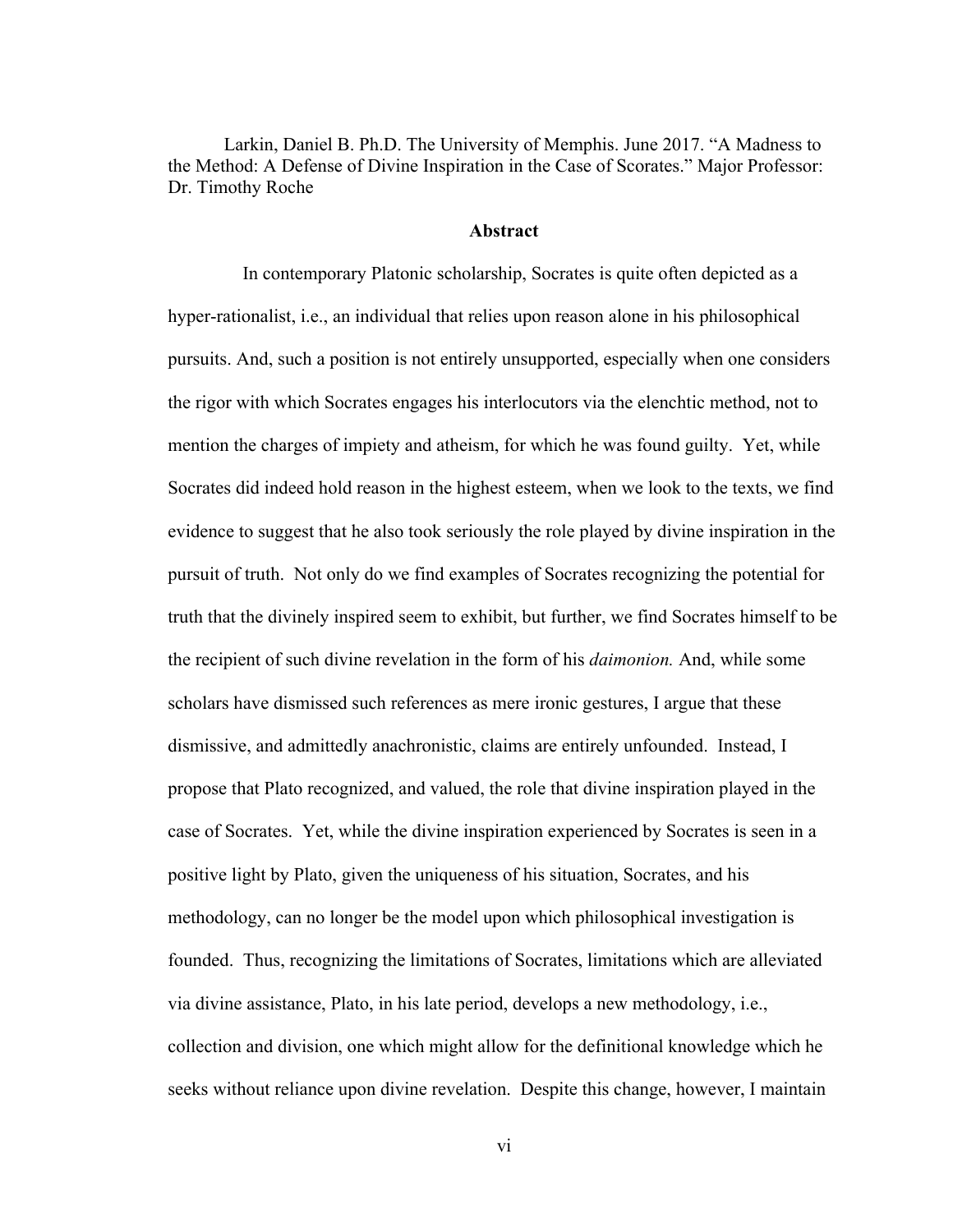that even in the late Platonic period, Plato still recognizes the value of divine inspiration. As such, Socrates, while perhaps not a philosopher in the unqualified sense according to Plato's later understanding of philosophy, might rightly be understood as a unique individual, one who, through divine inspiration, is given access to truth, albeit a truth he is unable to fully explain.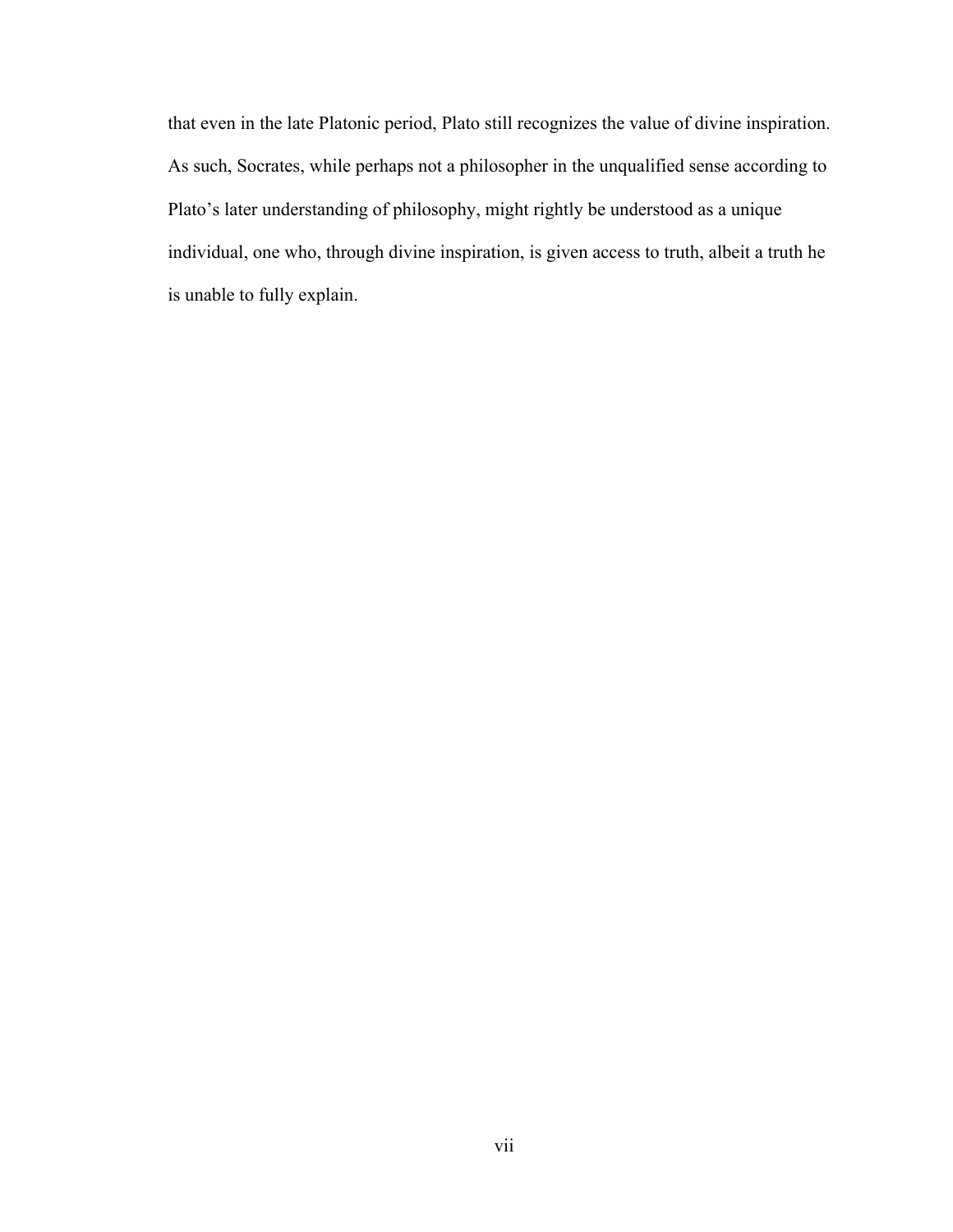# **Table of Contents**

| Chapter<br>Introduction                                                                                                                                                                                                                                                                                                                                                                                                                                                                                                                                                                                                                                        |                                                                                                       |  |
|----------------------------------------------------------------------------------------------------------------------------------------------------------------------------------------------------------------------------------------------------------------------------------------------------------------------------------------------------------------------------------------------------------------------------------------------------------------------------------------------------------------------------------------------------------------------------------------------------------------------------------------------------------------|-------------------------------------------------------------------------------------------------------|--|
| 1<br>The Limitations of the Elenchos<br>Overview of the Elenchos<br>The Elenchos in the Gorgias<br>The Problem of Consistency<br>Vlastos on Inconsistency<br>Further Evidence of Inconsistency<br>Inconsistency and the <i>daimonion</i><br>The Problem of True Premises<br>The Problem of Establishing Moral Truths<br>The <i>Euthyphro</i><br>The <i>Gorgias</i>                                                                                                                                                                                                                                                                                             | 10<br>10<br>14<br>22<br>22<br>26<br>30<br>33<br>42<br>42<br>48                                        |  |
| The Problem of Induction<br>Conclusion                                                                                                                                                                                                                                                                                                                                                                                                                                                                                                                                                                                                                         | 54<br>57                                                                                              |  |
| $\overline{2}$<br>Socrates and Sophistry in the Late Dialogues<br>Defining the Sophist<br>The 7 <sup>th</sup> Definition and the Production of False Appearances<br>Non-Being as Difference<br>The Making of False Statements<br>The Production of False Appearances<br>Critiques of the $7th$ Definition<br>Different Sophists?<br>The 7 <sup>th</sup> Definition as the Correct Definition<br>The Problem of Sophistry as a <i>techne</i><br>Is Socrates a Sophist?<br>Saving Socrates from Sophistry<br>Socrates is not a Sophist<br>The Problem of Philosophy as Knowledge<br>Is Socrates a Philosopher?<br>Defending the Method of Division<br>Conclusion | 58<br>59<br>63<br>63<br>66<br>68<br>70<br>71<br>78<br>82<br>89<br>94<br>94<br>98<br>100<br>101<br>107 |  |
| 3<br>Socrates and Divine Inspiration in the Early Dialogues<br>The Problem of Socratic Piety<br>Socratic Theology<br>Socrates as a Religious Skeptic<br><b>What Socrates Believed</b><br>The Problem of Divine Creation<br>Preliminary Remarks on Divine Inspiration<br>The Oracle and Inspired Dreams<br>The Poets and the Diviners<br>The Problem of the Daimonion                                                                                                                                                                                                                                                                                           | 110<br>110<br>116<br>116<br>118<br>120<br>127<br>127<br>133<br>136                                    |  |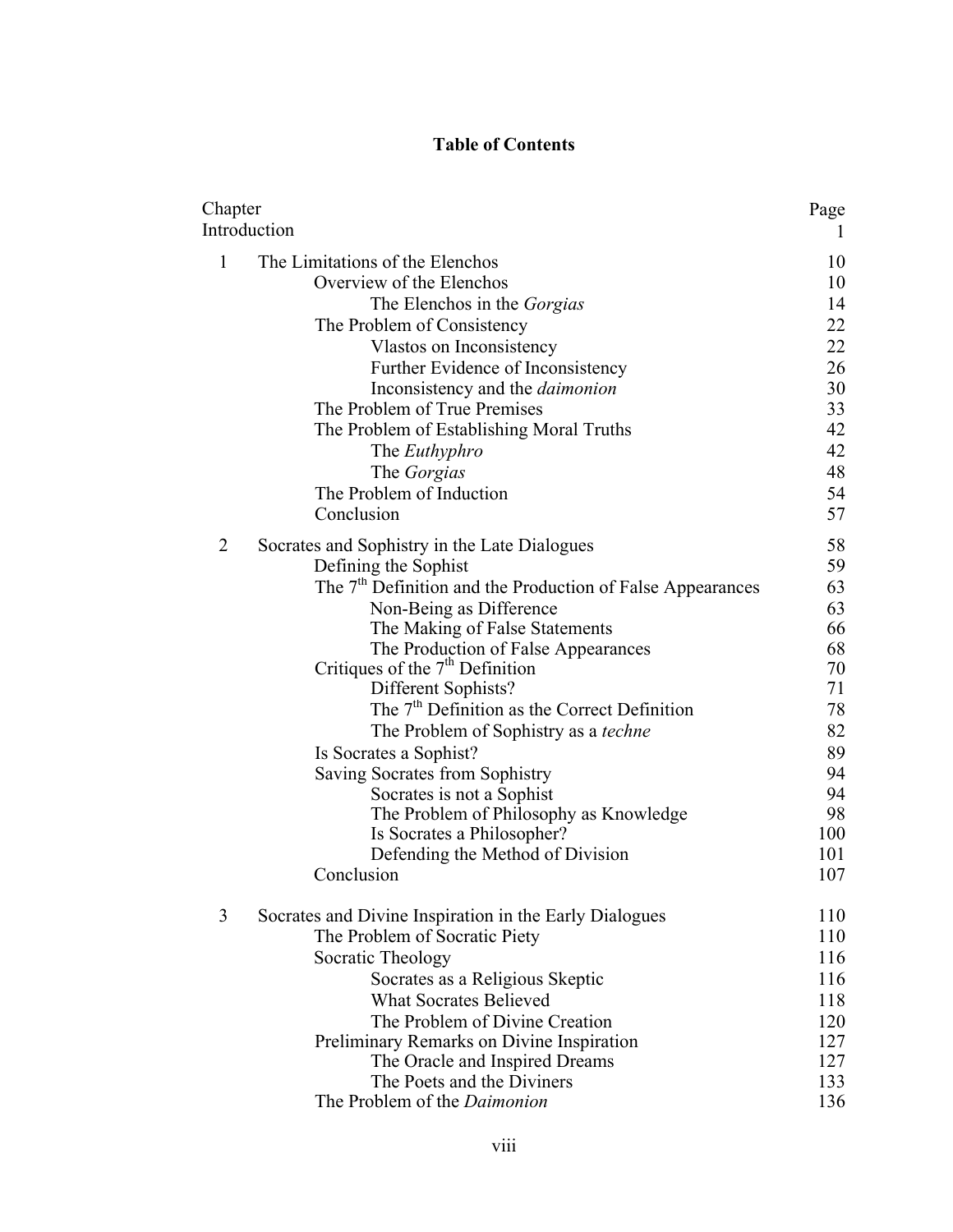|   | Objections and Replies                                | 140 |
|---|-------------------------------------------------------|-----|
|   | Conclusion                                            | 146 |
| 4 | Socrates and Divine Inspiration in the Late Dialogues | 148 |
|   | Divine Inspiration and Religion in the Late Dialogues | 150 |
|   | The Diviner in the <i>Statesman</i>                   | 150 |
|   | The Divine and the Statesman in the Statesman         | 152 |
|   | The Role of Religion in the Laws                      | 154 |
|   | Divine Inspiration in the Laws                        | 160 |
|   | Images of Socrates in the Late Dialogues              | 162 |
|   | Socrates as Midwife in the Theaetetus                 | 162 |
|   | Evidence from the <i>Philebus</i>                     | 169 |
|   | Socrates and the Method of Division                   | 169 |
|   | The Role of Divine Inspiration in the <i>Philebus</i> | 172 |
|   | Conclusion                                            | 176 |
|   | <b>Bibliography</b>                                   | 177 |
|   |                                                       |     |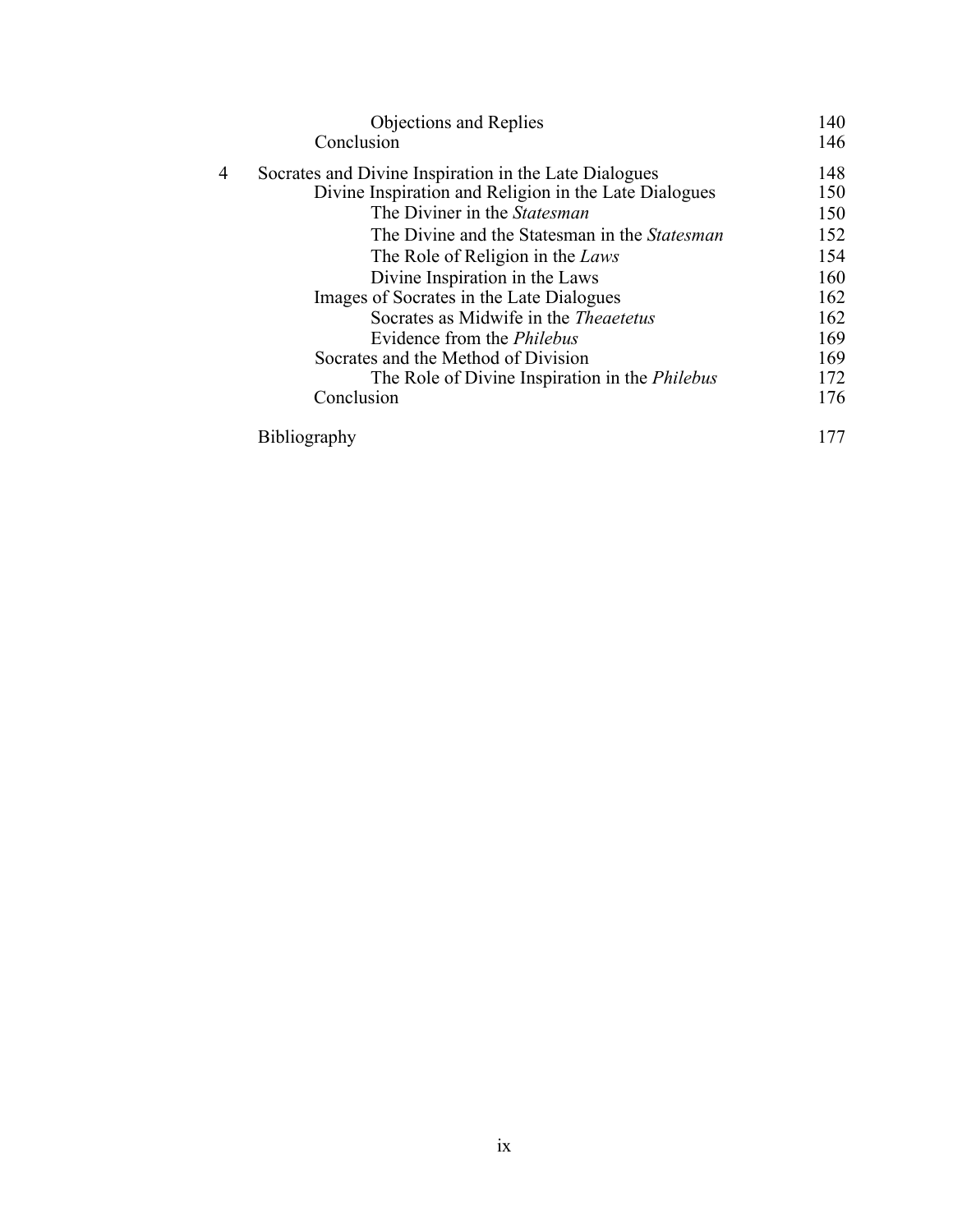## **Introduction**

As the title indicates, this dissertation is a defense of divine inspiration in the case of Socrates. This idea, i.e., that we ought to take seriously the role that divine inspiration plays in Plato's dialogues arose from my reading of Plato's *Sophist,* wherein we find the Eleatic Stranger, replacing Socrates as the main protagonist, attempting to establish a precise definition of Sophistry using the new methodology of collection and division. Interestingly, one of the stranger's attempts towards a definition of the sophist seems to perfectly describe Socrates. And, while the Stranger expresses reservations about such an individual truly being a sophist, the ambiguity we are left with following this definition is quite troubling. Given Socrates' place of prominence throughout Plato's dialogues, that he would now be associated with sophistry, as opposed to the shining example of what a philosopher ought be, seems problematic. Thus, given the fairly drastic change in Plato's methodology that occurs in these late dialogues, one which not only places Socrates in the background, but also exchanges the Socratic elenchos for the method of collection and division, Socrates' status is not altogether clear, an ambiguity that leaves us with the question as to how are we to understand Socrates in Plato's late period. Is this new methodology an indication that Plato's understanding of philosophy has changed? If so, as Socrates is now no longer occupying center stage, does Plato still consider Socrates to be a philosopher? If not a philosopher, then is he a sophist? Surely this cannot be true, for considering Plato's view of sophistry *throughout* his dialogues, that he would associate Socrates with sophistry is cause for concern.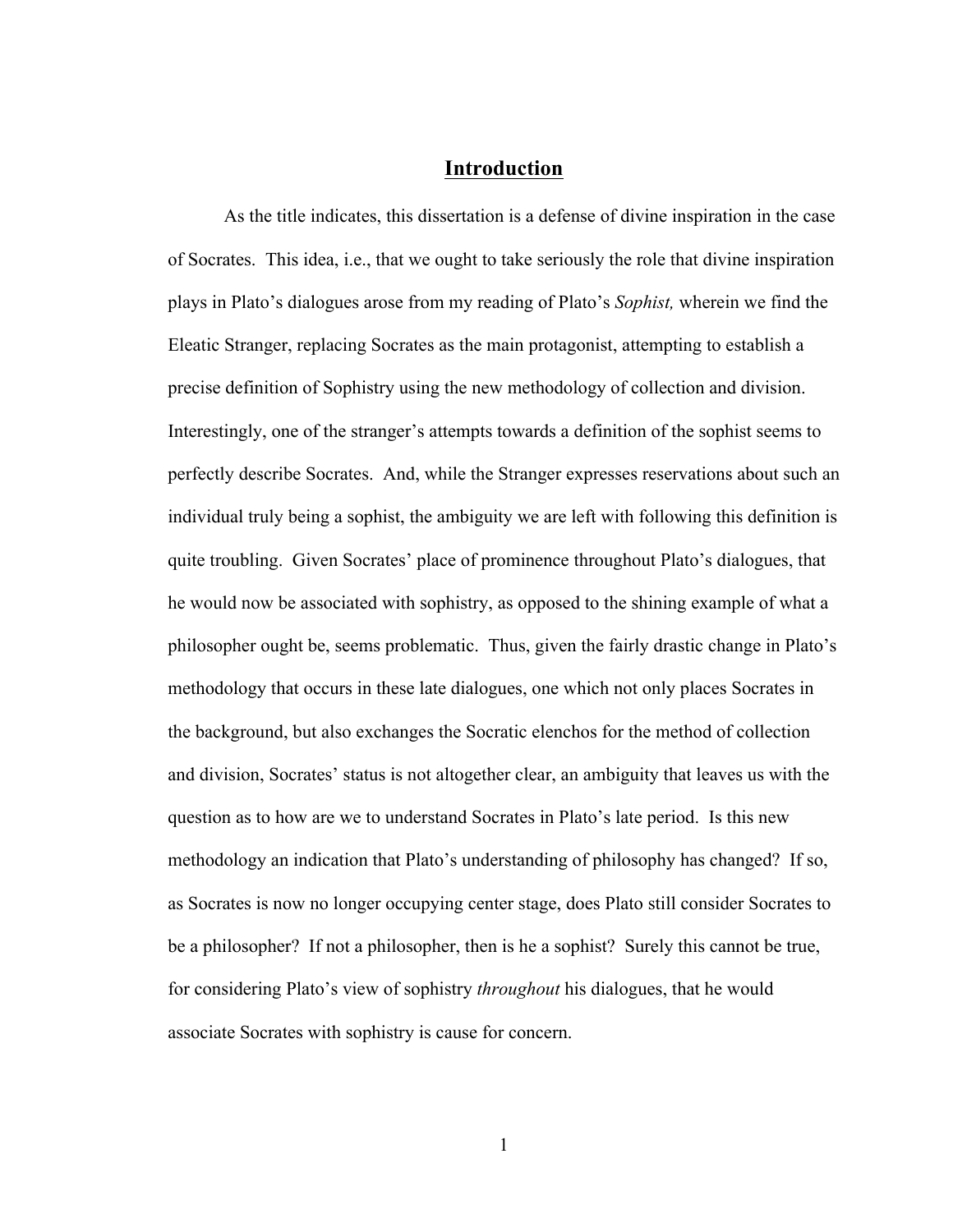Yet, it must be noted that, despite his consistent disavowal of knowledge, Socrates does *seem* to know things with certainty, not simply specific ideas, such as his claim that in matters of justice we should follow the one and not the many, or that the virtues of piety, justice, temperance and wisdom are interconnected, but further, his ability, when engaged in the elenchos with his interlocutors, somehow always properly to guide the discussion towards what is right. Is Socrates simply feigning ignorance then, as Thrasymachus accused him of in Book I of the Republic? If true, then indeed it would seem that such behavior would make him closer in kind to the very sort of sophist Plato seems to abhor, one who utilizes deception to defeat his opponents in argument.

Given the unpleasantness of such a prospect, I proposed a new thesis, one which would explain Socrates' seemingly inexplicable ability to "know" what is right, while all the while being sincere in his proclaimed state of ignorance. My thesis is this: We must take seriously the role of divine inspiration in the case of Socrates, for, in so doing, we might save Socrates from the dreary fate of Sophistry, all the while gleaning insight into Plato's understanding of Socrates in the late dialogues.

However, as this thesis is dependent upon the idea that his confidence in his beliefs is inexplicable by purely rational means, I first needed to establish that Socrates' methodology of choice, the elenchos, was unable to allow for the acquisition of positive moral doctrine. And, while all who read Plato are well aware of the aporetic nature of the dialogues, specifically the earlier Socratic dialogues wherein we are left without an answer to the inquiry put forth, in recent years, a number of scholars have argued that the elenchos can, and does, allow for Socrates to establish the very sort of positive moral truth that seems to elude him at every turn.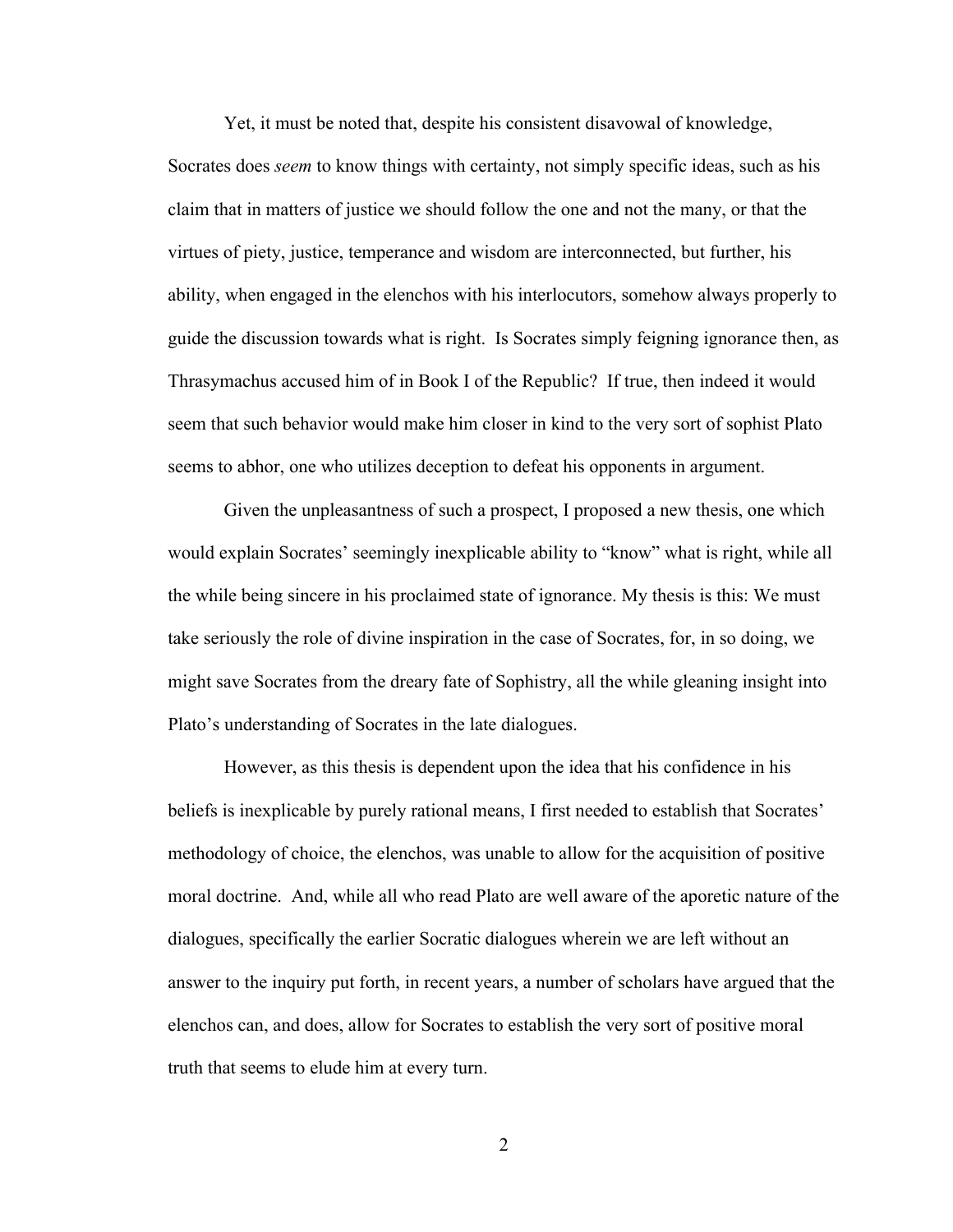At the center of the newly invigorated debate regarding the merit of the elenchos was Gregory Vlastos, who, after mining through the *Gorgias,* made his "discovery" of a particular passage (479e), wherein, following a long elenchtic debate, exclaims, (T1) Has it not been proved that what was asserted [by myself] is true? Drawing from this passage and others of a similar vein, Vlastos proceeds to argue that we can take this as evidence in support of the position that the elenchos allows Socrates the ability to establish positive moral doctrine. As my thesis depends on Socrates *inability* to establish positive moral doctrine through the elenchos alone, I spend the majority of Chapter 1 arguing against Vlastos's position, doing so through raising a series of objections which, I believe, make his position untenable. I conclude the chapter by claiming that the Elenchos is used by Socrates not to establish positive moral truths, but rather, as a tool to expose the inconsistencies in the beliefs of others. Given this conclusion, one which removes the possibility of the elenchos being solely responsible for the confidence with which Socrates carries his moral beliefs, the origin of this conviction still remains uncertain.

With this uncertainty established, that Socrates might be considered a sophist by Plato is not an altogether implausible prospect. Thus, I begin Chapter 2 of my dissertation by focusing on Plato's *Sophist,* his major work on sophistry, wherein, as noted above, the  $6<sup>th</sup>$  attempt to define the sophist seems to be an exact description of Socrates. If we are to save Socrates from sophistry, it must be proven that we are not to take this definition as a true definition of the sophist. To accomplish this task, I start first by providing an analysis of the new methodology utilized in the dialogue, that of collection and division, for it is this method of division that the Stranger utilizes to define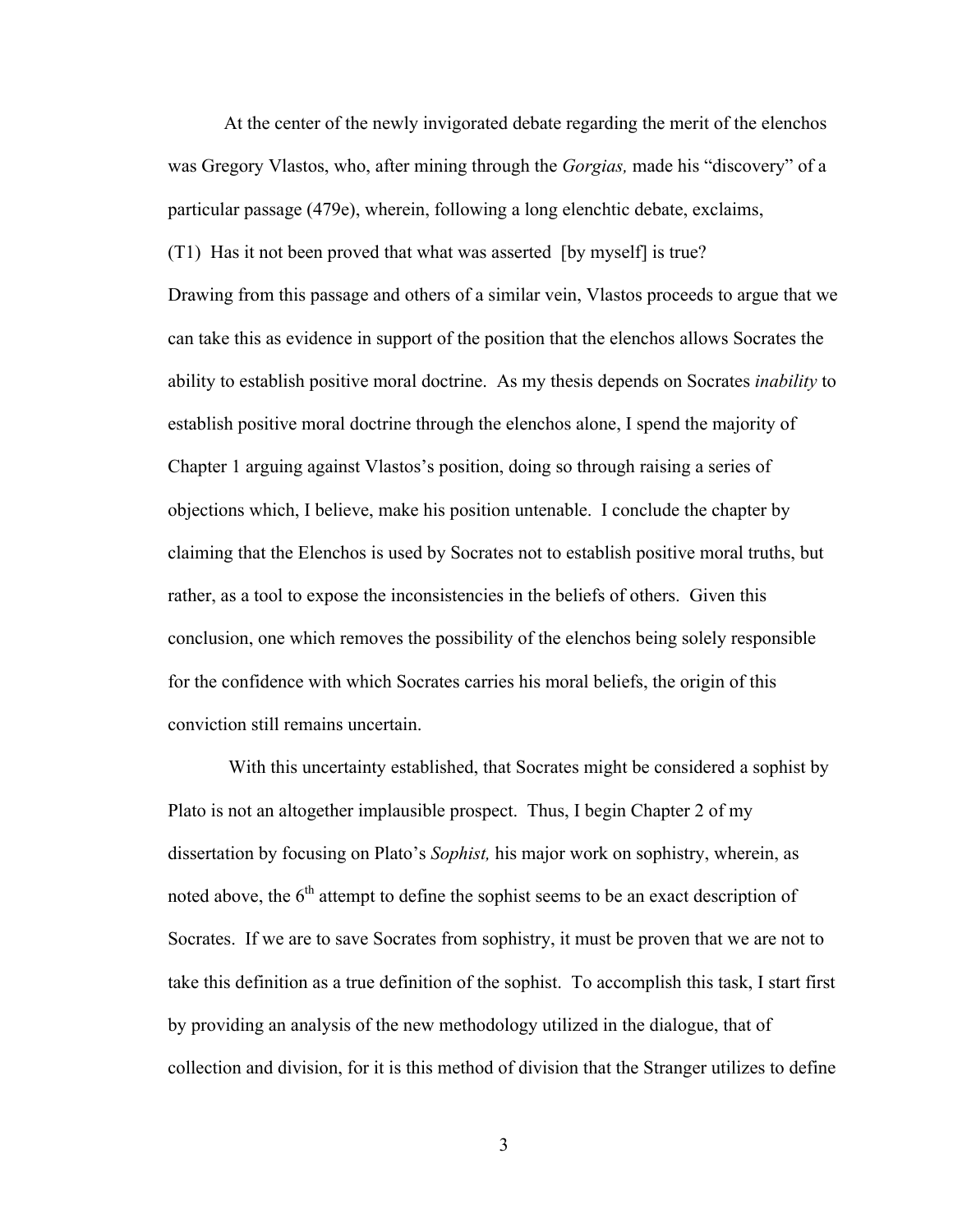the Sophist. Yet, we find that when it comes to defining the sophist, things are not quite so simple. So difficult is this task, in fact, that we are presented with seven attempts to define the sophist, each providing a different conclusion than the last. In his various attempts, the Stranger defines the Sophist as a hunter (of young men), various types of salesmen, a combatant, a cleanser of souls, and finally, a deceitful imitator. And, while it is the 6th definition, i.e., that of the cleanser of souls, that will eventually be associated with Socrates, as my thesis is dependent upon Socrates not carrying the title of sophist, I argue that, despite the varying definitions we are given, it is the seventh and final definition, i.e., the individual who creates the false appearance of being wise, that we are to take as Plato's final, and exclusive, definition of the sophist.

Having argued that the  $6<sup>th</sup>$  definition should not be considered a proper definition of sophistry, a point which would seem to excuse Socrates from the charge of sophistry, the question remains as to whether or not Socrates is thus to be considered a Philosopher? As I noted above, given the changes in methodology, as well as Socrates' diminished role in the later dialogues, not to mention the similarities between Socrates and the individual described as the noble sophist of the  $6<sup>th</sup>$  definition, that Socrates is still considered by Plato to be the paradigmatic example of the philosopher is, on my view, very unlikely. Indeed, given the evidence we find in these later dialogues, I argue that Plato has recognized the limitations of the elenchtic method, which, as I argued in Chapter 1, cannot produce positive doctrines, but rather, only expose the inconsistencies in the beliefs of others, and, while that is a necessary component of the philosophical process, if one is to truly establish the sort of definitional knowledge Plato seeks, a new methodology is required, i.e., the method of collection and division. And, while Socrates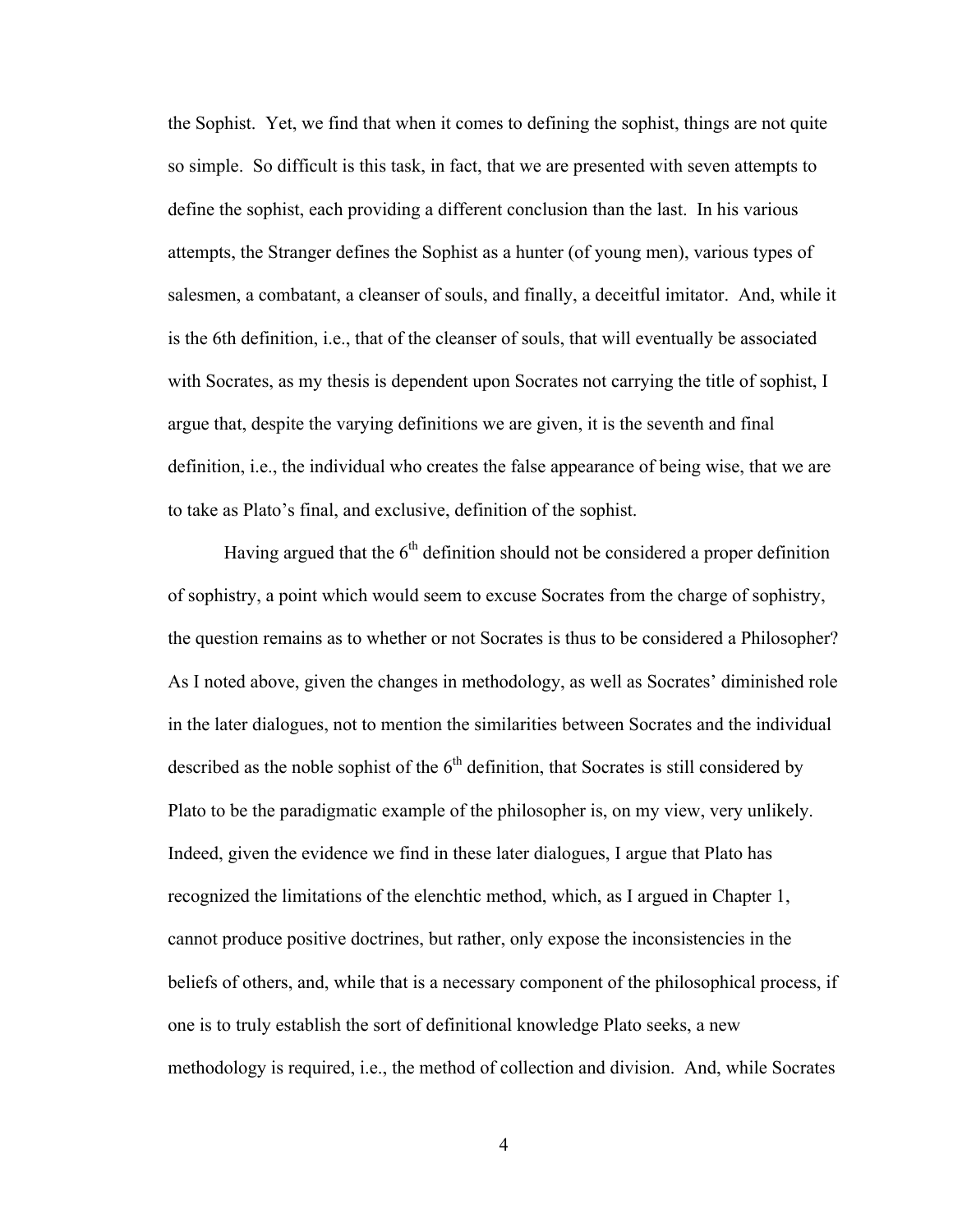does engage in the new method on a couple of occasions, most notably in the late dialogue the *Philebus,* we find that, in comparison to the Eleatic Stranger of the *Sophist*  and *Statesman,* Socrates lacks the requisite skill to properly complete the divisions to achieve a proper definition. This failure, coupled with the new requirements Plato sets for philosophy, led me to the conclusion that while Plato does not now consider Socrates to be a sophist, neither does he consider him a philosopher in the unqualified sense.

Given this point, the question arises: How are we to understand Socrates? In answer to this response, I argue in the second half of my dissertation that Plato takes seriously the role of divine inspiration in the case of Socrates. And, while my initial thoughts on this conclusion were of gleeful excitement, when I presented this idea in its nascent stages, I was met with some particularly aggressive dissent from the audience. To suggest that Socrates, the same individual who banished the poets from the kallipolis, would seriously entertain such fantasy was *obviously* absurd! Granted, Socrates does reference his *daimonion* at times, but *surely this is to be taken in jest,* an ironic tongue in cheek reference not to an actual divine entity, but to reason itself. Yet, while this hyperrationalist understanding of Socrates may fit nicely in our contemporary understanding, one which quite consistently pits philosophy against religion, such views are, on my view, exceptionally anachronistic, not to mention simply unsupported by textual evidence. Indeed, the role of the divine is so prevalent throughout the dialogues that to ignore the role of religion and the divine in the case of Socrates would be akin to, to quote Gregory Vlastos, "a Surgery which kills the patient."

My defense of divine inspiration in the case of Socrates is thus divided between two chapters. In Chapter 3, I examine the early dialogues, i.e., those dialogues that are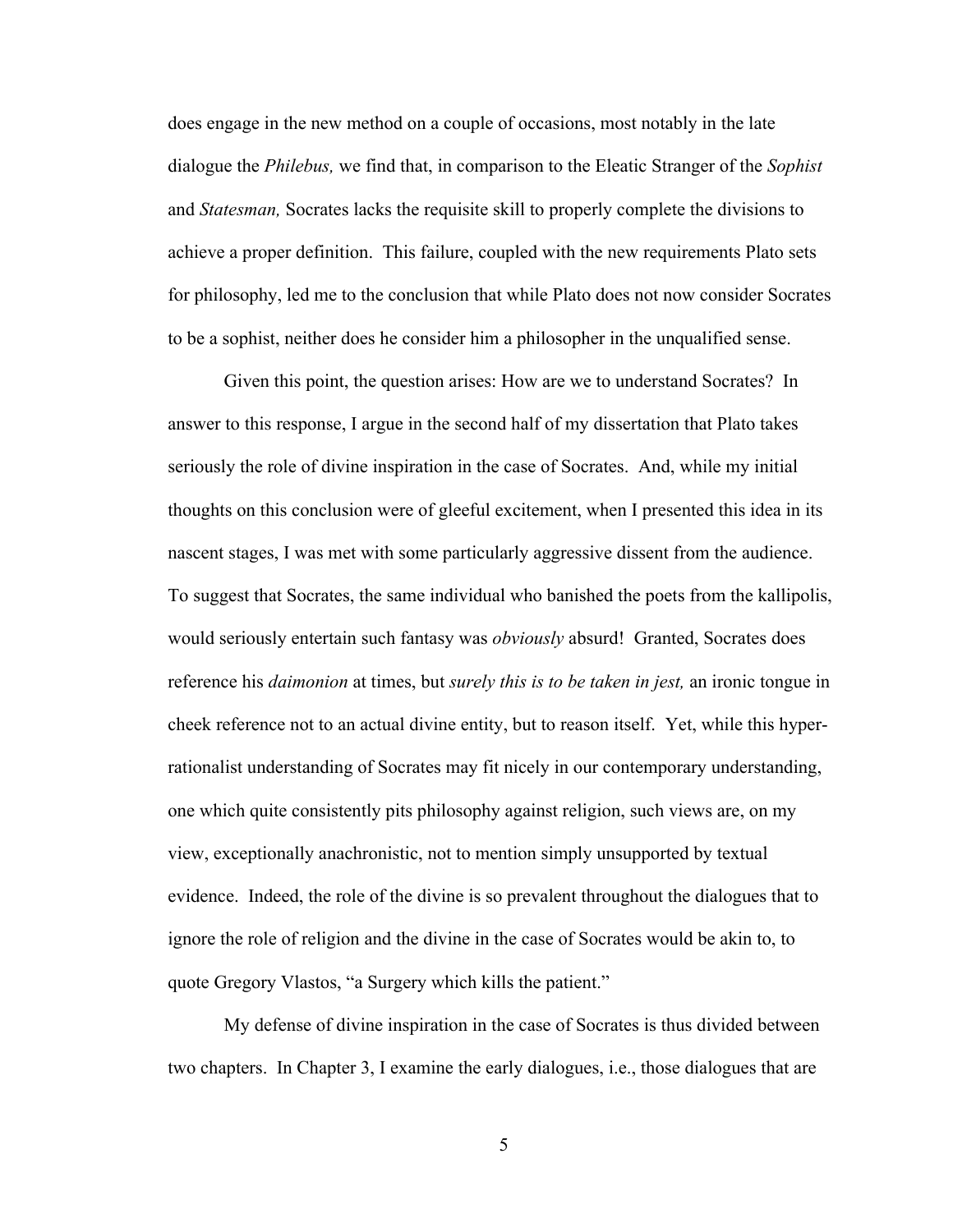traditionally held to be Socratic in nature, whereas in the final chapter, I turn my attention back to the later dialogues to show that, despite the changes in methodology, and the development of Plato's thought, Plato still holds religion and the concept of divine inspiration in high esteem. Beginning with Chapter 3, my reasoning is divided into two main sections, arguing (1) that the character of Socrates has a sincere reverence for matters of religion, and (2) that Socrates takes seriously the role of divine inspiration. Beginning with the former, when faced with accusations of impiety (and then atheism) in the *Apology,* it would seem that Socrates is making a mockery of the charges, as he cleverly manipulates Meletus into befuddlement. Yet, while it may be true that in manipulating the charges, Socrates' true beliefs are still somewhat ambiguous, we are presented with a significant amount of evidence throughout the early dialogues to suggest that while Socrates may not believe in the gods of Homeric and Hesiodic myth, he *did*  believe in the existence of divine beings. And, as we are told, these gods are perfectly wise, and, given the connection Socrates posits between knowledge and morality, these gods are also perfectly moral. Given the obvious disparity between such perfectly moral gods and the somewhat lascivious gods of Homer, such a belief may seem somewhat blasphemous. Yet, I argue that such a conception of the gods, i.e., perfectly wise/moral, was not at all uncommon at the time in Athens. Further, while this belief may not perfectly align with the tradition, it is still clear that Socrates *does* believe in the gods, a point which would save him from the charge of atheism.

Following the defense of Socrates belief on matters of religion/theology, I conclude the chapter with an analysis of divine inspiration in particular. And, while the *daimonion* is perhaps the most obvious example, there are other passages that would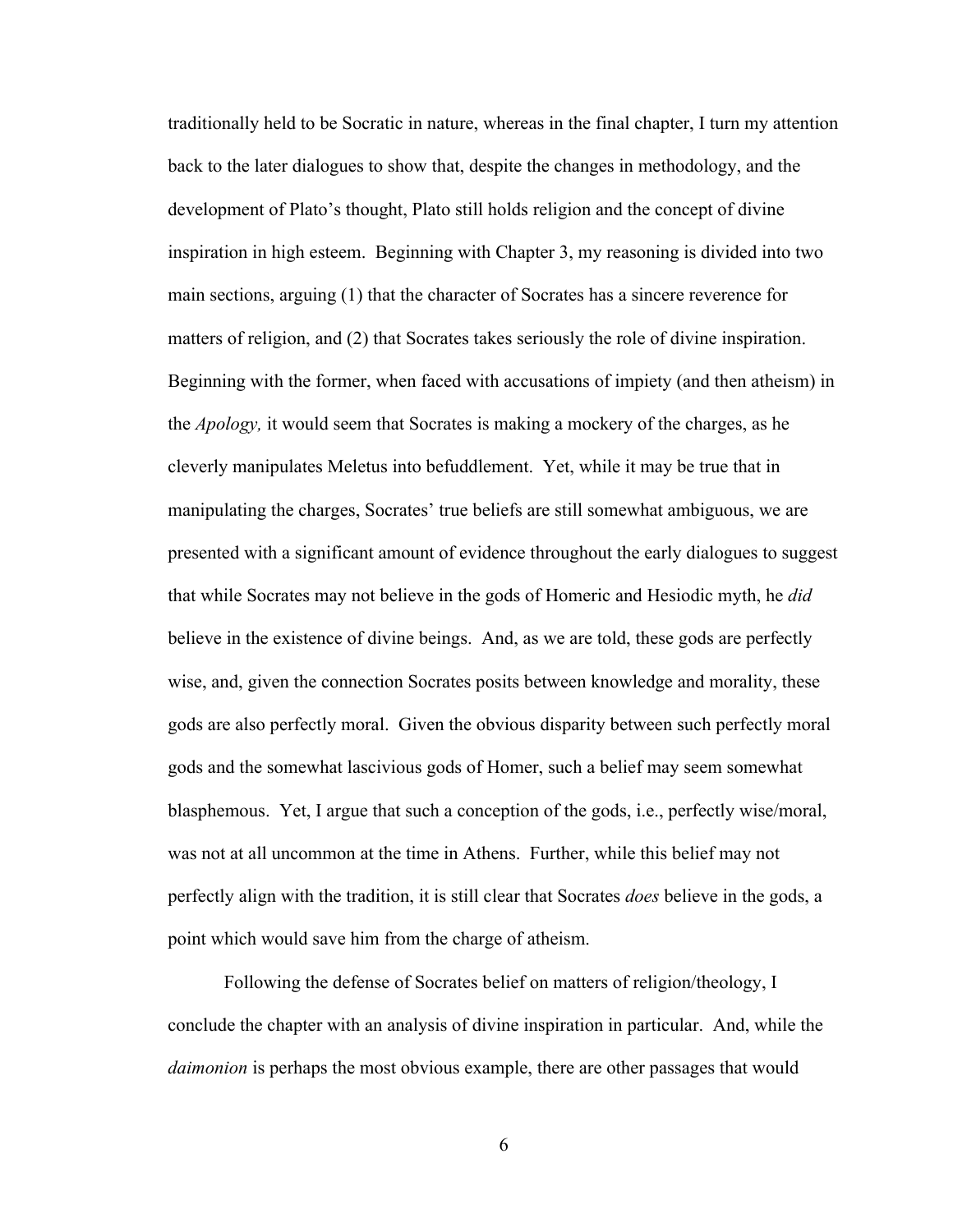indicate that Socrates takes divine inspiration and revelation quite seriously. For example, in the *Apology,* not only does Socrates admit that the poets have access to the truth through inspiration (albeit a truth they cannot explain), Socrates clearly states that he has a duty to philosophize as he was ordered to do so by the gods. What is important about this claim, and others like it, wherein Socrates follows the command of the gods is that, on such occasions, Socrates does not understand, at least at first, *why* the gods command him to do such things. Yet, despite his lack of understanding, Socrates obeys. Such blind obedience void of immediate understanding becomes particularly problematic for those scholars who would claim that these references to the divine are nothing more than mere allusions to reason dressed up in language of divine reference. On the other hand, if we take his belief in the existence of perfectly wise/moral gods seriously, then his willingness to obey such divine commands blindly (a blind acceptance which is, in and of itself, somewhat uncharacteristic for Socrates) makes much more sense.

Turning our attention to the *daimonion,* we find even more evidence to support this position. For, while there are a number of passages wherein Socrates' *daimonion*  offers its advice as to what he ought not do, those instances that are of particular importance to my argument are those where we find Socrates, having decided to perform some action, only to be warned against it by his *daimonion*, a warning that, it should be noted, Socrates *always* heeds. If, as has been noted by scholars such as Martha Nussbaum, we are to take these instances of divine intervention ironically, as mere references to reason itself, then how do we explain odd circumstance of Socrates deciding upon some course of action, a decision which itself would require a deliberative process, only to, when confronted by his *daimonion,* act against his initial decision. In examples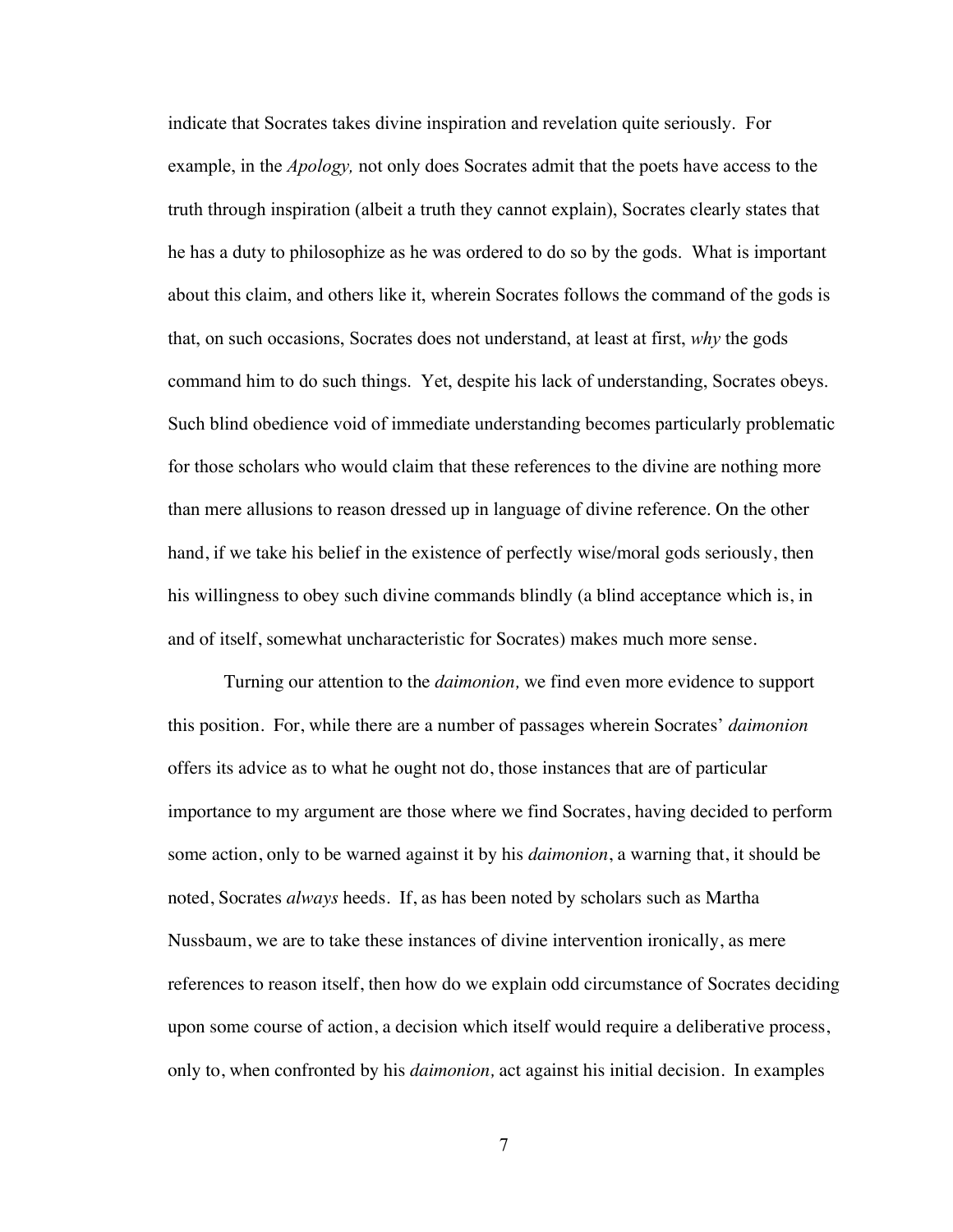such as these, which are many, we find evidence that Socrates takes his *daimonion* and the advice offered with exceptional sincerity, doing so, in fact, often times *against* his originally intended course of action!

Having argued that we ought to take divine inspiration to play a significant role in the early dialogues, my final chapter focuses upon the late dialogues and the continued importance of divine inspiration in the case of Socrates. As mentioned above, with these later dialogues comes a number of significant changes, most notably the change in methodology, as well as the diminished presence of Socrates. And, while Socrates is not entirely absent, in those dialogues wherein Socrates is once again leading the discussion, it seems to be the case that we are given varying images of Socrates. In the *Theaetetus*, we are presented with Socrates the midwife. In the Sophist, as I have argued, we find Socrates the noble sophist. And finally, in the *Philebus,* we find a Socrates who gives up the elenchos for the new method of division! Given these seemingly disparate images, it is difficult to determine precisely how we are to understand Socrates in the eyes of Plato. In answer to this problem, I argue that, while there are indeed differences between the images of Socrates as presented, we find that there is a common thread between them all, and that is a continued reverence for and reliance upon divine inspiration. Indeed, in the *Theaetetus*, Socrates clearly claims that his ability to determine which ideas are good and which are mere wind eggs is due to the god's assistance. In the  $6<sup>th</sup>$  definition, we find similar connections to the divine, as the "noble sophist" of definition 6 is the individual who is able to purge others of their false beliefs. An ability of this sort would surely be required in order to determine which belief requires purging, just as the midwife maintains. And finally, in the *Philebus,* while Socrates does use the method of division to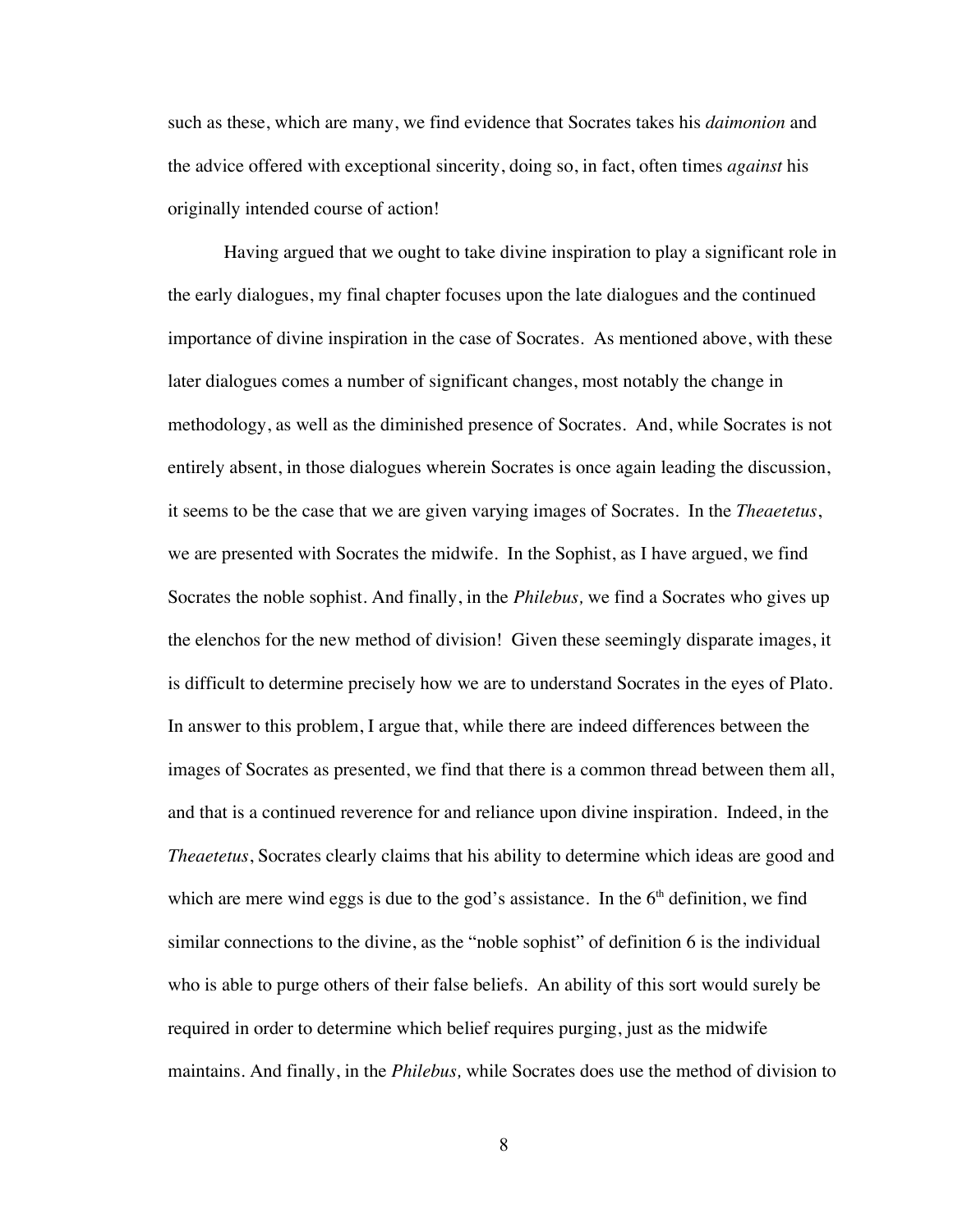determine the varying types of goods, the discussion begins with a moment of revelation, wherein Socrates admits to having received a revelation directly from the gods, a revelation that serves as the initial foundation for the discussion that follows. As such, we once more find a continued reliance upon divine inspiration in the case of Socrates even throughout Plato's late period.

Thus, I believe that these late images provide us with a very interesting insight into Plato's understanding of Socrates, specifically that Plato recognized the role that divine inspiration played in the case of Socrates. And, while this gift provided Socrates with the ability to excel in argumentation, and life, Plato recognized that individuals such as Socrates were exceptionally rare, and as such, a new method was required that could not only lead to the positive doctrines, but further, did so without direct guidance by the divine.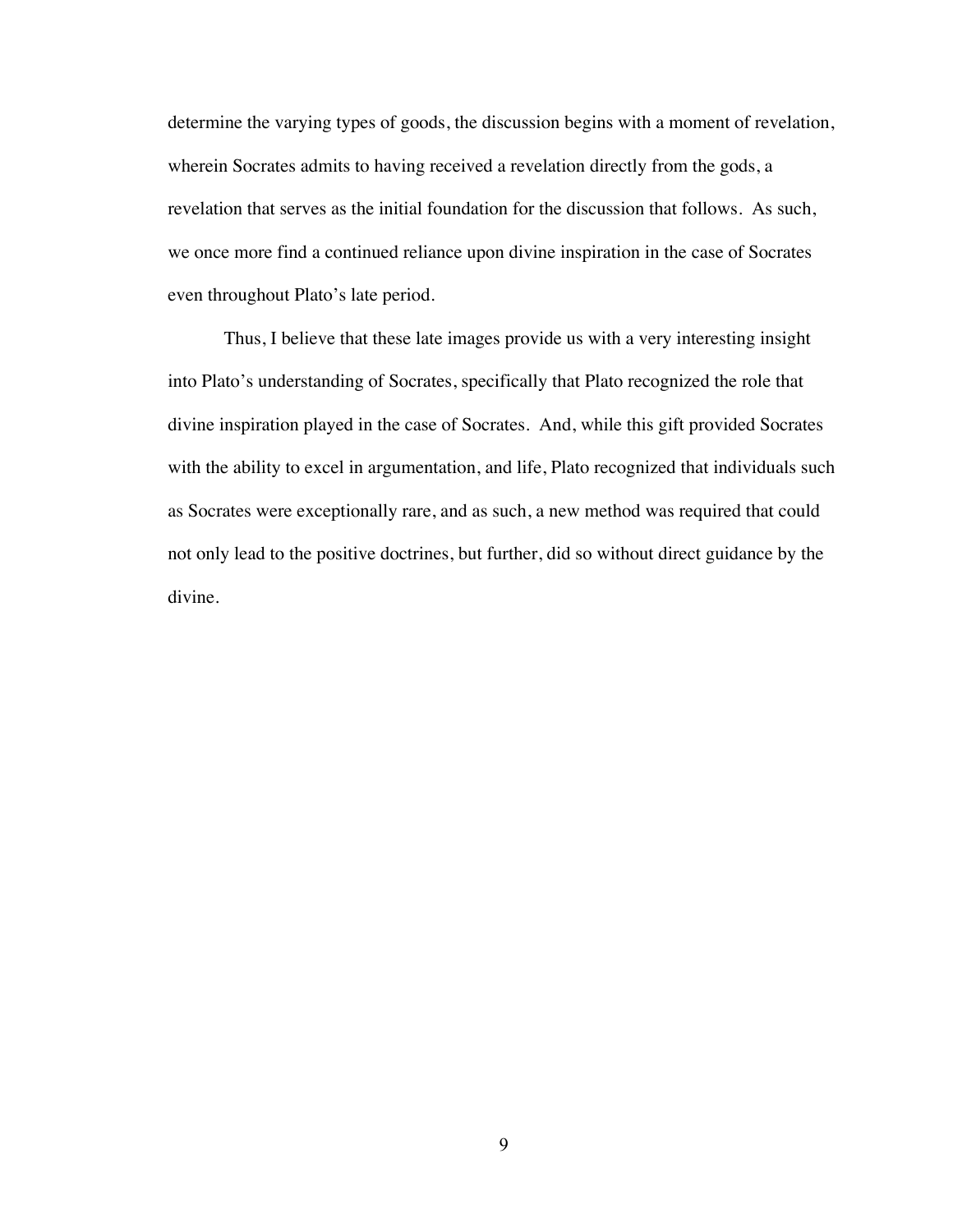# **Chapter 1: The Limitations of the Elenchos**

### **Overview of the Elenchos**

The guiding question for Chapter 1 is the following: Does the elenchtic method of the early Platonic dialogues provide Socrates with knowledge?<sup>1</sup> Considering Socrates' consistent disavowal of knowledge, this question has opened the door to rigorous scholarly debate. Further confounding the issue is the fact that *despite* Socrates' claims to ignorance, there are instances where Socrates expresses his beliefs with such conviction that he seems to contradict his own disavowal of knowledge.<sup>2</sup> As absolute ignorance regarding the very definitional knowledge he seeks would preclude the possibility of any claims to knowledge by Socrates, many scholars have strived to make sense of this paradox, $3$  doing so through a careful examination of the elenchos, the methodology of choice for the Socrates of the early dialogues.<sup>4</sup>

At the center of this debate regarding the merit of the elenchos was Gregory Vlastos. Inspired by an unwillingness to accept Socrates as a dogmatist, Vlastos, in his now famous article, "The problem of the elenchus: method is all," proposes a

 $1$  I will be following the generally agreed upon ordering of the dialogues as noted in Vlastos

<sup>2</sup> Examples listed by Vlastos (1994 pp. 11-12) include but are not limited to the following: *Crito*  47a-48a – That in matters of justice we should follow not 'the many' but 'the man who knows.' Ion – That the poet and rhapsode are guided by madness, not via *techne.;* Protagoras 329e-333b – that piety and justice, temperance and wisdom are inter-entailing.

<sup>&</sup>lt;sup>3</sup> There are those who argue that Socrates is merely feigning his ignorance, relying upon it as a tool to manipulate his interlocutors, not for malicious purposes, but rather to encourage them on, allowing them to believe Socrates is traveling *with them* on their journey towards Truth. See Gulley, (1968) p. 69. This doubtfulness is toyed with by Plato himself through Thrasymachus in Book I of the *Republic* (337a4- 7)*,* albeit in a much more aggressive manner, as Thrasymachus believes it to be a tactic utilized to avoid answering questions honestly.

<sup>&</sup>lt;sup>4</sup> That the elenchos is the *only* methodology used by Socrates is a point of contention amongst scholars. Benson (2000) pp.34-37 and Kahn (1992) pp. 248-253, for example, argue that Socrates employs varying methodologies, e.g., in passages in the *Crito,* wherein Socrates drops the elenchos altogether in favor of a direct form of speech, or in the *Menexenus*, wherein we find Socrates delivering a funeral oration with little to no interaction with his audience.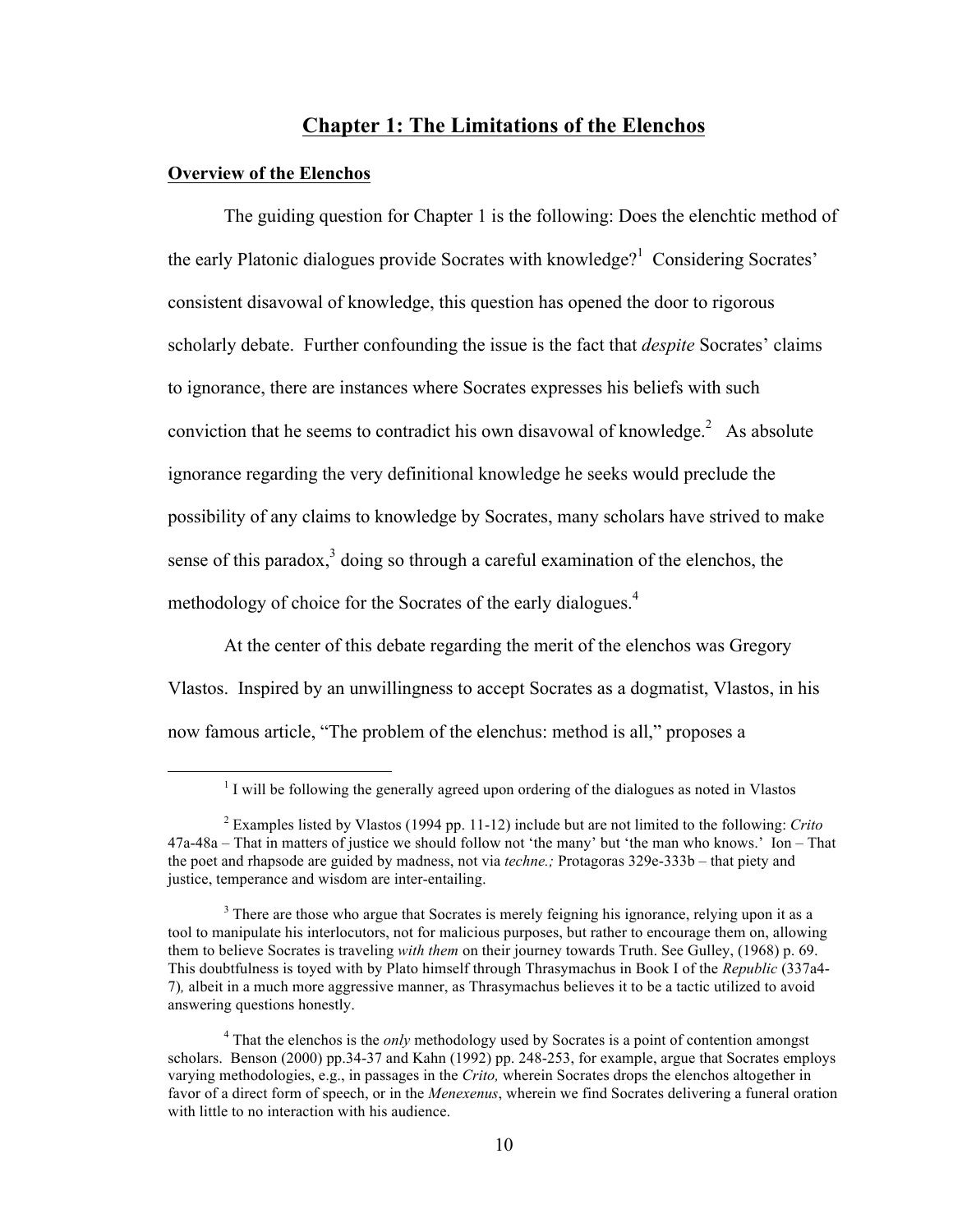controversial argument which, he believes, provides sufficient evidence to prove that the elenchos can, and does, allow Socrates to acquire positive moral truths.<sup>5</sup> As there has been much debate regarding the precise nature of the elenchos, let us first establish the definition of the elenchos as provided by Vlastos:

Socratic elenchos is a search for moral truth by question-and-answer adversary argument in which a thesis is debated only if asserted as the answerer's own belief and is regarded as refuted only if its negation is deduced from his own beliefs $6<sup>6</sup>$ 

We find that for Vlastos, while the elenchos is necessarily adversarial, *i.e.*, Socrates must be engaged with an interlocutor in debate; the key component for the elenchos is that it is a *search,* a search limited to moral truths.*<sup>7</sup>* In other words, the elenchos is not to be used to determine the truth of mathematical principles, nor is it geared towards more specified practical applications, such as those pertaining to proper diet or medical advice.<sup>8</sup> Further,

<sup>8</sup> In response, one could look to the *Meno* as evidence to Socrates using the elenchos towards the proving of mathematical principles. Vlastos believes the elenchos as such to be a reduced form, used strictly in a negative sense to correct the "mistakes" of the slave boy. As Vlastos (1991, ch.4 n. 54) explains, the mistakes of the slave boy, "are due to his having placed unthinking trust in suggestions he reads into what Socrates has said." Instead, "the boy must say what he judges for himself to be true *for his own reasons,* prepared to defend it against Socrates." For Vlastos, this use of the elenchos, i.e., one that is strictly "negative" or corrective, in its deployment, is incomplete due to its failure to prove any particular doctrine. Further, it is important to note that on Vlastos' account, the mathematical topic at hand in the *Meno* is indicative of a major change in Plato's thinking and methodology, one which marks a distinct change in the character of Socrates from one concerned solely with moral issues, to a Socrates now interested in more epistemological and metaphysical ideas. For Vlastos (1991, cps. 2 and 3), given this major change in Socrates from the *Meno* onwards, we must be careful to distinguish the Socrates of the early dialogues from the Socrates of the middle and late periods.

However, while I find much of Vlastos' argument regarding the evolution of the character Socrates to be quite compelling, there is evidence to suggest that Socrates, as early as the *Euthyphro,* was very much concerned with epistemological issues, as well as matters of methodology. It is perhaps too long of an argument to make in full here, however, I will point out that we need think only of Socrates' response to Euthyphro's first attempt to define piety. On Socrates' view, Euthyphro's first attempt fails to capture the definition of piety itself, as it is merely an example of an action that might be considered pious. Indeed, given Socrates' attention to acquiring the proper definition, one that satisfies the definitional requirements stipulated by Socrates, it is not altogether clear that we can entirely divorce the

 $<sup>5</sup>$  Vlastos 1983.</sup>

<sup>6</sup> Vlastos 1994, 4

 $<sup>7</sup>$  See Ap. 29c, 28e, and 41b.</sup>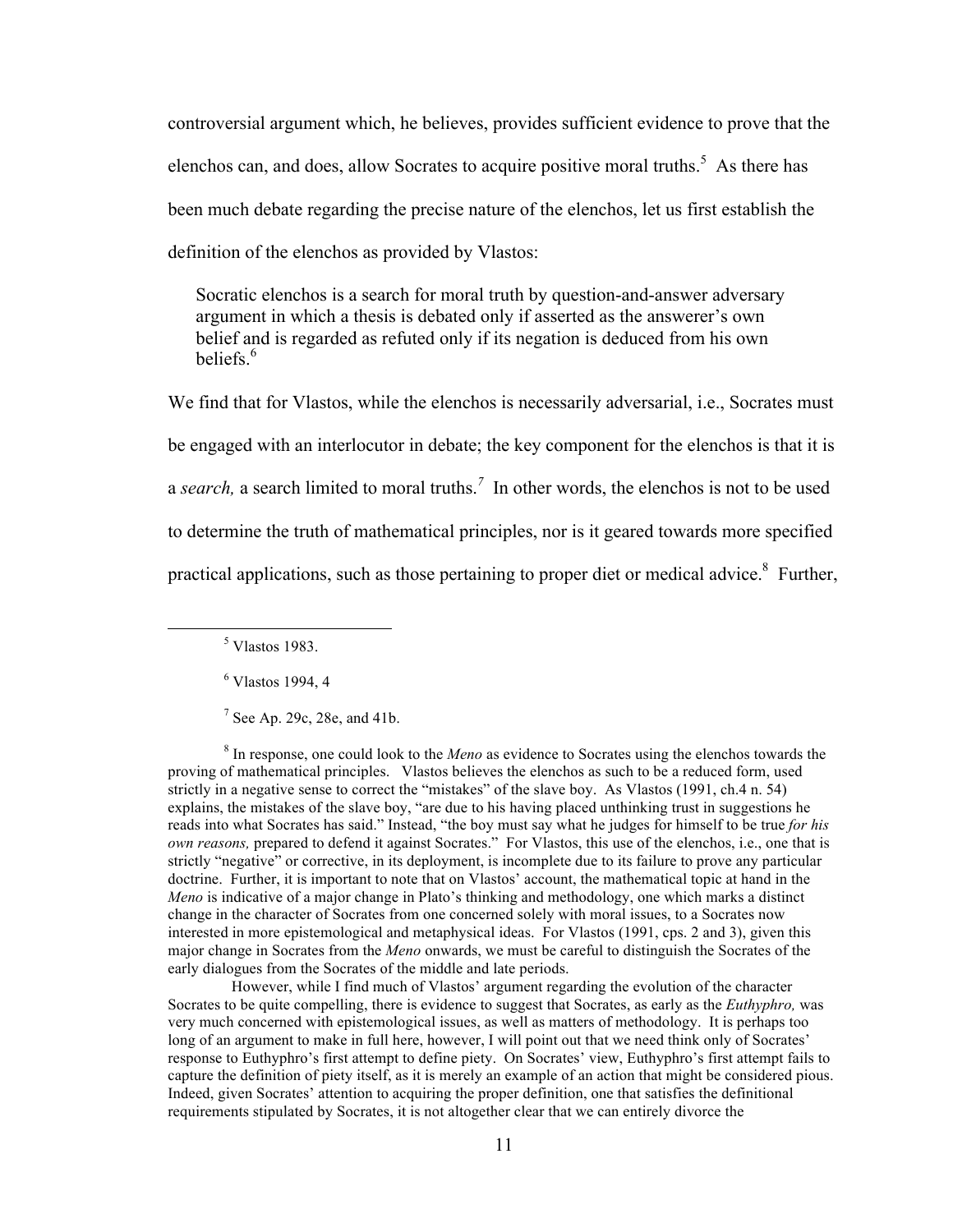the elenchos is not used to investigate the very nature of the methodology itself. In other words, when engaged in a "What is the *F*?" question, e.g., "What is Piety?" Socrates never debates the conditions for a correct answer, but rather sets those conditions himself, asking only for assent from his interlocutors.<sup>9</sup>

As to what the elenchos *does* focus on, we find that Socrates is quite clear in his own agenda, i.e., that he is searching for truth as it pertains to morality.<sup>10</sup> And, to be sure, Socrates does not discriminate in his pursuit of this truth, as he is willing to talk to anyone who is willing to engage him so long as they adhere to a very rigid condition: that each individual answer his questions honestly.<sup>11</sup> Regarding this condition, Vlastos offers three points to explain why it is important that all interlocutors be honest in their answers:<sup>12</sup> (1) To test the honesty of the argument. If the goal of the elenchos is to not simply to win the argument, but to uncover the truth, then it is imperative that all parties offer forward only their own personally held beliefs. If this adherence to truth is not maintained, then the interlocutor is free to argue any position that might give him an advantage. Should this occur, and the interlocutor is particularly skilled in argumentation,

 $\overline{a}$ 

epistemological from the moral in these early dialogues. Further, concerning the claim that the elenchos of the *Meno* is "incomplete," I will argue in this chapter in full that the elenchos is *never* used in any of the dialogues to successfully prove any doctrine at all, mathematical or otherwise.

<sup>9</sup> See *Laches* 191e11 – Here, Socrates explains to Laches that the definition of courage to be given must cover all of the agreed upon cases of courage. As Vlastos notes, Socrates does not ask if Laches agrees with these parameters, but rather, simply asks if he understands how they are to proceed. However, given that they have already agreed upon various cases of courage, one could argue that Laches has already assented to the parameters.

<sup>10</sup> Vlastos provides examples to this end from *Republic* 352d, as well as from *Gorgias* 487e-488a and 472c-d

<sup>&</sup>lt;sup>11</sup> See *Gorgias*. 500b: "By the god of friendship, Callicles, don't think that you can play games with me and answer whatever comes to your head, contrary to your real opinion." *Republic* I. 346a: "My good man, don't answer contrary to your real opinion, so that we may get somewhere."

 $12$  Vlastos (1994) pp. 9-10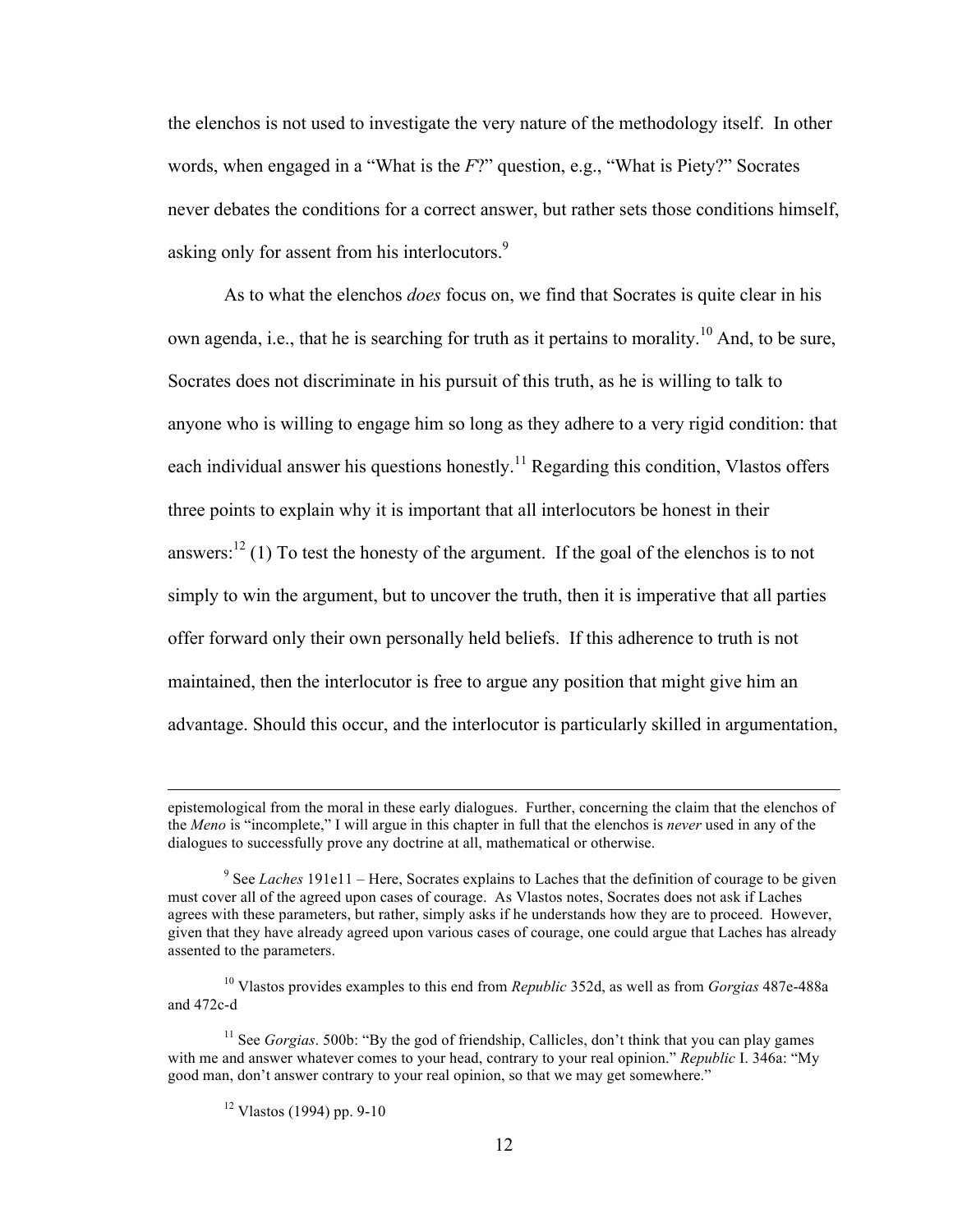conclusions could be reached that not only fail to uncover the truth, but further, present as "truth" a falsehood.

(2) To test one's seriousness in their pursuit of the truth. The point here is that in order to guarantee that the interlocutor does indeed value the truth as much as Socrates, the interlocutor must fully invest themselves in the process. By offering their own beliefs, by putting themselves on the line, such dedication is solidified. Thus, if I were to engage in an argument, and was arguing from a position that I did not truly believe, then, if the opposing side began to gain the advantage, the drive to continue defending my position would be lacking. On the other hand, if my position is one I truly believe in, then I will be more rigorous in my responses, and as a result, both parties are able to dig deeper into the question at hand.

(3) The elenchos is not merely a methodology used towards the establishment of moral truths but also one that seeks to effect change in those who participate. Vlastos points to the *Apology* 29e-30a:

And if one of you says…he does care, I will not let him go nor leave him, but will question and examine and refute him. And if he seems to me to not have the virtue he says he has, I shall reproach him for undervaluing the things of greatest value and overvaluing trivial ones.

It is not enough then to simply inquire as to how, in general, humans should live their lives, but further, to ensure that those specific individuals with whom Socrates engages is living the life that they should be *in that moment.* In other words, Socrates is not satisfied with uncovering truth and leaving it available to take or leave. If the interlocutor does not offer their own beliefs to the discussion, if they do not put themselves on the line, if a conclusion is reached regarding a moral truth, and they are not invested, then they are not beholden to the answer. If, on the other hand, the interlocutor is honest throughout the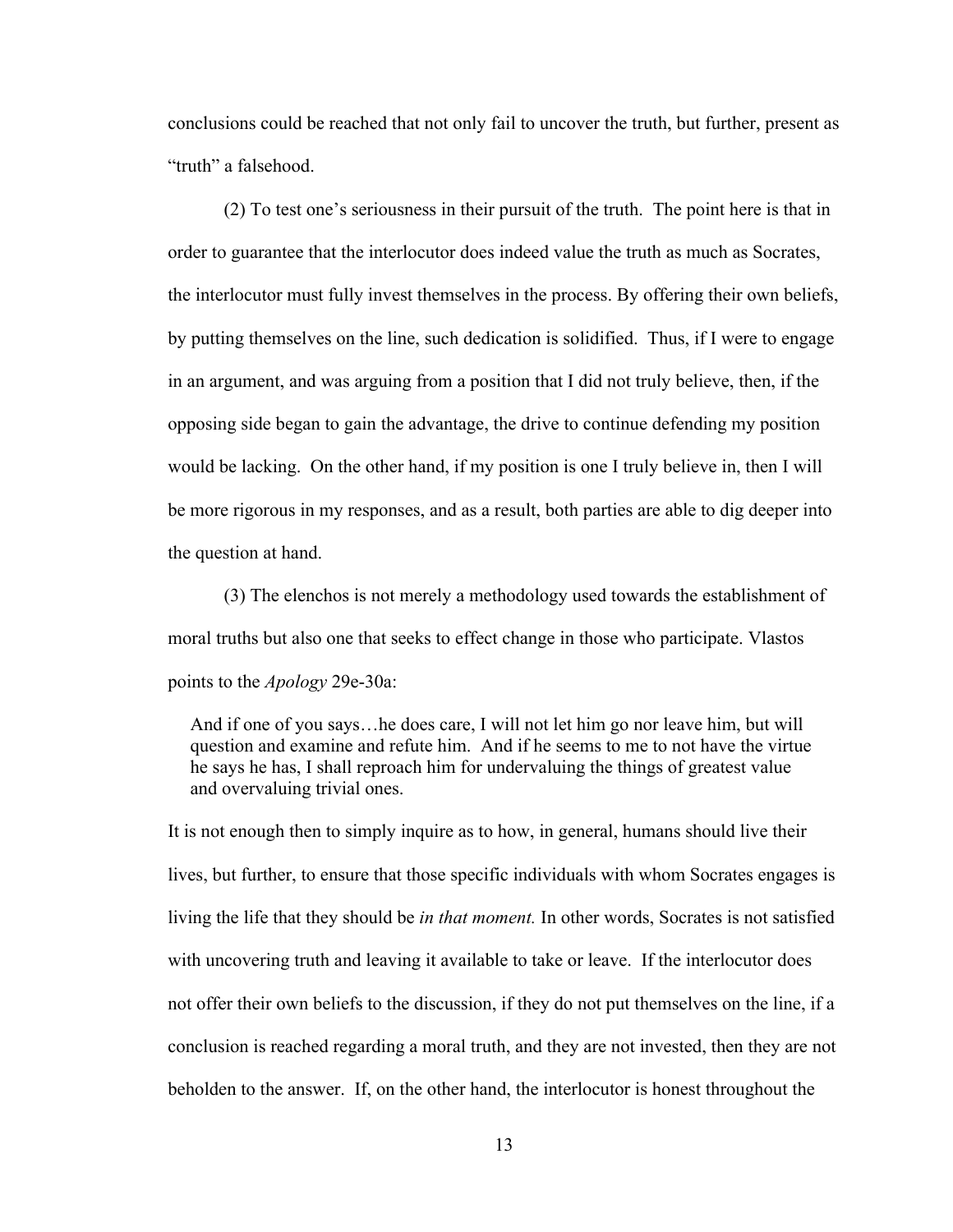discussion, then the revelation of an inconsistency in his beliefs should be, at the very least, a cause for self-reflection.

## **The Elenchos in the** *Gorgias*

Following these preliminary stipulations regarding the elenchos in general, Vlastos proceeds to detail the process of what he classifies as the "standard elenchos".<sup>13</sup> As Vlastos explains, the traditional understanding of an elenchtic dialogue proceeded as follows: (1) Socrates engages with an interlocutor who claims to possess knowledge or expertise in a particular field of moral inquiry, eliciting from them a belief they hold (*p)*  regarding this field*.* (2) With this first belief *p* established, Socrates then draws out additional premises from his interlocutor, *q, r,* and *s.* (3) Socrates then proceeds to show that these new premises, in conjunction with the original posited belief, result in the negation of *p.* (4) Thus, the interlocutor is forced to admit that there is an inconsistency in his beliefs. The result of this exchange as it is stated is not the positive assertion of an alternative to the interlocutor's original belief, but rather the exposure of the inconsistency that exists within the beliefs of the interlocutor.

However, while Vlastos was once a proponent of this model,  $^{14}$  he offers a substantial amendment by claiming that the elenchos additionally shows the original belief, *p*, to be false, and, consequently, *not-p* to be *true.15* In other words, Vlastos claims

 $13$  ibid. p. 12. Vlastos explains that an alternative to the "standard" elenchos, i.e., the "indirect" elenchos", has been suggested by Robinson. (1953) While Vlastos (1983) dismisses the distinction as Robinson states it, the argument has been taken up by Polansky (1985) and Brickhouse and Smith (1994).

 $14$  Vlastos, 1956 – Such an understanding of Socrates, Vlastos argues, serves as the perfect representation of the "Sophist of Noble Lineage" (*Soph. 230a-e)* found in the *Sophist.* We find in that description (which will be detailed in depth in Ch. II of this dissertation), the description of a figure that seems to resemble Socrates, albeit one that, despite a lack of his own knowledge, is able to purge his interlocutors of their false beliefs.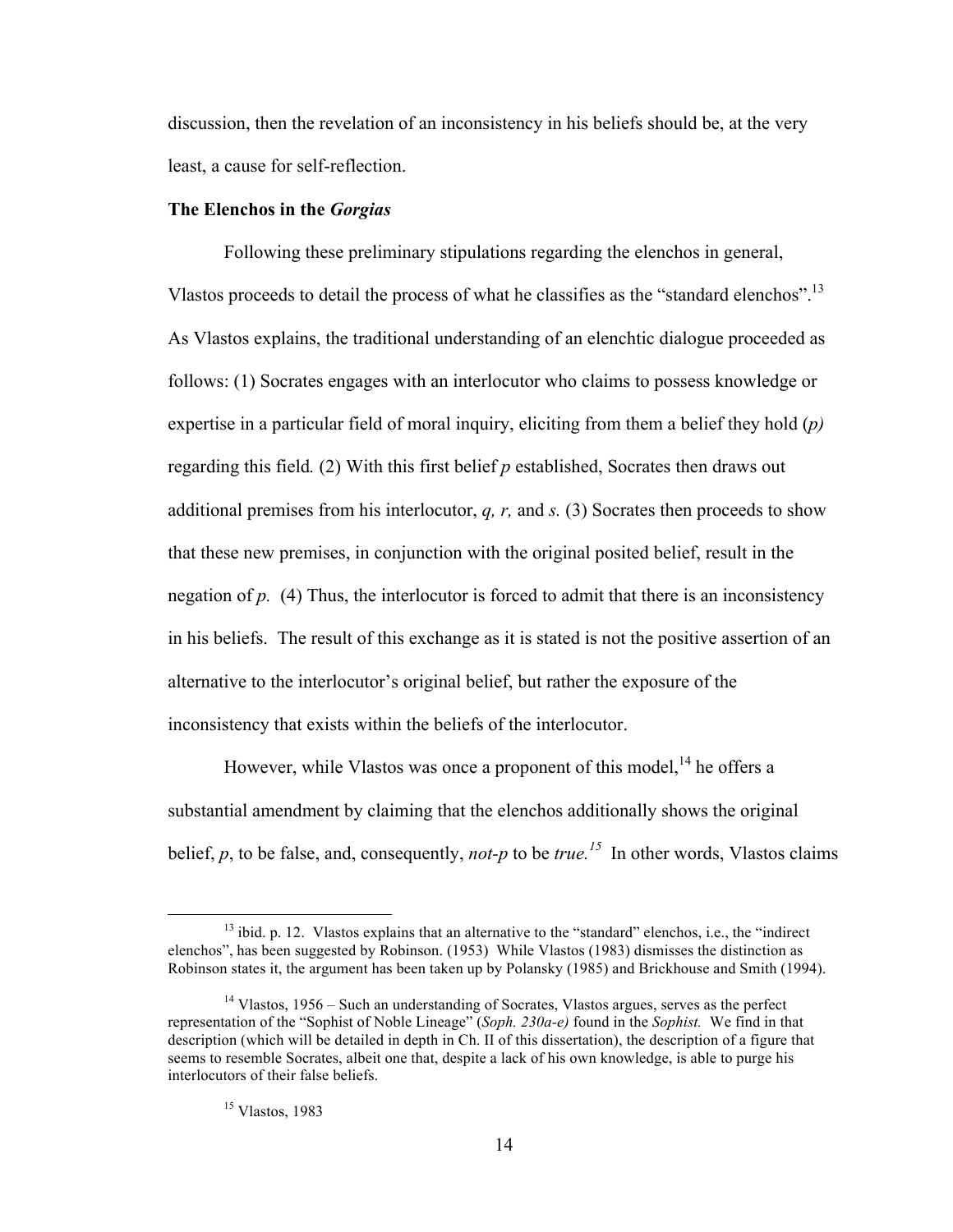that the elenchos succeeds in establishing positive moral truths. The impetus for this change regarding his own position was the inconsistency within the character of Socrates himself. Put plainly, if the elenchos only succeeded in exposing the inconsistencies within the beliefs of his interlocutors, how could Socrates justify his own moral convictions? In other words, if the elenchos does not allow for the establishment of moral truth, and the elenchos is the only method used by Socrates, then Socrates, in claiming certain things to be true, would himself be a dogmatist.<sup>16</sup>

And yet, it is through the "discovery" of a passage in the *Gorgias* that Vlastos believes to have solved the "problem of the elenchos". The "discovered" passage is found at *Gorgias*479e:

(T1) Has it not been proved that what was asserted [by myself] is true?<sup>17</sup>

For Vlastos, this simple question illustrates Socrates' belief that via the elenchos he has proven his thesis to be true. Yet, this claim of certainty is the capstone of one of the most puzzling arguments in the Platonic corpus, and one that in recent years has been subject to an immense amount of literature.<sup>18</sup>

Socrates begins by asking Polus whether it would be better to suffer injustice or inflict injustice. In response, Polus responds with the following thesis:

 $p$  To commit injustice is better than to suffer it.<sup>19</sup>

 $\overline{a}$ 

<sup>&</sup>lt;sup>16</sup> Again, that the elenchos is the only methodology used by Socrates is a point of contention. See footnote 4.

<sup>&</sup>lt;sup>17</sup> οὐκοῦν ἀποδέδεικται ὅτι ἀληθῆ ἐλέγετο. "By myself" (ἐμαυτῶ) added by Vlastos. It should be noted, however, that while Socrates does suggest here that he has proven what was asserted, Polus responds in a non-committal fashion, answering only φαίνεται, i.e., "It appears" or "It seems".

<sup>18</sup> See Dodds, 1959: 249, Vlastos, 1967: 454-60, Santas, 1979: 233-46, Kahn, 1981: 84-97, and Vlastos, 1991: 139-48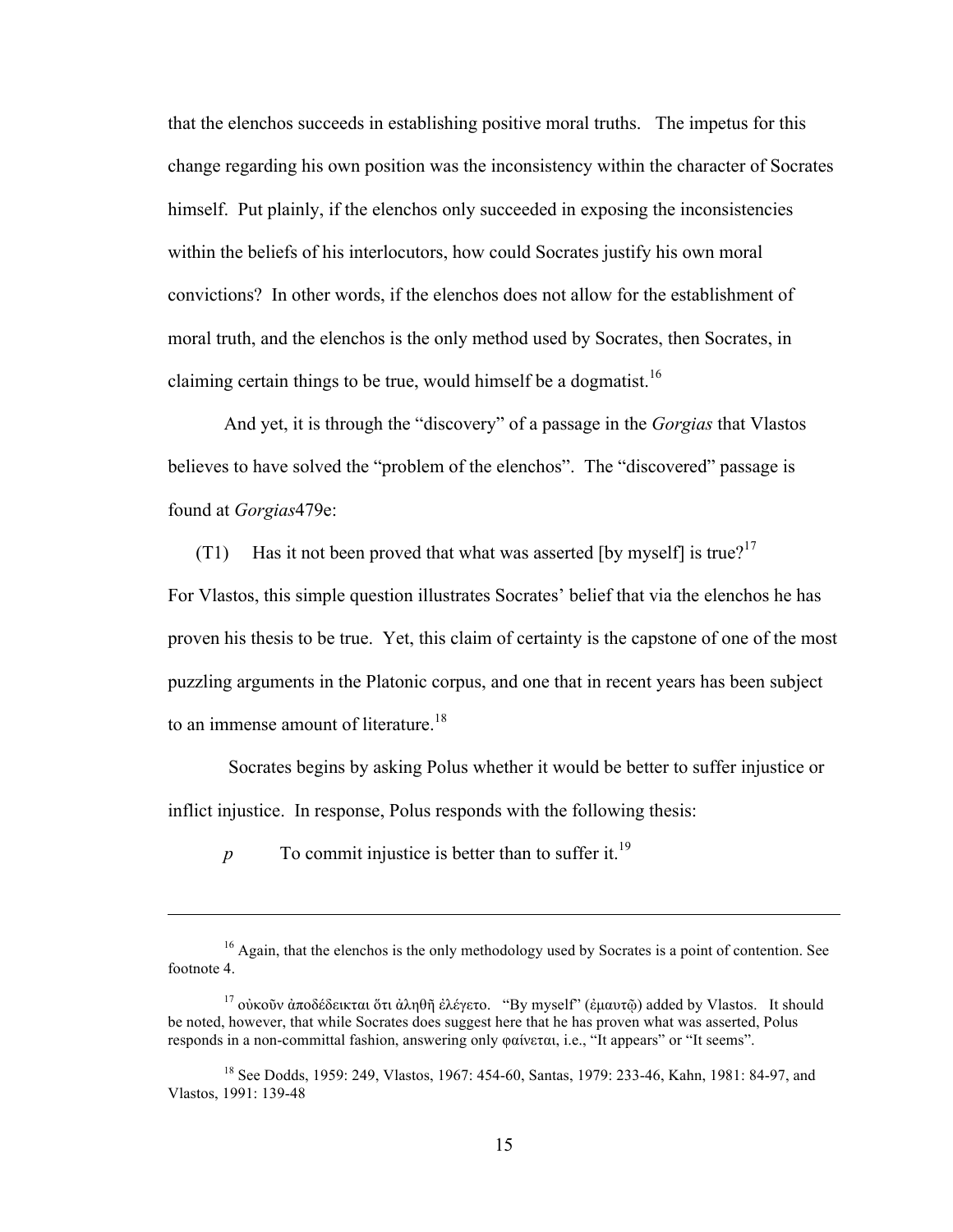Following this initial thesis, Socrates proceeds on with the elenchos, eliciting from Polus a number of additional premises:<sup>20</sup>

- *q* To commit injustice is baser (αἴσχιον) than to suffer it. (475c5-6)
- *r* Doing injustice is more shameful than to suffer it. (474c7-8)
- *s* x is finer than y just in case x is more pleasant than y or x is more beneficial than y. (475a5-b2)
- *t* Doing injustice is either more painful or more evil than suffering injustice. (475b5-8)
- *u* Doing injustice is not more painful than suffering injustice. (475c1-4)
- *v* Doing injustice is more evil/worse than suffering it.  $(475c7-9)$

For the purposes of his argument, Vlastos lumps premises *r-v* into a singular premise *r*, and concludes that following the completion of this elenchtic episode, we find Polus conceding to Socrates that given set {*p, q, r}, p* is proven to be false, and thus, not-*p* to be true. Yet, from the evidence given thus far, it is not altogether clear that Socrates has proven not-*p* to be true. In other words, even if premise *q* is inconsistent with premise *p,*  why would such inconsistency necessarily require Polus to recognize the falsity of *p?*  Could he not abandon premise *q* instead, and admit that it was premise *q* that was false, thereby allowing him to maintain his adherence to his initial belief? According to Vlastos, if this did occur, and the interlocutor backslid on the secondary premises, "he (Socrates) would have the resources to recoup that loss in a further elenchos.<sup> $21$ </sup> On Vlastos's view, the driving force behind the ability of Socrates to expose the inconsistencies of his opponents' beliefs is not simply his argumentative prowess, but further, that Socrates is in possession of certain moral truths. Indeed, in response to Polus

<sup>&</sup>lt;sup>19</sup> Translations from Vlastos (1991)

 $20$  This is the summary as provided by Benson, 2000: 81, who himself relied upon Irwin, 1979: 157. Further, for Vlastos' complete analysis of this argument see Vlastos, 1991: 139-148.

 $21$  Vlastos 1994, 22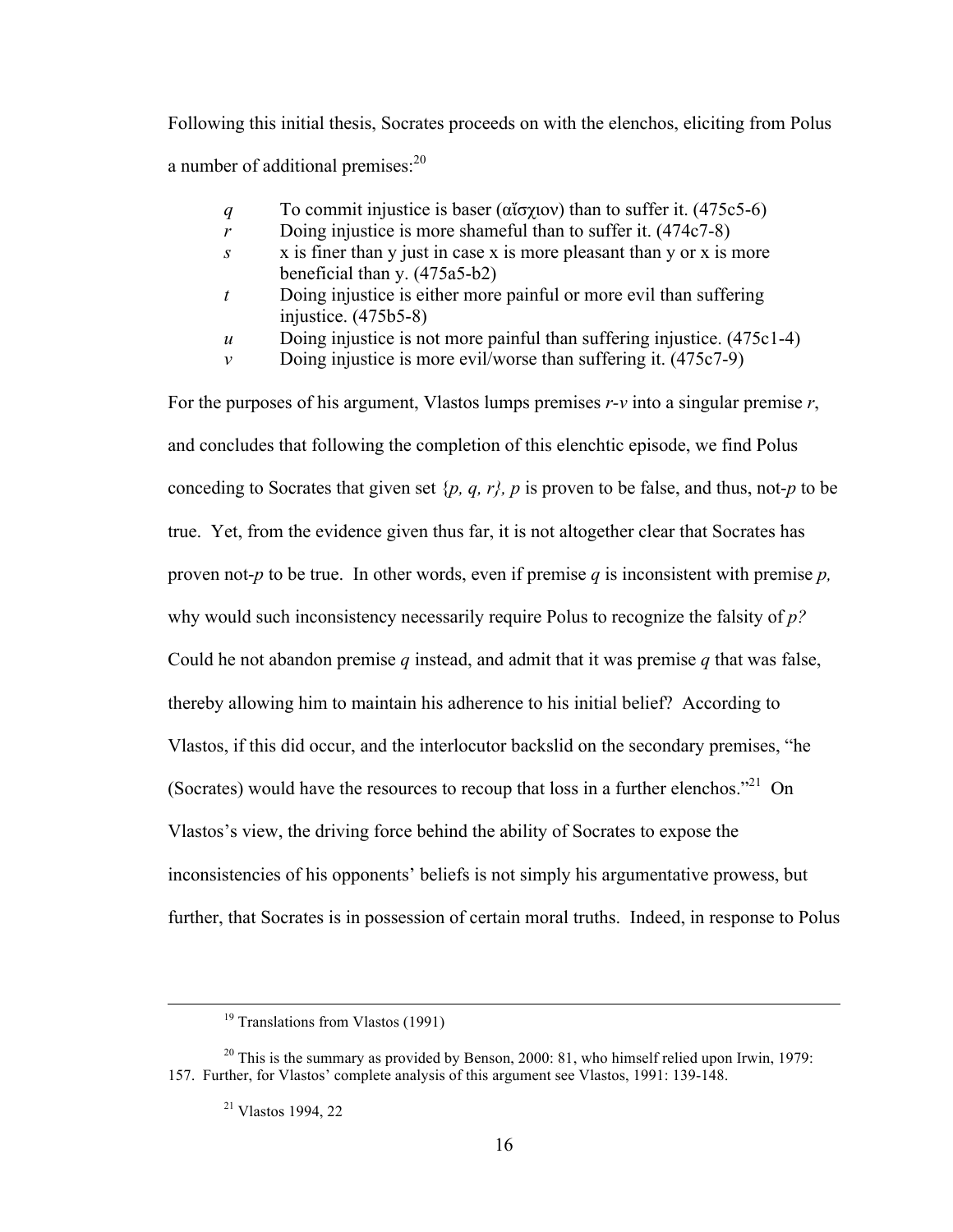claiming that it would be difficult to refute a thesis issued by Socrates himself, Socrates responds "Not just difficult, Polus, but impossible: for what is true is never refuted."<sup>22</sup>

To support this view, Vlastos turns his attention to arrival of Callicles, who, in response to the failure of Polus, quickly dispatches with premise *q,* noting that had Polus had the courage to admit the seemingly ugly truth regarding the committing of injustice, he would have won the debate.<sup>23</sup> However, despite his clever attempts to escape the incisive attacks of Socrates, Callicles fails as well. It must be noted that while Socrates manages to deflate the attempts of Callicles, it does not necessarily follow that Socrates would *always* be able to answer future arguments against this position. Could we not imagine an instance where a new interlocutor, one more skilled than both Polus and Callicles, manages to defend the position at hand? In other words, while Socrates has been successful thus far in his elenchtic engagements, without textual evidence to support the claim that Socrates will *always* emerge victorious in any given debate, one cannot rule out the possibility of a future interlocutor emerging that would force Socrates to admit defeat.

In response to this potential critique, and in an effort to defend the thesis that it is not merely his argumentative acumen, but rather, his possession of moral truths that allows for Socrates to always win the engagements with his interlocutors, Vlastos cites two additional passages from the Gorgias that he believes, when taken in concert, provide sufficient evidence to support the claim that Socrates does believe himself to be in possession of such truths, and further, that it is because of this that he will always emerge

 $\overline{a}$ 

 $^{22}$  *G*. 473b10-11

<sup>23</sup> *G.* 482d7-e2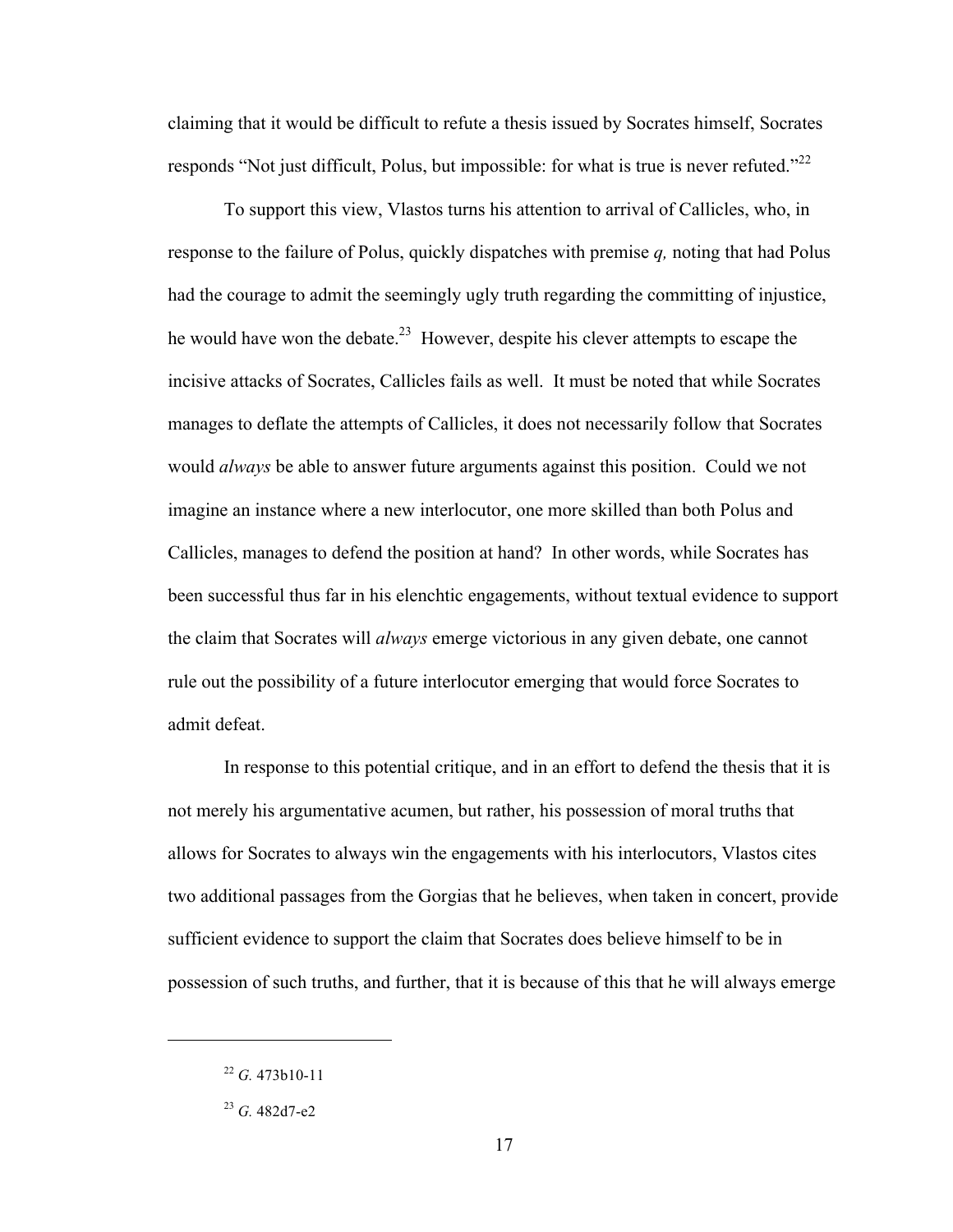victorious in any debate that would seek to argue against the truth of the Socratic position. The first of these crucial passages is found at *Gorgias* 474b:

I believe that I and you and the rest of mankind believe that committing injustice is worse [for the agent] than is suffering it.

To properly interpret this passage, Vlastos deems it necessary that we acknowledge two different types of "belief": *Overt* belief, which is defined as those beliefs we actively think about and posit, and *Covert* belief, which are those beliefs that are entailed by the positing of our overt beliefs. To use Vlastos' own example, if I overtly believe that a given figure is a Euclidian triangle, then I *covertly* believe that the angles of that triangle will add up to 180 degrees, even if I have yet to learn about this particular aspect of triangular shapes. Applying this division of belief to the argument regarding the suffering of injustice, Vlastos claims that while Polus and Callicles might honestly think themselves to *believe* premise *p* to be true, they hold additional overt beliefs that, when taken together, result in *not-p*. In other words, by positing the whole set of beliefs  $v_i$ , they are also *covertly* positing *not-p,* even if they are unaware of doing so.

With this position established, Vlastos offers his second piece of textual evidence.

We read at *Gorgias* 482a-b*:* 

Don't be astonished that I should say these things. My love, philosophy, is the one you must stop from asserting them. It is she, my friend, who asserts these things you hear from me, and she is much less unstable than is my other love. For the son of Cleinias says now one thing, now another, while philosophy always says the same thing. She says the things you find astonishing; you were yourself present when they were spoken.

So you must either refute her saying those very things that I was asserting – that to commit injustice and do so with impunity is the greatest of all evils – or if you leave this unrefuted, then, by the dog, god of Egypt, Callicles will not agree with you, Callicles, but will dissent from you your whole life long. <sup>24</sup>

 $\overline{a}$ 

<sup>24</sup> *G.* 482a-b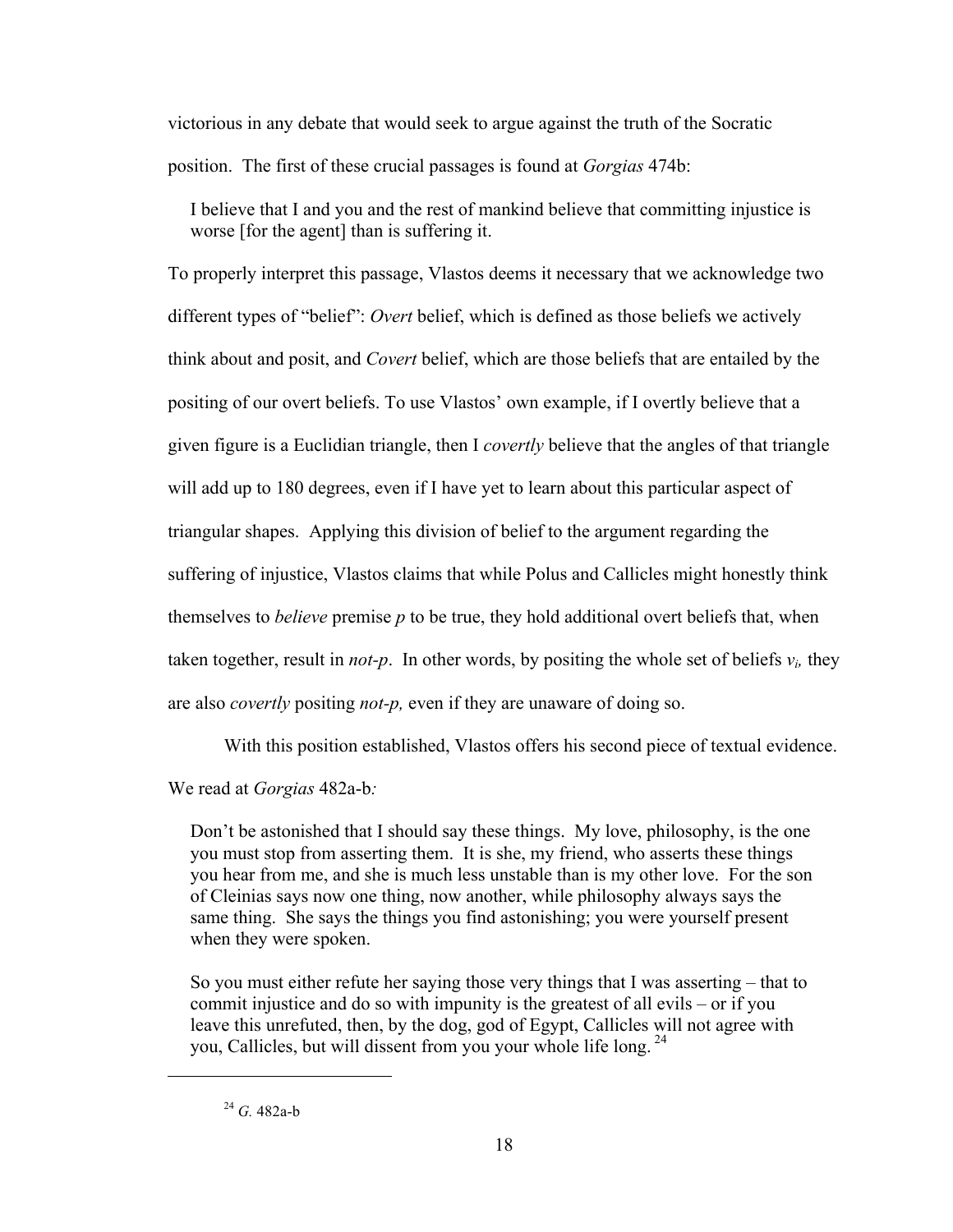For Vlastos, this passage suggests that unless Callicles is able to refute the Socratic thesis, then Callicles will always be in possession of contradictory beliefs, for, as he is taking as his own the beliefs posited by Polus, i.e., belief set  $V_i$ , his currently held beliefs would necessarily indicate that he is also in possession of the covert belief *not-p. 25* Further, the resolute nature of Socrates' claim would indicate that even if the interlocutor retracts or modifies beliefs other than the one Socrates has shown to create an inconsistency, e.g., dropping belief *q* instead of *p,* Socrates will always manage to refute their thesis, for, "there will *always* be others in their belief system which entail the Socratic thesis."<sup>26</sup>

In order to account for the certainty he is attributing to Socrates, Vlastos controversially posits what he describes as two "tremendous" assumptions:

(A) Whoever has a false moral belief will always have at the same time true beliefs entailing the negation of that false belief.

-and-

(B) The set of elenchtically tested moral beliefs held by Socrates at any given moment is consistent.27

Looking first to assumption *A,* Vlastos begins by restating the claim that regardless of which premise is jettisoned by his interlocutor, as well as whatever new premise is placed in its stead, Socrates will always be able to build a new argument which would reveal that

 <sup>25</sup> Granted, one could argue that Callicles is not beholden to the belief of *not-p* as the belief set vi is not his but that of Polus. However, such an occurrence is precisely the reason for the "say what you believe" requirement discussed previously.

<sup>26</sup> Vlastos, (1994). P. 24

<sup>&</sup>lt;sup>27</sup> Vlastos 1994, 25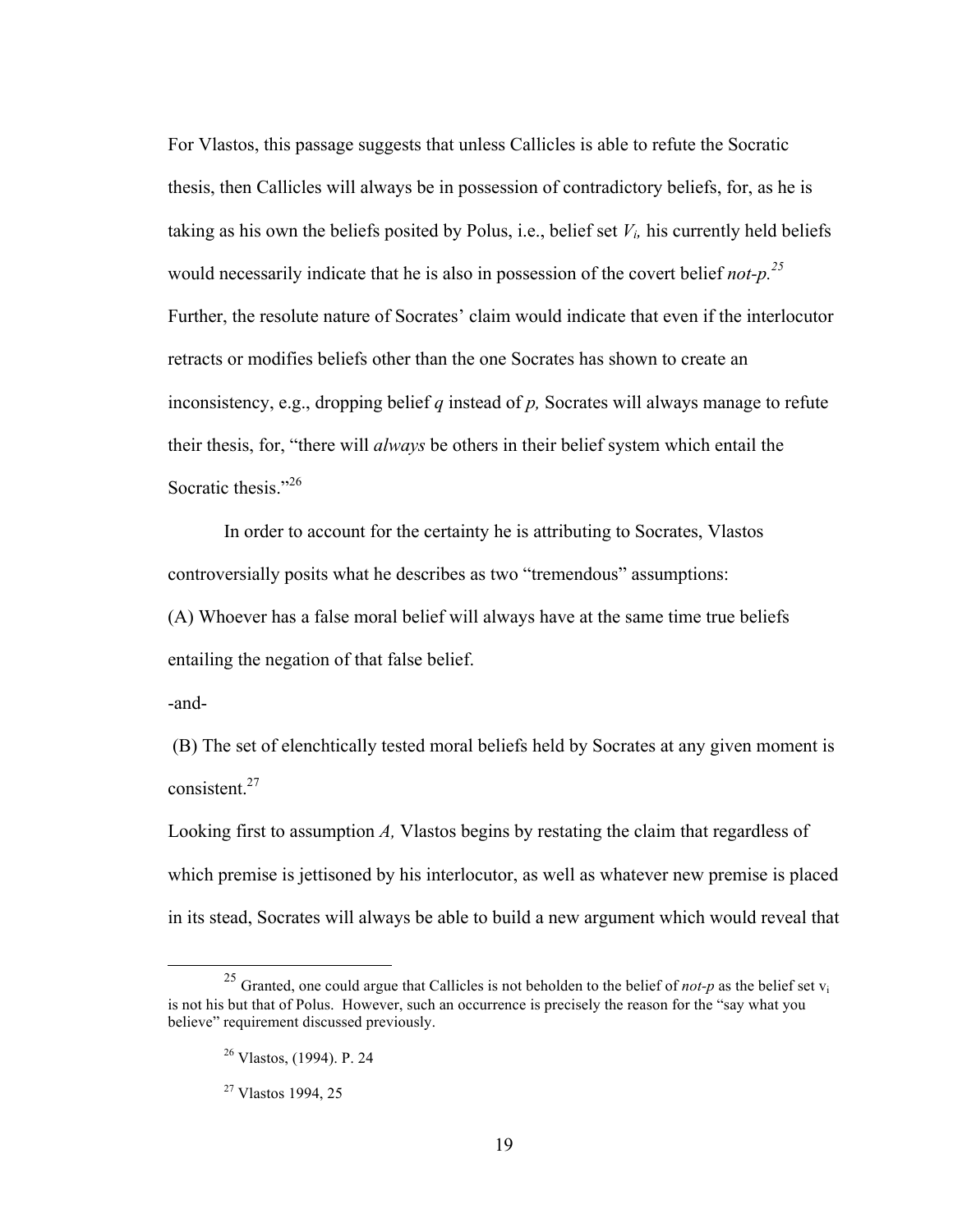the interlocutor still covertly believes *not-p.* Yet, if this is true, i.e., if Socrates truly believes that his elenchtic method is so unequivocally effective, why not argue for proof of such efficacy? In other words, why would Socrates settle for the mere assumption, and not simply use the elenchos to prove to his interlocutors that their efforts are futile in the face of such an effective methodology?

In answer to this concern, Vlastos claims that doing so would be distinctly uncharacteristic of the Socrates of the early Platonic dialogues.<sup>28</sup> Whereas the Socrates of dialogues such as the *Meno* and *Republic* does in fact engage in more epistemological and/or metaphysical lines of inquiry, we find that the Socrates of the early dialogues is not only seemingly disinterested in such areas of study, but further, is specifically interested only in matters of morality. As a result of this disposition, questions regarding the nature of a philosophical method itself would, for the Socrates of the early dialogues, be of little concern or importance.<sup>29</sup> Yet, Vlastos notes, despite lacking the definitive proof that such an inquiry might yield, Socrates does have, at the very least, empirical evidence to support assumption *A* that arises in the form of his consistent success, as he has always been able to expose the inconsistencies within the beliefs of those individuals who hold what he perceives to be a false belief.<sup>30</sup> And, while his impeccable success rate may not be able to definitively *prove* that the beliefs of Socrates are true, given the

<sup>&</sup>lt;sup>28</sup> For a detailed discussion regarding the evolution of the character of Socrates throughout Plato's corpus, see Vlastos 1991, 47-49

<sup>29</sup> On this point I find issue with Vlastos' position. To explain, if we take Assumptions *A* and *B* to be taken seriously by Socrates, and further, if these assumptions are instrumental to his method's success in proving moral doctrine, then, if Vlastos is correct regarding the role these assumptions play for Socrates, it would appear that Socrates is fundamentally concerned with questions of methodology.

 $30$  Richard Kraut 1983, rightly notes that "proof" is reserved only for deductive arguments, never for arguments of an inductive nature. For Kraut, this becomes problematic for Vlastos if he is claiming, as Kraut believes him to be, that it is precisely the sort of proof associated with deductive arguments that Socrates seeks via the elenchos.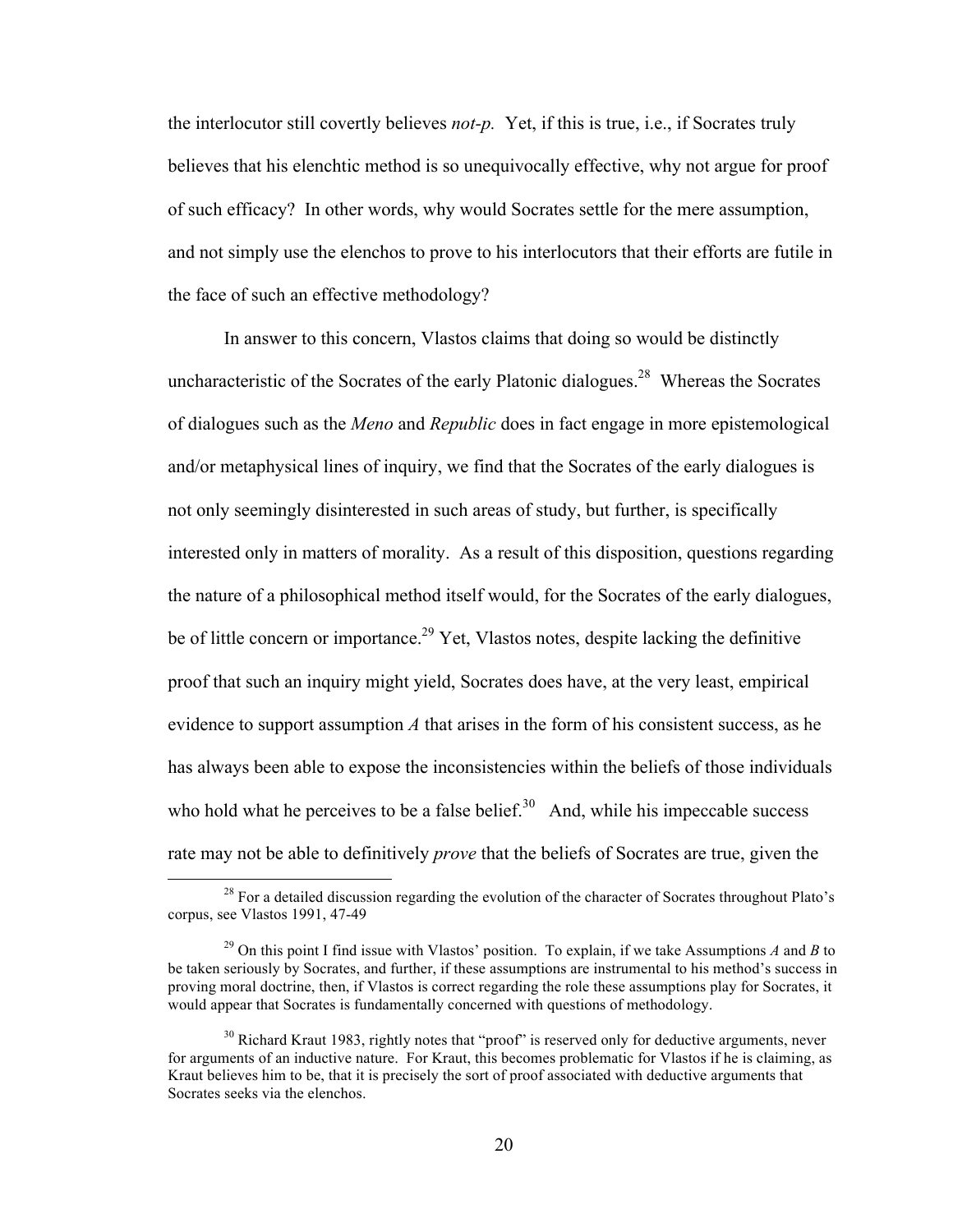untenable nature of the oppositional beliefs held by his interlocutors, and his own experience that those who hold and live by the beliefs he *does* think true are happier than those that do not, Vlastos sees no reason why Socrates would not make the further inductive leap regarding the truth of his own beliefs. Finally, if it *were* the case that Socrates himself was in possession of a false belief, then, similar to his interlocutors, his beliefs would eventually be exposed as inconsistent. And, as such inconsistency is never brought to light, Vlastos posits that it is safe to assume that this consistency is evidence to the truth of Socrates' beliefs.<sup>31</sup>

The take away from this is that the sort of consistency of belief that Socrates holds to be of the utmost importance has been found to be absent in all others aside from himself. One might think that this is not a fair claim to make, as it was always the interlocutors, not Socrates, that were the target of the elenchos, i.e., it was always the beliefs *of others* that were subject to Socrates' incisive questioning. The question arises as to how Socrates could, having not gone through the rigor of his own interrogation, positively believe his own beliefs to be true? And, while this claim is not entirely without merit, according to Vlastos, it is simply not the case that his own views have not undergone any investigation. We recall that Socrates, by engaging in the elenchos with others, is subjecting his own views to the very same scrutiny. In discovering that time and time again the views of others have been exposed as inconsistent on account of their false beliefs, and additionally, that it is his views, and his views alone, that seem to maintain consistency despite this exposure to such engagements, Vlastos believes Socrates has sufficient evidence to make assumption *B,* i.e., that the set of elenchtically

 $31$  This consistency within the beliefs of an individual is of such great importance for Socrates that he declares he would rather be in contradiction with others than be cursed with the sort of internal strife that internal contradictions would cause. See *G*. 482b-c.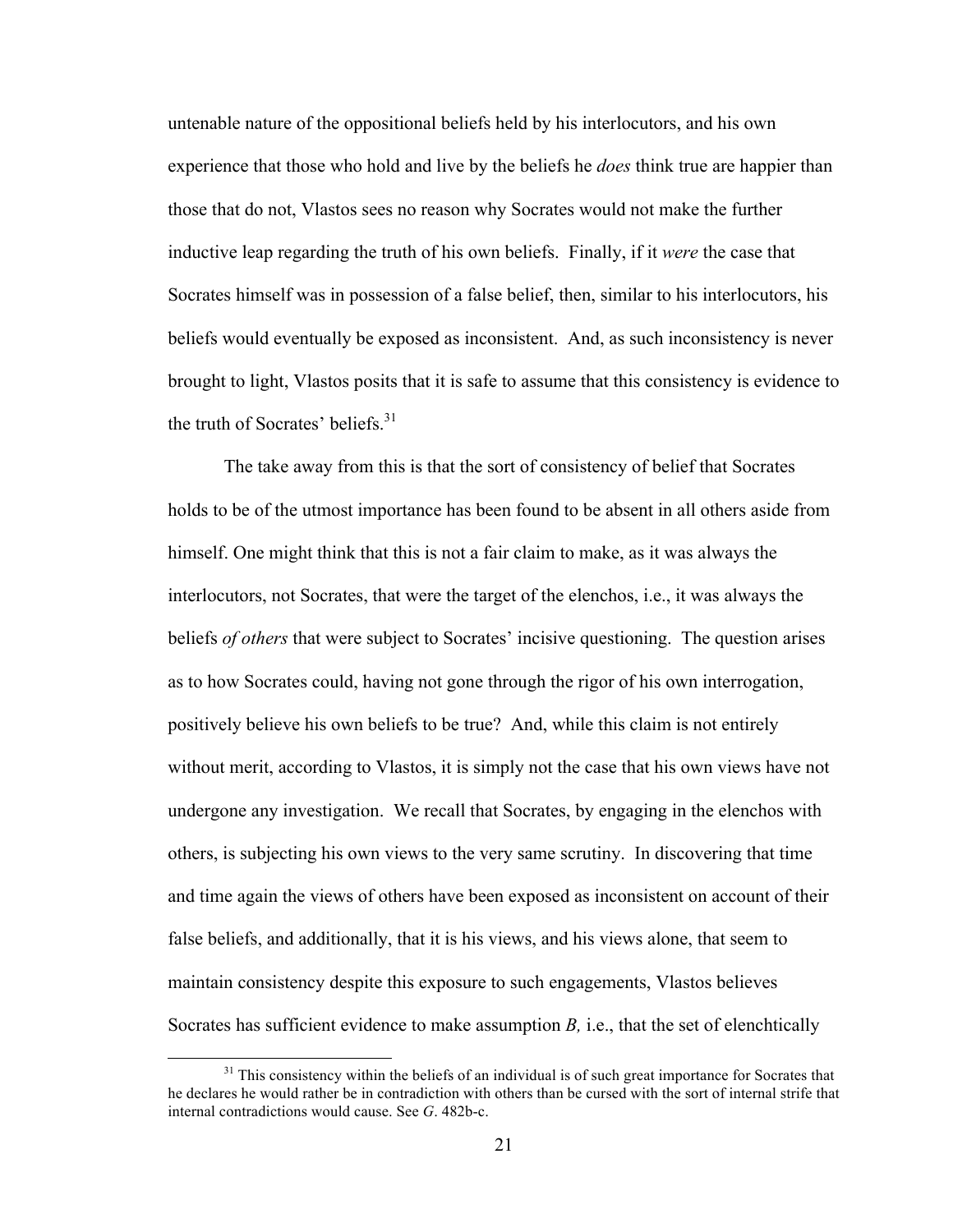tested moral beliefs held by Socrates at any given time is consistent. Remember, however, that for Vlastos, the elenchos is not merely a methodology used by Socrates to expose the inconsistencies within the beliefs of his interlocutors, but rather, it is one that allows for the positing of moral truths. And, for Vlastos, this final step arises through the combination of assumptions *A* and *B.* To explain, if it is the case that the belief set of Socrates has been shown time and time again to be consistent, and further, if the only belief sets that can maintain such consistency are those that lack any false beliefs, then, if Socrates can safely assume his *own* belief set to be consistent (which Vlastos believes he can), then Socrates would be justified in claiming that his own beliefs are *true.* Thus, as it was via elenchtic investigation that Socrates was able to establish the truth of his own beliefs, Vlastos argues that Socrates is justified in believing the elenchos to be an effective methodology towards the establishing of moral truths.

#### **The Problem of Consistency**

#### **Vlastos on Inconsistency**

While I greatly admire the imaginative elegance of Vlastos' argument, I do have a number of deep-seated concerns that I believe present insurmountable problems for his position. The first of these problems I will refer to as the "problem of consistency". We recall that, on Vlastos' view, Socrates is justified in positing his own beliefs as true on account of the consistency of his own set of beliefs. Yet, I would like to dispute this claim, as one can find numerous instances of Socrates expressing inconsistent beliefs throughout the early dialogues.<sup>32</sup> Given that Vlastos' argument depends largely upon

 $32$  While incorporating the middle dialogues into this search for inconsistency might have proven to be fruitful, as Vlastos' argument is meant to speak *only* to the Socrates of the early dialogues, we must limit our search to those parameters. As an additional concern, one might argue that we should not hold Socrates accountable for such inconsistency on the grounds that he might simply have revised his own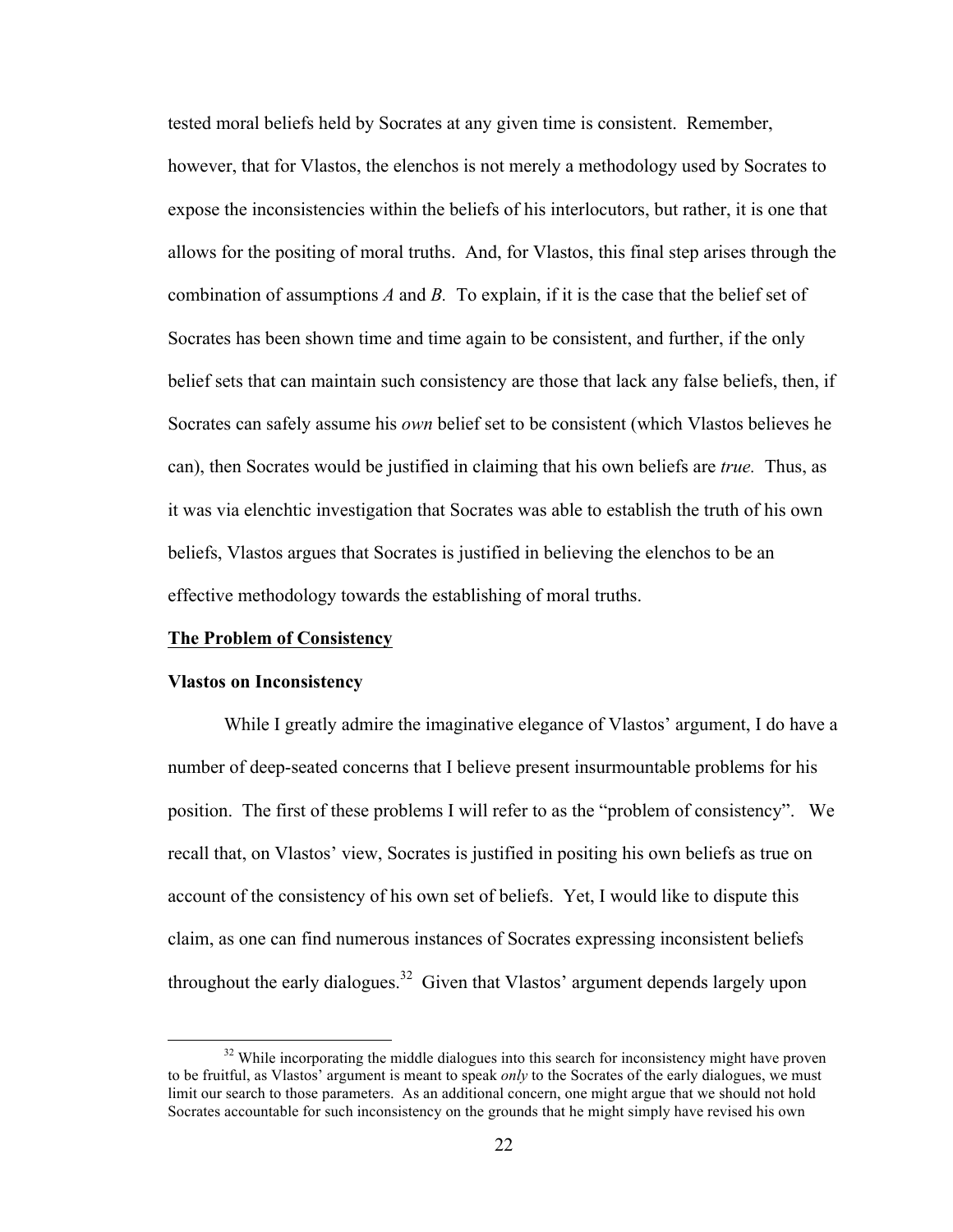passages mined from the *Gorgias,* it is an obvious starting point for our investigation, and, to be sure, there is one passage in particular that demands our attention:

And when we've practiced it together, then at last, if we think we should, we'll return to politics, or then we'll deliberate about whatever subject we please, when we're better at deliberating than we are now. *For it's a shameful thing for us, being in the condition we appear to be at present – when we never think the same about the same subjects, the most important ones at that – to sound off as though we're somebodies.33*

Looking to this passage, it would appear that we are confronted with a blatant admission

by Socrates that he does not exclude himself from inconsistency of belief, including

himself in that group of people who "never think the same about the same subjects."<sup>34</sup>

To be fair, Vlastos does respond to this potential critique, warning us that readers should

not be fooled by the ironical nature of Socrates' statement.<sup>35</sup> Indeed, according to

Vlastos, we can find many instances throughout the dialogues with similar "ironical

substitution of 'we' for 'you'." To begin, let us look to the Euthyphro, which contains

the first passage Vlastos cites as evidence:

Either we were wrong when we agreed before, or, if we were right then, we are wrong now.<sup>36</sup>

<sup>33</sup> *G.*527d. Translation by Donald Zeyl

<sup>34</sup> See Kraut 1983, p. 69

 $35$  Vlastos cites Dodd (1959) in support of his claim, who writes on the matter, "This reproach" applies of course to Callicles only…but Socrates politely includes himself."

<sup>36</sup> *Eu.* 15c8-9

beliefs as a result of various elenchtic encounters. Indeed, Assumption B seems to take this into consideration, as it claims that Socrates beliefs are consistent "at any given time". Yet, while this is a plausible scenario, not only is there a complete lack of elenchtic evidence to support the claim that Socrates used to believe one thing, and then was persuaded to jettison that belief, there *is* evidence, specifically in the *Protagoras* 372d and 376c*,* of Socrates expressing uncertainty and inconsistency *within the same dialogue.* Therefore, even if we allow for the evolution of Socrates' beliefs, we still find cause to believe that Socrates is not *entirely* consistent regarding his own beliefs.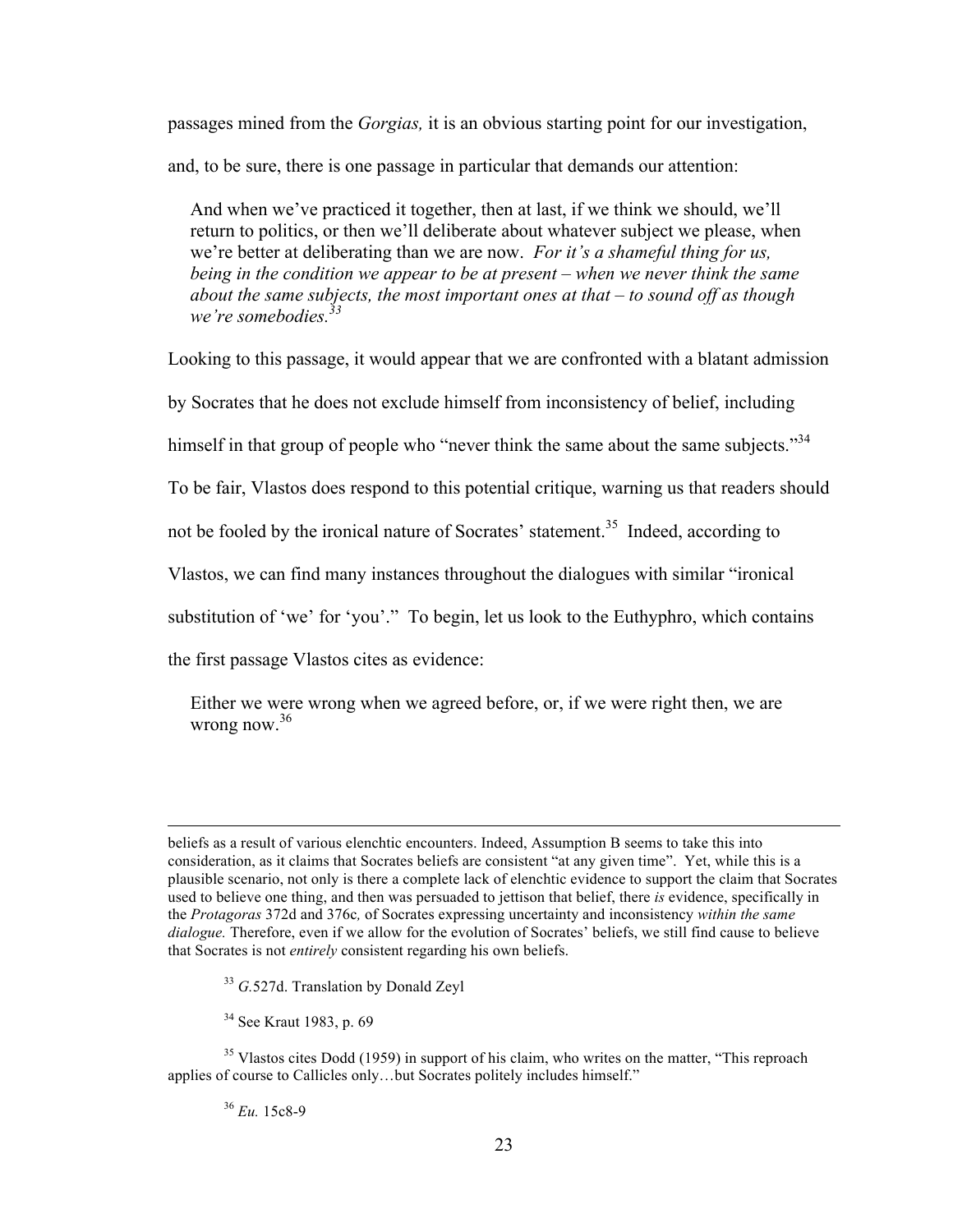In this instance, Vlastos claims that context reveals to us that this final usage of the "we"

refers only to Euthyphro, and thus, Socrates is excluded from any admission of

inconsistency. To illustrate Vlastos' claim, we look to the text beginning at 15b:

SOCRATES: So the pious is once again that which is dear to the gods. EUTHYPHRO: Most certainly.

SOCRATES: When you say this, would you be surprised if your arguments seem to move about instead of staying put? And will you accuse me of being Daedalus who makes them move, though you are yourself much more skillful than Daedalus and make them go around in a circle? Or do you not realize your argument has moved around and come again to the same place? You surely remember that earlier the pious and god-loved were shown not to be the same but different from each other. Or do you not remember?

EUTHYPHRO: I do

SOCRATES: Do you then not realize now that you are saying that what is dear to the gods is the pious? Is this not the same as the god-loved? Or is it not? EUTHYPHRO: It certainly is.

SOCRATES: *Either we were wrong when we agreed before, or if we were right then, we are wrong now.*

What can be gleaned from this is that the agreement to which Socrates is referring is that

the pious is *not* the same as the god-loved. Thus, we find that Vlastos is correct in his

claim that this instance is not an example of inconsistency in the beliefs of Socrates, as

Socrates did not offer his own beliefs regarding the nature of piety, but rather, merely

agreed with Euthyphro that the third definition was untenable. This being the case, we

can rightly assert that no inconsistency is present.

Vlastos' position is further bolstered when we look to his second example from

the *Charmides.* The moment in question comes at line 175b6-7:

We have admitted that there is knowledge of knowledge although the argument said "No".

Vlastos argues here that while Socrates seems to be admitting to the joint assertion that there exists a knowledge of knowledge, we should bear in mind that it was Critias who argued this point, while Socrates maintained the contrary. And, when we look to the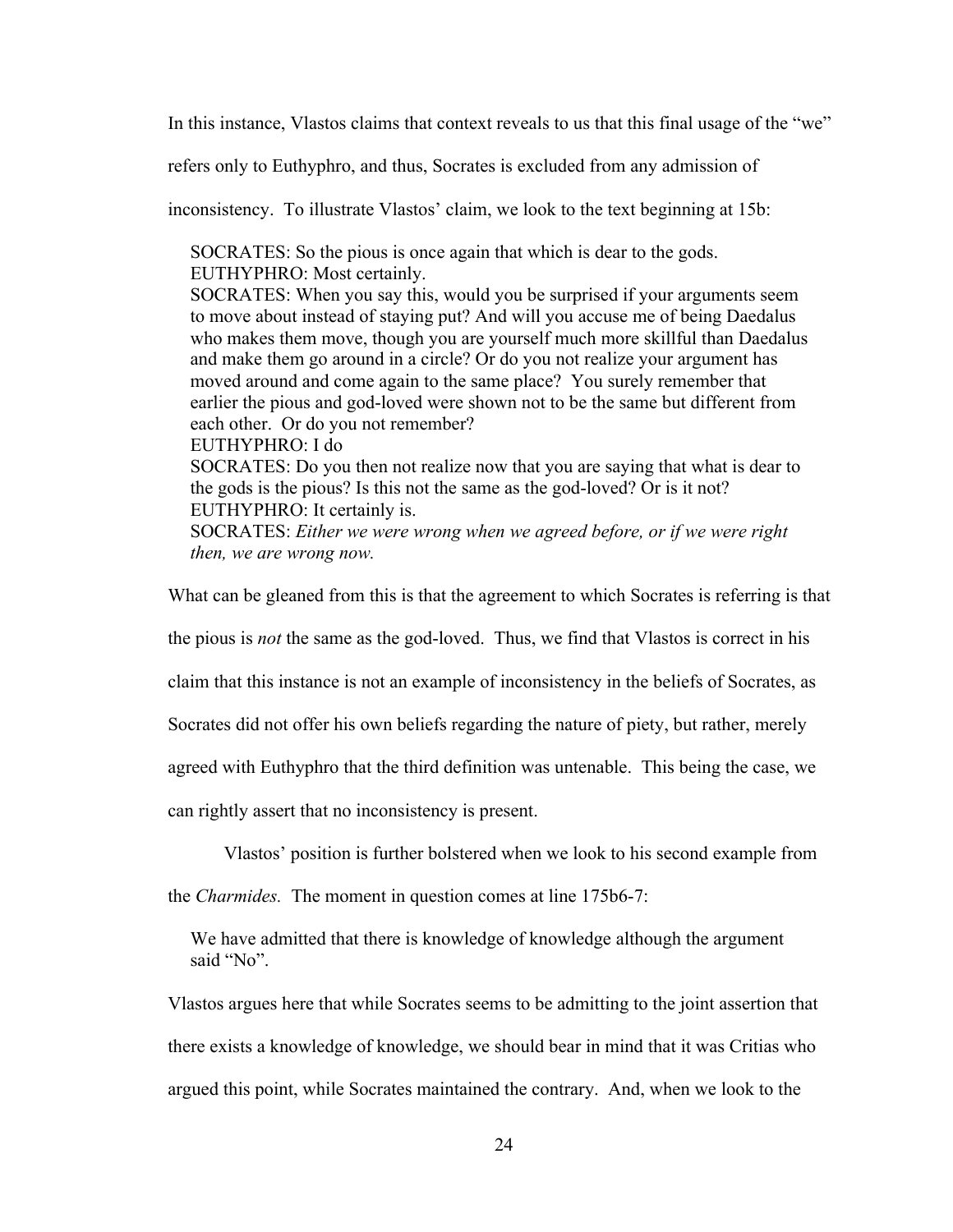argument itself in the text, we find Vlastos to be justified by the text once again. Looking

to 169d:

But since his consistently high reputation made him feel ashamed in the eyes of the company and he did not wish to admit to me that he was incapable of dealing with the question I had asked him, he said nothing clear but concealed his predicament. So I, *in order that our argument should go forward,* said "But if this *seems right*, Critias, *let us grant the point* that the existence of a science of science is possible – we can investigate on some other occasion whether this is really the case or not.

We find that it is not the case that Socrates is actually assenting to the position offered by

Critias, but is, in fact, merely allowing the claims of Critias to stand in order that they

may proceed forward with the discussion.

In one final example from the *Laches,* we find evidence to support Vlastos' claim that while Socrates does quite often use the plural  $1<sup>st</sup>$  person pronouns in his argument, we should take this as an instance of Socratic irony, and not as evidence that Socrates has posited any belief of his own that would result in an inconsistency. Looking to *Laches*  194c, we read:

Come along then, Nicias, and, if you can, rescue your friends who are storm tossed by the argument and find themselves in trouble. You see, of course, that our affairs are in a bad way, so state what you think courage is and get us out of our difficulties as well as confirming your own view by putting it into words.

*Prima facie* it would appear that Socrates is placing himself within the group of those who are flustered by the argument regarding courage. However, upon examining the context within which this statement was made, we find that it was Nicias, not Socrates, who was struggling through the exchange, so much so in fact that not 12 lines earlier at 194a-b a very frustrated Nicias all but admits defeat to Socrates, claiming that while he may wish to continue, he is simply unable to define courage in such a way that would withstand the scrutiny of the elenchos. This is in direct contrast to Socrates, who, as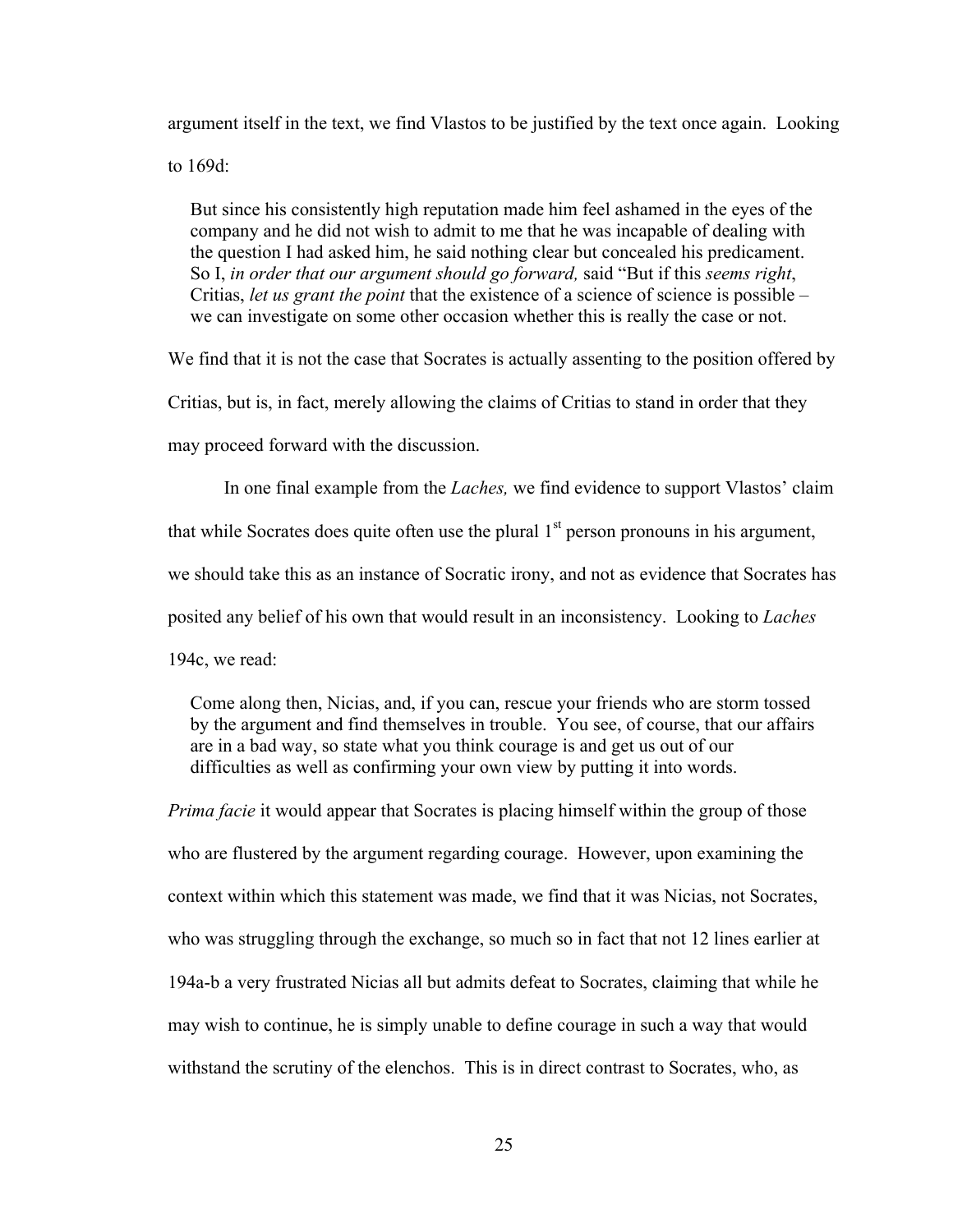Vlastos comically notes, has been "sailing very smoothly" throughout the exchange, consistently rebutting the attempts of Nicias to the point of exasperation. Given his comfort and poise, it seems incorrect to suggest that Socrates was serious when he placed himself within the group of those who had been "storm-tossed" by the debate.

#### **Further Evidence of Inconsistency**

With these examples bolstering his position, I would agree with Vlastos that we cannot simply assume that, given any instance of Socrates' substitution of the plural pronoun for the singular, we are to take him at his word and attribute the beliefs posited as his own. However, while the textual examples cited above may seem to give us reason to question the seemingly blatant admission of inconstancy we find in the *Gorgias,* it does not follow from this that there exists no instances of inconsistencies within the beliefs of Socrates. However, before we investigate possible discrepancies, I would like to first revisit the passage from the *Gorgias.* In his comments on the 1983 version of Vlastos' "The Socratic Elenchos," Richard Kraut suggests that we *should* take Socrates at his word in the *Gorgias*.<sup>37</sup> To prove his position, Kraut first looks to other instances where Socrates seems to profess an inconsistency in his beliefs. We look first to the *Protagoras* where we find at 361a-b Socrates to be holding two distinct positions: (1) That virtue can be taught.

-and-

(2) That virtue is knowledge.

On Kraut's view, taken together these claims result in an inconsistency within the beliefs of Socrates*.* Indeed, earlier in the dialogue, Socrates first claims that virtue cannot be taught, only to seemingly waffle on his earlier convictions, and reverse his position.

<sup>&</sup>lt;sup>37</sup> Kraut 1983, 68-70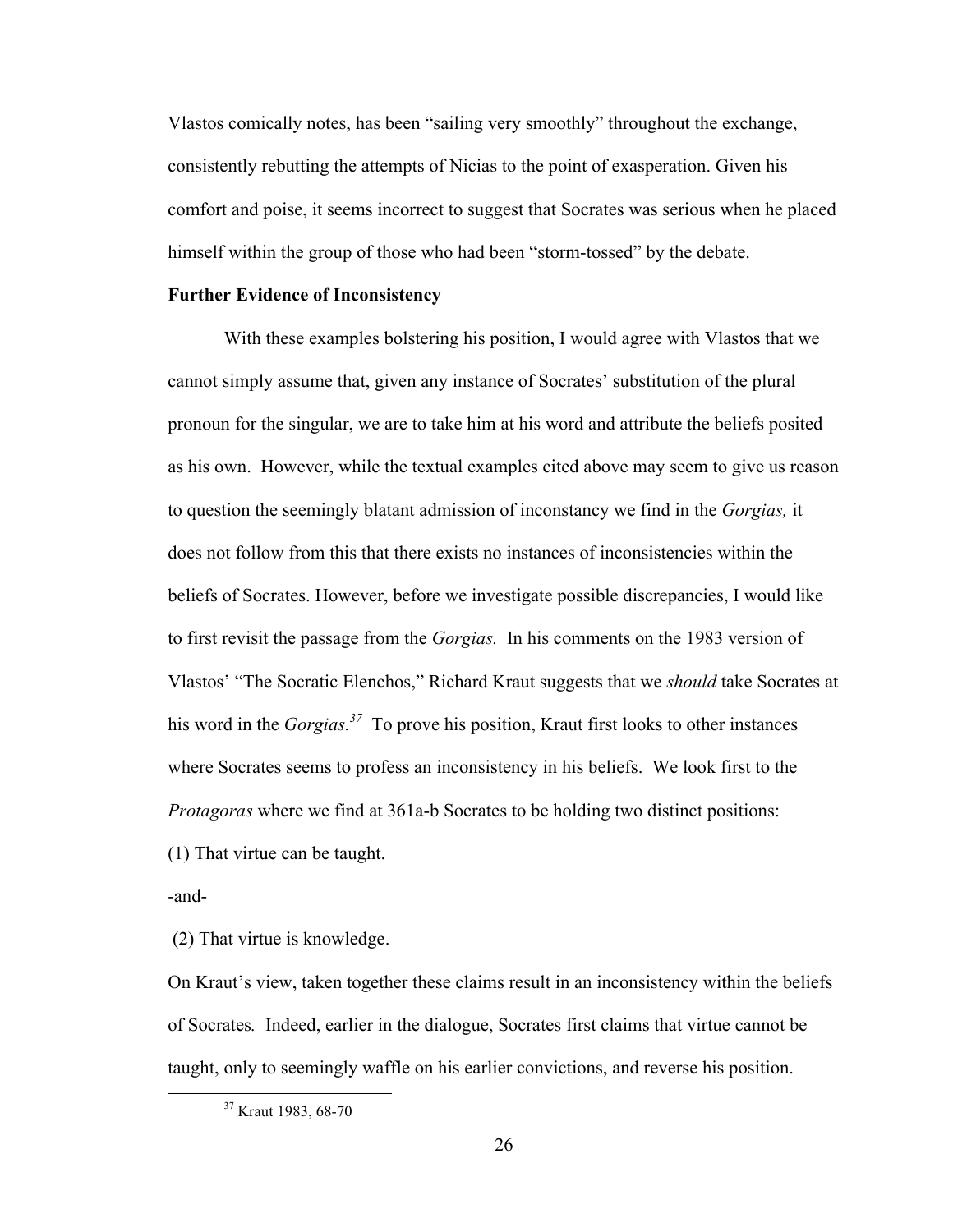Further, at 361c-d, Socrates himself admits to this confusion, and urges his interlocutors to push on with him in order to clear up the troubles they have encountered. And, while this apparent inconsistency on the part of Socrates could be dismissed as Socratic irony at work, Kraut believes that such an interpretation is flawed, particularly in the face of additional textual evidence drawn from the *Apology.*

To explain, in the *Apology* we find Socrates consistently denying that he teaches virtue, and, that those who do claim to do so, "are wise with a wisdom more than human."<sup>38</sup> We can glean two important points from this claim. First, that Socrates, on account of his lack of knowledge, could not be teaching virtue, a position that bolsters the claim that Socrates considers virtue to be a kind of knowledge. Second, that Socrates believes that those who *do claim* to teach virtue must be in possession of a wisdom that he qualifies as divine. And, while we might take this line to be a slight against the truth of those claims to knowledge made by other sophists of the time, it is telling that this attack is grounded in the idea that *no one* could teach virtue, as it pertains to a type of knowledge that is divine. Thus, on the one hand, in the *Protagoras,* Socrates asserts plainly that virtue can be taught, while on the other hand, in the *Apology,* Socrates seems to suggest that virtue cannot be taught, for such a task would require the sort of knowledge reserved only for the gods.<sup>39</sup> As a result, it appears as if Socrates is expressing sincere doubts about the teachability of virtue. As Kraut concludes, "If Socrates is really

<sup>38</sup> *Apology 20d-e*

<sup>&</sup>lt;sup>39</sup> Granted, one could argue that Socrates' claims here do not necessarily preclude the possibility of an individual possessing the very sort of divine knowledge required regarding virtue, thus allowing virtue to be taught. And, while this point is well taken, there is no textual evidence to support the claim that Socrates has met such a person. Thus, (1) if virtue could be taught only by someone in possession of divine wisdom, and (2) Socrates is not certain if such a person exists, then the claim that Socrates is expressing uncertainty regarding the teachability stands.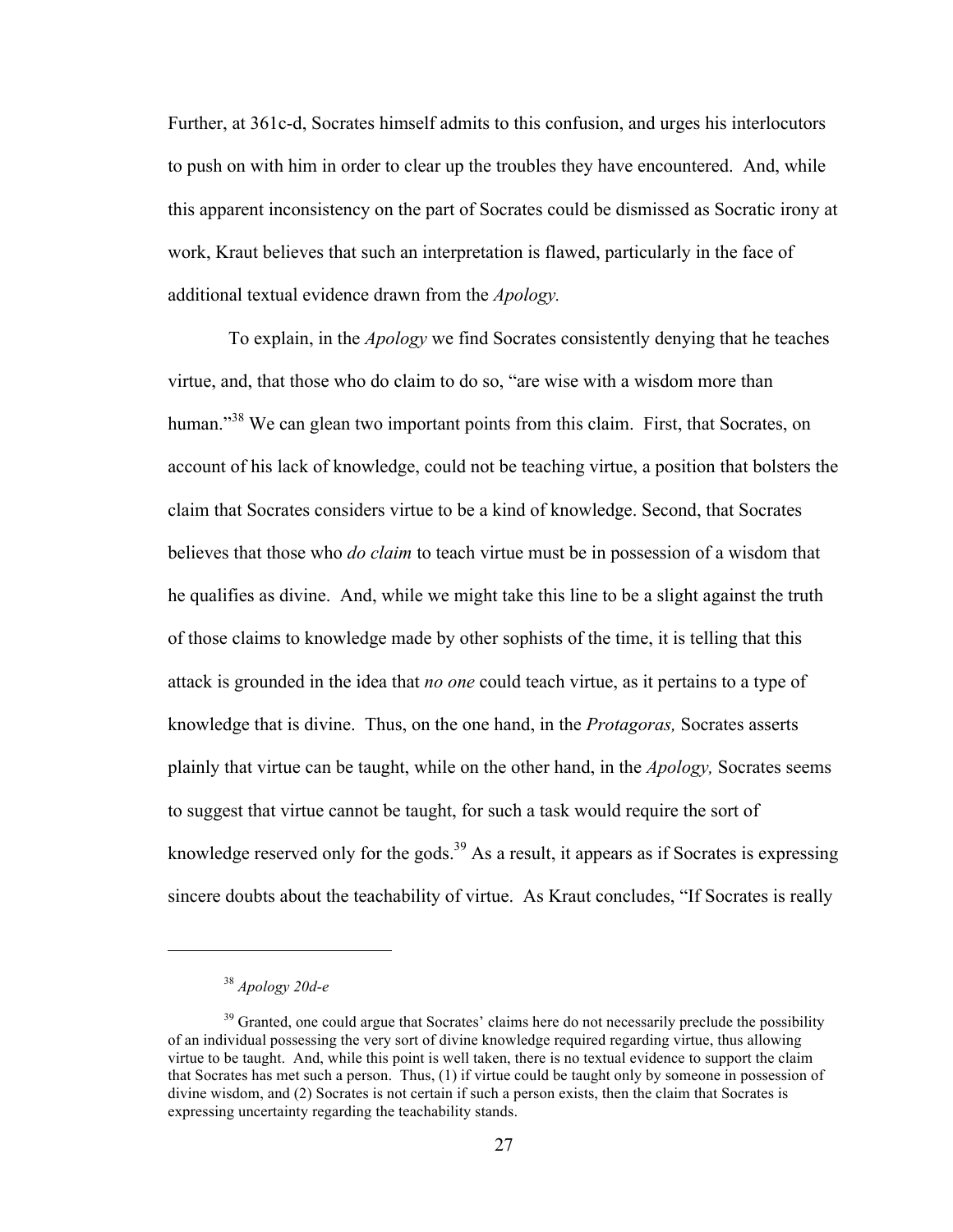doubtful about the teachability of virtue, then he is faced with a dilemma, since (in the *Protagoras*) he takes virtue to be knowledge and thinks that knowledge is teachable.<sup>"40</sup>

As a second piece of evidence, Kraut looks to the *Hippias Minor,* wherein we find Socrates arguing with Hippias regarding the nature of voluntary and involuntary acts of injustice. Looking to 372d-e, we read:

To me, Hippias, it appears entirely the opposite to what you say: Those who harm people and commit injustice and lie and cheat and do wrong voluntarily, rather than involuntarily, are better than those who do so involuntarily. *However, sometimes I believe the opposite, and I go back and forth about all of this – plainly because I do not know.*

On Kraut's view, while Socrates is confident that his belief that it is better to do injustice

involuntarily rather than voluntarily is the correct position, he fully admits that he, at

times, "believes the opposite." Now, to be fair, one could argue that this claim of

Socrates is simply a clever ruse designed to further prove his point, and, given the context

of the argument that follows this admission of inconsistency, it is easy to construct such

an interpretation. To explain, we look to 373b:

EUDICUS: Well, Socrates, I don't think Hippias will need us to plead with him. For that's not what he said earlier; he said that he wouldn't flee from any man's questioning. Right Hippias? Isn't that what you said?

HIPPIAS: I did. But Socrates always creates confusion in his arguments, and seems to argue unfairly.

SOCRATES: Oh excellent Hippias, I don't do that voluntarily, for then I'd be wise and awesome, according to your argument, but involuntarily. So please be lenient with me, for you say that one who acts unfairly involuntarily should be treated with leniency.

Now, given this exchange, one could posit that the earlier admission by Socrates of his

own vacillating beliefs was done purposefully, setting the stage to put Hippias to task

regarding his own beliefs. As the argument would go, by purposefully admitting

<sup>40</sup> Kraut 1983, p. 69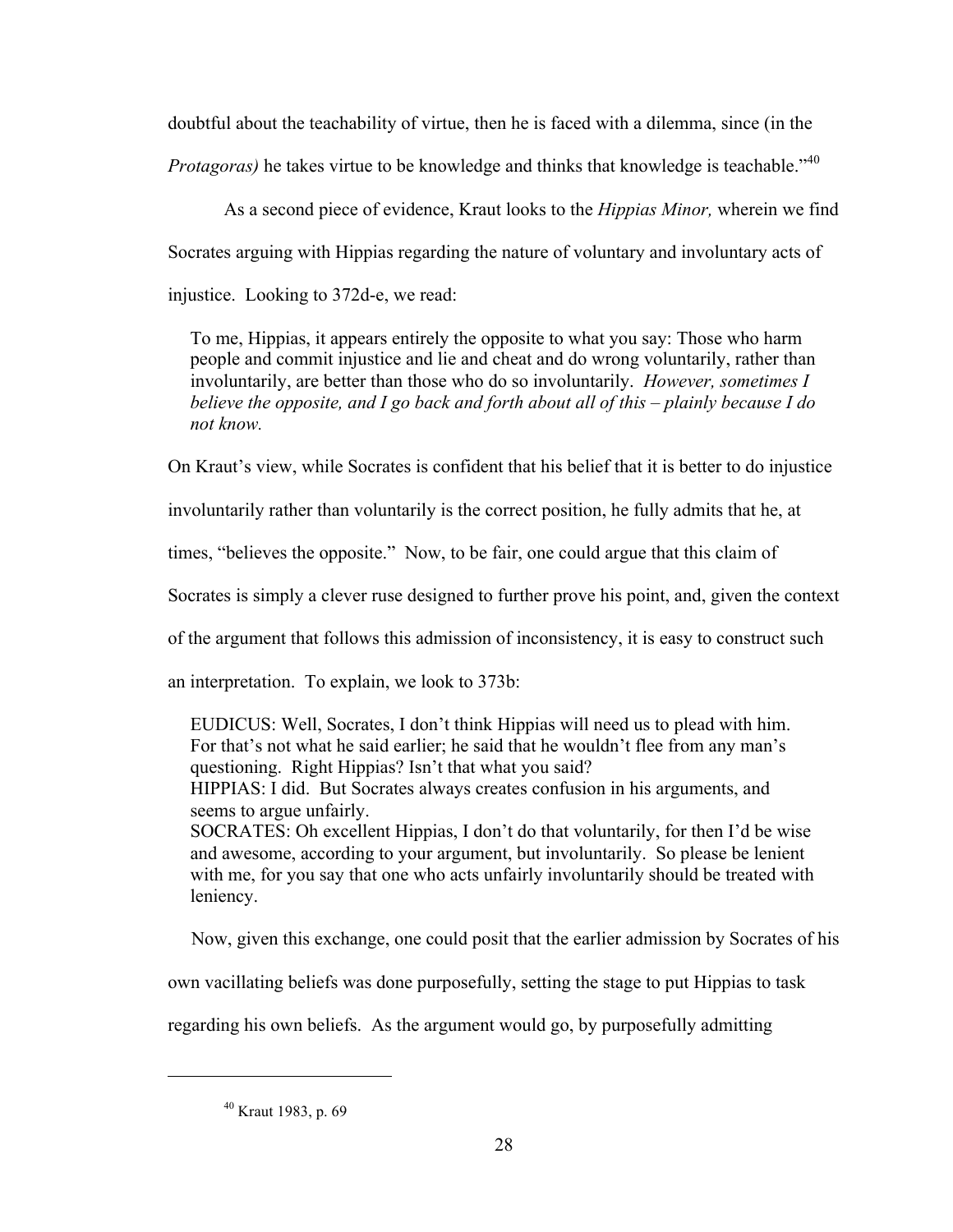inconsistent beliefs (though untrue), thereby causing unfair confusion in the argument, Socrates can then claim he did so *involuntarily*, which would then force Hippias, if Hippias truly stands by his convictions, to treat Socrates with leniency, which would in turn, allow Socrates the room to maneuver more easily through the remainder of the argument.

And, while I admit that this interpretation is appealing, there are a number of issues that arise. First, simply because Socrates is able to use his confusion against his interlocutors to help further the discussion, it does not necessarily follow that his admission of inconsistency is insincere. We recall that it is *Hippias* who suggests that Socrates is being unfair in his tactics, to which Socrates responds by using the views of Hippias against him. The using of one's claims against them is a common tactic of Socrates, and one in which he is particularly adept. Given this point, while his admission of inconsistency could seem to put Socrates at an advantage over his interlocutors, such circumstance does not require we dismiss his earlier claims as fraudulent.

Further, even if we take the admission of inconsistency at 372d to be simply a setup put into play by Socrates to further his position, he goes on to repeat his inconsistency regarding the point in question at the close of the dialogue. Looking to 376c, the final paragraph of the dialogue, we read:

But given the argument, we can't help having it look that way to us, now, at any rate. However, as I said before, *on these matters I waver back and forth and never believe the same thing.* And it is not surprising at all that I or any other ordinary person *should* waver. But if you wise men are going to do it, too – that means something terrible for us, if we can't stop our wavering even after we've put ourselves in your company.<sup>41</sup>

<sup>&</sup>lt;sup>41</sup> Italics mine.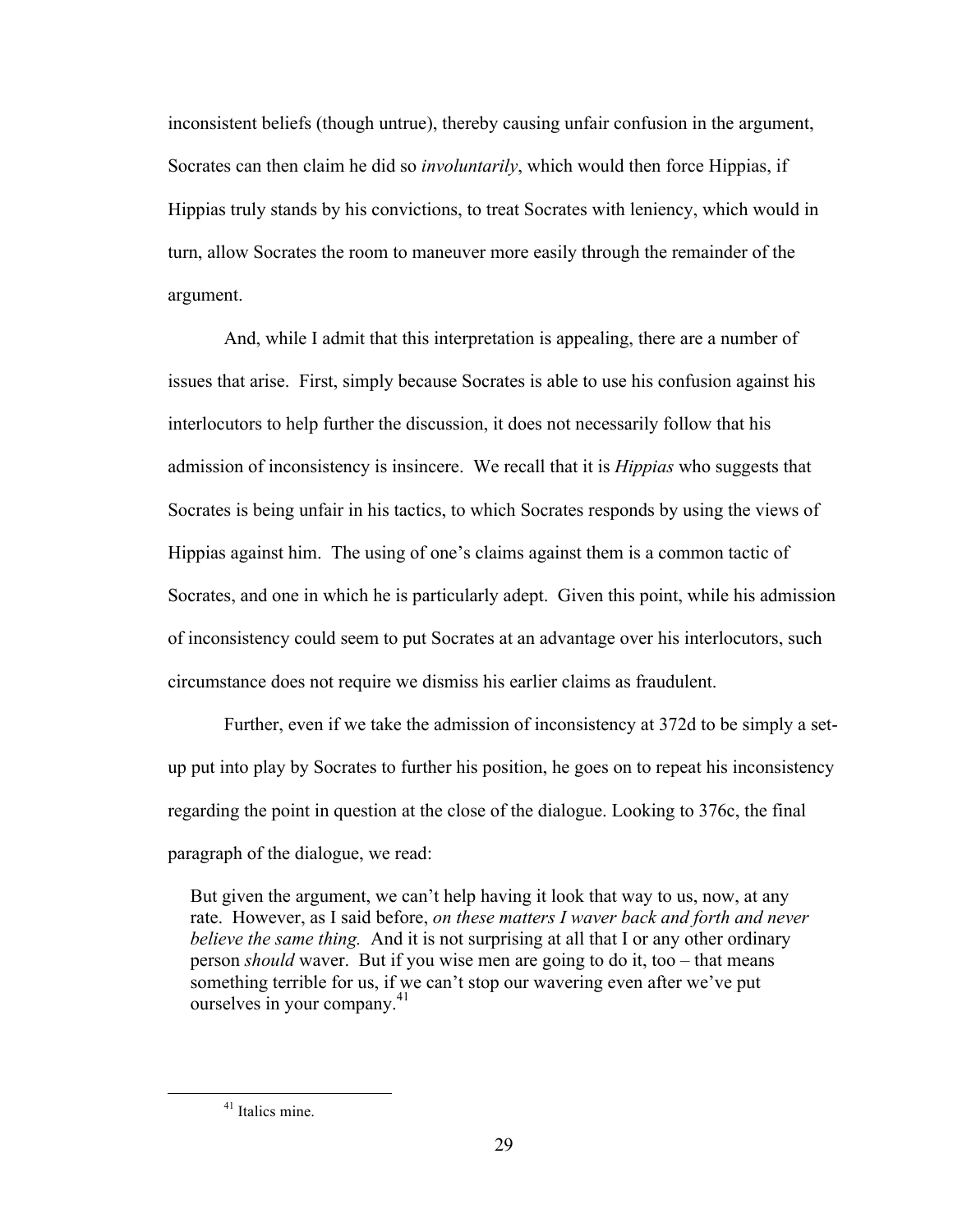Faced with this second admission of inconsistent beliefs on the same point, it becomes increasingly difficult to claim that Socrates' earlier position is to be taken as an insincere claim made only to further the discussion. Granted, if the first instance were the only time Socrates made such an admission, then a healthy dose of skepticism may be appropriate. Yet, this second claim comes in the final paragraph of the dialogue, thus precluding the possibility of further discussion between Socrates and his interlocutors. If it is true that his admission of uncertainty is merely a ruse to further the discussion, then what purpose would this identical statement serve given its positioning in the dialogue? Taking this placement and repetition into consideration, it seems plausible that we should take Socrates at his word.<sup>42</sup>

## **Inconsistency and the** *Daimonion*

 $\overline{a}$ 

With this evidence from the *Gorgias, Hippias Minor* and *Protagoras* set before us, I contend that we cannot dismiss Socrates' professions that he holds inconsistent beliefs as merely ironic gestures. As further evidence for this position, there also occur more subtle examples that would cause trouble for Vlastos' position that manifest themselves through Socrates' adherence to the warnings of his *daimonion*. <sup>43</sup> To explain this point, we look first to the *Apology* 40a-c where we find Socrates providing a detailed account of his daimonic encounters:

A surprising thing has happened to me, jurymen – you I would rightly call jurymen. At all previous times my familiar prophetic power, my spiritual manifestation, *frequently opposed me*, *even in small matters when I was about to do something wrong,* but now that, as you can see for yourselves, I was faced with what one

 $42$  Further, as Kraut notes, if we can take Socrates at his word when he pleads ignorance at the conclusion of the aporetic dialogues such as the *Euthyphro, Laches,* and *Hippias Minor,* then why should we not take him seriously in those instances when he professes an inconsistency in his own beliefs? Kraut, 1983: 70.

 $43$  See Brickhouse and Smith 1994, p. 21, n. 35.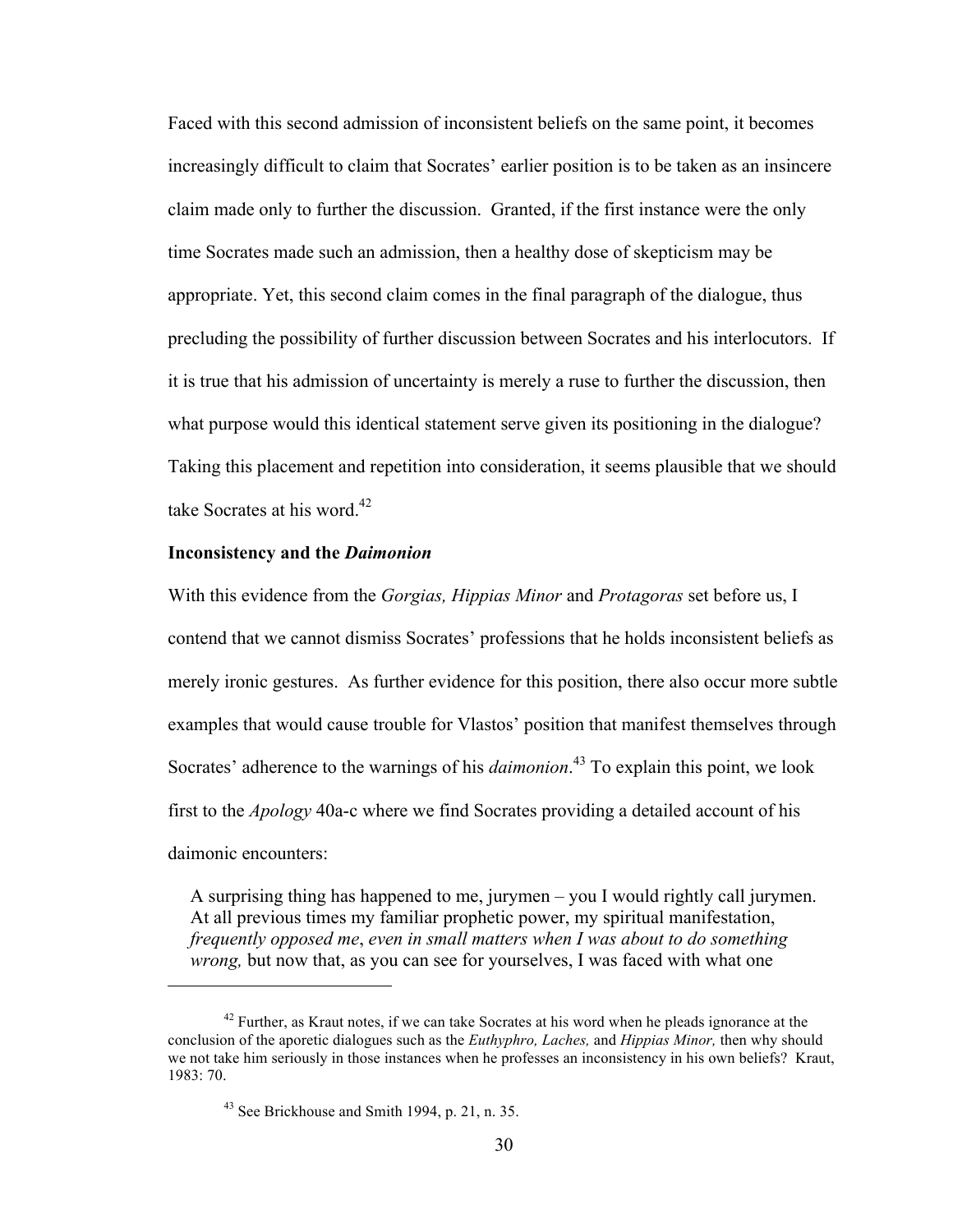might think, and what is generally thought to be, the worst of evils, my divine sign has not opposed me...Yet in other talks it has often held me back in the middle of my speaking, but now it has opposed no word or deed of mine…those of us who believe death to be an evil are certainly mistaken. I have convincing proof of this, for it is impossible that my familiar sign did not oppose me if I was not about to do what is right. $44$ 

On the face of it, this passage is merely an explanation by Socrates of the activities of his ever watchful *daimon,* i.e., his guardian angel that watches over him, preventing him time and time again from saying or doing the "wrong thing". Regarding the case of Socratic consistency, however, this passage is particularly telling, especially when we take into consideration the Socratic claim that no one would ever willingly do wrong.<sup>45</sup>

To explain, we look to the *Protagoras,* wherein Socrates explains that, "…no one goes willingly toward the bad or what he believes to be bad; neither is it in human nature, so it seems, to want to go toward what one believes to be bad instead of good.<sup>546</sup> In other words, when one is deliberating about a potential action, one will always do what one believes to be best *at that time.* This is no guarantee that the decided on action is in fact the right thing; however, correctness of action is not the point, but rather the perceived rightness of the action by that individual. On the Socratic view, if this were not the case, then individuals would engage in a particular course of action even if they were well aware of a better method to achieve their goals. This, of course, is absurd according to

<sup>44</sup> Italics added for emphasis.

<sup>&</sup>lt;sup>45</sup> For a full discussion on the intricacies of this thesis, see Norman Gulley 1965. Gulley argues convincingly that of two major formulations of this thesis, (1) *Prot.* 358b-d and (2) *G.* 509e, we should take the formulation from the *Protagoras* to be more Socratic in nature, while the revised account of the *Gorgias* reflects more intently Plato's own views on the issue. Given this argument, we can rightfully attribute this claim to Socrates.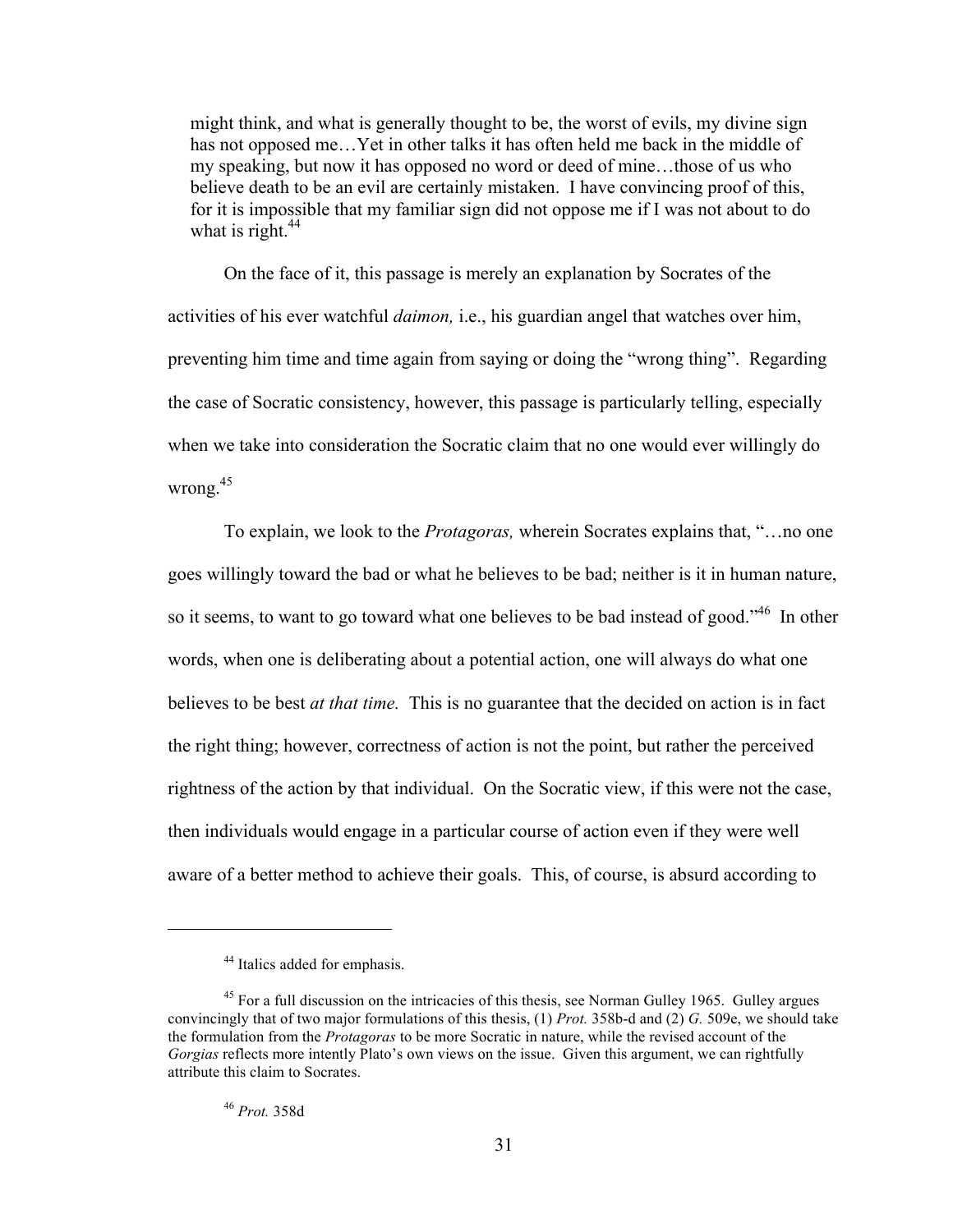Socrates, and so such errors must be attributed to ignorance, i.e., *false beliefs*. Given this claim, it must be the case that, whenever Socrates was to engage in a particular action, prior to the intervention of his *daimon,* he *falsely believed that action to be the right thing to do.* It was only *after* his *daimon* (who, interestingly, is *never* wrong on Socrates' account) intervenes that he recognizes the error in his beliefs, *changes them*, and then acts in accordance with his new belief on the matter. And, indeed, his beliefs must change, for if they did not change, then he would continue to think that his originally planned course of action was the correct one, and given the Socratic thesis that we always act in accordance with what we believe to be right, he would ignore the advice of his *daimon*  (which Socrates never does)*.* 

With this argument fully fleshed out before us, the problem for Vlastos' position becomes clear. If, as Vlastos claims, the beliefs of Socrates are always consistent, then it would be impossible for Socrates to believe at one moment that performing action *x* is the right thing to do (which he would necessarily have to believe at that moment), and then, after being influenced by his *daimon, change* his belief on the subject and act contrary to his original decided on action. And yet, as we read in the passage above from the *Apology,* Socrates plainly admits to precisely this chain of events, which, when taken in concert with the thesis that no one would willingly do the wrong thing from the *Protagoras*, suggests that not only is Socrates inconsistent in his beliefs, but that *he is aware* of these inconsistencies. And so we recall that, according to Vlastos, the set of moral beliefs held by Socrates is, in fact, true, and, that the truth of these beliefs is contingent upon the consistency thereof, and further, that in order for any set of beliefs to be consistent, it must be void of any false beliefs. However, as the evidence above has

32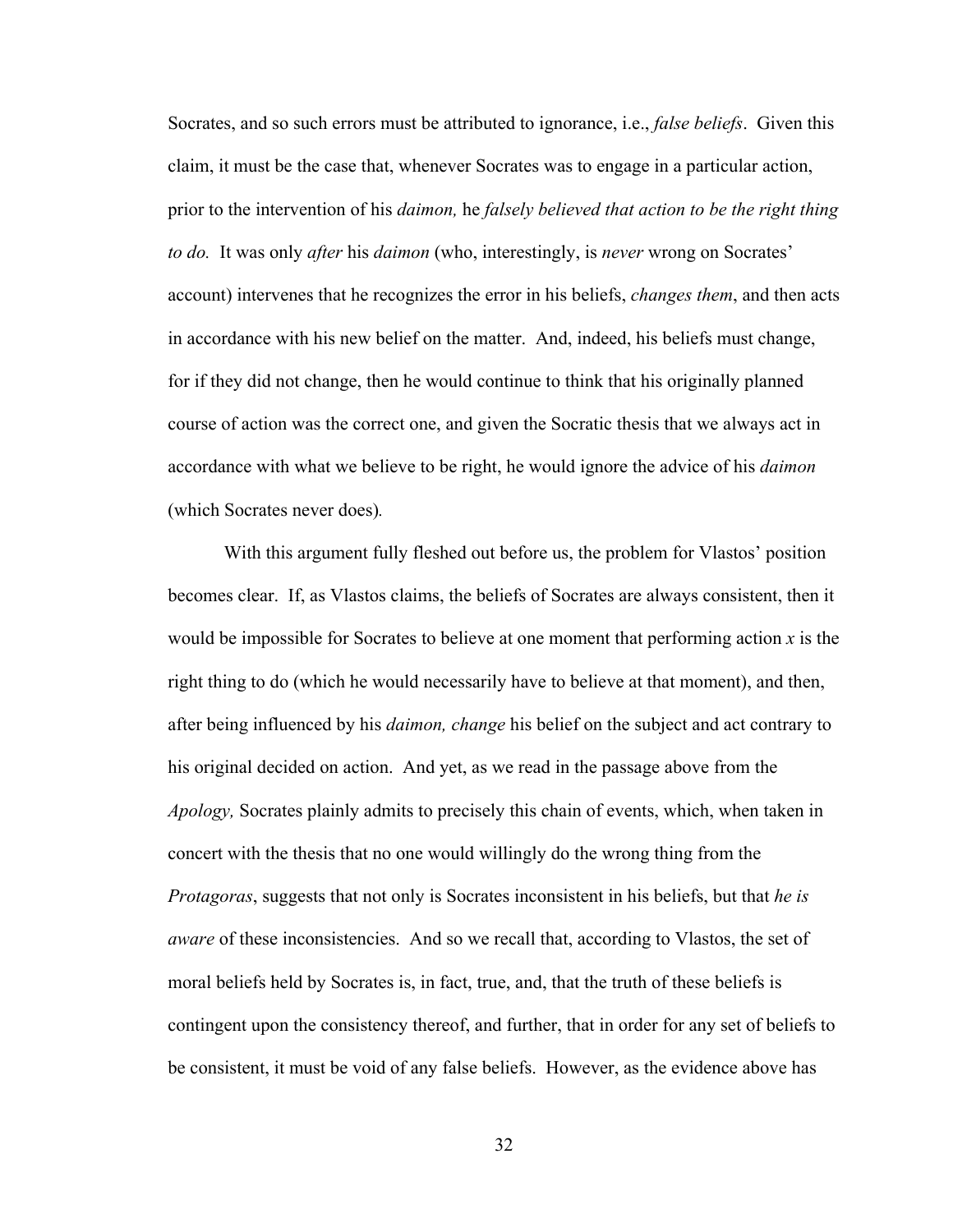shown, Socrates was in possession of false beliefs, and therefore, as these false beliefs preclude the possibility of consistency<sup>47</sup>, which in turn, precludes the possibility that the belief set is true, Vlastos cannot rightfully claim, on such terms, to be in possession of true beliefs.

## **The Problem of True Premises**

It has thus far been argued that, contra Vlastos, Socrates is not always consistent regarding his beliefs. As has been shown, we find multiple examples throughout the dialogues of Socrates expressing what appear to be contradictory beliefs, in some cases within the same dialogue. Yet, as my major point of contention regarding the elenchos as practiced by Socrates<sup>48</sup> pertains to its inability to establish or discover moral truths, it will be useful to concede the problem of consistency for now in order that we might see how, even if we concede the point that Socrates is always consistent, the elenchos still does

<sup>&</sup>lt;sup>47</sup> One might argue that it is entirely possible (though perhaps not probable) for someone to be entirely consistent in their beliefs even if those beliefs are all entirely false. As an example, we might imagine an individual who believes that he is a cat. All of his actions are founded in this belief set. How he dresses, what he eats, how he approaches relationships with others, etc. And, while in this scenario that individual would *seemingly* be consistent, the major force of Vlastos' position in Assumption A is that not only do we have what Vlastos refers to as "overt" beliefs, i.e., beliefs that we actively hold and acknowledge in any given moment, we are also in possession of "covert" beliefs, i.e., which, as Vlastos explains, are beliefs that are necessarily entailed by our overt beliefs. So, to use Vlastos' example, if I believe Mary to be John's sister, and I believe John is Bill's grandfather, then I *covertly* believe that Mary is Bill's great-aunt, regardless of whether or not I have actively realized or consciously held that particular belief. And, it is precisely by appealing to his interlocutor's covert beliefs that Socrates is so successful in his elenchtic encounters. He extracts overt beliefs from his interlocutor and, once posited, is able to draw out the covert beliefs that are entailed by those overt beliefs, beliefs that expose the inconsistencies with the belief set of the interlocutor. Returning then to our example of the individual who actively believes they are a cat, while that individual might be entirely consistent regarding their actively held overt beliefs, they also hold covert beliefs regarding his humanity, even if he is actively unaware of these beliefs. For example, he would recognize that he has outlived every cat he has ever met, that he has two hands with opposable thumbs, that he is capable of speaking and understanding language, etc. If this individual were ever subject to a Socratic investigation, it would be a fairly easy task to expose the inconsistencies within their belief set, as their own life and appearance would stand in direct contradiction to their belief that they are, in fact, a cat.

<sup>&</sup>lt;sup>48</sup> It must be noted that while Socrates may be more successful than anyone else in his elenchtic endeavors, he advocates for its use by others. See *Ap.* 23c2-7, 38a2-3, and 39c3-d9). See also Brickhouse and Smith 1994, pp. 27-29.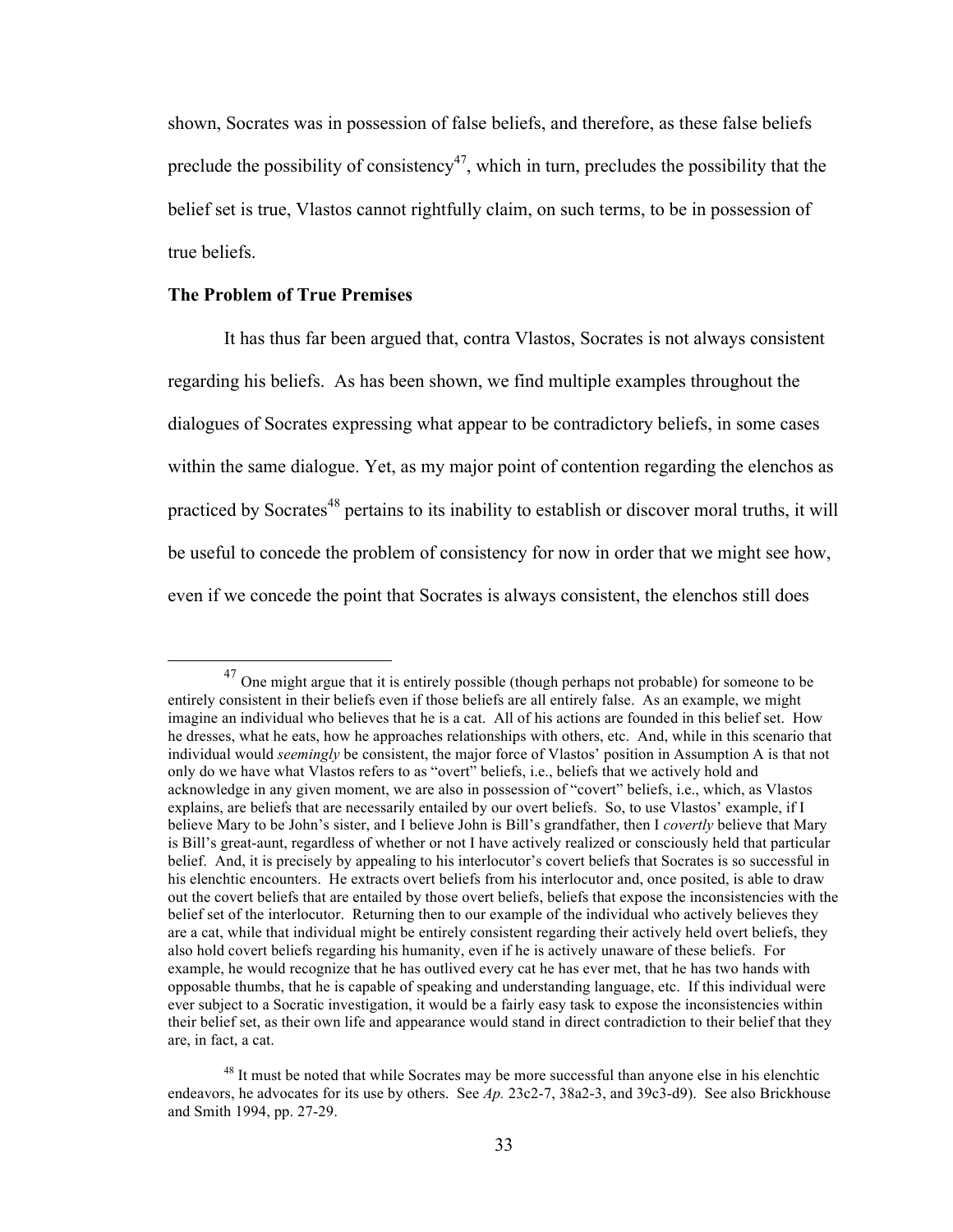not, and cannot, establish moral truth.<sup>49</sup> To begin, we recall that for Vlastos, the solution to "the problem of the elenchos," i.e., how Socrates is able to establish the falsehood of a given belief, is contingent upon the truth of the additional premises agreed to by the interlocutor. Since these additional premises are understood as true, and the conjunction of these premises and the original thesis result in the negation of that thesis, Vlastos claims that Socrates is properly able to establish the thesis to be false, and thus, the opposite of that thesis to be true. For Vlastos, the truth of the additional premises in any given elenchtic engagement is assured by the fact that Socrates himself believes them to be true, as opposed to the original thesis, which only the interlocutor, not Socrates, believes to be true.<sup>50</sup> As explained in section one of this dissertation, Vlastos feels confident in Socrates's ability to assert this truth claim regarding his own beliefs on account of the consistency of those beliefs, a consistency which, for Vlastos, is only possible if the set of beliefs held by a person are, in fact, true.<sup>51</sup>

As could be expected, an array of critiques have been offered in response to this claim regarding the perceived truth of Socrates' own beliefs, an assertion of truth which, given that these beliefs serve as the premises for his "proof", Socrates must be able to account for.<sup>52</sup> Richard Kraut, for one, in his commentary on Vlastos' original 1983

<sup>&</sup>lt;sup>49</sup> While this section of the chapter will be, for the most part, a direct response to Vlastos, it should be noted that Brickhouse and Smith 1994, pp. 18-21 will argue in favor of the positive nature of the elenchos as well, albeit in a significantly different way than Vlastos. For a discussion on this approach, see section 1.4 of this dissertation.

<sup>&</sup>lt;sup>50</sup> This particularly efficient summary of Vlastos' argument was largely derived from Benson (2000). p. 34

 $51$  For an explanation as to how consistency is dependent upon truth, see note 49.

 $52$  These critiques are similarly cited by Hugh Benson 2000, p. 35. However, given his cursory account of each, as well as a failure to address the more salient components of their arguments, I felt it necessary for additional exposition.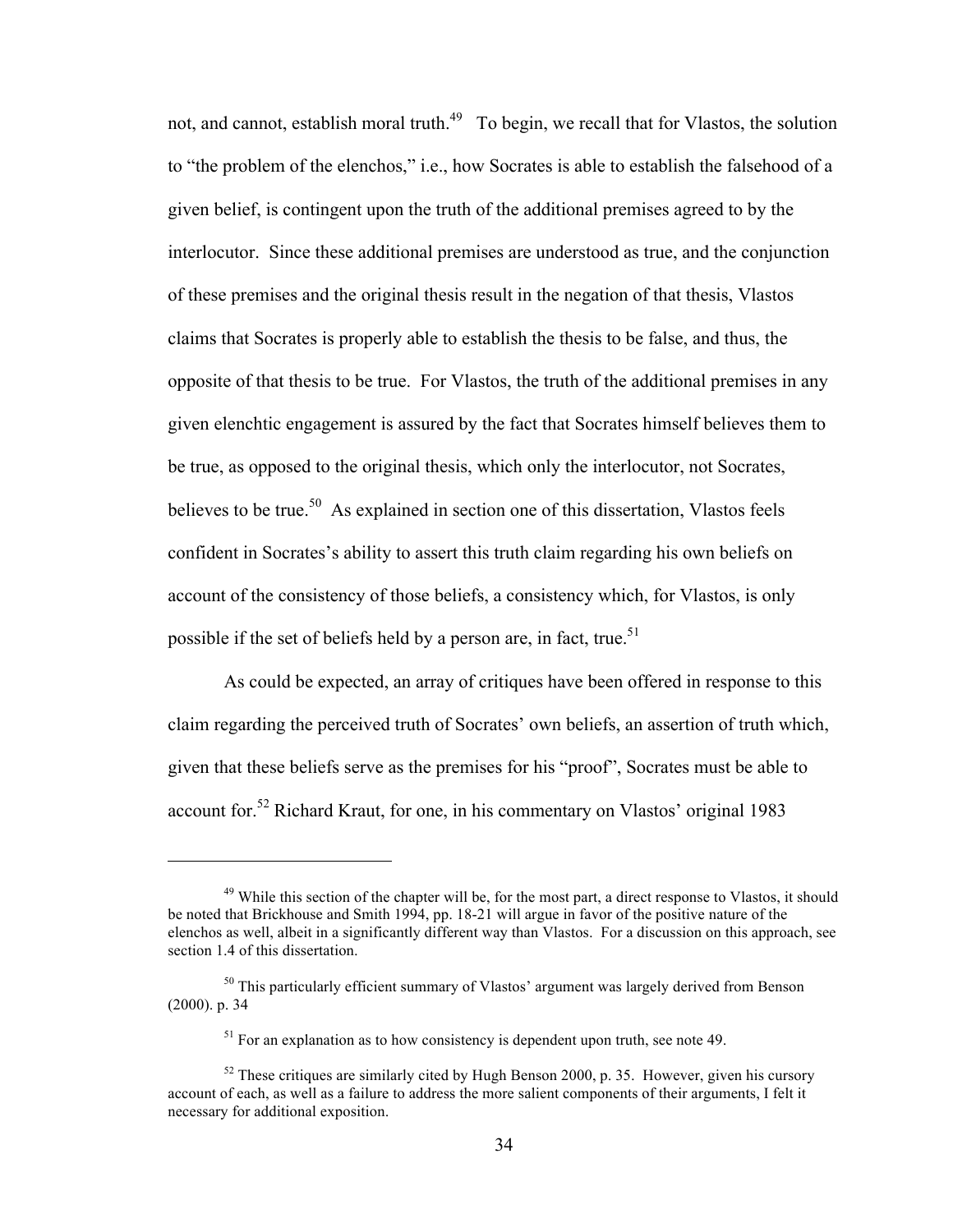version of the essay, suggests that Vlastos needlessly creates his "problem of the elenchos." On Kraut's view, when one gives an argument, they need not necessarily explain the reasoning behind their use of the premises contained within. Drawing from Aristotle's *Posterior Analytics*, <sup>53</sup> Kraut notes:

"…if arguments contain a finite number of steps, and circularity is to be avoided, then every demonstration will contain statements for which no explanation is given…If the only way to prove a proposition is to deduce it from others, then at some point or other demonstration will have to rest on unproved premises, and it would be unreasonable to criticize an alleged proof on the grounds that it rests on undemonstrated premises."<sup>54</sup>

Given this position, Kraut suggests that to ask Socrates to prove not only the conclusion but also the premises would be to ask him to perform the impossible.

Ronald Polansky follows a different path in his critique, making note of the fact that, despite Vlastos' arguments to the contrary, Socrates quite often relies upon *endoxa*  when positing premises. Given Socrates' consistent concern regarding the ignorance of the majority,<sup>55</sup> it is of no surprise that Vlastos would find any reliance by Socrates upon public opinion to be fairly hypocritical. Further, Polansky notes, if Vlastos is correct, and the interlocutors only submit premises that they truly believe, then what possible good could come from an additional appeal to common opinion?<sup>56</sup> On the one hand, if the interlocutor posits a particular belief *p,* and that belief coincides with public opinion*,* then nothing is gained by appealing to public opinion. On the other hand, if the interlocutor

 $\overline{a}$ 

<sup>56</sup> Polansky, 1985: 249

<sup>53</sup> *Pos. An.* I.3

<sup>54</sup> Kraut 1983, p. 62

<sup>55</sup> E.g., *Ap.* 24b-28a and *Crito* 46b-50a.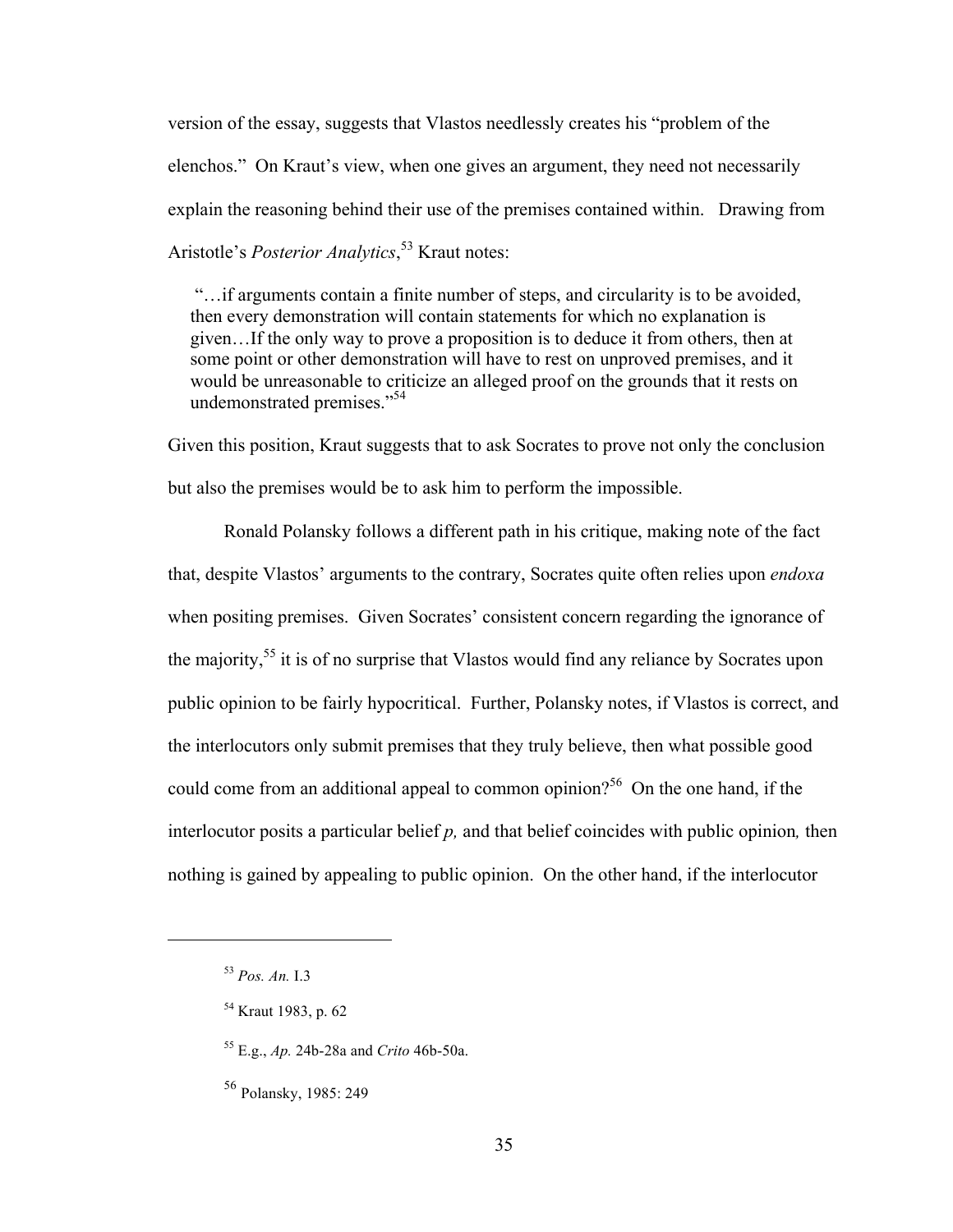posits belief *p,* and that belief stands in contrast to common opinion, then the individual, faced with the overwhelming opposition of the majority, might rescind their initial premise, which would ruin the elenchtic encounter on Vlastos's view, as the interlocutor *must* always say what *he* believes. In defense of his position, Vlastos goes so far as to suggest that the only time there is an appeal to common belief it is done by the interlocutor, not Socrates.57 For example, in the *Gorgias,* Polus asks, "Socrates, don't you think you've been refuted already when you say things with which no one would agree? *Just ask any of these people here."58* As Vlastos argues, Socrates rejects this sort of appeal entirely, citing *G.* 472b-c, "If I cannot produce one man – yourself – to witness to my assertions, I believe I shall have accomplished nothing."

However, according to Polansky, while the above example may show Socrates denying Polus in his appeal, such a denial does not necessarily lead to the conclusion that Socrates would dismiss *all* such appeals to common belief. Indeed, it is only one line later at 474b where, in response to Polus, Socrates himself appeals to *endoxa,* as he claims, "…you and I and *the rest of the world,* believe that doing wrong is worse than suffering it, and escaping punishment worse than incurring it."<sup>59</sup> Indeed, it is precisely such appeals to public opinion that fuel the anger of Callicles, who accuses Socrates of, "…bringing the discussion around to…crowd-pleasing vulgarities."60 Thus, Polansky concludes, "even in those contexts in which Socrates questions his interlocutor's too

<sup>59</sup> *G. 474b*

<sup>60</sup> *G.* 382e

 <sup>57</sup> Vlastos, 1994, 14 –For additional evidence in support of Vlastos's position, see *La.* 184e and *Cr*. 46d-47d.

<sup>58</sup> *G.* 473e (Italics added)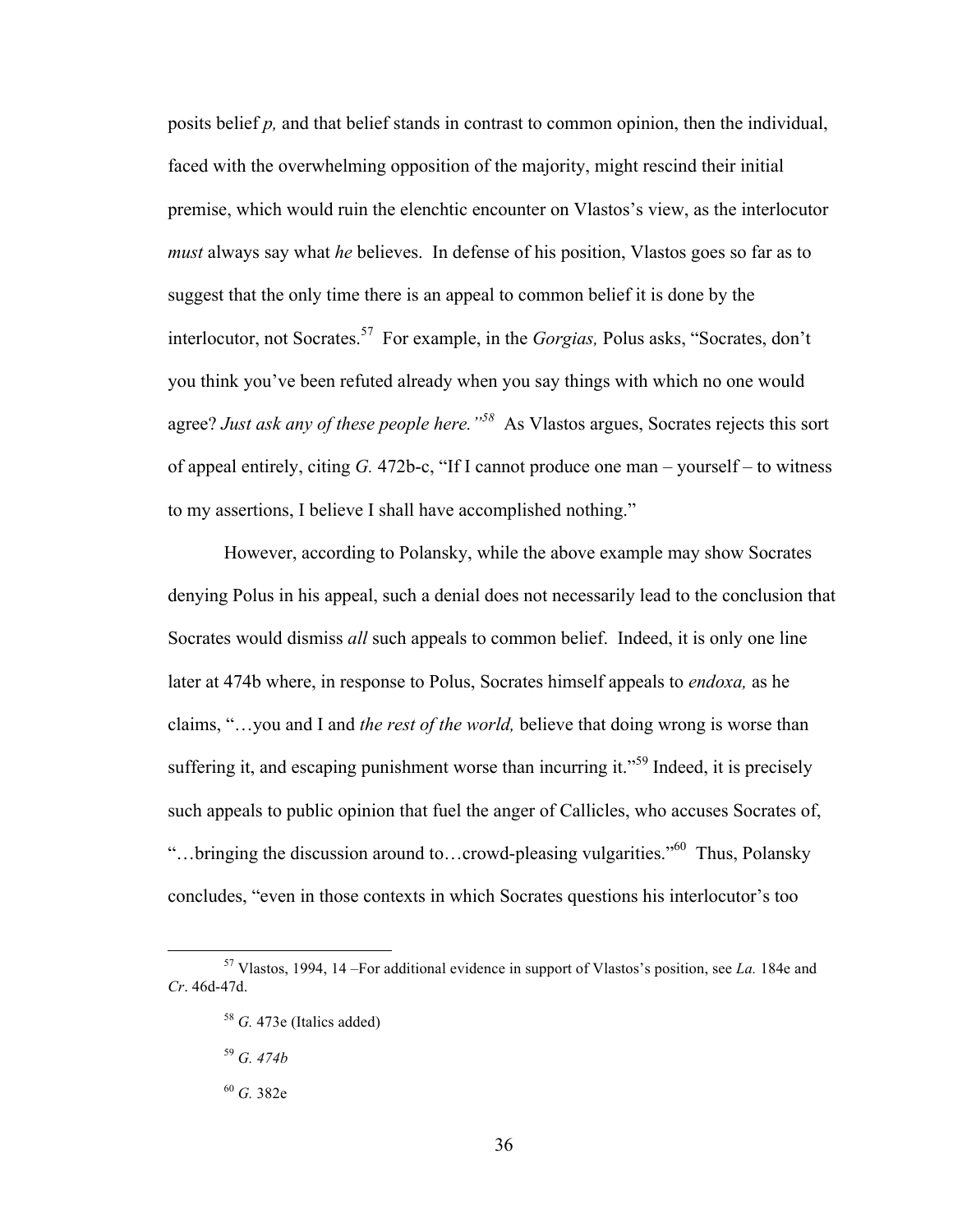facile reliance upon what is universally believed, Socrates employs premises that gain acceptance and plausibility precisely because they are in accord with commonly held views."<sup>61</sup>

Now, while Polansky's critique is well taken, one could counter that while there is evidence to suggest that Socrates does utilize *endoxa* to bolster his arguments, if the appeals to *endoxa* made by Socrates are in regard to premises that he believes to be true *regardless of public opinion,* then Polansky's critique is easily dismissed. In other words, simply because a premise falls in line with common opinion, it does not necessarily follow that the premise in question is untrue. While perhaps not common, it is entirely within the realm of possibility that Socrates holds beliefs that happen to be *endoxa* as well. And, while this alignment of *endoxa* and the beliefs of Socrates are quite often *not the case,* if it were to occur, then on Vlastos's view, Socrates would be entirely free to acknowledge this point to further his own argument.<sup>62</sup>

Now, while the critiques made by Polansky and Kraut are not especially damaging, that both arguments are directed towards Socrates and his belief that the premises used in the elenchos are true is quite telling. Following these attempts then, if it can be shown that Socrates employs premises which he does *not* believe, then the rigid position of Vlastos becomes much less tenable.<sup>63</sup>

 <sup>61</sup> Polansky, 1985: 251

 $62$  Indeed, this very argument is made by Vlastos, which, oddly, Polansky must have neglected to notice. See Vlastos, 1994: 15.

 $63$  This line of argument borrows heavily from the work of Hugh Benson 2005, pp. 47-56. It is important to note that Benson maintains that his position is only at odds with what he perceived to be Vlastos's original thesis from the 1983 version of the article, i.e., that Socrates can prove a moral truth through a single elenchtic episode. Vlastos, in the revised version of his original essay denies that this was his position, claiming instead he has always held a position akin to the "induction" account, first posited by Brickhouse and Smith, 1991. In reviewing the original essay however, it is quite clear that Vlastos is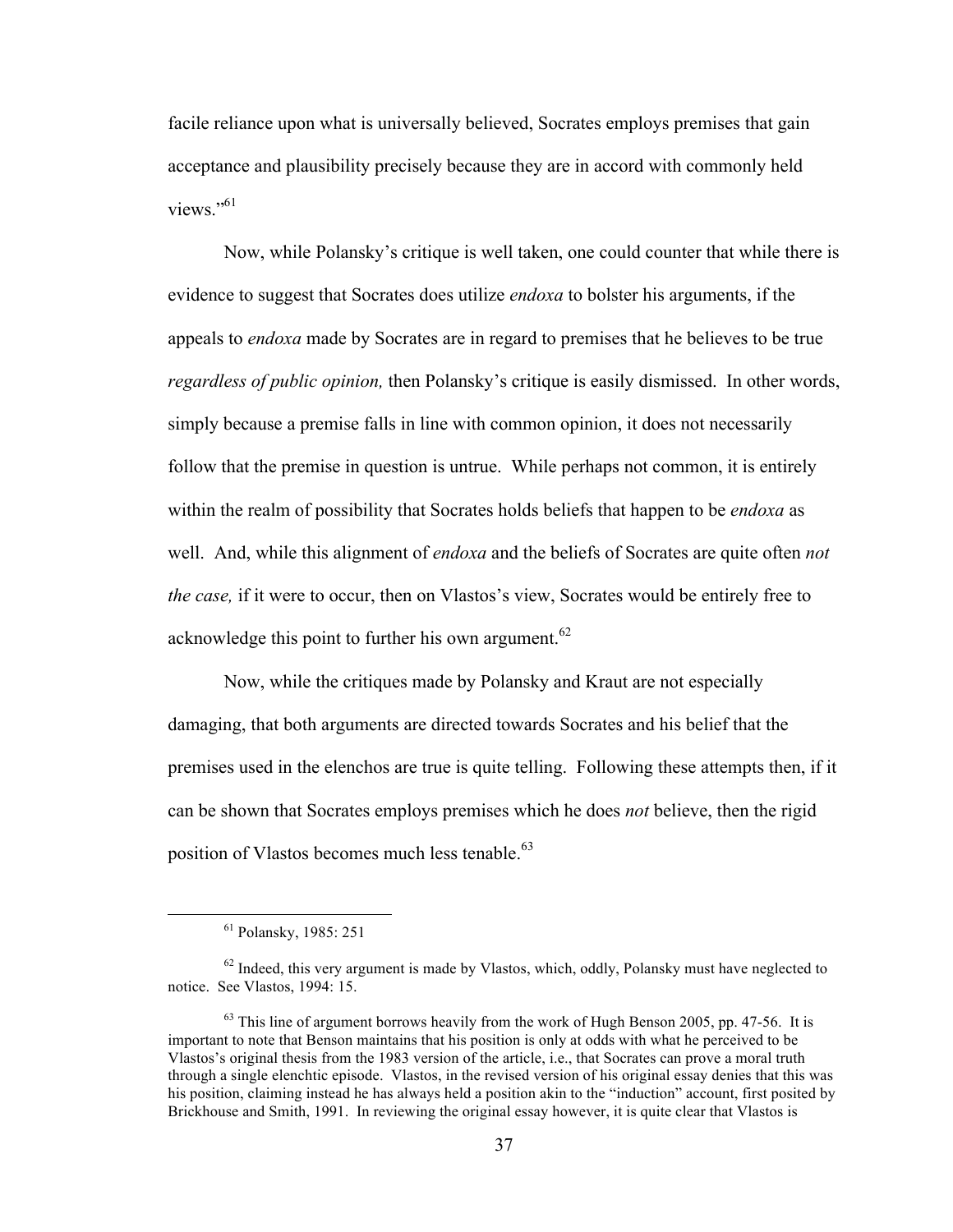According to Benson, a particularly clear example of an elenchtic episode within

which we find premises that Socrates does *not* believe arises early on in the *Euthyphro.*<sup>64</sup>

Benson reconstructs the elenchos as follows:<sup>65</sup>

- 1. If x is god-loved, then x is pious, and if x is god-hated, then x is impious. (7a6-8)
- 2. The gods fight with, differ with, and hate each other. (7b2-4)
- 3. The just and the unjust, the fine and the foul, and the good and the bad are the subjects of difference that make individuals hate each other. (7b6-d10)
- 4. So, there are some things that some gods consider just, fine, or good and other gods consider unjust, foul, or bad. (7e1-3)
- 5. The things one considers fine, good, or just, one loves and the opposite of these one hates. (7e6-7)
- 6. So, the same things are hated and loved by the gods. (8a4-5)
- 7. So, the same things are god-hated and god-loved. (8a5)
- 8. So, the same things will be pious and impious. (8a7-8)

With this elenchos laid out before us, we now need to determine if Socrates believes each of the premises to be true.<sup>66</sup> To begin, premise (2) emerges as immediately problematic, as we earlier find Socrates troubled by Euthyphro's unabashed belief in the stories about the gods, lamenting to Euthyphro that he, "…finds it hard to accept things like that being said about the gods."<sup>67</sup> Yet, despite this difficulty, Socrates uses premises 2, 4, 6, and 7. Now, if it is the case that Socrates must believe each of the agreed upon premises to be true, then, given his admitted disbelief in the very stories he uses as evidence, it would

- <sup>65</sup> Benson, 2000: 48
- <sup>66</sup> Benson, 2000: 48-50
- <sup>67</sup> *Euth.* 6a7-9

arguing for that original thesis, as Vlastos writes, "Here Socrates says in so many words that he has done what Grote and I had maintained he never did in *an elenchtic argument:* He says that he has 'proved' his thesis true." (1983: p. 47). Considering Vlastos' own revisions, regardless of his original intentions, this note should be taken as directed *only* in regard to the original essay.

 $<sup>64</sup>$  It should be noted that while Benson explains the point in significantly greater detail, his</sup> example from the Euthyphro as an instance of Socrates using premises he did not believe to be true was suggested first by Brickhouse and Smith 1994, p. 15, a fact which Benson fails to mention.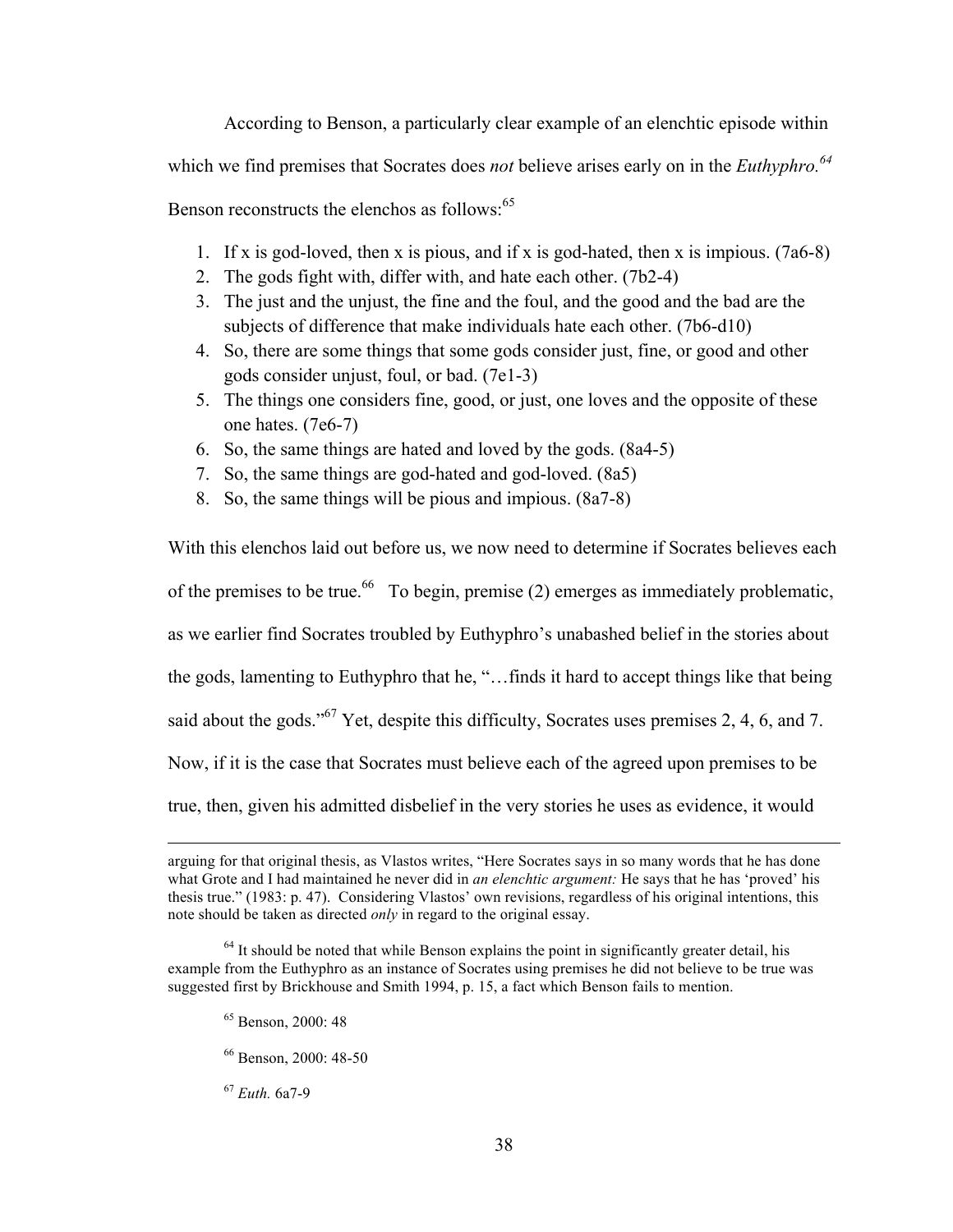not be possible for him to allow those premises which assume the existence of the gods to stand. As a supplemental point to Benson's argument, even if we allow this premise to stand, regardless of Socrates' expressed difficulty regarding his belief in the gods, we find that immediately following Euthyphro's suggestion of premise (2), Socrates pleads ignorance as to the truth of that premise.<sup>68</sup> We are left then with two options, neither of which favor Vlastos' interpretation: (1) Socrates allows a premise that conflicts with his own beliefs regarding the gods, or (2), Socrates admits that he knows not whether the premise he allows to stand is in fact true. In either case, we find Socrates granting premises that he does not actively believe to be true.

In addition to the problems that arise from premise 2, Benson also notes that Socrates actively disassociates himself from premise 4, clearly stating to Euthyphro that the premise in question is κατὰ τὸν σὸν λόγον, i.e., "according to your (Euthyphro's) argument".<sup>69</sup> Socrates then reemphasizes this distancing of himself from the premise, reiterating the premise but adding the qualifier ώς σὺ φής, i.e., "so you say".<sup>70</sup> Granted, one could argue that these remarks need not be taken to be attributing premise 4 exclusively to Euthyphro, as it could simply be the case that Socrates wished to make clear that both he and Euthyphro were in agreement regarding the details of the premise. However, when taken in concert with the preceding point regarding Socrates' lack of belief in the stories from which these descriptions of the gods are founded, Benson

 $68$  Euth. 7a2 – "Whether your answer is true, I do not know yet, but you will obviously show me what you say is true."

<sup>69</sup> *Euth.* 7e1-3

<sup>70</sup> *Euth.* 7e9 Translation by Benson, 2000.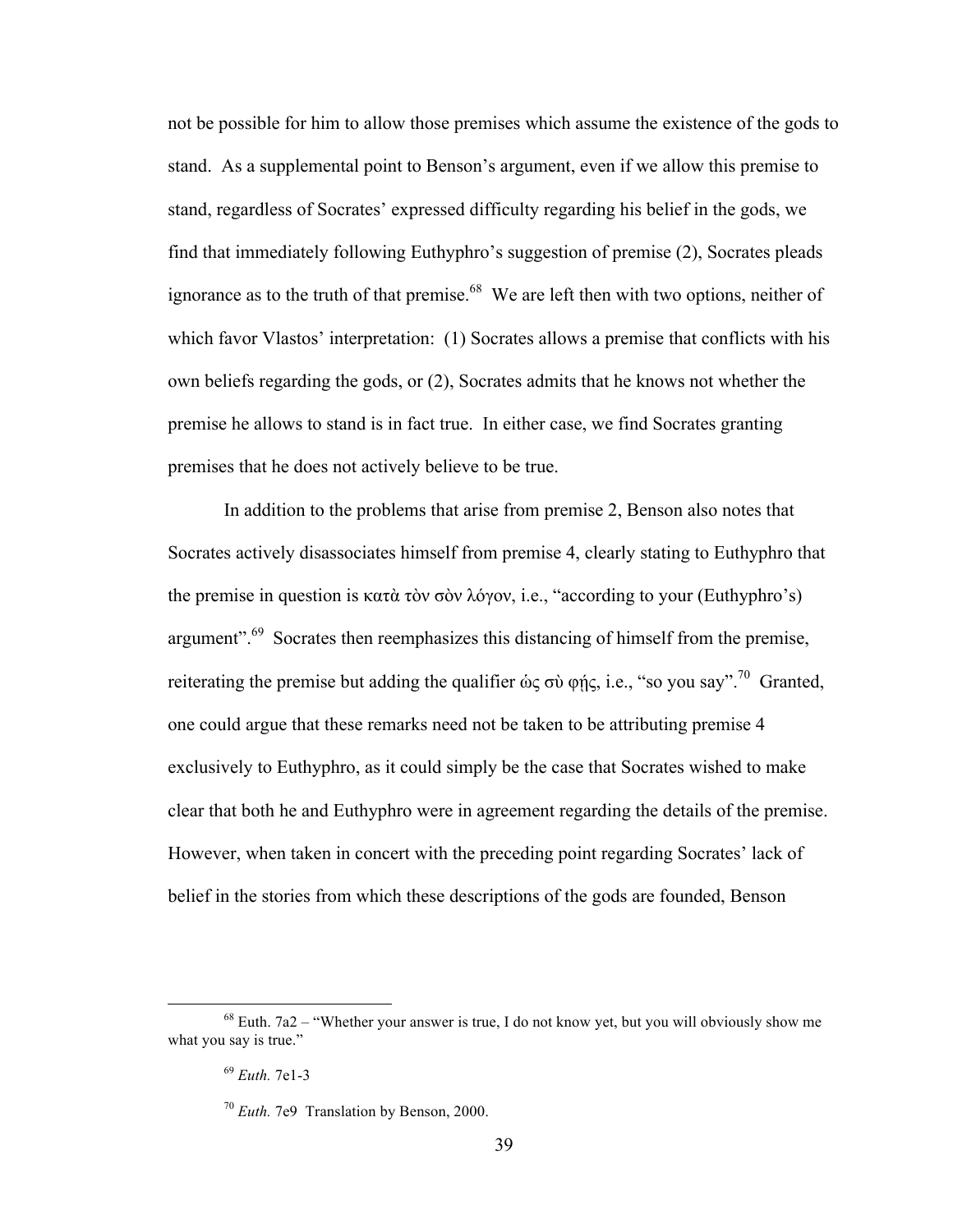believes, and I agree, that the evidence clearly suggests that Socrates is disassociating himself with the view in question. $71$ 

In addition to examples such as the above in which Socrates allows for premises to stand although he has expressed his reservations regarding their alethic status, one can additionally find examples of elenchtic encounters wherein Socrates, under the guise of honesty, deceptively posits premises he does not accept. In other words, whereas in the example from the *Euthyphro* Socrates plainly, and repeatedly, admits he does not agree with Euthyphro, we can point to other instances, such as the discussion of courage in the *Protagoras,* where Socrates offers no such admission of skepticism, and yet relies upon certain premises, e.g., (351c2-6) that pleasures are *good* on account of their pleasantness, that, given his stated position on the matter in other dialogues, specifically the *Gorgias,* he simply could not believe to be true without then admitting contradictory beliefs.<sup>72</sup> To illustrate this point we look to *Protagoras* 353c-354c2, wherein we find Socrates, through a series of suggested scenarios, compelling Protagoras to agree that the goodness of any action or thing is directly determined by the ratio of pleasure over pain that one

 $<sup>71</sup>$  Benson notes that one might object (as Vlastos in fact does) to this example due to the failure to</sup> distinguish between direct and indirect elenchoi. Quickly stated, Vlastos distinguishes between direct elenchos, those elenchoi that do not use the refutand as a premise from which the negation of the thesis is deduced, and indirect elenchoi, i.e., those elenchoi that *do* use the refutand as a premise from which the negation of the refutand is deduced. Vlastos (1983: 39) specifically labels the first elenchos of the *Euthyphro* as indirect, which, if true, would excuse Socrates from the requirement that he believe the premise set to be true. In response, Benson suggests that such a critique is problematic on two levels. First, Benson objects that the use of the refutand as a premise does not preclude the possibility of deducing the falsehood of that refutand. On Benson's account, this is precisely the format of a reductio ad absurdum argument, which, as Benson notes, "no one would be inclined to claim that a reductio cannot succeed in establishing the falsehood of its refutand. The mere fact that a refutand is used as a premise does not prohibit the reductio's claim to proof or soundness. What matters is whether or not the refutand has the same alethic status as the other premises employed. If it does, then the reduction can do no more than establish inconsistency. If it does not, then the reduction can establish falsehood." (2000, 49-50)

 $72$  This bulk of this argument is derived from the work of Richard Kraut, 1984: 262-267. As an additional point, given Vlastos' position that Socrates beliefs must be consistent, such a contradiction is not possible.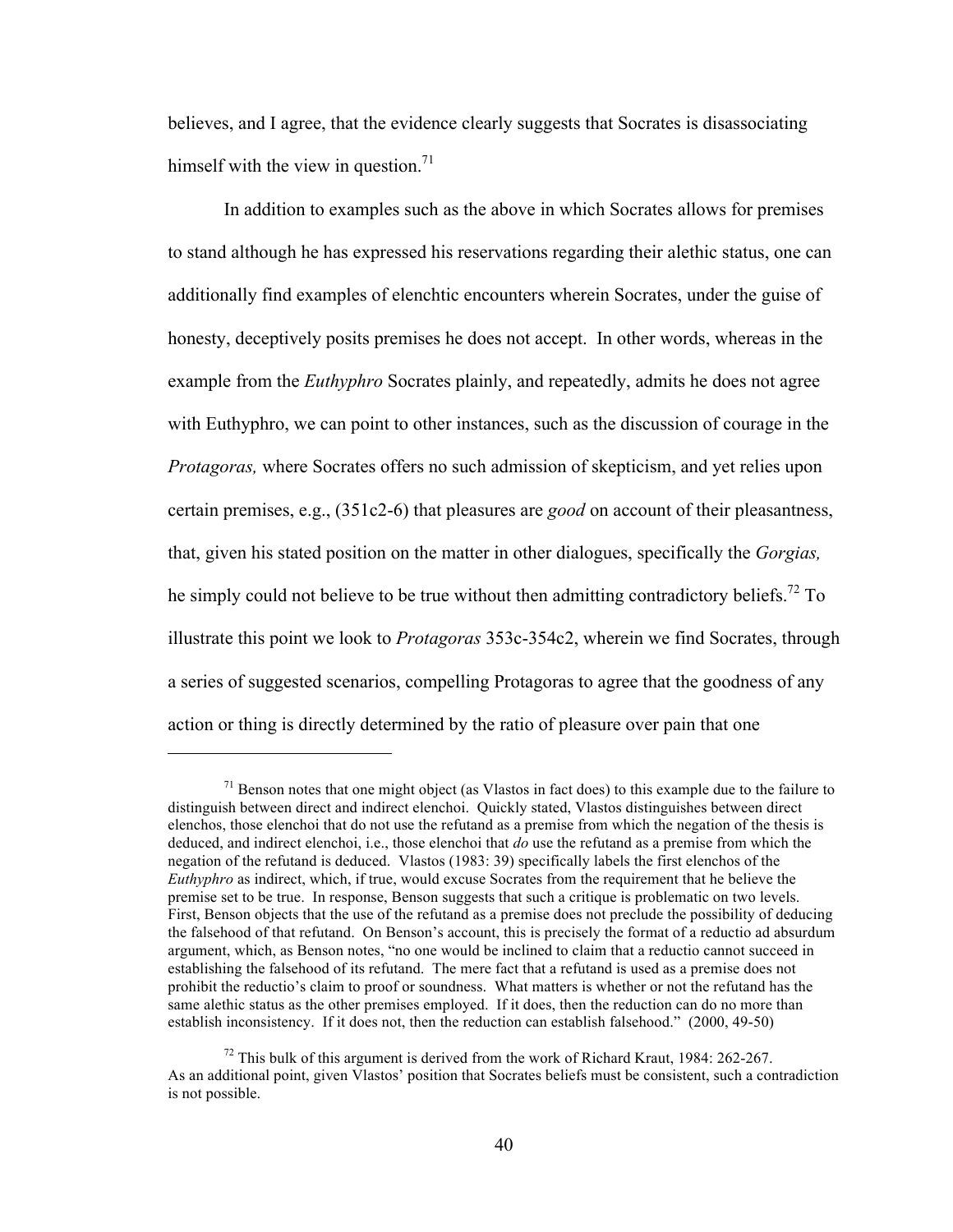experiences via their engagement with that activity or object. And, while in the *Euthyphro* Socrates seems to distance himself from particular premises via a healthy dose of skepticism, in our current example, Socrates explicitly includes himself as sharing these beliefs. Indeed, looking to *Protagoras* 353e5, we find Socrates asking the following:

Does it not seem to you, my good people, *as Protagoras and I maintain*, that these things are bad on account *of nothing other* than the fact that they result in pain and deprive us of other pleasures?<sup>73</sup>

This passage, along with other similar admissions, seems to suggest that Socrates is professing himself to be, at the very least, in agreement with the hedonist perspective. However, given the substantial amount of evidence to the contrary, specifically his vehement denial of the hedonistic position in the *Gorgias,*<sup>74</sup> not to mention the ink that has been spilled by scholars arguing against this position,<sup>75</sup> that Socrates might seriously be considered to be a hedonist seems untenable, let alone that he considered himself one. Given this evidence, I submit that we must understand Socrates to be arguing dishonestly in the *Protagoras,* relying upon subterfuge to achieve his goal of exposing the inconsistencies in the beliefs of his interlocutors.<sup>76</sup> If this is correct, then once again the requirement that Socrates believe all of his premises to be true reveals itself to be unsupported by the text.

 $73$  Italics added for emphasis.

<sup>74</sup> Perhaps most notably *G.* 494e9-500e1

 $<sup>75</sup>$  For the most compelling case against Socrates honestly espousing a hedonist view, Vlastos,</sup> 1969; 71-88, Santas, 1979; 198-199, and Zeyl, 1980; 250-269.

 $^{76}$  Kraut, 1984; 266. Kraut adds that a similar example of dishonesty can be found, in this instance regarding the varying definitions of courage in the *Laches* and *Protagoras.* In the *Laches* (194e11-199e11) Socrates argues against the definition of courage that Protagoras is lead to in the *Protagoras,* i.e., courage is knowledge of what is and is not fearful.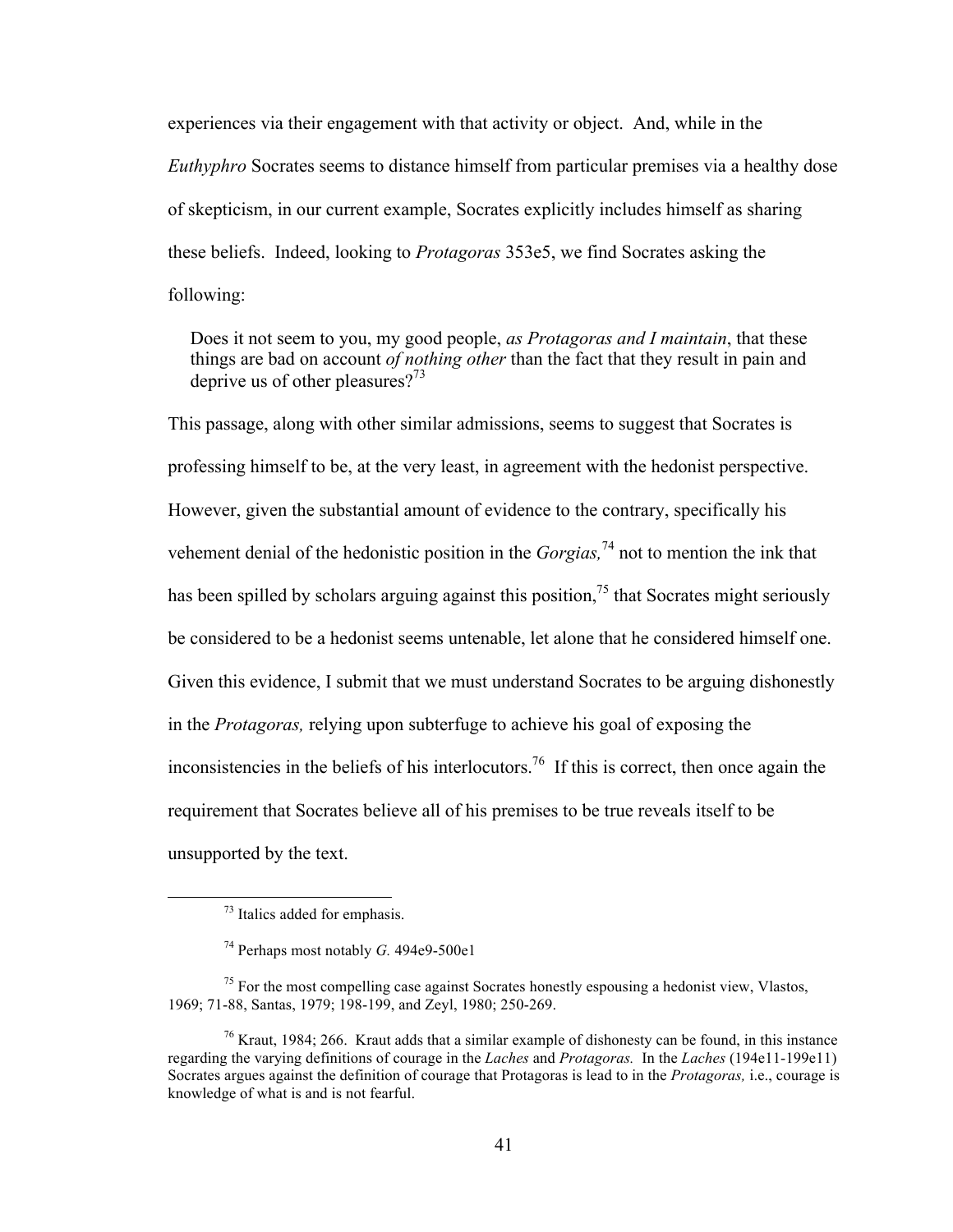# **The Problem of Establishing Moral Truths**

# **The** *Euthyphro*

It has thus far been argued that two of the conditions of Vlastos' argument, (1) that all of Socrates' beliefs are consistent, and (2) that Socrates must believe all of his premises to be true<sup>77</sup>, are not supported by the text. However, as Vlastos' position centers around the claim that the elenchos is capable of establishing moral truths, let us set aside the previously discussed issues in Vlastos' argument, and turn our attention to actual elenchtic encounters to determine if the elenchos as utilized by Socrates is capable of achieving all that Vlastos claims. Granted, there are far too many elenchtic arguments found throughout the early dialogues to analyze each elenchos in full.<sup>78</sup> Thus, on account of the sheer number of elenchoi, I will limit my analysis to selected arguments I believe to be paradigmatic examples, each of which adhering to the standards as stipulated by Vlastos.79

Beginning with the *Euthyphro,* we recall from our account of the first elenchos of this dialogue that Vlastos considers this particular elenchos to be of the "indirect" kind, which, as we recall, on Vlastos view, is, unlike the standard "direct" elenchos, unable to

 <sup>77</sup> See Vlastos 1994, ch. 3. "Does Socrates, for his part, believe that *q* and *r* are true*? In a standard elenchtic argument there can be no doubt of this*: it follows from Socrates' conviction that the contradiction does more than expose inconsistency within the interlocutors beliefs - that it refutes his thesis, as we can see, for instance, when Polus is told that the argument which faulted him "proved true" the Socratic thesis against his (*G.* 479e8). Socrates could not have said that unless he were convinced that *q* and *r* which are shown to entail *not-p* are themselves true." Granted, this example is in reference to the elenchos of the *Gorgias* that inspired Vlastos' position. However, given Vlastos' claim that such must be the case in *any* "standard elenchos," it appears as if this is a universal claim by Vlastos regarding *Socrates'* belief in the premises, not merely the belief of the interlocutor.

<sup>78</sup> Vlastos 1994, p.3, citing Robinson 1953, p.24, suggests that one can find 39 elenchoi in the early to middle dialogues.

<sup>79</sup> For a detailed account of each of the elenchoi from the *Euthyphro, Charmides, and Laches,* see Benson, 2000, pp.58-95.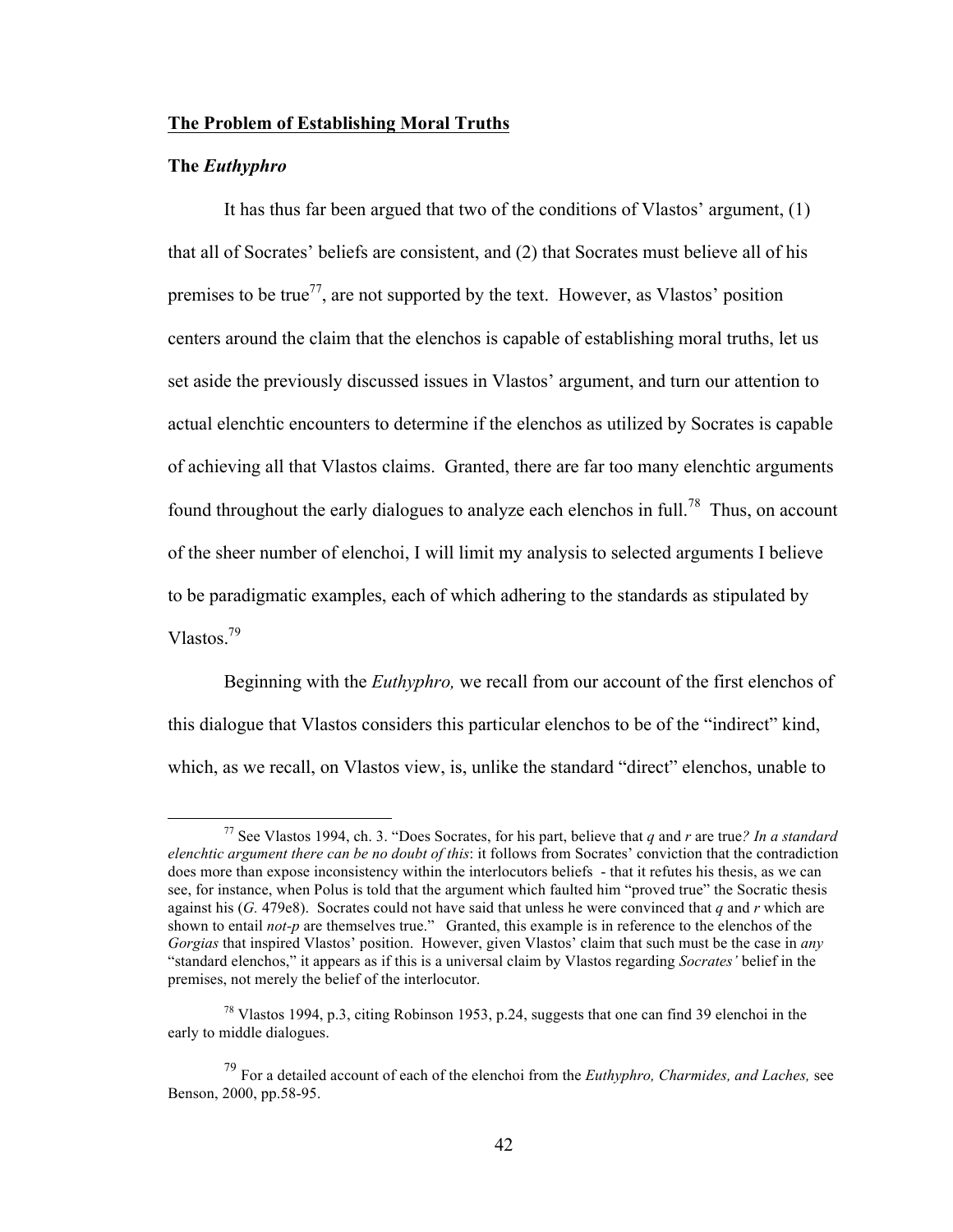establish moral truths. Thus, to be fair to Vlastos' argument, my first example here will be the second elenchos of the Euthyphro (10d1-10d14), an argument Vlastos specifically claims to "*prove* the doctrine, so fundamental for Socrates' rational theology, that pious action is god-loved because it is pious."<sup>80</sup> The complete second argument of the elenchos proceeds as follows: $81$ 

- 1. X is pious because it is loved by all of the gods. (10d1-2)
- 2. X is loved because it is pious. (10d4-6)
- 3. It is not the case that X is pious because it is loved.  $(10d6-7)$
- 4. X is a loved thing and god-loved because it is loved by the gods. (10d9-19)
- 5. It is not the case that x is loved by the gods because it is god-loved. (10e6-7)
- 6. "Then the god-loved is not the same as the pious, Euthyphro, nor the pious the same as the god-loved, as you say it is, but one differs from the other." (10d12- 14)
- 7. The pious is being loved because it is pious, but it is not pious because it is being loved. (10e2-3)
- 8. "The god-loved …is so because it is being loved by the gods, by the very fact of being loved, but it is not being loved because it is god-loved" (10e4-6)
- 9. "If the god-loved and the pious were the same, then if the pious was being loved because it was pious, the god-loved would also be being loved because it was god-loved; and if the god-loved was god-loved because it was being loved by the gods, then the pious would also be the pious because it was being loved by the gods." (10e9-11a3)
- 10. "But now you see that they are in opposite cases as being altogether different from each other: the one is such as to be loved because it is being loved, the other is being loved because it is such as to be loved." (11a4-6)

Beginning with claim (6), we find cause for Vlastos to believe that Socrates has been

able to prove Euthyphro's posited definition to be false, as we find Socrates being rather

clear in his own position:

 <sup>80</sup> Vlastos, 1983; n.32 Italics added for emphasis.

 $81$  This summary follows closely the summary provided by Benson, 2005; p.59, particularly premises 1-6. Further, while one might argue that as premise 2 conflicts directly with premise 1, then we have evidence of Euthyphro failing to posit his actual beliefs, only agreeing to the apparent contradiction to move the elenchos along. However, it could equally be argued that Euthyphro believes *both* premise 1 and 2 at the time of Socrates' inquiries, not fully recognizing the conflict until having gone through the elenchos with Socrates. We find evidence for Euthyphro's own belief in the premise at 10d4, when in response to Socrates' suggestion that a thing is loved because it is pious, Euthyphro emphatically responds that something is loved "for no other reason" than it being Pious.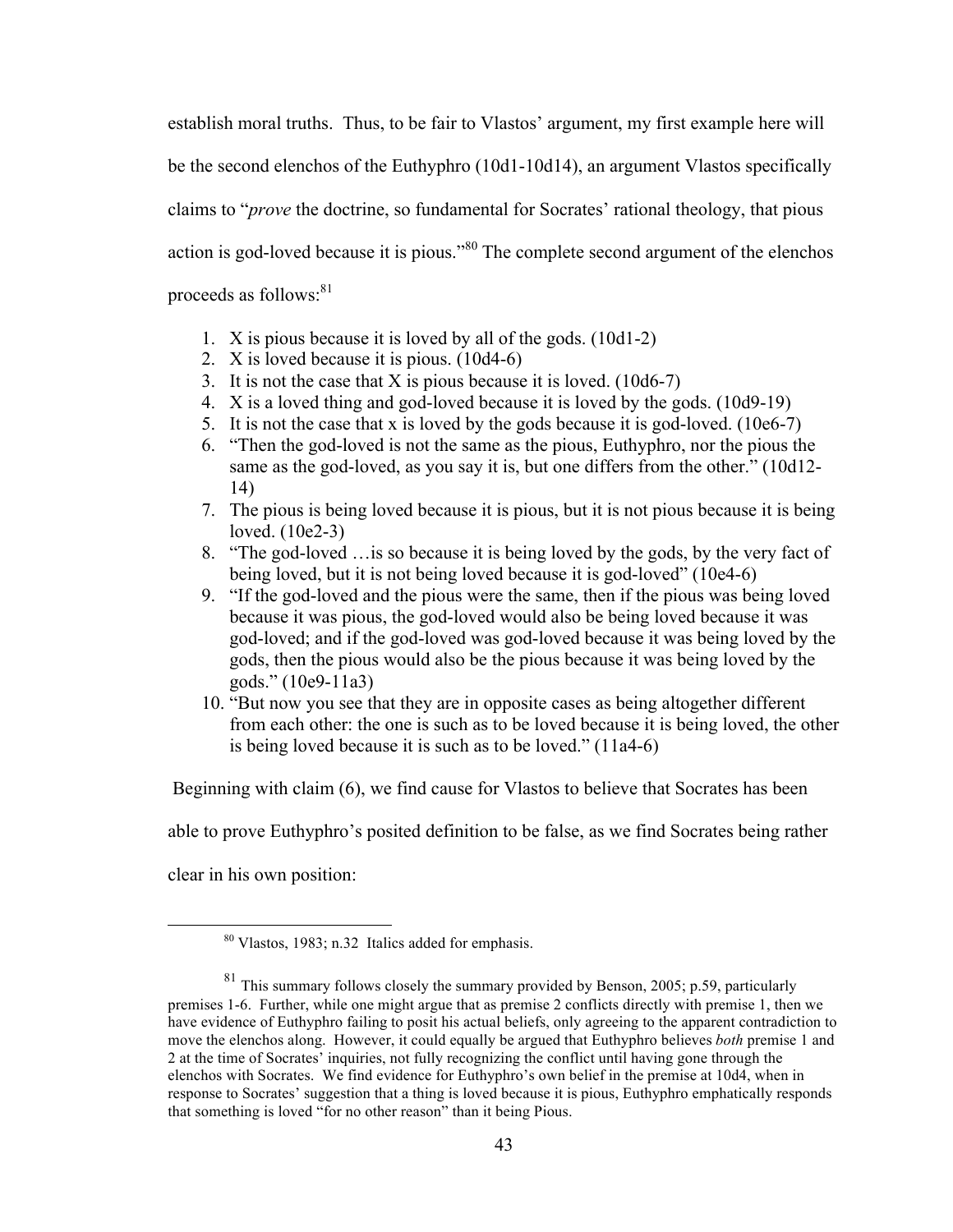"Then the god-loved *is not the same* as the pious, Euthyphro, *nor the pious the same as the god-loved, as you say it is*, but one differs from the other." (10d12-14)

Indeed, *prima facie* this passage seems to support Vlastos' position. Socrates is seemingly claiming to have undeniably shown Euthyphro's initial thesis to be false. Yet, as some scholars have shown, this need not be the case. Hugh Benson, for one, suggests that while it may seem to be the case that Socrates is examining (and determining) the truth of Euthyphro's claim, if we turn our attention to Socrates' comments immediately preceding the elenchos in question, we find cause to question the standing interpretation as given by Vlastos.82 That pivotal line, *Euthyphro* 9d6-8, finds Socrates responding to Euthyphro's inquiry as to what might stand in the way of their modifying the definition of piety previously posited. In response to this question, Socrates explains:

For my part nothing, Euthyphro, but you look whether on your part this proposal will enable you to teach me most easily what you promised.<sup>83</sup>

Taking this statement into consideration, we are able to parse out two particularly important points. First, the opening of the passage has Socrates clearly stating that it is not he at all that would be preventing the modification of the definition as previously posited. If the definition in question was to be analyzed for its alethic status, and, as Vlastos claims, Socrates (and Socrates alone) uses the elenchos to determine the truth of any given definition, then it seems incorrect for Socrates to distinctly distance himself from the process. Second, building from this first point, Socrates is clearly requesting that Euthyphro himself look to the definition now under consideration to ensure that he (Euthyphro) agrees with its terms. Given this request, it seems that Socrates is ensuring

 $82$  Benson 2000, p. 60-62

<sup>83</sup> *Euth.* 9d6-8.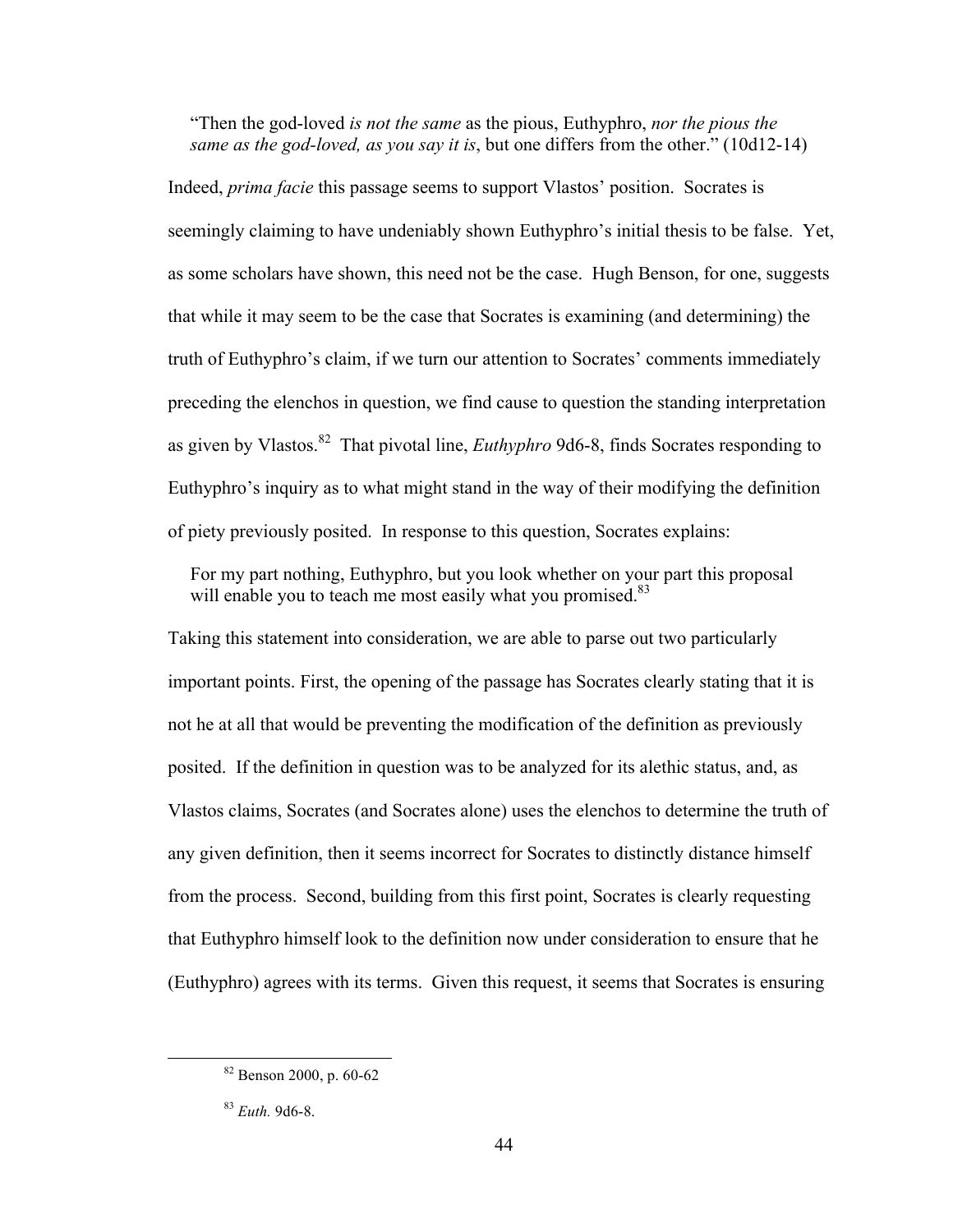that this new definition to be examined is something to which Euthyphro can agree, i.e., it is a definition Euthyphro believes to be consistent with his own beliefs.<sup>84</sup>

That this elenchos exposes the inconsistency of Euthyphro's beliefs is further emphasized by Socrates in the exchange immediately following the conclusion of the elenchos. As we read at 11b8-c4:

Your statements, Euthyphro, seem to belong to my ancestor, Daedalus. If I were stating them and putting them forward, you would perhaps be making fun of me and say that because of my kinship with him my conclusions in discussion run away and will not stay where one puts them. *As these propositions are yours*, however, we need some other jest, *for they will not stay put for you,* as you say yourself. 85

Now, while this passage may further the point that inconsistency is apparent, it is still not

certain that Socrates has not also determined the truth (or lack thereof) of a particular

doctrine. Yet, following Benson's lead, we might find the evidence required through a

careful consideration of the Daedalus analogy used by Socrates in the above passage. To

explain, Benson notes that reference to Daedalus is not limited to the *Euthyphro* alone,

but is also utilized by Plato in the *Meno.* Looking to the *Meno,* we read:

To acquire an untied work of Daedalus is not worth much, like acquiring a runaway slave, for it does not remain but it is worth much if tied down, for his works are beautiful. What am I thinking of when I say this? True opinions. For true opinions, as long as they remain, are a fine thing, and all they do is good, but they are not willing to remain long, and they escape from a man's mind, so they are not worth much until one ties them down by (giving) an account of reason why…After they are tied down, in the first place they become knowledge, and then remain in place. That is why knowledge is prized higher than correct opinion, and knowledge differs from correct opinion in being tied down.<sup>86</sup>

<sup>&</sup>lt;sup>84</sup> Benson 2000, p. 61. Once again, I do not dispute the position that Socrates uses the elenchos to establish the inconsistency of the beliefs of his interlocutors.

<sup>85</sup> *Euth.* 11b8-c4 - Italics added for emphasis.

<sup>86</sup> *Meno* 97e1-98a8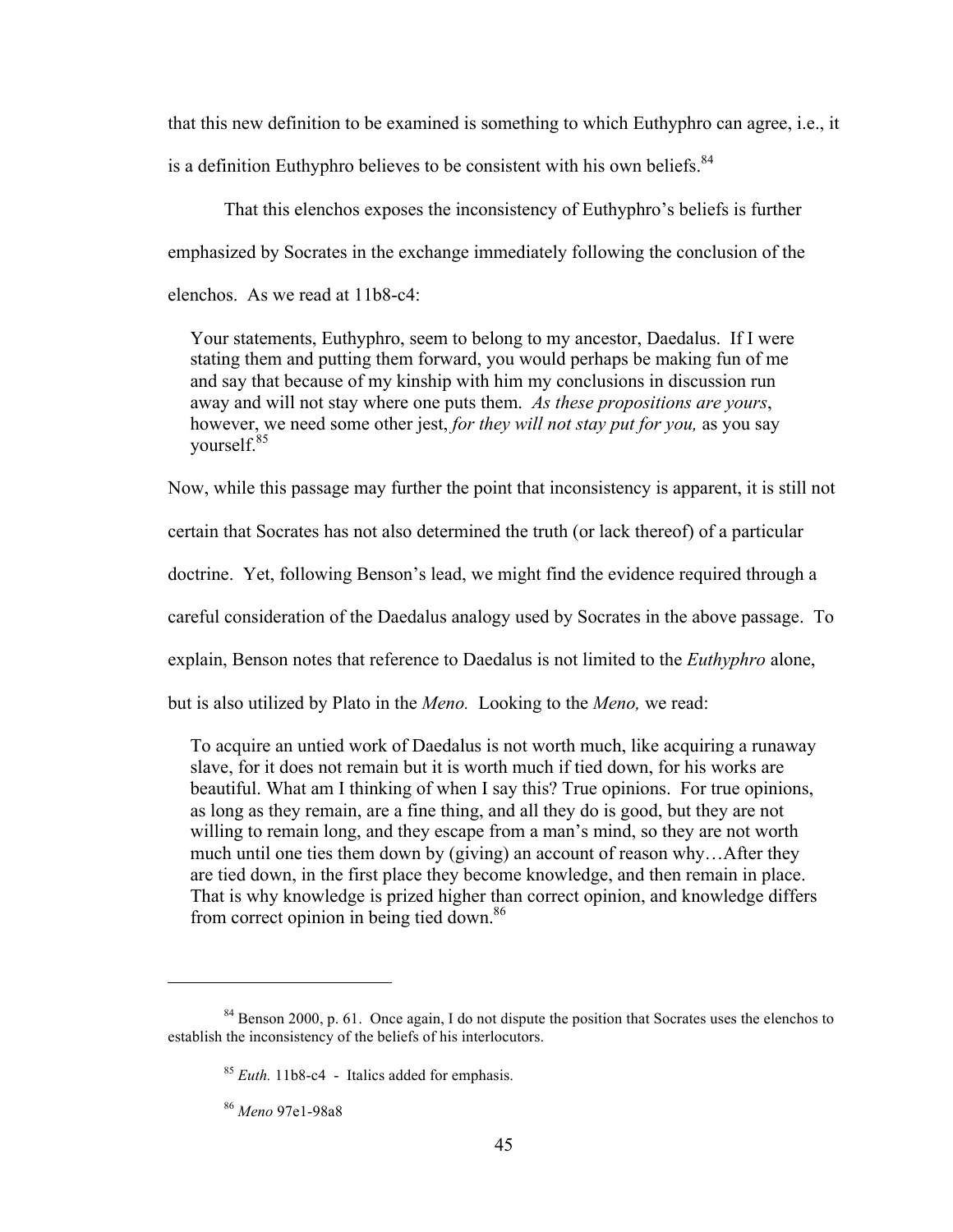From this passage we find Plato emphasizing the necessity of stability regarding knowledge, i.e., to claim one is in possession of knowledge, then they must be able to support their beliefs via reason. Similar to the untied Daedalus statues that run away, quickly leaving their owner empty handed, unsubstantiated opinion falters under scrutiny. $87$  Taking this shared analogy into consideration, it is not necessarily the case that Socrates has proven Euthyphro's definition to be false (nor the negation of this definition to be true), but rather, has simply exposed the inconsistency of his beliefs, for had they been true, then his beliefs would have, similar to a secured Daedalus statue, "stayed put".<sup>88</sup>

To further the argument against the elenchos' ability to establish moral truths, let

us take as an additional example the very next elenchos of the *Euthyphro* (12e5-13d2)*,* 

which, *prima facie,* seems to support Vlastos' position. Before providing an argument

against this view, however, let us first reconstruct the argument as found in the text:

- 1. "Piety is the part of the just that is concerned with the care of the gods." (12e5-6)
- 2. Care for the gods is the same as care for livestock. (13a1-5)
- 3. "Care in each case has the same effect; it aims at the good and benefit of the object cared for." (13b6-7)
- 4. Caring for the gods does not make the gods better. (13c6-9)
- 5. Therefore, Piety is not the same as caring for livestock, namely, providing benefit to the object of care. (13d2)

Again, on first glance, this conclusion seems to suggest that Socrates has proven the thesis offered by *Euthyphro,* i.e., that Piety is the same sort of care as one would have for livestock, to be false. Yet, if we look to the text, we find Socrates expressing his concern

<sup>87</sup> Benson is careful to note that the epistemology of the *Meno* is distinct from that of the early dialogues, and that we must exercise caution in reading too much of the *Meno* back into the *Euthyphro.*  However, Benson rightly claims that, "it would be odd for Plato to use an analogy he had previously used to describe an individual whose belief has been shown to be false to now in the *Meno* describe an individual whose belief is true but nevertheless fails to amount to knowledge. Benson 2000, 61.

<sup>88</sup> See also Woodruff 1990, 104.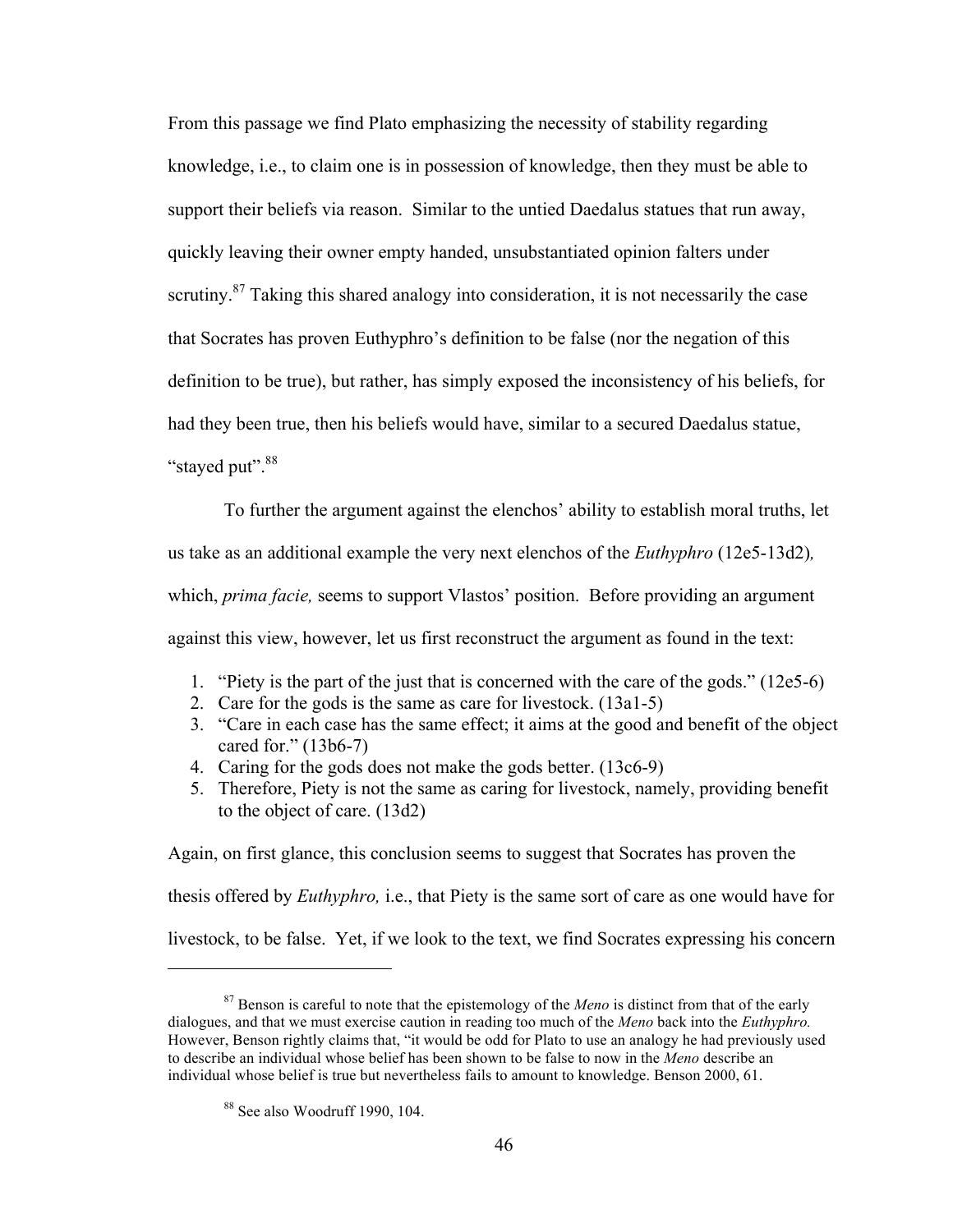not with the truth of the thesis itself, but rather whether or not this thesis was one that Euthyphro truly believed. In response to Euthyphro's agreement that, on second thought, care for the gods is *not* the same as care for livestock, Socrates notes in relief, "Nor did I think that this is what you meant – far from it – but that is why I asked you what you meant by care of the gods, because *I did not believe you meant this kind of care."89*

According to Benson, this concluding passage provides us with two crucial insights: First, we find that Euthyphro's acceptance of premises 3 and 4 seems incompatible with his accepting of premise 2. To explain, let us take premise 3, i.e., "Care in each case has the same effect; it aims at the good and benefit of the object cared for." (13b6-7) While this may be an acceptable way to understand care in regard to livestock, one could offer an alternative definition of care, e.g., that one cares for cattle in order to benefit themselves. In other words, while it would behoove the cattle owner to ensure his cattle are well fed and healthy, their well-being is a means to an end, i.e., the owner's own benefit. And, while one might argue that even in this scenario the cattle are still being afforded the food and shelter required to make their lives better, if this "care" is implemented only towards their eventual slaughter, it is difficult to maintain the argument that this care is *beneficial* for the animal. Thus, we find premise 3 is potentially incompatible with premise 2.

Second, we find that Socrates once again focuses on precisely what *Euthyphro meant*, not on whether or not the premise itself is true or false.<sup>90</sup> It is thus not clear that any truth has been established regarding the definition of piety. And, it is this failure to

<sup>89</sup> *Euth.* 13c6-9

 $90$  Benson 2000, 63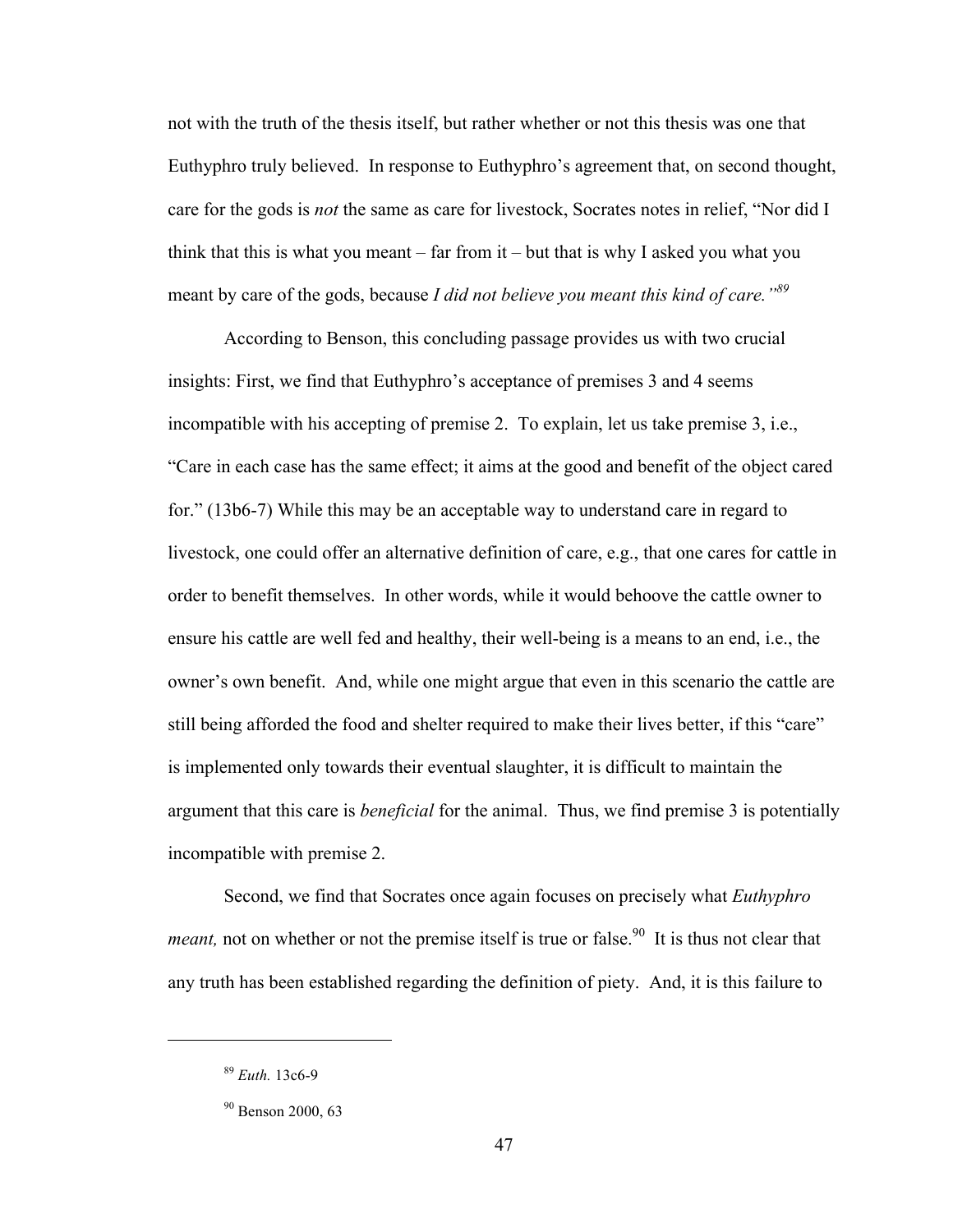establish any positive moral doctrine that arises as the major problem for Vlastos' interpretation. To explain, even if we hypothetically grant that Socrates has "proven" that Euthyphro's definition of piety is untenable, he nevertheless fails to replace it with a working definition of his own. If the elenchos *was* capable of such positive work, then one must inquire as to why the *Euthyphro,* not to mention the majority of the so-called Socratic dialogues, would end in *aporia*. If, as Vlastos has argued, Socrates<sup>91</sup> is entirely concerned with issues of morality, and further, Socrates believes himself capable of establishing the definitional knowledge required to answer the very questions he finds before him, then what reason could he have for leaving them unanswered? Thus, given the absolute lack of such positive doctrine, not to mention the consistent state of *aporia*  that is present at the conclusion of these dialogues, Vlastos' claims regarding the positive powers of the elenchos become increasingly difficult to defend.

# **The** *Gorgias*

 $\overline{a}$ 

In addition to the examples above, Benson carefully deconstructs every elenchoi found within the *Euthyphro, Charmides,* and *Laches.* In each case, it is shown that there is not sufficient evidence to support the position that the elenchos establishes a positive moral truth. And, while it is not necessary here to further replicate the work of Benson regarding the elenchoi of these early dialogues, we recall that the entire argument as given by Vlastos is dependent upon an argument found within the *Gorgias,* i.e., that it is better to suffer injustice than commit injustice. Given Vlastos' dependence upon various passages from the *Gorgias,* it is necessary then to determine if his interpretation of the

 $91$  In particular, the Socrates of the early dialogues.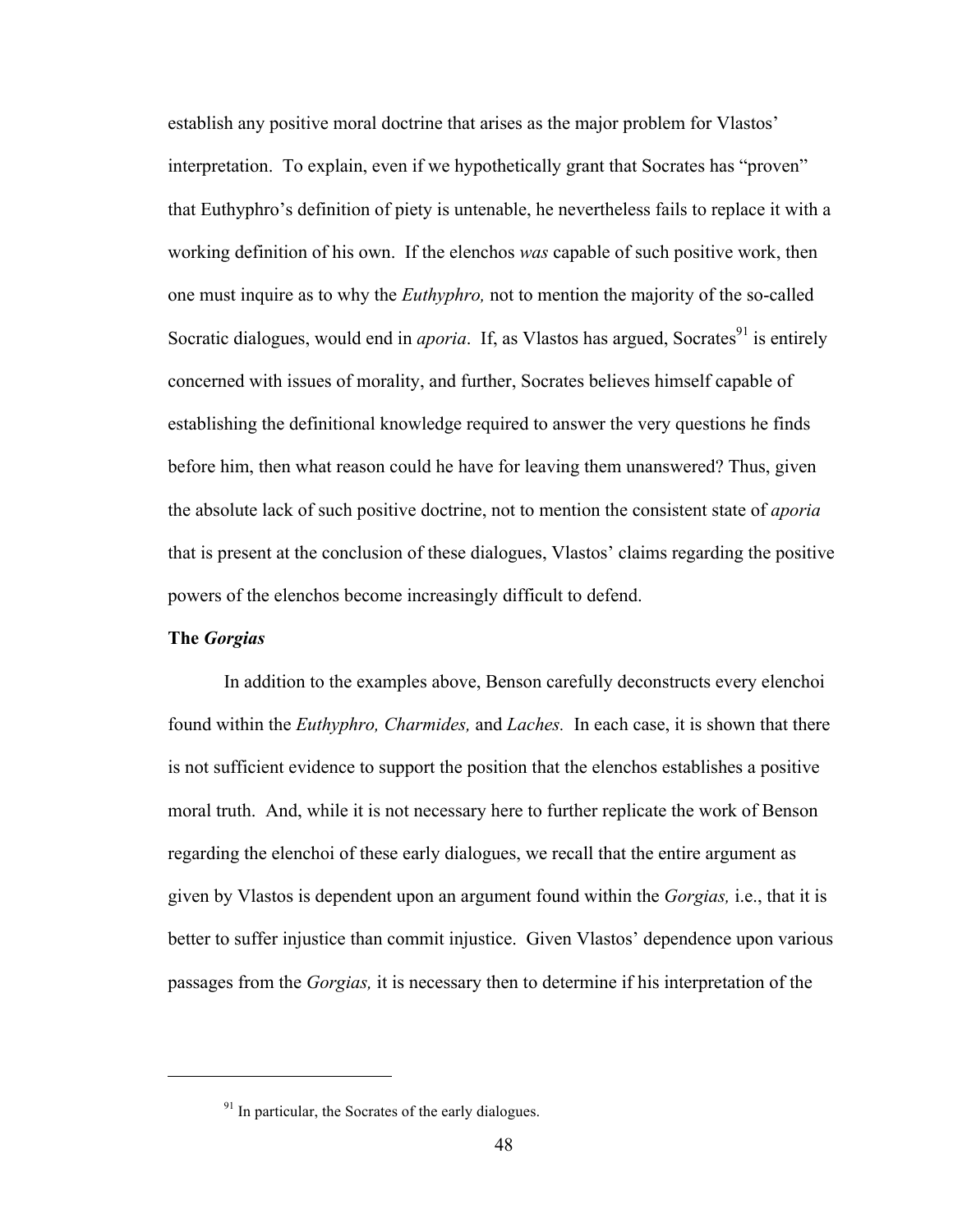text in question is correct. To do so, I will follow closely the argument against Vlastos as given by Benson, adding detail and correction where I believe appropriate.

To begin, in comparison to the earlier dialogues such as the *Euthyphro* and *Laches,* the *Gorgias* is not a paradigmatic elenchtic dialogue.<sup>92</sup> In the place of the inquisitive, self admittedly ignorant man of the early dialogues, we find a more assertive Socrates, one openly declaring particular beliefs that stand in direct opposition to those of his interlocutors.  $93$  Granted, one could argue that the ignorance displayed in the earlier dialogues was merely a ruse utilized by Socrates to further his own arguments<sup>94</sup>, however, the sincerity of Socrates' claims to ignorance are irrelevant, as the point is not whether or not he is sincere in his claims, but *that he is making and standing by his own claims* that distinguishes the tone of the *Gorgias* from the earlier dialogues. Given this distinction, any textual evidence gleaned from the *Gorgias* that is used to promote a theory incorporating the Socratic dialogues as a whole must be taken with a grain of salt. As Benson explains:

The point here is not that the *Gorgias* is not an early dialogue or that it fails to provide evidence for the views, methodological or otherwise, for the Socrates of the early dialogues. Rather the point is simply that the Gorgias is an unusual early dialogue. As a result, should these passages compel us to understand Socrates as believing that individual elenchoi can establish positive moral doctrines, that maybe due to the special nature of the Gorgias rather than due to what is in common with the other early dialogues.  $95$ 

Given the distinct nature of the Gorgias then, if there can be found no passages within the earlier dialogues that mirror the positive claims made by the Socrates of the *Gorgias,*

 $94$  See n. 3

 $92$  See Irwin 1979, 6-7, and Vlastos 1983, 70

<sup>&</sup>lt;sup>93</sup> E.g., *G*. 470e as well as 472e-473a1

<sup>&</sup>lt;sup>95</sup> Benson 2000, 81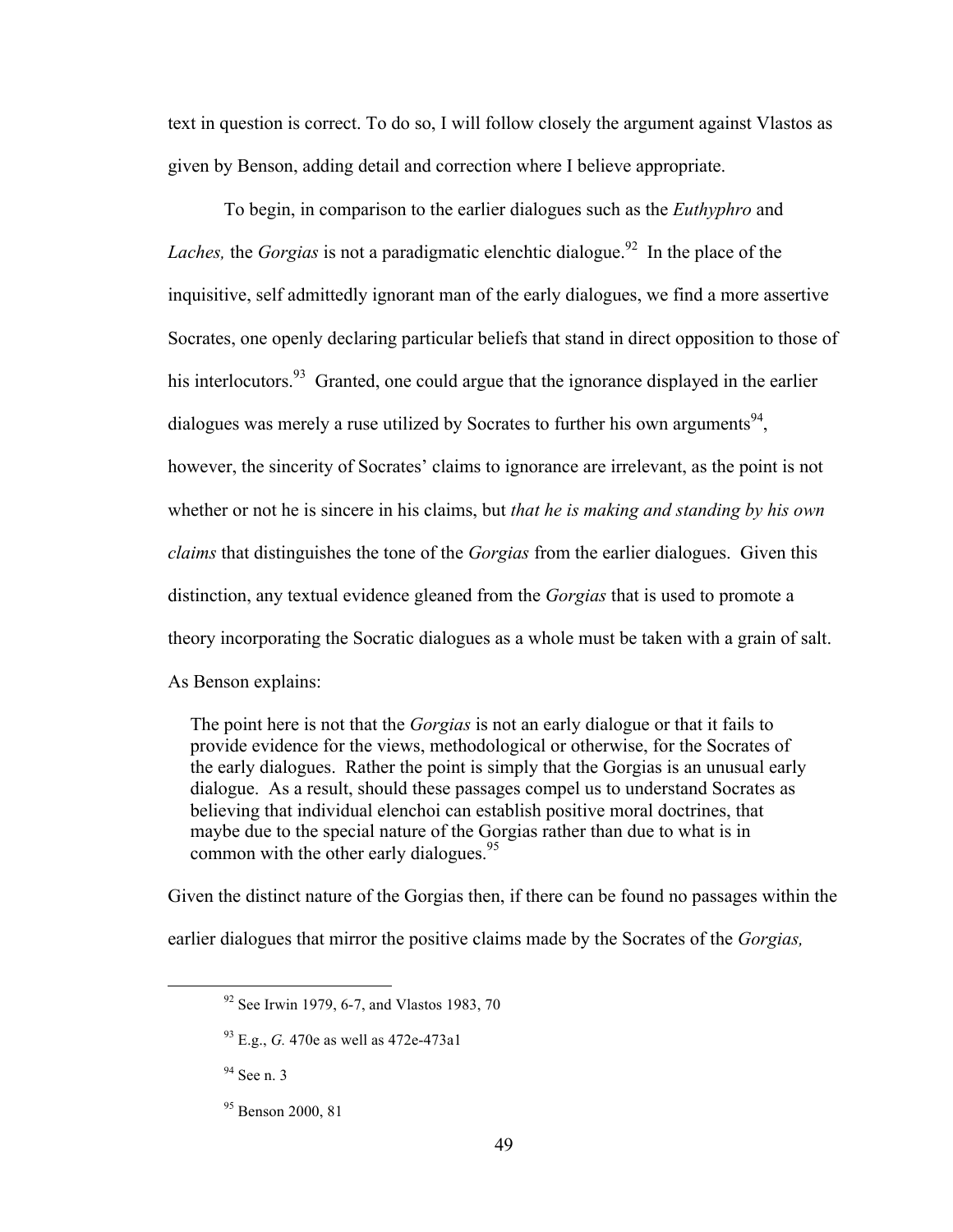which I believe, in agreement with Benson, that there are none, then we should not take the elenchos from the *Gorgias,* nor the "truth" it seems to establish, as the paradigmatic example upon which our understanding of the elenchos as a whole is to be understood.<sup>96</sup>

However, even if we ignore the issue of distinction between the *Gorgias* and earlier dialogues, the argument and positive claims that arise therefrom which serve as the foundation of Vlastos' argument are cause for further concern. To clarify this, let us re-examine the argument in question, which, for the sake of ease of reference, I once again provide here:

- *p* To commit injustice is better than to suffer it
- *q* To commit injustice is baser (αἴσχιον) than to suffer it. (475c5-6)
- *r* Doing injustice is more shameful than to suffer it. (474c7-8)
- *s* x is finer than y just in case x is more pleasant than y or x is more beneficial than y. (475a5-b2)
- *t* Doing injustice is either more painful or more evil than suffering injustice.
	- (475b5-8)
- *u* Doing injustice is not more painful than suffering injustice. (475c1-4)
- *v* Doing injustice is more evil/worse than suffering it.  $(475c7-9)$

Putting aside the oft-noted issues regarding the controversy of the argument itself,  $97$  the question arises as to whether or not the argument in question, and the premises upon which it is constructed, can meet the standards as set forth by Vlastos. In other words, we recall that on Vlastos' view, for a particular Socratic elenchos to provide proof for a moral doctrine, Socrates must believe each of the premises contained within the argument to be true.<sup>98</sup> And, on Benson's account, this requirement is not met. Benson takes issue

<sup>&</sup>lt;sup>96</sup> This point is somewhat conceded by Vlastos himself in his revised version of his article. Vlastos 1994, 33-34.

 $97$  For the problems of ambiguity regarding translation, see Irwin 1979, 157. Additionally, for issues regarding the potentially purposive fallaciousness of the argument, see Dodds 1959.

<sup>98</sup> See n. 78.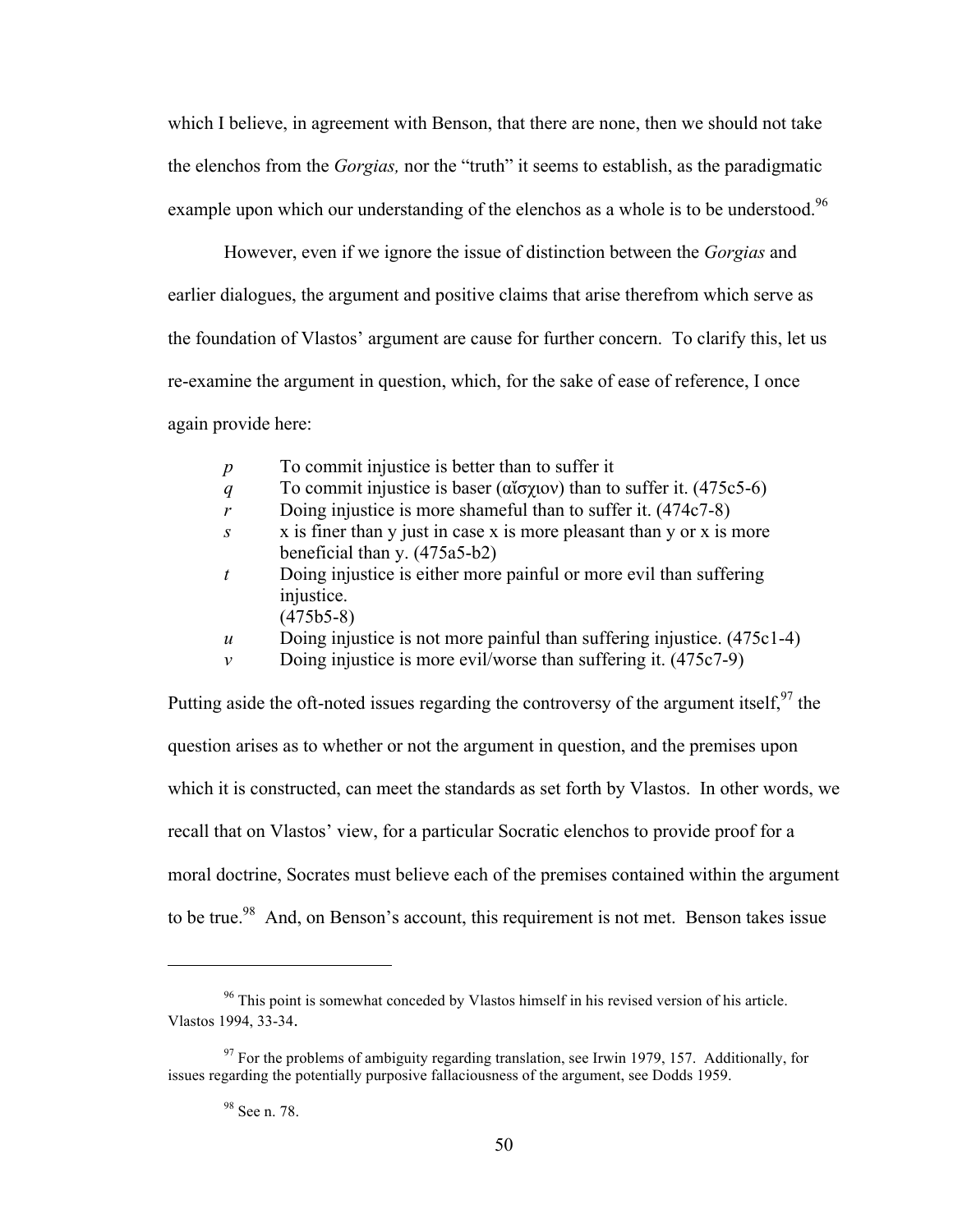first with premise *s,* i.e., that x is finer than y just in case x is more pleasant than y or x is more beneficial than y, a point which Socrates happily seems to accept as an adequate standing definition of the fine.<sup>99</sup> Yet, in spite of this agreement on the part of Socrates to the truth of the premise in question, whether or not Socrates actually believes this to be true is not entirely certain.<sup>100</sup> According to Benson, the problem arises following Socrates' efforts to, "extract from Polus an account of the fine compatible with his dual claims that doing injustice is better than suffering it (1) and that doing injustice is more shameful/less fine than suffering it."<sup>101</sup> Further, as we read at 474d1, Socrates elicits from Polus the additional belief that the "fine" and "good" are necessarily distinct from one another. Yet, as Benson notes, this additional premise regarding the distinction between the good and the fine is a premise that Socrates himself is unable to accept, a position expressed by Socrates in the proceeding passages  $(474d2-476a1)^{102}$  Given this contradiction, it is not clear that Socrates accepts as true premise *s.* Thus, according to

 $99$  Benson cites 475a2-4 as evidence for this, as we find Polus noting in response, "Yes, Socrates, your present definition of the admirable in terms of pleasure and good is an admirable one."

<sup>&</sup>lt;sup>100</sup> Benson's first attempt to show issue with the certainty of Socrates regarding this premise draws from an assortment of passages from *Greater Hippias,* in particular 286c8-e2 and 304d4-e5, in which Socrates explicitly disavows any knowledge whatsoever regarding the definition of the fine. However, while the textual evidence from the *Greater Hippias* does seem to contradict that from the *Gorgias,* i.e., in the former he pleads ignorance whereas in the latter he seems to have a working definition, such a contradiction does not rule out the possibility that Socrates (or Plato, for that matter) might have changed his mind on the subject between the writing of the *Greater Hippias* and *Gorgias.* And, while cross dialogue evidence can be useful and convincing, in this instance it is my belief that the stronger argument can be made solely from evidence drawn from the *Gorgias.* For Benson's argument on the former, see Benson 2000, 82-83.

<sup>&</sup>lt;sup>101</sup> Benson 2000, 83

<sup>&</sup>lt;sup>102</sup> Benson 2000, 83 notes that Socrates refusal to accept the position offered by Polus is similarly found in other dialogues, namely: *Protagoras* (359e5-7). Irwin provides similar evidence drawing from *Charmides* 160e, *Laches* 193d-e, *Protagoras* 349e-350b, and *Crito* 48b.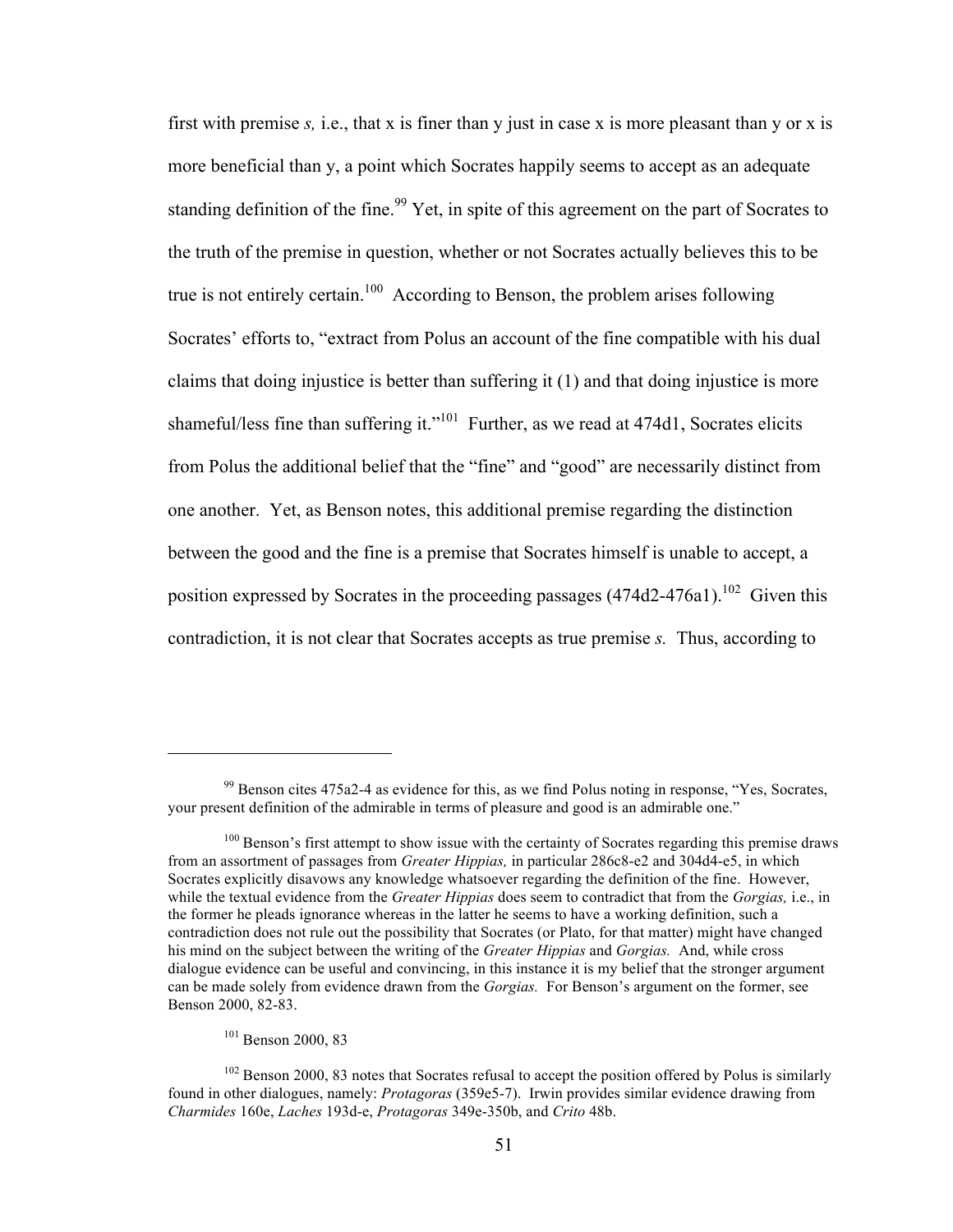Benson, "… Socrates commitment is open to question, as is his commitment to the soundness of the argument that depends upon it."<sup>103</sup>

As a final, yet simpler point, we find that despite the seemingly powerful claims made by Socrates regarding the establishment of a positive moral doctrine, multiple instances arise that would suggest Socrates is not quite as certain as Vlastos would have us believe.<sup>104</sup> According to Benson, a number of such instances exist. (1) In the lines following 479e8, wherein Socrates claims he has proven his position to be true, we find Socrates immediately backsliding. As we read at 480a1-2, "All right. *If* these things are true, then what is the great use of rhetoric, Polus?" Against Benson, however, one could argue that the conditional nature of Socrates statement above need not be read as uncertainty on Socrates part regarding the truth of his own belief. It could be the case that Socrates, taking into consideration the truth of his own belief, is now delivering a pointed attack upon rhetoric itself, noting that it is through the elenchos, not rhetoric, that the truth can be uncovered.

Yet, while I do find Benson's initial argument to be somewhat problematic, it is the final two pieces of textual evidence he offers that provide the more compelling case. First, following Socrates' claim at 508e7-509a2, where he claims to have built a case that is "clamped down by arguments of iron and adamant," we discover Socrates very quickly

<sup>103</sup> Benson 2000, 83. Benson furthers his position by noting that if premise *s* is not truly accepted by Socrates, then this premise "infects" the very passages from the *Gorgias* that Vlastos has cited as his evidence for the establishment of positive moral doctrine (479e8: "Has it not been proved that what was asserted [by myself] is true." As well as 508e7-509a2: "These things having become evident in the foregoing arguments, I would say, crude though it may seem to say it, that they have been clamped down and bound by arguments of iron and adamant." Both translations by Vlastos, 1994.

<sup>&</sup>lt;sup>104</sup> Benson 2000, 83-85.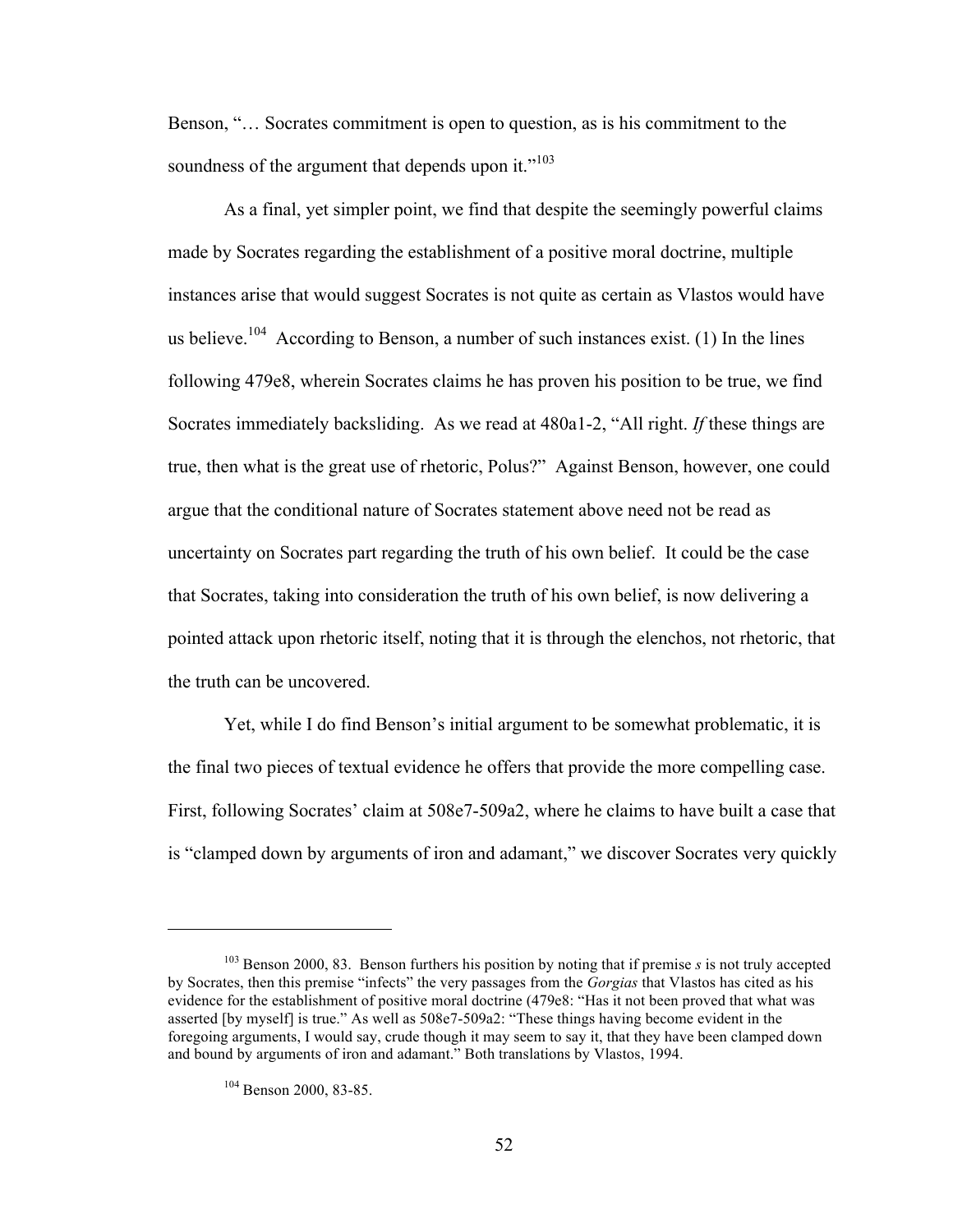weakening his resolve, stating, "or so at least it would appear so  $far$ ".<sup>105</sup> And, if this disavowal of certainty was not quite enough, we find that not two lines later Socrates reminds his audience of his ignorance of the topic at hand, as he claims to know nothing regarding the issue at hand.<sup>106</sup> As Benson explains, "This (Socrates' lack of certainty) is at least odd if Socrates had understood his preceding arguments as establishing or proving the thesis that to do injustice and not be punished is worse than suffering injustice. Whatever else Socrates thinks his previous arguments have established he evidently does not think they established knowledge."<sup>107</sup>

To be fair, Vlastos does take this issue into consideration,  $108$  a problem he believes he resolves through his positing of two distinct types of knowledge: (1) Knowledge<sub>C</sub> which is to be understood as infallible knowledge of which one is absolutely certain, and Knowledge $_{\rm E}$ , or "knowledge" that is acquired through the elenchtic method. For Vlastos, it is only Knowledge $E$  that Socrates would avow. So, on Vlastos' account, when Socrates claims to know, for instance, that it is better to suffer injustice than to commit injustices, such "knowing" is of the elenchtically provable variety, whereas more profound knowledge, e.g., the definition of the "fine," would be classified as knowledge $_{\rm C}$ which, for Socrates (and Vlastos) would be, if not impossible to truly obtain, at the very least held to much more rigorous standards.

However, I take issue with this distinction as given by Vlastos, for, when we take into consideration the type of knowledge that would seem to fall under the category of

 <sup>105</sup> ὡς γοῦν ἂν δόξειεν οὑτωσί

 $106$  G. 509a4-5 - "And yet, for my part, my account is ever the same: I don't know how these things are…"

<sup>107</sup> Benson 2000, 84

<sup>108</sup> Vlastos 1994, p. 59-60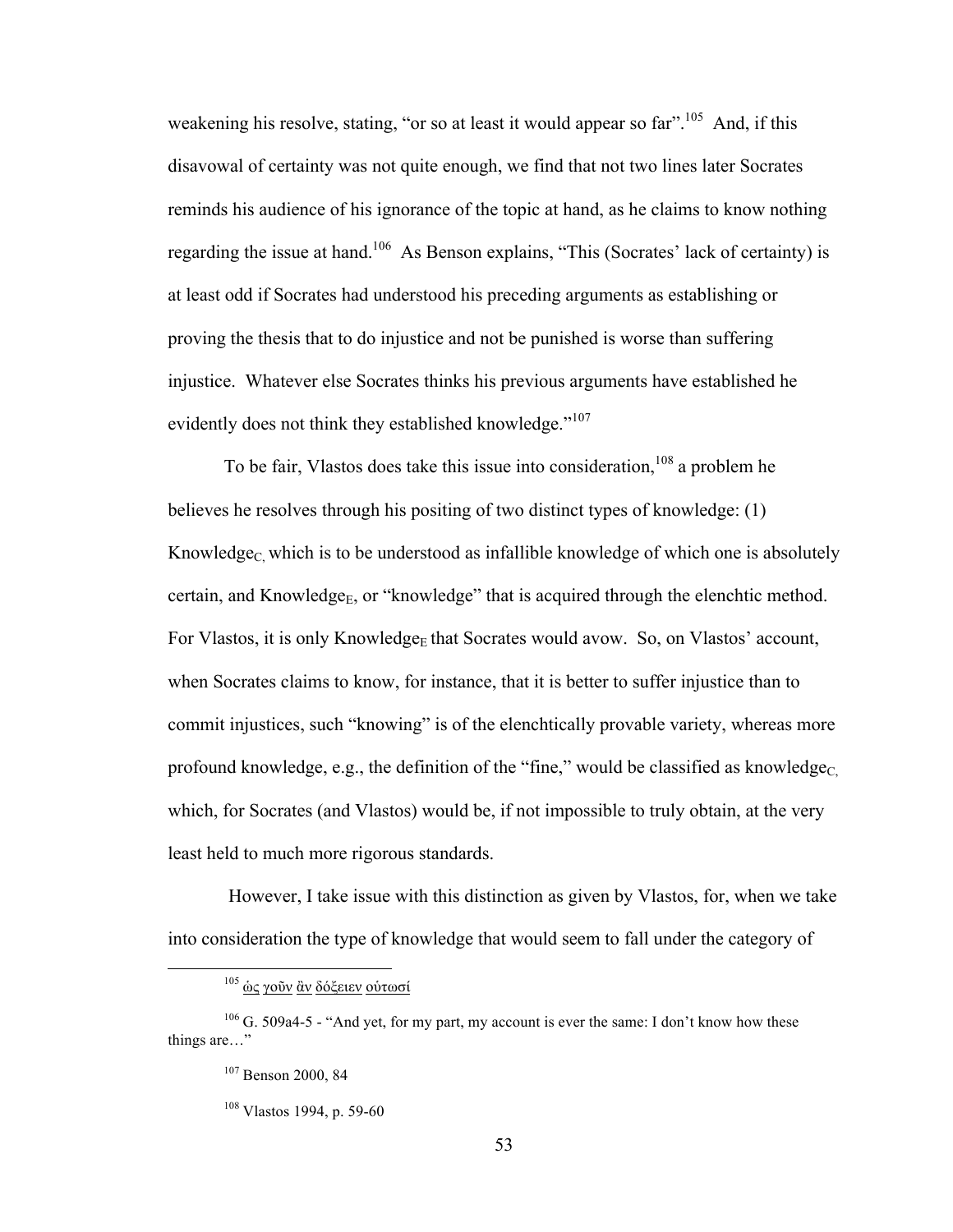Knowledge<sub>C</sub>, i.e., moral doctrine and definitional knowledge of the virtues, we find textual evidence that would prove troubling for Vlastos. To explain, looking to the *Apology* 20d-e, we recall that Socrates states that any claiming of knowledge regarding issues of virtue are claiming a kind of knowledge that is beyond human understanding, i.e., divine. And, considering the issue at hand in the *Gorgias* is without question one that pertains to virtue, to say that such knowledge is to be classified as Knowledge $E$  is problematic, as it is not altogether clear how such knowledge would not be categorized as the sort reserved for Knowledge $<sub>C</sub>$ </sub>

Thus, at best it appears that the "proof" established regarding the suffering of injustice is nothing more than an agreement between Socrates and his interlocutor regarding their justified belief on this particular issue. As the issue at hand concerns the suffering of injustice, such a proof would first require that Socrates produce a proper definition of Justice itself. Given Socrates' lack of definition regarding the basic principles of Justice, it does not seem possible for Socrates to then prove as true in the sense of Knowledge<sub>C</sub> that inflicting injustice is always worse than suffering it.

#### **The Problem of Induction**

In addition to the issues argued above, there remains one final issue that must be addressed, and that is the problem of induction. According to Vlastos, Socrates is able to posit his own belief set as consistent because never in all his years of questioning has any interlocutor been able to expose inconsistencies therein, in fact quite the contrary. As a result of this perceived consistency, "…he has evidence – as before, *inductive evidence –*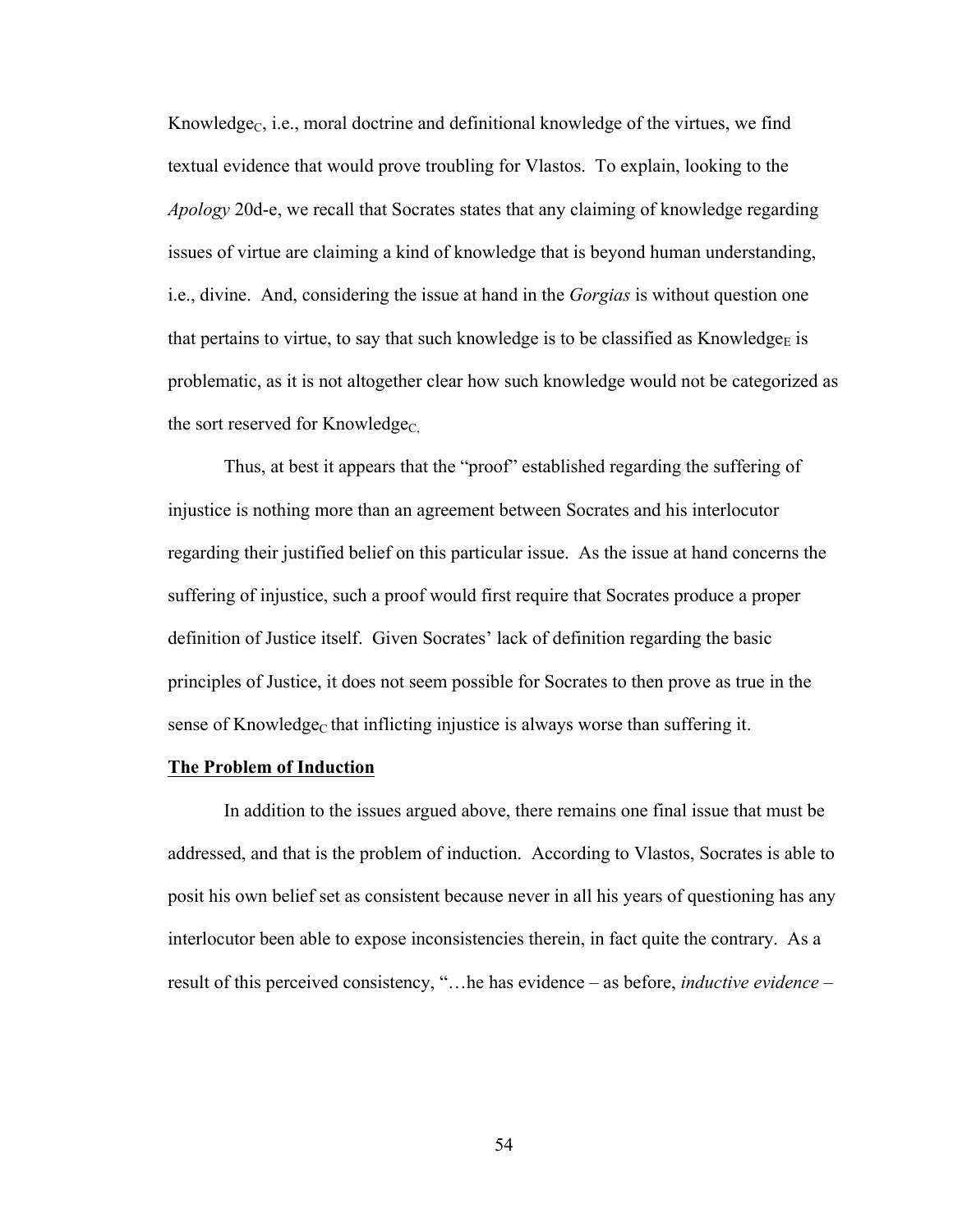for a further assumption," i.e., to believe his own beliefs to be consistent.<sup>109</sup> In other words, Socrates' confidence regarding the consistency of his beliefs is derived entirely from his own experience of never having his beliefs proven inconsistent by an interlocutor.<sup>110</sup> However, if this is true, and Socrates is only able to establish the consistency of his beliefs via induction, then a number of additional problems arise.

First, we are faced with the somewhat obvious issue of uncertainty. To explain, we recall that according to Vlastos, the beliefs of Socrates are in fact true on account of their consistency, $^{111}$  which itself is dependent upon the beliefs of Socrates never being exposed as inconsistent via an elenchtic engagement. And, while it may be the case that up until a certain point Socrates has never been refuted by an interlocutor, previous victories in these engagements do not guarantee that tomorrow a particularly skilled interlocutor might not rise to the occasion and expose Socrates' beliefs as inconsistent.<sup>112</sup> In other words, while the many previous victories may indeed allow Socrates to be

 $109$  Vlastos 1983, 55 I again maintain, in agreement with Benson, that despite this appeal to induction, Vlastos, in this earlier version of his essay, argues that individual elenchoi do establish moral truths.

 $110$  A similar position is posited and argued for by Brickhouse and Smith 1994, 18-21. On their account, however, it is precisely because Socrates is unable to acquire knowledge as to *how* his own generalized account is correct that he *must* continue to question others, doing so to determine, "whether anyone can hold an opposing view consistently with his other beliefs…(the) argument is only that repeated elenchtic examinations can confirm the untenability of the opposed view and give Socrates grounds for claiming that leading the examined life has constructive doctrinal consequences." In effect, the purpose of the elenchos is not solely to establish moral truths, as Vlastos claims, but further, and more importantly, to convince the interlocutors that the examined life is the only one worth living, for "only by leading the examined life is one able to uncover those inconsistent beliefs one holds which frustrate their goals."

<sup>111</sup> Vlastos 1983, 55

 $112$  It is on this point where Brickhouse and Smith's version of the induction argument is particularly strong, as, under their interpretation, even if this were to happen, and Socrates' beliefs were exposed as inconsistent, then the elenchos is still a success, as the errors now exposed in Socrates' belief set will only aide him in his search for the truth.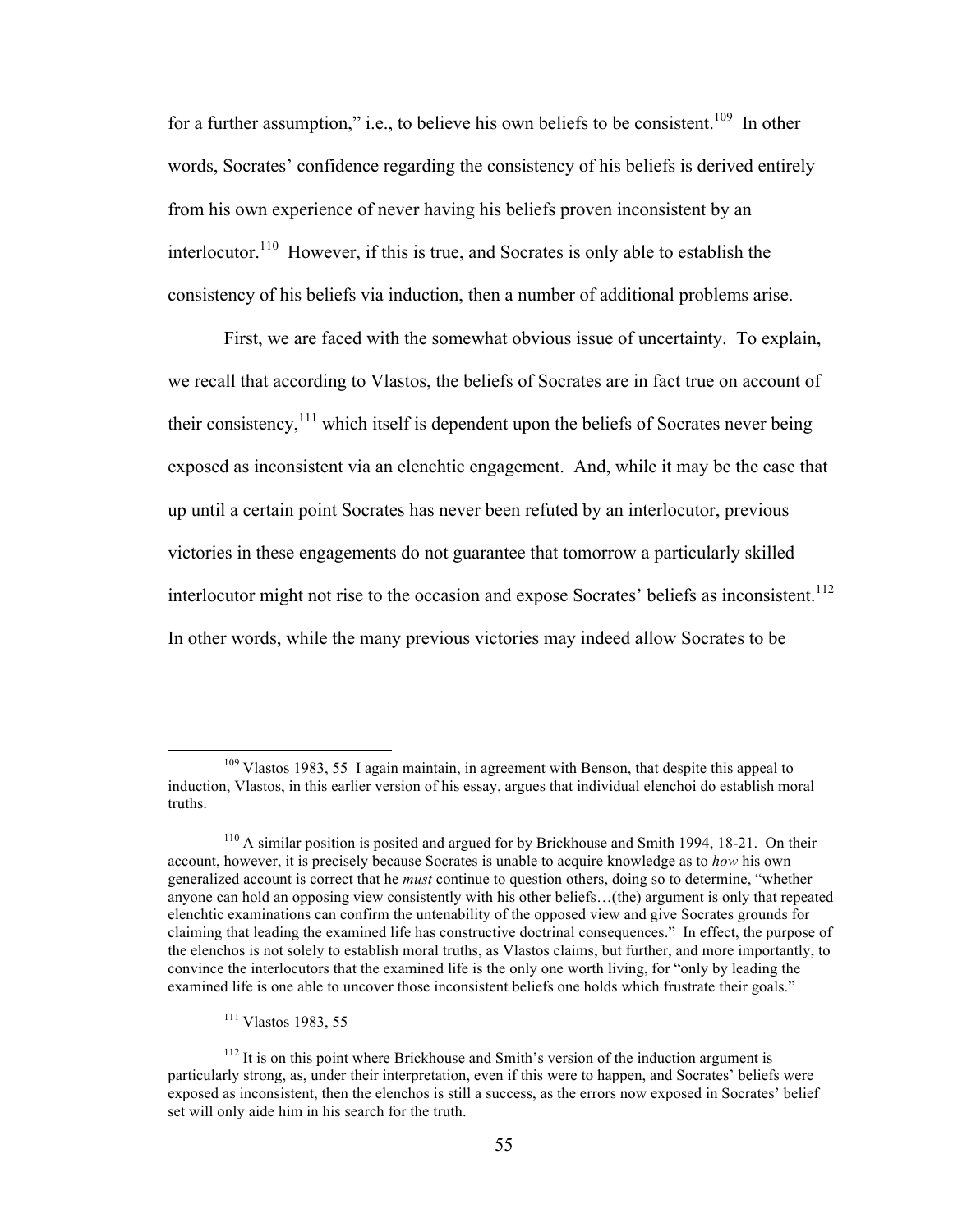justified in his *belief* that his own belief set is true, it in no way actually "proves" the objective truth of his beliefs. $^{113}$ 

Second, we recall that, according to Vlastos, the *Gorgias* provides us with textual evidence to support the claim that the elenchos is able to prove moral doctrines. And, while we already discussed a number of problems with this interpretation from a textual level, if we ignore these inconsistencies for now, we find that the appeal to induction creates problems of its own. To explain, if, as Vlastos claims, Socrates is able to gain evidence for the truth of his beliefs only through induction, then Vlastos is forced to admit that single elenchtic arguments do not prove positive moral truths (a point he does concede). In other words, if Socrates must rely upon numerous encounters to posit any particular truth, then the argument found in the *Gorgias*, and the "proof" gleaned from it must be no exception. Therefore, it is not the particular arguments from the *Gorgias* that result in the positing of the truth in question, but rather this particular encounter *in concert with* multiple previous encounters. However, if this is the case, and the "proof" of the *Gorgias* is entirely dependent upon previously held elenchtic encounters, then how could the *particular* argument in the *Gorgias* be considered proof of anything as Vlastos seems to argue? Again, the consequence of this is that the evidence found in the *Gorgias*  results only in Socrates being justified in his *belief* that his own belief set is true at that moment, a position which, again, considering the future possibility of a particularly skilled interlocutor exposing Socrates' inconsistencies, arises as deeply problematic for Vlastos.

To explain, the conviction with which Socrates espouses his own beliefs seems at

<sup>113</sup> See Kraut 1983, 59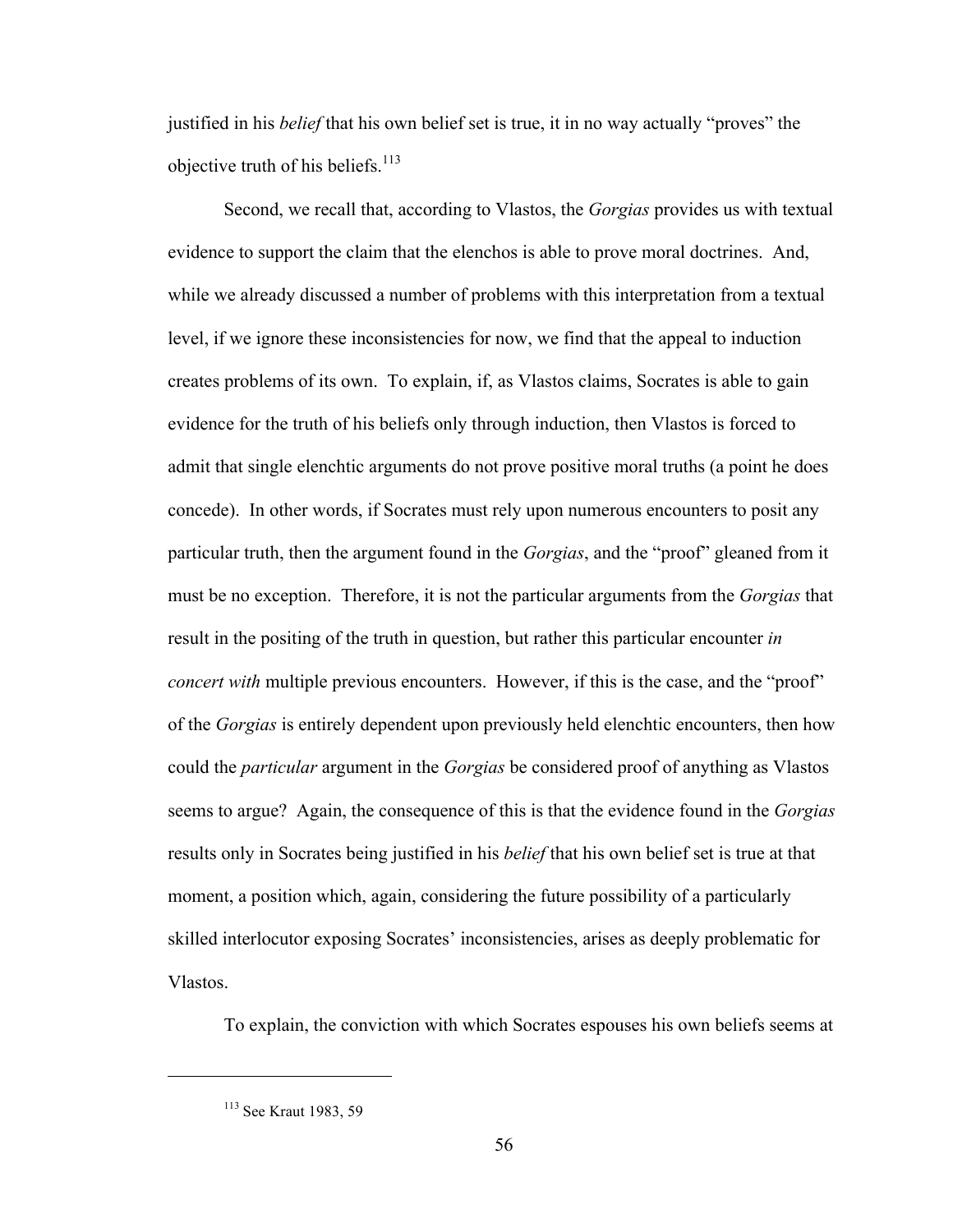odds with the explanation provided by Vlastos, i.e., that Socrates is justified in believing his beliefs to be true on account of his previous encounters failing to expose inconsistencies. Given the distinct possibility of a future encounter proving Socrates wrong, not to mention Socrates failure to prove any positive moral doctrine throughout the early dialogues via the elenchos, it would seem that something more would be required to explain the firm conviction with which Socrates expresses his beliefs. And, while it is true that the dialogues provide no evidence of Socrates being exposed as inconsistent, it is not the elenchos that is explicitly considered infallible in the eyes of Socrates, but rather, it is his *daimon* that he finds to unfailingly guide him towards the truth. Given Socrates' recognition of this point, as well as the failure of the elenchos to establish any positive moral doctrine, it is perhaps not through the elenchos alone, but rather the elenchos in concert with divine dispensation that Socrates is able to stand so firm in his convictions. It is this possibility that I will explore in the remainder of this dissertation.

# *Conclusion*

As I have argued, on its own the elenchos is, contra Vlastos, unable to establish positive moral doctrine. Faced with these inadequacies, as well as Socrates' unexplained claims to knowledge, determining how Socrates could avow knowledge requires an investigation into new possibilities. In an effort to take up this challenge, in the remaining chapters I will investigate the relation between Socrates and sophistry, as well as the role that divine inspiration plays for both Socrates and Plato.

57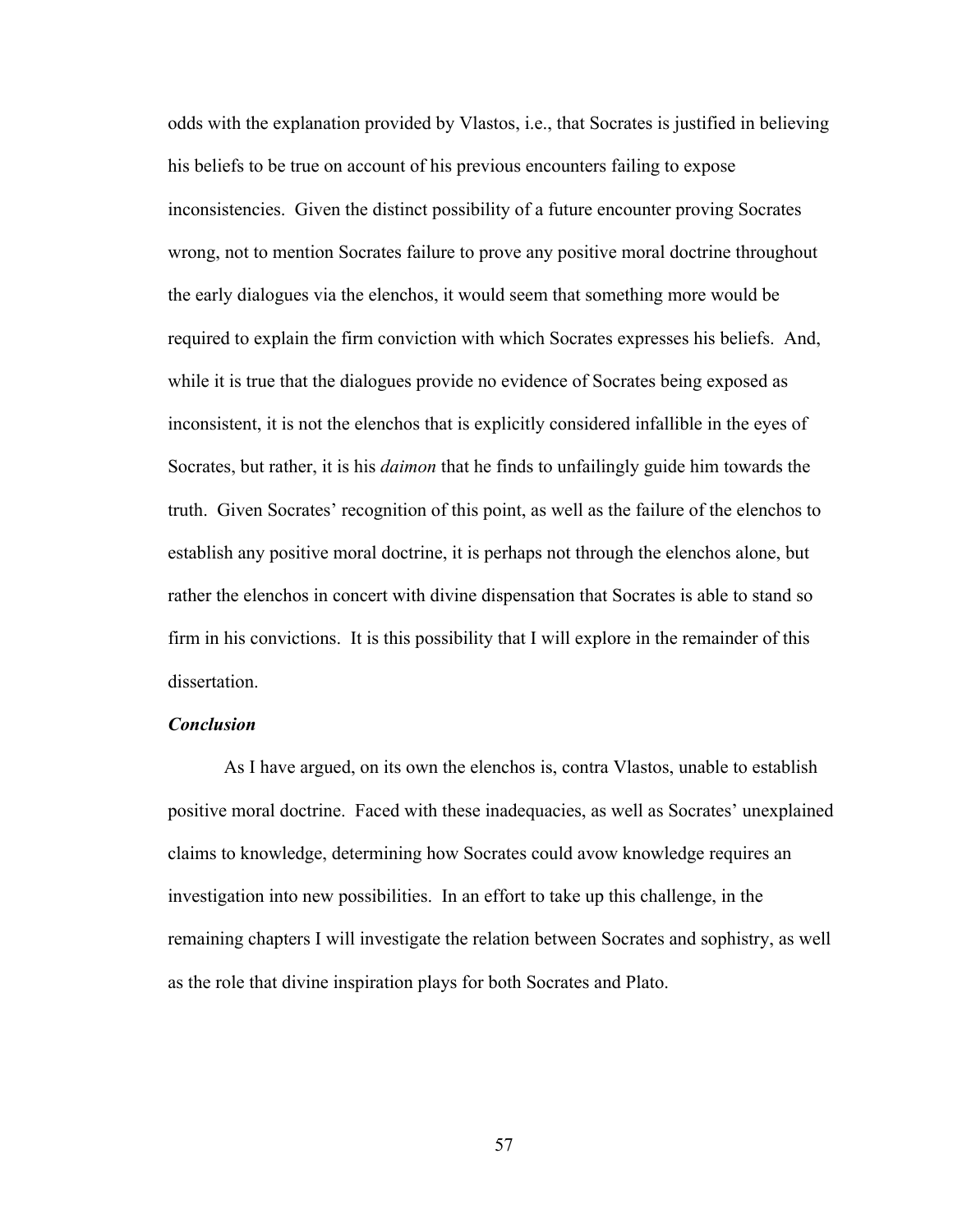# **Chapter 2: Socrates and Sophistry in the Late Dialogues**

As I have argued in the previous chapter, Socrates is not able to achieve knowledge through the elenchos. Given this fact, coupled with Socrates' consistent disavowal of knowledge, the question arises as to how Socrates is able to excel to the point of supremacy in his encounters and debates with others. In other words, if Socrates *had* knowledge, then his ability to dominate any argument would make sense, as his questions would thus be guided by the truth. However, as this is not the case, his ability remains a mystery. As a possible explanation to this phenomenon, some scholars have concluded that Socrates must therefore be considered as a kind of sophist, one skilled in the art of appearing to be wise, when in fact they themselves lack such wisdom. $<sup>1</sup>$  And,</sup> such claims are not entirely unfounded, for, if we look to Plato's *Sophist,* his major work on the subject of sophistry, we find that, amongst a variety of possible definitions of the sophist, one definition seems an almost perfect description of Socrates. This point, coupled with the fact that in the *Sophist,* as well as other later Platonic dialogues such as the *Statesman* and the *Laws,* the character of Socrates takes a back seat to the Eleatic and Athenian strangers, has driven some scholars to argue that, at the close of Plato's life, he no longer considers his mentor to meet the standards of the philosopher.

The goal of this chapter, then, is to argue against this claim. In the following I will argue that, despite the apparent similarities between the sixth definition of the sophist as found in the *Sophist* and Socrates*,* we should not, and cannot, consider Socrates to be a sophist. However, while my aim is to save Socrates from sophistry, I will further argue

 $<sup>1</sup>$  Most notably Taylor (2006).</sup>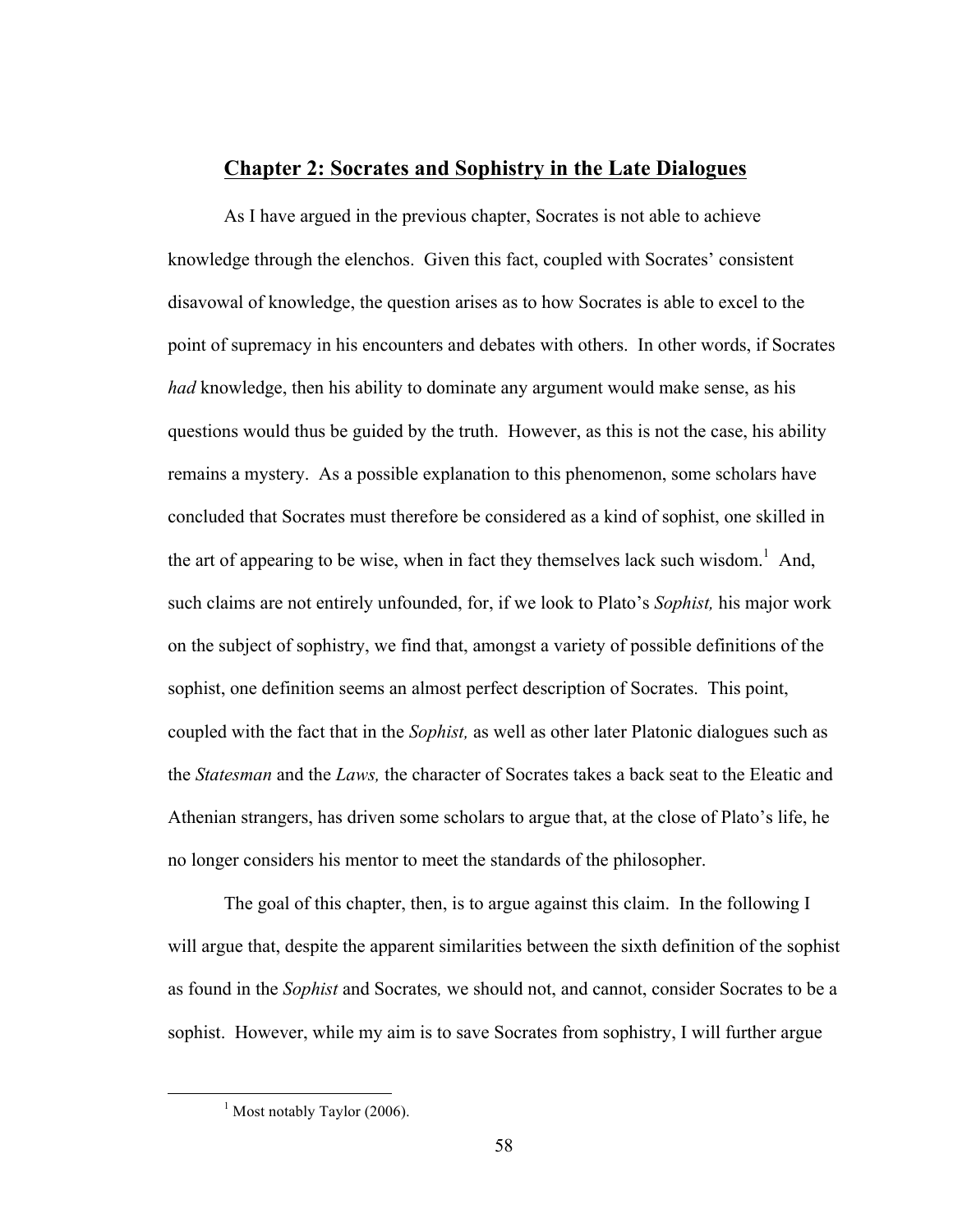that he also cannot be considered a philosopher in the unqualified sense. On my interpretation, while Plato did, at one point, consider Socrates to be a philosopher, he came to realize that, given the failures of the elenchos, a new methodology was required. I will thus argue that this new methodology of division is, if not the methodology of the philosopher, at the very least a necessary component of philosophy. And, as Socrates was a not a practitioner of this new method, he does not meet the standards that Plato sets for philosophy in the later dialogues.

## **Defining the Sophist**

Looking first to the *Sophist* and Plato's attempts to define sophistry, we find that Socrates has taken a back seat to the Eleatic Stranger, an individual that Theodorus introduces as "very much a philosopher. $^2$  Given the task of defining sophistry, the Eleatic Stranger employs a methodology wherein, through a series of subsequent divisions, he is able to further narrow the field of inquiry until the term in question is adequately defined. Yet, as the Stranger is set to begin his investigation into the definition of the sophist, he expresses his concern regarding the difficulty of the task at hand. Thus, in order to ease into the analysis, he suggests to Theaetetus that it would serve them well to first use a model, i.e., an angler, as a starting point for their inquiry.<sup>3</sup> As explained by the Stranger, it is decided to begin with the example of the angler, for not only is it an easily recognizable profession, and thus, easily definable, but it is also a profession which, similar to certain conceptions of sophistry, pertains to "hunting".<sup>4</sup> The

 $2$  Soph. 216a3

<sup>3</sup> *Soph.* 218c7-e1. See also Gill (2012, 140) – Gill adds that here in the *Sophist* the example of the angler is used for its everydayness, i.e., the ease with which the student would be able to follow the divisions as well as the conclusions drawn. This practice is also utilized in the *Statesman,* with the weaver used as a model for the Statesman.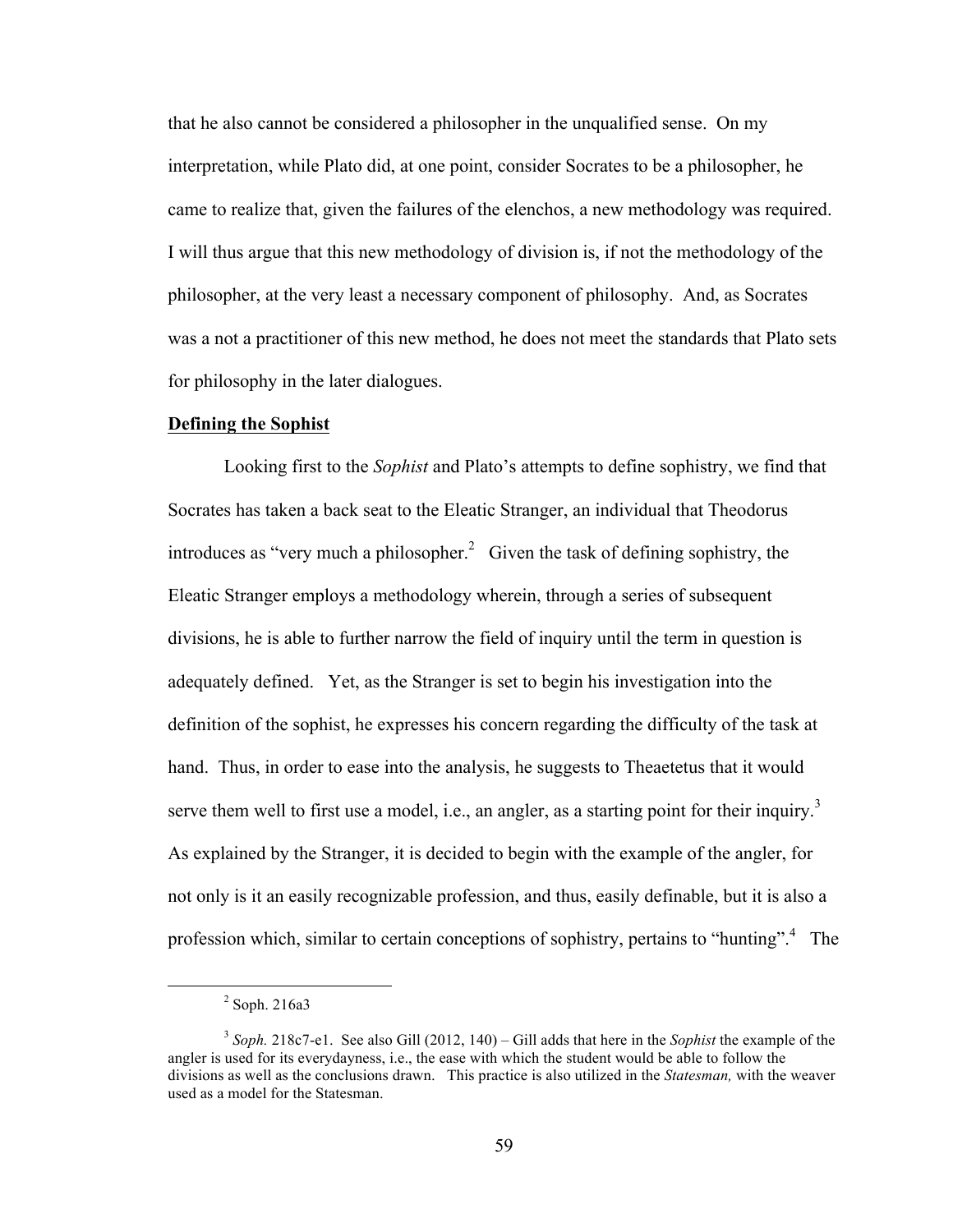similarities between the two would thus allow for an easy transition into the primary agenda of defining the sophist.

With the model decided upon, the Stranger begins by positing angling as a type of expertise. From this position, the stranger divides expertise into two broad categories: productive and acquisitive. Recognizing that the art of angling does not deal with production, the stranger divides the acquisitive branch, making further divisions down the line until he is able to isolate angling from all other types of expertise.<sup>5</sup> Thus, through this method of division, the Stranger was able to discover a precise definition of the angler.<sup>6</sup>

With the definition of the angler now firmly established, the Stranger begins his search for the definition of the sophist by attempting to determine to which sort of expertise sophistry might pertain<sup>7</sup>. As with the angler, the Stranger first determines that sophistry is a sort of acquisitive art, specifically engaged in the "hunting of rich, prominent young men."8 However, while we might agree that this first definition of the sophist as a sort of hunter seems plausible, we quickly discover that our object of inquiry is not so easily defined. To explain, if we retreat back up the branches of division as

<sup>7</sup> Interestingly, while both Theaetetus and the Stranger agree at the outset that sophistry, similar to angling, requires expertise, as the dialogue comes to a close and the sophist is finally defined, precisely what expertise the sophist has, if any, is called into question. See Gill (2012, 143).

<sup>8</sup> Soph. 223b

 <sup>4</sup> *Soph*. 218e-219a

 $<sup>5</sup>$  For a wonderfully concise model of the divisions see Gill, (2012, 142).</sup>

<sup>&</sup>lt;sup>6</sup> Soph. 221b2-c3 – "Within expertise as a whole one half was acquisitive; half of the acquisitive was taking possession; half of the possession-taking was hunting; half of hunting was animal hunting; half of animal hunting was aquatic hunting; all of the lower portion of aquatic hunting was fishing; half of fishing was hunting by striking; and half of striking was hooking. And the part of hooking that involves a blow drawing a thing upward from underneath is called by a name that's derived by its similarity to the action itself, i.e., it's called draw-fishing, or angling – which is what we were searching for."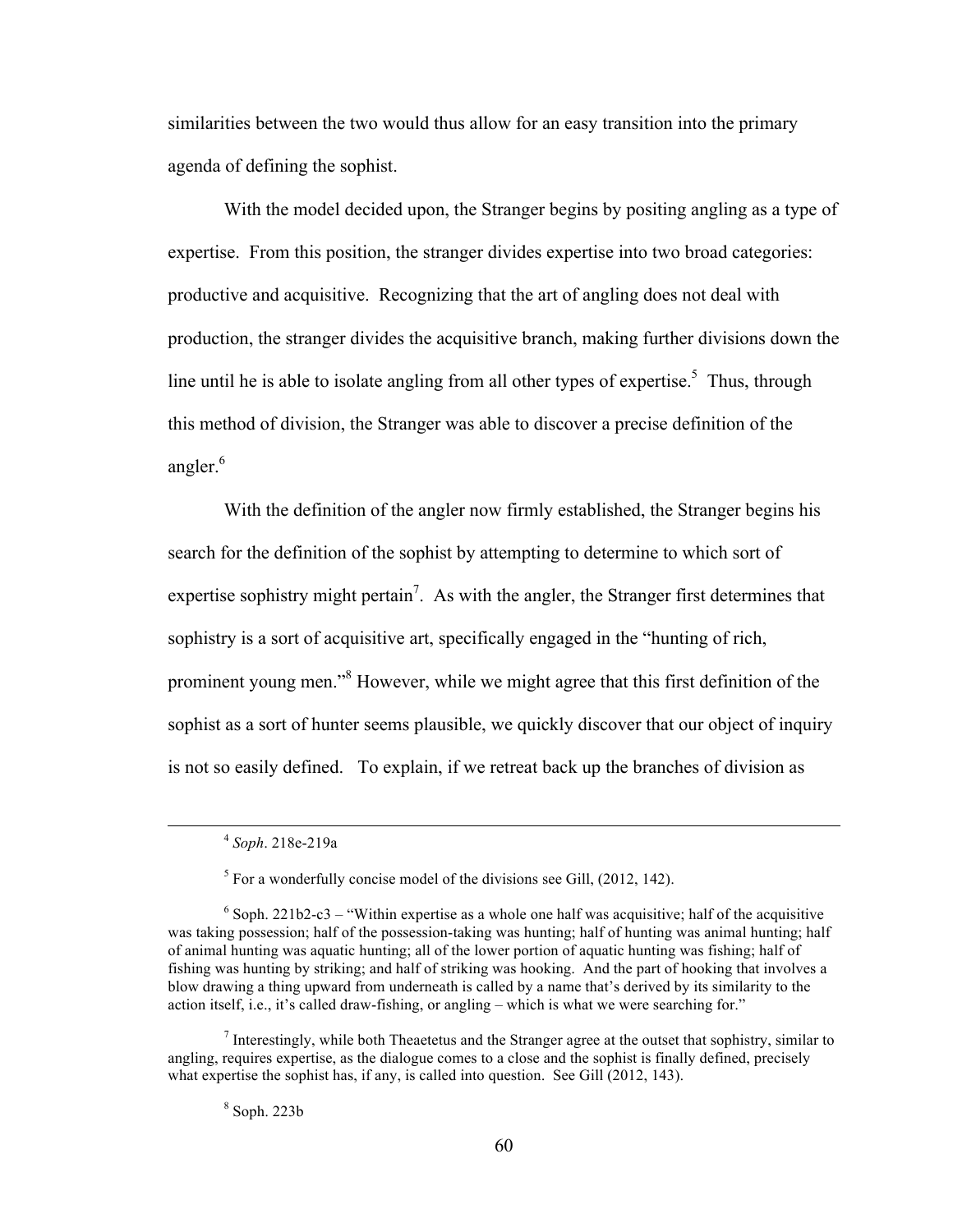given by the Stranger, we discover that the sophist could be seen not merely as (1) a hunter of young men, but also as (2) one who deals in the commerce of *exchange*, i.e., a traveling salesman selling his wisdom to those that would pay for his services.<sup>9</sup> This kind is then divided into two further kinds of salesman: (3) the stay at home retailer who sells goods of his own, and (4) the salesman that sells goods purchased from others.<sup>10</sup> For the fifth definition we find the sophist defined as (5) a combatant, constantly engaged in discussions of justice, and makes money doing so. $^{11}$ 

Moving on to the sixth and seventh definitions, however, we see a break from the mold, positing the expertise of sophistry not as an acquisitive art, but instead as a *separative* and *productive* art, respectively. With these additional definitions, we begin to see the problem that has arisen in the Stranger's attempt in defining sophistry, i.e., the multitude of definitions that are not individually dismissed as erroneous, thus adding to the confusion as to whom the sophist truly is, and how it is that we might recognize him. As Mary Louise Gill explains, the problem is twofold<sup>12</sup>. First, unlike the angler, whose activity is easily observable, i.e., one could easily witness the angler fishing with a hook, the activity of the sophist is somewhat complicated, as he seems to engage in a wide-

 $9$  The second definition thus reads at 224c-d "We'll say that the expertise of the part of the acquisition, exchange, selling, wholesaling, and soul-wholesaling, dealing in words and learning that have to do with virtue – that's sophistry in its second appearance."

 $10$  Soph. 224a-d. See also Brown (2010,152). Socrates here is of course exempt from the charge of traveling salesman (as he has practiced his art only in Athens, a point he makes explicit in the *Crito* via his refusal to escape into exile to philosophize elsewhere). Interestingly, as to being a salesman of goods purchased from others, while Socrates is similarly exempt from this charge on account of his never charging for his services, there are occasions that Socrates does use the teachings he has acquired from others, e.g., the account of love given to him by Diotima in the *Symposium,* as well as Aspasia's funeral oration he recites in the *Menexenus,* 

 $11$  Soph. 225c - This seems to resemble Socrates quite a bit, particularly in reference to the discussions found in the *Crito* and the *Republic* Book I*.* However, as Taylor (2006) yet again rightly notes, the combatant referenced here by the stranger is still compensated for their efforts.

 $12$  Gill (2012, 144).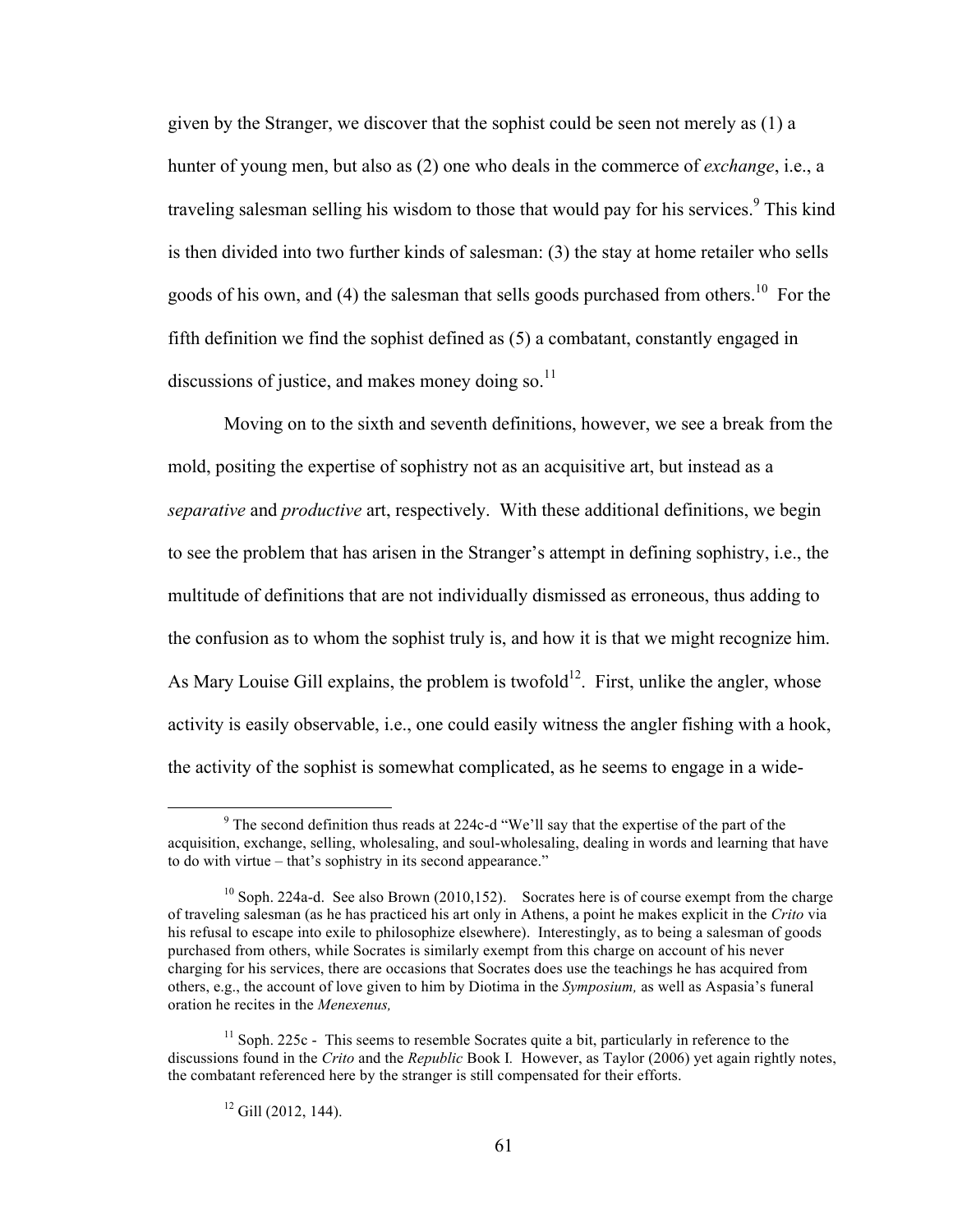variety of activities. As a result, it would seem that at the end of each "definition" we are left not with the "essence" of the sophist, but only with what appears to be a singular aspect of his various activities. Second, not only is the essential activity of the sophist difficult to observe, but precisely what that activity would be is up for dispute, for, as is evidenced by the seven varying definitions, there exist a multitude of opinions concerning its nature.

And, for Gill, this problem comes to the fore with the addition of the sixth definition, which, unlike the preceding definitions, places the art of sophistry not under the acquisitive branch, but rather as a "separative" art form. As the Stranger notes, this sixth definition defines the sophist as an individual who is able to purge others of their false beliefs. We read:

They cross-examine someone when he thinks he is saying something though he is saying nothing. Then, since his opinions will vary inconsistently, these people will easily scrutinize them. They will collect his opinions together during the discussion, put them side by side, and show that they conflict with each other at the same time on the same subjects in relation to the same things and in the same respects. The people who are being examined see this, get angry at themselves, and become calmer towards others. They lose their inflated and rigid beliefs about themselves that way, *and no loss is pleasanter to hear or has a more lasting effect on them.<sup>13</sup>*

Given this description, one is immediately reminded of Socrates and the elenchtic method. And, while I will return to a more detailed analysis of the relationship between Socrates and this definition later in this chapter, what is important to note here is the impact that this wildly different definition has upon the attempts to pin down the sophist. We have seen the sophist as a hunter, a salesman, and now a cleanser of souls. Given these disparate definitions, a realization is made by the Stranger and Theaetetus that they

 <sup>13</sup> *Soph.* 230b3-c2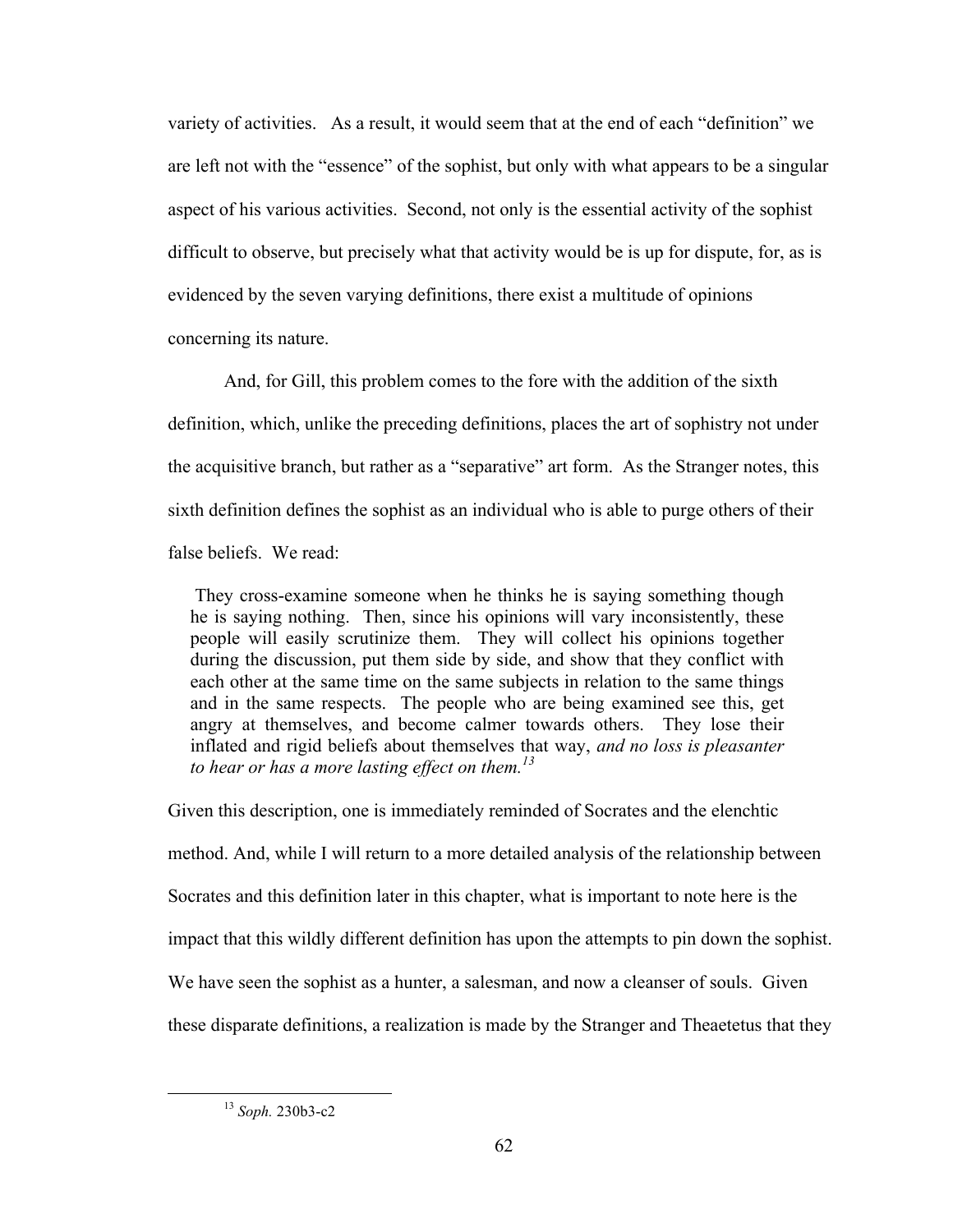have ultimately failed to recognize a crucial aspect of the sophist's talent, one that enables him to *appear* to be an expert in so many fields.

In response to this concern, the Stranger proposes the seventh and final definition of the sophist. To do so, the Stranger inquires not into the nature of the activity itself, but into the *object* of that activity. Specifically, the Stranger notes that the Sophists present themselves to be wise in all lines of inquiry. However, as is made clear in the discussion, to possess knowledge of everything is simply impossible.<sup>14</sup> Therefore, the skill of the sophist is not the possession of all knowledge, but the ability to *produce the appearance*  of wisdom as such.15 In effect, the sophist is merely an imitator of the wise man. Yet, with this seventh definition a problem arises that requires addressing: As the *techne* of the sophist seems to be the production of false appearances, how is such a production possible?

### **The Seventh Definition and the Production of False Appearances**

#### **Non-Being as Difference**

Regarding the production of false appearances, we find that the problem is as follows: If the Sophist is defined as an individual who produces false appearances, then, in effect, the sophist produces *that which is not.* Yet, it would seem to be the case that if one is producing *something*, then they must be producing something *that is.* Thus, we are seemingly presented with a contradiction, for how could something that *is not,* be something *that is*<sup>216</sup> As the above conclusion seems to reduce to an absurdity, the

 <sup>14</sup> Soph. 233a-234b

<sup>15</sup> Soph. 233c

 $16$  Soph. 237e "Therefore don't we have to refuse to admit that a person like that speaks but says nothing? Instead, don't we have to deny that anyone who tries to utter *that which is not* is even speaking?"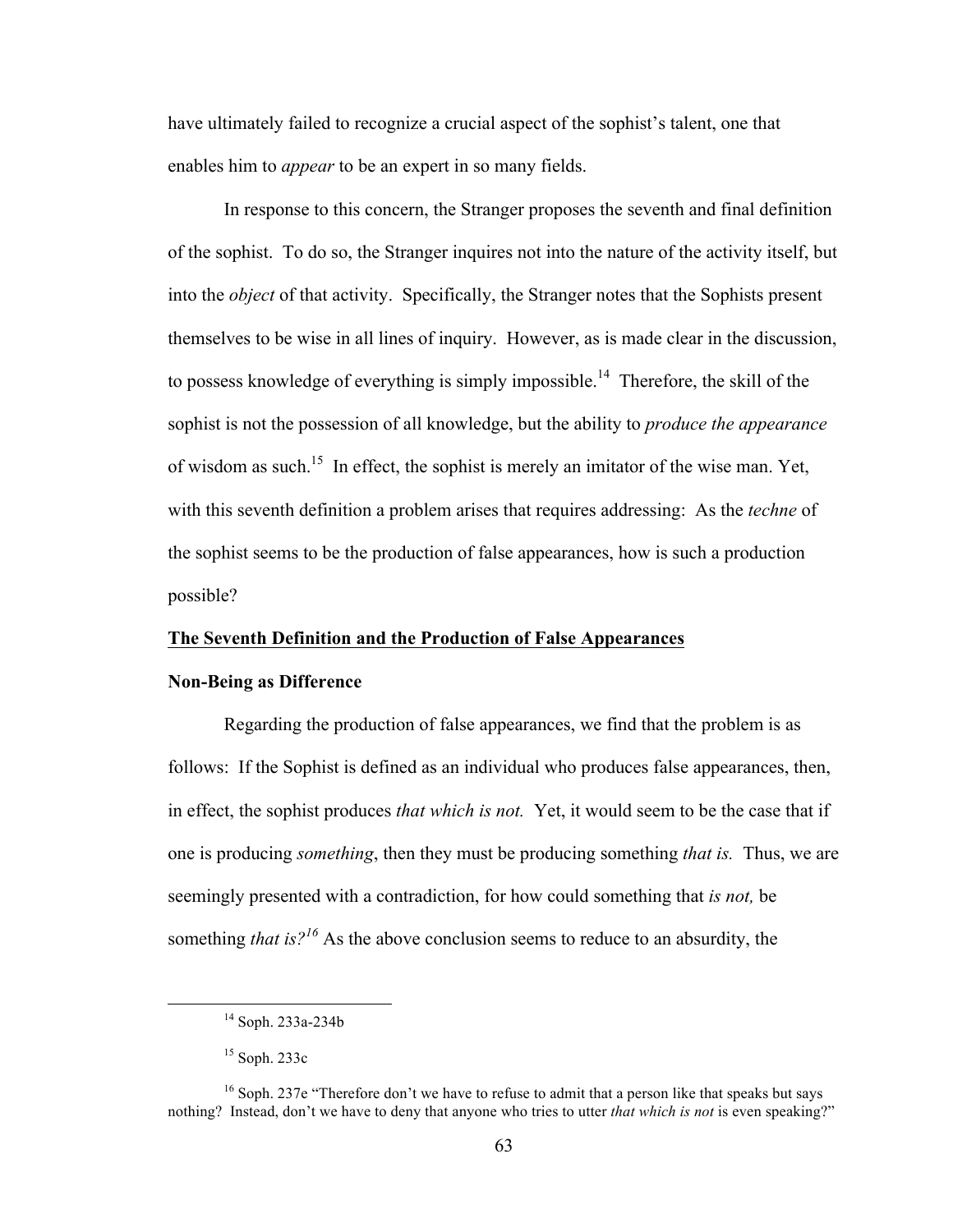Stranger is faced with the task of explaining how the Sophist is able to produce

something *that is not.* 

As a possible answer to this concern, we turn to the recent work of Mary Louise  $Gill<sup>17</sup>$  According to Gill, the Stranger explains that in instances of negation, e.g., "I am *not* hungry," the negation is in reference to the predicate term, not the subject.<sup>18</sup> Understood in this manner, negation is not indicating the non-being, i.e., non-existence, of the term in question, but rather as an indication of difference. Looking to the text of the *Sophist*, we find the following explanation:

It seems then that when we say *that which is not,* we don't say something contrary to *that which is*, but only something *different* from it…It's like this. When we speak of something as not large, does it seem to you that we indicate the small rather than the equal...So we won't agree with somebody who says that negation signifies a contrary. We will only admit this much: When "not" and "non-" are prefixed to names that follow them, they indicate something other than the names, or rather, other than the things to which the names following the negation are applied. $19$ 

Understood in this way, negation is not to be considered an assignment of non-existence, and as a result, we can avoid the Parmenidean problem of non-being<sup>20</sup>. To explain, if negation is understood to imply opposites, then when we say that something *is-not*, we are implying the thing's non-existence, an implication that would result in the absurd conclusion noted above. However, if negation is merely an indicator of difference as the Stranger now suggests, then the negation is not in reference to the existence of the thing

<sup>17</sup> Gill, M. (2012) *Philosophos,* Oxford: Oxford University Press

<sup>&</sup>lt;sup>18</sup> See Gill (2012: 158)

<sup>&</sup>lt;sup>19</sup> *Soph.* 257b3-c4. As is pointed out by Olga Alieva (2010: 87), this argument as made by Plato is a precursor to Aristotle's own argument against the Parmenidean problem of non-being. See *Sophistical Refutations* 166b37-a7.

 $^{20}$  DK28B2 – Here Parmenides makes clear that he believes being and non-being to be opposites.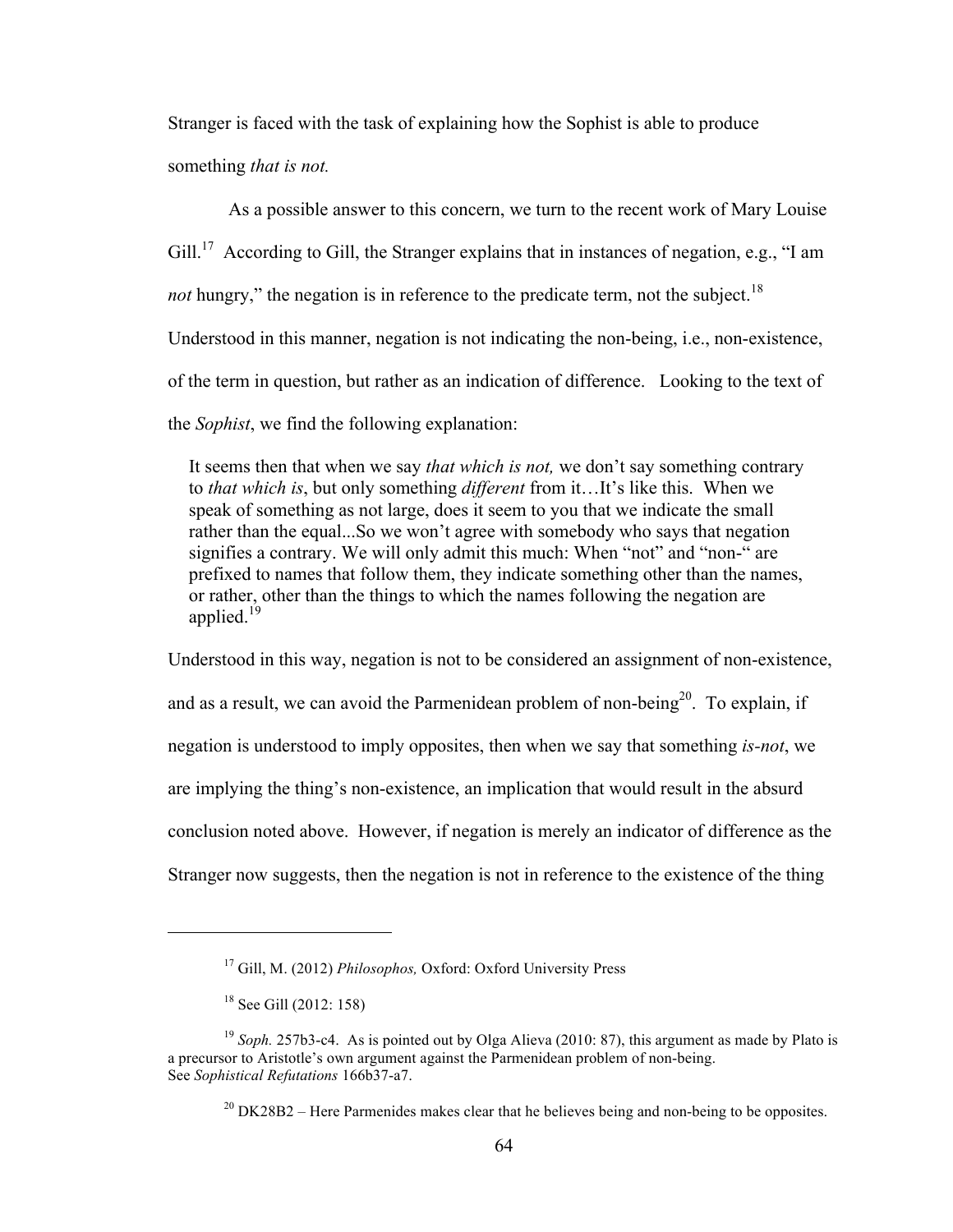itself, but rather, as an indication that the subject in question is *different from* the predicate attached to it. In a sense, difference applied in this way serves as a sort of categorizing tool, distinguishing various aspects of the subject in question, e.g., size, shape, temperature, etc. $21$ 

To help clarify this understanding of difference, we look to the example as given by the Stranger, i.e., the not-beautiful. According to the Stranger, when we are discussing the not-beautiful*,* we are pointing to a thing that is *different from* the beautiful.<sup>22</sup> As the stranger explains:

Isn't it in the following way that *the not beautiful* turns out to be, namely, by being both marked off within one kind of *those that are,* and also set over against one of *those that are…*Then it seems that *the not beautiful* is a sort of setting of a being over against a being...Then, according to this account, is the beautiful more a being than the not beautiful?<sup>23</sup>

The point being put forth by the Stranger here is that when we are discussing the notbeautiful, we are not expressing a form of non-existence, but rather a thing in and of itself, i.e., the not-beautiful, as set against that from which it is different. In other words, both the *beautiful* and *not-beautiful* "equally are."<sup>24</sup> For example, when we say, "The Painting is not beautiful," we are not merely distinguishing it from the Beautiful, but we *are further* establishing that it has its own distinct qualities within the realm of

 $21$  And, while the discussion of difference as non-being is here being investigated by the Stranger to justify the final definition of the sophist as the producer of false-appearances, we find that this understanding of non-being as difference serves another purpose, one absolutely essential to the new methodology of collection and division itself, as it allows for the very distinctions between categories required for division. See Morgan (1993, 100)

 $22$  Soph. 257d9-11

<sup>&</sup>lt;sup>23</sup> Soph. 257e1-10

 $24$  Soph. 258a1.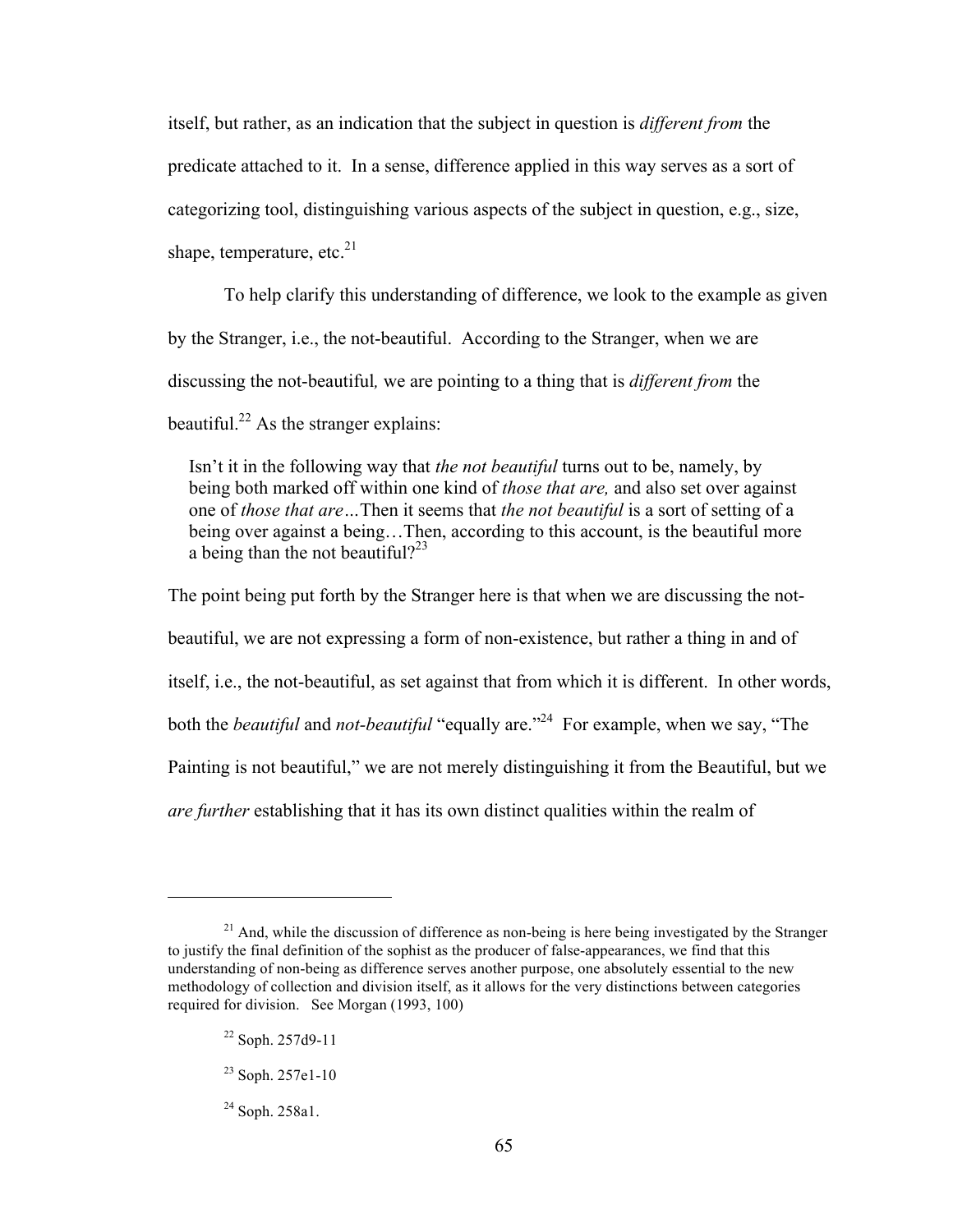aesthetics.<sup>25</sup> Given this explanation, we can now see how non-being in the form of difference does not imply the non-existence of that thing in question, but rather, implies merely a difference *from*, albeit a difference within a specific field.<sup>26</sup>

# **The Making of False Statements**

Thus far the stranger has managed to show the possibility of speaking of that which is not, specifically in the form of difference. However, we recall that it is not through the speaking of things that are not *in general* that defines the sophist, but rather his ability to make false statements through the production of appearances, specifically his ability to produce the appearance of wisdom. To account for this, we must first investigate the possibility of making false statements.<sup>27</sup> To begin, we admit that, in the simplest of terms, insofar as someone is making a statement, they are making a statement about *something.* And, we find that for Plato, in their most basic form all statements consist of  $(1)$  a subject, that which the statement is about, and  $(2)$  a predicate, which makes a claim regarding the subject in question.

Further, as the Stranger explains, if we merely list subjects in a row, e.g., "lion stag horse", or similarly list predicates, e.g., "walks runs sleeps," we would be uttering nonsense; words strung together void of any meaning. Thus, we must properly *weave* the verbs with nouns,  $28$  and it is only through this weaving of subject with predicate that we produce meaningful speech. Thus, for Plato, to "say something" requires more than

 $25$  Gill (2012: 160-161).

<sup>&</sup>lt;sup>26</sup> It should be mentioned that Gill (2012) pushes this line much further into an investigation of the metaphysical implications of these conclusions. However, this line of argument is beyond the scope of this dissertation.

<sup>&</sup>lt;sup>27</sup> This very succinct account is borrowed from Gill  $(2012, 167-168)$ 

<sup>28</sup> Soph. 262d4.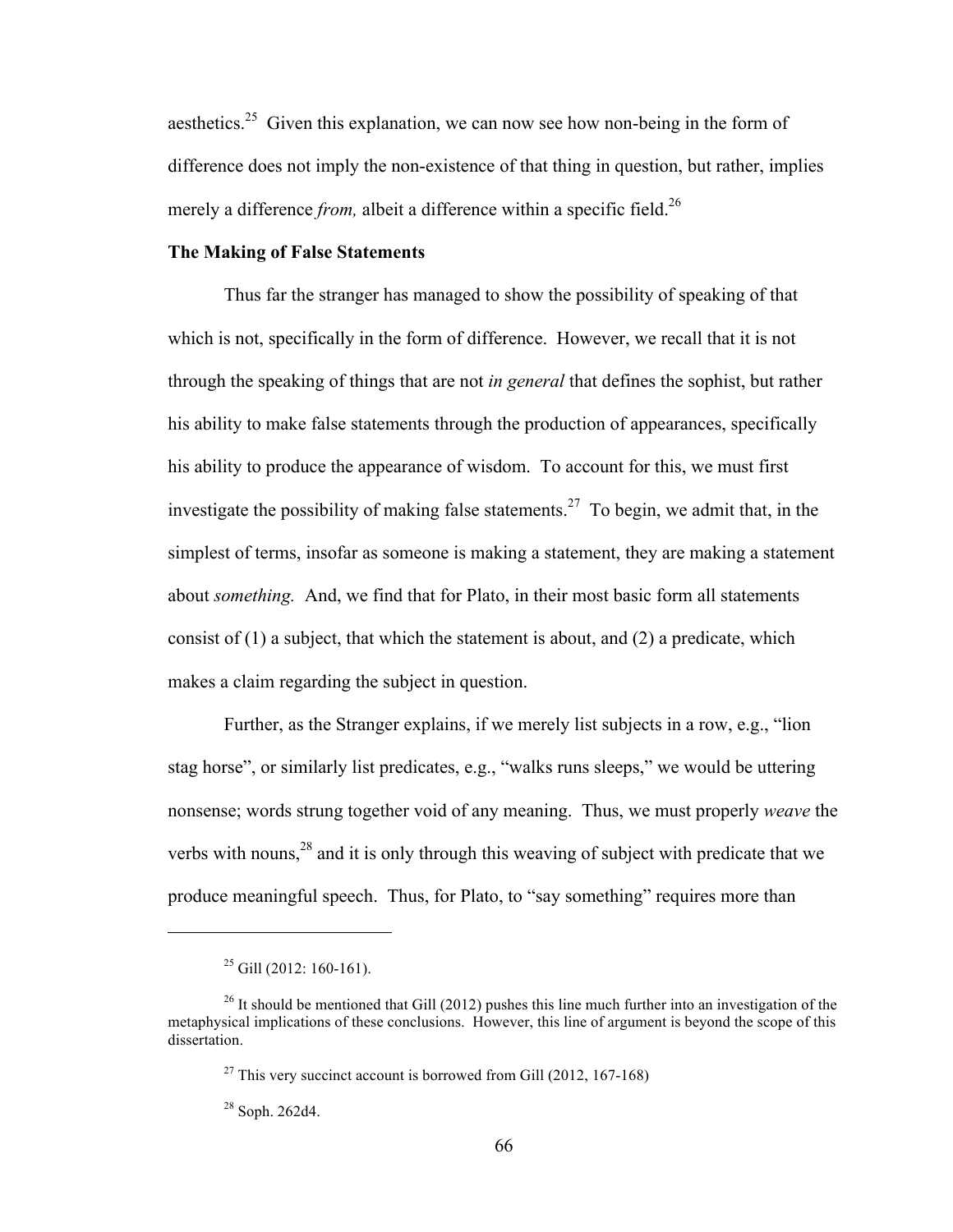simply uttering words, but rather it requires organizing these words in such a manner that they produce meaning. Thus, to reiterate the initial point, to *speak* is to speak *about something.*

If we take this to be true, i.e., that all statements are necessarily about something, then the question arises as to how it would be possible to make a *false* statement.<sup>29</sup> In other words, if one is to make a false statement, would it not be the case that such a statement, being false, would necessarily be making a claim about that which is *not?*  Yet, as discussed above, to state that *which-is-not* is not as absurd as it may first appear, especially when we recognize, as Plato has established, that any reference to that whichis-not is need not be a reference to non-existence, but rather as an indicator of difference regarding the subject of the statement in question. So, to use the Stranger's example from the *Sophist*, if I were to say "Theaetetus sits," we find that the assigned action of "sitting" does correspond rightly to the subject "Theaetetus". Thus, I would be making a statement that is true, that *is.*

If, however, I were to say "Theaetetus flies," we would find that the statement is false, as, according to Gill, "flying specifies something *different* from what is the case about Theaetetus (namely, sitting).<sup>30</sup> To fully unpack this point, we must revisit our earlier discussion of negative predication, as it is here, in the discussion of false statement, that its importance becomes most apparent. To begin, we note that for both statements, i.e., "Theaetetus flies" and "Theaetetus sits," we do have predicates and

 $29$  For an exceptionally detailed account of false statements in the Sophist, see Hestir, (2003).

<sup>&</sup>lt;sup>30</sup> Gill (2012, 167) Italics added. See also Crivelli (2012, 249-252). Here Crivelli takes a similar line to Gill. He writes, "Plato's solution assumes that a person who speaks falsely says what is not in that he or she says about something what is not about it to be." In other words, it is to say something about the subject that is different from those things that are true of the subject.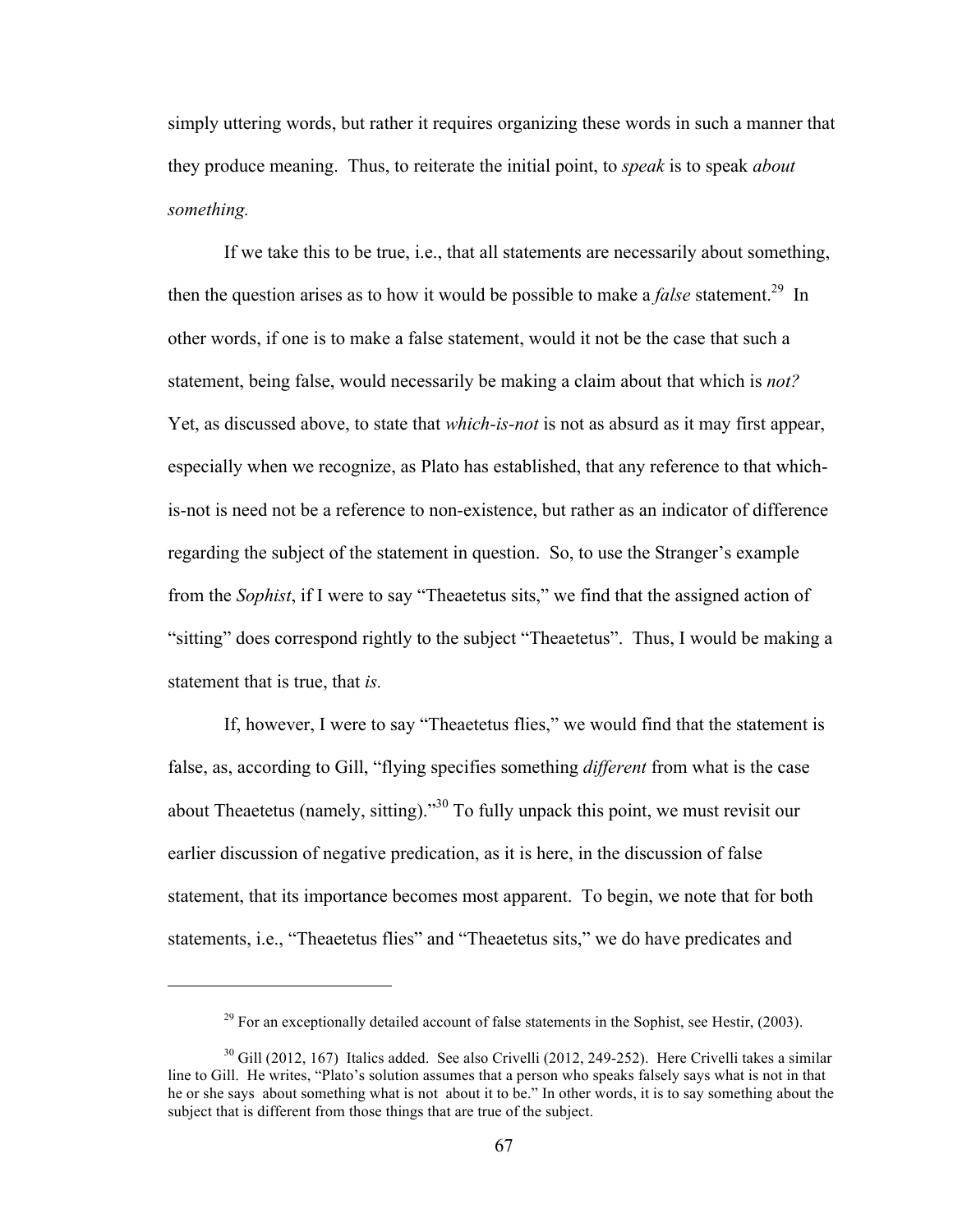nouns to which these predicates are assigned, and further, both statements are making claims, thereby meeting the requirements for speech as stipulated by the Stranger. However, we find that, on the Stranger's account, statements such as "Theaetetus sits" are *true* because the predicate properly describes a singular action associated with the subject. On the other hand, statements such as "Theaetetus flies" are false because the predicate is *not* associated with the subject *in any way*, i.e., flying is a sort of action that is different from the *entire* set of actions engaged in by Theaetetus. In other words, while true statements need only reflect individual aspects of the subject to which they correspond, when it comes to false statements, it must be clear that the claim being made is universal, i.e., the claim made is entirely different from those things *that are* in relation to the subject.  $31$ 

#### **The Production of False Appearances**

 $\overline{a}$ 

Having established non-being as a form of difference, a position which consequently allowed for the possibility of false statements, all that remains for the Stranger to address regarding the seventh definition of the sophist is the sophist's ability to produce false appearances.<sup>32</sup> He begins by returning to their initial division of copymaking into two distinct types: likeness-making and appearance making. And, while earlier attempts concerning where to place the Sophist resulted in confusion on account

 $31$  This distinction is an important one. See Frede (1992, 420) "Only thus can Plato say that the false statement says, speaks of, something other than *any* of the things that are, that is, something other than any of the things that are in relation to the given subject. For it is clear that it will not do simply to say of false statement that it speaks of something other than it is. To be false it has to speak of something of any of the things that are, namely in reference to the given subject." For a contrary view on the issue of universality of false statements, see David Keyt, "Plato on Falsity: *Sophist* 263B," in Exegesis and Argument, Phronesis, Supplementary Volume I, A. Mourelatos and R. Rorty, eds. (1973, 295), and J. M. E. Moravcsik, "Being and Meaning in the Sophist," Acta Philosophical Fennica 14 (1962, 69).

<sup>&</sup>lt;sup>32</sup> Soph. 264c. We find here the Stranger noting that such a task should not be too troublesome, especially considering the work they have just completed regarding the nature of statements and non-being.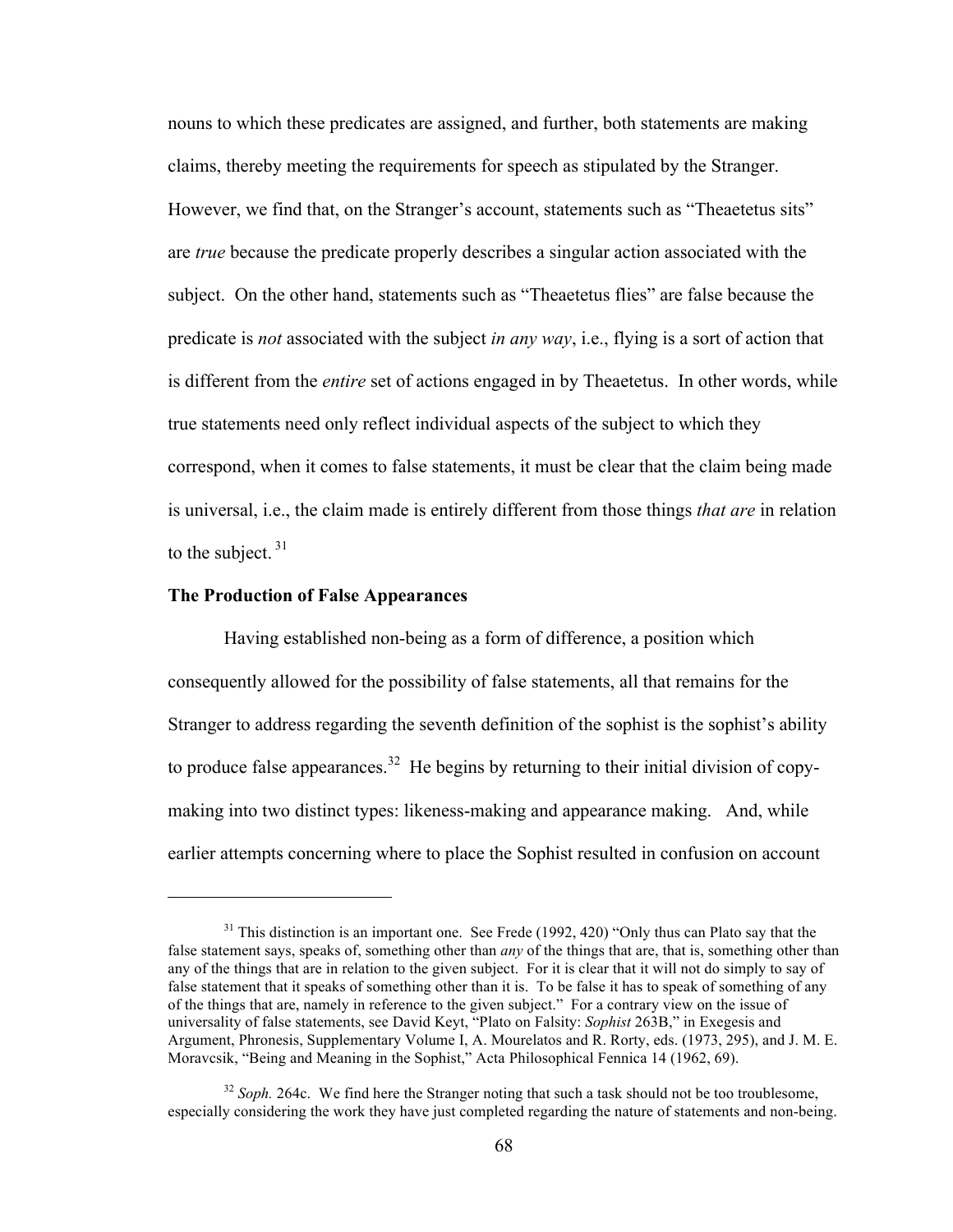of issues regarding the possibility of falsity, with these issues now put to rest, the investigation into the Sophist as a producer of false appearances can finally begin.<sup>33</sup> First, however, we must focus on precisely what the Stranger means by an "appearance".

Looking to the dialogue we find that the Stranger makes clear a connection between two distinct types of judgment, i.e., our ability to affirm or deny. The first, *doxa,* refers to the affirmation or denial of a particular statement silently thought of within our own minds.<sup>34</sup> Such judgments are rightly classified as our beliefs. Yet, as the Stanger notes, there is another sort of judgment, *phantasia,* one that occurs not exclusively internally, but in concert with sense perception.<sup>35</sup> Thus, the stranger concludes:

So, since there is true and false speech, and, of the processes just mentioned, thinking appeared to be the soul's conversation with itself, belief the conclusion of thinking, and what we call appearing the blending of perception and belief, it follows that since these are all the same kind of thing as speech, some of them must be false.

In other words, just as we make judgments regarding the veracity of our own beliefs, so too do we make judgments in matters of appearance, i.e., we affirm or deny the truth of those things that appear to us, often times mistaking certain appearances as true that are in fact not. So, just as when walking through the desert one might mistakenly judge there to be water on the horizon (when in fact it is merely an optical illusion), so too might one mistakenly deem statements made by others to be wise, when in fact, quite the opposite is true.

<sup>33</sup> Soph. 264c1-4

<sup>34</sup> *Soph.* 263e-264b

<sup>35</sup> *Soph*. 264a3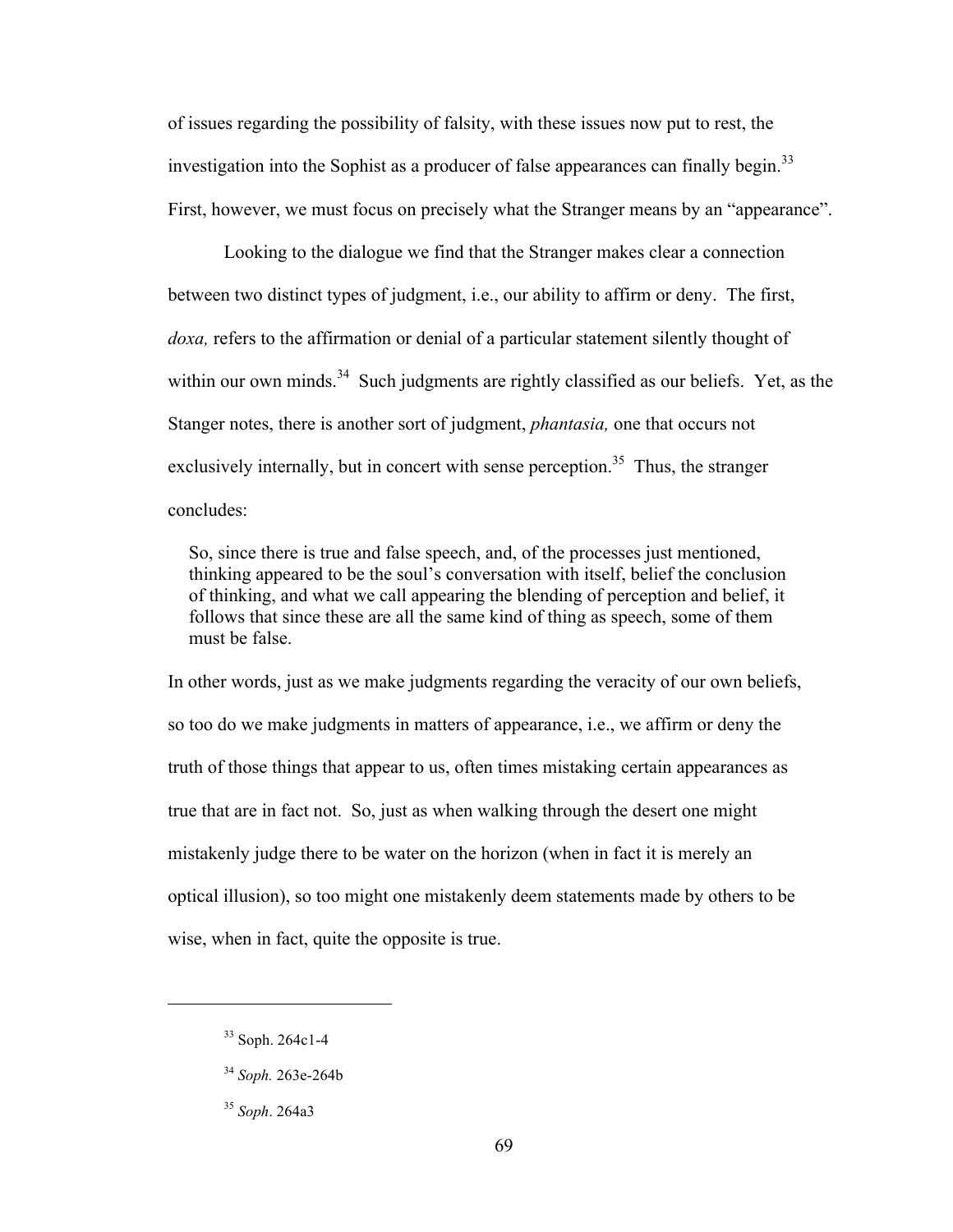Given this understanding of the production of false appearances, the seventh and final definition of the sophist finally comes into view. After once again utilizing the method of collection and division to distinguish the sophist from other sorts of appearance makers, the final definition is given as follows:

Imitation of the contrary speech producing, insincere and unknowing sort, of the appearance making kind of copy making, the word juggling part of production that is marked off as human and not divine.  $36$ 

Put plainly, the sophist is the individual that, via the imitation of the wise man, produces the false appearance that he himself is wise.

#### **Critiques of the Seventh Definition**

Considering the *Sophist* abruptly ends with the positing of this seventh definition of the sophist, one could argue that Plato intended us to take this as the definitive definition, thereby relegating the preceding six divisions as failed attempts to define a notoriously slippery figure. Yet, as the positing of such a definitive answer to the chosen line of inquiry is particularly uncommon for Plato*,* many scholars are reluctant to accept this conclusion at face value. Granted, there are many differences worth noting between the early so-called "Socratic" dialogues and those dialogues that make up much of Plato's later works, such as the *Sophist* or *Statesman.* For one, we find in the latter that Socrates no longer holds sway in the discussion. In his place we find other characters, such as the Eleatic Stranger in the *Sophist* and *Statesman,* or the Athenian Stranger of the *Laws*, taking center stage.<sup>37</sup> And, it is perhaps this Socratic absence that allows for another

 <sup>36</sup> *Soph*. 268a-c

<sup>37</sup> This point is especially interesting when we take into consideration that in the *Theaetetus*, the dialogue immediately preceding the *Sophist*, with Socrates leading the conversation, the discussion ends in aporia. It is only when he is replaced by the Stranger in the *Sophist* and *Statesman* that more conclusive results are achieved. Given the connection between these dialogues, both thematically and dramatically, I believe this distinction is indicative of a major shift for Plato regarding his understanding as to the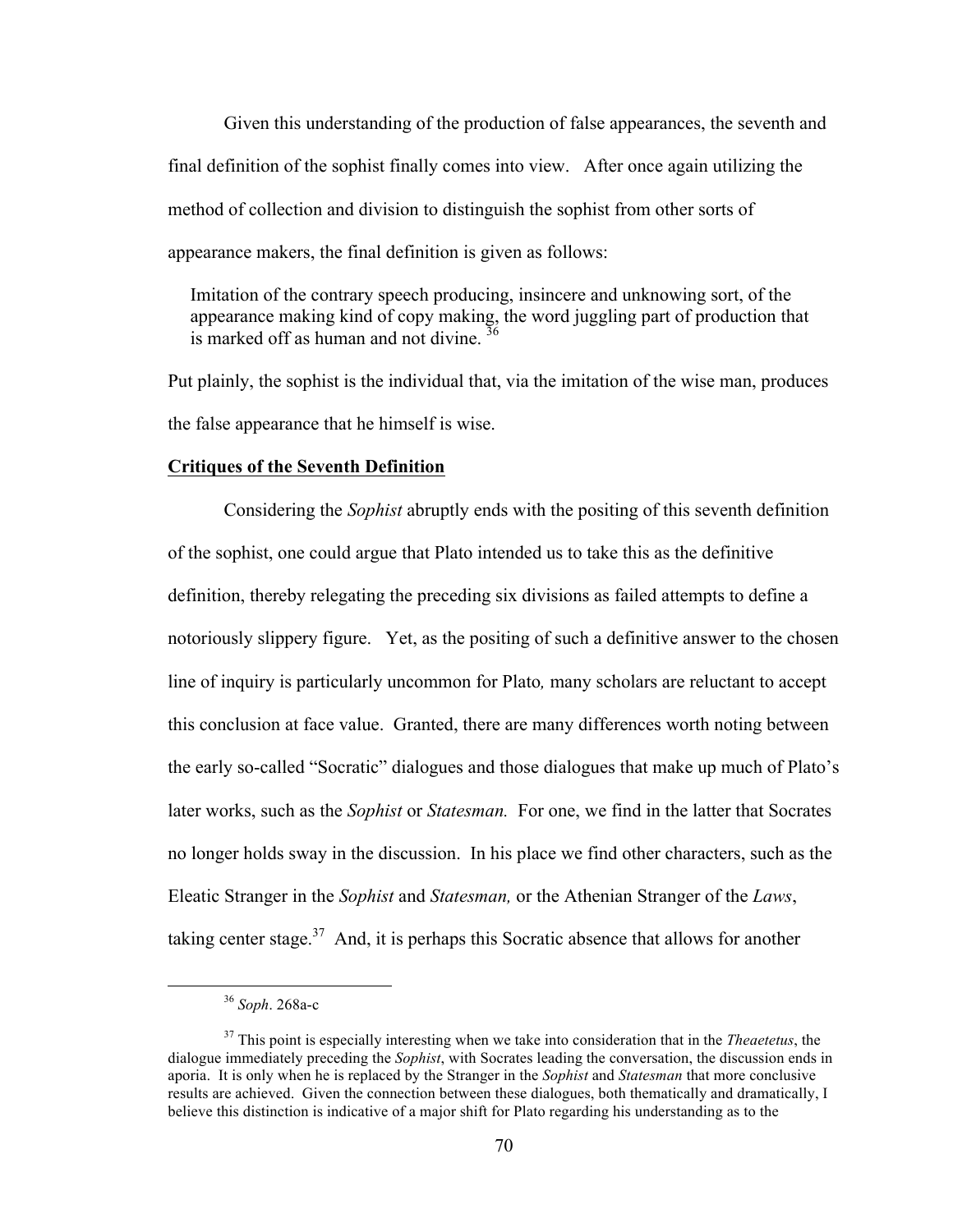major stylistic shift for Plato, for, while earlier works, e.g., the *Euthyphro* or *Laches,*  conclude in *aporia*, as we come to the close of Plato's canon, we are presented with, at least on the surface, conclusions resembling more definitive answers to the proposed inquiries.38 Taking the *Sophist* again as our example, we find that the final exchange between the Stranger and Theaetetus consists of the seventh definition of the sophist as given by the Stranger followed by a resounding, single word of agreement from Theatetus.<sup>39</sup> Yet, despite this apparently conclusive ending that would seem to suggest that we take this seventh definition to be the true definition of sophistry, many scholars have taken issue with this claim, offering critiques against this line of thinking. And, as the seventh definition plays heavily into my argument regarding how we are to understand Socrates in the eyes of Plato, it is necessary to address these concerns in turn.

### **Different Sophists or Different Aspects?**

One of the most compelling cases against the view that the *Sophist* provides us with a viable definition of the sophist comes from Lesley Brown, who, in her article "Definition and Division in Plato's *Sophist,"*<sup>40</sup> poses the question as to whether the seven definitions presented are intended as separate, but correct, definitions of the sophist<sup>41</sup>, or,

limitations of the Socratic method, and the importance of developing a methodology that produces positive, as opposed to merely negative, results.

<sup>&</sup>lt;sup>38</sup> One could argue that even in these later dialogues, we are still to take the conclusions given as ironical, i.e., given to us plainly as to encourage rebuttals. However, given the slow shift we find over the entire canon from the strictly aporetic conclusions of the early dialogues to the more definitive conclusions (in particular those found in the *Laws),* more evidence would have to be given to support such an interpretation.

<sup>39</sup> Soph. 268c4-d3

<sup>40</sup> Brown, L. (2010) "Definition and Division in Plato's Sophist." D. Charles (ed.), *Definition in Greek Philosophy.* Oxford: Oxford University Press. 151-171.

<sup>41</sup> See Moravcsik, J. M. E. (1973), 'Plato's Method of Division' in J. M. E. Moravcsik (ed.), Patterns in Plato's Thought , Dordrecht. P. 173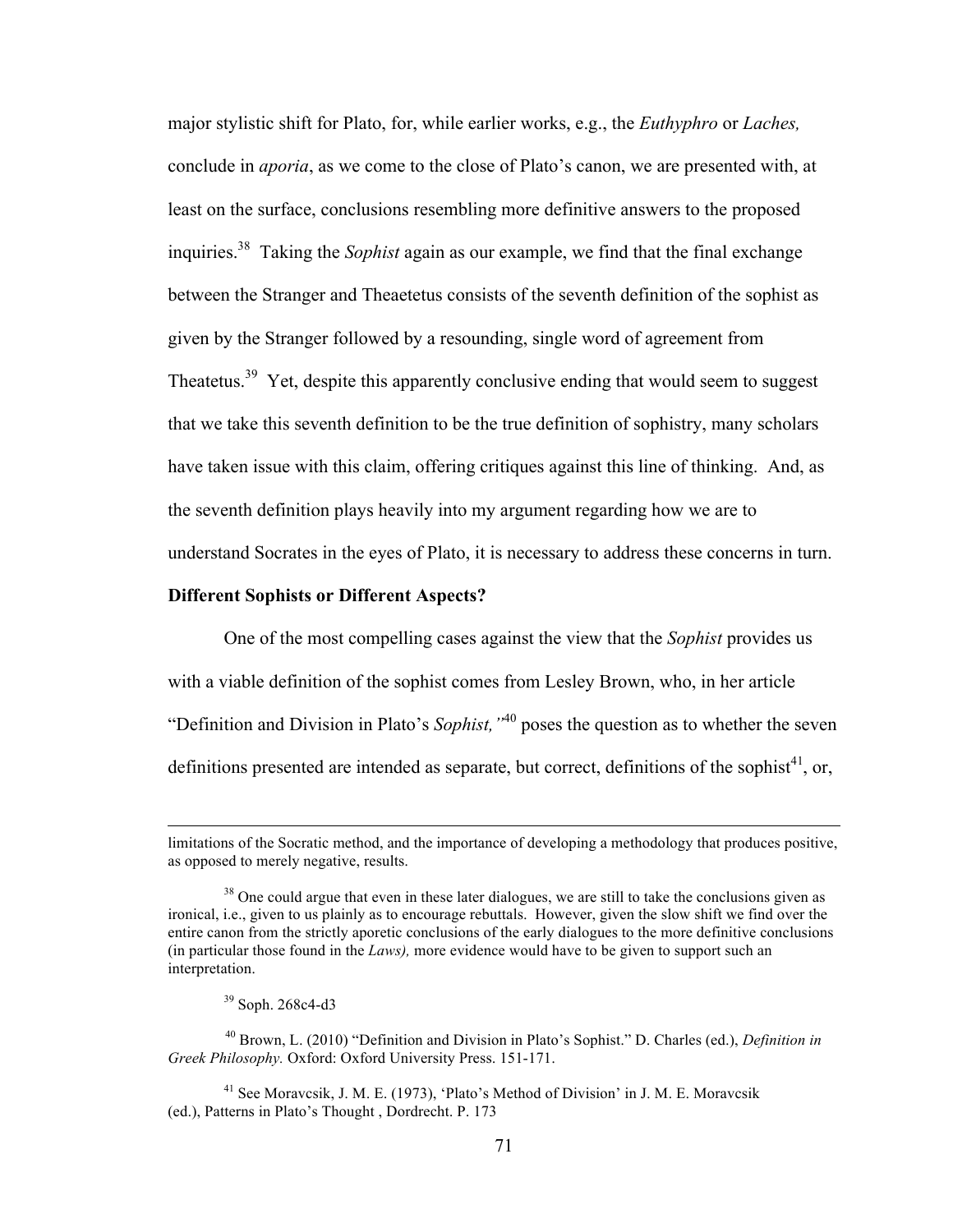are they to be viewed as a collective assessment, each individual definition gleaning insight into a particular aspect of the sophist?<sup>42</sup> Beginning with the latter, we find that according to Brown, those that would argue in favor of the collective assessment model of definition do so by claiming that just as there are "unique ways of identifying the number two, so also with sophistry."<sup>43</sup>

As a means of clarifying this point, we might take as our example the idea of a "professor". Granted, the idea of "professor" might be most readily identified with one who conducts research. However, one might also think of the professor as a teacher, or perhaps a mentor, etc. Through this example we might see that each of these characterizations are properly associated with being a professor, albeit distinctly different from one another. Yet, while examples such as these might make this view appear viable, Brown, in my view, rightly notes that to say that *Plato* accepts the idea of disparate, yet correct, characterizations of *any* term, let alone sophistry, would seem contrary to his entire project up to this point. Indeed, we need only look to *any* dialogue that precedes the *Sophist* to find evidence that would suggest that Plato's understanding of definitional knowledge requires that we find the *essential* characteristic; the defining nature of the object of inquiry. Returning then to our example of "professor," I would argue that while it is true that the professor as a researcher is distinctly different from the professor as a teacher insofar as, in these particular roles, they have entirely different

 $42$  See Cornford, F. M. (1935), Plato's Theory of Knowledge, London. And Notomi, N. (1999), The Unity of Plato's Sophist , Cambridge.

<sup>&</sup>lt;sup>43</sup> Brown (2010, 158). See Moravcsik (1973, 166) "The existence of a plurality of divisions is in no way an argument against their being grounded in reality."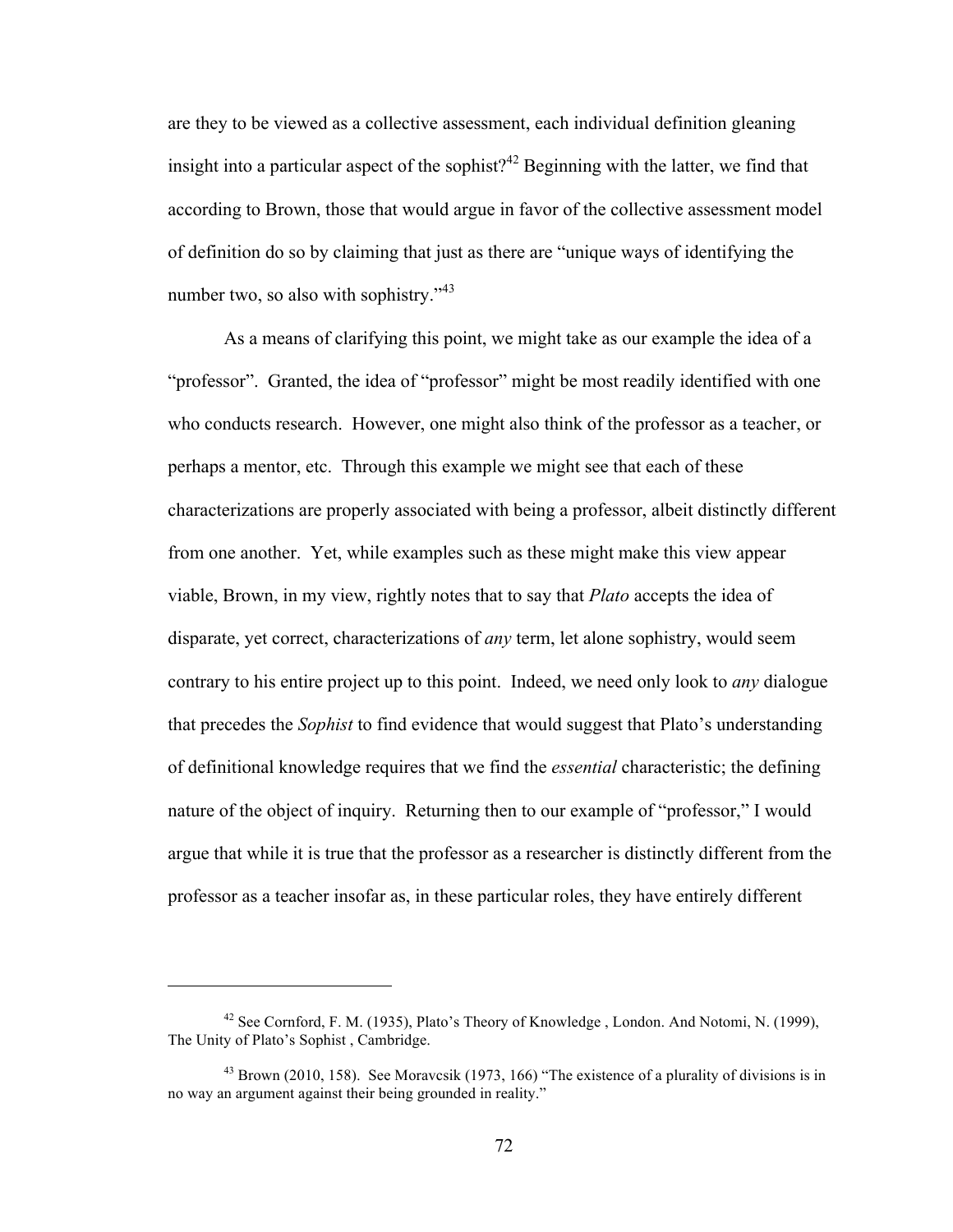responsibilities,<sup>44</sup> if we dig deeper (as Plato would have us do), we find that there must be some essential characteristic that cuts to the heart of what it means to be a professor qua professor, and it is *that singular* trait that should stand as the unifying aspect which unites the supposedly disparate characterizations.

Yet, as I have made clear above, the *Sophist* is an atypical dialogue for Plato. Given the drastic change in methodology, as well as Socrates' absence, one could argue that perhaps we should take these changes as signs that Plato's own views of definition have changed as well. However, even if we were to examine the *Sophist* in isolation from the rest of the Platonic corpus, such a view remains untenable. The problem, as Brown explains, arises as a result of glaring inconsistencies between the various definitions.<sup>45</sup> Now, one might make the case that the existence of inconsistencies between the definitions does not preclude the possibility of each distinct definition rightfully holding the title of sophist. Indeed, as the argument would proceed, each of the seven definitions is not intended to define *the* sophist, but rather one of many *aspects of*  sophistry. Thus, on this view, the inconsistencies are not a detriment to understanding, but rather necessary if we are to truly understand the breadth of the sophistic spectrum. To limit ourselves to one single definition at the exclusion of others is to deny ourselves complete knowledge.

<sup>&</sup>lt;sup>44</sup> Let alone external factors, e.g., how they are viewed by others.

<sup>45</sup> Brown (2010, 158-160)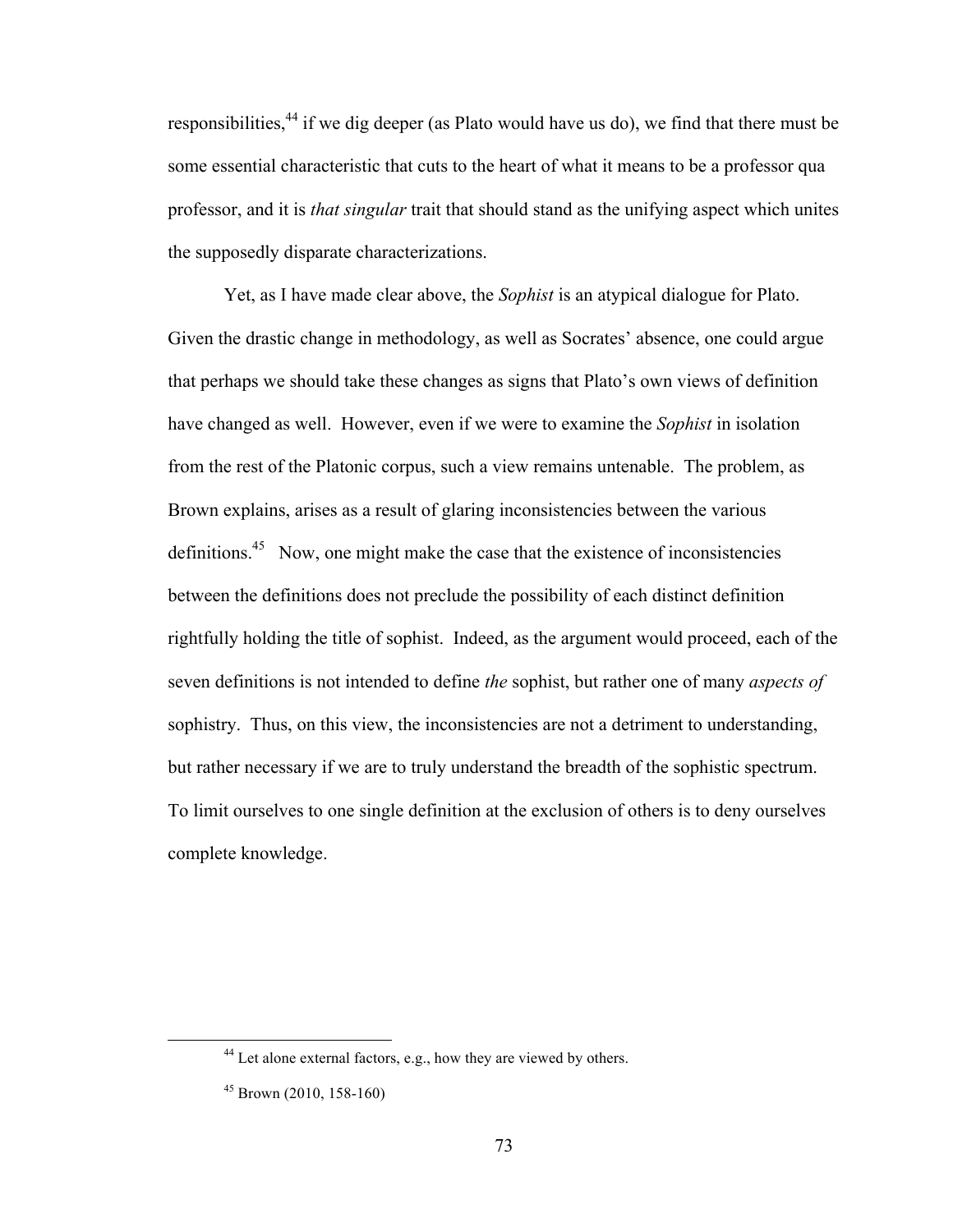And, while I can appreciate the merits of this line of reasoning, it is ultimately undone due to lack of textual evidence. We once more look to Brown, who explains precisely how, despite appeals to the contrary: <sup>46</sup>

…Definitions 1–5 locate sophistry within acquisitive techne, while the seventh proclaims it to be a branch of productive art. If, as the evidence suggests, all divisions are intended to be exclusive, even where not exhaustive, it follows that sophistry cannot be truly characterized both as a branch of acquisitive art and as a branch of productive art….But are divisions intended to be exclusive?…the evidence in the *Sophist* and *Politicus* strongly suggests that Plato envisages that one and the same kind cannot appear on both sides of a given division. Consider, for instance, the initial division of technai into acquisitive and productive. The very definition of acquisitive art at 219c1–8 includes the clause 'does not produce (demiourgei) anything, but. . . . ' *In other words, to be acquisitive is to be not productive.*<sup>47</sup>

Thus, following Brown's argument, once a division is made and followed, such as placing the seventh definition in the productive branch as opposed to the acquisitive branch, then we must see those kinds in the alternative branch as entirely distinct from the kinds in the productive branch. To make clear the importance of maintaining this exclusivity between branch divisions, we need only take the simpler example of defining a particular species of animal, e.g., a dog.

To begin, one of the earliest divisions we must make in our efforts towards defining a dog is whether or not the animal in question, in this instance a dog, is a mammal or reptile or fish, etc. Upon concluding that a dog, based upon particular traits, properly falls into the branch of mammal, it would be rather odd indeed to suggest that there is also an equally correct characterization of a dog that is a reptile. As being a

 <sup>46</sup> Cohen in Moravcsik (1973, 189). "It allows for the multiplicity of correct characterizations by division. Characterization by division consists of giving an entailment chain linking the Form to be characterized with the selected genus. It is clear that there can be more than one correct entailment-chain since the parts produced by division need not be exclusive or exhaustive."

 $47$  Brown (2010, 159) Italics added for emphasis.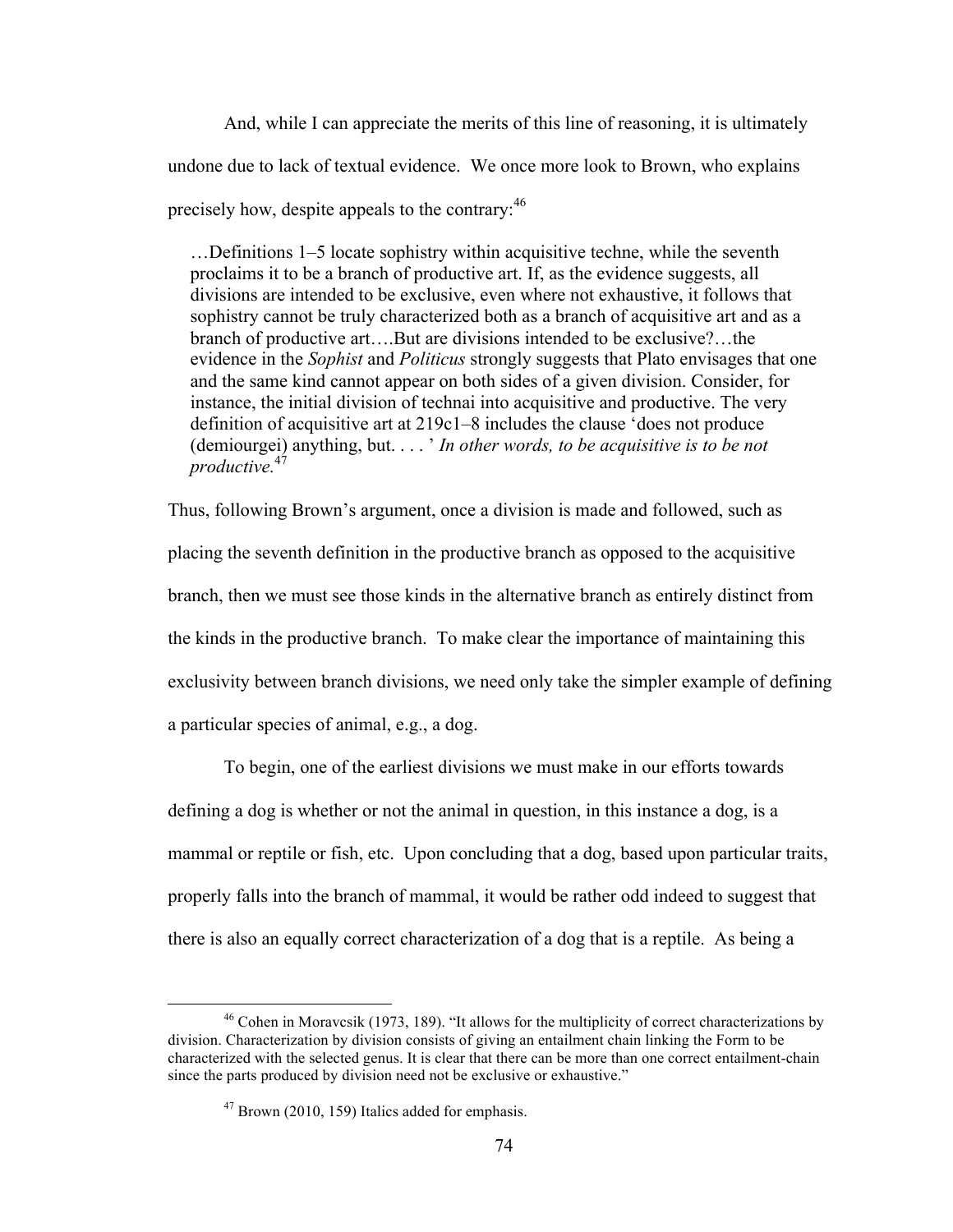mammal precludes the possibility of one being a reptile, we can see more clearly that Plato intends these divisions to indicate exclusivity. Indeed, if we *were* to end up with a definition of "dog" that was situated within the reptilian branch, such a positioning should alarm us to a mistake that has been made on *our* part, i.e., in our haste or misunderstanding we failed to make the proper divisions.

Returning then to the issue of the inconsistencies between the varying definitions of the sophist, we find that given Definitions 1-5 are situated in the acquisitive branch, and definition seven is in the productive branch, and further, that any specific kind cannot rightfully be located in two branches of the same division, it is not possible that Plato could hold the position that each of the seven characterizations rightfully defines sophistry. Thus, as Brown pithily concludes, "However tricksy a character the sophist is, sophistry cannot have incompatible properties."<sup>48</sup>

Given the problems that arise for the aspect model of the seven divisions, Brown suggests that perhaps it is the case that each definition is not to be understood as various aspects of sophistry, but rather as seven distinct definitions of those individuals who have historically been *labeled as* a sophist. And, considering the cast of characters labeled as such throughout Plato's works, we find that this proposed theory is not without merit. For example, Protagoras was labeled a sophist on account of his charging a fee in exchange for his "knowledge" (Definition 4), whereas the battle-ready, combative Thrasymachus from Book I of the *Republic* seems to perfectly embody the sophist of Definition 5. Indeed, even Socrates seems to fit the mold of sophist under this multiple definition interpretation, for upon first glance, Definition 6 seems perfectly modeled after the Socratic method. Given these disparate characters all being branded with the title

 <sup>48</sup> Brown (2010, 159)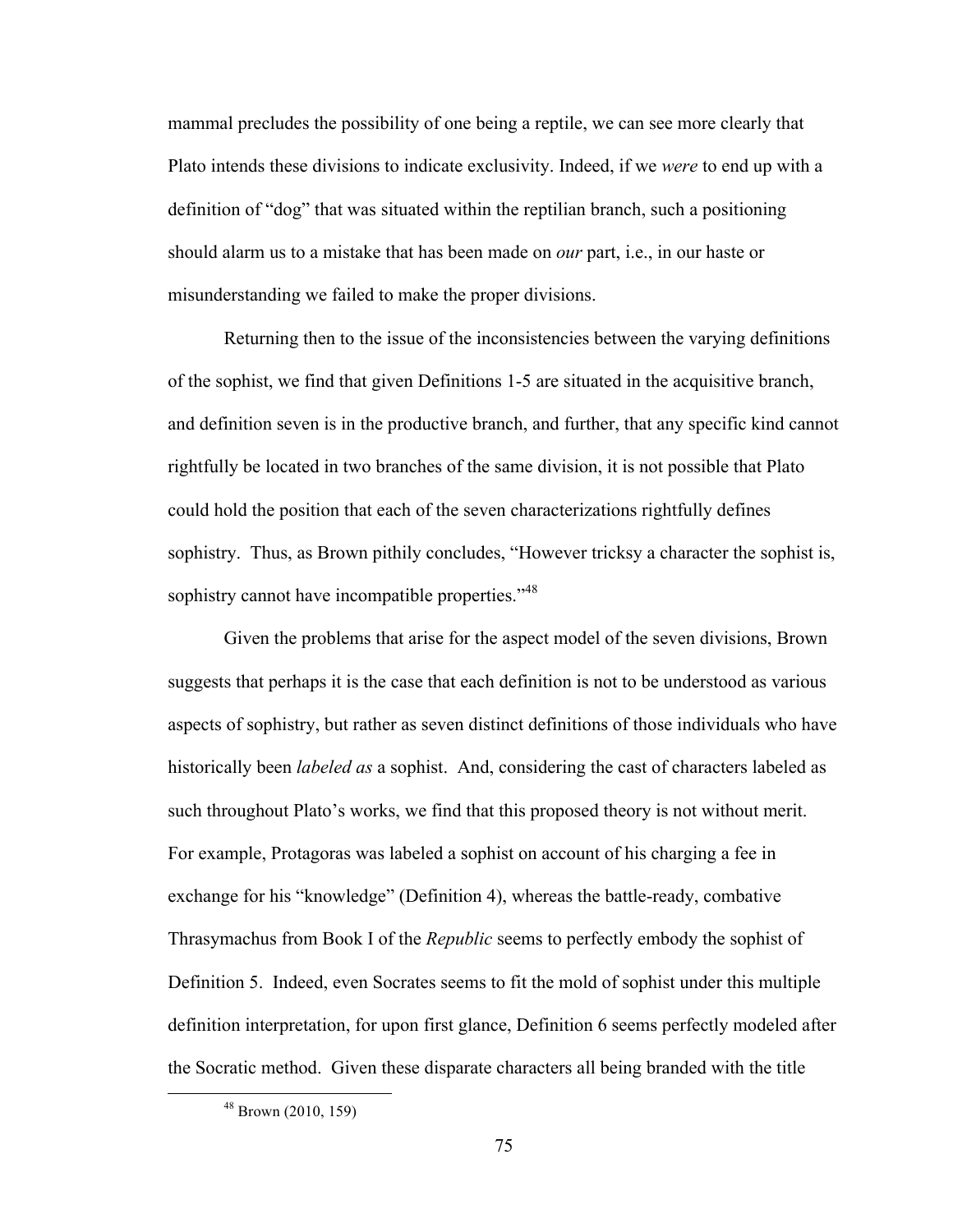"sophist," it stands to reason that each definition should be taken as its own distinct, yet *correct*, definition of a type of sophist.

Despite the attractiveness of this interpretation, upon investigation we find once again that it lacks textual support. To explain, we return to our original example of the angler. We recall that in the attempt to pin down the precise definition of the angler, the Stranger began with the most general field regarding professions, i.e., *techne,* which was then divided into two respective branches, productive and acquisitive, with angling falling into the latter. After following eight additional divisions down the branch, we finally land on the angler, a specific definition that arose as a result of a branching downward from the most general of categories. And, the same pattern has consistently followed for each attempt at defining the sophist. And so, while it is true that the Stranger began with the intention of defining the sophist at the outset, he did not begin the process of division with "sophist" at the top, dividing down to discern the different types that exist under that particular heading. As Brown notes, "…sophistry is consistently treated as the *endpoint* of a division, as something to be divided down to, not as a generic kind whose branches are to be discerned."49 To say otherwise would be to misunderstand the nature of the method of division itself, a mistake that would result in the listing of generic possible descriptions of those individuals who could be called *a* sophist, as opposed to a definitive conclusion to our inquiries regarding the definition of *the* sophist.

<sup>&</sup>lt;sup>49</sup> Brown (2010, 160) Italics added for emphasis. See also Gill (2012, 147) "He (The Stranger) and Theaetetus carefully defined the sophist in terms of his many activities, but none of those make him what he is. They have so far missed the essence of the sophist, and for that reason they mistakenly call him by many names instead of one."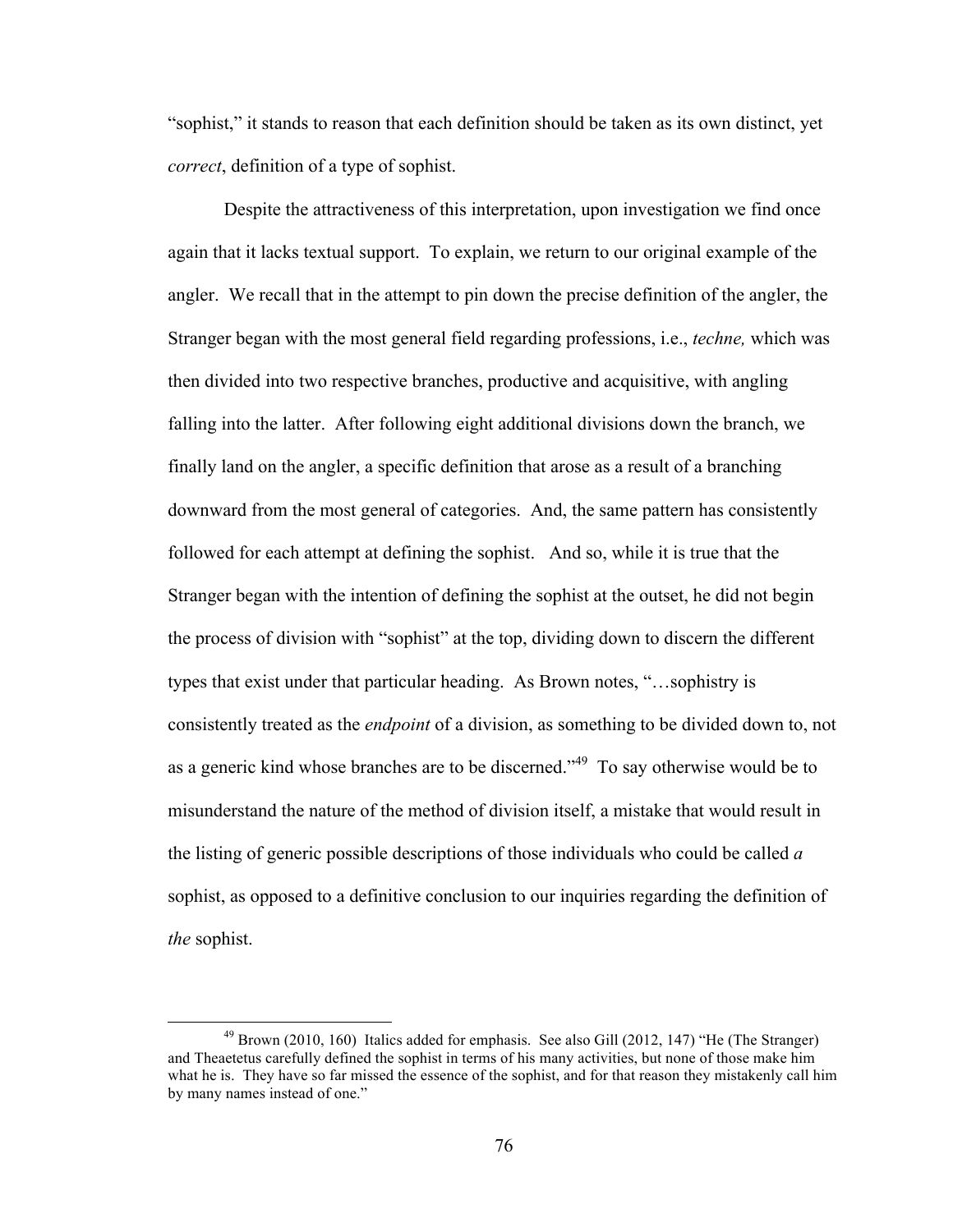Considering these issues, I would suggest that a more plausible solution to the problem of the multiple definitions can be found through an examination of the text itself,  $50$  for, if we look to 232a, we read:

Well then, suppose people apply the name of a single sort of expertise to someone, but he appears to have expert knowledge of lots of things. In a case like that don't you notice something's wrong with the way he appears? Isn't it obvious that if someone takes him to be an expert at many things, *then that observer can't be seeing clearly what it is in his expertise that all of those many pieces of learning focus on which is why he calls him by many names instead of one?"<sup>51</sup>*

In other words, the mistake is not in the division process, but in our own haste in labeling. To be sure, each of the original six definitions concluded with "the sophist" as the endpoint. However, each of these definitions could also be labeled in other ways, such as a hunter (Def. 1), a salesman (Def. 2 -4), a Combatant (Def. 5). As such, we have not yet gotten to the heart of sophistry in these definitions, for we have not yet found that one thing that it possesses as set against all other things.

This interpretation, i.e., that the multitude of definitions is the result of human error, is further bolstered by the very nature of the subject whom they seek. To explain, if we can take the seventh definition as the true definition of the sophist, i.e., that the sophist is that individual who is, through the production of false appearances, able to pass himself off as a wise man, then, would it not be the case that, given his "talent" of presenting himself as that which he is not, we might have trouble distinguishing what it is that he *is*? Put plainly, of all the individuals we might attempt to define, would it not be the sophist, by his very nature, who would emerge as the most difficult to pin down?

 $50$  Gill (2012, 146-147)

<sup>51</sup> *Soph.* 232a Italics added for emphasis.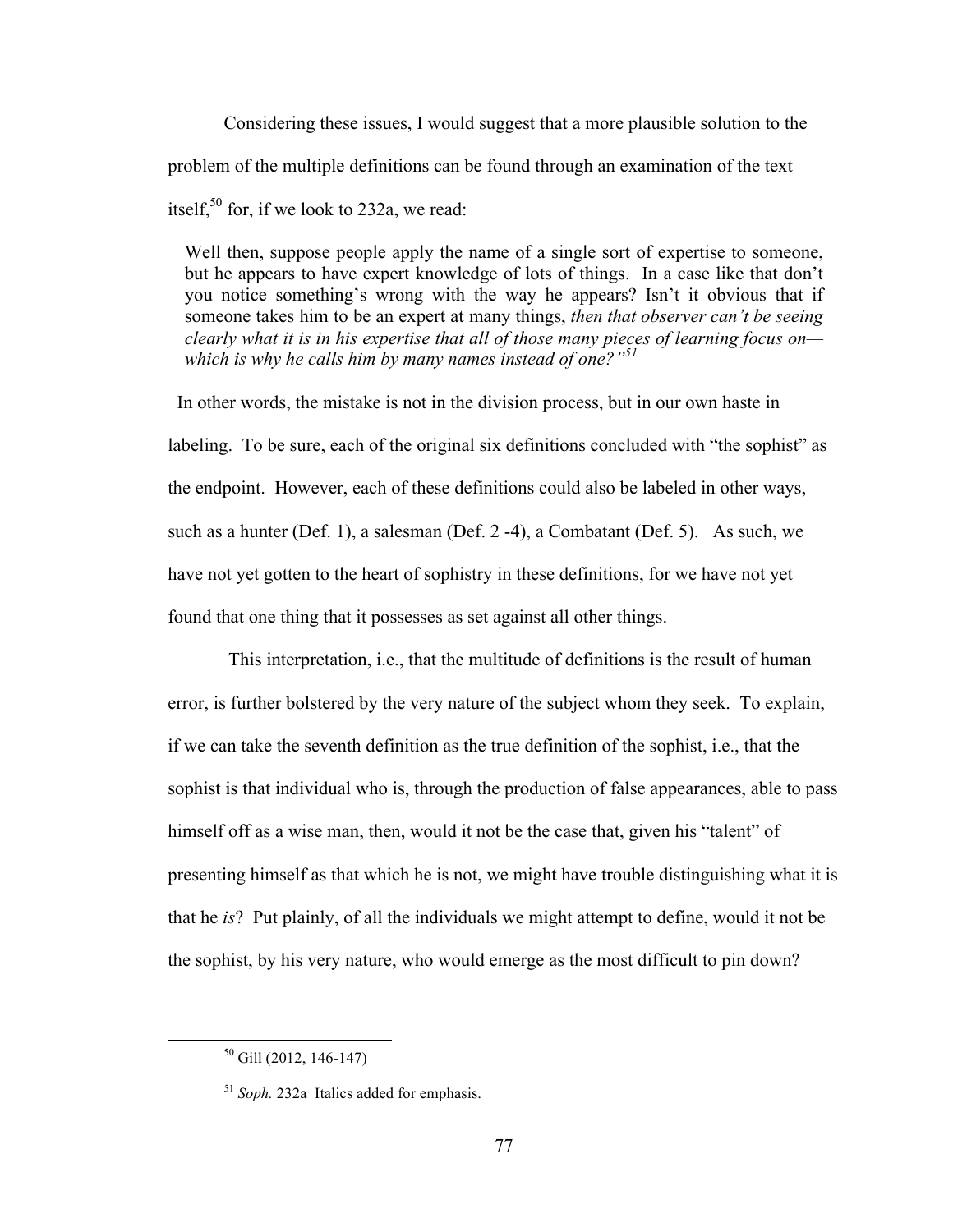## **The Seventh Definition as the Correct Definition**

Are we then to take the seventh definition as the "true" definition of the sophist? Such a view is favored by a number of scholars, in particular Cornford (1935) and Notomi (1999).<sup>52</sup> And, while I am inclined to accept this view, those who favor this interpretation vary widely in their approach, and thus, a quick overview is warranted. Beginning with Cornford, we find that while the seventh definition will ultimately emerge as the true definition, he argues that the preceding six divisions are not to merely discarded as failed attempts towards definition, but rather as an essential step towards the success of the final division. Cornford suggests:

…these first six definitions actually, though not formally, serve the purpose of a Collection preliminary to the seventh. They bring us before the types to be surveyed before we can fix upon the really fundamental character of Sophistry. The name Sophist has been loosely applied to various classes…The early Divisions analyze and characterize each of these types and so provide a survey of the field within which we must discover the really fundamental trait, the generic form that will finally yield the correct definition of Sophistry.<sup>53</sup>

Thus, as the Stranger realizes that the word "sophist" has been used to describe a wide range of persons and/or activities, and, if the effort towards proper definition is to be achieved, it is important to examine each of these different sorts of persons, as it is only when this task is achieved that one would be in the proper position to discover the unifying trait which remains subtly hidden under the surface. And, as we move through each of the definitions, we find that each seems particularly pointed towards particular individuals within the Platonic corpus. In Divisions I- IV, those divisions that associate

 <sup>52</sup> Gill (2012) seems to accept that the seventh view is *intended* by Plato to be understood as the true definition. Yet, despite this point, Gill ultimately finds issue with Plato's labeling of sophistry understood in this way as a *techne.* This issue is also taken up by Brown (2010), though Brown argues more emphatically against the seventh definition (or any of the definitions, for that matter) as being considered the true definition of sophistry. See also Morgan (1993).

<sup>53</sup> Cornford (1935, 187)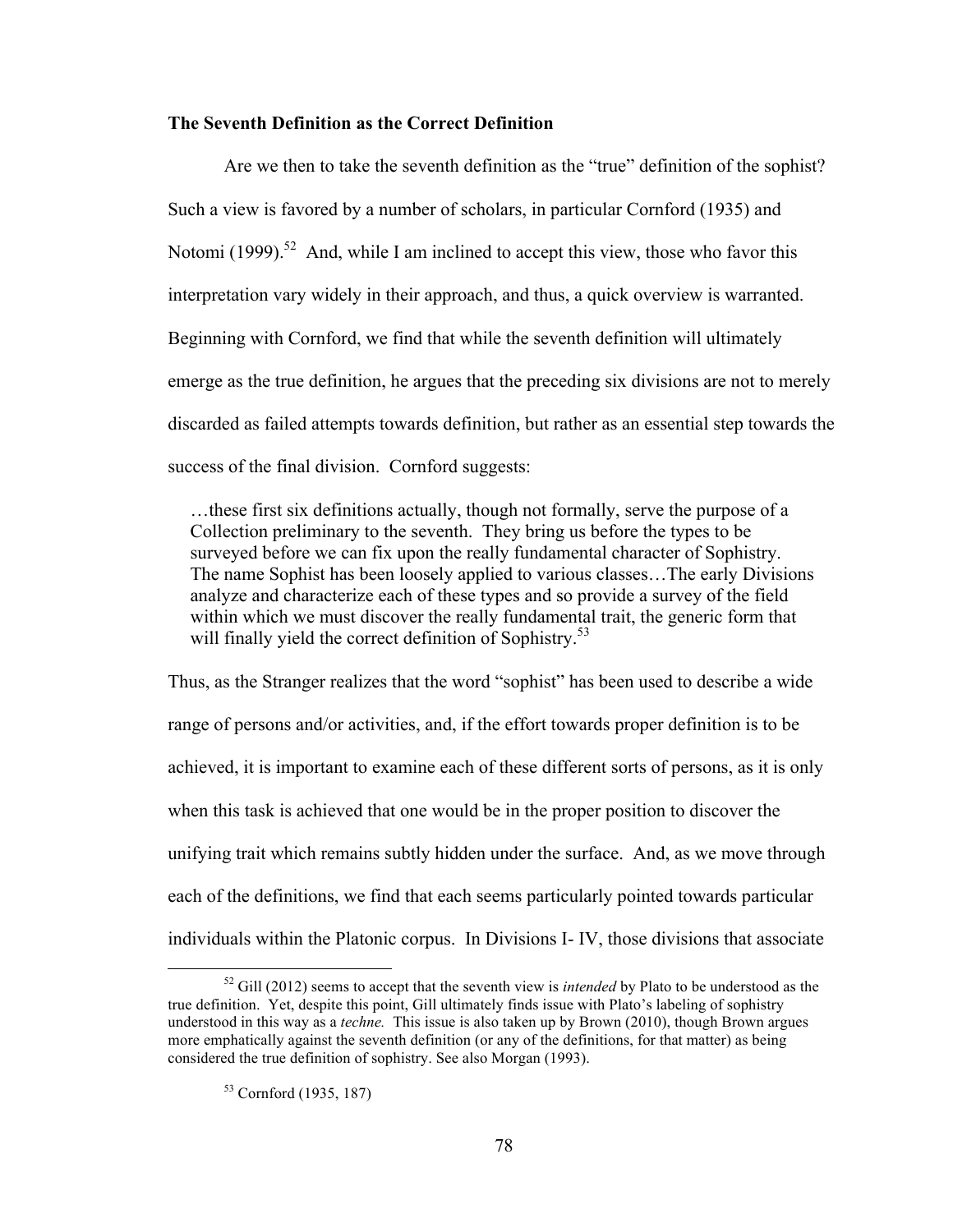sophistry with the hunter or salesman, we are reminded of those caricatures of Protagoras and Gorgias, men who, despite their fame and fortune, are ridiculed and belittled by Socrates in the dialogues that bear their names. Division V, the contentious disputer, once more reminds us of the likes of Thrasymachus, the man who joined the discussion of justice not to discover the truth (as perhaps was Glaucon's intention following his departure), but rather simply to win the day.<sup>54</sup> Division VI, of course, points towards the practice of elenchos, and thus, to Socrates, which, for Cornford does not present a problem, for again, these preliminary definitions are not necessarily true attempts towards definition, but merely an effort to round-up, as it were, all those that have been labeled as such. Cornford thus concludes, "Division VII is the only one that goes to the heart of the matter and starts from the right genus. It defines, not any particular class of persons, *but a whole tendency of thought,* the essence of sophistry."<sup>55</sup> For Cornford then, while the six divisions leading up to the final definition are necessary to the goal of identifying the sophist, we should not take their individual traits to be seen as a part of sophistry itself.

Notomi (1999), for his part, while essentially in agreement with Cornford regarding the truth of the seventh definition, presents a more subtle interpretation, one which takes a sort of middle-ground between Cornford and those whose viewed Divisions 1-5 as integral parts of sophistry itself.<sup>56</sup> On Notomi's view, while the seventh definition should be taken as the "true appearance" of the sophist, "each of the first five

<sup>&</sup>lt;sup>54</sup> Indeed, this characterization seems a perfect representation of the individual who's led not by the rational part of his soul, but rather the spirited. A point that could not have been a coincidence given the context of the *Republic.*

<sup>55</sup> Cornford (1935, 173)

<sup>&</sup>lt;sup>56</sup> Division six, which is widely agreed to be referring to Socrates, is typically dismissed from consideration.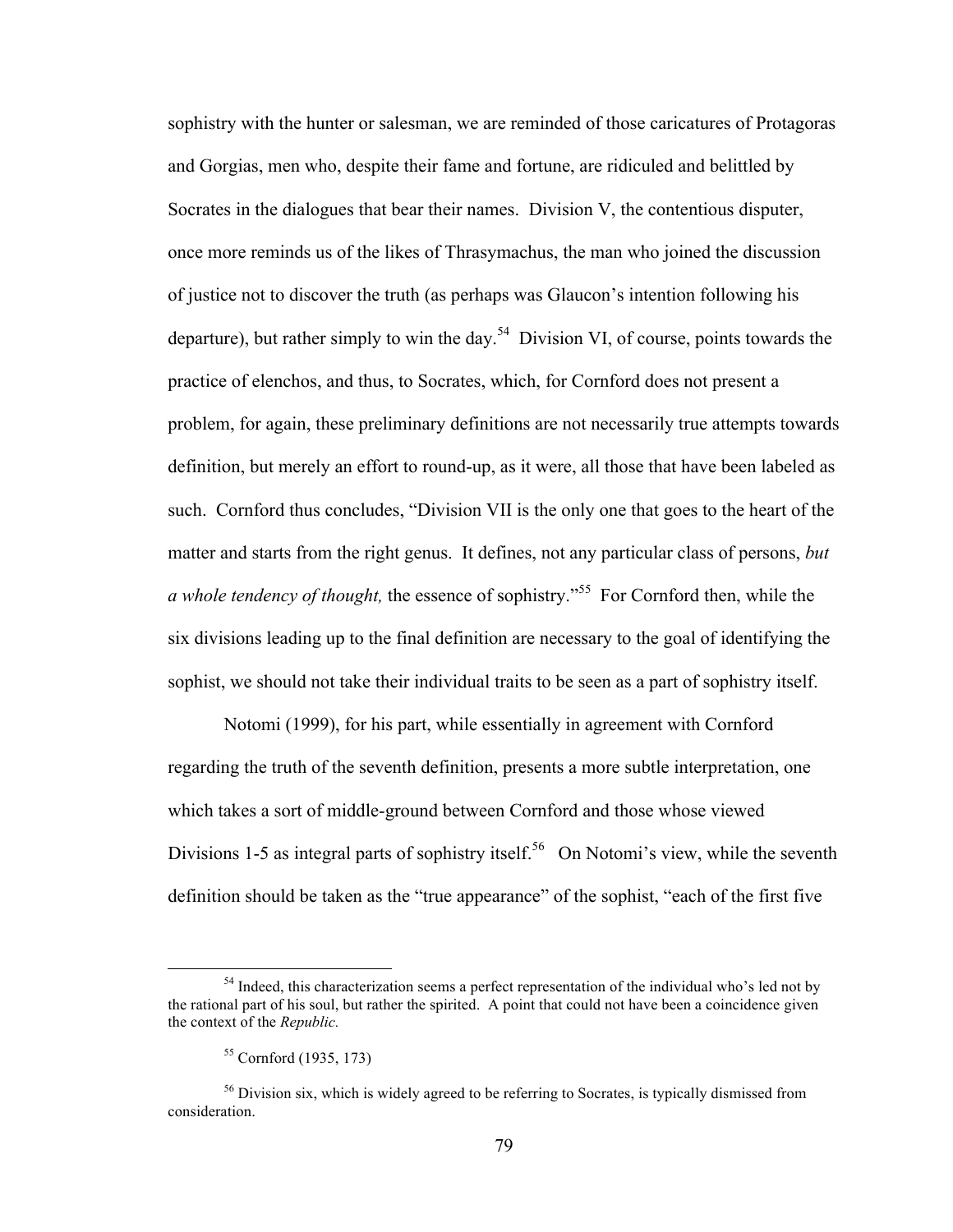definitions remains a true appearance *seen from a certain viewpoint."57* In other words, the earlier definitions are, in a sense, connected to the art of sophistry. Notomi explains this position as follows: If an individual is not trained in the method of division, then they are not in the proper position, i.e., they do not have the proper point of view to see things clearly. As a result, a particular thing may *appear* to them to be similar to something else, e.g., a hunter of young men to that of a sophist, and yet, given their disadvantageous point of view, they mistake the *appearance* for the *thing itself.* In simpler terms, on Notomi's view, each of the first five definitions is "true" only from a certain perspective, though not, as is the seventh definition, true in an unqualified sense.

And, as evidence to this position, Notomi recalls the discussion on the appearance of beauty from 236b4-7, which reads:

Now, what do we call the thing which appears to be like a beautiful thing, because it is not seen from a beautiful viewpoint, but is not like what it is said to be like, for those who can see such a large thing properly? Since, while appearing to be like it, it is not really like, don't we call it an apparition?

Drawing from this, Notomi concludes, "Although an apparition *appears* beautiful to those who see it from a bad viewpoint, those who have good sight can tell its *apparent*  likeness from the true likeness<sup>"58</sup>

Yet, it seems to me that in using this passage as evidence, Notomi hoists himself on his own petard. To explain, Notomi's argument as I understand it unfolds as follows: (1) The majority is not properly trained in the method of division, and as a result, cannot properly discern apparent similarities, or likeness, from true likeness. (2) Just as it is difficult to clearly make out the objects in a room that is not well lit, a lack of dialectical

<sup>57</sup> Notomi (1999, 277-278)

<sup>58</sup> Notomi (199, 278)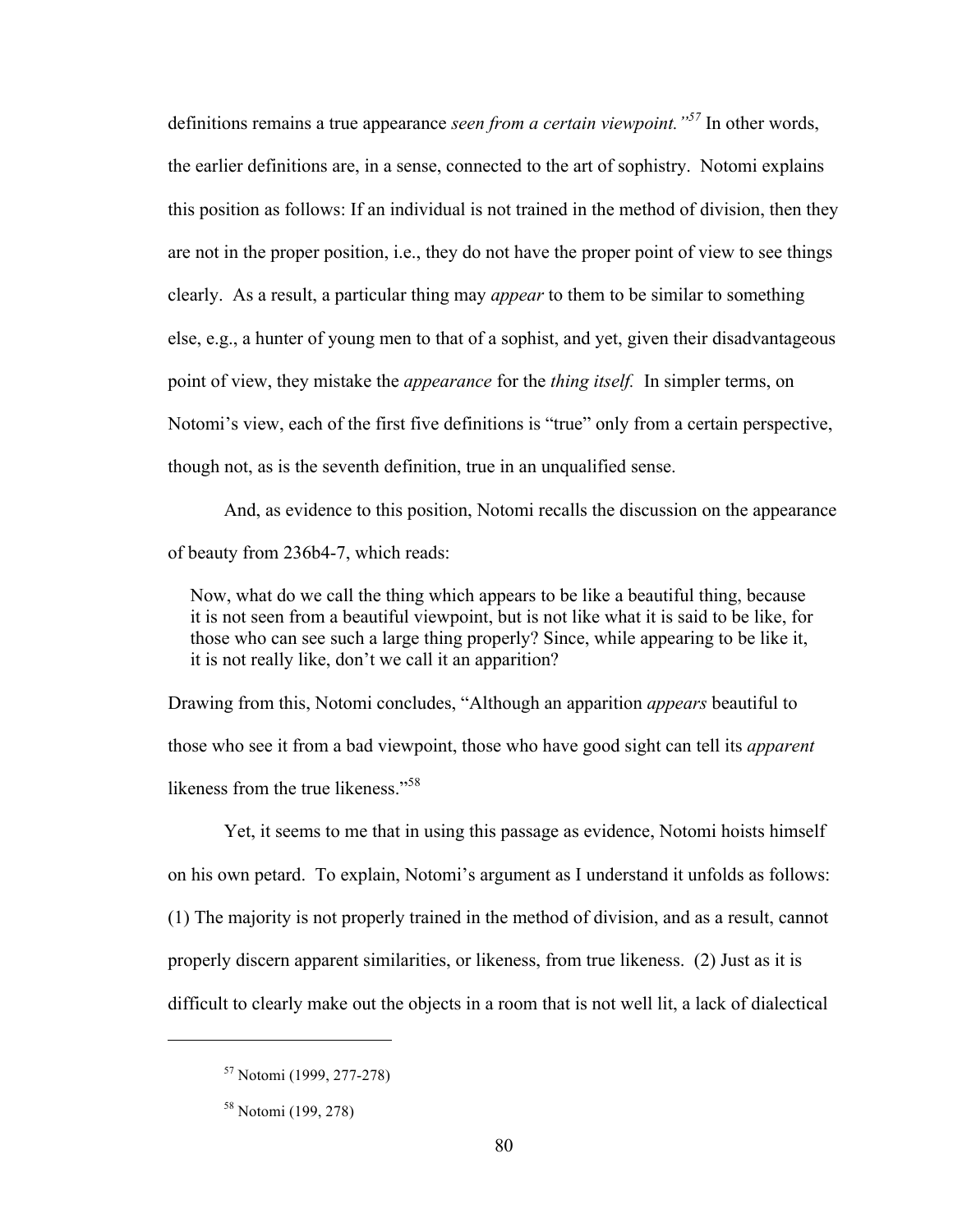training puts individuals at a disadvantage in their ability to properly identify kinds. (3) The activities described in Def. 1-5, i.e., the hunting of young men, selling of virtue/knowledge, and combative argumentation, are all activities that the sophist potentially engages in. (4) From this disadvantaged point of view, the "appearances of the sophist" in Def. 1-5 appear true in a certain way, as they each "represent at least some aspects of the sophist's art." (5) Thus, while the appearances of Def. 1-5 remain "true", only the seventh definition is the "true appearance" of the sophist in the unqualified sense.

If my reading of Notomi is correct, however, I find it to be particularly problematic, especially when we take into consideration the textual evidence he himself supplies to support his conclusions. To explain, when examining the passage at 236b4, we find the Stranger explaining that the thing in question, which is *not* beautiful, is only seen as beautiful because it is not seen from the proper viewpoint. In other words, the thing *appears* to be beautiful, *when in fact it is not.* Thus, the appearance of beauty *is false.* If this is true, then I cannot see how Notomi can claim that the appearances of the sophist in Def. 1-5 are *true.* 

As Notomi argues, the appearances of the sophist in Def. 1-5 are true, but only from a "certain viewpoint." Further, this "viewpoint" as Notomi describes it, is the view taken by those who are untrained in the dialectic, i.e., who are not properly equipped to discern similarities between kinds. Thus, if (1) the appearances of the Def. 1-5 are true only if they are taken from a "certain viewpoint," and (2) this "viewpoint" is, by Notomi's own admission, the view seen by the person who is unable to properly assess that which they are surveying, then, would the result not be the same as the untrained

81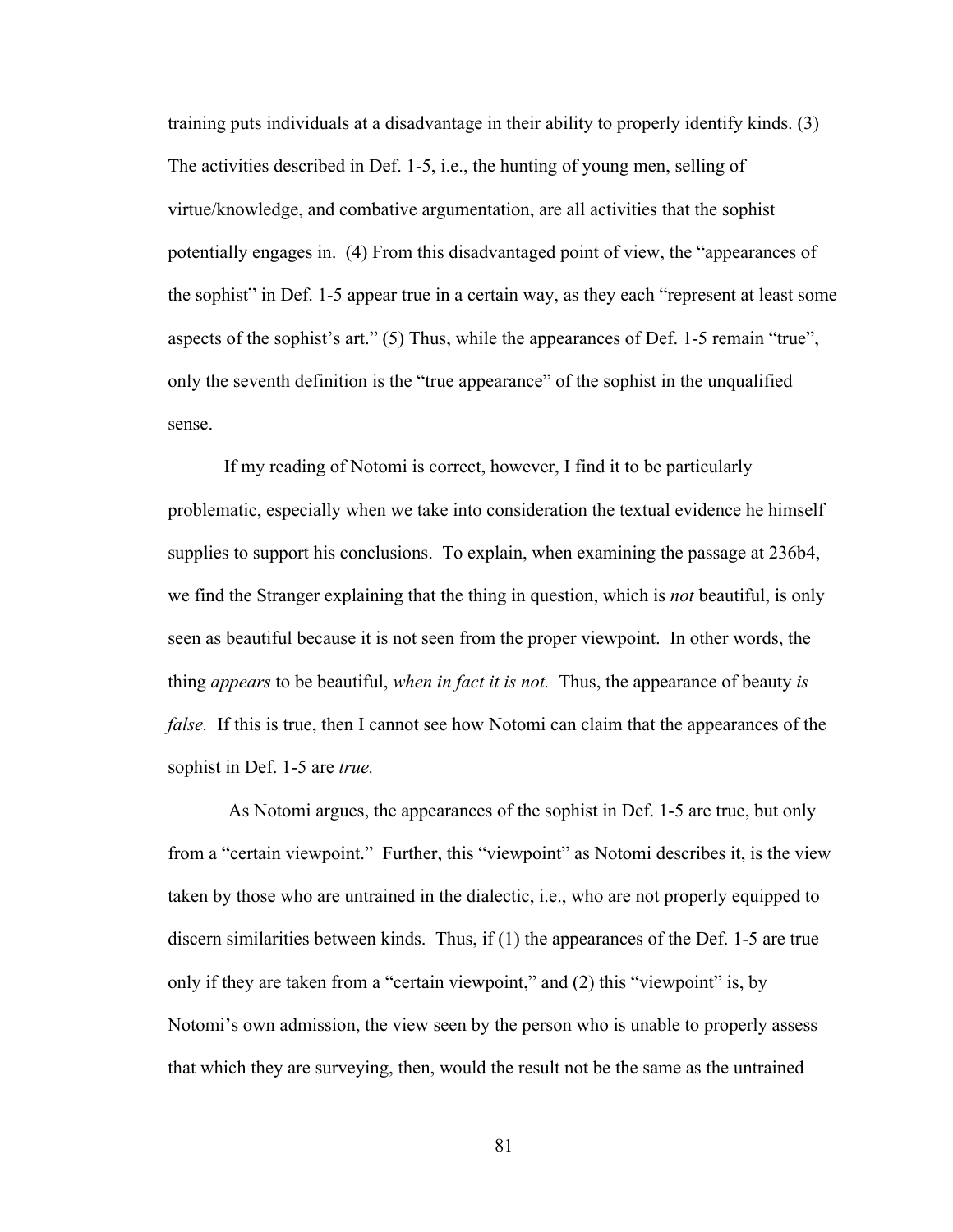person who believes the thing to be beautiful when in fact it is not? In other words, if the "truth" of the appearances of Def. 1-5 is dependent upon the observer analyzing the appearance from an admitted position of ignorance, then how could those appearances be considered true? At *best,* it would seem to me that one could claim that, given the limited point of view, such appearances *might* be true, and that, with proper training, this truth could eventually be determined. However, as Notomi makes the much harder claim in asserting that they *are* true, his position remains problematic.<sup>59</sup>

Thus, once again we find that any attempt to include definitions 1-5 into a working definition of sophistry ultimately fails, nuanced as it may be. As a result, it would appear as if the seventh definition of sophistry should be taken as Plato's final view on the matter, understood in isolation from all previous definitions.

# **The Problem of Sophistry as a** *techne.*

In the above treatment, I have argued that any attempt to include the original five divisions in a working definition of sophistry is untenable, including Notomi's hybrid interpretation. Further, if the seventh definition is the correct definition, and the sophist is that individual who produces false appearances, then it would stand to reason that he would appear to us as so many things that he is not. In fact, it would be his very nature to do just that.<sup>60</sup> However, despite the strength of this position, one additional problem arises for this interpretation that is difficult to overcome, i.e., the problem of expertise.<sup>61</sup> As Gill expresses the problem, "The final definition seems complete but is marred in a

 $59$  For additional critiques on Notomi's view, see Liu, W. (2013). "Plato's Attempts at Defining Sophistry" Presented at the Frontiers of Philosophy in China conference. 23 Feb. 2013.

 $60$  See p.19, also n. 49

 $61$ <sup>61</sup> This issue is discussed in both Gill (2012, 170-171), as well as Brown (2010, 164-8).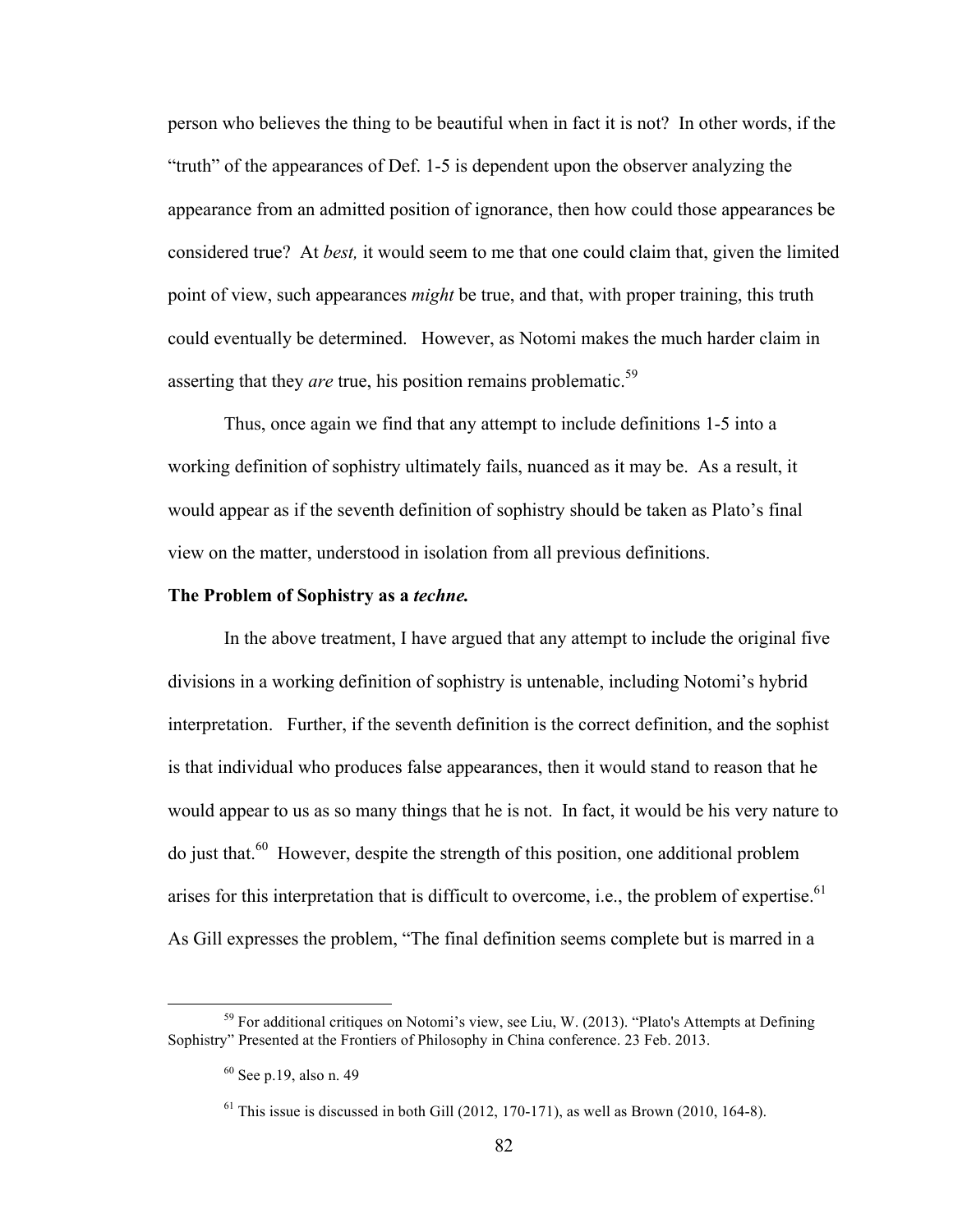crucial respect, because the sophist has the mere *appearance* of expertise."62 To explain, we recall that the seventh definition of sophistry is the end result of numerous divisions that begin with the division of *techne* itself. And, as each species derived must be a part of the genus above it, as well all preceding divisions on the branch, placing the seventh definition within the productive branch of *techne* would be to claim that sophistry as such would itself be a *techne*.<sup>63</sup> The question then arises as to whether or not this seventh definition meets the standards of *techne* as given by Plato.

Gill, looking back to the discussion of *techne* in the *Gorgias,* concludes that such a definition of sophistry cannot meet the rigid standards Plato sets for *techne.* Recalling the discussion on whether oratory<sup>64</sup> is a craft<sup>65</sup>, we find Socrates explaining to Polus that he does not believe oratory to be a craft at all, but rather a "knack" (*tribe).* He continues on to say it is a sort of flattery, a method used to appease those that would listen, lulling them into satisfaction, which, in turn, makes them amenable to suggestion. And, yet, while the orator speaks as if he knows what is best for his audience, for Socrates it is precisely knowledge of this sort that he lacks. We read at *Gorgias* 465a:

…because it guesses at what's pleasant with no consideration for what's best. And I say that it is not a craft, but a knack, *because it has no account of the nature of whatever things it applies by which it applies them,* so that it is unable to state the cause of each thing. *And I refuse to call anything that lacks such an account a craft.*

 $\overline{a}$ 

 $64$  Which for Gill, along with persuasion, is labeled sophistry's "product".

<sup>65</sup> *Gorgias* 463a-d.

 $62$  Gill (2012, 170)

 $63$  See Franklin (2011, 12) "Again, that species are called parts of their genera indicates that each species is to be contained entirely within the proximate genus and thus also entirely within all of the genera above it. It is, therefore, a problem that the Stranger divides the genus of disputation (antilogike) into a species '[that] isn't carried out in any systematic or expert way"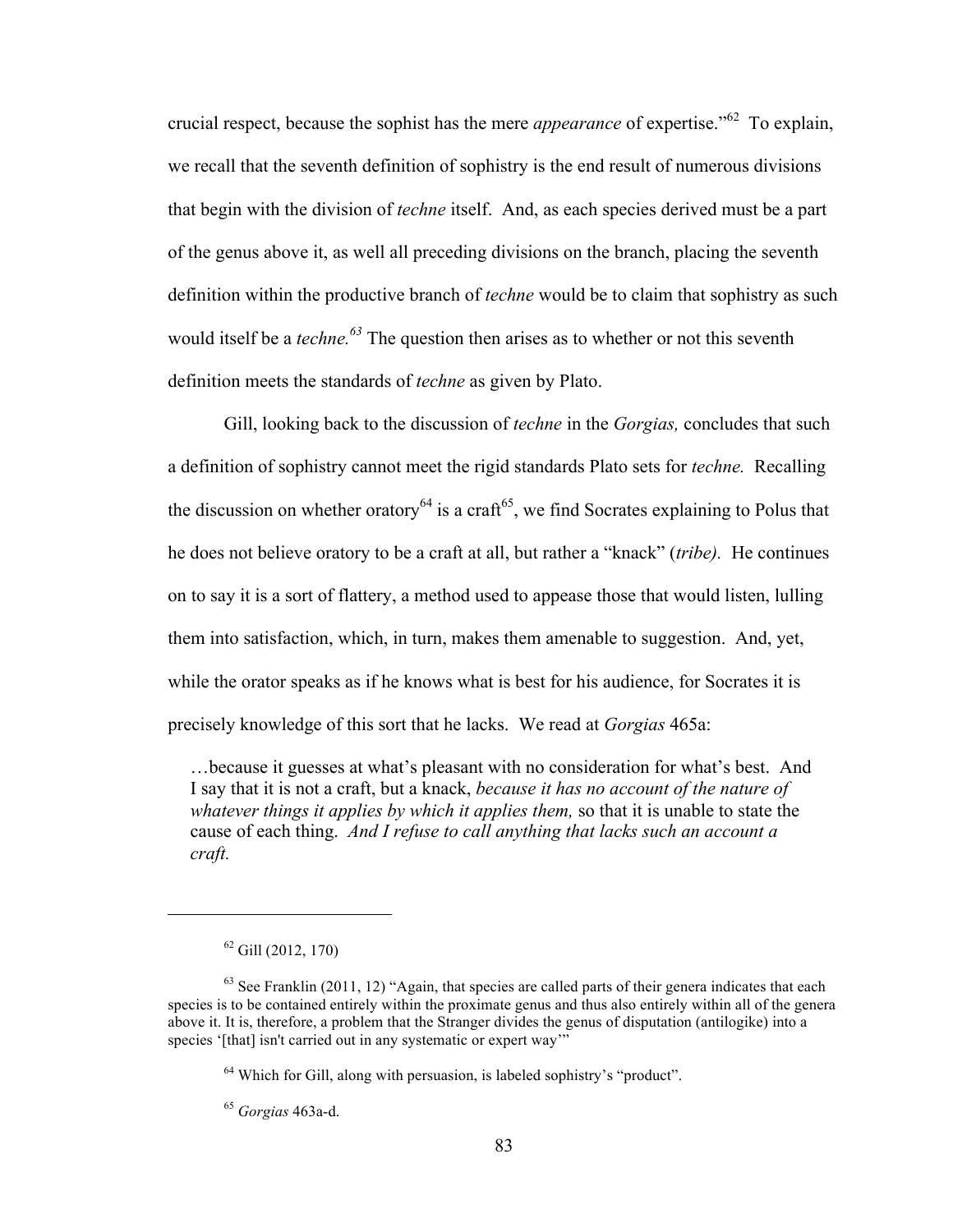The problem for the seventh definition then, as Gill notes, is that in the  $5<sup>th</sup>$  branch of the  $division<sup>66</sup>$  the Stranger distinguishes between those who know what they are imitating, and those who imitate out of ignorance. Given that the seventh is a species that falls under the branch of the ignorant imitator, the question arises as to how this individual, one who does not *know* that which they imitate, and thus, does not meet the requirements Plato places upon the possession of a craft, could rightfully be situated as a species of the productive *techne.67* Given his proposed ignorance, it would seem that he should be disqualified entirely from the very branch in which he is placed.

A further critique against positing sophistry as a craft arises from Brown, who adds that in addition to the possession of an account, any craft must also be goal oriented.<sup>68</sup> For instance, the goal of the ship builder is to build a ship, just as the goal of the doctor is to promote health in their patients. And, on Brown's view, sophistry lacks

<sup>66</sup> *Soph.* 267b5-d2

<sup>67</sup> Gill (2012: 171)

<sup>68</sup> Brown (2010, 164) For a discussion on the complexities regarding what qualifies as *techne,* see Roochnik (1992: 185-192). Here Roochnik argues, contra Irwin (1977), that *techne* is not limited to productive knowledge, e.g., carpentry, sculpture, etc., but also should include theoretical knowledge, e.g., mathematics. On Roochnik's view, the issue with interpreting *techne* as "craft" in the strict sense requires that all craft be goal oriented in the sense that they "produce something". And, while the completed, i.e., produced, ship stands as testimony to the ship builders craft, when we look to more theoretical fields such as mathematics, Roochnik argues that the answer to an equation, e.g., 4 in response to  $2+2$ , "is meaningless in and of itself and so cannot be used to measure the calculative *techne."* In other words, it would seem that the theoretical knowledge of mathematics, i.e., the ability to come to the correct answer, should be used as the measure of *techne*, not simply that it produces answers. And, while I am inclined to agree with Roochnik regarding the limiting of *techne* to what is strictly productive in this narrow sense, especially when considering passages from the *Charmides* 166a5-b3, not to mention the *Sophist* itself, wherein Plato distinctly distinguishes two additional branches of *techne* outside of the productive branch, I ultimately believe that despite his critique, *techne* must still be goal oriented. In other words, yes, we would say that a doctor's theoretical knowledge of medicine should stand distinct from the results of his practice, in other words, *that he knows how to heal someone* should be understood as distinct from the health of his patient. However, if a doctor has the knowledge and yet has the goal of using it to *harm* his patients, then it would be difficult to see how he could be understood as the true practitioner of medicine. Thus, while *techne* need not be limited to the production of tangible things (such as a house or a ship), I would more readily side with Irwin, for, under my reading, to be considered a craft, that craft must also be properly aligned toward a goal. See for example the discussion of fields of study in *Republic* VII, e.g., the discussion of astronomy at 527d-530c. See also Irwin (1977, 227)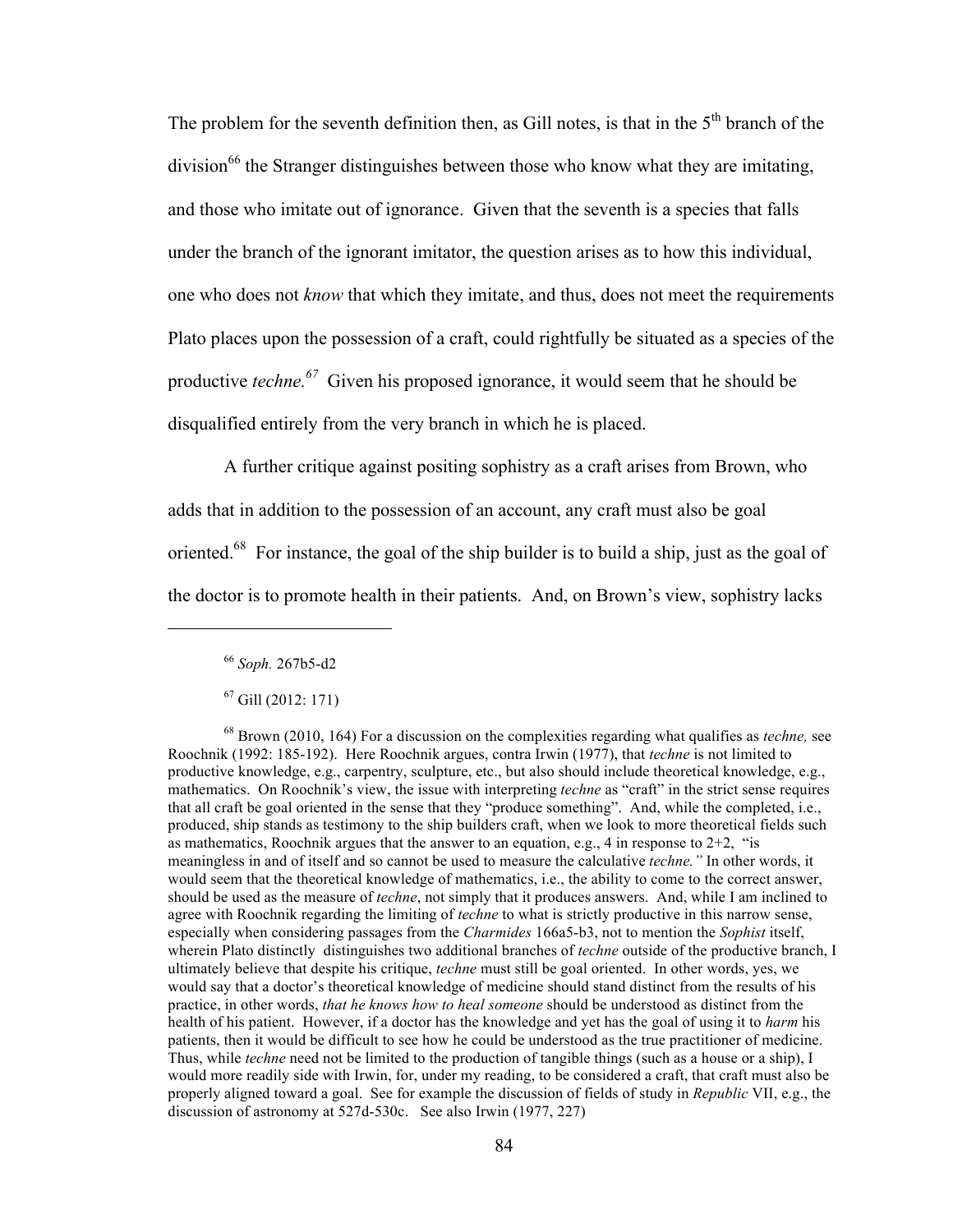such a goal. To explain this point, we must recall that we are looking for that essential characteristic, the singular thing that distinguishes sophistry from all other *technai.* Yet, if we comb through the preliminary definitions: Definition 1, the hunter, Definitions 2-4, the salesman of his wares, Definition 5, the argumentative combatant who seeks glory or fortune, in none of these do we find a goal that is unique to sophistry. In fact, with all save Definition 5, the goal is singularly the acquisition of money, with Definition 5 differing only in that we must add the desire for glory as well.

Turning our attention then to the seventh definition, Brown argues that similar issues arise. We recall that, according to the final definition, the sophist is the individual who produces false images, specifically the beliefs instilled in his audience that he is wise. However, Brown writes:

"…*producing deceptive images is not his goal.* His goal is not, *de dicto,* to create false beliefs; rather it is to create a belief in his own wisdom. That the belief is a false one follows from the fact the sophist is a *sham* wise person. Deception is the means to his goal, but not his goal. Once this is spelled out, it becomes clear why sophistry is not a genuine *techne.<sup>69</sup>*

To fully illustrate Brown's position here, let us look to the counter example of the medical doctor. The medical doctor is in possession of a particular kind of knowledge, specifically how to promote health. Further, the goal of medicine is to promote health in individuals. This example thus illustrates that for any activity to be considered a *techne*, the knowledge must properly align with the goal. Granted, there can be additional benefits, such as wages, that one receives for their efforts, but, as we read in *Rep.* 345d1- 5, we need to distinguish such additional benefits from the craft itself. Looking to the text:

 $69$  Brown (2010: 166)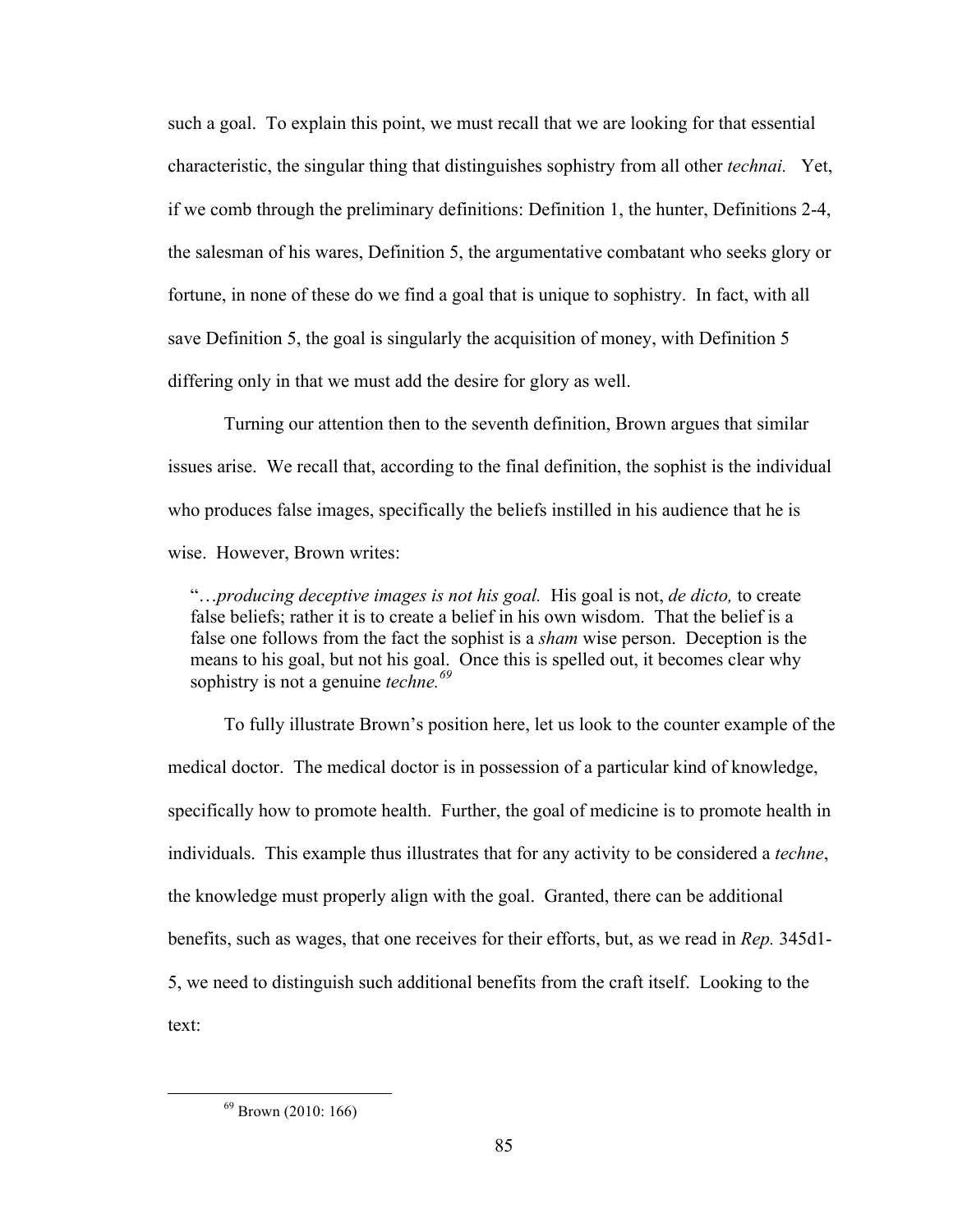Then this benefit, receiving wages, doesn't result from their own craft, but rather, if we were to examine this precisely, medicine promotes health, and wage-earning provides wages; house building provides a house and wage-earning, which accompanies it, provides a wage; and so on with the other crafts. *Each of them does its own work and benefits the thing it is set over.*

The point here is that Plato is quite clear that each *techne* must be associated with a particular goal unto itself. Any additional goals must be considered as external to the craft itself. So, (1) while medicine might carry with it compensation in the form of wages, and, (2) while the individual who seems to be practicing medicine might do so *for those wages,* in doing so he is acting not as a doctor, but as a wage earner. To practice medicine in the true sense is to do so for the health of the patient.

With this evidence in place, Brown's argument appears quite compelling. If we are to take the seventh definition of sophistry as the true definition, then, Brown argues, it cannot be considered a true *techne* since it fails to meet this requirement. To explain, the ultimate goal of the sophist of definition seven is to be perceived of as a wise man. However, his "skill" is that he is able to produce the false appearance that he is in fact wise. To accomplish his task, he utilizes deception, fooling his audience into believing him to be something that he is not. Thus, Brown notes, "Deception is the means to his goal, but it is not his goal."70 If his goal were strictly *to deceive* his audience, then perhaps this point would be moot. However, as his goal is not to deceive, but rather to be considered wise, Brown argues that we must consider his skill set as a means to another end, and just as the person practicing medicine only for money is not truly practicing the craft of medicine, Brown argues that we must similarly disregard sophistry as defined in Definition 7 as a true *techne.* 

 $70$  Brown (2010, 166)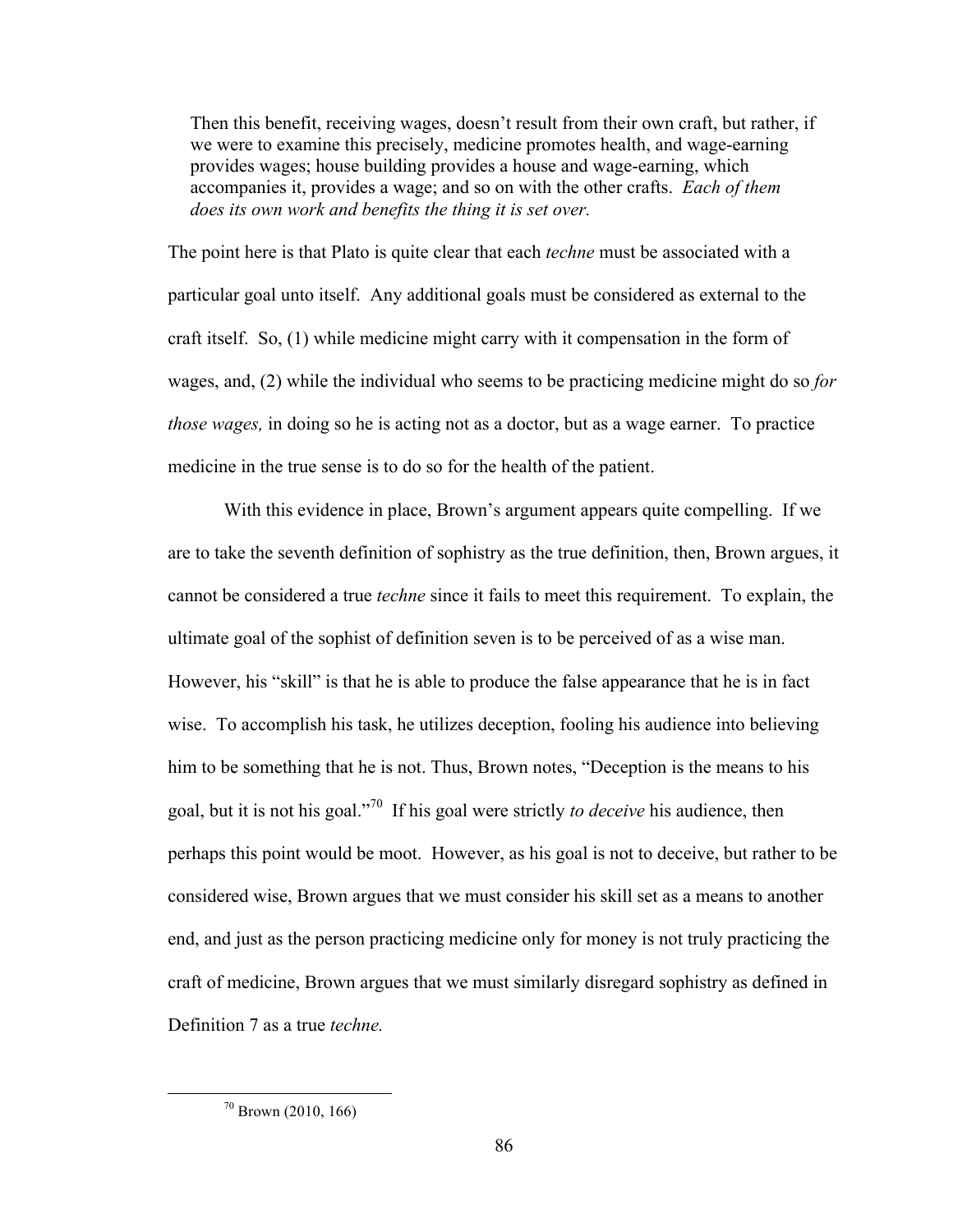Yet, while I agree with Brown that expertise as defined by Plato does require a proper goal, I ultimately find issue with her argument, specifically regarding her view that the activity of sophistry is not properly aligned with the correct goal. To explain, we recall Brown's claim that, "His goal is not, *de dicto,* to create false beliefs; rather it is to create a belief in his own wisdom….Deception is the means to his goal, but it is not his goal."<sup>71</sup> Thus, on Brown's argument, the goal of the sophist is to produce the belief in others that he is a wise person, accomplishing this through the production of false appearances, specifically in the form of false statements. Granted, his goal is not, as Brown notes, to create false beliefs *in general*, but to create the very specific belief that he is wise.

However, the problem with Brown's argument is that the sophist as described does not deceive his audience with *general* false statements, but rather specifically tailored false statements designed for him to appear *wise* and thus to *promote the belief that he is wise.* It is important to remember here that, according to this definition, the sophist of Definition 7 *knows he is not wise.<sup>72</sup>* Considering this awareness, he is not producing false appearances in order to produce the *true appearance* that he is wise, as such a true appearance would have to be *true.* And, considering the sophist knows that, or at the very least fears that, he is not wise, his goal is still to produce the *false appearance* that he is wise, doing so through the production of false statements (appearances) that make him appear to be something that he is not, i.e., the wise man. As such, while I am largely in agreement with Brown's general argument regarding the

 $71$  Brown (2010, 166)

<sup>72</sup> *Soph.* 268a1-4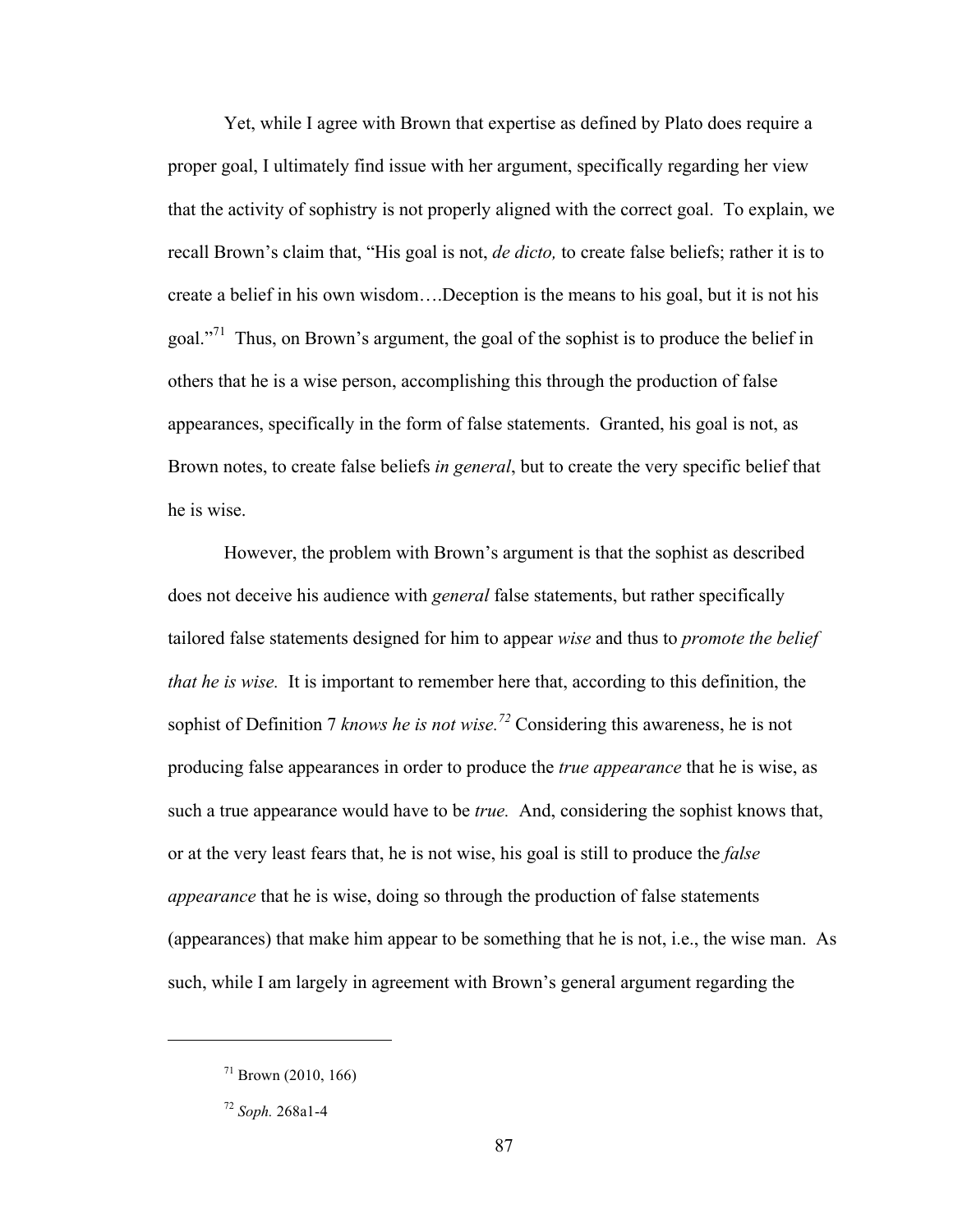definition of sophistry, I do not find her argument regarding the failure of the seventh definition to be compelling.

Yet, despite the weakness of Brown's case, I do agree with Gill that, (1) given the admitted lack of knowledge the sophist of Definition 7 is professed to have, coupled with (2) Plato's requirement that all those with an expertise be able to provide an account thereof, it seems to be the case that Definition 7 cannot rightly be situated under the genus of expertise. In response to this dilemma, I would still contend that we should take the seventh definition of the sophist as the true definition of sophistry. I make this claim for the following reasons: (1) As has been shown, all attempts to include any of the other definitions into an amalgamate definition have failed, including Notomi's more nuanced, hybrid attempt. (2) While Gill's point regarding expertise requiring an account is one that admittedly presents considerable difficulty, we might perhaps take this to be Plato subtly showing us, (without directly *telling* us), that, similar to his views from the *Gorgias,* sophistry is not a *techne,* and yet, the very trouble with sophistry, and perhaps its most dangerous quality, is how closely it resembles one.<sup>73</sup> Indeed, if the seventh definition is correct, and the sophist is the person who, like the magician, produces the appearance of that which is not, would it not stand to reason that, given their ability, we would be likely to mistake sophistry as a *techne*? Indeed, this is precisely the danger of sophistry. And, given this danger, the need for philosophy is imperative, for, if we

 $^{73}$  Such an act on Plato's part should be of no surprise, especially considering the importance he places on the individual's own struggle in the learning process, i.e., that we must work through it ourselves. Such a view is quite readily seen in two of his most readily recognized examples: The slave boy from the *Meno* and, of course, the struggle to escape the Cave.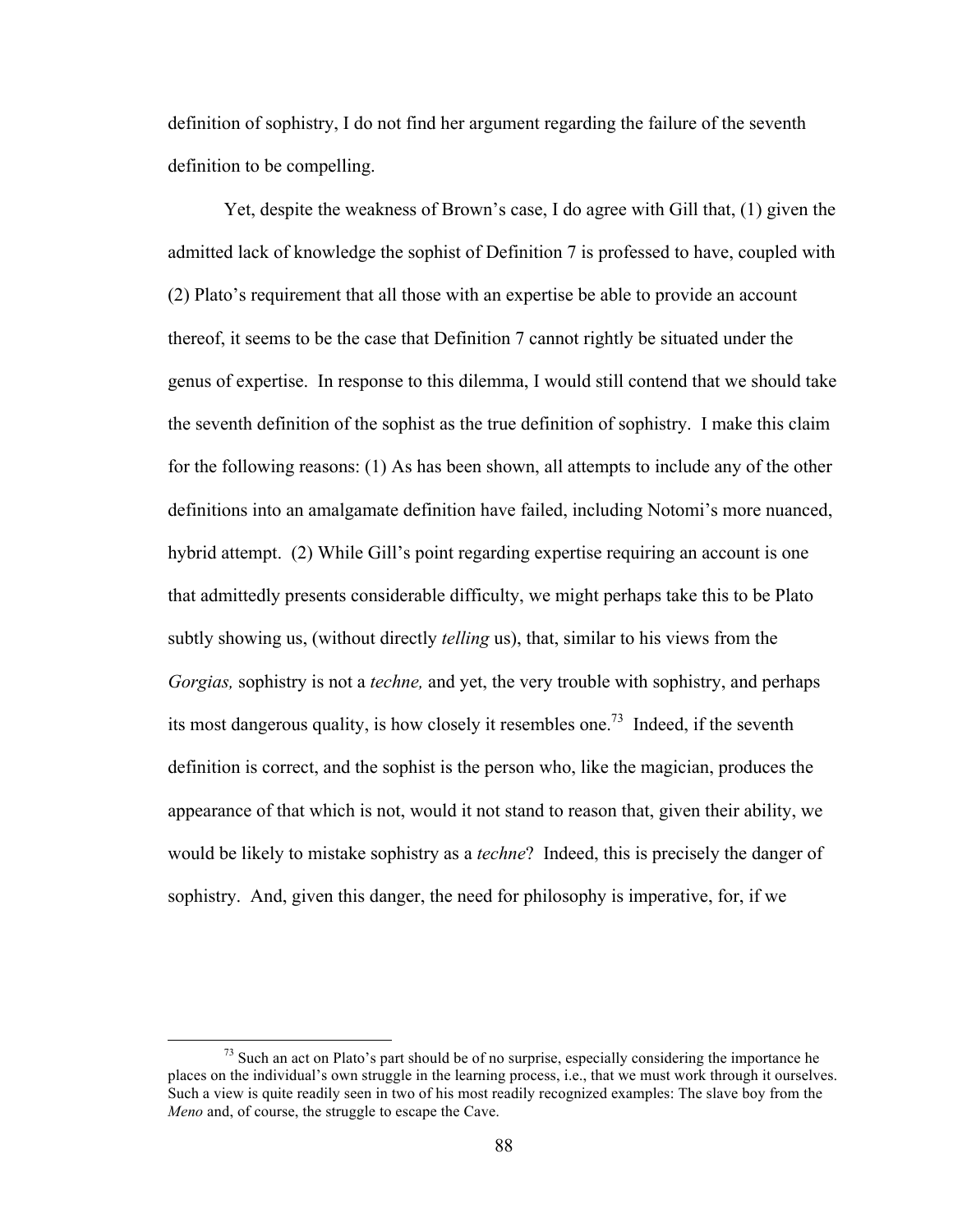ourselves are not wise enough to recognize the imposter, then how could we ever know for sure that we are not being fooled?<sup>74</sup>

## **Is Socrates a Sophist?**

I have thus far argued that we should consider the seventh definition of the sophist to be Plato's true definition of sophistry. With this argument in place we are now ready to ask the question laid out at the beginning of this chapter: Is Socrates a Sophist? As many scholars have noted the similarities of many of these definitions to the character of Socrates, the question demands to be addressed. And while I ultimately conclude that Socrates is *not* a sophist, others have taken the contrary position. To prove my position then, I will look to confront the work of C.C.W. Taylor, who strenuously argues that the *Sophist* offers evidence to suggest that Plato did consider Socrates to be a sophist, albeit of the sort unique unto himself.<sup>75</sup> Proceeding then through the seven definitions once again with Socrates in mind, we begin with the Definition 1, which, we recall, describes the sophist as the hunter of prominent young men. Taylor notes that while this may be construed as a nod towards figures such as Protagoras,<sup>76</sup> we recall that in the very dialogue that shares Protagoras' name, it is *Socrates* who is accused of precisely this sort of hunting!<sup>77</sup> And, while accusations by unnamed characters<sup>78</sup> should not be blindly taken as evidence, if we turn our attention to the *Theaetetus,* we find Socrates himself

 $^{74}$  I grant that this interpretation requires more work to flesh out fully, however, such a detailed investigation is beyond the scope of this dissertation.<br>  $^{75}$  Taylor (2006)

<sup>&</sup>lt;sup>76</sup> Prot. 315a – "Following behind and trying to listen to what was being said were a group of what seemed to be mostly foreigners, *men whom Protagoras collects from the various cities he travels through."*  Italics added for emphasis.

 $77$  Prot. 309a. Indeed, the dialogue opens with this accusation.

<sup>&</sup>lt;sup>78</sup> Prot. 309a – The accuser is simply labeled as "friend" (εταιροs)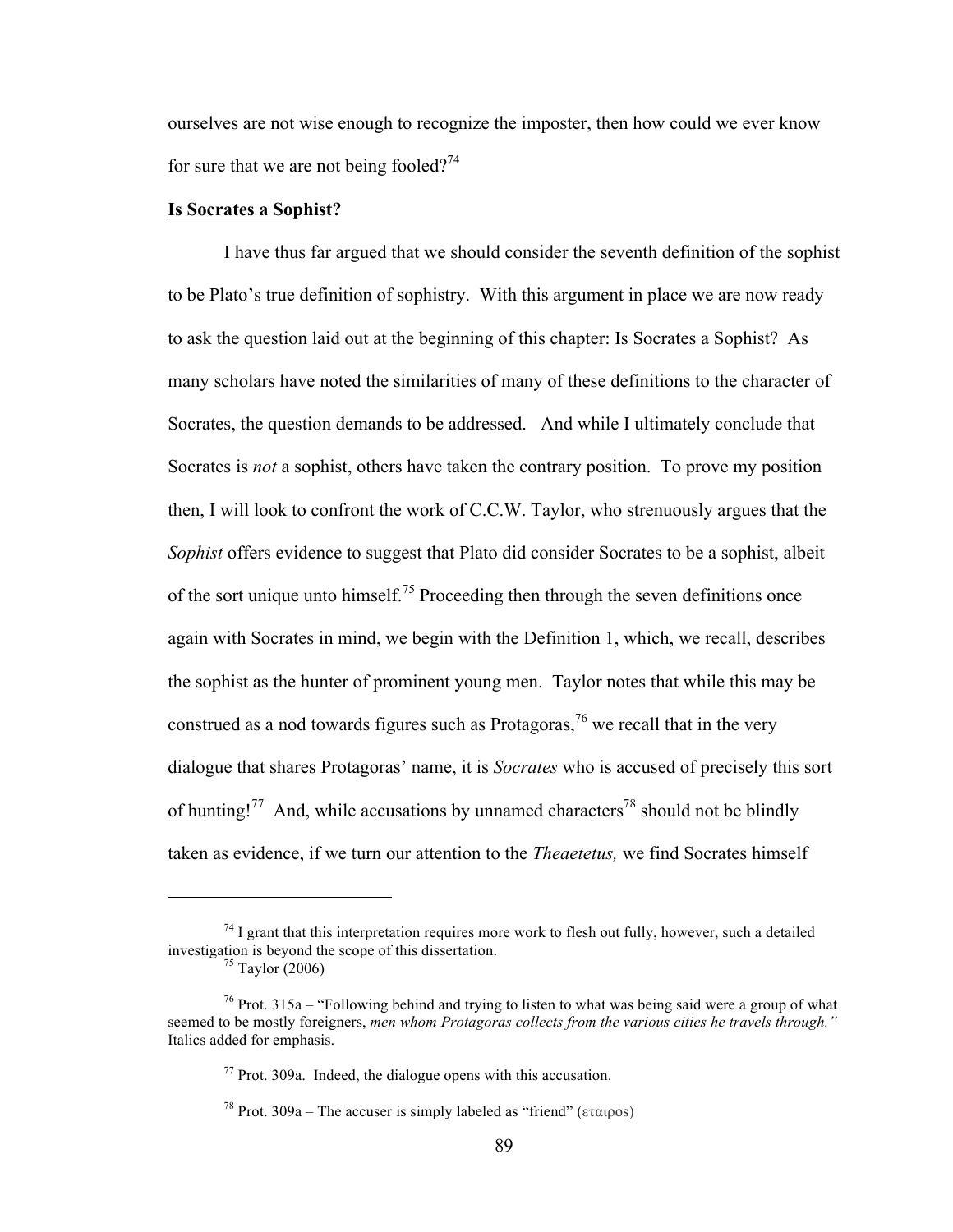inquiring to Theodorus about those "young men that are thought likely to become distinguished."79 And so, while Socrates *is* portrayed as a hunter of young men, he is so portrayed in a qualified sense, namely, that he is interested not in their money, but rather their intellect. $80$ 

It must be noted that this distinction is paramount, for as we recall in the Stranger's account of definition one, the sophist as the hunter of young men does so not for their intellect, but for their money.<sup>81</sup> And, while Taylor argues that the professional aspect of a particular skill, i.e., whether or not one is paid, is irrelevant to the activity itself, in this instance I must disagree. To explain, I do agree with Taylor that in certain examples, e.g., playing the guitar, whether or not one is paid does not impact the activity of playing the guitar itself. So, on Taylor's view, since both Socrates and Protagoras engage in the activity of hunting prominent young men, that one is paid and the other is not does not provide sufficient evidence to exclude Socrates from the charge of sophistry as such.<sup>82</sup> Yet, while Taylor is correct in this sense, what he fails to recognize is that sophistry is being defined here as a *techne,* which, as I have argued above requires both an account (knowledge), *as well as the proper goal.* And, in the description of the sophist of Def. 1, we find that wage earning is not merely an ancillary characteristic, but the *final* division. It is *that he hunts for money* that distinguishes him from all other kinds. We read at 232a:

<sup>79</sup> *Theat.* 143d

<sup>80</sup> Taylor also references *Charmides* 153d

<sup>81</sup> Soph. 223a2

 $82$  Taylor (2006, 160) See also Gill (2012: 144) Here Gill sees the final division as separating Sophistry from Flattery. However, on my reading, the Stranger defines flattery as the act of pleasing people so as to be granted free room and board, as opposed to sophistry, which seeks wages.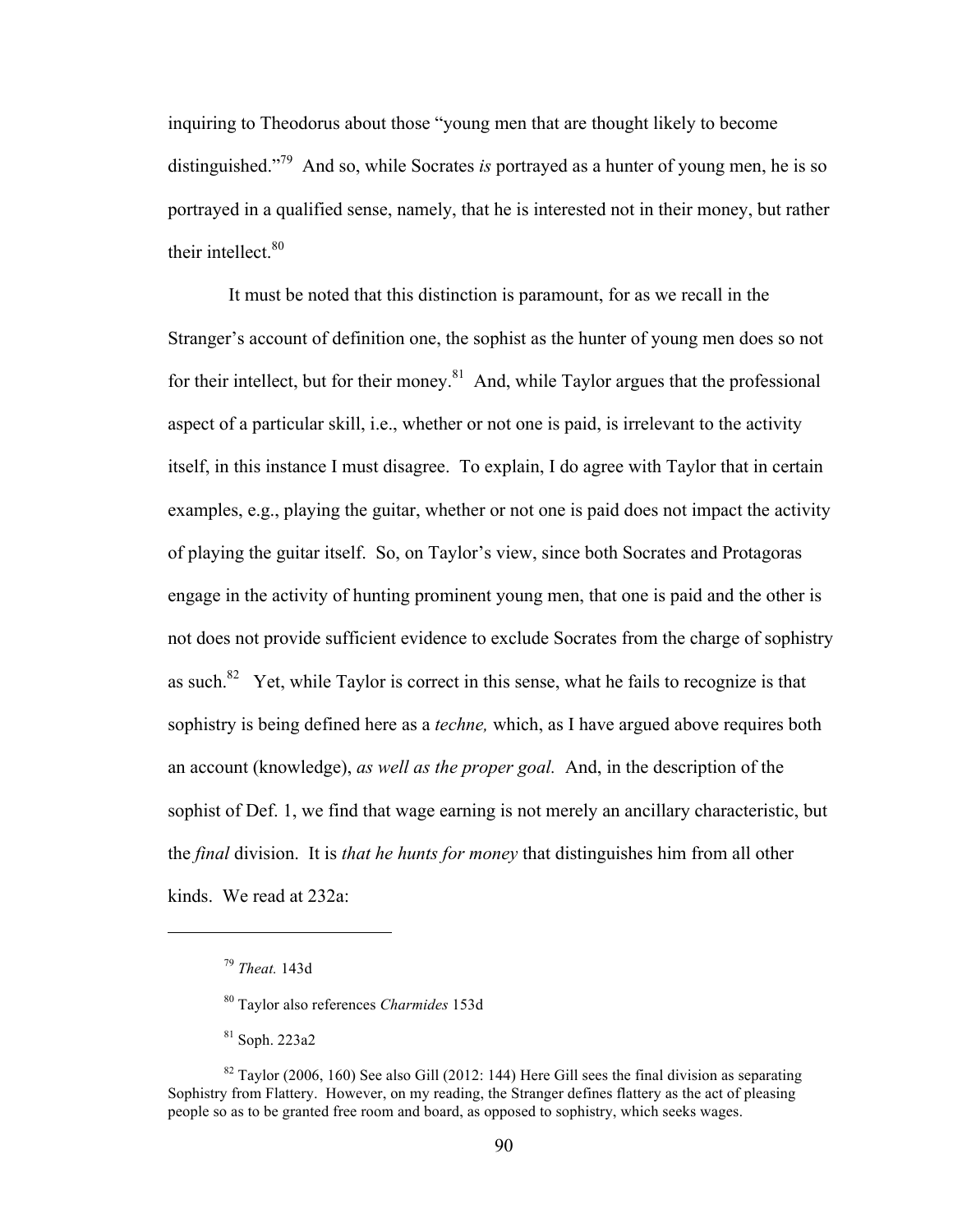Stranger - "But does not the kind of wage earning that actually earns money, though it claims to deal with people for the sake of virtue*, deserve to be called a different name*? What name? Try and tell me." Theaetetus – "It's obvious. I think we have found the sophist."

Therefore, (1) Given the goal of the hunter of Def. 1 is money, whereas for Socrates it is the acquisition of knowledge, and (2) the goal of any *techne* is essential to its definition, contra Taylor we absolutely can distinguish Socrates from the sophist of Definition 1.

In his examination Def. 2-4, Taylor again speculates on the similarities between Socrates and the sophist as depicted therein, though, again, given that these definitions explicitly depict the sophist as a merchant, Taylor seems more willing to admit the inherent discrepancy between such individuals and Socrates. Similarly, Taylor admits that Def. 5, the oral combatant, resembles Socrates insofar as he is typically associated with such activity. However, once more, Taylor readily admits that despite the similarities between the sophist of Def. 5 and Socrates, given the former is paid for his services, whereas Socrates is not, we must distinguish Socrates accordingly.

Following the brief dismissal of the preliminary definitions, Taylor finally moves on to the infamous  $6<sup>th</sup>$  definition.<sup>83</sup> As this definition is one of great importance for my argument as a whole, we see it again below in its entirety:

They cross-examine someone when he thinks he is saying something though he is saying nothing. Then, since his opinions will vary inconsistently, these people will easily scrutinize them. They will collect his opinions together during the discussion, put them side by side, and show that they conflict with each other at the same time on the same subjects in relation to the same things and in the same respects. The people who are being examined see this, get angry at themselves, and become calmer towards others. They lose their

 $83$  It should be noted that Taylor's numbering of the definitions differs from my account (which follows the ordering of Gill (2012) and Brown (2010), amongst others). In Taylor's text, there are only two types of merchants, not three, thus explaining the numerical differences. For the purposes of this paper, however, I will refer to the definitions as discussed by Taylor in the order I have prescribed.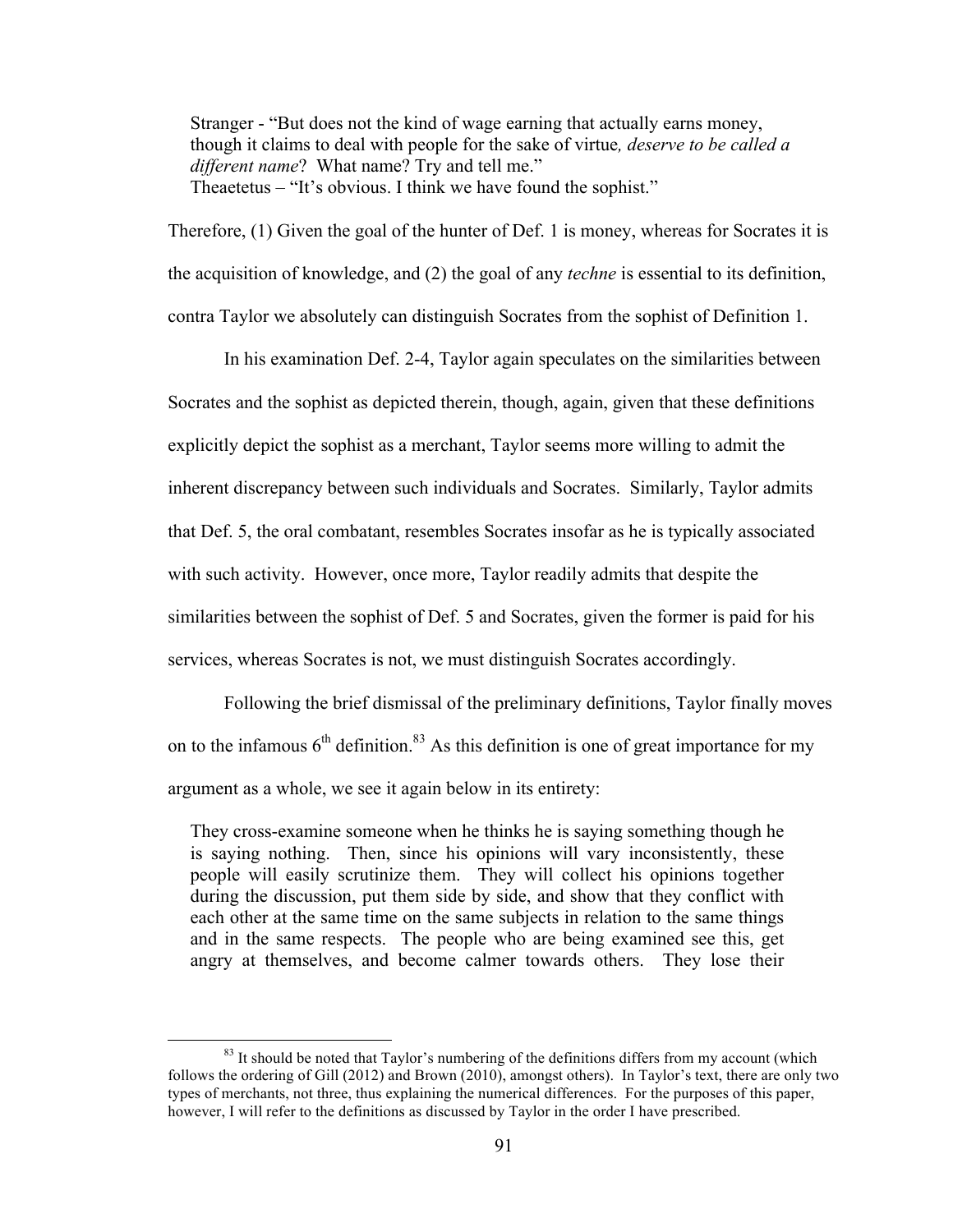inflated and rigid beliefs about themselves that way, *and no loss is pleasanter to hear or has a more lasting effect on them.<sup>84</sup>*

Given this description, we need only recall any of the exchanges between Socrates and his interlocutors in the Socratic dialogues to recognize the similarities between this description and the individual who practices the elenchos. These obvious similarities, coupled with the more positive outlook on the practice described  $85$ , leave little doubt that this sixth definition is meant as a direct nod to Socrates.<sup>86</sup> Perhaps in recognition of this similarity to the revered figure of Socrates, $87$  the Stranger is quick to reassess the figure described, noting that such sophistry does not deserve to be associated with such a person as described by the sixth definition. Yet, when faced with the similarities between this individual and sophistry as understood thus far in the discussion, the Stranger reluctantly acquiesces, but not completely, noting that such a practice is, "nothing other than our *noble* sophistry."<sup>88</sup>

Given this labeling, Taylor concludes that the sixth definition, one which clearly depicts the Socratic elenchos, is:

…properly conceived as sophistry of a kind; a very different kind, clearly, from that practiced by Protagoras or Prodicus, but a kind of sophistry for all that. That is

 $\overline{a}$ 

<sup>85</sup> Taylor draws our attention to the cleansing aspect of the definition, in particular the care for the souls of others, a characteristic unsurprisingly lacking in all other definitions.

 $87$  And, while it would be humorous if this reassessment of the sixth definition as "noble" was made by the Stranger only out of politeness to Socrates (considering he is supposedly still standing amongst them), I highly doubt such is the case.

<sup>88</sup> Soph. 231b7

<sup>84</sup> Soph. 230b3-c2

<sup>&</sup>lt;sup>86</sup> While there is a fair level of scholarly dispute regarding whether or not the  $6<sup>th</sup>$  definition is to be taken to mean that Plato considers Socrates to actually be a sophist, most scholars generally *do agree* that, at the very least, the sixth definition is referring to Socrates. For arguments against the view the Def. 6 is in reference to Socrates, see G.B. Kerferd (1954), and the response to Kerferd by Trevaskis (1955). While I ultimately side with Trevaskis, Kerferd's argument is intriguing to say the least.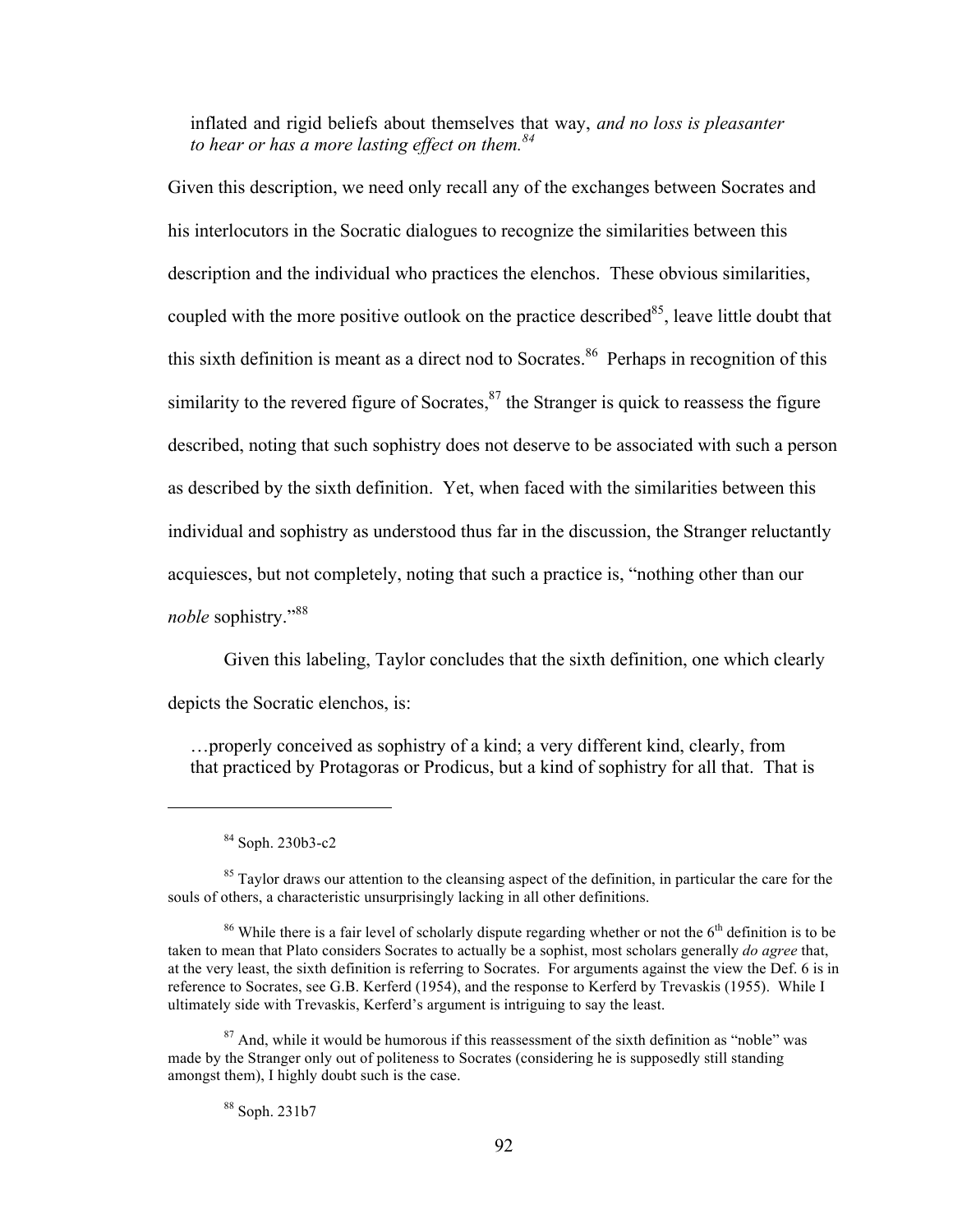to say, when it comes to classifying the activity of sophistry, it is more illuminating to place it on the sophistic side than on the philosophical.  $8$ 

Before attempting to justify this claim, Taylor first moves on to the seventh and final definition, an individual that Taylor likens to a magician; a description that seems to fit quite nicely for the individual that, through the production of false appearances, produces the false beliefs in the minds of his audience. Taylor also asks that we pay special attention to the particulars of the sophist of Def. 7, specifically that he, "uses short speeches in private conversation to force the person talking to him to contradict himself $"$ <sup>90</sup>

With this established, Taylor posits that for Plato, this method of argumentation, i.e., the exposure of inconsistencies in belief via the elenchos, is one of the distinctive marks of sophistry, and, as such, Plato's argument, "must be that 'noble sophistry' is more like sophistry *tout court* than it is like philosophy, since it shares one of the most distinctive marks of sophistry…while it does not share the most distinctive mark of philosophy."91 Immediately following this claim, Taylor admits that he does not know with certainty what the "distinctive mark of philosophy" is. Thus, he suggests that:

…the answer *must be* that philosophy is comprehensive knowledge of the nature of reality, which, the practitioner of purgative *elenchos* depicted in the dialogues, i.e., Socrates, by his own confession lacks.<sup>92</sup>

Yet, as Taylor asks, if Socrates is not a philosopher, then how, if he lacks the necessary knowledge, is he able to excel in the purging of the false beliefs of others? In other

 $90$  Soph. 268b2-3

- $91$  Taylor (2006, 166-167)
- $92$  Taylor (2006, 167)

 $89$  Taylor (2006: 164)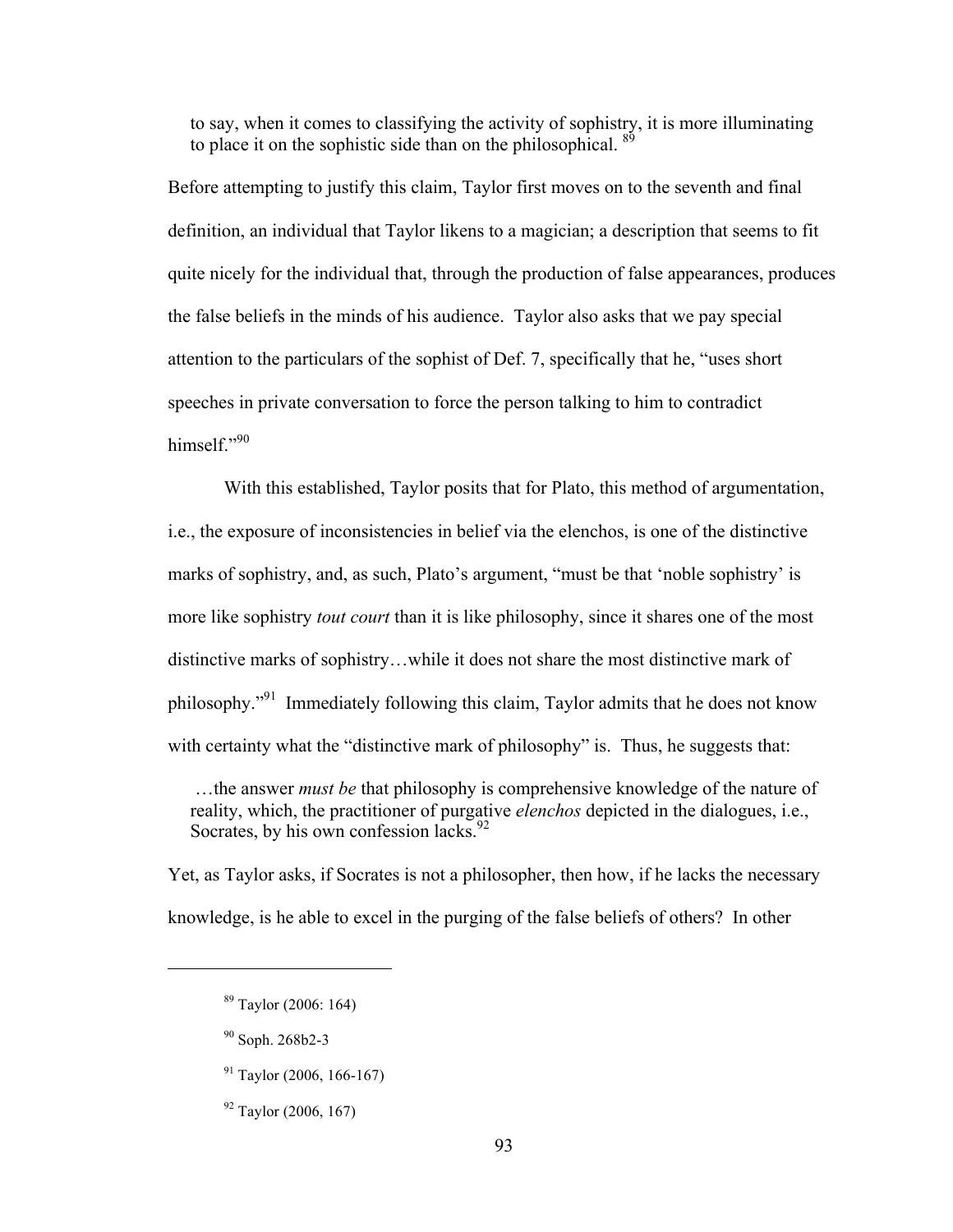words, for Socrates to determine which beliefs are inconsistent, would he not need *some*  knowledge? Given Socrates' consistent disavowal of knowledge, that he is so successful in this practice is mysterious, to say the least. In answer to this puzzle, Taylor posits that Socrates *is* to be considered a magician, i.e., "someone possessed of unaccountable powers".93

Thus, Taylor concludes:

Socrates' success in guiding self-critical thought to the elimination of false beliefs had then to be ascribed not to philosophy as he had previously believed but to a special sort of 'divine dispensation'. Socrates is then a magician, an individual with an unaccountable power of divining the truth and leading others to it, and by the same token no longer, by Platonic standards, a philosopher, but a very special, and very noble, sophist.<sup>94</sup>

## **Saving Socrates from Sophistry**

#### **Socrates is not a Sophist**

 $\overline{a}$ 

While I find Taylor's argument to be fascinating, I ultimately cannot agree with

his conclusion that we must consider Socrates to be a sophist, regardless of how "special"

we are to consider him as such.<sup>95</sup> Many objections to this argument are three-fold: First,

given the argument against the problem of an amalgamate definition I have constructed

above, that Taylor takes the  $6<sup>th</sup>$  and  $7<sup>th</sup>$  definition in concert raises concern. Second, I

<sup>93</sup> Taylor (2006: 167) See also Nehamas (1998: 85-91)

 $94$  Taylor (2006: 168) See Also D. Frede (1996: 223). Frede notes that the sixth definition "seems to represent something like Plato's last word on Socrates." And, it is this image that forms the basis of her argument regarding Socrates in her article on the character of Socrates in the *Philebus.* This will be discussed in Sect. 2.5.2.

<sup>&</sup>lt;sup>95</sup> I should also note here that I *do* agree with him on other aspects of his conclusion, specifically that Socrates' ability is bestowed upon him by "divine inspiration". However, I believe that Taylor, along with Burnyeat (1977) (who also made similar intimations), do not push this line far enough. The  $4<sup>th</sup>$ chapter of this dissertation will thus pick up where I believe they left off, offering a full defense of the idea that Plato, in the later dialogues, attributed this "unaccountable" ability of Socrates to divine inspiration. If I am correct, then, while his ability may be "unaccountable" in the Platonic sense, it is not left un*explainable.*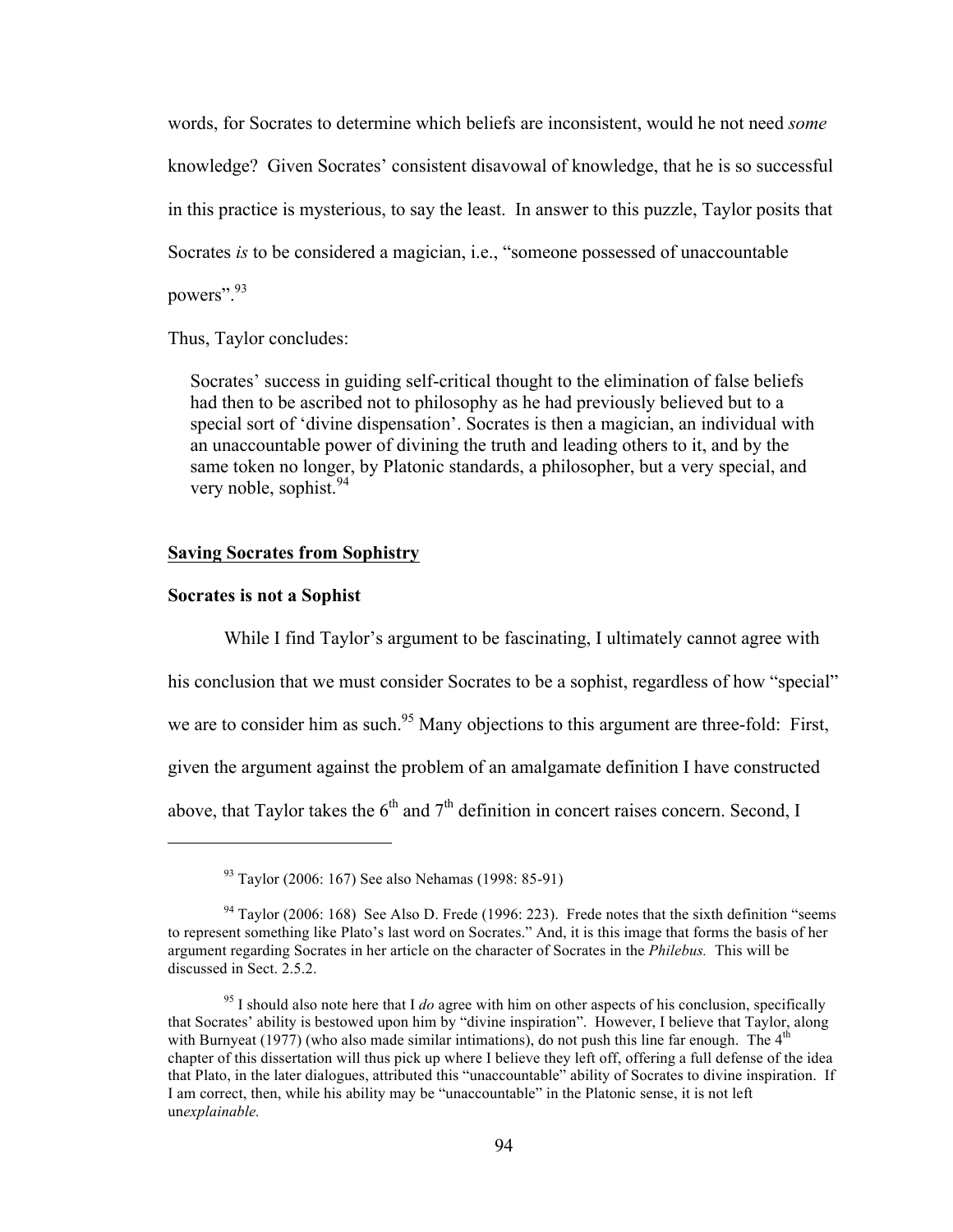have also argued that for Plato, the definition of any kind is not determined by multiple unessential characteristics, but rather a singular essential trait. As a result, even if we allow the association of definitions, it must be *one* trait that links them all *as* sophists, not multiple characteristics, as Taylor suggests. Third, Taylor's argument hinges on the point that Socrates is closer in kind to the sophist than philosopher on account of (1) the elenchos being one of the "distinctive marks of sophistry," and, (2) that the distinctive mark of philosophy is a "comprehensive knowledge of the nature of reality"<sup>96</sup> On this last point, I will first acknowledge that a major goal of the *Sophist* is to distinguish between sophistry and philosophy, and, as such, these considerations on the nature of philosophy could and should contribute to our understanding of sophistry. However, considering Taylor's labeling of Socrates as a sophist is dependent upon these "distinctive marks" that sophistry and philosophy bear, his lack of an account regarding his position on philosophy is particularly problematic.

While I will take each of these objections in turn, I will note that, considering that I have addressed the first two objections in detail leading up to Taylor's position, these initial objections will be brief. That said, let us address first the problem of multiple "sophists". As we recall, it is not possible that there be multiple accounts as to what it means to be a sophist, as each of these kinds represented in the varying definitions, while similar in certain aspects (hence their mislabeling), also exhibit contradictory qualities. And, the problem of inconsistency is particularly problematic in this instance, for, unlike Def. 1-5 which all stem from the acquisitive branch of *techne*, the  $6<sup>th</sup>$  and  $7<sup>th</sup>$  definitions

<sup>&</sup>lt;sup>96</sup> A point which Taylor posits with no argument. Granted, he does indicate that he is not certain as to what philosophy is in a definitive sense, however, considering his labeling of Socrates as sophist is dependent upon these "distinctive marks" that sophistry and philosophy bear, his lack of an account is particularly problematic.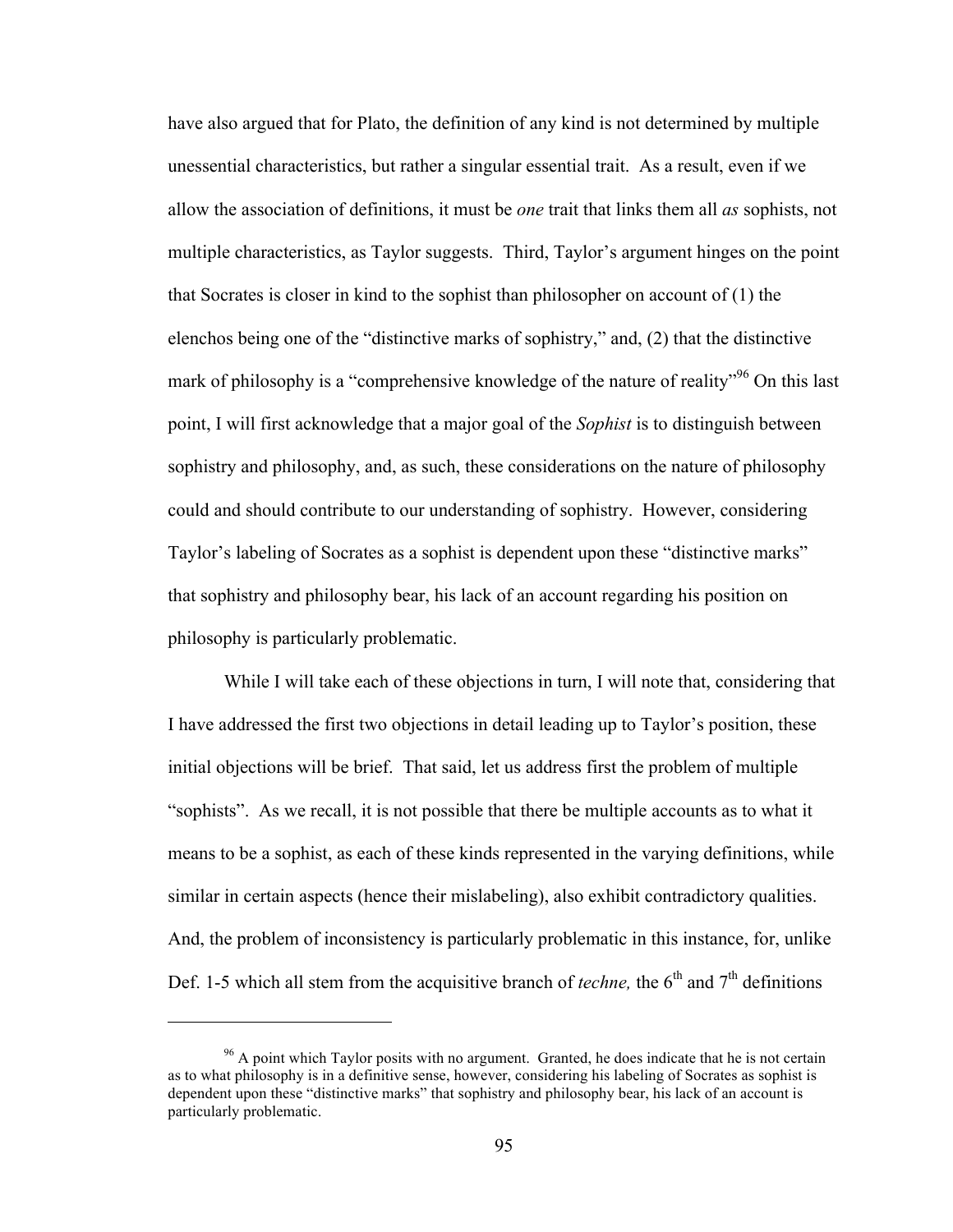are entirely disparate in that they fall under the separative and productive branches, respectively. And, while this may at first seem inconsequential, if we take a different example, for instance, the difference between a wolf and a komodo dragon, the severity of the problem becomes clear.

To explain, for both animals, we begin by dividing down from the original category of "Animal". Upon doing so, we find that the very first division distinguishes between "mammals" and "reptiles," with wolves falling under the former, and kimodo dragons under the latter. And, while it could be argued that, at the end of our divisions, there are a lot of similarities, e.g., both animals are quadrapeds, both animals have lungs (as opposed to gills), both animals are hunters, etc., considering our goal was to define "wolf," not "4 –legged animals that hunt," to say that we should consider a komodo dragon to be of the same species as wolf is preposterous, regardless of their similarities. Taking this into consideration, we must apply the same standards to the sophist. And, given the disparity between the separative branch (Def. 6) and the productive branch (Def. 7), it is simply incorrect to say that they are both sophists, despite the similarities that may seem apparent.  $97$ 

A similar critique could also be offered for my second objection, i.e., that the sophist would have multiple "distinctive marks". To explain, I will concede that any kind will, of course, have a variety of aspects and traits that we could rightly attribute to that kind in question. Returning to the example above, wolves do exhibit behavior that is characteristic of being a wolf. Wolves hunt in packs (unlike panthers), each wolf pack

<sup>&</sup>lt;sup>97</sup> See *Soph*. 219c1-8. I will also add that, at the very least, it is incorrect to say they are both sophists using the evidence as given by Plato. In other words, if we were to define sophist under a particular genus, we could, possibly, then divide *that* definition further into types. However, since Plato has the sixth in seventh definition in different branches of the genus of *techne,* such an option is not available.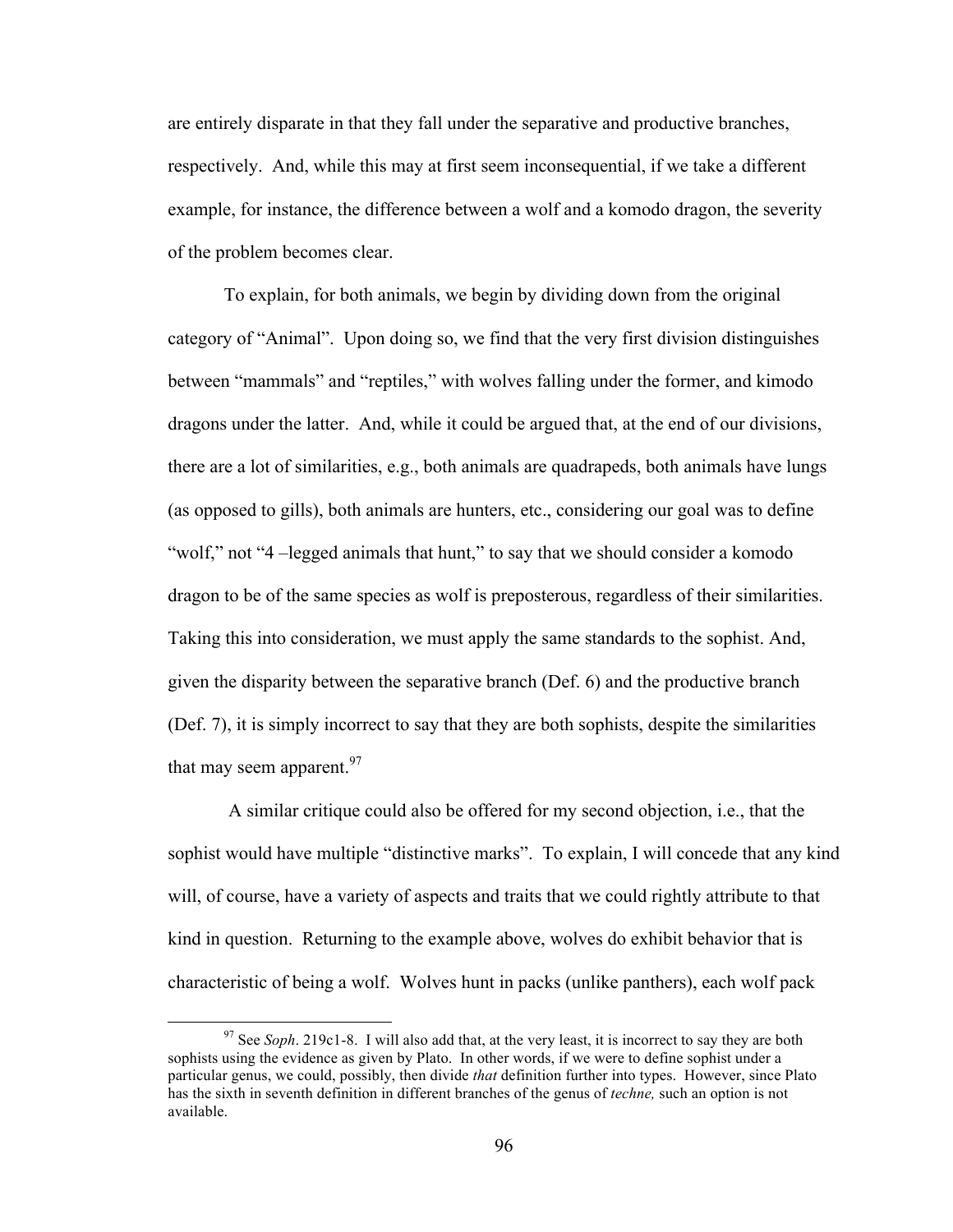has a mix of males and females (unlike lion prides, which have only one male per pride), etc. However, while these aspects could correctly be used to distinguish wolves from other animals in a very *general* sense, these characteristics are not what define a wolf as a *Wolf.* As argued above, definitional knowledge in the Platonic sense does not allow for different *kinds* of the thing in question in the unqualified sense*,* as such openness would lead to a level of relativity. So, while we might say that there are different kinds of wolves in the qualified sense, e.g., Grey wolf, Timber wolf, etc., we must recognize that, for Plato, that these different sorts are still called wolves is dependent upon each distinct kind of wolf sharing in the *essential trait* of what it means to be a Wolf, whatever that trait may be.

Returning then to the problem of the sophist and the allowance of multiple "distinctive marks," the problem presents itself clearly. On the one hand, if we say that there is no essential trait to sophistry, but rather a collection of distinctive traits that allow for proper identification, then would this not open the door for false-positives regarding who is a sophist? In other words, returning to the example of the wolf, if we are not depending upon an essential characteristic to determine what is or is not a wolf, then how would we ever determine the difference between a wolf or a  $\log$ ?<sup>98</sup> On the other hand, if we admit that there must be a *essential* quality that defines sophistry, then it matters not how many similarities Socrates shares with the sophists, for, as long as he lacks that essential trait that makes a sophist a Sophist, just as a dog is not a wolf, neither could Socrates be a sophist. $99$ 

<sup>&</sup>lt;sup>98</sup> See Soph. 231a5. Plato himself discusses the difficulty of determining between these two types, and the importance of distinguishing between the two.

<sup>&</sup>lt;sup>99</sup> See Soph. 264d9-265a1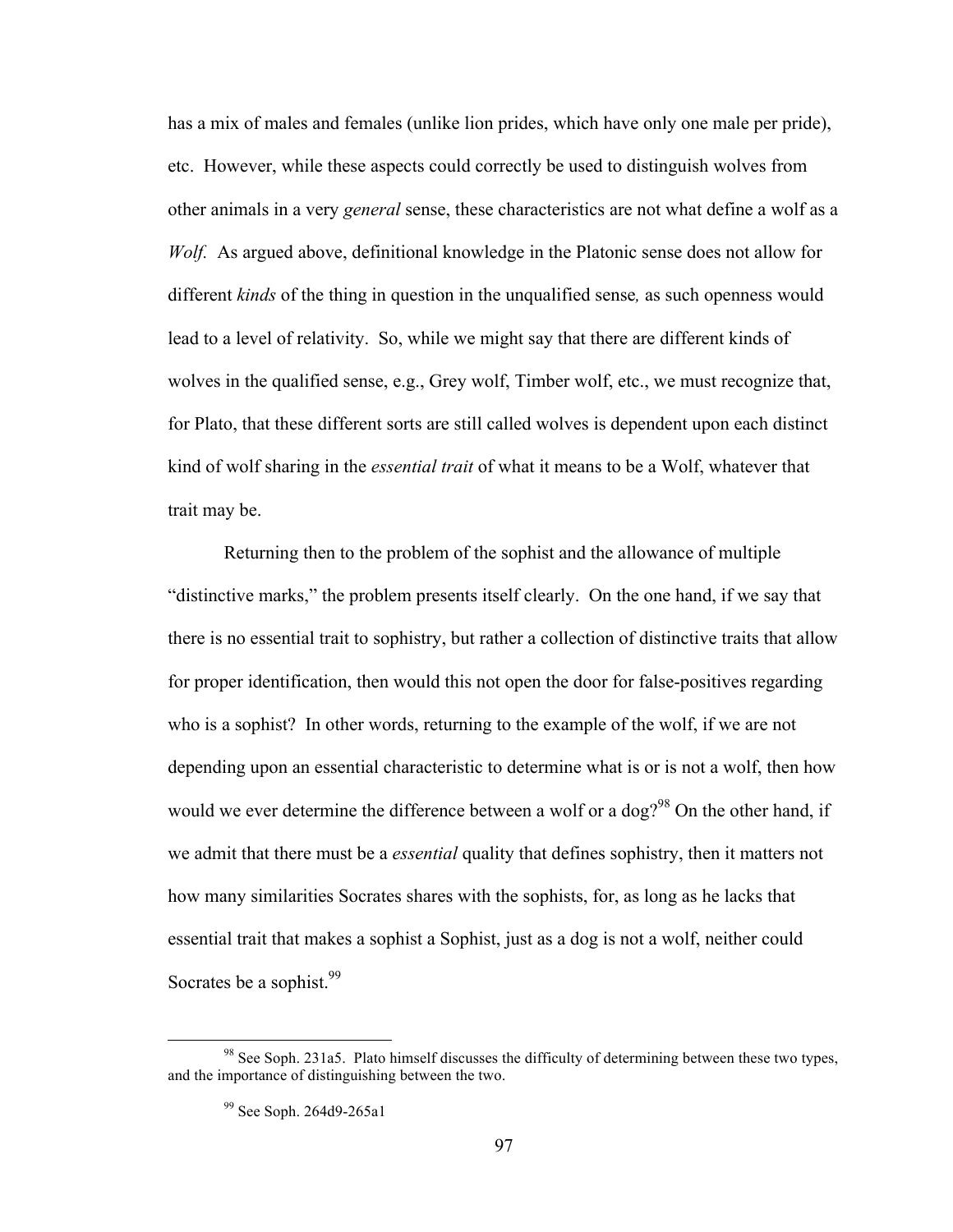## **The Problem of Philosophy as Knowledge.**

 $\overline{a}$ 

In addition to the problems listed above, I find further issue with Taylor's exclusion of Socrates from the practice of philosophy, a feat accomplished through Taylor's defining of philosophy as the possession of a "comprehensive knowledge of the nature of reality." Now, to begin, I must first admit that I am in agreement with Taylor that, at this stage of Plato's thought, Socrates cannot be considered a philosopher in the *unqualified* sense. However, before I give my argument in defense of this point, I must first address the problem with Taylor's definition of philosophy, which, I will argue, is untenable and thus cannot be used in his argument against Socrates.

We recall that Taylor defines philosophy as having a comprehensive knowledge of the nature of reality. And, to be sure, such a definition would seem to fit into a traditional Platonic understanding as to the goal of philosophy.<sup>100</sup> The problem with Taylor's claim, however, is that his definition of philosophy requires that the philosopher be defined solely on the basis of his *possession of* knowledge.<sup>101</sup> The problem with such a limited definition in this context is that Taylor does not indicate *how* the philosopher obtains such knowledge. Such an omission of the philosopher's methodology is of particular significance when we consider that it was on account of Socrates' *methodology* that Taylor labeled him a sophist. In other words, if it were the case that Taylor labels

 $100$  Indeed, if we look to the divided line of the Republic (509d-513), it would seem that the ascension to the understanding of the Forms would be the bar of success against which we measure the philosopher.

<sup>&</sup>lt;sup>101</sup> As an aside, it must also be noted that, even if the person in possession of knowledge was a proper definition of the philosopher, that such a person could attain *comprehensive* knowledge is itself problematic. Not only do we find at *Soph.* 233a the Stranger dismissing the possibility of a person knowing everything (the problems of which could be extended to knowing *everything* about any particular subject), but further, considering the topic in question, i.e., the nature of reality, that knowledge of such sort is even knowable is a point of contention. For discussion on the distinction between human and divine knowledge, see Vlastos (1995, 61-63).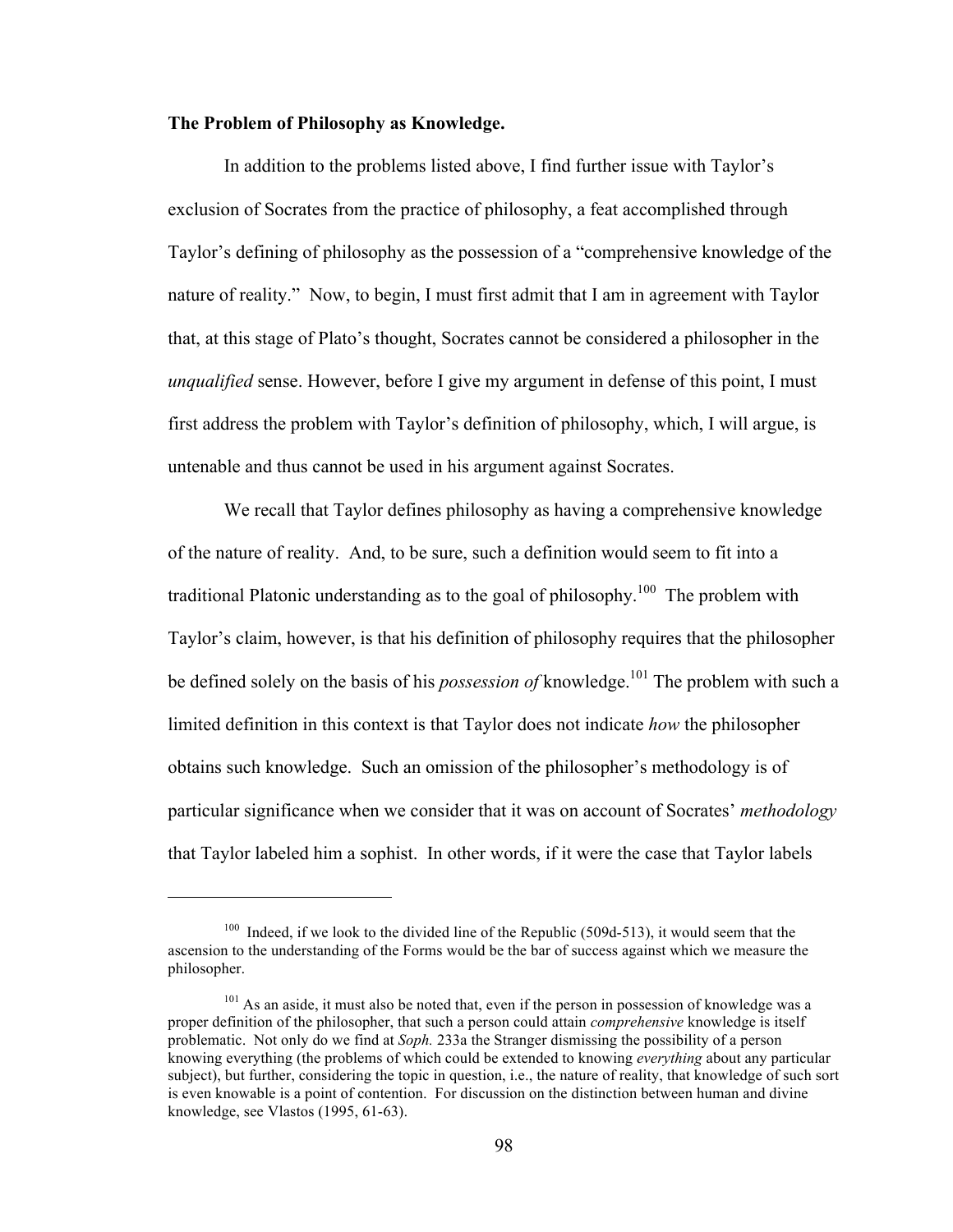Socrates a sophist on account of his lack of knowledge regarding the nature of reality, then it would make more sense to juxtapose against this definition of sophistry the requirement of such knowledge if one is to be considered a philosopher. However, as Taylor uses the *methodology* of Socrates as the determining factor in his sophistry, for the accusation of sophistry to stand, he needs to equally give an account of the philosopher's method as well.

To explain, we recall that philosophy, on Taylor's view, requires only that the individual possess knowledge on the nature of reality. As such, the question of methodology is of critical importance here, for, if the philosopher is measured only on his *comprehensive* knowledge of the nature of reality, then one must ask: What title do we give to those who are *on their way* towards the acquisition of such knowledge? Given Taylor's use of methodology to condemn Socrates, he seems to believe that there is, at the very least, a *wrong* way to achieve such knowledge. Given this implied statement, it would stand to reason that there must then be a *right* way, i.e., a correct methodology that is used by the individual on their way to becoming a philosopher.<sup>102</sup> However, as Taylor makes no such claims regarding the correct methodology that must be used towards the attainment of the required knowledge, then it is not possible for him to say conclusively that any method, including the elenchos, could not, given enough time and skill, eventually allow for the procurement of this knowledge. And, while I have argued extensively against the ability of the elenchos to acquire such knowledge, since Taylor sets no such limitations, he is unable to disqualify Socrates as a philosopher on such grounds, as he leaves open the possibility that Socrates could, via the elenchos,

 $102$  I find this problem particularly Ironic then, as Taylor himself makes special note of Socrates' unaccountable talent for discerning what is false, without himself knowing what is true!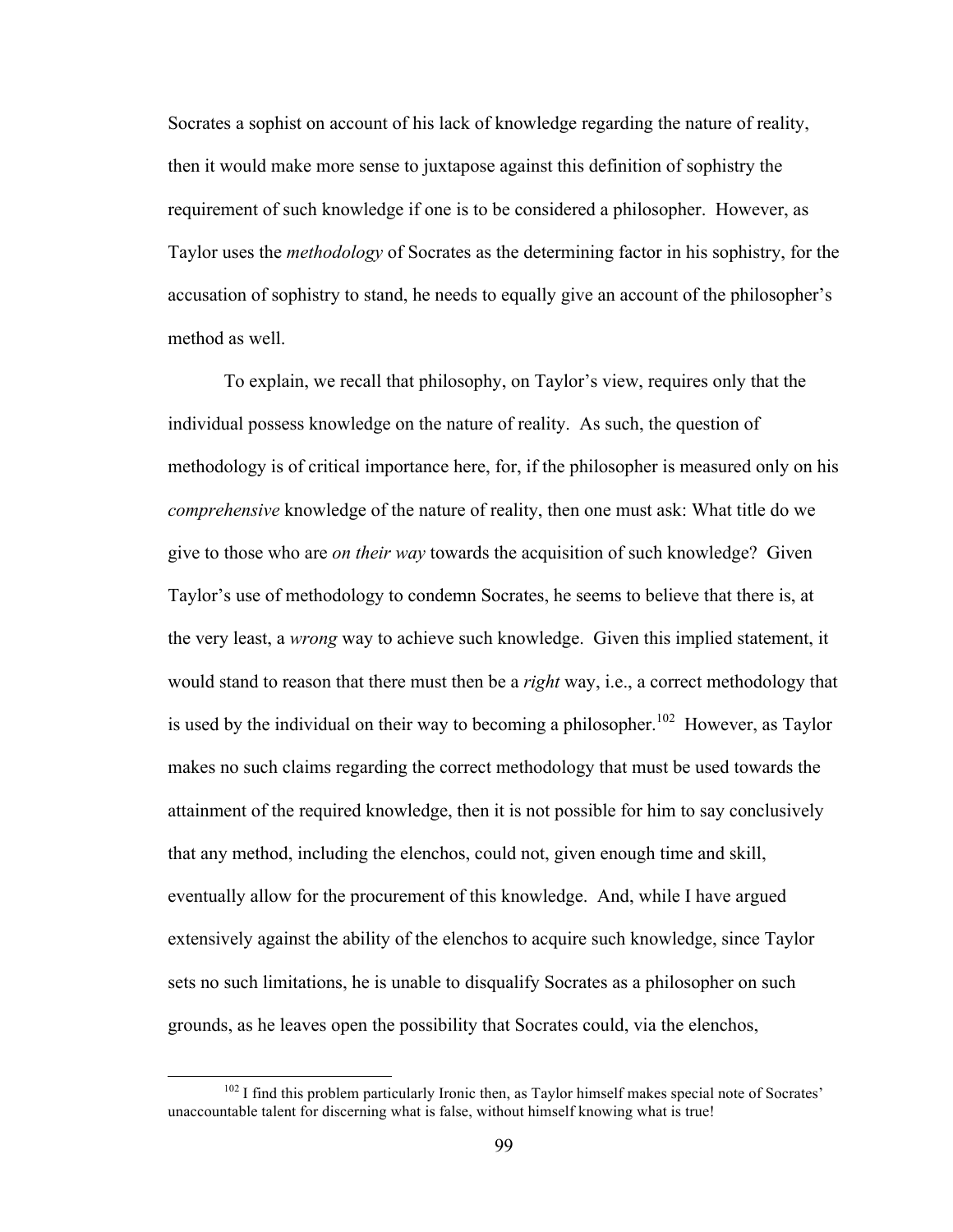eventually obtain knowledge pertaining to the nature of reality.

#### **Is Socrates a Philosopher?**

Yet, despite the problems that arise from Taylor's interpretation of Plato's conception of philosophy, with the possibility of Socrates being a sophist now undone, the question does remain: Does Plato consider Socrates to be a philosopher? While we may be inclined to answer in the affirmative, since the promised dialogue on the subject of the "philosopher" was never delivered,<sup>103</sup> Plato's later standards for philosophy remain frustratingly uncertain. As a result of this uncertainty, a rigorous scholarly debate has emerged regarding Plato's understanding of philosophy. And, given the attention paid by Plato in the later dialogues to the method of division, it is of no surprise that this debate centers around the role this new method plays (if any) in the work of philosophy.

On the one hand, there are those who believe that the advent of this methodology indicates a sea change in Plato's thought regarding philosophy itself, suggesting that this new tool introduced to us by Plato is to be considered *the* method of the true philosopher.<sup>104</sup> On the other hand, there are those who make a softer claim, acknowledging the importance of the new method of division, while also recognizing that it is not *the* method of the philosopher, but *part* of the philosophical process to be used with other methods such as the elenchos or the dialectic of the middle dialogues.<sup>105</sup>

 $\overline{a}$ 

 $103$  Soph. 217b2 – Gill (2012, 5) suggests that this omission on Plato's part in not accidental. By withholding the final piece of the puzzle, by denying us the "answer," Plato continues on as he always has, showing us the way without simply handing us the answer. As Gill writes, "Plato uses the devious strategy I have attributed to him because, by making his audience work very hard to dig out his meaning, he fosters in them (and us, his modern readers) a skill in reading and a competence in using dialectical techniques and developing new ones." See also, Frede (1996, 150).

<sup>&</sup>lt;sup>104</sup> See Morgan (1990, 99)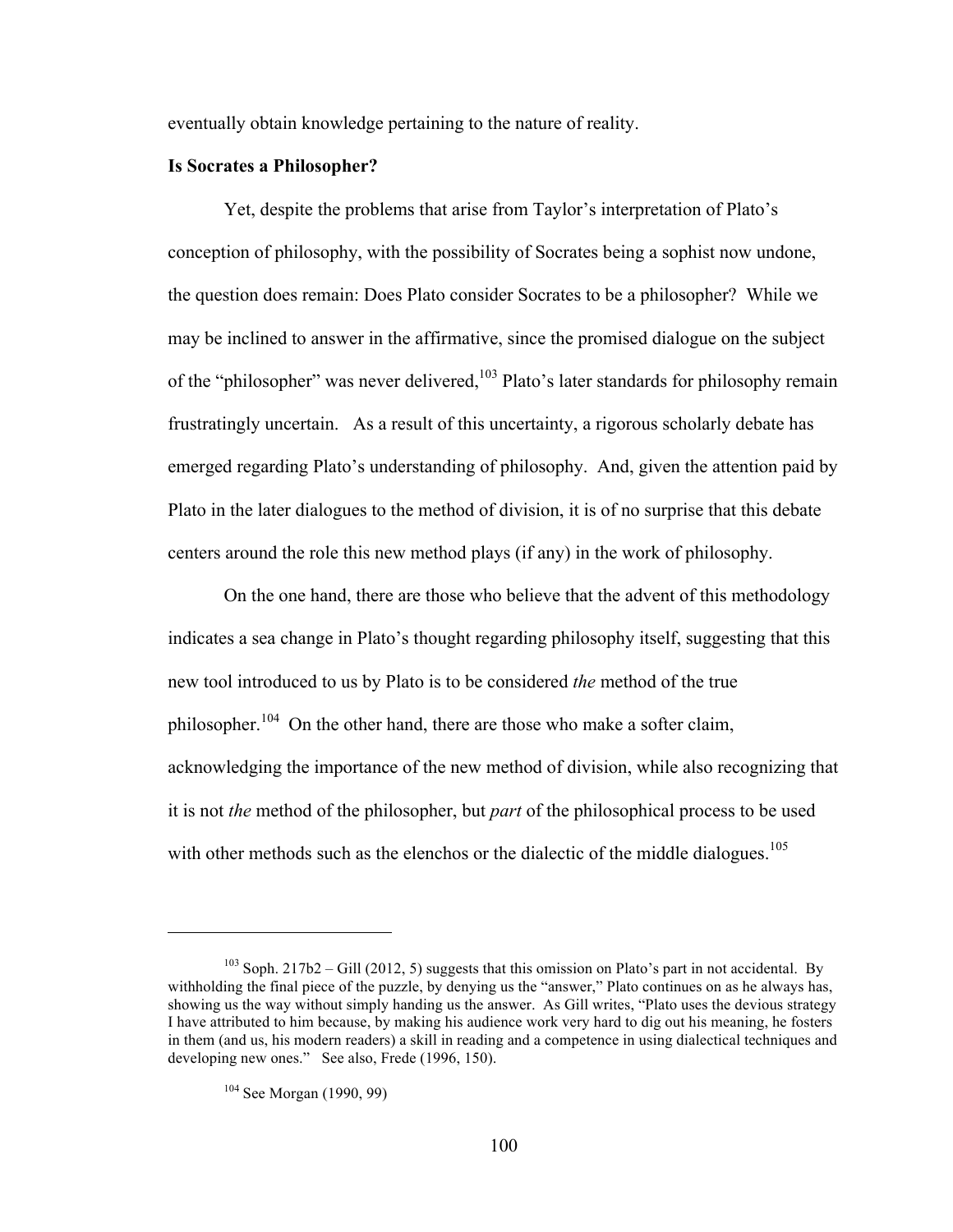Finally, there are those, such as Gilbert Ryle, who argue the contrary, dismissing the method of division as nothing more than a rudimentary tool designed, "for the special benefit of the philosophically innocent novices who were at that moment getting their freshman's training in the ABC of thinking."<sup>106</sup> And, while I cannot help but admire the zeal with which Professor Ryle unabashedly rejects of the method of division, given the evidence to the contrary, I cannot agree with his conclusion. Therefore, since we must consider the method of division to be, at the very least, a necessary component of Plato's later understanding of philosophy, when we consider Socrates' lack of engagement with the method of division, Plato could not have considered him to be a philosopher in the unqualified sense. $107$ 

#### **Defending the Method of Division**

In order to defend the thesis that we must consider the method of division as a necessary component of philosophy as understood in the later dialogues, I look to the work of J.L Ackrill, who, in his article, "In Defence of Platonic Division*,*" takes on the method's most vocal opponents, Gilbert Ryle.<sup>108</sup> And, while I must commend Ackrill on

 $107$  I am inclined to make this softer claim here, agreeing with Morgan (1990) that perhaps we must distinguish between "proper philosophy" and "philosophy in general." It is only the former, however, that could rightfully be called the method of a true philosopher.

<sup>&</sup>lt;sup>105</sup> Gill (2012), Ackrill (1997) It should be noted that determining precisely what the "dialectic" of Plato's middle period entails is a matter of debate for scholars. For recent work on the issue, see Benson (2016).

 $106$  Ryle (1966, 139)

<sup>&</sup>lt;sup>108</sup> Ackrill (1997), Ryle (1939) and (1966) - Ryle's full objection summarized by him as follows: "First of all it can only be applied to concepts of the genus-species or determinable-determinate sort, and it is not concepts of this sort that in general, if ever, engender philosophical problems. And, next, most generic concepts do not subdivide into two polarly opposed species; usually there are numerous of a genus or subspecies of a species. And the question whether a sort divides into two or seventeen sub-sorts is, in general, a purely empirical question. So nearly any case of a philosopher's operation by division could be upset by the subsequent empirical discovery of sorts lying on neither side of the philosopher's boundary lines. And finally, there is room for almost any amount of arbitrariness from the selection from the ladders of sorts *en route* for the definition of a given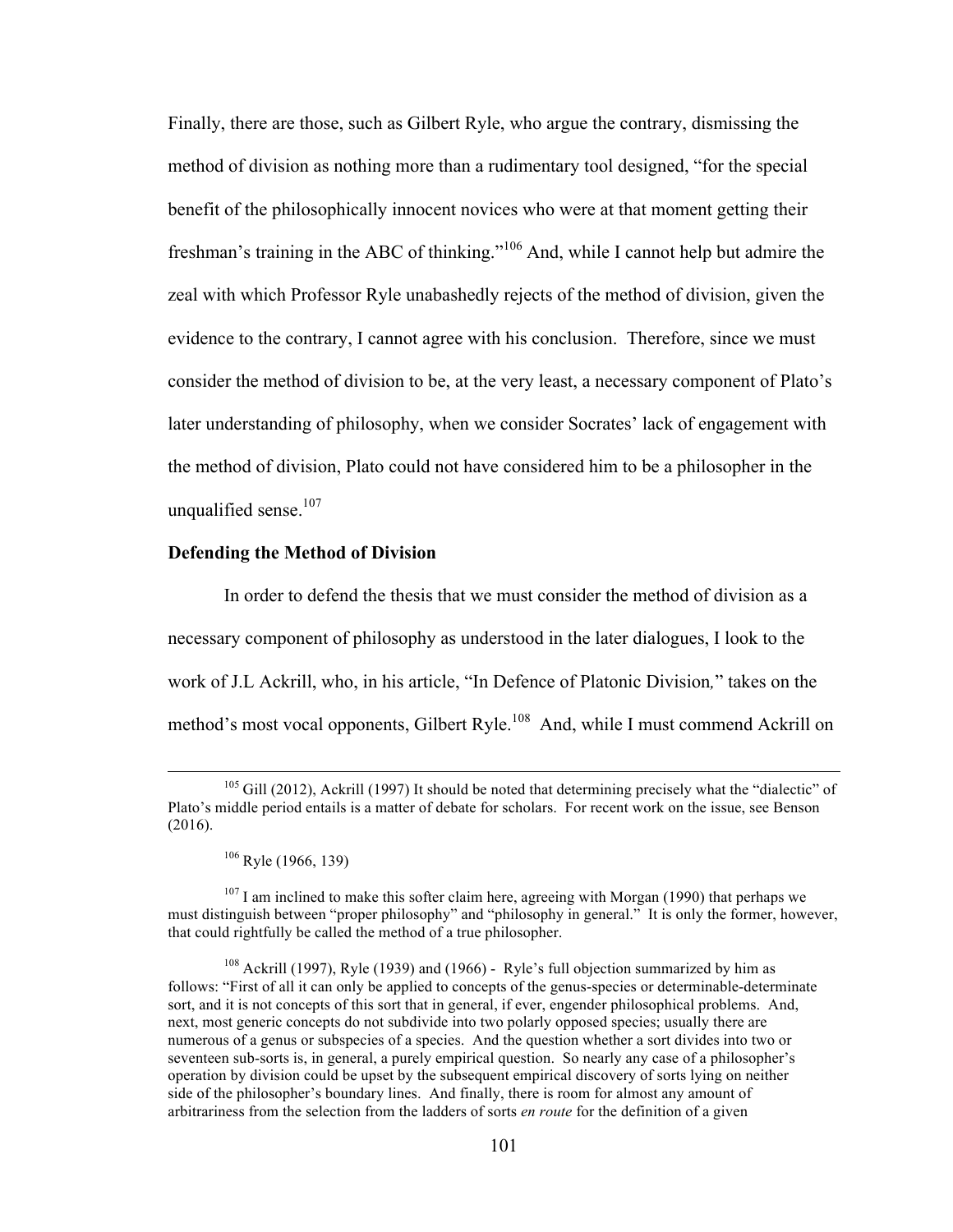his thorough response to Ryle's many objections, for our purposes here I will focus on Ryle's most pressing objections which can be paraphrased as follows: (1) That the method of division forces dichotomous division upon kinds.

(2) As the method of division is limited to genus-species determinations, it cannot be applied to philosophically interesting problems.

Beginning with Ryle's first objection, i.e., that the method forces dichotomous divisions, we find that there is a significant stock of evidence to the contrary of this claim. Granted, the majority of the divisions we have seen thus far in the *Sophist* do seem to follow a pattern of bifurcation. However, we need not look far at all for evidence to the contrary to this, e.g., the division *techne* into *three* distinct branches: acquisitive, separative, and productive. Yet, despite this immediate (and prominent) example, as well as other similar examples to be found in the *Philebus*,<sup>109</sup> the *Phaedrus*,<sup>110</sup> and others, Ackrill notes that we also find textual evidence that Plato does not demand dichotomous division, but rather *recommends* it for the purposes of clarity. Looking to the *Philebus*  16d, we read: $111$ 

We ought, whatever it be that we are dealing with, to assume a single form and

 $109$  *Phil.*  $16c2-3$  – Sound is divided into three kinds

 $\overline{a}$ 

<sup>110</sup> *Phaed.* 238a-c – Madness is divided into multiple kinds.

<sup>111</sup> Ackrill additionally points to less direct evidence from the *Phaedrus* (265e), which Ackrill suggests, "stresses the crucial importance of following the natural articulation of the item under examination. However, upon examination of this passage in particular, while I agree with Ackrill that there is no *explicit* demand that the divisions be dichotomous, the examples Socrates gives do seem to suggest such bifurcation. E.g., that body parts "naturally come in pairs," and that we ought to "cut up each kind according to its species along its natural joints," which, would seem to suggest dividing by two. As such, while I agree with Ackrill's argument in general, this evidence in particular is somewhat troublesome.

concept….there are many tolerable and no perfect ways of defining most of the sort-concepts that we employ.

A chain of *summa genera, genera, species, sub-species* and *varieties* is not itself a chain of premises and conclusions. But what is more, it cannot in general be deductively established or established by reduction ad absurdum. The work of a Linnaeus cannot be done *a priori.* How could Plato who knew exactly what question-answer arguments were really like bring himself to say, if he did say, that the philosophically valuable results of such arguments are kind-ladders?" (136)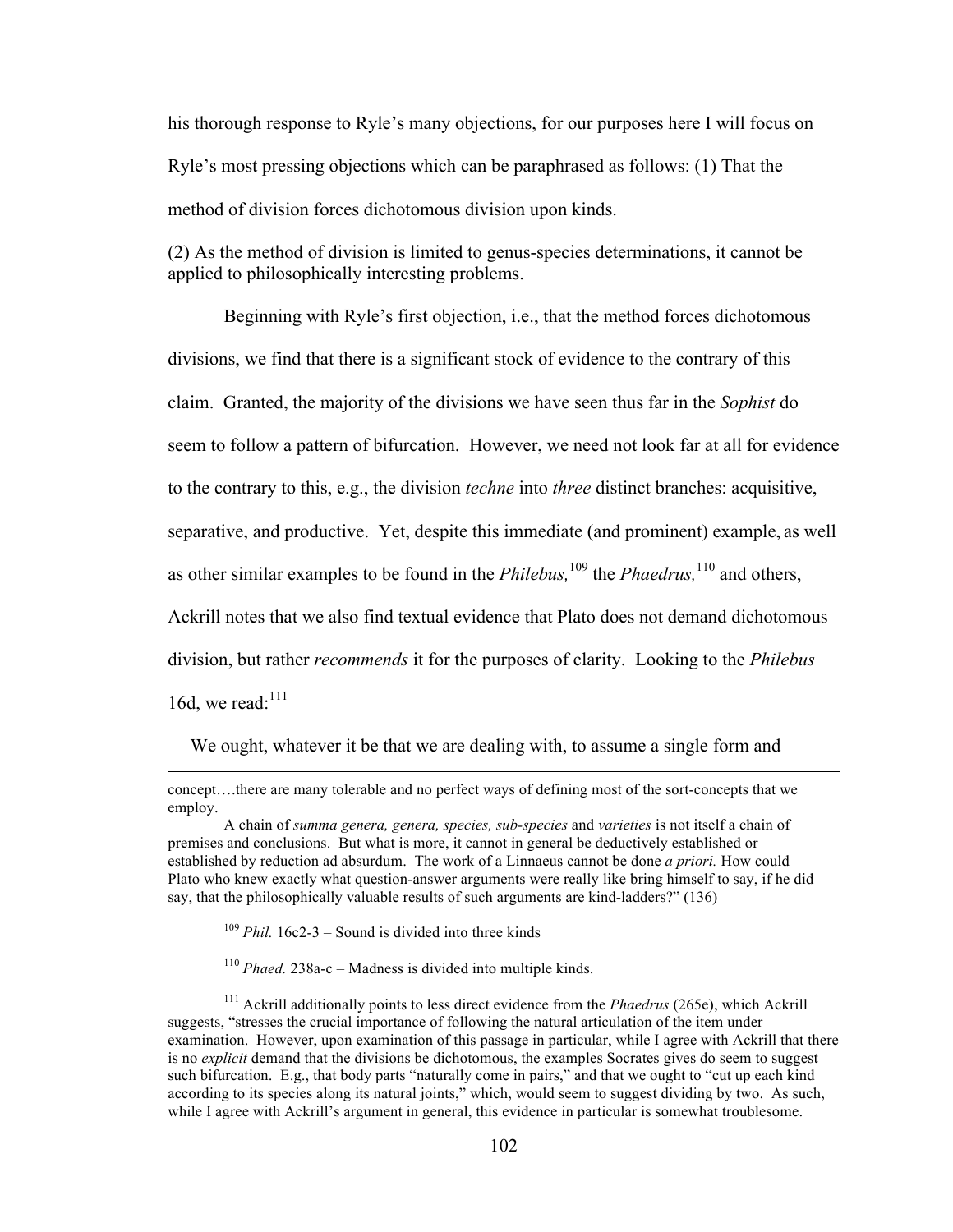search for it, for we shall find it there contained; then if we have laid hold of that, we must go on from one form to look for two, *if the case admits of their being two, otherwise three or some other number of forms.*

Furthering this point, Ackrill draws from additional evidence in the *Statesman* 287c:

It is difficult to cut them into two…so since we cannot bisect, let us divide them as we should carve a sacrificial victim into limbs. For we ought always to cut into *the number as near as possible to two.*

Thus, while it is indeed the case that the majority of divisions are dichotomous, we can clearly see that there is no *requirement* that they be as such. However, as the goal of the method of division is to define a kind in the most precise way possible, it would make sense that we ought strive to make as few divisions as possible, for, as Ackrill explains, "a slapdash division into a lot of species will very probably cause important similarities and groupings to escape notice."<sup>112</sup>

In contrast to his first critique, Ryle's second objection, i.e., that the method of division is not equipped to handle philosophically interesting problems, presents a more pressing challenge. For Ryle, we need only look to the *Sophist* as evidence to this claim, for, once the method of division has failed to capture the sophist, the Stranger halts the process, recommending that the need to first determine if false-statements are possible, a determination which required the discussion of non-being as discussed in section 1 of this chapter. Given the discussion of non-being is not undertaken by the method of division, and, given the importance that the concept of non-being plays for Plato's larger metaphysical system, Ryle argues that, when it comes to truly important philosophical concepts, the method of division simply falls short.<sup>113</sup>

 $\overline{a}$ 

<sup>112</sup> Ackrill (1997, 103)

 $113$  Ryle (1966, 140-144)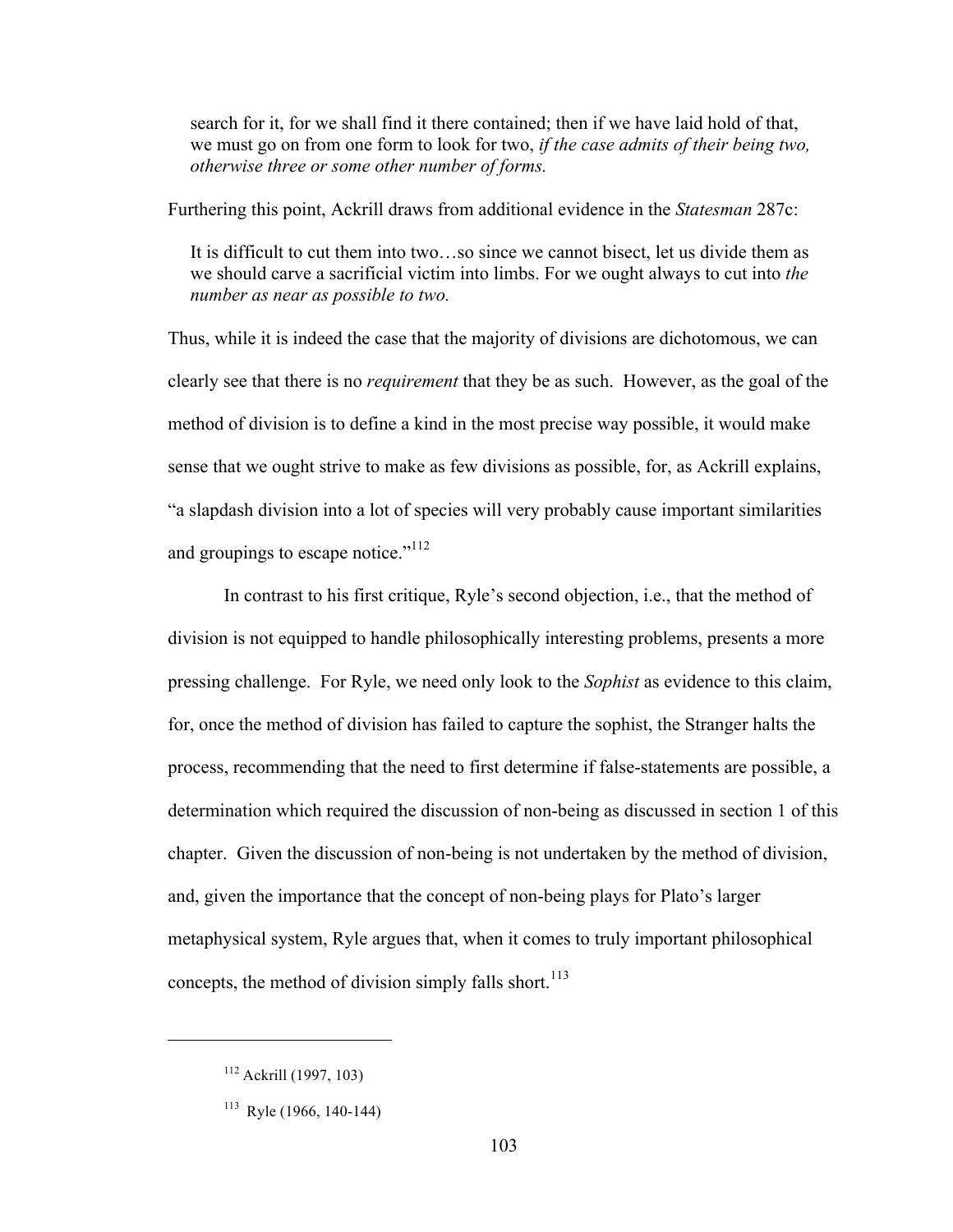While I agree with Ryle that the division would seem ill-equipped to handle the problem of non-being as discussed in the *Sophist,* such shortcomings do not seem to me to be grounds for dismissal for the method as a whole, let alone evidence that it is unable to handle important philosophical problems.<sup>114</sup> To suggest this is to have an exceptionally narrow, and perhaps even anachronistic, understanding as to what would qualify as "philosophically important" for Plato. To explain, when we look back to dialogues such as the *Gorgias, Protagoras, Menexenus, Republic,* or even as far back as the *Apology,* we are inundated with warnings about the trappings of sophistry. One consistent theme that rings true in each of these dialogues is that the sophist is not only dangerous, but cunning as well. And, this latter quality makes him all the more dangerous, as it is through this crafty charm that he is able to convince others that he is wise; that he knows what is *right.115* Given the harm that such individuals can inflict, that we should be able to recognize them is of the utmost importance, as such individuals pose a direct threat to the success of the *polis*. So, while defining the sophist for what he is may not share the grander metaphysical or epistemological ramifications as discovering the form of non-being, to say that such a determination is unimportant is to say that *Plato*  did not consider matters of politics to be philosophically important. And, while there is an argument to be made that Plato's interests shifted over the course of his life,  $116$  given

 $\overline{a}$ 

<sup>&</sup>lt;sup>114</sup> Ackrill offers an alternative critique than my own here, suggesting that Ryle does not take into consideration the fungible nature of many Platonic terms.

115 See Men. 235a-c - "Each time, as I listen and fall under their spell, I become a different man – I'm convinced that I have become taller and nobler and better looking all of a sudden...And this high and mighty feeling remains with me more than three days. The speaker's words and voice sink into my ears with so much resonance that it is *only with difficulty* that on the third or fourth day *I recover myself* and realize where I am…This is how clever our orators are."

<sup>116</sup> See Vlastos (1991: ch.4)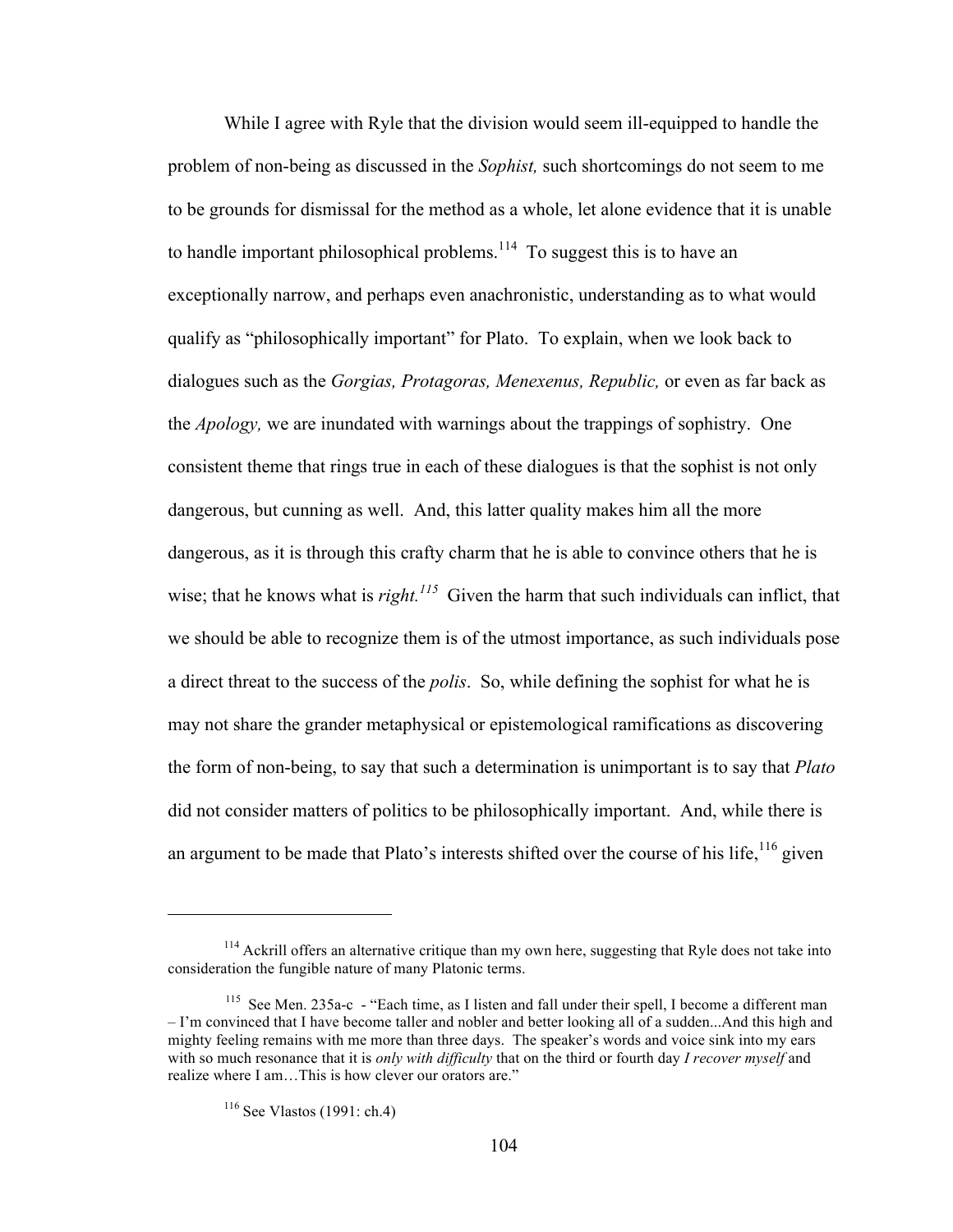the consistent attention given to politics throughout the entirety of the Platonic corpus,  $117$ it is entirely anachronistic to suggest Plato thought otherwise.

This is not to say that Ryle's objections should be entirely dismissed, for, I would allow that there are certain philosophical problems that are perhaps better handled by other methodologies, and, to be sure, we might take the discussion of non-being in the *Sophist* as evidence to this claim. However, despite its ineffectiveness in certain areas, Plato provides ample evidence to support the claim that he came to consider it to be an essential part of philosophy as a whole.

However, while I do admit that Plato does, on occasion, resort to varying methodologies depending upon the direction of the discussion, it does not then follow that Plato considers the method of division as unable to handle more metaphysical inquiries. Indeed, we find an ample supply of compelling evidence in the affirmative position taken by Plato regarding division. Beginning with the dialogue that has occupied much of our discussion here, the *Sophist,* we find the Stranger describing the method of division as follows:

And what name shall we give to this science? …Have we stumbled unawares upon the free man's knowledge and, in seeking for the Sophist, chanced to find the Philosopher first?

THEAETETUS – How do you Mean?

 $\overline{a}$ 

STRANGER – Dividing according to Kinds, not taking the same Form for a different one or a different one for the same – is this not the business of Dialectic? … and the man that can do that discerns clearly one Form everywhere extended through many, where each one lies apart, and *many* Forms, different from one another, embraced from without by one Form; and again *one* Form connected in a unity through many wholes, and *many* Forms, entirely marked off apart. That means knowing how to distinguish, Kind by Kind, in what ways the several Kinds

<sup>117</sup> A point made all the more clear when we consider the *Laws.*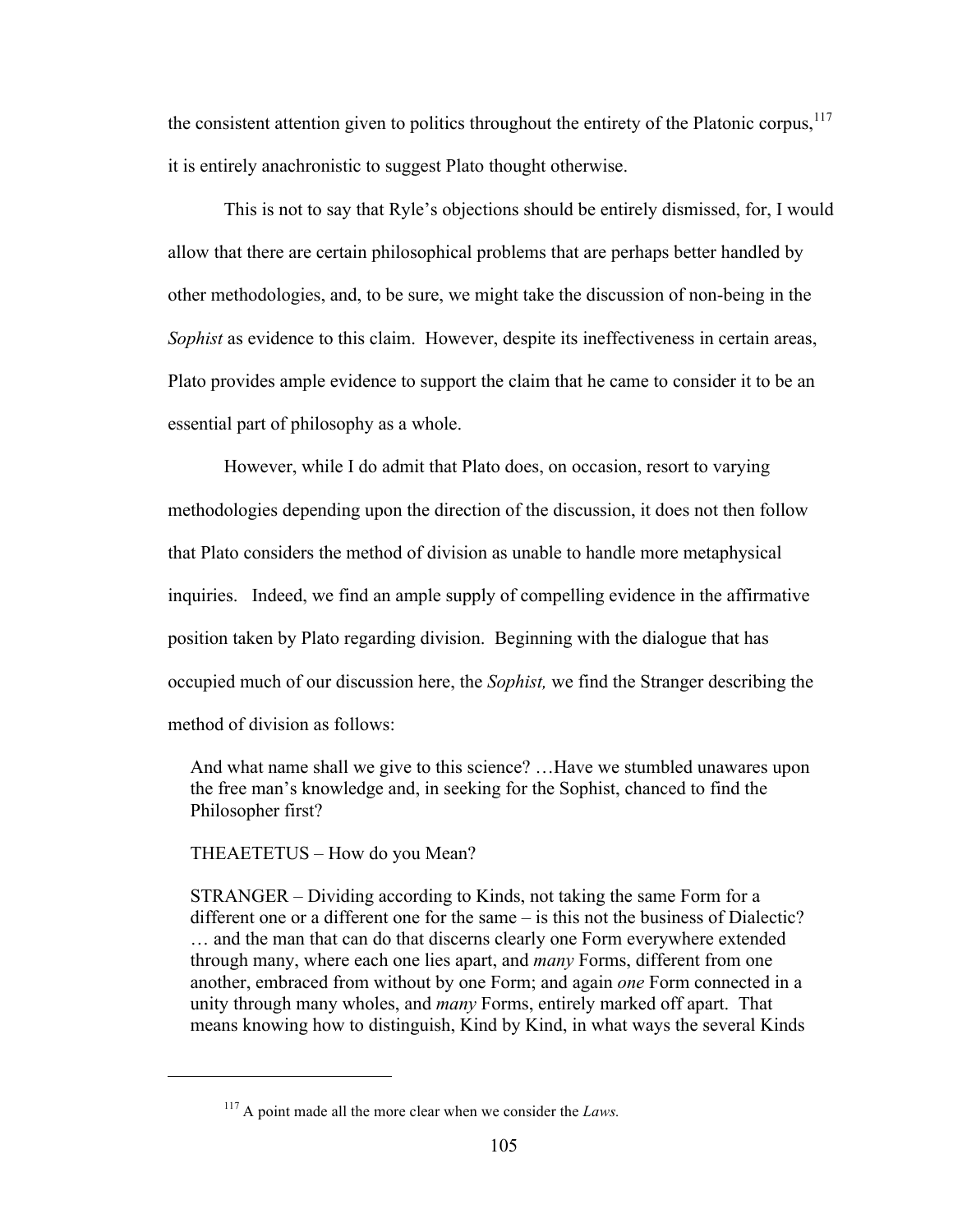can or cannot combine. $^{118}$ 

Following this thorough description of the method of division, the Stranger concludes that we should, "assign this *dialectical* activity only to someone who has a pure and just love of wisdom," and further that, "…We'll find that the philosopher will always be in a location like this…"<sup>119</sup> Given this evidence, it is difficult to see how Plato could *not* have associated division with dialectic. Further, as we can see from the laudatory remarks issued by the Stranger, the description of this method is one very closely associated with the determination of *what is, or, in other words, Being itself.*<sup>120</sup>

And, while the praise for the method as found in the *Sophist* is perhaps not as

effusive in other dialogues, we do indeed find evidence in the *Statesman* as well.<sup>121</sup>

Looking then to that text, we read:

But what most people, I think, fail to realize is this: some of the things there are have sensible likenesses, easy to recognize, and these can be indicated without difficulty when anyone wishes in reply to a request for a *logos* of such a thing to avoid trouble and indicate them easily without a *logos. But the greatest and most important things* have no images fashioned with clarity for men; to content the enquirer's mind there is nothing to show which can be fitted to a sense perception as to give adequate satisfaction. *This is why we must practice the ability to give and receive a* logos *of each thing.* The incorporeals, the finest and greatest of things, are clearly shown only by a *logos* and in no other way; and it is for the sake of them that all our present discussions are taking place.<sup>122</sup>

As we can see from this passage, it is clear that Plato intends for the method of division

<sup>122</sup> *Statesman* 285d-286b – Italics added for emphasis.

<sup>&</sup>lt;sup>118</sup> Soph. 253c-e. Cornford's (1935) translation as used by Ackrill (1997)

 $119$  Soph. 253e3-5. Translation by White (1997).

<sup>120</sup> *Soph*. 254a7 - The Stranger notes that the individual described, "uses reasoning to stay near the form *being."* See also Gill (2012, 241)

<sup>121</sup> Ackrill also draws from both the *Phaedrus* 265d-e, and *Philebus* 16b-17b for further evidence to support his argument. In both instances, we clearly see Socrates praising the method of division, in both instances attributing a divine element to the methodology.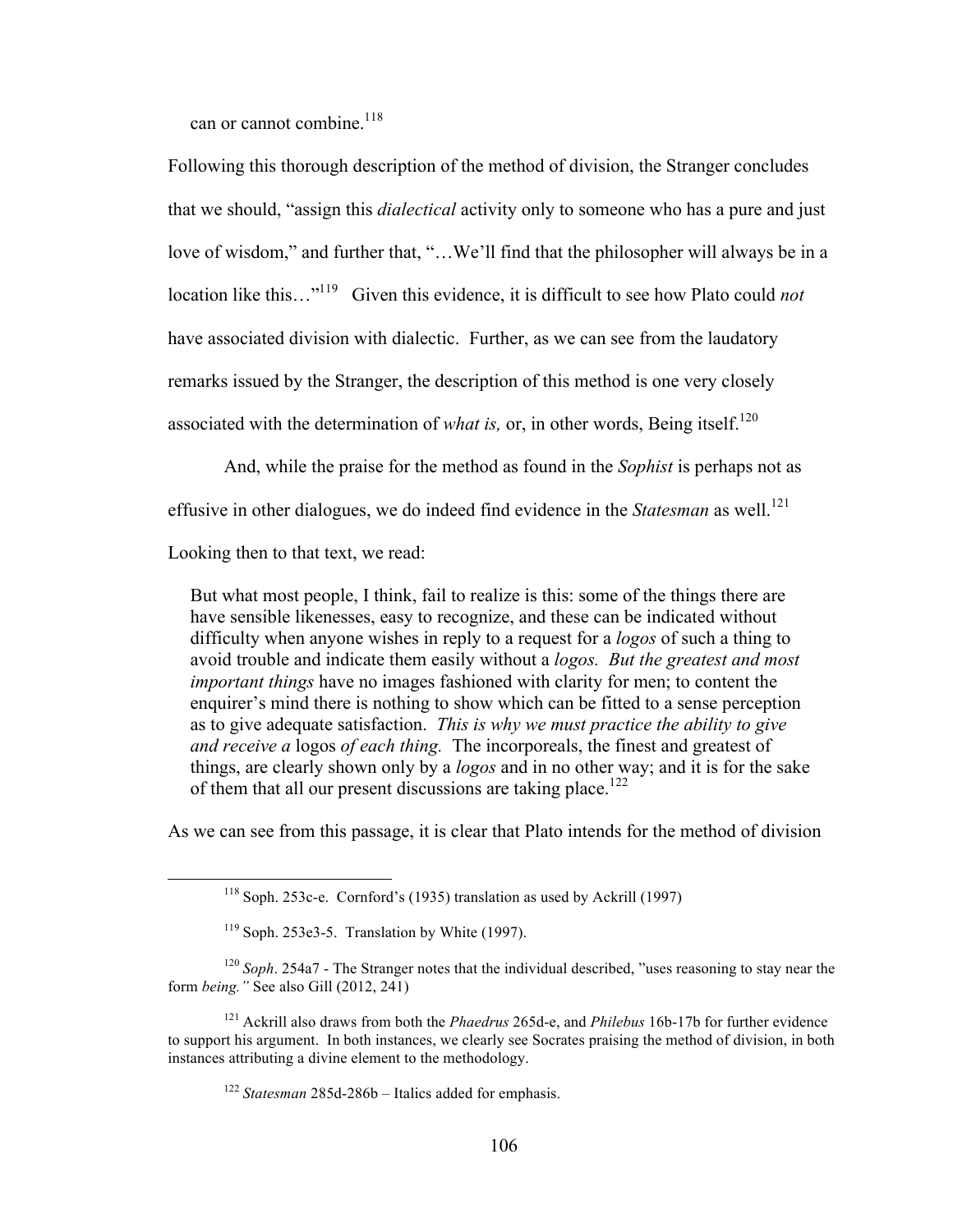to be utilized for the "greatest and most important things". Granted, we do find the Stranger recommending that division be used on easier examples, e.g., weaving. However, as Ackrill notes, the reasoning behind this recommendation is to prepare the budding dialectician for those matters that are of greater importance, inquiries that, as we have found, are significantly more challenging in scale.<sup>123</sup> Once again we find that, based upon textual evidence to the contrary, Ryle's argument that division need be excluded from philosophy on the grounds of its ineffectiveness falls flat.

#### *Conclusion*

Drawing from the evidence above, I would argue that we must conclude that the method of division needs to be considered a necessary part of philosophy as understood by Plato in the later dialogues. Thus, while we have saved Socrates from sophistry, if we are to make the claim that he is a philosopher, then we need to show that Socrates not only practiced this method, but did so successfully.<sup>124</sup>

To begin, we recall that in these later dialogues, Socrates has largely been removed from view, taking a back seat to the Stranger, and, it is the *Stranger* that guides us deftly through the complicated process of division in both the *Sophist,* as well as the following *Statesman.* Yet, if we turn our attention to the *Philebus,* we find Socrates once again at center stage, not only guiding the discussion, but doing so with a "new" methodology, one which Socrates refers to as the "divine method". And, in his

 <sup>123</sup> Ackrill (1997, 98) I would add that we see this notion at work in the *Sophist,* as the Stranger begins with the Angler, which is only done to prepare Theaetetus for the investigation into Sophistry, a difficult task, to be sure, and one that carries significantly more philosophical import.

<sup>&</sup>lt;sup>124</sup> Theoretically, *anyone* could use the method of division. However, as was evidenced in our discussion of the *Sophist,* only the true dialectician, one trained properly in the methodology, will be able to use it properly. And, it is only this person, the individual that is, "capable of adequately discriminating a single Form spread out all through a lot of other things," (Soph. 253d4-7) that can rightfully be called the Philosopher. (253e3-5)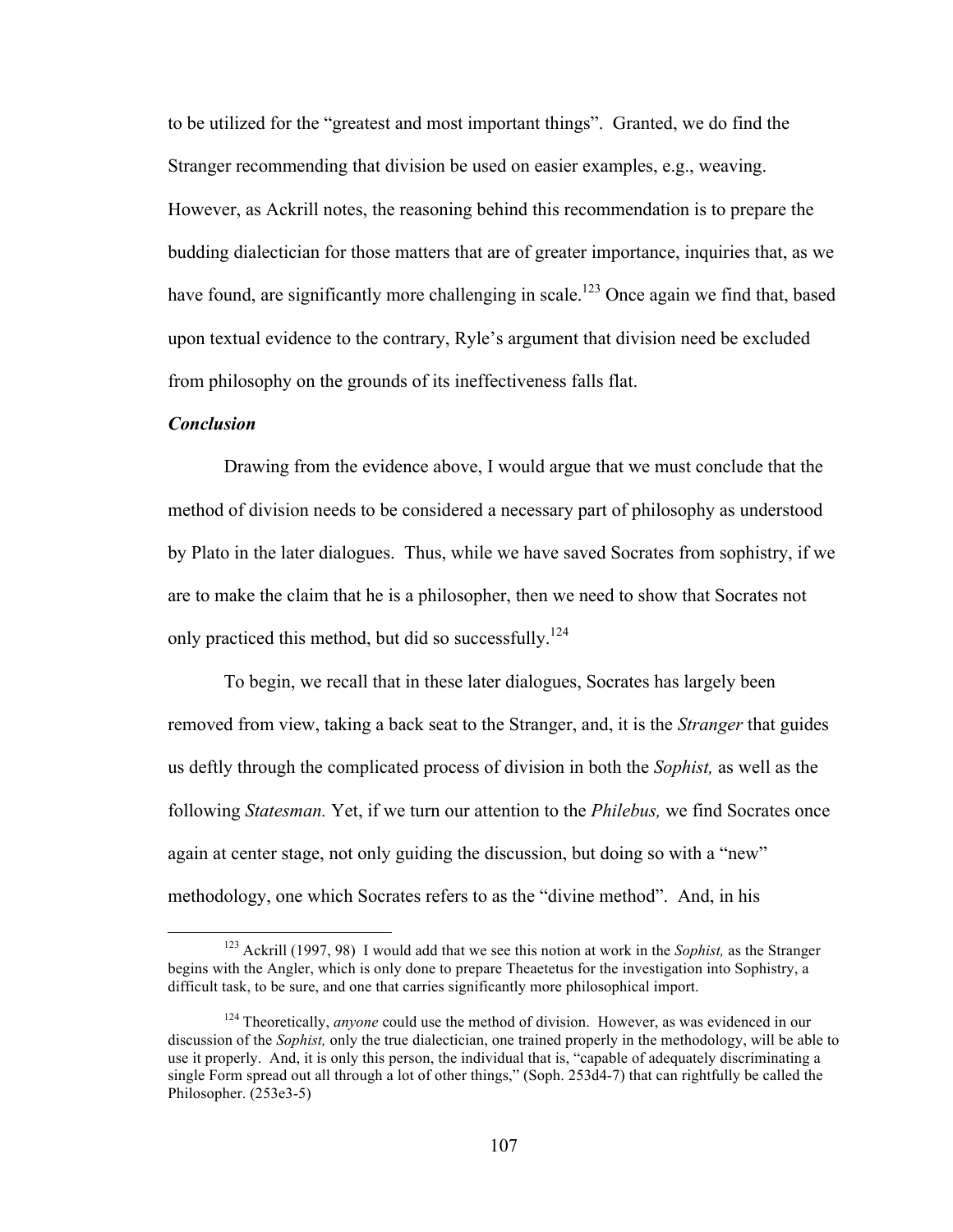description, we find Socrates not only professing his love for this efficient methodology, but further *confessing* that it, "has often escaped me, *and left me behind, alone and helpless."125* And, while admissions of ignorance or perplexity are nothing new for Socrates, scholars such as Dorothea Frede have argued that the context of this admission in particular carries a deeper meaning.<sup>126</sup> To explain, we find that when faced with the challenge of differentiating between various types of pleasures and knowledge, Socrates suggests that such a task is best tackled through a new method which, recalling an earlier passage I have cited above, Socrates describes as follows:

We ought whatever it be that we are dealing with, to assume a single form and search for it, for we shall find it there contained; and if we have laid hold of that, *we must go on from one form to look for two,* if the case admits of there being two, otherwise for three or some other number of forms: and we must do the same again with each of the 'ones' thus reached, until we come to see not merely that the one that we started with is a one and unlimited many, but also just how many it is.<sup>127</sup>

As we can clearly see, this method that Socrates describes as a "gift from the gods" is in fact the method of division as we find in the *Sophist.* Yet, as Frede notes, despite the praise he has bestowed upon it, Socrates very quickly abandons the new methodology, explaining that they need not continue on in such fashion, as he has been struck with divine inspiration, gifted by the gods with new information that will allow them to move forward in their discussion of pleasure and knowledge.<sup>128</sup> This bizarre turn of events rightly prompts Frede to question Plato's motives here, for, if Plato was to have the discussion move forward not through the division process, but from Socratic inspiration, why would he go through the trouble of having Socrates not only introduce the method,

 <sup>125</sup> *Phil.* 16b6-7

<sup>126</sup> D. Frede (1996, 232). 127 *Phil.* 16d

<sup>&</sup>lt;sup>128</sup> *Phil.* 20b3-5. This point will be addressed in significant detail in Chapter. 4 of this dissertation.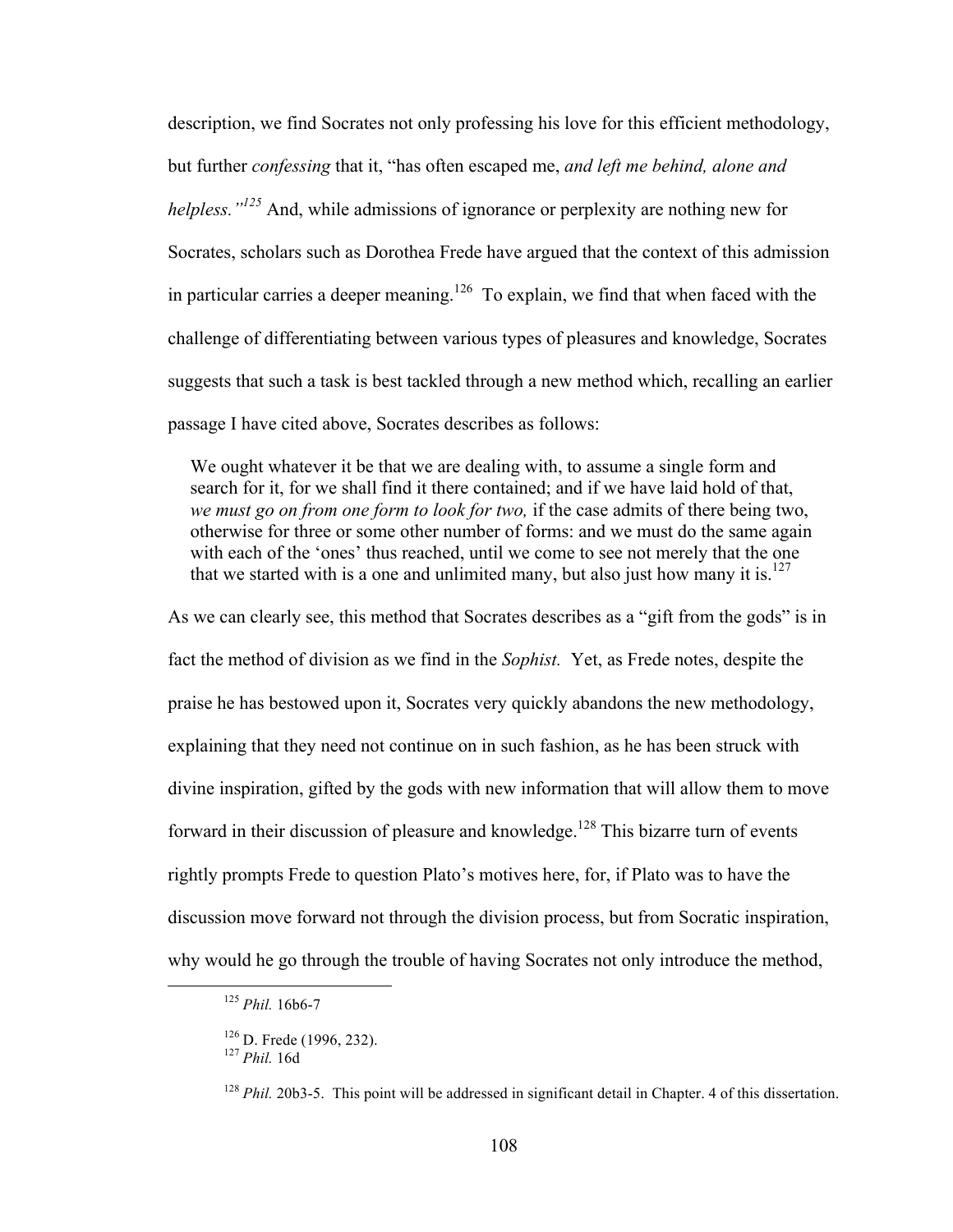but clumsily attempt to use it as well?<sup>129</sup> And, according to Frede:

The answer must be that Plato is very concerned with clearly demarcating what Socrates is *not* doing here. Although he is following some of the injunctions of dialectic proper, he is not going to treat the problem in the way that a real expert would have to deal with it. *He is not presented as a master dialectician*.<sup>130</sup>

Further, not only does the *Philebus* present Socrates as lacking the skills necessary to properly engage in division, when Socrates *does* contribute to the progress of the discussion, he does so through borrowing ideas from others,  $131$  or simply stating ideas as facts while asking Protarchus to approve as verification<sup>132</sup> Given this evidence, just as the *Sophist* went through great pains to distinguish the sophist as set against the philosopher, I would argue that we must similarly understand the *Philebus* to be Plato's attempt to distinguish Socrates from his new understanding of the true philosopher.

Yet, if this is true, if the *Philebus* serves the double purpose of expressing Plato's view that Socrates can no longer be considered a philosopher, then what are we to make of Socrates? In answer to this question, in the final chapter of my dissertation I will present the argument that, as the skill of Socrates cannot be accounted for by philosophy or sophistry as defined in the late dialogues, Plato must have attributed his ability to divine inspiration.

 <sup>129</sup> D. Frede (1996, 229-232)

 $130$  D. Frede (1996, 233)

<sup>131</sup> *Phil.* 44c

<sup>&</sup>lt;sup>132</sup> *Phil.* 31b8 – See also D. Frede (1996, 38 n. 38) Frede notes that on account of these varied measures, "It is impossible to show in detail the means by which Socrates brings about his results."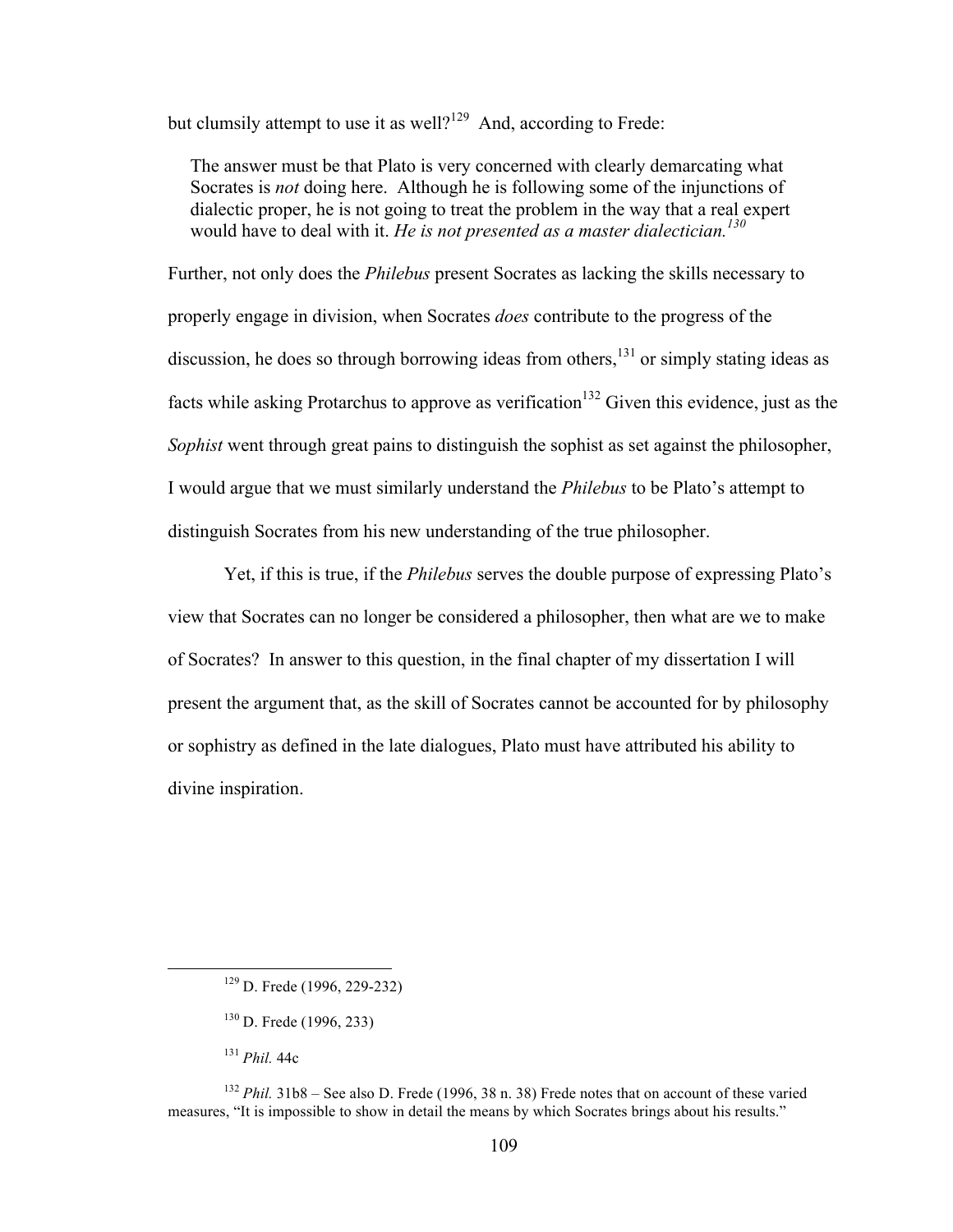# **Chapter 3: Socrates and Divine Inspiration in the Early Dialogues**

# **The Problem of Socratic Piety**

 While I have argued that the elenchos ultimately fails in the establishment or uncovering of the definitional knowledge, we find that such failures do not faze Socrates. Instead he remains steadfastly committed to the utilization of reason to accomplish the very goals that elude him.<sup>1</sup> Yet, while Socrates' unflinching faith in the rational process is not in question, it is also quite clear that Socrates was not averse to accepting help from more unconventional sources<sup>2</sup>, i.e., divine influence. To the modern eye, this distributed reverence for both reason and the divine may seem problematic, as religion and reason are most often set in diametric opposition.<sup>3</sup> For Socrates, however, religion and reason are not at odds, but rather emerge as two sides of the same coin, seamlessly working in tandem towards the acquisition of knowledge. $4$  And, looking to the early dialogues we are indeed presented with an array of evidence in support of this position: (1) Socrates'

<sup>&</sup>lt;sup>1</sup> Vlastos (1991, 157) cites *Cr.* 45b. "Not now for the first time, but always, I am the sort of man who is persuaded by nothing in me except the proposition which appears to me to be the best *when I reason* about it."

<sup>2</sup> Interestingly, given the religious climate of the time in Athens, an appeal to the divine would be *entirely* conventional. For an account of religion in Socratic Athens, see Vlastos (1991: 157-78), Brickhouse and Smith (1994, 182-87), and McPherran (1996, 19-28). Vlastos however, suggests that the religious views of Socrates are distinctly *unconventional,* as Vlastos argues that Socrates invents a new understanding of the divine, one of benevolent, omniscient gods as opposed to the more anthropomorphized fallible gods of the Homeric/Hesiodic tradition. For a counter argument to Vlastos, see Wildberg (2002). While Wildberg agrees with Vlastos that Socrates' conception of the divine is distinct from the traditional view, such an understanding of the gods predates Socrates.

<sup>&</sup>lt;sup>3</sup> While the list of philosophers who express antagonistic views of faith and religion is perhaps too long to list, we find support for this hostile dichotomy from the religious perspective as well. For example, we might look to the works of Kierkegaard, notably in *Fear and Trembling,* wherein it is clearly expressed that reason stands in the way of faith. Considering Kierkegaard's position that it is through faith alone that one is able to experience freedom, such a hindrance is especially problematic.

<sup>4</sup> On Vlastos view (1991, 157 n. 3), Socrates must understand religion and reason to be in "perfect harmony," a point that has merit considering it was precisely in adherence to divine command that Socrates began to practice philosophy in the first place. See *Ap.* 33c.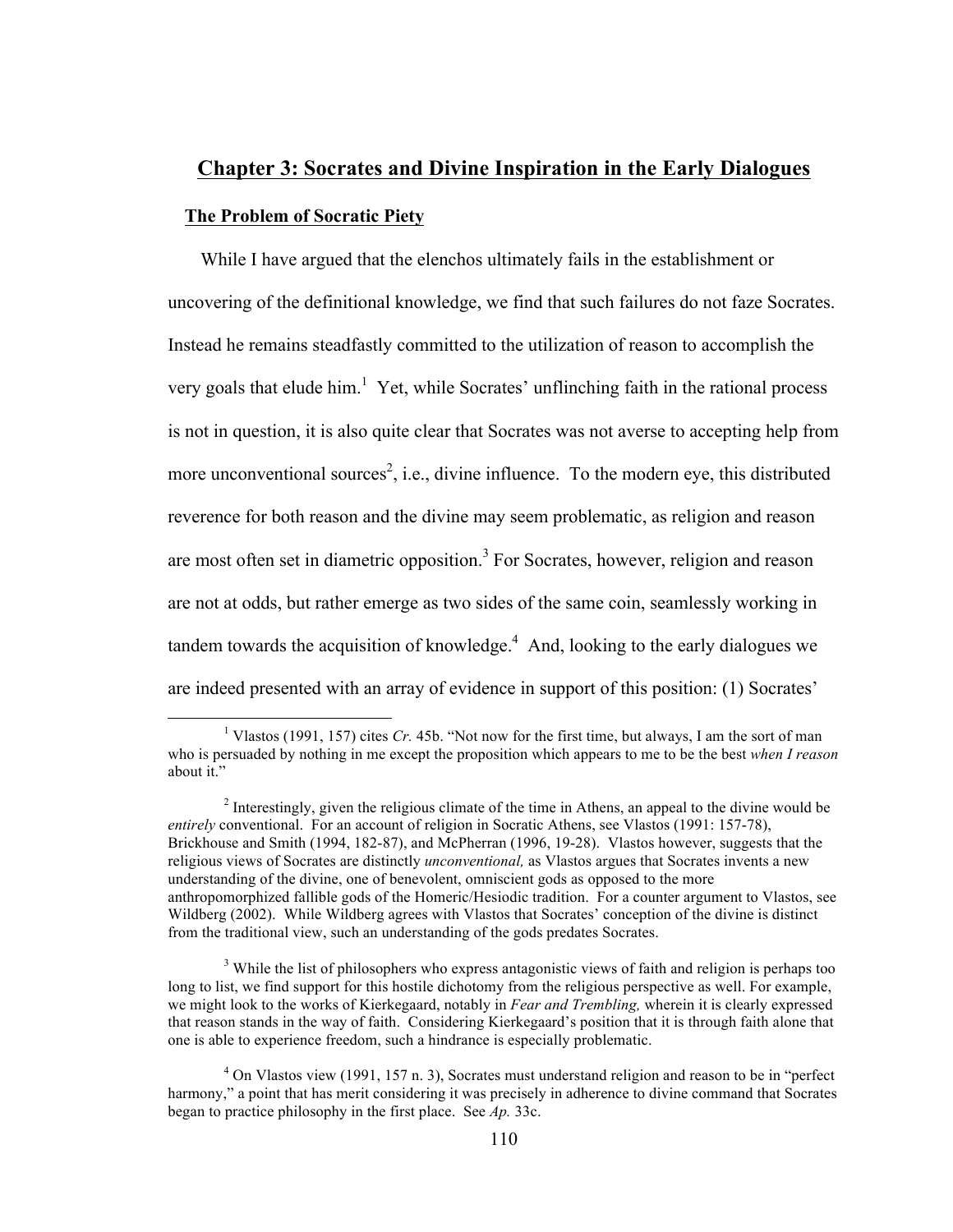consistent reference and acquiescence to the instruction of his *daimonion,* referred to as a divine voice<sup>5</sup> or sign, $6$  one which consistently warns him against performing actions that would be to his detriment, (2) his adherence to the commands of the gods received via the oracle, an obligation he equates with the duties of a soldier standing a post,<sup>7</sup> and (3) his recognition of the divine gifts as exhibited in other individuals, specifically divinely inspired artists who seem to have access to the truth, despite being unable to provide an account for such abilities.<sup>8</sup>

Yet, despite this evidence, some scholars are quick to dismiss these more fantastical leanings of Socrates as instances of irony, i.e., tongue-in-cheek references to the supernatural designed to appeal to the irrational minds of the majority.<sup>9</sup> Interpretations in this line see Socrates as a staunch atheist, a hyper-rationalist entirely void of any religious feeling or belief.<sup>10</sup> Martha Nussbaum, for one, argues that Socrates is so dismissive of religious belief, that his claim that the "unexamined life is not worth living" can be seen as a condemnation of religion in its entirety, for, as religious lives

<sup>9</sup> Nussbaum (1985, 234) See also McPherran (2005: 14) McPherran notes that even Aristotle fails to mention Socrates' *daimonion,* not the sincerity he attributes to the prophetic nature of dreams. He further notes that *Rhetoric* 1419a6-19 is evidence that Aristotle would have been aware of the *daimonion.*  From Aristotle we read, "For instance, Socrates, when accused by Meletus of not believing in the gods, asked whether he did not say that there was a divine something; and when Meletus said yes, Socrates went on to ask if divine beings were not either children of the gods or something godlike. When Meletus again said yes, Socrates rejoined, 'Is there a man, then, who can admit that the children of the gods exist without at the same time admitting that the gods exist?'"

 $10$  For the arguments on this position, see Nussbaum (1985, 234-235) and Nehamas (1987, 304-305).

 <sup>5</sup> *Ap.* 31d1-3 and *Phdr.* 242c2

<sup>6</sup> *Ap.* 40b1; *Eud.* 272e2; *Phdr.* 242b9.

<sup>7</sup> McPherran (1996, 209) See *Ap.* 33c4-8; 23b; 37e-38a

<sup>8</sup> See *Ion* 534a, as well as *Laws* 719c.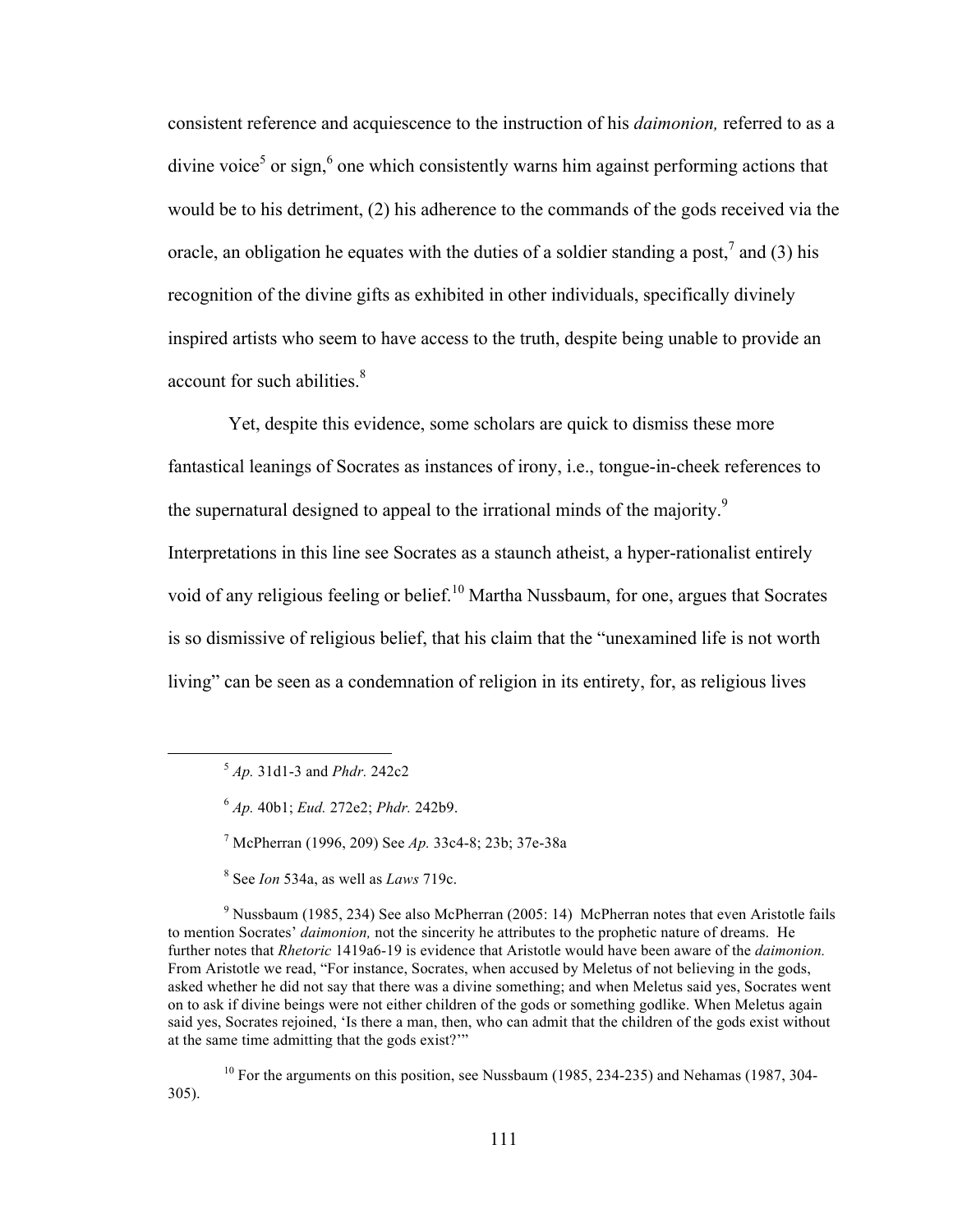"lack a rational basis," then such lives are not worth living.<sup>11</sup> Further, in response to Socrates' consistent appeal to his *daimonion*, a Socratic practice that would seem to undermine her anti-religious position, Nussbaum suggests that in these moments Socrates is not appealing to a god in the proper sense, but to reason itself, explaining that, "what is really happening is that reason itself is being made a new god…" and that any reference to the *daimonion* is but an, "…ironic way of alluding to the supreme authority of dissuasive reasoning and elenctic argument."<sup>12</sup> And, according to Nussbaum, this supplanting of the gods with reason is so obviously true, that Meletus or "any Athenian" would immediately recognize Socrates' not-so-hidden agenda. On Nussbaum's interpretation then, Socrates is indeed guilty of the charge of impiety, for, in declaring reason as the divine, he would not only be denying the gods of Athens, but of all divine entities.

Alexander Nehamas, for his part, offers a different line of critique, arguing against Socrates' acceptance of the perfection of divine wisdom. For Nehamas, while Socrates does unquestionably listen to his *daimonion*, he exhibits uncertainty in other matters, specifically the message given to him via the oracle.<sup>13</sup> For instance, while it is true that Socrates attributes his mission's provenance to the god's command, he does not accept the oracle's message blindly, and instead proceeds to investigate the veracity of the oracle's claim that he is the wisest of the Athenians.<sup>14</sup> As Nehamas explains, "It is

 $11$  Nussbaum (1985,234)

 $12$  Nussbaum (1985, 234)

<sup>&</sup>lt;sup>13</sup> Nehamas (1987, 304-306) – Here Nehamas is directly critiquing Kraut (1981: 549) who claims the contrary, i.e., that Socrates exhibits absolute submission and obedience to the god.

<sup>14</sup> *Ap.* 21c1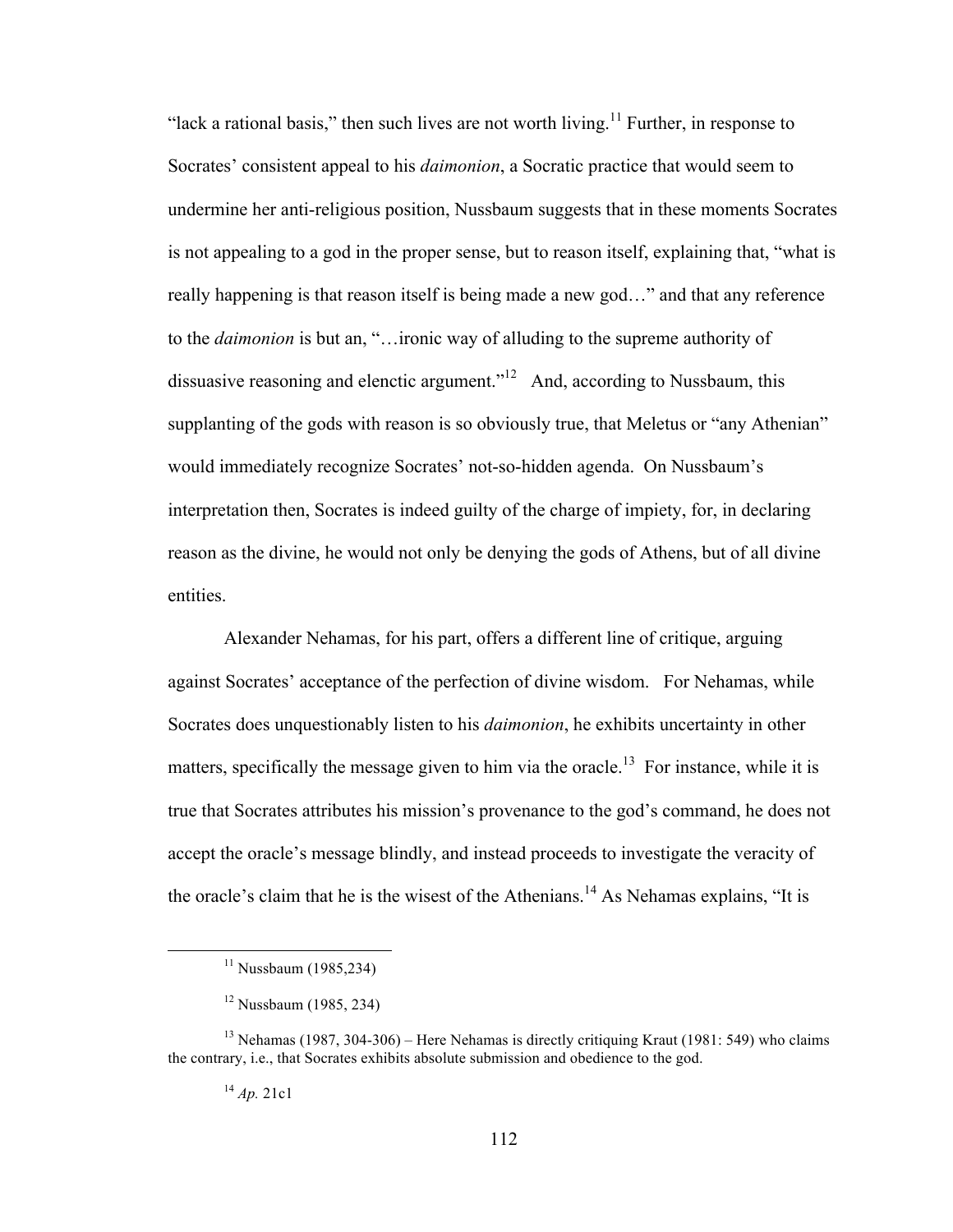only after his many conversations with the politicians, the poets, and the artisans that Socrates came to see that the god might have been right to proclaim him wise on the grounds that he, at least, was aware of his ignorance."<sup>15</sup> Thus, Nehamas concludes, while we may be presented with the appearance of Socrates' adherence to divine command, when carefully examined we discover that, despite appearances, Socrates only does what *he* has determined, *through reason alone,* to be right.

The result of the arguments above is that of a secularized Socrates. However, while such a religion-less figure may be appealing for a contemporary worldview,  $16$  one which quite often pits philosophy and religion at odds with one another, such an understanding of Socrates is not only anachronistic, but is also not supported by textual evidence, a point of contention which has not gone unnoticed in recent scholarship.<sup>17</sup> Stefan Buttner, for one, notes that when we look to the disciples of Plato, e.g., Philip of Opus, Xenocrates, and Aristotle, they "refer to Plato's statements on enthusiasm without a suggestion that there is any doubt about their seriousness.<sup>"18</sup> This consistent lack of dismissal regarding issues of inspiration by contemporaries of Plato ought encourage us to be cautious when asserting our contemporary views upon these classical works.

 <sup>15</sup> Nehamas (1987, 305)

<sup>&</sup>lt;sup>16</sup> McPherran (2005, n.7) McPherran notes that there have only been twelve records regarding the *daimonion* in the *Philosopher's Index* from 1940-2004. See also, Todd (2001) and Joyal (2000)

<sup>&</sup>lt;sup>17</sup> See Vlastos (1991, 158), as McPherran (1996, 6). Upon examining the religious climate of  $5<sup>th</sup>$ century Athens, one wherein religion is inextricably interwoven into every aspect of life, to suggest that Socrates would be so absolutely and obviously dismissive of this, despite his words and actions suggesting the contrary, is extremely problematic. While a detailed account of the religion in  $5<sup>th</sup>$  century Athens is beyond the scope of this paper, for a detailed account see McPherran (1996: 19-28, 144-160) as well as Dodds (1951).

<sup>&</sup>lt;sup>18</sup> Buttner (2005, 112) – Buttner supports his claim through the following evidence: (1) On Philip of Opus and Xenoncrates see Heinze (1892: 92-96), (2) For Aristotle see *EE* 8,2 as well as Maritou (1994, 83-100) and Schirren (2005). (3). On Xenophon see Berry (1940, 42-48) See also McPherran (2005,14) Xenophon *Mem* I 5-9, wherein we find Socrates depicted as sending his student enthusiastically to oracles.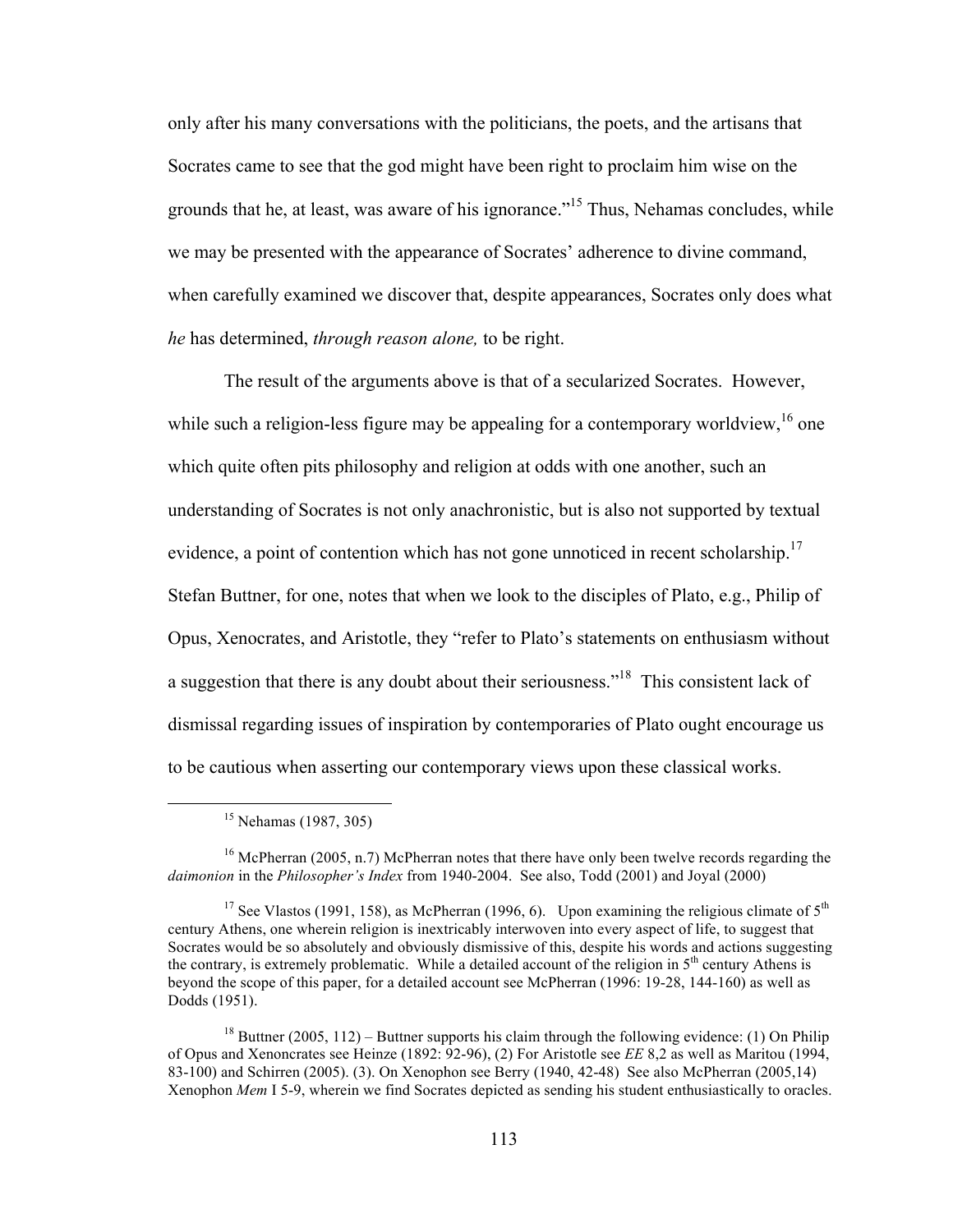Gregory Vlastos, as well, argues vehemently against those who would oppose the idea of a religious Socrates. For Vlastos, given the extensive evidence in support of Socrates' acceptance of the supernatural, to ignore these references to the religious affinities of Socrates would be akin to a, "surgery which kills the patient." In other words, the religious aspect of Socrates is so ubiquitously interwoven into Plato's representation of the character as a whole, that to deny this is to deny the entirety of Plato's testimony on the life of Socrates.<sup>19</sup> On Valstos' view, the Socrates of the early Platonic dialogues "subscribes unquestioningly"<sup>20</sup> to a belief in divine beings, entities with power and wisdom that far exceeds our own.21 In fact, it is precisely *because* of this unabashed belief that Socrates has dedicated himself to a life of philosophy at all. We read in the *Apology*:

To do this (philosophy) has, as I say, been enjoined upon me by the god, by means of oracles and dreams, and in every other way that a divine manifestation has ever ordered a man to do anything. *This is true,* gentleman, and can easily be established*. 22*

<sup>22</sup> *Ap.* 33c4-8

<sup>&</sup>lt;sup>19</sup> Vlastos (1991, 158) also adds that such excision of the religious would also preclude our use of the testimony of Xenophon as well. And, this point is well taken, especially when considering evidence such as is found at *Mem.* IV.8.1, wherein we find that Socrates' *daimonion* not only warns Socrates what *not* to do, but further, providing positive information as well. Thus, we find in Xenophon a presentation of Socrates that lends even more credibility to the wisdom of the gods, let alone their involvement in Socrates' life. See also McPherran (1996, 8) and Brickhouse and Smith (1994, 177-179).

 $20$  As Vlastos (1991, 158 n. 6) notes, never once in the Socratic dialogues (or the works of Xenophon, for that matter) does Socrates question the existence of the gods.

 $2<sup>1</sup>$  Indeed, the gap between human wisdom and divine wisdom is a point of consistent concern for Socrates, as, on Socrates view, only the gods are truly in possession of wisdom. (*Ap.* 23a5-6) And, given Socrates belief that the wisdom is directly linked to virtue, if the gods possess true wisdom, then it follows that they must be truly virtuous. See Brickhouse and Smith (1994, 179). Vlastos (1991, 164) argues that the assignment of infinite wisdom does not necessarily lend itself to virtue. As Vlastos explains, "It may only lead one to conclude that god transcends the difference between good and evil, and, with Aristotle (*Nic. Eth.* 1178b8), that to ascribe moral attributes to god is to demean him." Vlastos attributes Socrates' association of wisdom with right action as a product of his singular focus upon practical knowledge, a narrow view that allows for such oversight on Socrates' part.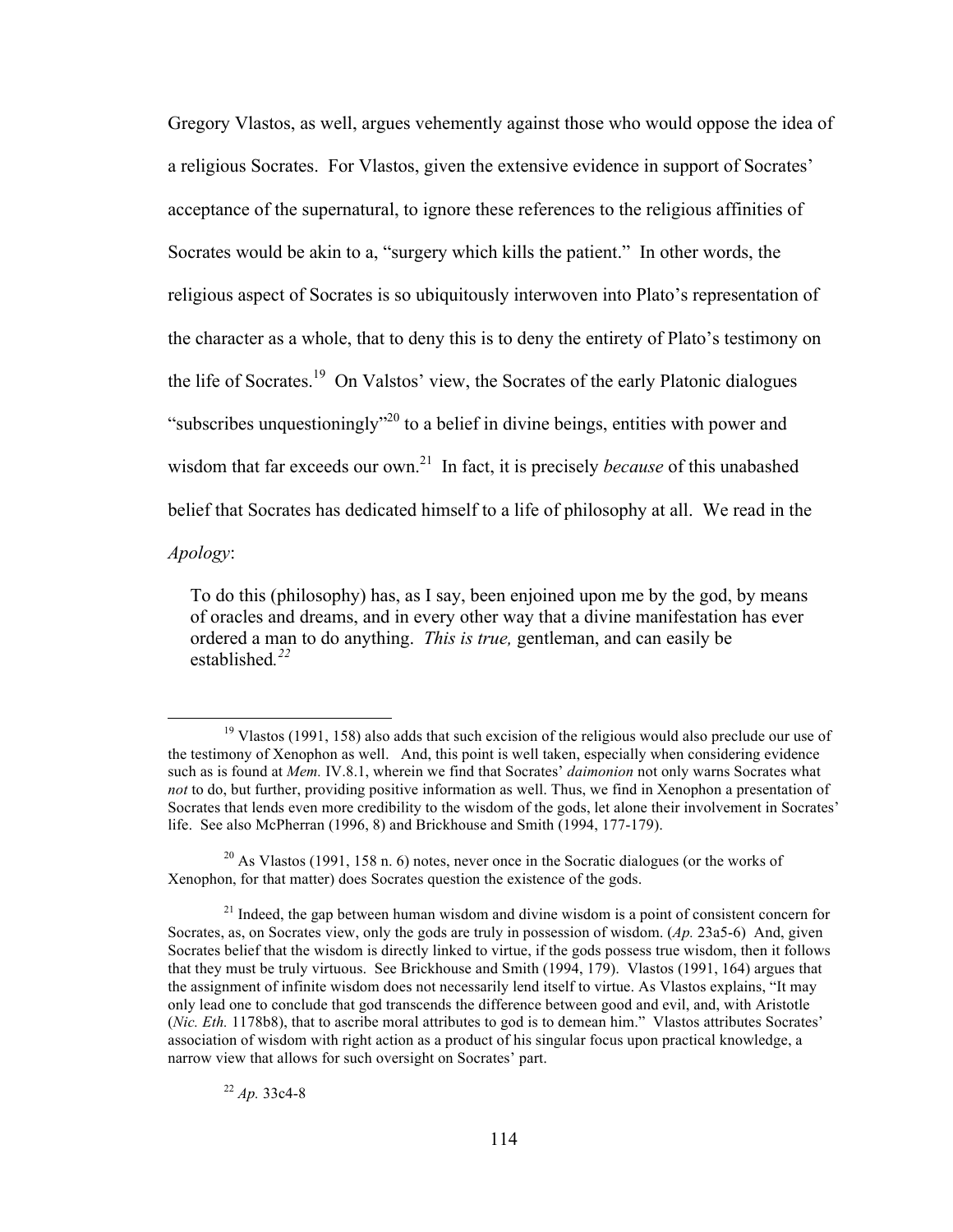In this evidence, we thus find a *direct link* between philosophy and religion, as it is only because of the latter that Socrates claims to engage in the former.

Further, if we take these explicit moments of reverence for the divine as ironical, as Nussbaum insists we must, a more serious problem arises. As Mcpherran rightly notes:

…to reread them all as sly tongue-in-cheek verbal pandering or as simply allegorical in intent would be to employ a principle of interpretation that, once loosed upon the texts, would no know end, rendering every Socratic utterance fatally indeterminate. $^{23}$ 

Granted, the excision of the religious side of Socrates would result in a cleaner, easier to understand individual, one that fits squarely into the philosopher's box. Yet, Socrates is not clean<sup>24</sup>, nor simple, nor easily understood.

Thus, if we are to avoid the slippery slope McPherran warns us against, we must accept Socrates as he is presented, i.e., a man who values reasoned argument *but also*  acknowledges the superiority of divine wisdom. In the following then, I will argue in favor of this thesis, doing so through an analysis of Socratic theology and Plato's account of divine inspiration throughout the early dialogues. In doing so, I aim to prove that we must recognize Socrates as an individual who not only acknowledged the validity of divine revelation, but as one who *utilized* such dispensation, *in concert with* reason, as an effective, if not necessary, aspect of his philosophical inquiries.<sup>25</sup>

 $23$  Mcpherran (1996, 7)

 $^{24}$  A point which can similarly be applied to his physical appearance as well. We need only think of *Symposium* 215b, wherein Socrates is described as a resembling a Satyr, a mythical beast that is as far a cry from beauty as one could imagine. See also *Theaetetus* 143e.

<sup>&</sup>lt;sup>25</sup> McPherran (1996, 9-10, and Ch. 4)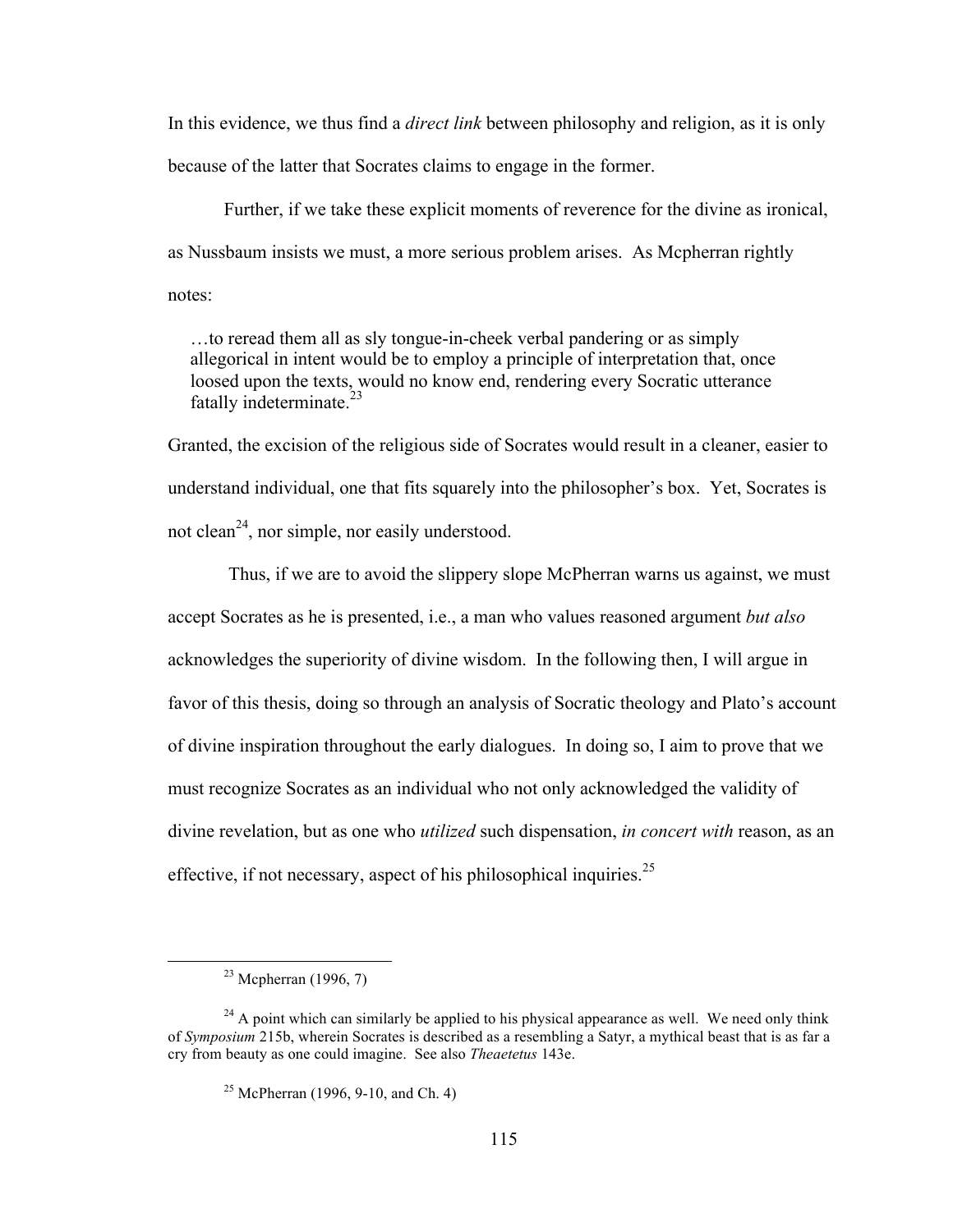### **Socratic Theology**

#### **Socrates as a Religious Skeptic**

If Socrates is in fact guilty of the charge of atheism, then any reference made to matters of divine intervention are, at best, allusions to reason itself veiled in religious phrasing<sup>26</sup>, or, at worst, empty gestures, i.e., mere trickery used as a ploy to convince the ignorant masses.<sup>27</sup> Thus, before we investigate the specifics of divine inspiration in the early dialogues, as my argument is contingent upon Socrates taking such divine intervention seriously, it is necessary to first prove that Socrates was in fact religious, or, at the very least, was not an atheist.

To begin, we recall the introductory remarks of this chapter, wherein it was noted that contemporary depictions of Socrates quite often hail him as a champion of reason, i.e., an individual who epitomizes the philosophical life, always seeking the truth even under pain of death. Indeed, one could argue that Socrates applies this doubt to religion as well, as he often does not seem to fit the standard of the devoutly faithful Athenian citizen.28 We need only look to the *Euthyphro,* wherein he is depicted as a critic of the Homeric tradition. For example, we find that, when responding to Euthyphro's description of the gods as capable of violent and vengeful action, Socrates notes:

 <sup>26</sup> Nussbaum (1985, 234)

<sup>27</sup> One might argue that we find evidence of this dishonest hand-waving in the *Apology* 26a-d, wherein we see Socrates manipulating Meletus to alter the charge of "not honoring the gods of the state" to atheism. For Vlastos (1991, 166 n.41), Socrates orchestrates this manipulation of the charges to insulate himself from facing the original charge, of which, on Vlastos' view, he is unequivocally guilty. See also Brickhouse and Smith (1994, 184) and McPherran (1996, 130-142).

 $^{28}$  Again, there existed a variety of religious sects and influences in Athens at the time, including, but not limited to the Homeric tradition, the practices of Eleusian cults, Orphism, and Pythagoreanism. See McPherran (1996, 26-27) And, while the existence of these varying traditions do complicate the matter of understanding the traditional religious practices/beliefs of 5<sup>th</sup> century Athens, for our purposes here, we need only concern ourselves with the charges Socrates faced, i.e., failing to honor the gods of the city, and/or atheism.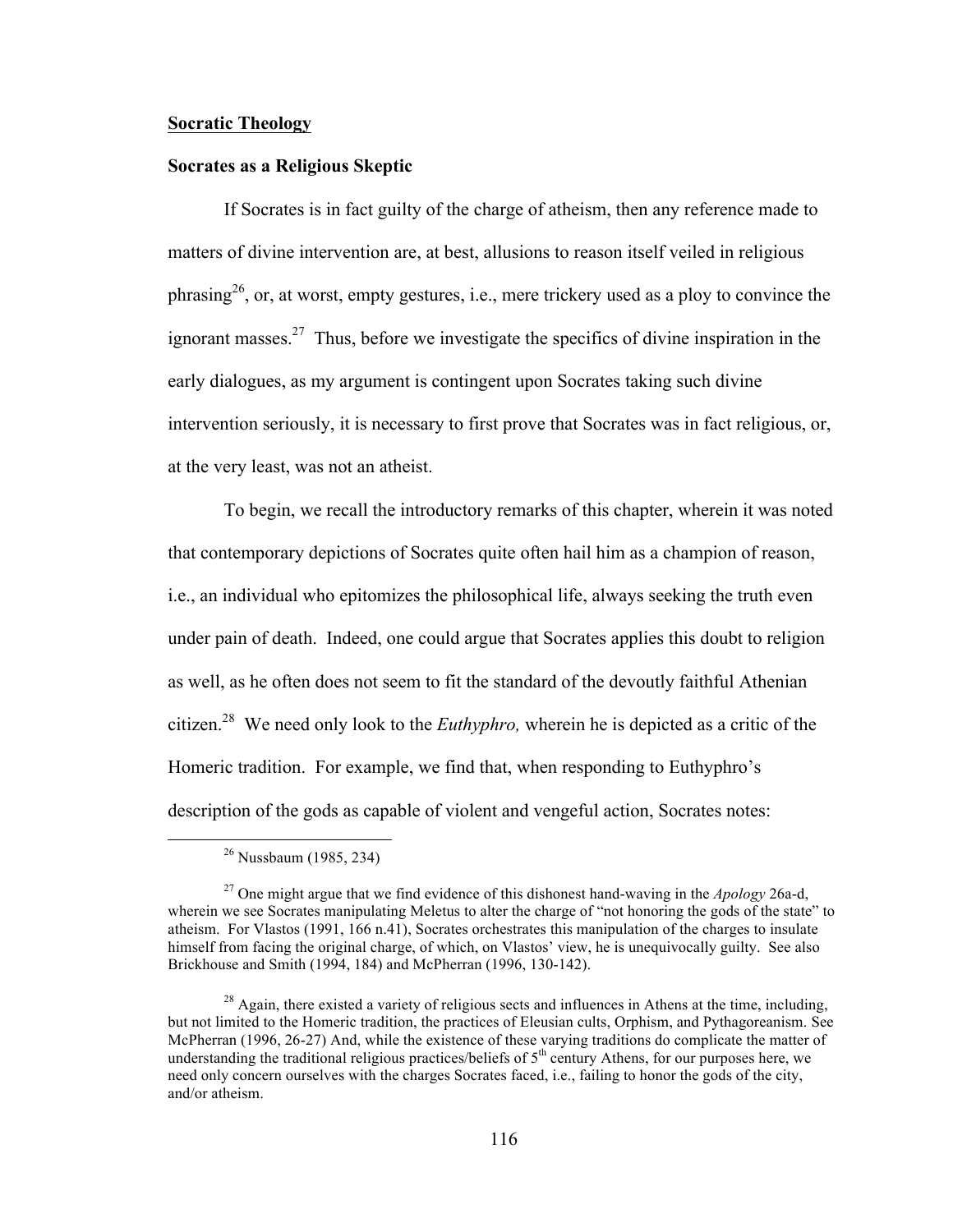Indeed, Euthyphro, this is the reason why I am a defendant in the case, *because I find it hard to accept things like that being said about the gods,* and it is likely the reason I shall be told I do wrong.<sup>29</sup>

Yet, while this admission of uncertainty may appear as direct evidence that Socrates has issue with the traditional gods, held on its own this uncertainty does not require that we consider Socrates to be offering a critique of religion as a whole. In fact, given Socrates singular interest in matters of ethics,  $30$  such a critique would be beyond the scope of Socrates' philosophical purview, a point Plato himself makes quite clear in the *Phaedrus.*<sup>31</sup> In response to Phaedrus' inquiry as to Socrates' belief in the myth of Boreus, Socrates replies as follows:

Actually it would not be out of place for me to reject it, as our intellectuals do. I could tell a clever story: I could claim that a gust of the North Wind blew her over the rocks where she was playing with Pharmaceia…Now, Phaedrus, such explanations are amusing enough, but they are a job for a man I cannot envy at all. He'd have to be far too ingenious and work too hard—mainly because after that he will have to go on and give a rational account of the form of the Hippocentaurs, and then of the Chimera; and a whole flood of Gorgons and Pegasuses and other monsters…Anyone who does not believe in them, who wants to explain them away and make them plausible by means of some rough ingenuity, will need a great deal of time.<sup>32</sup>

Now, to be sure, if we look only to this first half of Socrates' response, one *could* 

interpret such a reply as Socrates mocking the myth as a whole, pointing out the

<sup>32</sup> *Phdr.* 229c5-e4.

 <sup>29</sup> *Euth.* 6a4-6

<sup>&</sup>lt;sup>30</sup> See Aristotle, *Metaph.* 987b1-2 "But Socrates, occupying himself with ethical questions, and *not at all with nature as a whole* ... ". For an extensive argument in favor of (1) the necessary distinction between the Socrates of Plato's early period and the Socrates of Plato's middle period, and (2) that the Socrates of the early period is solely interested in matters of ethics, see Vlastos (1991, Ch. 2, 3, and 4).

 $31$  See Brickhouse and Smith (1994, 188-189) While I agree with Brickhouse and Smith that caution must be exercised when using middle and late dialogues to justify claims in the early dialogues, given the context of this passage, i.e., that it is direct relation to similar critiques made in the *Euthyphro*  regarding his trouble accepting certain aspects of Homeric mythology, I believe such use to be appropriate here.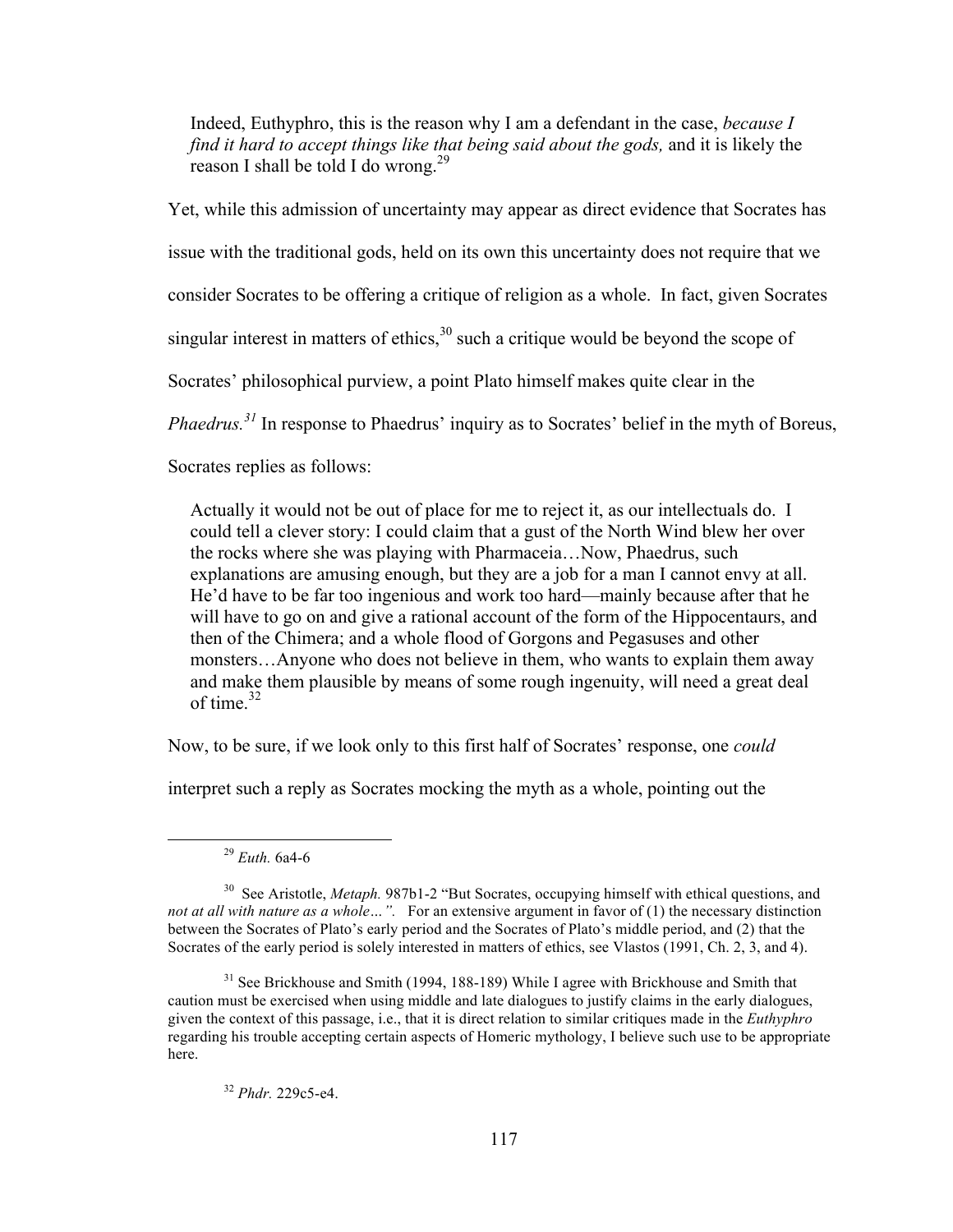impossibility of providing a rational account of such inventive fantasy, thus once more seeming to belittle those that would believe such foolishness. However, if we push forward to the conclusion of Socrates' response, we find that it is difficult to maintain such an interpretation. Returning to the text, Socrates concludes:

But I have no time for such things; and the reason my friend, is this. I am still unable, as the Delphic inscription orders, to know myself; and it really seems to me ridiculous to look into other things before I have understood that. This is why I do not concern myself with them. *I accept what is generally believed, and, as I was saying, I look not into them but into my own self…<sup>33</sup>*

From this final passage, we can glean two important points: (1) That Socrates clearly admits to unquestionably accepting, at the very least, various aspects of mythology that are generally believed by the people of the polis, and (2) that he does not have time, inclination, *nor ability,* to properly critique them. Thus, Socrates as depicted here is a far cry from the so-called "philosopher" that militantly mocks religion and its followers. Far from holding such disdain, we are presented with a Socrates who consistently professes to have a strong belief in the gods, and, importantly, *a belief that extends beyond the scope of his own reason.*

### **What Socrates Believed**

 Yet, even with this evidence of Socrates' belief set before us, the question arises as to *precisely what it is* that Socrates believes regarding the gods. In answer to this question, we find that, first, and perhaps most importantly, Socrates claims that the gods are unquestionably wise.<sup>34</sup> And, given Socrates' belief that there is a direct correlation between knowledge and right action, as the gods have perfect knowledge, it follows that

 <sup>33</sup> *Phdr*. 229e2-230a3. Italics added for emphasis.

<sup>34</sup> *Ap.* 23a4-b2. See Brickhouse and Smith (1994: 179-181), Vlastos(1991, 162-166), and McPherran (1996, 133-144)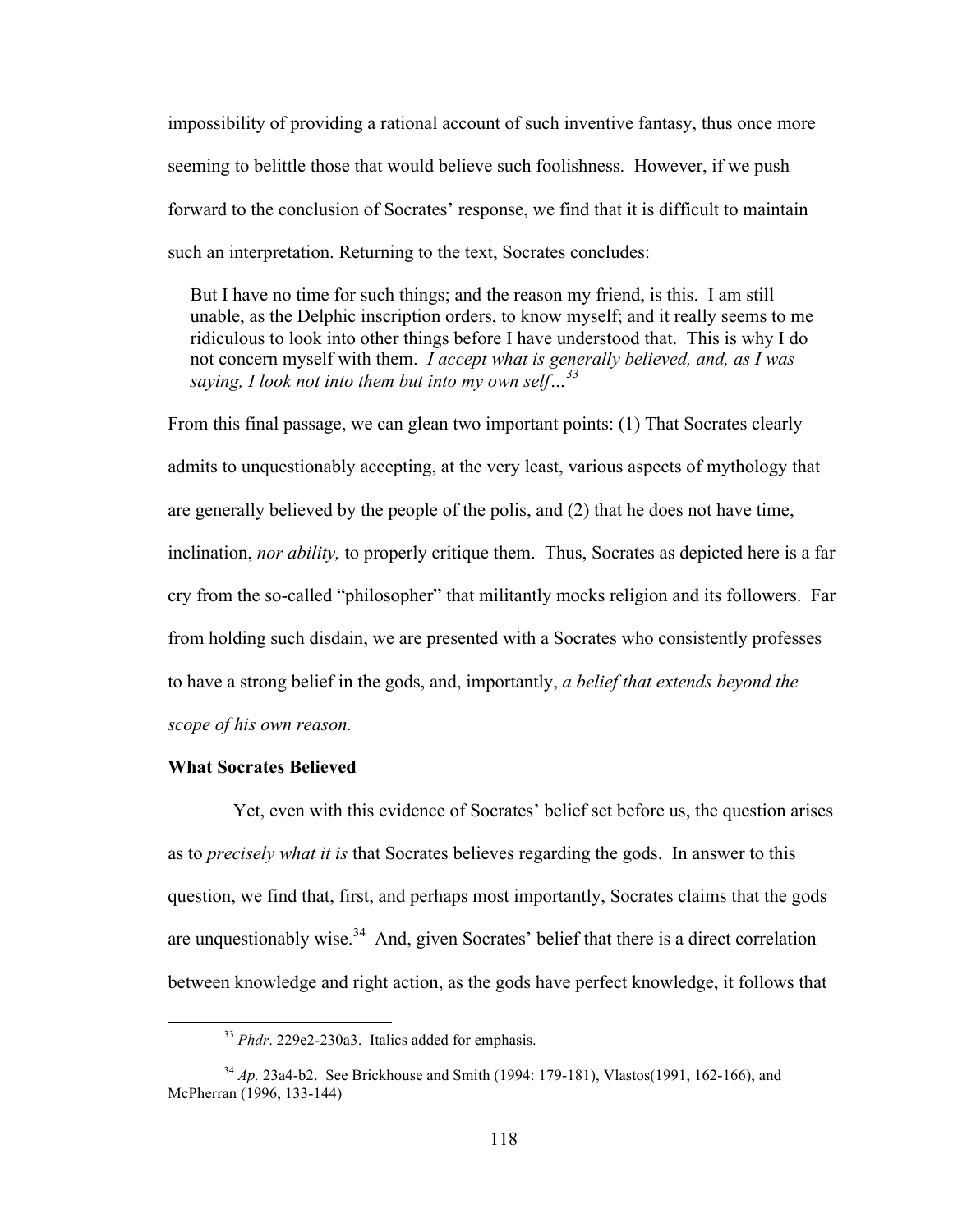they are also perfectly moral.<sup>35</sup> Thus, unlike the gods as depicted by Homer, gods who

exhibit vengeful action upon those who fall out of their favor, the gods of Socrates can do

no harm.36 Evidence for this is expressed quite clearly in the *Republic,* where we read:

Now, a god is really good, isn't he, and must be described as such?...And surely nothing good is harmful, is it?...And can what isn't harmful do harm?...Or can what does no harm do anything bad?...And can what does nothing bad be the cause of anything bad?...Morever, the good is beneficial?...It is the cause of doing well?...*The good isn't the cause of all things, then but only good ones; it isn't the cause of bad ones...* Therefore, *since a god is good, he is not—as most people claim—the cause of everything that happen to human beings but of only a few things, for good things are fewer than bad ones in our lives. He alone is responsible for the good things, but we must find some other cause for the bad ones, not a god.37*

Given this understanding of the divine, one which posits the gods as perfectly

knowledgeable, and thus perfectly moral, it is perfectly logical that Socrates would hold

the commands of the gods in such high esteem. Had he not truly believed in the gods'

<sup>&</sup>lt;sup>35</sup> On this point I agree with the argument given by Brickhouse and Smith (1994, 68-72). However, there admittedly exists healthy disagreement between scholars on how one should interpret Socrates' belief in the unity of virtues. For a summary of these oppositional views, see Brickhouse and Smith (1994, 68 n. 52 and n. 52, as well as 179 n. 5 and n. 6). Vlastos (1991, 163-164), for his part, while in agreement that the gods are omnibenevolent, argues that this is not a necessary result of omniscience. According to Vlastos, "To allow one's gods infinitely potent intellect is not of itself to allow them flawlessly moral will. It may lead one to conclude, with Heraclitus, that god transcends the difference between good and evil." Thus, on Vlastos' view, the conclusion drawn by Socrates regarding the gods benevolence is the result of Socrates' personal belief that the highest form of wisdom is not theoretical, but rather, practical. Given this caveat, Socrates, and the fact that Socrates "could not have tolerated a double standard of morality, one for men, another for the gods," Socrates concludes that Reason is consistent across the board for all beings, human and divine.

<sup>36</sup> This follows logically from Socrates views on the harm of retribution as found in the *Cr.* 49b10 c1. As is rightly noted by Brickhouse and Smith (1994), this logic provides insight into Socrates' disbelief as expressed to Euthyphro regarding the depiction of the gods as constantly disagreeing with one another (*Euth.* 6a6-8). If the gods truly have knowledge of the good, and this knowledge is shared by all gods, then it would not be possible for such disagreements to occur.

<sup>37</sup> *Rep.* 379b1-c6. Again, as the *Republic* is a middle dialogue, caution should be exercised when using passages such as these as evidence for interpreting the early dialogues. For example, while the reasoning as laid out in the passage above will lead to the banishment of the poets, as their affinities for Homeric myth affirms the possibility of malicious divine action, the Socrates of the early dialogues never calls for such censorship (See Brickhouse and Smith (1994, 181). However, with this difference taken into consideration, I contend that, given the consistency between the early dialogues and the Republic regarding the perfection of divine wisdom, this evidence is acceptable.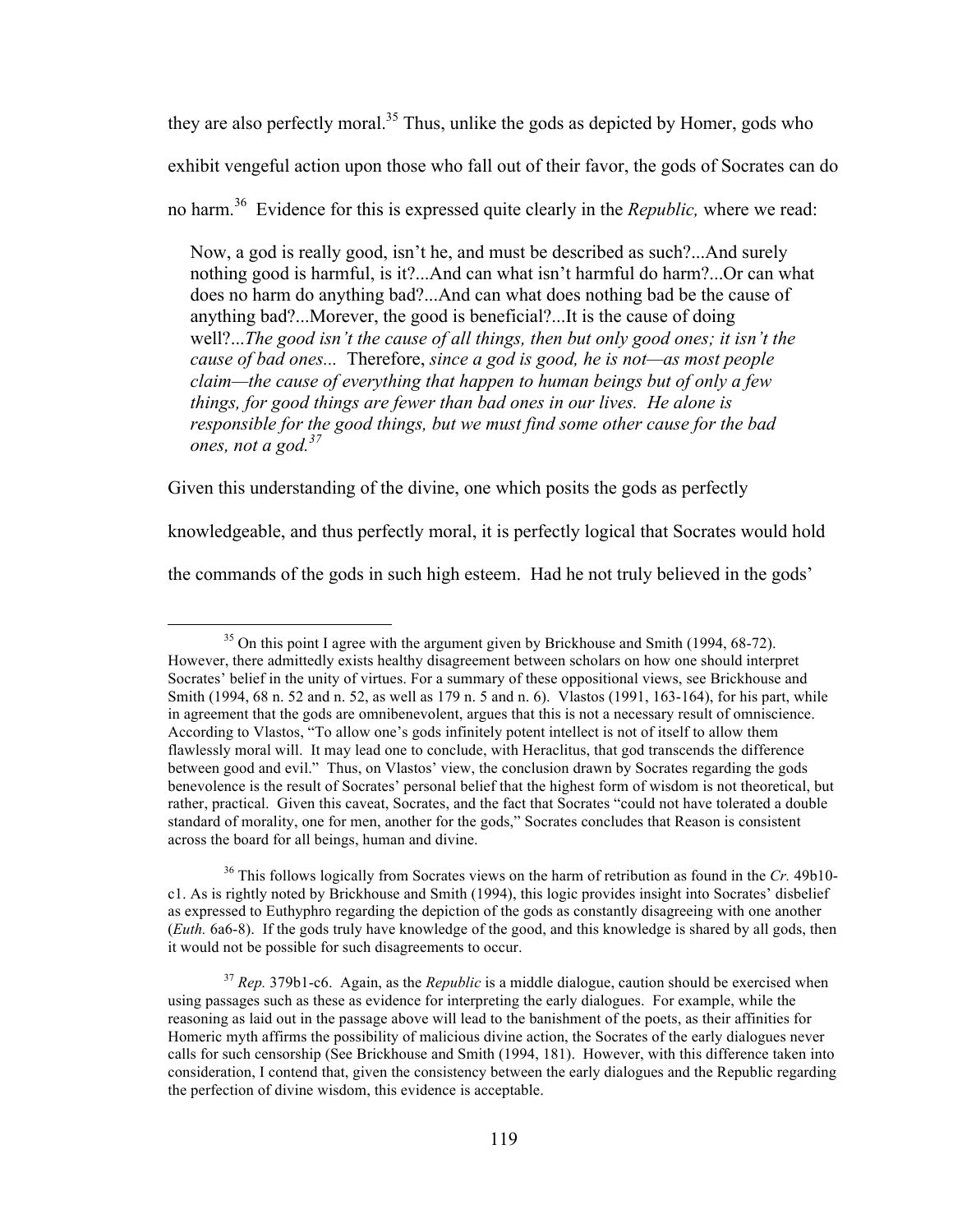perfection, let alone their existence, then why would he so unwaveringly heed the advice of his divine sign, a protective agent that never provides the reasons behind its suggestive force? Given the fact that Socrates faces the death penalty on account of his unending line of questioning *everything,* to suggest that he would blindly listen to the command of a god if he did not thoroughly believe in the superiority of that god's wisdom, let alone it's existence, is absurd.

#### **The Problem of Divine Creation**

While the set of beliefs as given above would appear to save Socrates from the charge of atheism, the issue is not entirely resolved as a problem remains that still requires our address, namely, Nussbaum's claim that all references to the divine should be taken as instances of Socratic irony.<sup>38</sup> This suggestion<sup>39</sup> by Nussbaum hinges on the premise that, as the religion of Athens at the time, and those that would follow it, would not be entirely rational, the fact that Socrates is positing a divine entity that is itself perfectly rational would amount to the creation of a "new god," which, as Nussbaum makes clear, is not meant to be understood as a divine entity, but rather as an allusion to reason itself. Under this interpretation, it would make sense for Socrates to always obey the dictates of his *daimonion,* as doing so would be to follow the dictates of reason, which only Socrates is able to recognize clearly. Thus, if Nussbaum is correct in her

 $38$  For a thorough overview of development of the concept of irony throughout ancient Greek culture and philosophy, see Vlastos (1991, 21- 44). Vlastos concludes that we must distinguish between "simple" and "complex" irony, the former is when "what is said just isn't what is meant," whereas in the latter, "what is said both is and isn't what is meant." Vlastos uses Socrates' disavowal of knowledge as an example of complex irony, for, while it is true that Socrates lacks knowledge of a *certain kind,* i.e, definitional knowledge on matters of moral principles, it is false that he is ignorant of *all knowledge,* as he is able to justifiably believe certain things, e.g., his name. This distinction between types of knowledge is further developed in Vlastos (1991, Ch.4).

 $39$  Nussbaum (1985, 234) admits that she can, "... do no more than map out the bare outlines of an argument."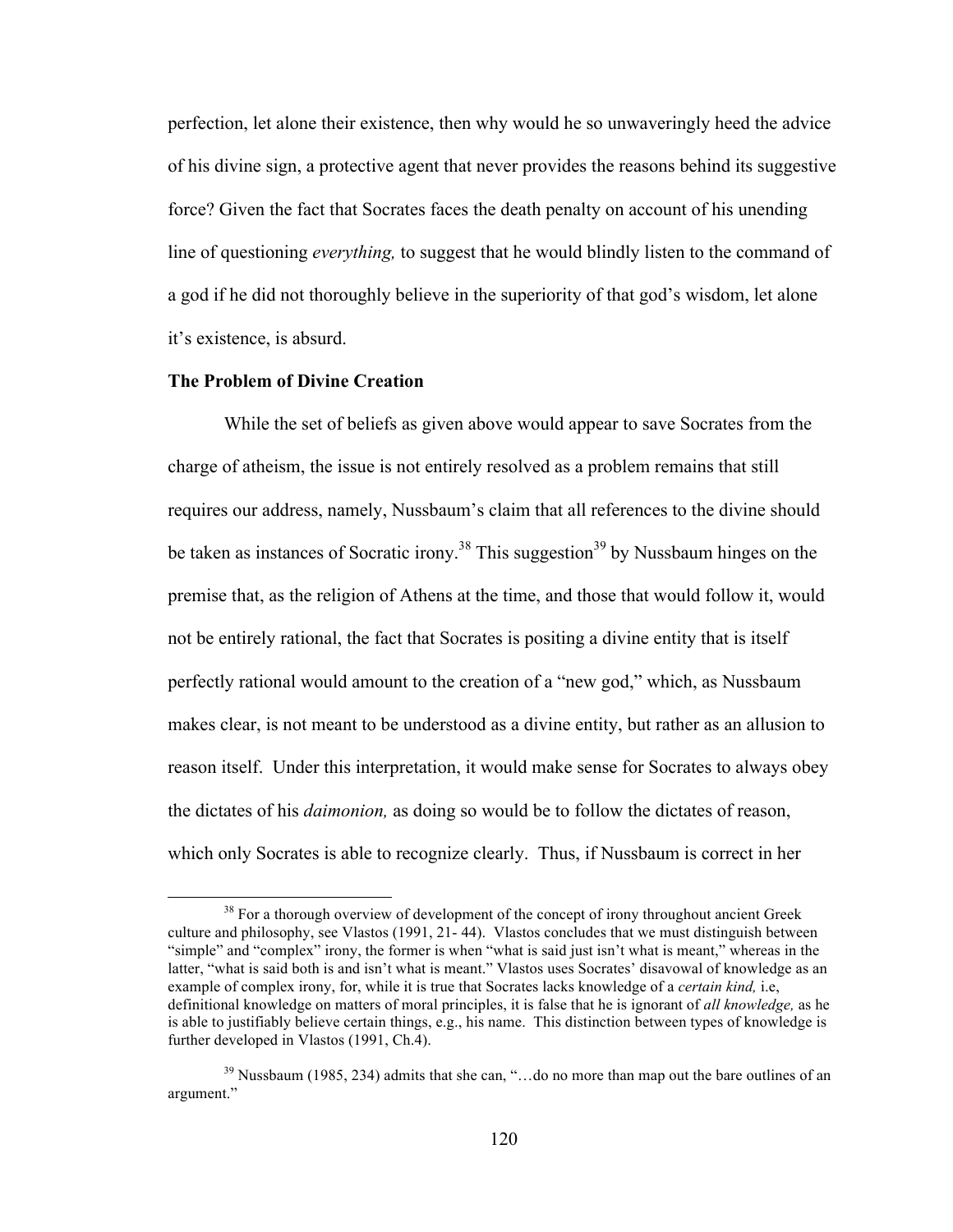reasoning, then despite the direct appeals made by Socrates to the divine, all such appeals were merely veiled references to reason itself. Socrates would thus be an atheist, and all mention of the divine, even his appeal to the *daimonion* must be considered as instances of irony*. <sup>40</sup>* As will be shown, however, this position is untenable once subjected to more rigorous analysis.

To begin my response against Nussbaum, it must first be noted that many scholars have offered similar, though not identical, accounts of Socrates' and his "creation of new gods". For Vlastos, this issue regarding the creation of new gods is so pressing that Socrates himself is concerned about this specific charge levied against him, i.e., that he disbelieves in the gods of the state and creates new ones.<sup>41</sup> And, to an extent, Socrates seems to accept as true the former of the two charges, for, as Vlastos suggests, when challenged by Meletus on the charge of impiety, Socrates cleverly manipulates his accuser to change his charge to atheism, doing so to avoid addressing the original charge of not honoring the city's gods, for which he is surely guilty.<sup>42</sup> Thus, on Vlastos' view at least, the moral gods of Socrates discussed above seem to be completely at odds with the traditional gods of Homeric and Hesiodic mythology.

Yet, does this posited difference in kind between the gods of Homer and the Socratic gods provide reason enough to justify Nussbaum's claim that, given these differences, Socrates must be alluding not to gods but to reason itself? In other words, Nussbaum's critique is based on the notion that the Socratic view of the gods is *so* 

 $40$  Nussbaum (1985, 235)

 $41$  Euth. 2b – "They say I am a god-maker. For disbelieving in the old gods and producing new ones."

 $42$  Vlastos (1991, 166 n.41) and McPherran (1996). For an argument to the contrary see Brickhouse and Smith (1994, 184-186).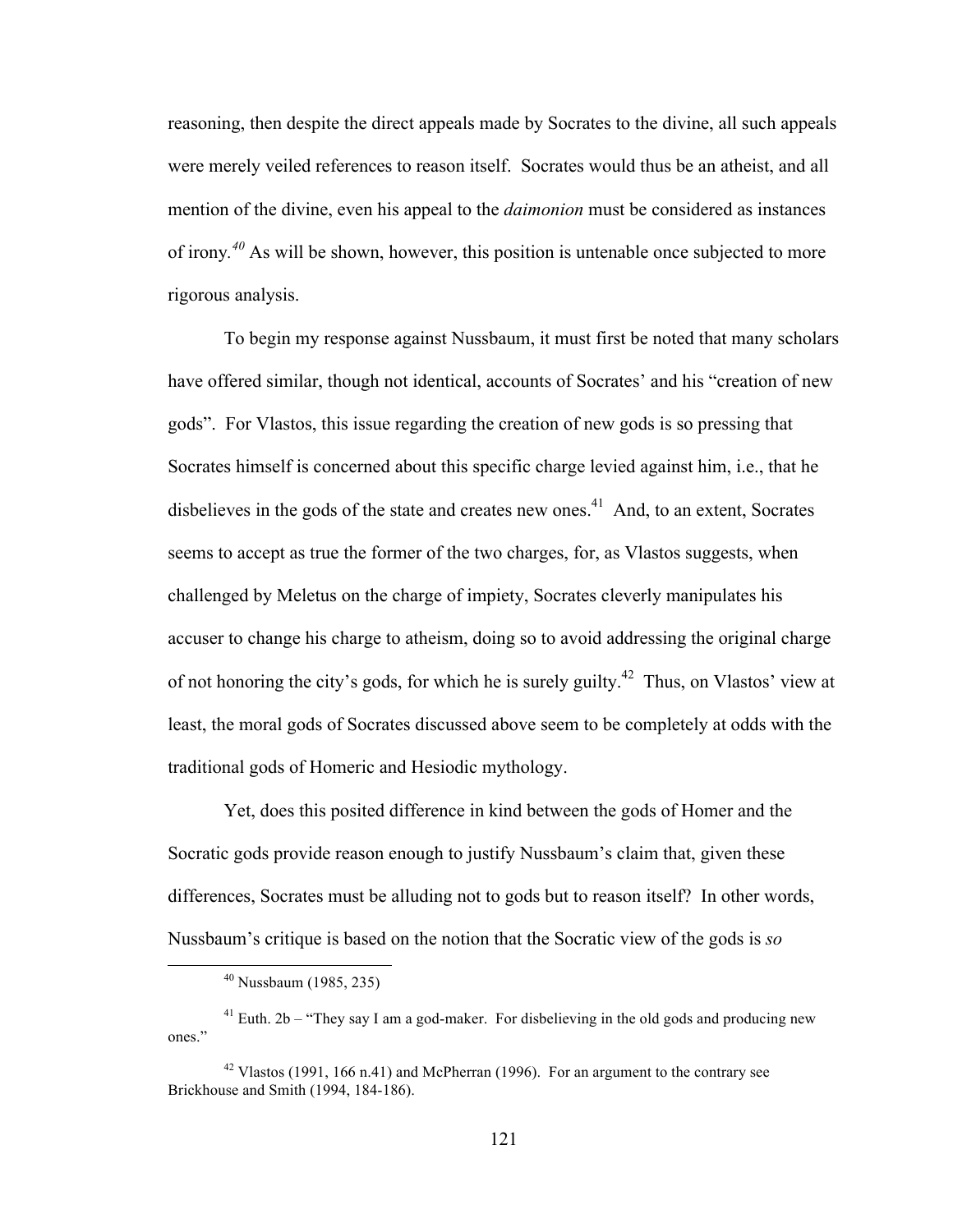radically distinct from the traditional gods, that to suggest that Socrates is referring to such gods is implausible. The question thus arises: Are the moral gods of Socrates so radical as to be unrecognizable from the accepted gods of  $5<sup>th</sup>$  century Athens? If it can be shown that Socrates' views are not quite as radical as Nussbaum (and to a lesser extent, Vlastos) would suggest, then her claim that all Socratic reference to the divine are instances of irony begins to fall.

In answer to this question then we turn first to the work of Mark McPherran, who notes that it is important to first recognize that "religion" in  $5<sup>th</sup>$  century Athens is distinctly different in kind than modern/contemporary religious practice and belief.<sup>43</sup> The most important distinctions are as follows: (1) Greek religion did not have a standard text, e.g., the Bible. (2) Greek religion did not have an organized church. (3) There did not exist a standard set of religious practices that were strictly enforced by religious clergy. Given the lack of these more regulatory aspects of religion, McPherran notes, it is not a belief in specific doctrine that qualifies one's piety, but rather, "correct, timely observance of ancestral tradition by maintaining and participating in a host of activities."44 Drawing from these distinctions, it is important to note the following two points: First, that while a belief in the *existence* of the gods was required, there was no universal standard in place regarding the essence or activity of those gods. Second, that so long as one consistently followed the practices and traditions, coupled with a belief in

 <sup>43</sup> McPherran (1996, 19-28 and 142-144). See also, Dodd (1951) and Van Riel (2005, 31-33)

 $44$  McPherran (1996, 21) While such a discussion is beyond the scope of this paper, the link between cult practices and Socrates' conviction on the grounds of impiety has been argued for compellingly by McPherran (1996, 144-160) See also Van Riel (2005, 31)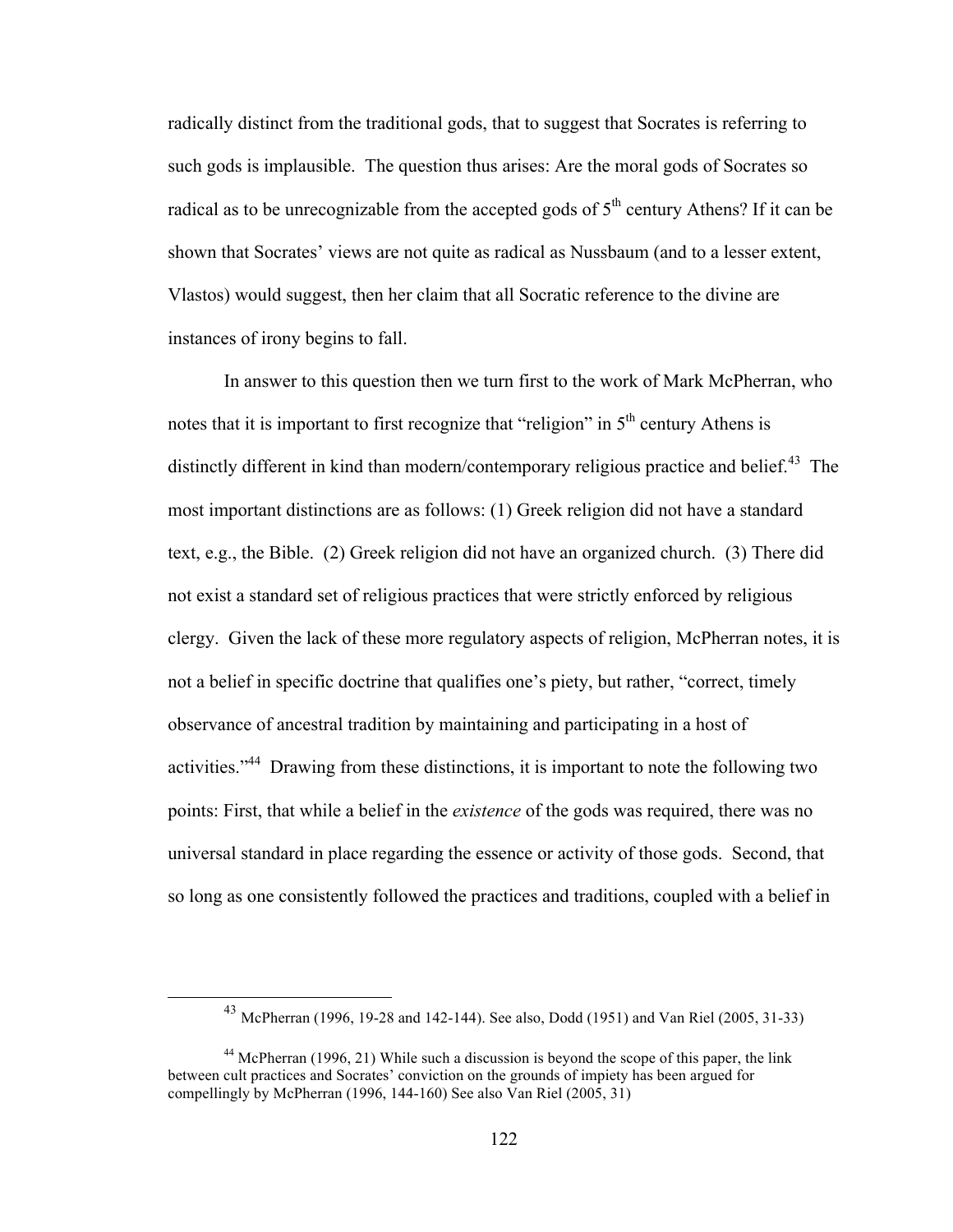the existence of the gods, they would, for all intents and purposes, be considered pious in the eyes of the state.

Given these conditions, that Socrates would openly criticize the gods as depicted in the Homeric and Hesiodic tradition would not have been as shocking as some scholars have claimed, as it would have been entirely common for beliefs regarding the gods to vary.45 Further, McPherran notes, there is little to no evidence that anyone was ever prosecuted for exhibiting skepticism regarding the veracity of Homer's account of the gods. Indeed, the "common" conception of religion had been subject to consistent criticism by the likes of Pythagoras, Xenophanes, Pindar, and Heraclitus.<sup>46</sup> As the Homeric tradition and the gods depicted therein was not left wanting for criticism, it seems odd that the positing of perfectly moral gods would be so entirely radical as to warrant persecution.<sup>47</sup> Indeed, had the moralization of the gods been as shockingly revolutionary as many scholars have claimed, would not we have found evidence in the text to support this view?

To answer this question we might look to the work of Brickhouse and Smith, specifically their reading of Plato's *Euthyphro.* On their reading, when confronted with Socrates' uncertainty regarding the veracity of Homeric myth on account of the Homeric gods' lacking perfect morality, Euthyphro is not only unfazed, but even *concedes*  Socrates' point, recognizing the difficulty such issues cause.<sup>48</sup> And, while it is necessary to take Euthyphro's reaction with a grain of salt given he too is a character created by

 <sup>45</sup> McPherran (1996, 142). See also Dodd (1951, 142-144).

<sup>46</sup> Lefkowitz (1989, 241-244)

 $47$  Van Riel (2005, 32)

<sup>48</sup> Brickhouse and Smith (1991, 183) See *Euth.* 6b5-c7.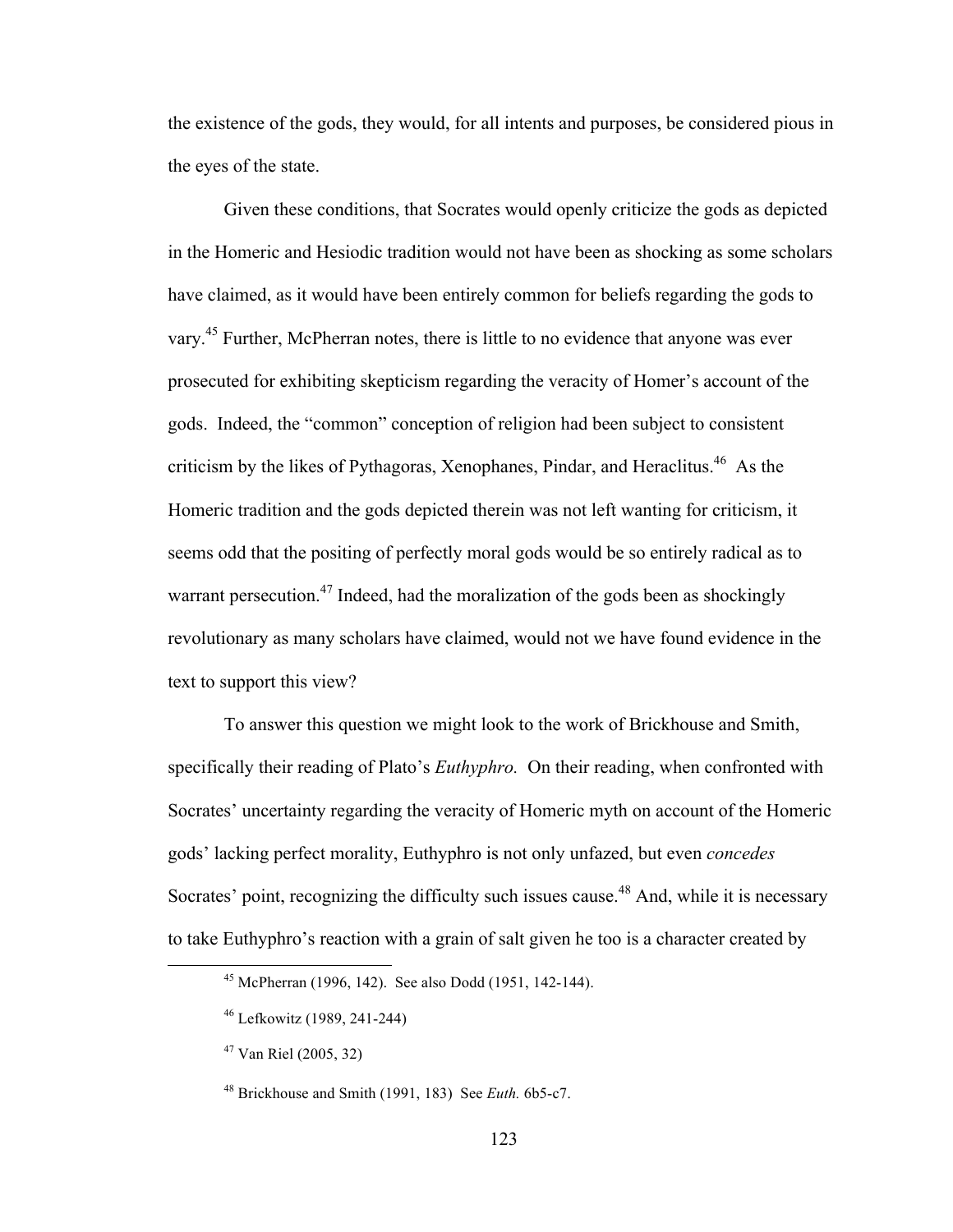Plato utilized to serve specific purposes within the context of that dialogue,  $49$  if we turn our attention to the *Apology,* a dialogue focusing directly on the charges levied upon Socrates, nowhere do we find any attention given specifically to the issue of Socrates' positing of perfectly moral gods. Now, to be sure, Socrates is charged with failing to honor the gods of the city. Yet, when directly asked by Socrates to clarify precisely what this means, Meletus explains that the charge of impiety is actually the result of Socrates' alleged atheism.<sup>50</sup> While some scholars have suggested that this revised charge was the result of clever manipulation on the part of Socrates,<sup>51</sup> if it were the case that the *original* charges came to be as a result of Socrates' creation of new, perfectly moral gods, then why would no one, Meletus, Anytus, Lycon, or even the jurors present, make any mention of this?<sup>52</sup> Admittedly, this point does carry with it a great deal of speculation, however, if the moralization of the gods was so egregious as to warrant the charge of impiety, that it would never be mentioned at all, by the accusers or even Socrates himself, seems unlikely.

Despite the unlikeliness of such omissions going unnoticed at the actual trial, we must once more note that Plato, as author of the *Apology,* cannot escape his own biases. However, while the works of Plato may present problems of positive prejudice, surely

 $^{49}$  McPherran (1996, 142, n.169) – McPherran finds issue with Euthyphro's non-reaction for two reasons: (1) Euthyphro is not only Plato's creation (and thus carries Plato's own bias, even if not explicitly), but the character of Euthyphro is there to play a part that would serve to push the argument regarding Piety in a specific direction. (2) Euthyphro is also depicted as an atypical individual regarding piety. As such, that he expresses no shock at Socrates unconventional views in not at all surprising.

<sup>50</sup> *Ap.* 26c7

 $51$  See n. 26.

 $52$  Brickhouse and Smith (1991, 186). Brickhouse and Smith note the fact that disturbances and outcries were common occurrences at trials of this sort. And, in fact, Socrates consistently must appeal to the jury to avoid such disruptions. See *Ap.* 17d1, 20e4, 21a5, 27b1. Also, see Bers (1985) for more on the nature of these disturbances.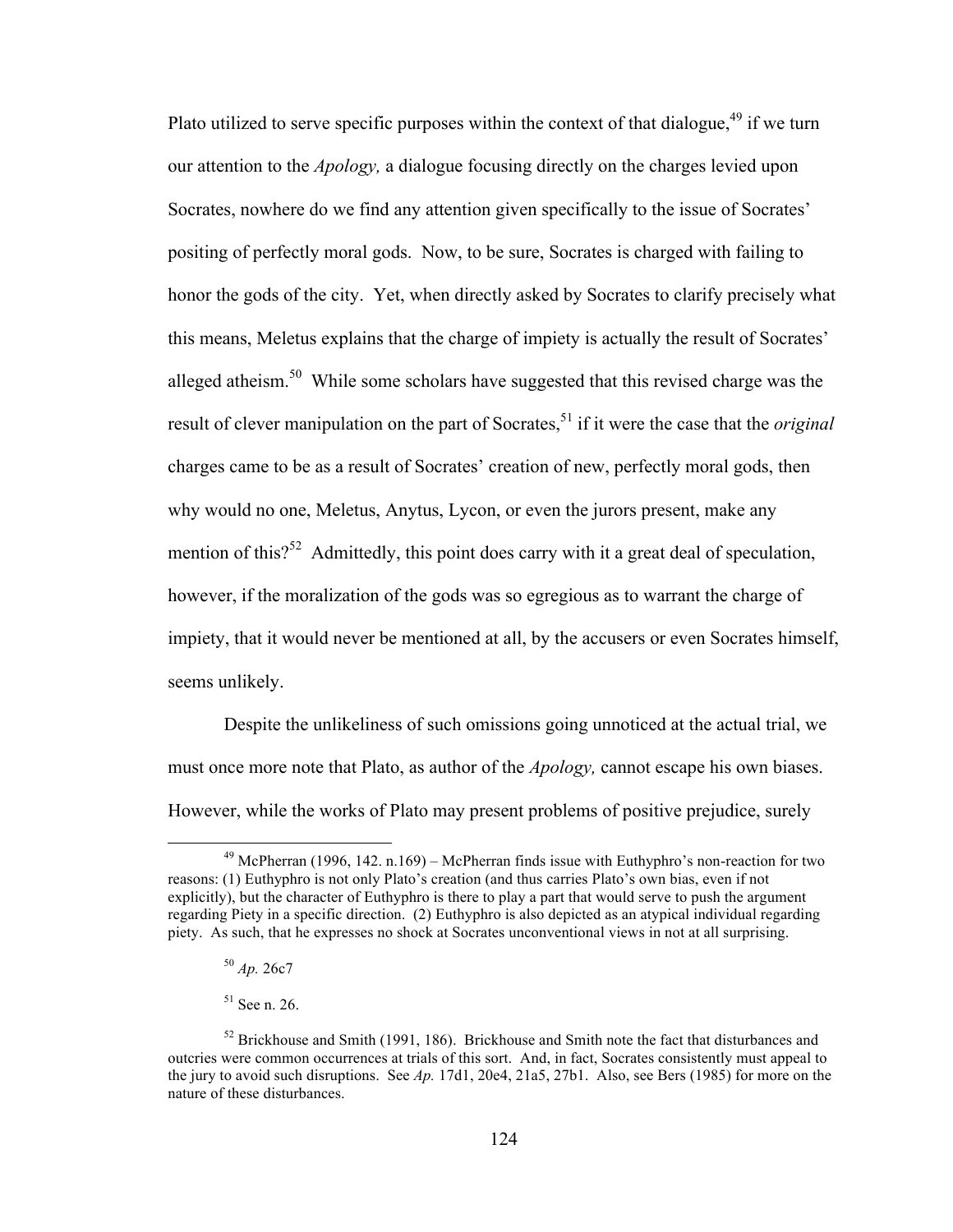those writers who manifested disdain for Socrates would not omit such damning details. And yet, when we look to the account of Aristophanes, perhaps the most famous of all of Socrates' critics, we again find no mention of the problem of the moralization of the gods.53 Instead, Aristophanes' caricature of Socrates in the *Clouds* presents him as an atheist, directly associating him with the so-called "natural-philosophers". Again, had the issue been the moralization of the gods, why would Aristophanes, an individual who was not only not apologetic, but *critical* of Socrates, fail to bring this to light?<sup>54</sup> Thus, according to Brickhouse and Smith, this lack of attention to the moralization of the gods on the part of Socrates' accusers and detractors, coupled with Socrates' own *consistent*  reference to his own beliefs on this point at his trial (which, again, go unchallenged or flagged by his accusers),  $55$  provide evidence to suggest that such beliefs were of no real concern in the legal sense.

As a final point on the matter, many scholars have additionally argued that Socrates' moralistic conception of the gods were not only not unique, but gaining in popularity.56 McPherran, drawing from the *Phaedrus* (229c), states that not only was it becoming quite commonplace to doubt the Homeric tradition, but further that there were, "…also affirmations of the justice and morality of the gods, gods with such appellations as 'Zeus Meilichios,' 'Zeus Xenios,' and 'Delphic Apollo who cannot lie.'"<sup>57</sup> This

<sup>&</sup>lt;sup>53</sup> Brickhouse and Smith (1991, 183)

<sup>54</sup> For an argument against these points McPherran (1996, 157 n. 218 and 219).

<sup>&</sup>lt;sup>55</sup> Brickhouse and Smith (1991, 184) *Ap.* 21b6-7 – The gods do not lie, and *Ap.* 23a5-6 – The gods are truly wise.

<sup>56</sup> See McPherran (1996, 143), Wildberg (2002), and Van Riel (2006)

<sup>57</sup> See also, Lefkowitz (1989, 244)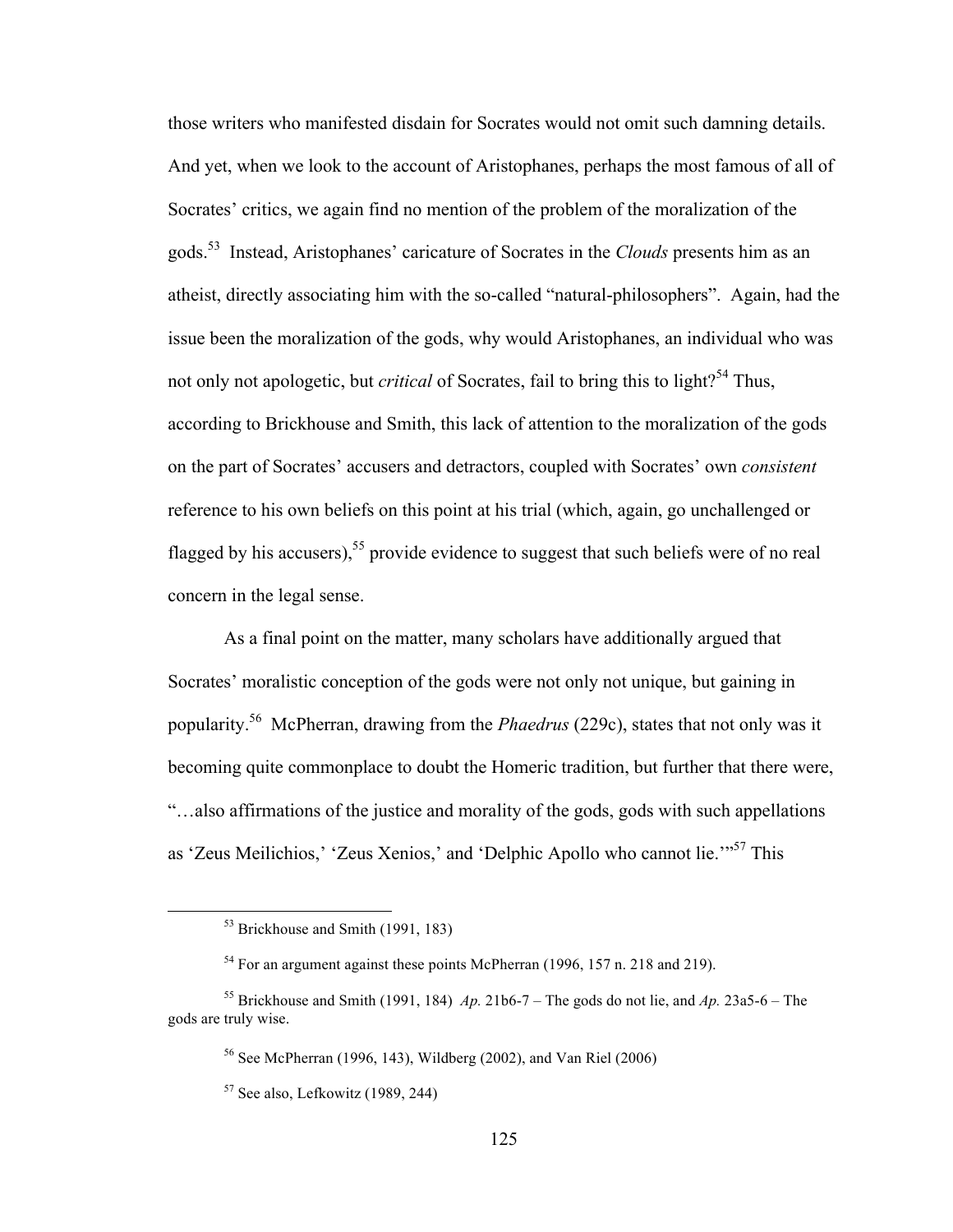position is echoed by Gerd Van Riel, who argues that throughout the  $5<sup>th</sup>$  century BCE, we find that the common conception of the gods had evolved away from the more conflict ridden gods of Homer, and towards gods possessing of upright character and virtue.<sup>58</sup> Finally, we might also look to the work of Christian Wildberg, who, through rigorous analysis, argues that the moralized conception of the gods is not, as Vlastos argues, born from Socrates alone, but rather, is present throughout the literature of  $5<sup>th</sup>$  century Athens, most notably in the works of Sophocles.<sup>59</sup> Following from this evidence, we find the fact that Socrates would grant the gods the attributes of perfect reason and morality is not altogether shocking, nor uncommon. As a result, Nussbaum's claim that such attribution of perfect reason would require that Socrates be referring to reason itself, as opposed to actual divine beings, is significantly weakened.

Yet, while the above argument does well to prove that the Socratic conception of the gods was not as revolutionary as has been suggested, it does not completely solve the original problem posed by Nussbaum. Indeed, one might argue that simply because the rest of the population is willing to take seriously the positing of perfectly rational or moral gods, this acceptance by the populace does not necessarily guarantee that *Socrates*  truly accepts this. Thus, it is still not yet certain that we ought take Socrates seriously regarding his reference to the divine. To accomplish this task, I will investigate both Socrates' *daimonion,* as well as other forms of divination, Socrates understanding of poets, diviners, and oracle-givers. Through this analysis, it will be made clear that not

 <sup>58</sup> Van Riel (2006, 32)

 $59$  Wildberg (2002) – It should be noted that in his commentary on Wildberg's article, David Kasdan argues quite convincingly *against* many of Wildberg's points. However, the intricacies of this debate exceed the scope of this paper.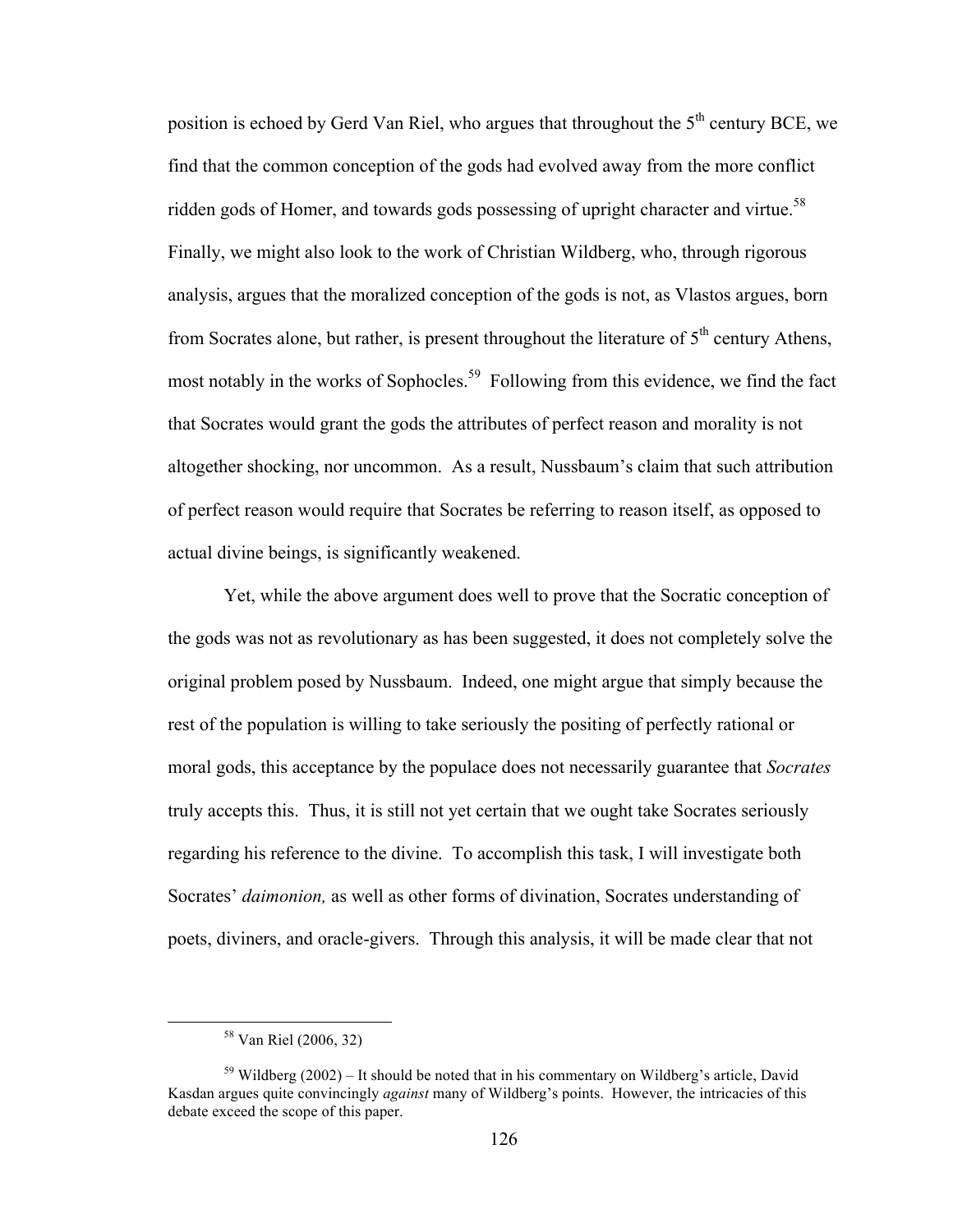only must we take Socrates' reference to the divine sincerely, but further, that such divine inspiration plays a fundamental role in his quest for knowledge.

### **Preliminary Remarks on Inspiration**

To begin this defense regarding the sincerity with which Plato recognizes divine inspiration, it is necessary to first lay some basic groundwork. As it is the task of this analysis to refute the claim that all references to divine inspiration need be taken as ironic, I will follow the lead of Stefan Buttner, who explains as follows:

(The) essential criterion for taking a passage of Plato which refers to enthusiasm as being free of irony is that the passage is integral to a context of which one can assume that it represents authentic Platonic teaching. It is then probable that the statement concerning enthusiasm is intended to be serious, above all when statements occur in more than one dialogue in comparable contexts.<sup>60</sup>

As such, in what follows then, I will take care to make note of the context of each passage to ensure that the mention of divine inspiration is sincere.

# **The Problem of the Oracle and Inspired Dreams**

Before delving into the problem of Socrates' *daimonion,* I want to begin with an account of other instances of divine inspiration removed from Socrates own internal divine sign. While it may seem odd to put aside the more obvious example of inspiration for later review, we recall that Nussbaum's suggestion that we need to take *all* instances of Socratic reference to the divine as ironic is directly linked to her assertion that such reference to the "divine" is in reality a winked reference to reason itself. Under Nussbaum's interpretation then, it would not be too far a stretch to suggest that the *daimonion* is not at all considered by Socrates to be an actual divine spirit, but rather nothing more than a veiled reference to reason, disguised as such to appeal to the

 $^{60}$  Buttner (2005, 113)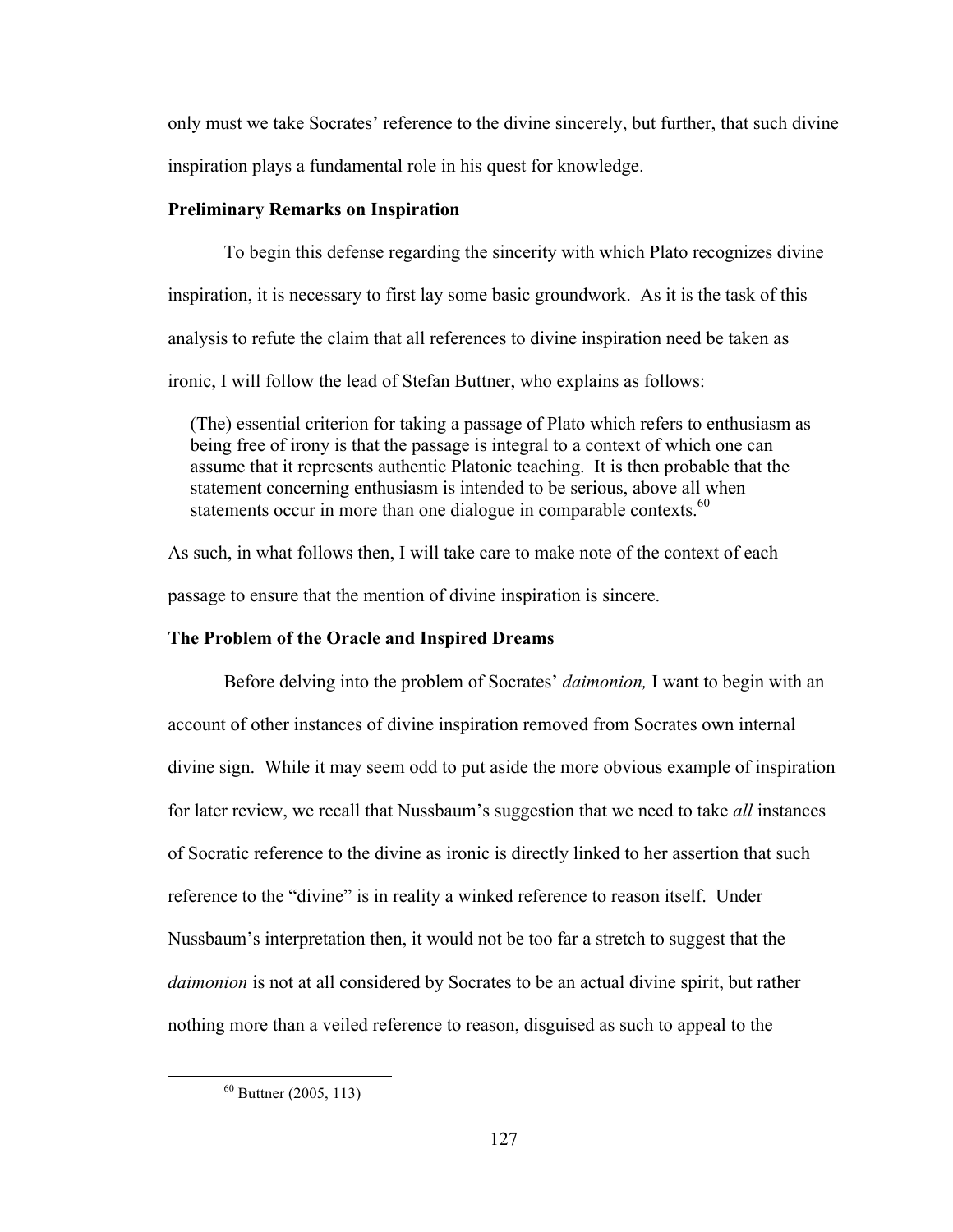religious sentiment of the mob.<sup>61</sup> To avoid this pitfall, I will start with Socrates' recognition of instances of divine inspiration removed from the personal nature of the *daimonion.* The purpose of this account will be to show that Socrates clearly distinguishes between reason and divine inspiration, a distinction that is deeply problematic for Nussbaum's position.<sup>62</sup>

To begin, we first revisit the oft-cited passage from the *Apology,* where we find that, in response to questions regarding his need to philosophize, an endeavor for which he now faces the death sentence, Socrates explains:

To do this (philosophize) has, as I say, *been enjoined upon me by the god*, *by means of oracles and dreams,* and in every other way that a divine manifestation has ever ordered a man to do anything. *This is true,* gentlemen, and can easily be established  $63$ 

Looking to this passage, it is important to note two items: (1) Socrates is confident in the necessity of his philosophical mission on account of its provenance arising from the *command* of the god. (2) Socrates expresses confidence in the ability of oracles and dreams to delineate the truth.

Given Socrates consistent disavowal of knowledge, whether feigned or not, that Socrates would so brazenly assert his confidence in his duty to philosophize on account of the command by the god should strike the reader as a bit out of character. Note, in his explanation to the judges, Socrates does not say that, despite his initial befuddlement by

 $<sup>61</sup>$  That Socrates would do this is enigmatic, however, considering it is, on his understanding, in</sup> large part due his consistent reference to his own private divine sign that he is charged with impiety in the first place, a point which, evidence suggests, he would have recognized as potentially problematic for garnering sympathy from the jury. See *Euth.* 3b5-9 and 5a7-8 and *Ap.* 31d1-2. See also McPherran (1996, 169-174)

 $62$  I will here largely follow the overview as succinctly laid out by Brickhouse and Smith (1991, 195-201).

 $^{63}$  *Ap.* 33c4-7 – Italics added for emphasis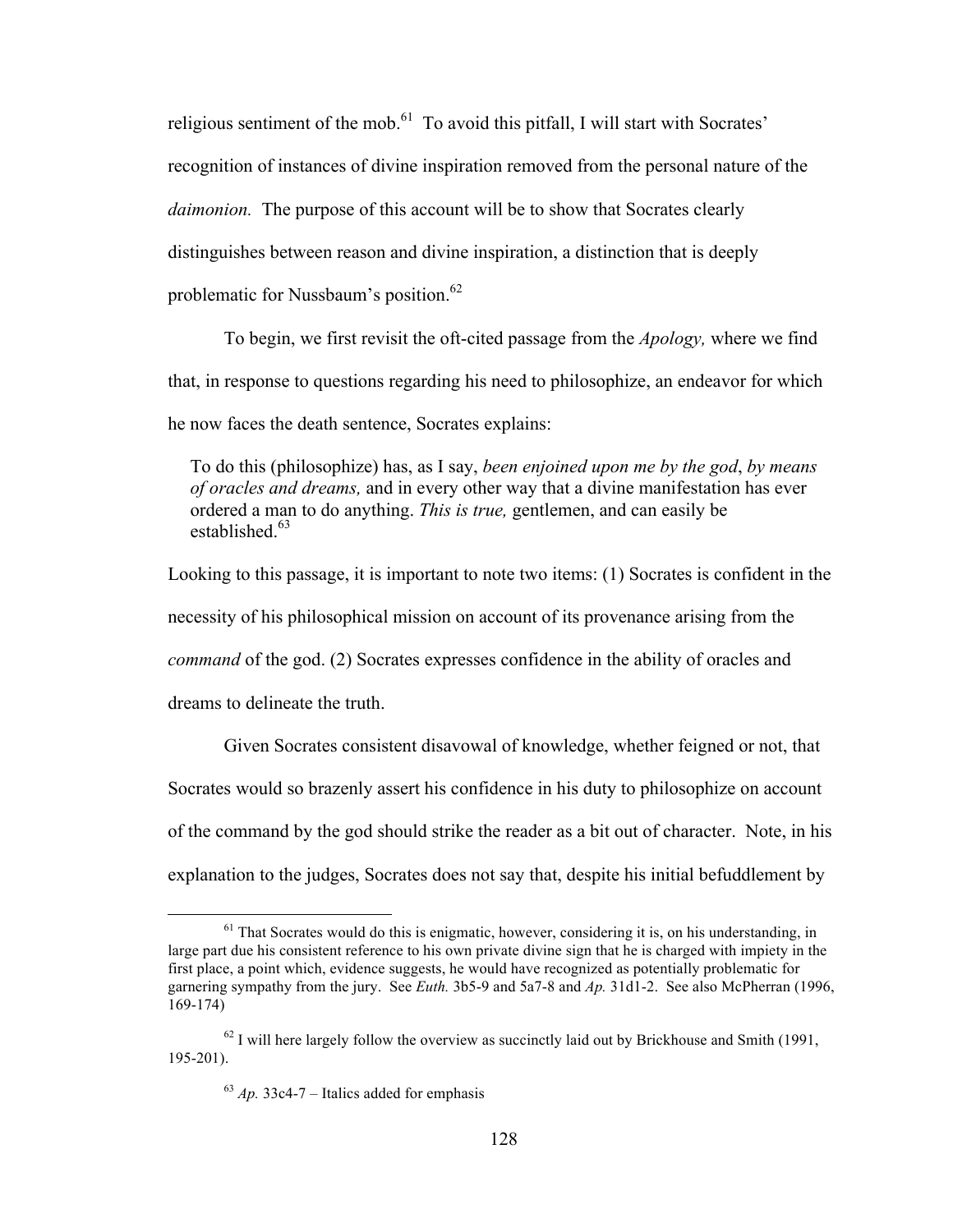the message received by the oracle, he has managed via his own rational process of elenchtic testing to determine that he has a duty to philosophize. Rather, he asserts clearly that his duty to philosophize is in fact *the truth*, a point that he confidently asserts on account of its connection to divine command.<sup>64</sup> Further, he is so absolutely assured of the moral justification for his actions, which, again, is due to their divine sanction, that he remains committed to that duty despite the threat of death.<sup>65</sup>

Yet, while the evidence from the *Apology* is of particular interest to my argument, the most compelling evidence regarding Socrates' confidence in dreams and oracles as being capable of revealing the truth is not found in the *Apology,* but rather, the *Phaedo.*<sup>66</sup> At *Phaedo* 60d8-61b8, we read:

…but I tried to find out the meaning of certain dreams and to satisfy my conscience in case it was this kind of art they were frequently bidding me to practice*.* The dreams were something like this: The same dream often came to me in the past, now in one shape, now in another, but saying the same thing: 'Socrates, ' it said, 'practice and cultivate the arts.' In the past I imagined that it was instructing and advising me to do what I am doing, such as those who encourage runners in a race, that the dream was thus bidding me to do the very thing I was doing, namely to practice the art of philosophy…But now, after my trial took place…I thought that in case my dream was bidding me to practice this popular art, I should not disobey it but compose poetry. *I thought it safer not to leave here until I satisfied my conscience by writing poems in obedience to the dream.<sup>67</sup>*

From this passage we can glean a number of important points: (1) We once again find

Socrates taking seriously the messages to be decoded from dreams. Indeed, in this

<sup>67</sup> *Phd.* 60d8-61b8

 <sup>64</sup> Brickhouse and Smith (1991, 195-196)

<sup>65</sup> *Ap.* 28d6-29d5 – See McPherran (1996, 178)

 $66$  McPherran (1996, 178) – Further, while not as convincing as the evidence gleaned from the *Phaedo* or *Apology,* we also find evidence at *Crito* 44a5-b4, wherein we find that, based upon a dream, Socrates is confident that the arrival of the ship from Delos would be delayed, an act not lacking in importance given its arrival would mark the final countdown to his own demise.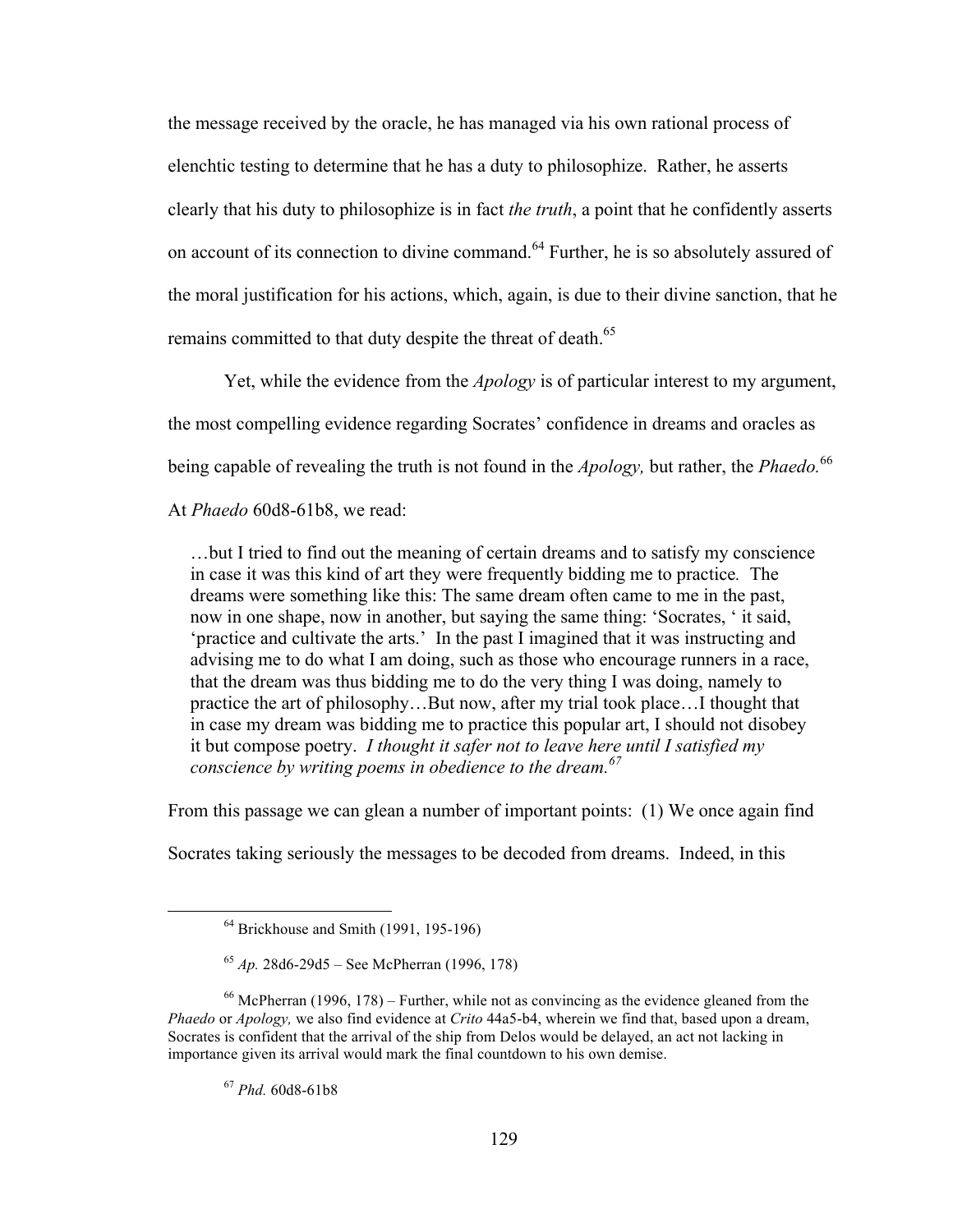example in particular, Socrates likens the message of his dreams to that of commands that one need obey. (2) We find Socrates speaking with a sense of urgency regarding that obedience. He explains that while he *thought* he was already doing the dream's bidding by philosophizing, following the unfortunate events that have transpired in his trial and present circumstances, he is now uncertain he was correct in his interpretation. As a result, as he believes the dreams may have been bidding him to perform a *different* art form, he has decided to write poetry as he awaits his death, a decision made, in part, to *guarantee his safety.* What we find here is a level of consistency between this passage and those found in the *Apology* as to Socrates' consistent adherence in his belief that we must stand in obedience to the gods.

And, it is this final point that I find most striking for two reasons: (1) It illustrates the seriousness with which Socrates recognizes the importance of obeying the gods, i.e., that even while facing death, he is writing poetry *out of fear* that he had misinterpreted the god's original command. This grave concern with properly following the god's command is quite telling.  $^{68}$  (2) Such an attempt to appease the god is one that is done *contra* Socrates' originally conceived conclusions. To explain, if one were to take up Nussbaum's position, one could argue that when Socrates says that he has a duty to philosophize on account of the god's command, he does not mean this literally, but rather that it is by his own understanding of reason itself that he recognizes the necessity of philosophizing.69 In other words, given the logical conclusions he has drawn through

<sup>&</sup>lt;sup>68</sup> As his change to poetry is done out of concern for his own safety (despite him already facing the death penalty), if Socrates did not believe in the gods, precisely what it is that he would fear is something of a mystery.

 $<sup>69</sup>$  In this line of thinking in particular we find Nussbaum in agreement with the main critique as</sup> given by Nehamas (1987, 304-306)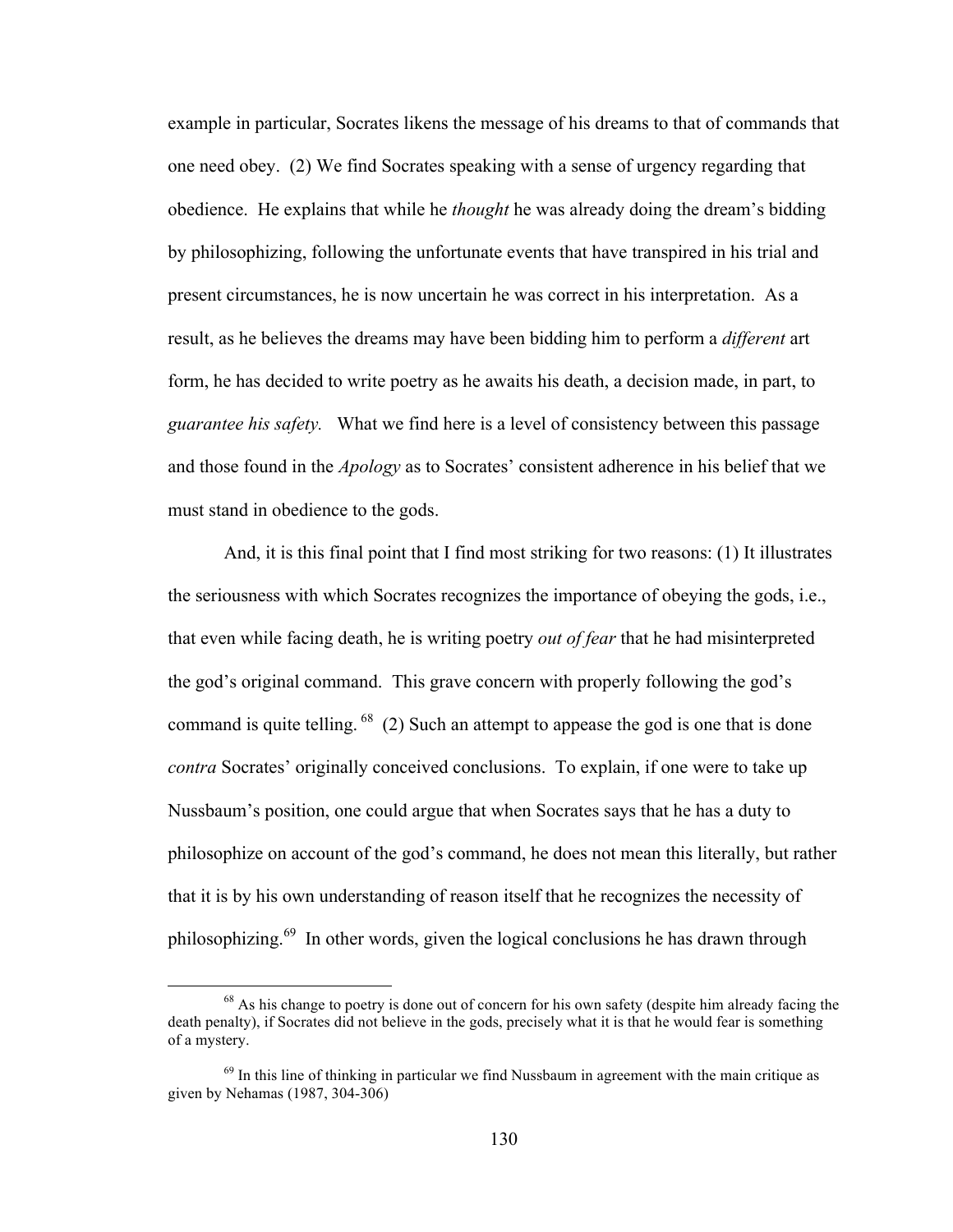rational processes and arguments, he has come to the irrevocable conclusion that he *must*  philosophize.70

However, if this were true, and all mention of his divinely decreed duty to philosophize was merely a dressed up metaphor for following the dictates of reason itself, then how could one explain Socrates' actions and frame of mind as depicted in the *Phaedo?* In the passage above, we find Socrates admitting that he *thought* that he was doing as the god commanded. In fact, over time he was able to provide, at the very least, a limited account as to why such philosophical questioning is necessary. However, in the *Phaedo*, we find Socrates admitting that he now does not truly know what the god wanted, and so he is now lending his hand at poetry in a desperate attempt to appease the god should that have been his true command.

Note, Socrates *admits no understanding* aside from recognizing the obligation to comply with the will of the gods, whatever that may be. The point here is not to suggest that Socrates understands the will of the divine, but rather, that he follows those commands even if devoid of understanding.<sup>71</sup> Granted, more often than not, the revelations received from dreams and the oracle are subject to reflective rational assessment. And, further, given the perfect nature of the divine, that command will always, of course, be perfectly rational. However, in this instance, Socrates professes to *not* have a full understanding of the god's will. Thus, that Socrates would attempt to follow the command of the god *without* such grounded understanding makes it difficult to assert that Socrates does not truly believe in the distinction between reason itself and

 $70$  An understanding of philosophy that many philosophers today, no doubt, feel themselves.

<sup>71</sup> Granted, A point that will be echoed in the following discussion on the *daimonion.*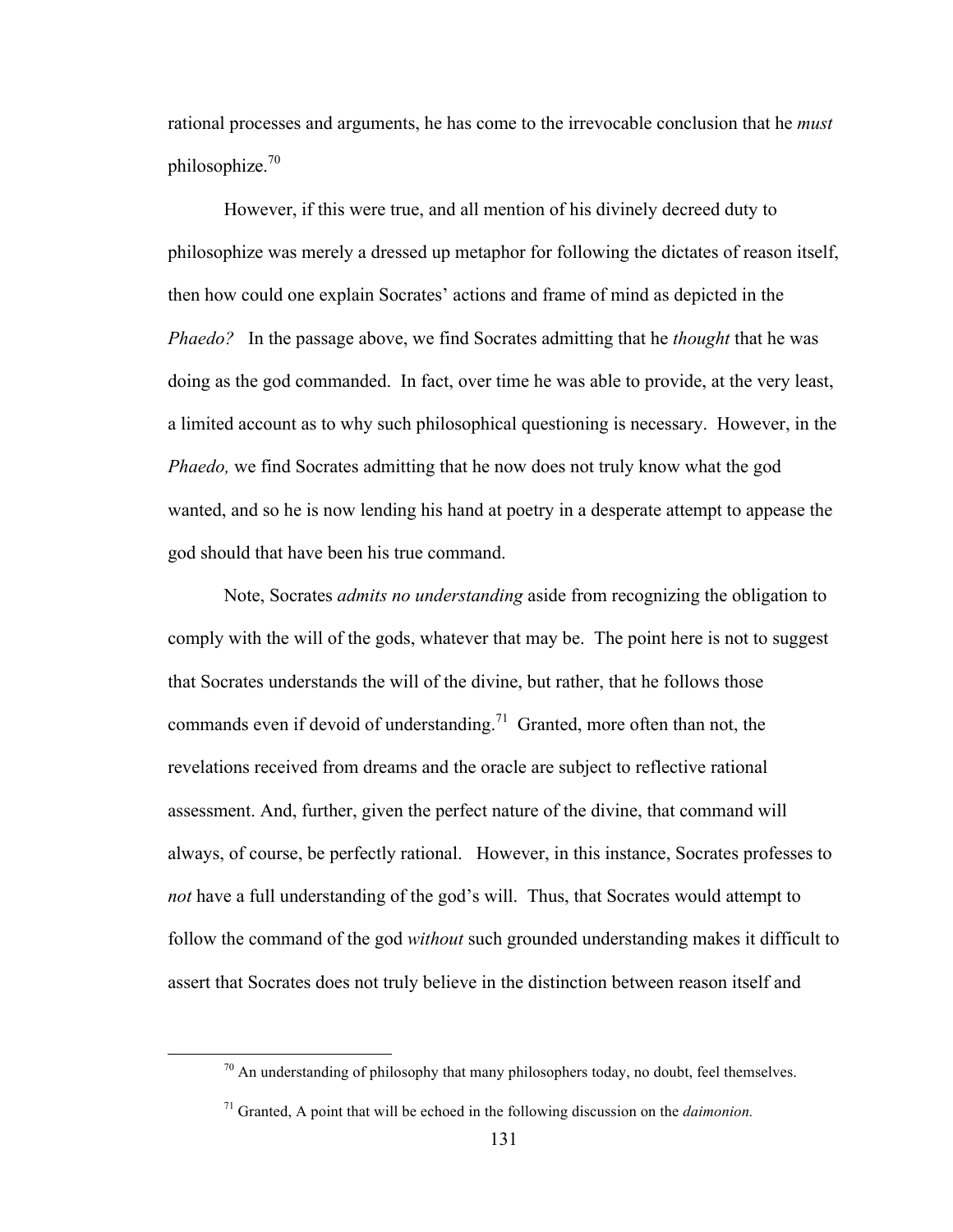those divine beings in possession of it. What justification would Socrates have to act in this manner if not faith in the reason of the god?

Put simply, if Nussbaum is correct, and there is no actual deity external to Socrates that possesses perfect wisdom whose commands Socrates would obey on account of such perfection, then it would follow that Socrates would only act in accordance with reason *as understood by himself.* In other words, if, as Nussbaum claims, Socrates recognizes that (1) wisdom, as opposed to ignorance, as the root from which all action *should* arise, and, (2) there exist(s) no perfectly moral god(s), then (3) when Socrates says that he acts in obedience to the will of the god, he is actually acting by the dictates of reason itself. Thus, when he claims that he *knows* certain things to be true, e.g., that his mission to philosophize is obligatory, he knows these things through reason, i.e., he would *understand* them as true.

However, given his admitted lack of understanding in the *Phaedo,* this position becomes problematic. To explain, we recall that Socrates is now writing poetry due to his own lack of understanding of the divine command. Thus, under Nussbaum's model, Socrates would be acting according to "reason" for reasons that he does not understand. If this is true, from where does the certainty arise? What justification would Socrates have for these actions if he does not understand why he is doing them? Would there not need to be a belief in some entity *in possession of* perfect understanding, and it is through a deferment to their judgment that Socrates derives his confidence? It would seem to me then, given the evidence from the *Phaedo* seen in concert with those passages from the *Apology,* Nussbaum's position that we must consider all references to the divine as ironically veiled references to reason itself cannot hold. Thus, we find Socrates clearly

132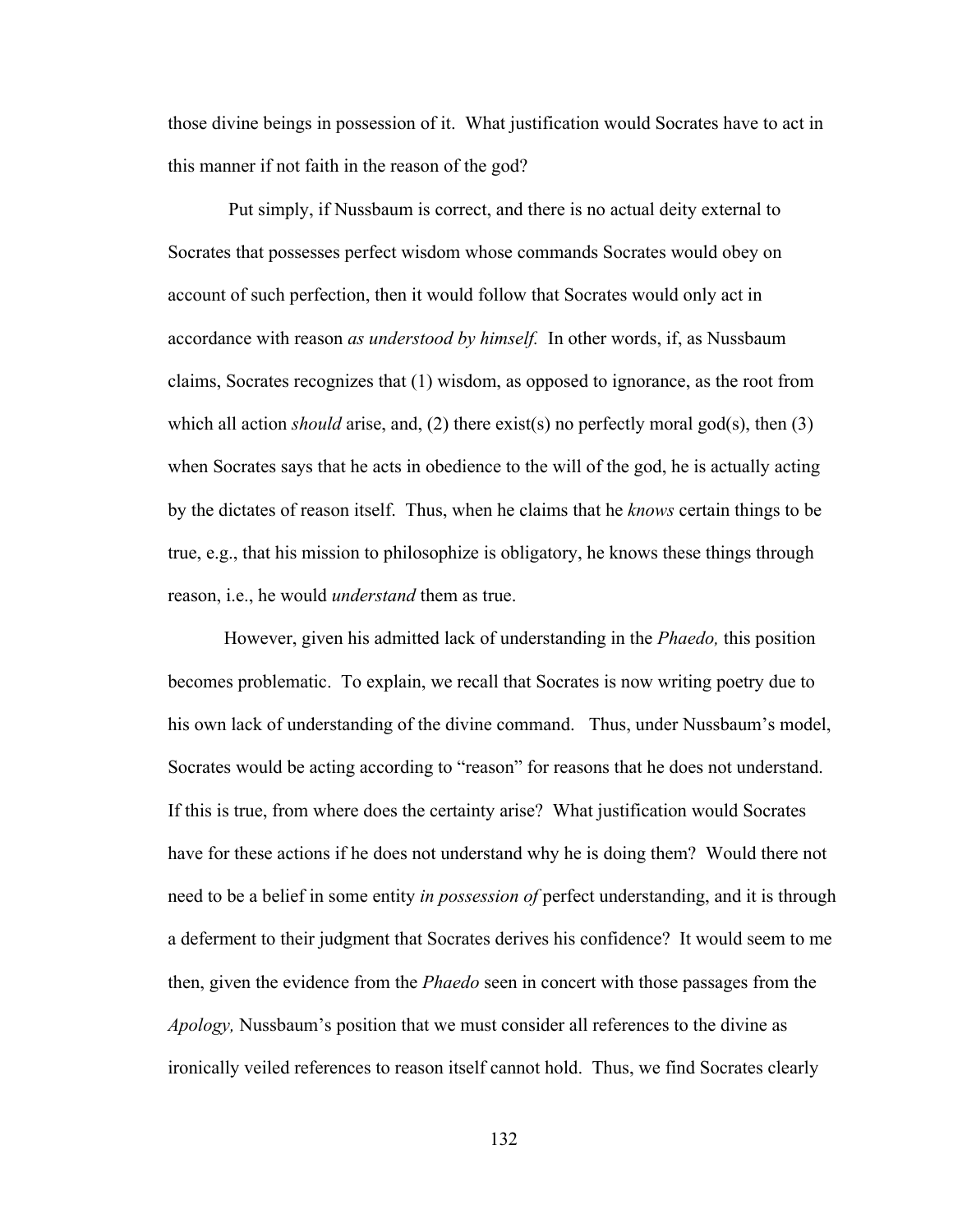distinguishing between reason itself, and the sort of knowledge only accessible through divine dispensation.<sup>72</sup>

### **The Problem of the Poets and Diviners**

The need for this distinction between the sort of knowledge Socrates himself can

claim to know, and the sort of truth he receives from divination is clearly illustrated in his

account of others who themselves have experienced divine inspiration. Looking first to

the *Apology* once more, we read at 22b8-c4:

Regarding the poets, I soon realized that it is not by wisdom that poets do what they do, *but by some natural talent and by inspiration,* like the diviners and oracle givers, who also say many fine things, but know nothing of what they say.<sup>73</sup>

In reading this passage, it could be interpreted as a condemnation of those mentioned,

belittling them through the exposure of their ignorance.<sup>74</sup> Indeed, Gregory Vlastos, in

favor of this interpretation, writes,

For Socrates diviners, seers, oracle-givers, poets are all in the same boat. All of them in his view are know-nothings, or rather worse: unaware of their sorry epistemic state, they set themselves up as repositories of wisdom emanating from a divine, all-wise source. What they say may be true; but even when it is true, they are in no position to discern what there is in it that is true. If their hearer were in a position to discern this, then *he* would have the knowledge denied to them; the knowledge would come from the application of *his reason* to what these people say without reason  $75$ 

Note, Vlastos is correct that those who are divinely inspired would be unable to properly

claim to be in possession of knowledge, as such a claim would require the individual

 $72$  I do not here mean that through divine inspiration Socrates is able to claim actual knowledge, for insofar as it came through revelation, he would, as with the poets, lack an account.

 $<sup>73</sup>$  Italics added for emphasis. Note that Socrates distinguishes between "natural talent" and</sup> "inspiration". Such a distinction, one which sets inspiration *against* that which is *natural,* once again provides evidence to Socrates' belief in supernatural influence.

<sup>74</sup> Brickhouse and Smith (1994, 196)

<sup>75</sup> Vlastos (1991, 170)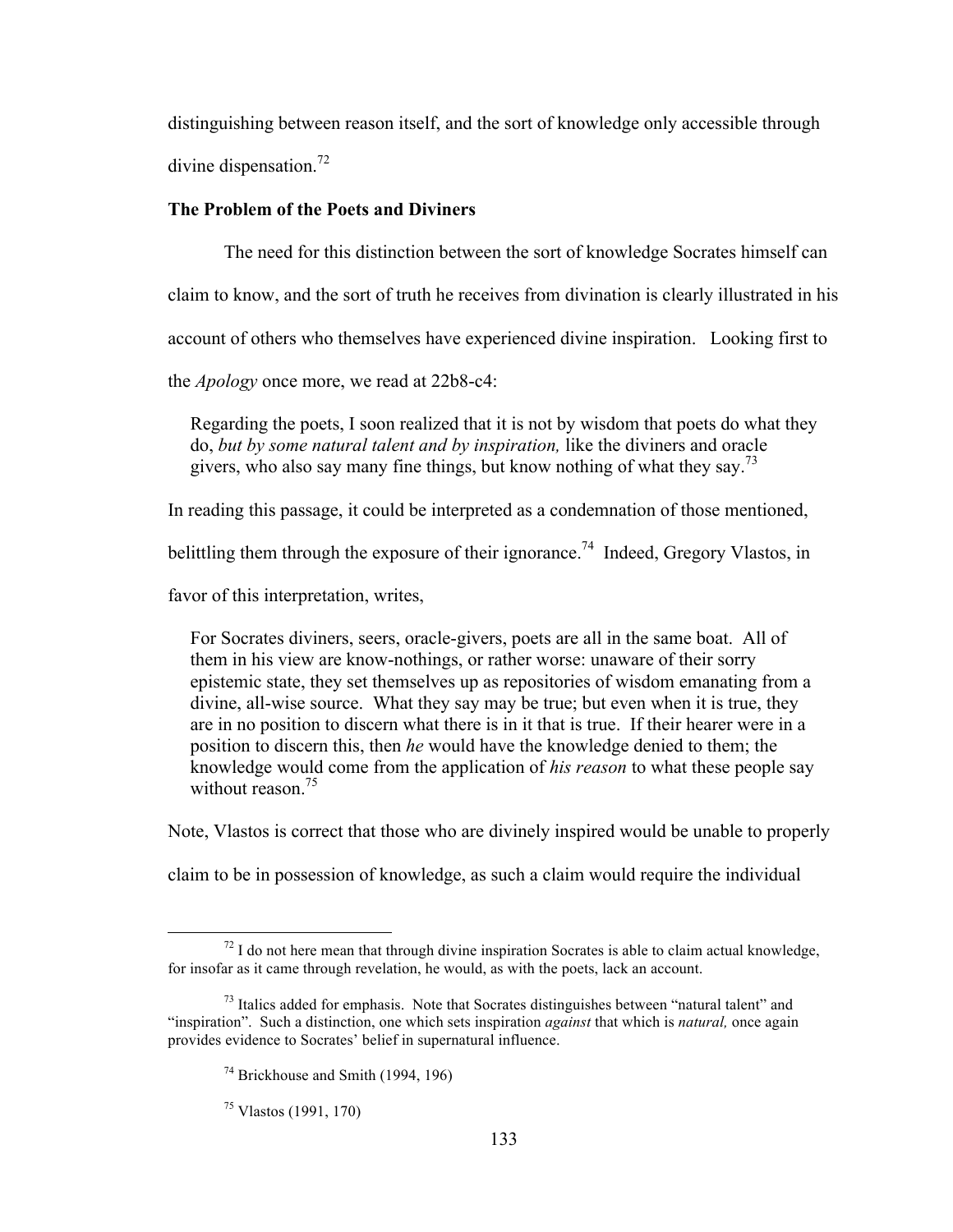provide an account of that knowledge, which, as their insights were gifted to them by the gods, they simply cannot do. So, in this sense, it is true that such individuals "know" nothing about that which they speak. *However,* this lack of knowledge in the strict sense does not preclude the possibility of revealing *the truth,* as Vlastos himself seems to suggest. In other words, there seems to be recognition on the part of Socrates of those individuals who are somehow able to glean and express the *truth* (even if incomplete), regarding beauty, love or even the divine itself, all the while failing to provide any rational account as to how they have come to "know" such things.

As evidence to this, let us look first to the *Ion,* where we read at 534b1-c7:

For of course poets tell us that they gather songs at honey-flowing springs, from glades and gardens of the Muses, and that they bear songs to us as bees carry honey, flying like bees. *And what they say is true.* For a poet is an airy thing, winged and holy, and he is not able to make poetry until *he becomes inspired and goes out of his mind and his intellect is no longer in him.* As long as a human being has his intellect in his possession he will always lack the power to make poetry or sing prophecy. Therefore, *because it is not by mastery that they make*  poems or say many lovely things about their subjects, but by divine gift, each poet is able to compose beautifully only for that which the Muse has aroused in him.<sup>76</sup>

To be sure, this passage once more reveals that the poets lack knowledge, a point that has led many scholars to condemn divine inspiration as the antithesis to the Socratic search for wisdom. However, while I do not deny that Socrates, and by extension Plato, does find issue with those who claim to have knowledge when in fact they do not, a point which is clearly represented in the above passage from the *Ion,* what is of greater interest is that in this very same passage where Socrates denies the poets knowledge, he also admits that what they say *is true.* In other words, that the poets can provide no rational account of what they are saying does not rob those expressions of the truth that they

 <sup>76</sup> Italics added for emphasis.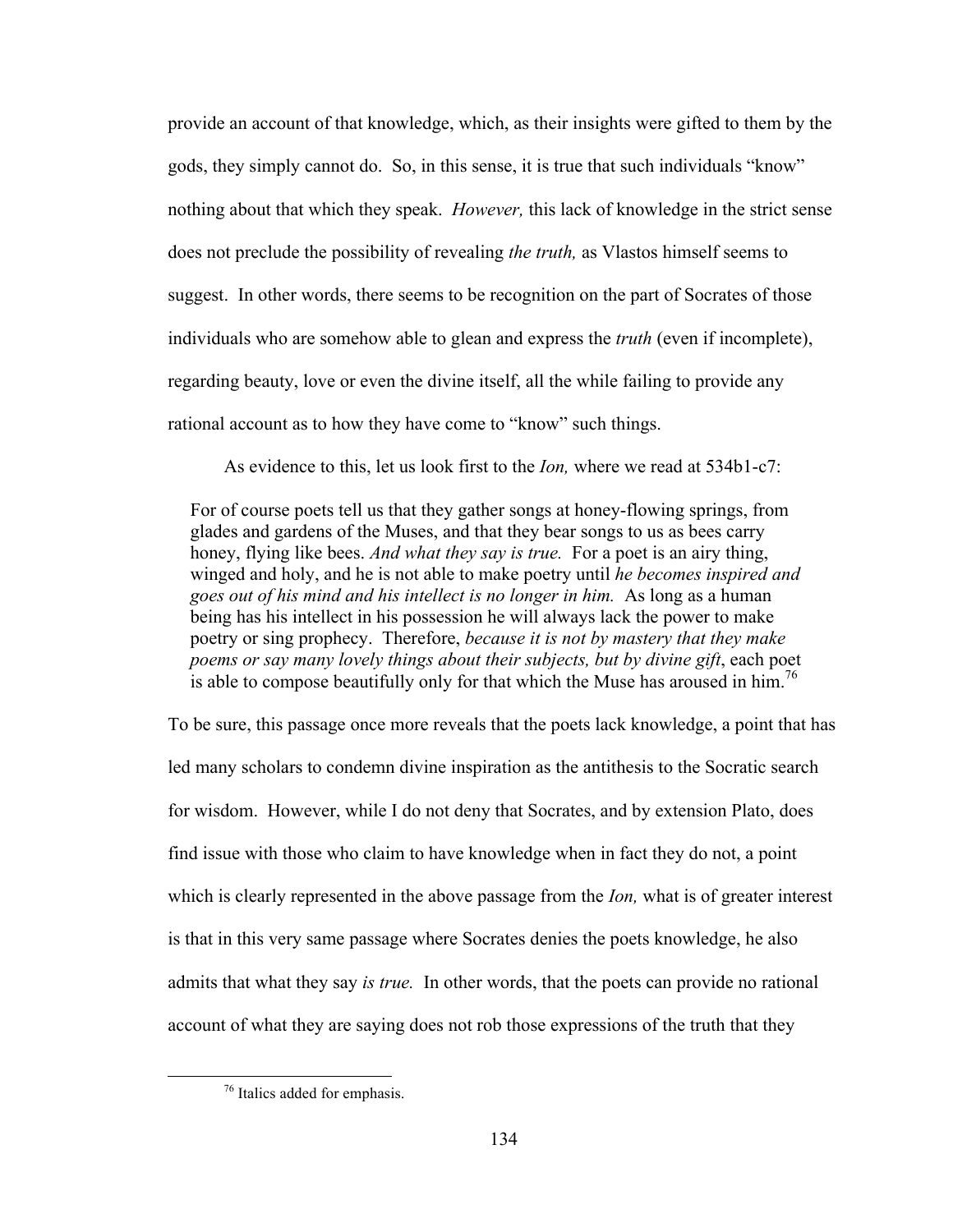represent. And, again, these insights into truth are derived directly from divine inspiration, a moment wherein the person's intellect is "no longer in him." They are, in a sense, possessed by the gods, their body a mere conduit for the expression of the wisdom of the divine.<sup>77</sup>

 And, this point, i.e., that divine inspiration is akin to momentarily losing one's mind, is positively echoed in other dialogues as well, namely the *Phaedrus* 244a6-d5 wherein we read:

There's no truth to that story that when a lover is available you should give your favors to a man who doesn't love you instead, because he is in control of himself while the lover has lost his head. That would have been fine to say if madness were bad, pure and simple; *but in fact the best things we have come from madness, when it is given as a gift from the god.*

Here again we find Socrates *praising* the revelations brought about through divine revelation. In fact, it is precisely *because* the person is mad, i.e., void of reason, that they are able to produce such truths<sup>78</sup>. Given the limitations of human wisdom and the superiority of divine wisdom, $^{79}$  that the divinely inspired, having been lost of their own reason in those moments of divine inspiration, are thusly able to reveal the truth is of no surprise to Socrates, nor should we suspect him of believing otherwise.<sup>80</sup> Thus, again, when passages such as these are applied to Nussbaum's suggestion that all references to

 <sup>77</sup> Gonzalez (2011, 96)

<sup>78</sup> See Gonzales (2011, 105)) – Drawing from the *Phaedrus* and the *Ion,* Gonzalez argues that the "philosopher," like the poet, is at his best when exposed to bouts of inspiration. Yet, while the rhapsode remains mired in the ignorance about which they speak, the philosopher pushes forward, attempting to produce order from the truth they do not quite yet understand. Thus, "Philosophy is a constant and irresolvable tension between reason and inspiration and thus between self-control and madness"

 $79$  Ap. 20d2-e1

<sup>&</sup>lt;sup>80</sup> Plato maintains this position regarding the relation between madness and divine inspiration as late as the Laws 719c.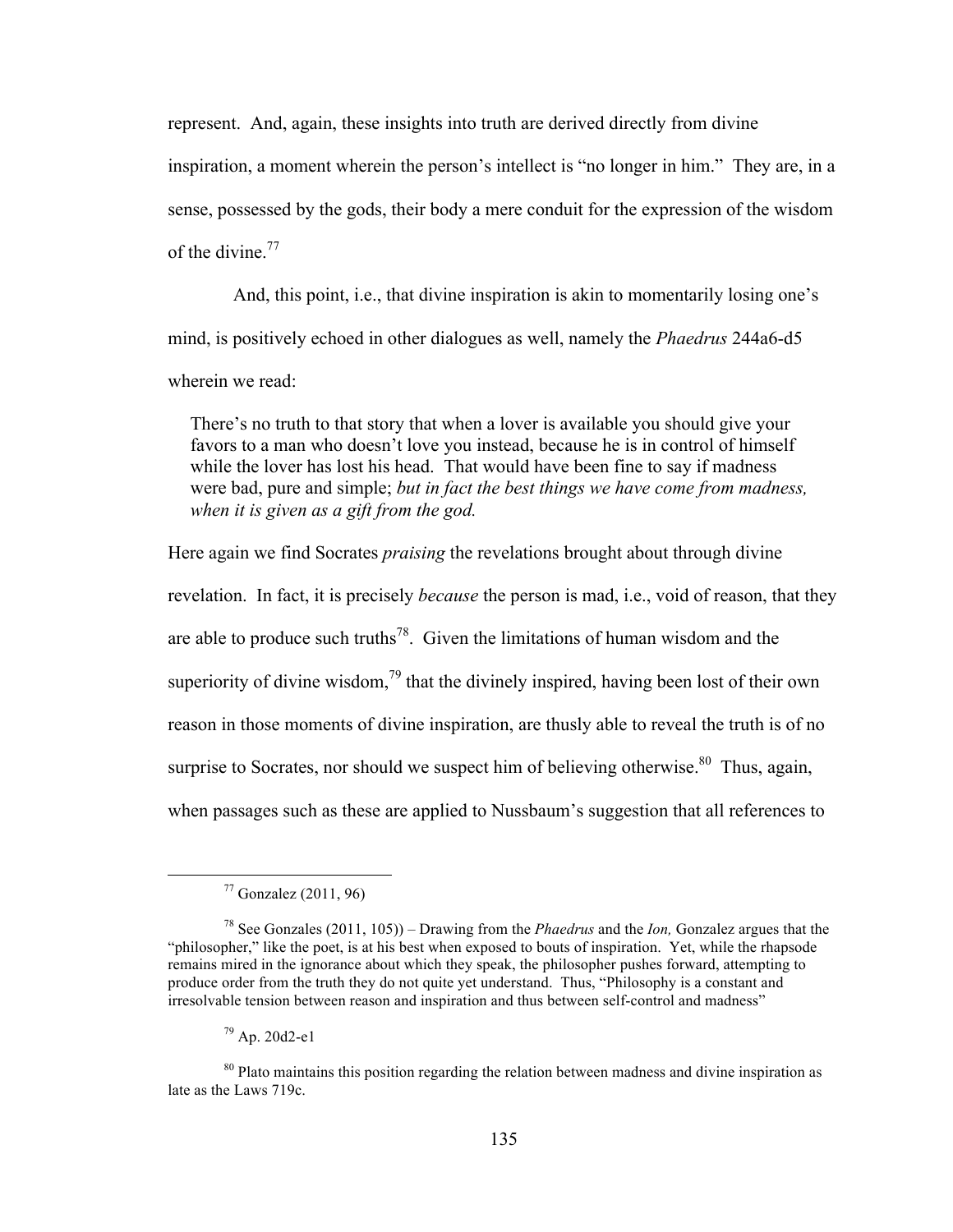the divine are ironic, we find a problem of incompatibility, as it is precisely *because* the inspired individuals are "out of their mind" that they are able to access these deeper truths. Again, I do concede that this does not grant them knowledge in the purely Platonic sense. However, this is precisely the point. Through these passages we clearly see an absolute distinction between inspiration and reason for Socrates: In the moment of inspiration, the individual is *outside of oneself,* and thus, not accessing truth through their own rational capacity*.* They did not come to any realization on their own, nor can they provide an account of it after the fact. Given this incompatibility, it is difficult to see how one could claim that they are, in Socrates' mind, one and the same thing.

# **The Problem of the** *Daimonion*

With the stage now set before us, we turn our attention to the most infamous example of divine inspiration in the works of Plato, Socrates's *daimonion.* We begin with some basic foundational points of reference. We recall that Socrates' *daimonion* is described as a divine voice<sup>81</sup> or sign.<sup>82</sup> We also learn that this divine sign has frequently appeared to Socrates since childhood, $83$  and has since then offered him consistent, though by no means regular, guidance in the form of apotreptic warnings.<sup>84</sup> Never in the early dialogues do we find an instance where the *daimonion* has ceded to Socrates any kind of positive knowledge, nor the reasoning behind its admonishments regarding the course of

 <sup>81</sup> *Ap.* 31d1-3 and *Phdr.* 242c2

<sup>82</sup> *Ap.* 40b1; *Eud.* 272e2; *Phdr.* 242b9.

<sup>83</sup> Ap. 31d2-2

<sup>84</sup> Ap. 31d3-4, *Eu.* 3b-c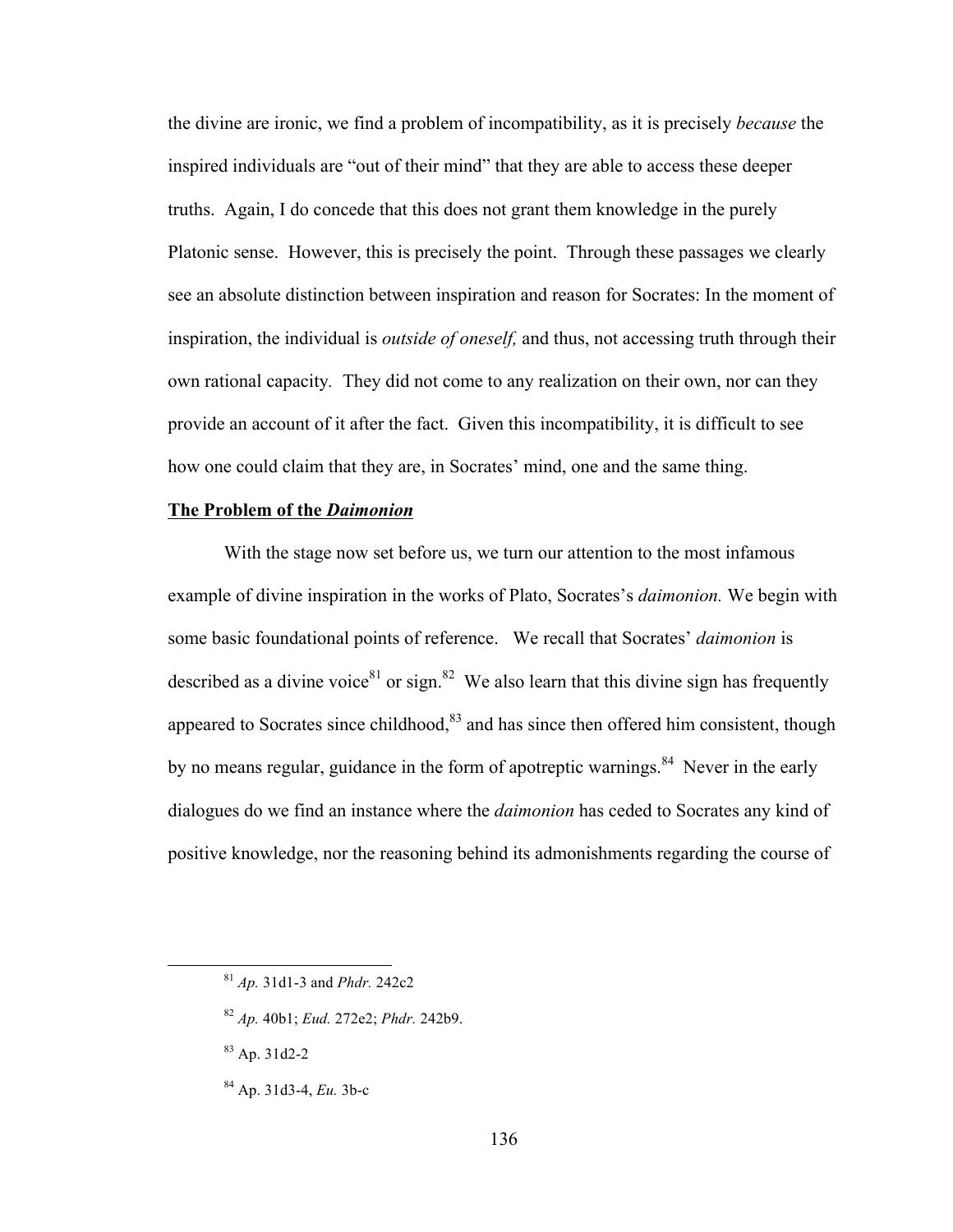action that Socrates should avoid.<sup>85</sup> Further, these warnings always feature a predictive power that far exceeds the capacity of human reason.<sup>86</sup> Finally, it appears as though Socrates has an absolute faith in the soundness of the warnings given by the *daimonion,* a point which could be drawn not only from his belief regarding the absolute wisdom of the gods as discussed above, but further, upon his own reflection regarding the outcomes and consequences that followed from his heeding of this advice.<sup>87</sup>

With this foundation in place, the next task before us is to establish that Socrates considers the *daimonion* to be of legitimate epistemological value. As evidence for his claim, we look once more to the work of McPherran, who first turns his attention to the *Apology* 31c4-32a3, wherein we find Socrates discussing his reasoning for avoiding a career in politics.88 As Socrates explains, the reasoning for his *daimonion's* opposition against Socrates engaging in politics, while unknown to Socrates at the time of it warning, is, through the use of basic reasoning, not only proven to be correct, but also quite obvious. Given Socrates affinity for questioning, as well as his distaste for any instance of injustice large or small, it is quite clear that had Socrates engaged in public life, he most assuredly would have met an early demise at the hands of those he would speak against.<sup>89</sup> Thus, McPherran notes, upon examination of the passage, Socrates does not merely accept the admonishment of his *daimonion*, but, following the instance of the

 <sup>85</sup> McPherran (2005, 16) Yet, while the *daimonion* fails to provide Socrates with the certain moral knowledge he seeks, he is, on McPherran's view, advised on "nonexpert moral knowledge," such as which students he would be ill-advised to take on. See *Tht.* 150e1.

<sup>86</sup> McPherran (2005, 17) See *Ap.* 31, *Euthd.* 272e-3a

<sup>87</sup> See Vlastos (1991, 229-232)

<sup>88</sup> McPherran (2005, 17)

<sup>&</sup>lt;sup>89</sup> Similar, of course, to the current circumstances of his trial!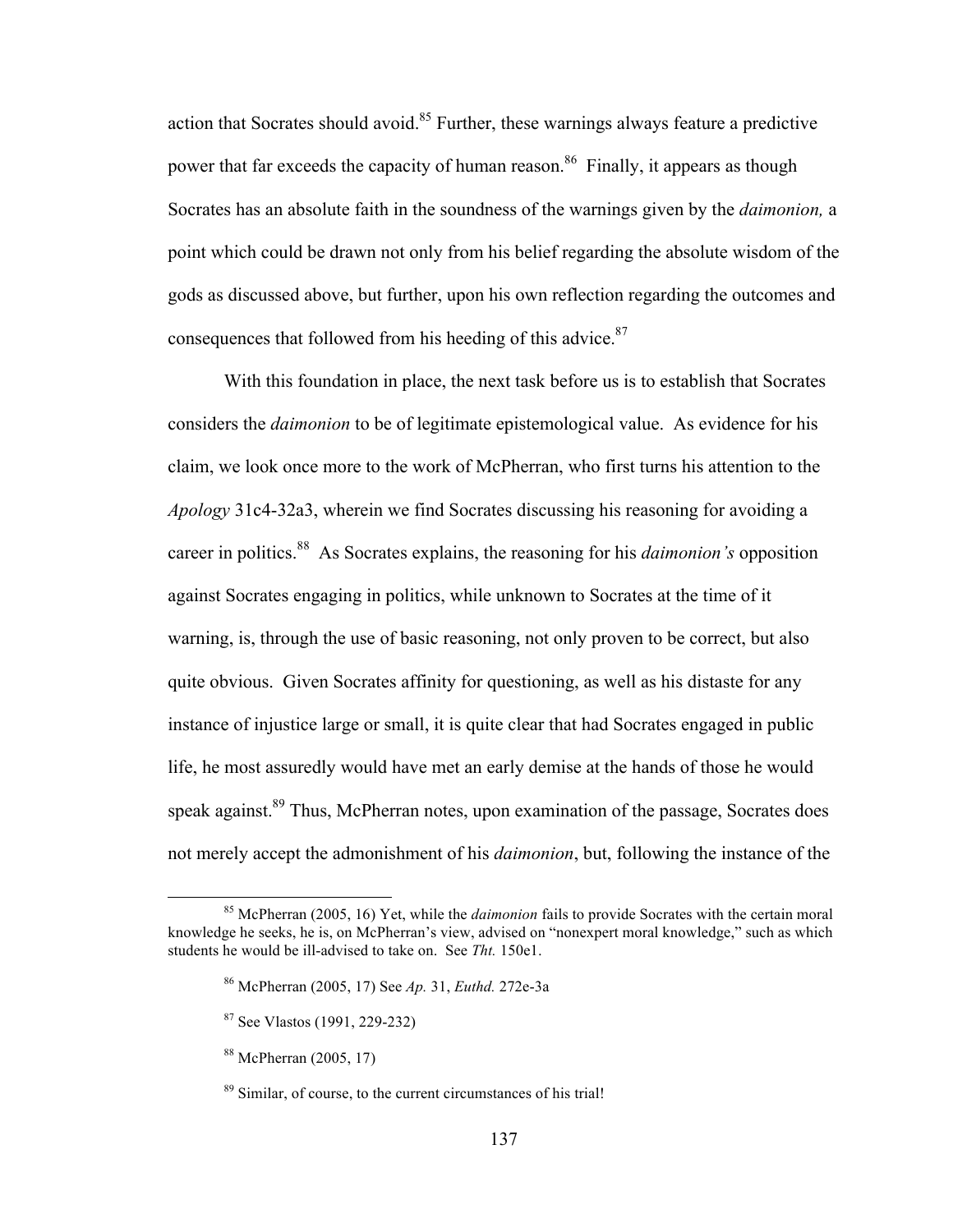warning, reflects back upon it, subjecting it to the elenchos to determine *why* an activity such as politics, one which was not only obligatory, but further, was a possible opportunity for Socrates to engage in the sort of just activity he sought, would be so adamantly, and consistently, rejected. Socrates is thus able to discover that the advice of his *daimonion* is, upon review, perfectly in line with reason, and not, as could be the case, randomly beneficial. Given this consistency between the advice of the *daimonion* and reason, we find a relationship between the two emerging, one which serves as further evidence towards Socrates on convictions regarding the divine.

As an additional piece of textual evidence, we look to *Apology* 40a3-c3. Here, after having been issued a death sentence, Socrates argues sincerely that this outcome must be for the best, as his *daimonion* had not warned him during his preparation for his trial, nor during his actual defense that his strategy was against his best interest.<sup>90</sup> Indeed, Socrates notes that the silence of his divine voice in this matter should be recognized as "great proof"<sup>91</sup> that his actions are not only justified, but also morally virtuous. Note that this example differs in that Socrates not only recognizes the warnings of the divine sign regarding potentially damaging action, but further, recognizes the *silence* of the *daimonion* as confirmation that his own reasoned decisions were in fact beneficial or virtuous. What we glean from this is that the assurance that Socrates feels regarding the outcome of his trial (or any action for that matter) arises not from his own deliberation, but from the affirmation, whether by interjection or silence, of his *daimonion.* 

Finally, McPherran provides additional evidence in support of this point by drawing from the *Euthydemus* 272e1-3a3. We read:

 $90$  McPherran (2005, 19) See also Brickhouse and Smith (1991, 191)

<sup>91</sup> *Ap.* 40c1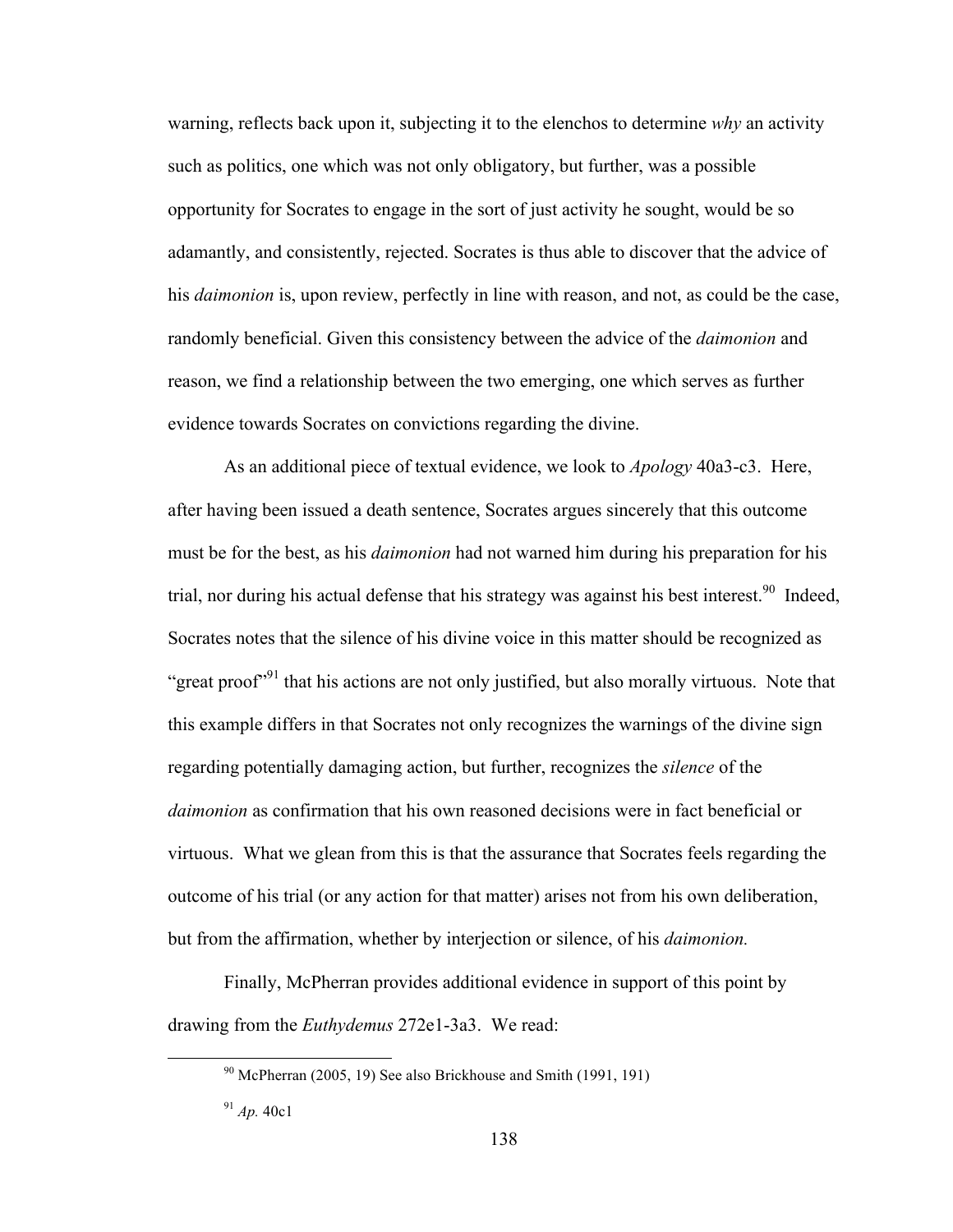As good luck would have it, I was sitting by myself in the undressing room just where you saw me and was already thinking of leaving. But when I got up, my customary divine sign put in an appearance. So I sat down again…

It is important to note here that prior to the arrival of the divine sign, Socrates had, *after a period of deliberation*, decided to leave. Then, with the arrival of the divine sign, this decision to leave was reversed. Here again, it was not the case that after deciding to leave, Socrates realized that he should stay due to his own deliberative process and reconsideration. His decision to stay was based solely on the presence of his divine sign, which, as explained above, never provides Socrates with the reasoning behind the warnings. And yet, despite this lack of understanding the benefit that he would eventually incur from his staying, Socrates trusts in the *daimonion.* Granted, Socrates does have *reason* to trust the *daimonion,* for (1) not only has it never led Socrates astray, but (2) when he reflects back upon those decisions, e.g., his avoidance of politics, he comes to the reasoned conclusion that he made the right decision.<sup>92</sup> As such,Socrates is justified in making the inductive leap that he should always heed the warnings of his divine voice. However, the point here is that, *in the moment of the warning,* Socrates is left wanting for the rationale behind the warnings issued. Thus, if it is true that all references to the *daimonion* are merely references to reason itself, we are once again left with the bizarre circumstance wherein Socrates would be claiming that he, *through reason*, realized that he should avoid a particular action without understanding the reasons for doing so. The alternative, much more plausible scenario, would be that Socrates does actually believe in the existence of perfectly wise gods, i.e., his *daimonion,* and it is this belief that allows him to act confidently in accordance with the warnings and messages issued therefrom.

 $92$  McPherran (2005, 18)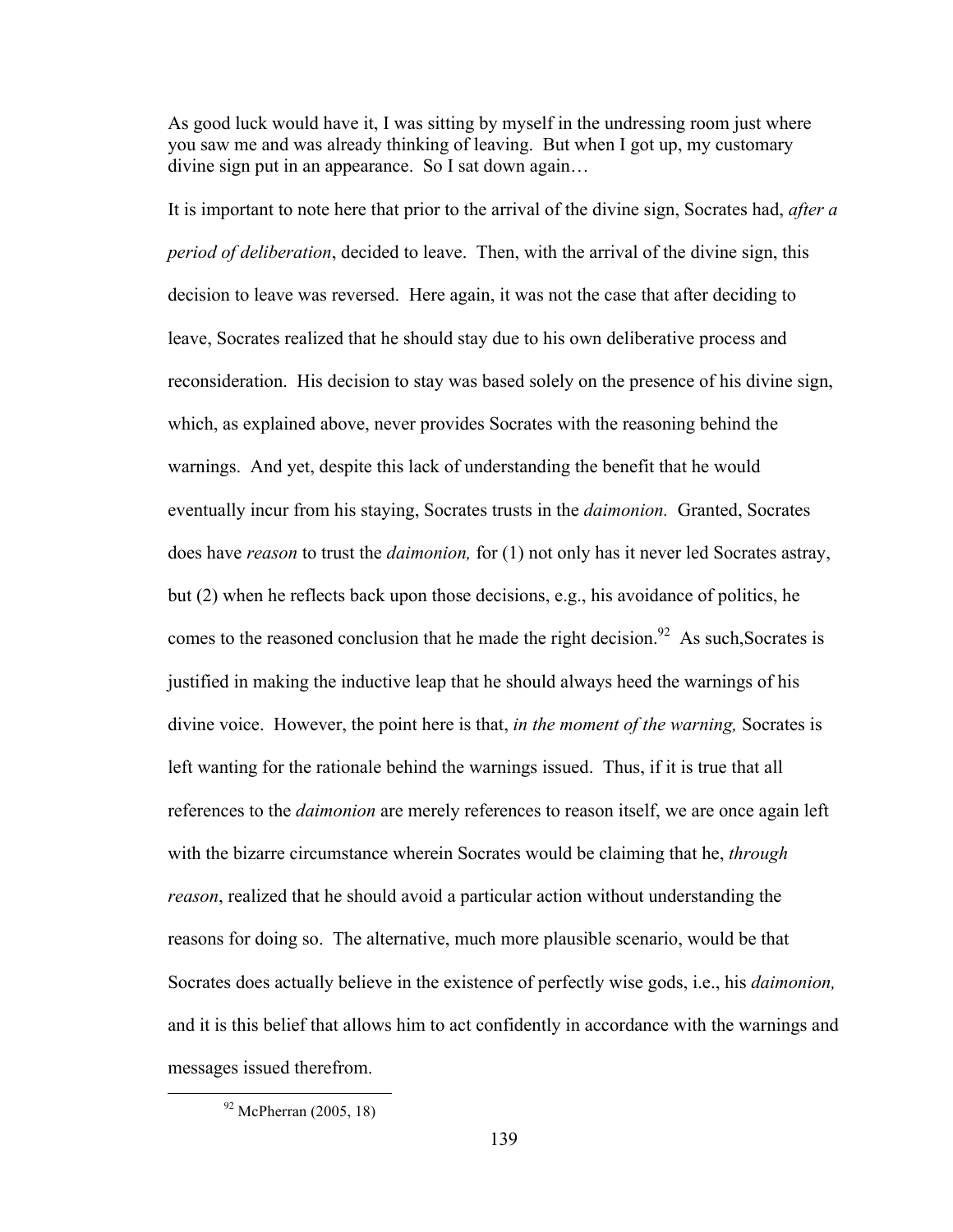## **3.4.2 – Objections and Replies**

As has been discussed at length, the prominent critique levied against the legitimacy of divine inspiration as a source of epistemological value arises in the form of the reducing of all divine reference to more rationalized phenomena. And, in the case of the *daimonion,* this critique once again comes to the fore. Gregory Vlastos, who himself has argued extensively in favor of recognizing the legitimacy of religious belief and sentiment in the case of Socrates, surprisingly offers a view of the *daimonion* that seems to severely diminishes its role in the philosophical process of Socrates*. 93* Speaking on the nature of his encounters with his "divine sign" Vlastos explains:

Socrates has a "hunch" – a strong intuitive impression – that a certain belief or action is correct without being able to articulate his grounds for it at the moment.<sup>94</sup>

Drawing from the *Theatetus, Euthydemus,* and *Phaedrus,* Vlastos highlights three passages that he believes firmly support his position. 95 Beginning with *Tht.* 151c, when asked how he is able to determine which students are worth his attention, Socrates responds, "…the *daimonion* which comes to me forbids it in the case of some, allows it in that of others, and they are the ones that make progress." Thus, Socrates, without fully understanding how, is able to properly choose which students to avoid and which to focus

 <sup>93</sup> For the full account of Vlastos' critiques of the epistemological role of the *daimonion* see Vlastos (1991, 223-232 and 280-286). For replies see McPherran (1991, 190-208) and Brickhouse and Smith (1991, 191-194) and (2005, 44-55).

 $94$  Vlastos (1991, 283) – It should be noted that Vlastos does distinguish between two types of daemonic encounters, the first, as indicated above, and the second pertaining to those instances where he is able to immediately recognize the rationale behind the *daimonion*'s warning. Instances of such encounters on Vlastos' account include *Ap.* 31c-32a, wherein Socrates is told to avoid politics, as well as *Ap.* 40a-c, wherein the silence of the *daimonion* serves as an affirmation of Socrates' actions.

 $95$  I agree here with Brickhouse and Smith (2005, 44) that the selection of passages is odd on Vlastos' part, considering he consistently warns against using passages from later or middle dialogues as evidence towards claims regarding the Socratic dialogues. See Vlastos (1991, Ch. 2 and 3) and Vlastos (1994, Ch. 1).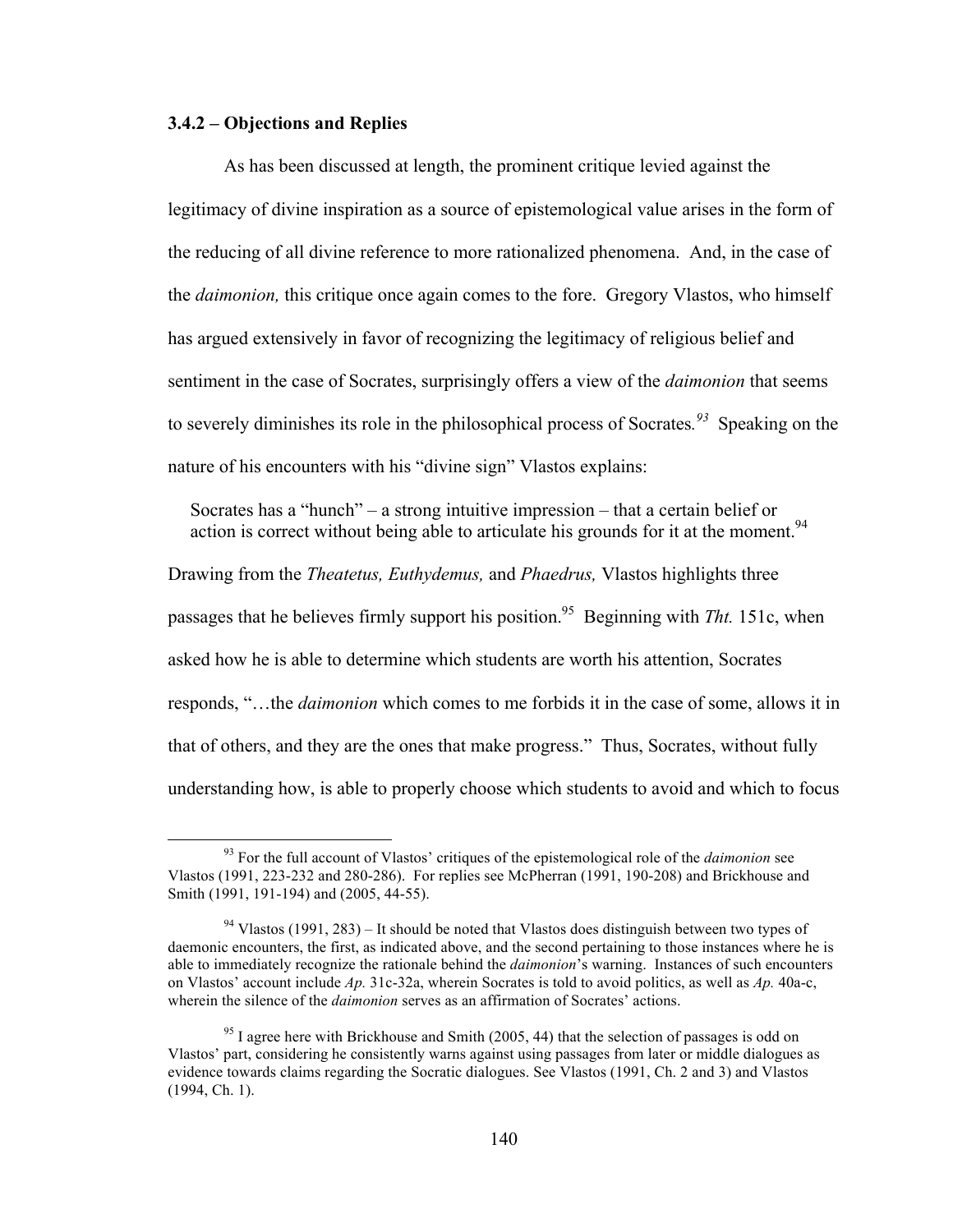on. And, Vlastos explains, these "hunches" are, for Socrates, "convincing enough to justify action."

Vlastos also posits similar accounts for Socrates decision to stay in the palaestra in the *Euthydemus* 272e, as discussed above, as well as his decision to stay and atone for his first speech about love in the *Phaedrus* 242b-c, wherein Socrates explains:

As I was about to cross the stream the customary divine sign came to me  $-$  it holds me back from doing what I am about to do on each occasion – and I seemed to hear a voice, forbidding me to leave the spot until I had made atonement for some offense to the god. $96$ 

On this last point, Vlastos explains that while Socrates does recognize that he does have good reason to atone as indicated, *at the time of the daimonion's admonition,* "those reasons had not yet been clearly articulated in his mind…(and) became articulate only in retrospect."<sup>97</sup>

And, while this interpretation may not appear immediately problematic for my position, such an interpretation seems to belittle the power of the *daimonion,* as it seems to belittle its epistemological force. As McPherran rightly warns, this interpretation "...has Socrates 'accepting the supernatural' in little more than name only."<sup>98</sup> Thus, to maintain my position that Socrates considers divine inspiration with the utmost sincerity, it must be demonstrated that the *daimonion* is not merely a "hunch," nor simple moments of "rational intuition," but rather is of such great epistemological significance that it is able to rightly challenge secular reasoning.

 <sup>96</sup> Interesting, too, that here Socrates not only heeds the warning of his *daimonion,* but also shows a recognition that he had offended the god, an act that, on his own view, required his repentance.

 $97$  Vlastos (1991, 285)

<sup>&</sup>lt;sup>98</sup> McPherran (1996, 194) Which is surprising on Vlastos' part considering his argument against those that would seek to detach Socrates from sincere religious belief.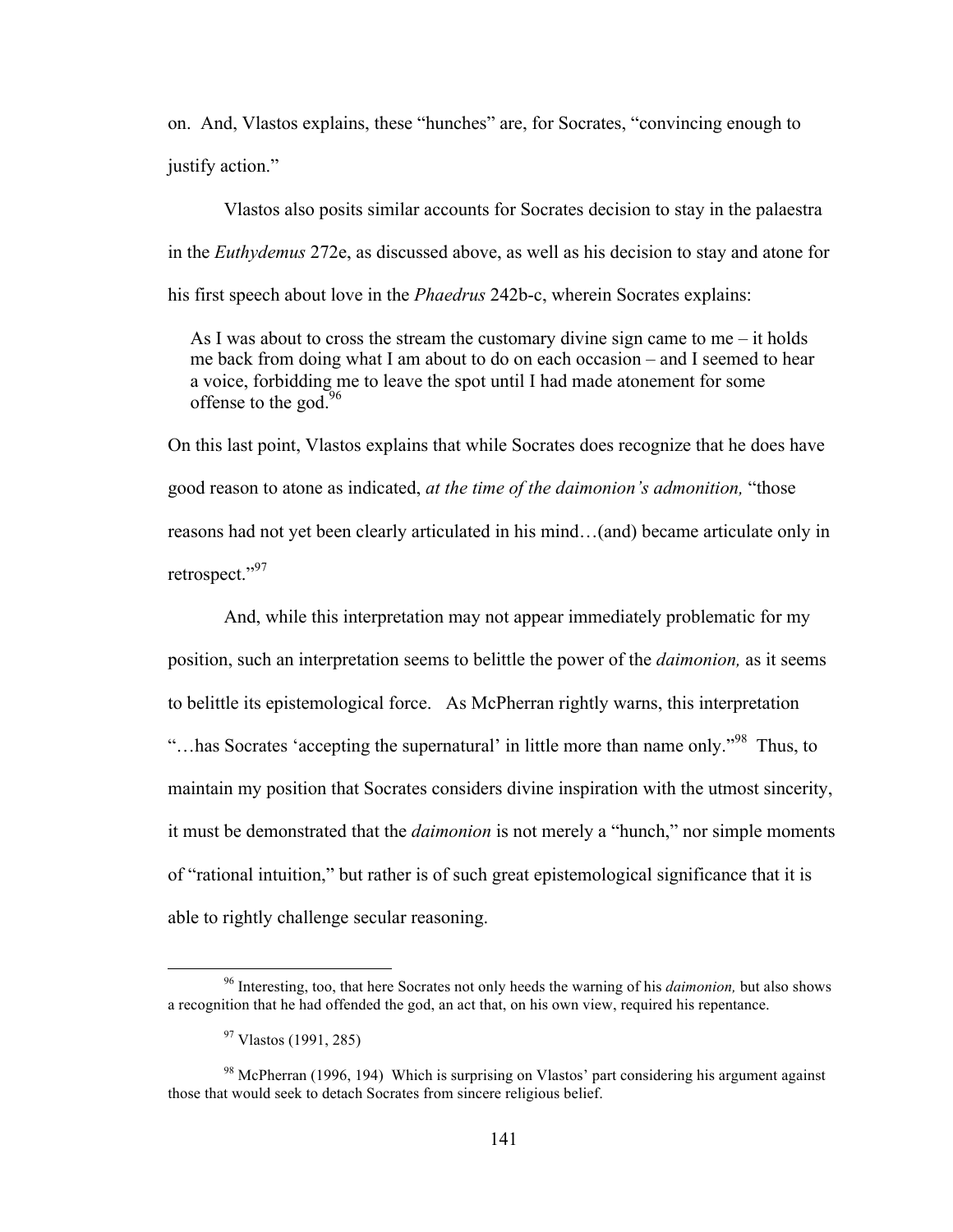For McPherran, we first find evidence against the reductionist account insofar as there exists not a single instance where Socrates ignores the warning of the *daimonion.*  The reason such perfect consistency regarding the *daimonion* is so detrimental to the reductionist account is that we find Socrates not only doubting the assumed "knowledge" of all of his interlocutors, but further, his own beliefs, beliefs which he does not carry lightly.<sup>99</sup> Indeed, that he takes these warnings as "certain" would indicate that Socrates holds this information in a significantly higher regard than he would any other source of knowledge. The question thus arises as to how this could be justified if, as Vlastos and others have claimed, he considers these warnings as mere "hunches"?

In answer to this concern, McPherran suggests that this certainty on the part of Socrates is justifiable on Socrates' part due to, "…(his) full confidence that the *daimonion* is always caused by a divinity that would never purposefully mislead him; i.e., it would never warn him away from an action that is not wrong, harmful, or unbeneficial. $1^{100}$  And, this absolute confidence is evidenced by Socrates absolute consistency in heeding the command or warning of the *daimonion.* Never once does Socrates ignore the call of his divine sign, nor does Socrates ever stop first to subject the warning to elenchtic testing *before* following its advice. Instead, Socrates always *assumes* that the *daimonion* is correct, an uncharacteristic assumption that is made based upon his absolute belief in the perfect wisdom *and* morals of the god.<sup>101</sup> Given Socrates'

<sup>&</sup>lt;sup>99</sup> For instance, his own consistent disavowal of knowledge. Also, Socrates doubts other forms of revelation as well, e.g., *Phd*. 60d8 , wherein he believed his mission in life was to philosophize, only to come to doubt his own interpretation. This last example is of particular importance given it came to him initially through revelation. Thus, we find that it is only the warning of the *daimonion* that Socrates accepts unquestioningly.

<sup>100</sup> McPherran (1996, 199) McPherran cites *Mem.* 1.1.5; and *Thg.* 128d1 as evidence to this claim.

<sup>101</sup> McPherran (1996, 200)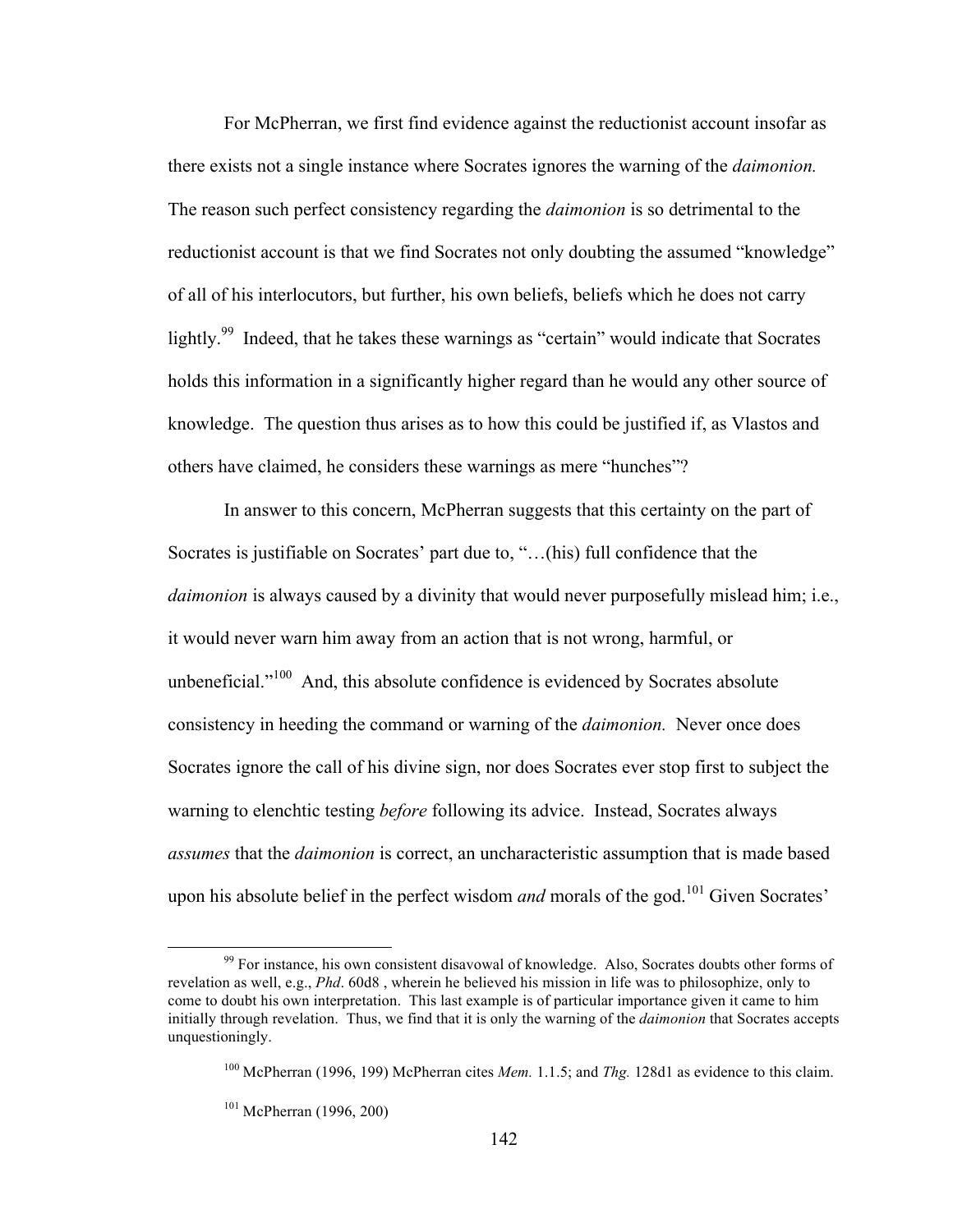caution regarding certainty of knowledge, not to mention his proclivity towards questioning, had these warnings been recognized by Socrates as mere "hunches" one would expect Socrates to have, at the very least, approached the issue with a healthy dose of skepticism.

Yet, this is not the case. McPherran notes that not only does Socrates not ever question the warnings of the *daimonion,* but further, Socrates never even questions whether or not such encounters are in fact with the divine. It would seem then that Socrates belief that he is truly the recipient of divine knowledge is never in question, a point which again lends explanation to his lack of concern regarding the veracity of the content of that message. Again, however, despite this certainty in the truth of the message, Socrates can still not claim knowledge, as he recognizes that the messages received are still subject to his own interpretation, which, given his fallibility as a mortal, would necessarily dilute the purity of the knowledge. And, on McPherran's view, it is because of this potential fallibility of interpretation that goads Socrates to subject the warnings to elenchtic testing, though again, always *after* he obeys the command. Thus, it is not because Socrates doubts the certainty of the wisdom of the god, but rather he doubts his own interpretive skill, and as a result, investigates to the extent his rational powers allow to ensure as great a degree of certainty as is possible.<sup>102</sup>

Thus, McPherran suggests that we understand the *daimonion* as follows:

- (1) After some prior deliberation (or without), Socrates forms the intention to perform some action-token *x* (e.g., Leaving the marketplace)
- (2) Prior to or while engaged in *x*, Socrates receives a daemonic message similar to "No, don't do *x*," which he takes as certainly deriving from an all-wise authority.

<sup>&</sup>lt;sup>102</sup> In this way we gain insight as to how Socrates could appear to honestly disavow all knowledge, while, at the same time, appear to "know" things with such apparent certainty.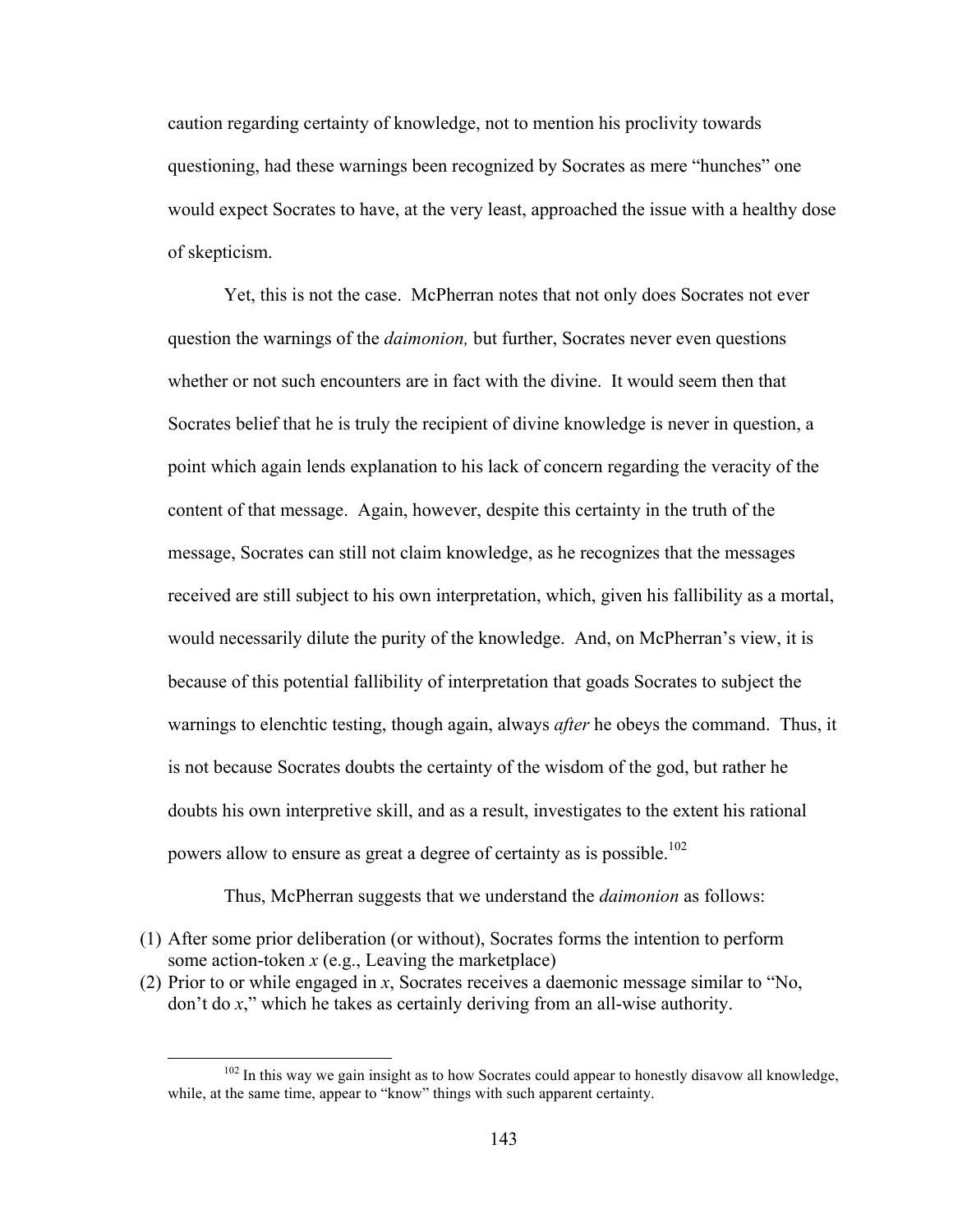- (3) From this, he infers that "doing *x* would be unbeneficial," something he would claim to know. But this claim, since it rests on Socrates' experientially warranted presupposition that deamonic warnings and his interpretation of them is always accurate, is taken by hum to be only a practical, and thus fallible, certainty
- (4) It is more certain, nonetheless, then the results of practical ratiocination in the here and now because of its superior inductive warrant (e.g., Socrates's recognition of the *daimonion* and the truth of its warning have apparently *never* gone awry in a lifetime of experience of it), a warrant that has convinced Socrates of its divine origin.<sup>103</sup>

On McPherran's view then, we see the *daimonion* not as a threat to the superiority of reason,<sup>104</sup> but rather as an extra-rational source used in concert with reason. In other words, that Socrates would follow the dictates of the *daimonion* are not to be seen as an *irrational* action, but as entirely rational *because of* his belief in the superior reason of the divine. Yet, it must be noted, that inspiration and reason are complementary does not preclude the reality that they are quite often in conflict, for, considering the warnings are always apotreptic, it stands to reason that Socrates must have already planned on engaging in the very activity he is warned against.<sup>105</sup> As McPherran notes, it is precisely in these moments of conflict that we bear witness to the degree of faith with which Socrates holds the wisdom of the *daimonion,* for, "in these instances his reasons for proceeding are deemed insufficiently compelling by Socrates *simply on the basis of the daemonic opposition.<sup>106</sup>*

Given his recognition, McPherran makes clear that it is simply incorrect to assert, as Nussbaum does, that when we witness Socrates reconsider a course of action, a decision which he attributes to the warning of the *daimonion,* that he is doing so as a

 <sup>103</sup> McPherran (1996, 200)

<sup>104</sup> Vlastos (1991, 229)

 $105$  Such as a life of politics, leaving the palaestra, etc.

<sup>&</sup>lt;sup>106</sup> McPherran (1996, 205) Italics added for emphasis.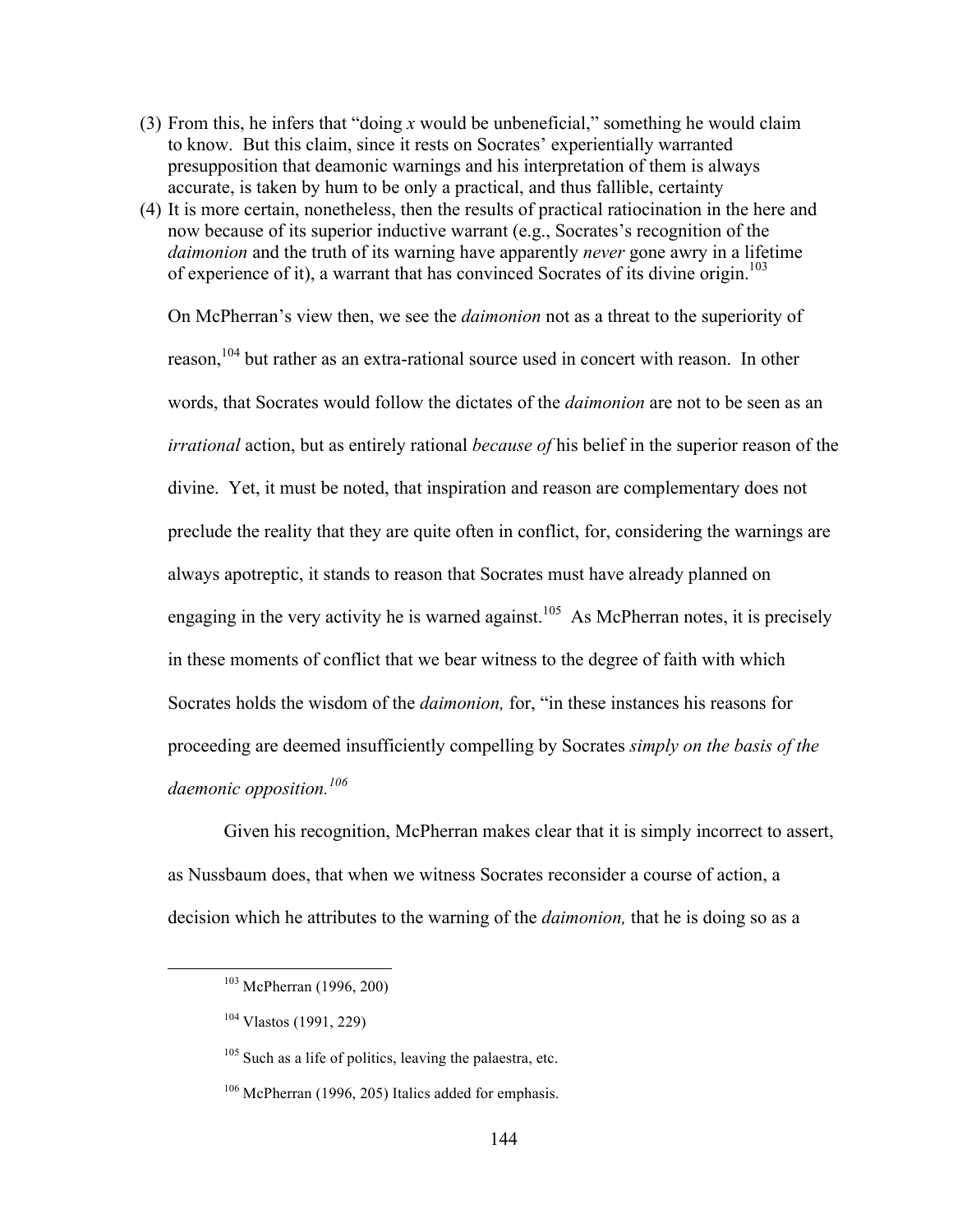"cover for conclusions rationally arrived at."<sup>107</sup> That Socrates would be engaging in this unnecessary level of deception<sup>108</sup> is simply not compatible with the overwhelming textual evidence to the contrary, i.e., that not only are there consistent, sincere religious references on the part of Socrates, but further that these beliefs play a major role in his philosophical work.109 Also, we recall examples as seen in the *Euthydemus,* where, aside from the warning of the *daimonion* we are presented with no discernible cause for Socrates to expect any benefit whatsoever from staying, as the interlocutors with whom he would engage had not yet arrived.<sup>110</sup> Indeed, in this instance, to suggest that his decision to stay was nothing more than rational intuition would be to suggest that the "rational" capacities of Socrates are nothing short of clairvoyant!<sup>111</sup> Finally, McPherran concludes, in addition to the evidence above, we have numerous textual incidences wherein Socrates explicitly mentions experiencing a "rational hunch," and, in these moments, makes no mention whatsoever of his *daimonion*.<sup>112</sup> If, as Vlastos and Nussbaum suggest, the *daimonion* and rational intuition are one and the same, then why would Socrates distinguish them at all?

<sup>109</sup> See *Ap.* 27b3-28a1 and *Ap.* 33c4-7

<sup>110</sup> *Euthd.* 272e-273a.

<sup>111</sup> Brickhouse and Smith (2005, 47) We recall that it is only *after* he decides to stay that his interlocutors even arrive

<sup>112</sup> *Lysis* 218c4-8 and 214c4-5, *Euth.* 279c5-6, *Crat.* 411b, and *Phdr.* 242b8-243a3. See also Friedlander (1973)

 <sup>107</sup> McPherran, (1996, n. 65)

<sup>&</sup>lt;sup>108</sup> Brickhouse and Smith (1994, 186) Brickhosue and Smith argue here that if Socrates did not honestly believe in the existence of the gods, then he would in effect be guilty of flagrantly lying to the jury at his trial, especially considering his guarantee that he would speak only the truth. See *Ap.* 18a5-6, 20d5-6, 22b5-6, 28a6, 32a8). Against the strength of this accusation, see McPherran (1996, n. 219)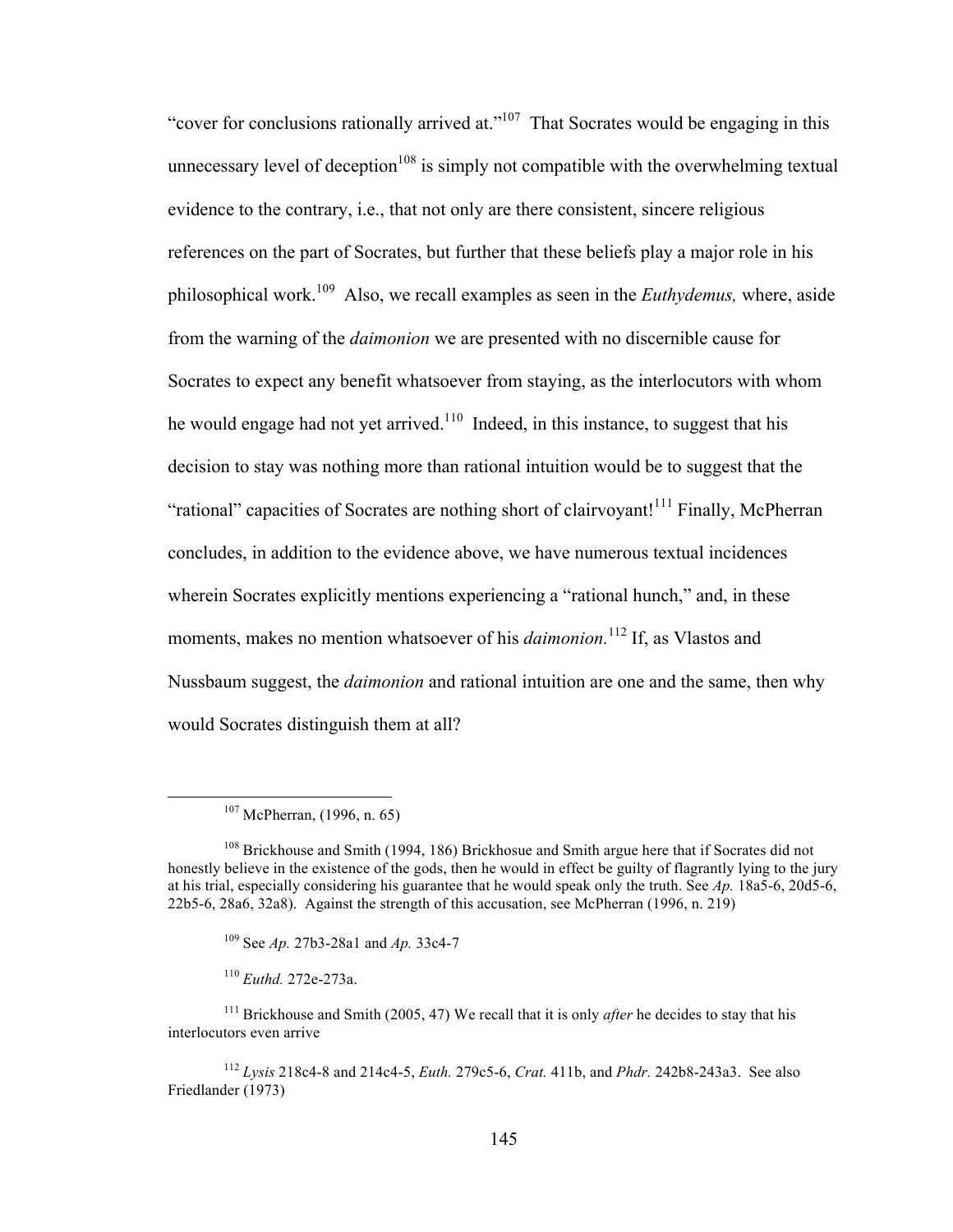Given this evidence, evidence that is not only consistent throughout the dialogues, but further, indicates that Socrates does distinguish clearly, through his own actions, between secular reasoning and divine wisdom, we must consider Socratic references to the *daimonion* as sincere.<sup>113</sup>

#### **Conclusion**

In conclusion, I have argued that we cannot take Socratic references to religion and divine inspiration as ironic. Further, I have argued that Socrates not only believes in the legitimacy of such instances of divination, but further, holds them in such high esteem as to recognize them as a viable source of truth, albeit a source that must, on account of the limitations of human understanding, be reviewed and subject to rigorous analysis to determine the proper interpretation. I argue this on the following grounds: (1) Socrates' belief in perfectly rational, and thus perfectly moral, gods is not, as some have maintained, so radical as to require that Socrates must be an atheist. As was shown, such beliefs, while not traditional in a strict sense, were not entirely uncommon. As such, we should dismiss his beliefs regarding the gods as veiled reference to reason itself. (2)

<sup>&</sup>lt;sup>113</sup> If we are to take the preceding arguments as true, i.e., that Plato sincerely believes Socrates to be divinely inspired, then the question might be raised as to why Plato himself was not the recipient of such divine assistance. To explain, given the gods' status as perfectly wise beings as depicted in the early dialogues, it cannot be the case that those individuals selected by the gods are done so at random. As such, given Plato's own philosophical ability and mission towards the understanding of the good life, that he should be lacking in the sort of divine assistance given to Socrates may strike us, and Plato for that matter, as odd. As Plato is particularly silent regarding the question of *why* the gods choose one individual over another, any response to this question would be speculative by nature. However, if we turn our attention to the *Ion,* we may actually uncover an answer. Looking to *Ion* 533d-e, we read:

It's a divine power that moves you, as a Magnetic Stone moves iron rings. This stone not only pulls those rings, it also puts power *in* the rings, so that they in turn can do just what the stone does – pull other rings.

Here, while not an answer to the question of why the gods choose one individual over the other, we do find evidence to suggest that Plato may have considered himself to be divinely inspired, albeit indirectly. As the above passage shows us, on Plato's view, those that are inspired are themselves able to inspire others, just as a magnetized ring can move other rings. Thus, as I have argued that Plato sincerely believes Socrates to be inspired directly by the gods, given Plato's relationship to Socrates, it is not to far a stretch to suggest he considered himself to be inspired as such.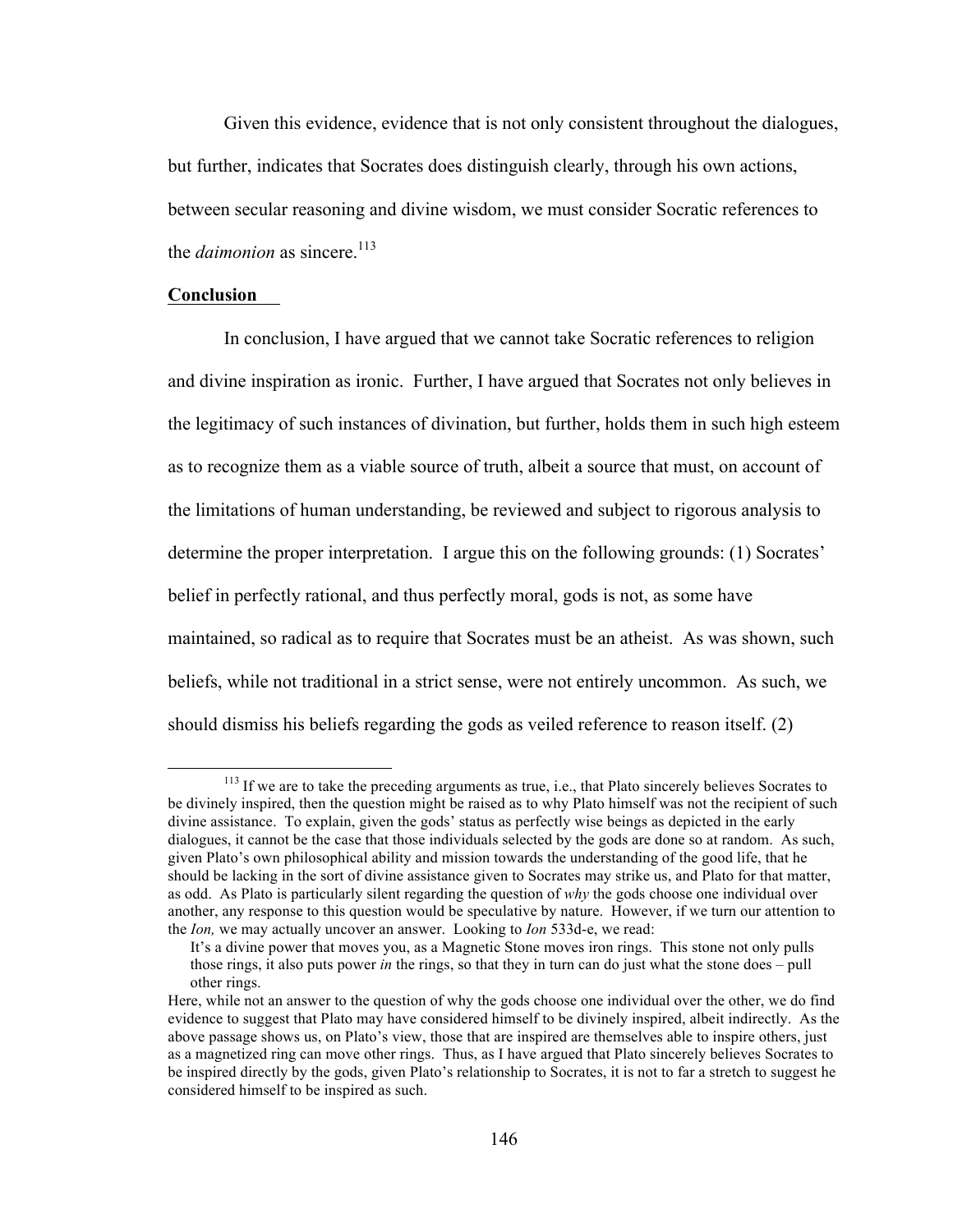There is evidence to suggest that Socrates recognized revelation, whether via dreams or the oracle, as providing a legitimate path to the truth. That this is true is evidenced not only in his own experiences, but further, by his own recognition that certain individuals, e.g., poets, diviners, etc., while lacking in actual knowledge, are able to speak the truth on those ideas given to them via moments of inspiration. (3) His strict adherence to the *daimonion,* whose warnings he *always* obeys despite his lack of understanding at the moment of the event. Again, it is true that Socrates can, and does, subject the admonishments of the *daimonion* after the fact to determine why such a warning was issued. The point, however, is that such reflections are precisely that, reflections after the fact. As such, we find that the motivating force behind Socrates' obedience to the advice of the *daimonion* is his recognition that it is, in fact, originating from a divine being, one which, based on his own beliefs, is in possession of divine wisdom. And, it is this belief, not mere intuition, which allows his confidence in his actions that follow from this provenance.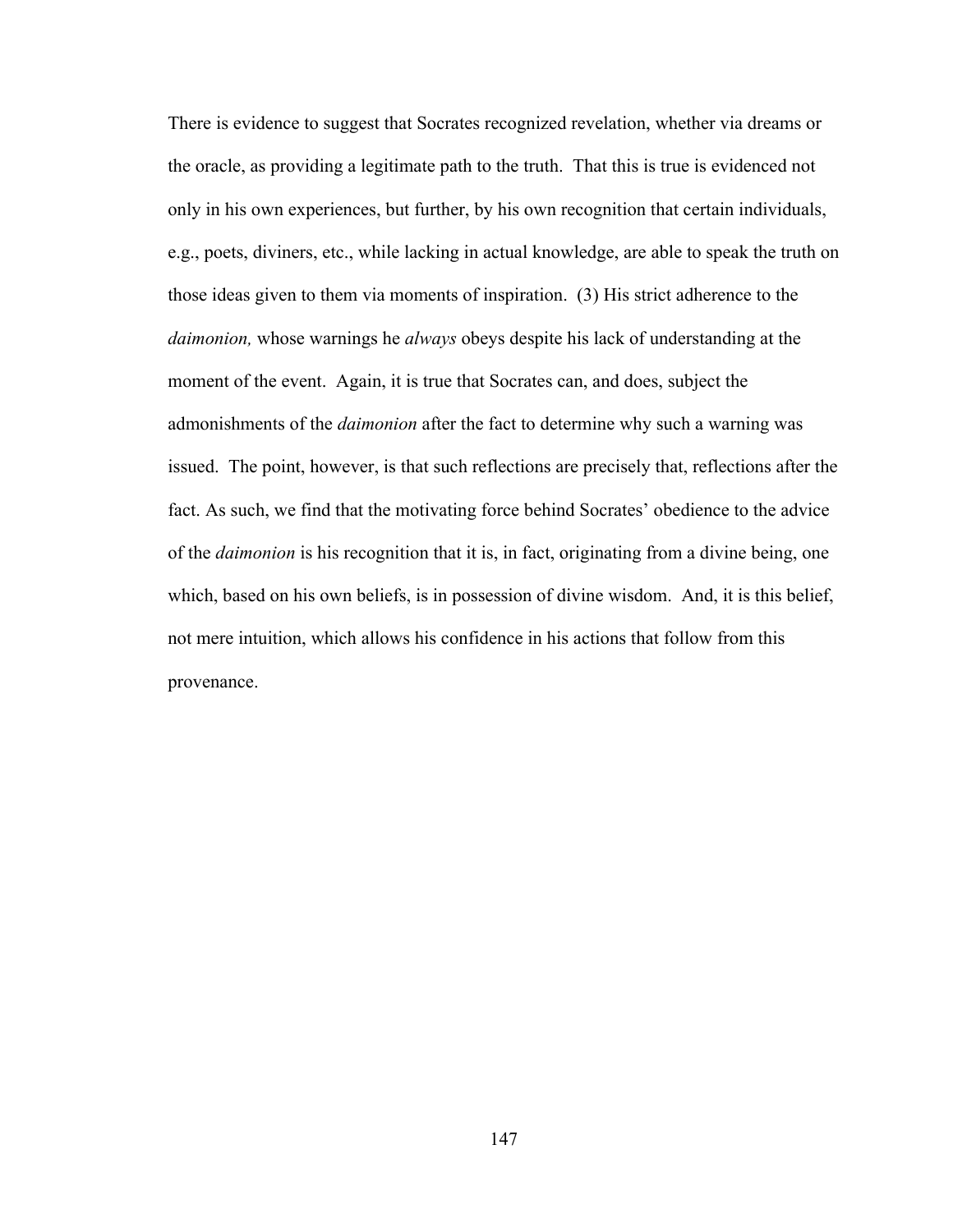# **Chapter 4: Socrates and Divine Inspiration in the Late Dialogues**

It has been argued in Chapter 2 of this dissertation that, as Plato transitioned into his late period, the character of Socrates no longer consistently resides at center-stage of the dialogues. In dialogues such as the *Sophist* and *Statesman*, for example, we find in his place the Eleatic Stranger, an individual who utilizes a new methodology, i.e., collection and division, in his efforts towards the acquisition of definitional knowledge. Given the change in cast and methodology of the *Sophist, Statesman*, as well as the *Laws*<sup>359</sup>, it could be argued that Plato finally dismisses the more supernatural aspects of his earlier work, favoring instead the rigidly rational methodology prominently featured therein. Yet, while both the Eleatic Stranger of the *Sophist* and *Statesman* and the Athenian Stranger of the *Laws,* do not themselves directly appeal to the divine for assistance in their philosophical endeavors<sup>360</sup>, when we turn our attention to those dialogues of the late period where Socrates takes center stage, we are subject once more to a consistent appeal to the divine for assistance in his philosophical endeavor.<sup>361</sup> Given this disparity, the

<sup>&</sup>lt;sup>359</sup> Indeed, in the *Laws*. Socrates is absent entirely. Also, while the method of collection and division is not used by the Athenian Stranger in the Laws, it is, in contrast to the earlier, and even middle periods, similarly rigid and meticulous in its presentation, lacking any traces of the elenchtic questioning that drives those earlier dialogues.

<sup>&</sup>lt;sup>360</sup> While it will be argued below, it should be noted here that despite the Athenian Stranger's lack of appeal to the divine for direct assistance in his own presentation of the laws, it is argued consistently throughout the laws that the gods and their supreme wisdom must serve as the foundation for the laws of men.

<sup>&</sup>lt;sup>361</sup> I fully acknowledge that much can be said regarding Socrates and divine inspiration in Plato's middle period works. However, as the focus of this dissertation rests upon the role of divine inspiration in the case of Socrates in the late dialogues, an analysis of the middle period will be postponed for a future date. For an excellent overview and analysis of the role of religion and the divine in Plato's middle period, see Morgan (1990). See also Buttner (2011) and Gonzales (2011)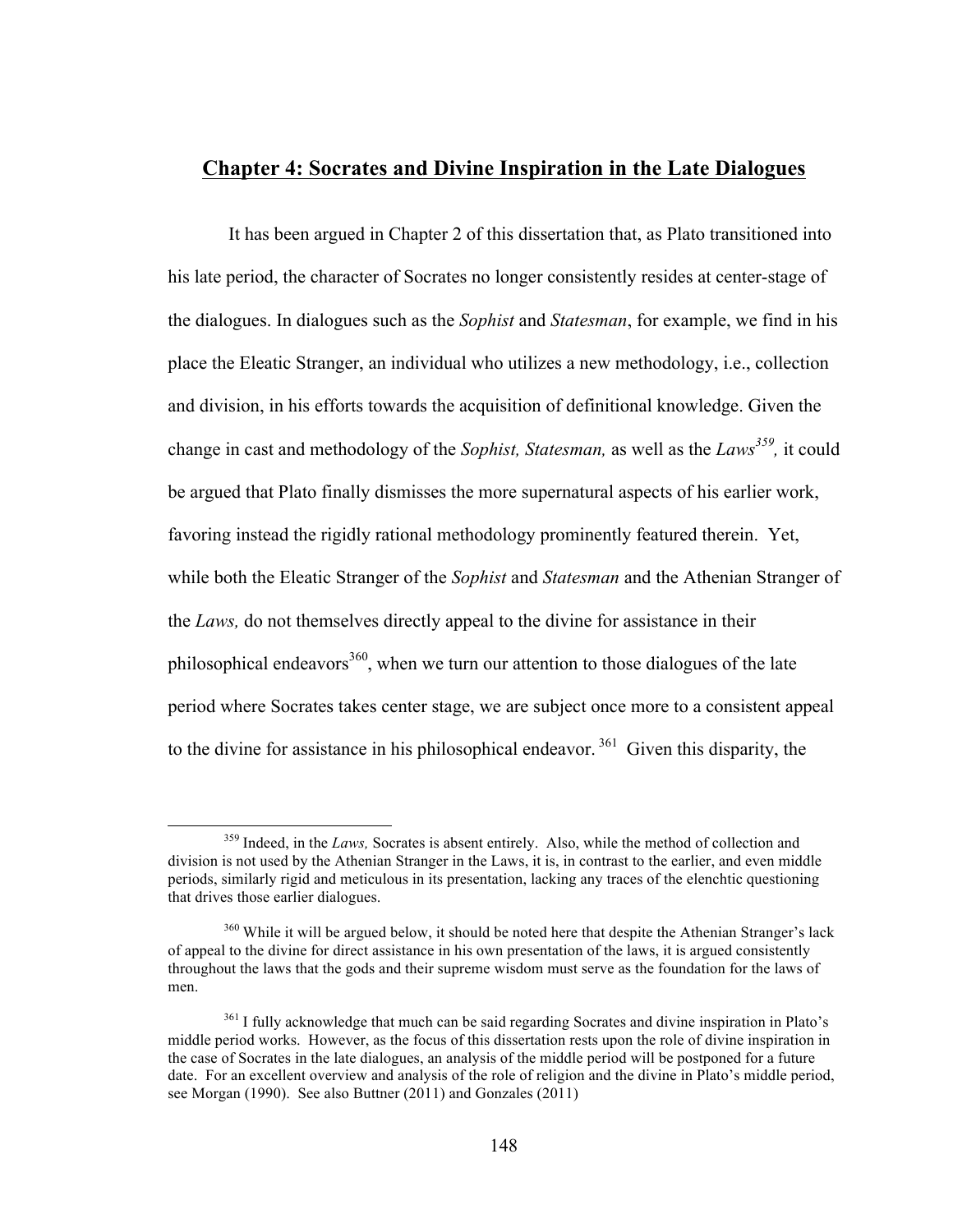question arises as to Plato's views on Socrates in this late period, in particular the role that divine inspiration plays in the case of Socrates.

To answer this question, however, requires that we address a problem that arises in Plato's late period, i.e., the varying images of Socrates. To explain, in the late dialogues, we are given multiple images of Socrates, all of which are, at least on the surface, distinctly different than the last. In the *Sophist,* for example, we are presented with the image of Socrates as the "noble sophist," i.e., the individual who, through the elenchus, is able to purge his interlocutors of their false beliefs.362 In the *Theaetetus,* on the other hand, a dialogue that serves as the dramatic predecessor to the *Sophist,* we are presented with a slightly different image, i.e., Socrates as midwife. Here, Socrates is able to assist in the delivery of wisdom from within the mind of his interlocutor. And, while this may seem similar to the "noble sophist" as described, given the more positive capacity exhibited by the expertise of mental midwifery, such an image of Socrates appears markedly different from the strictly purgative Socrates of the *Sophist*. Finally, in the *Philebus,* we are yet again presented with a seemingly distinct Socrates, one who takes up the method of collection and division as his weapon of choice in the search for the definition of the good life. As before, this new image of Socrates seems to be set apart from his fellow late period Socratic counterparts, most notably in his apparent acceptance of the superiority of the method of collection and division over his traditional elenchtic approach.

<sup>&</sup>lt;sup>362</sup> I have argued extensively in Chapter 2 of this dissertation that, while this is not explicitly stated to be describing Socrates in the dialogue itself, we ought take this description to be a description of Socrates.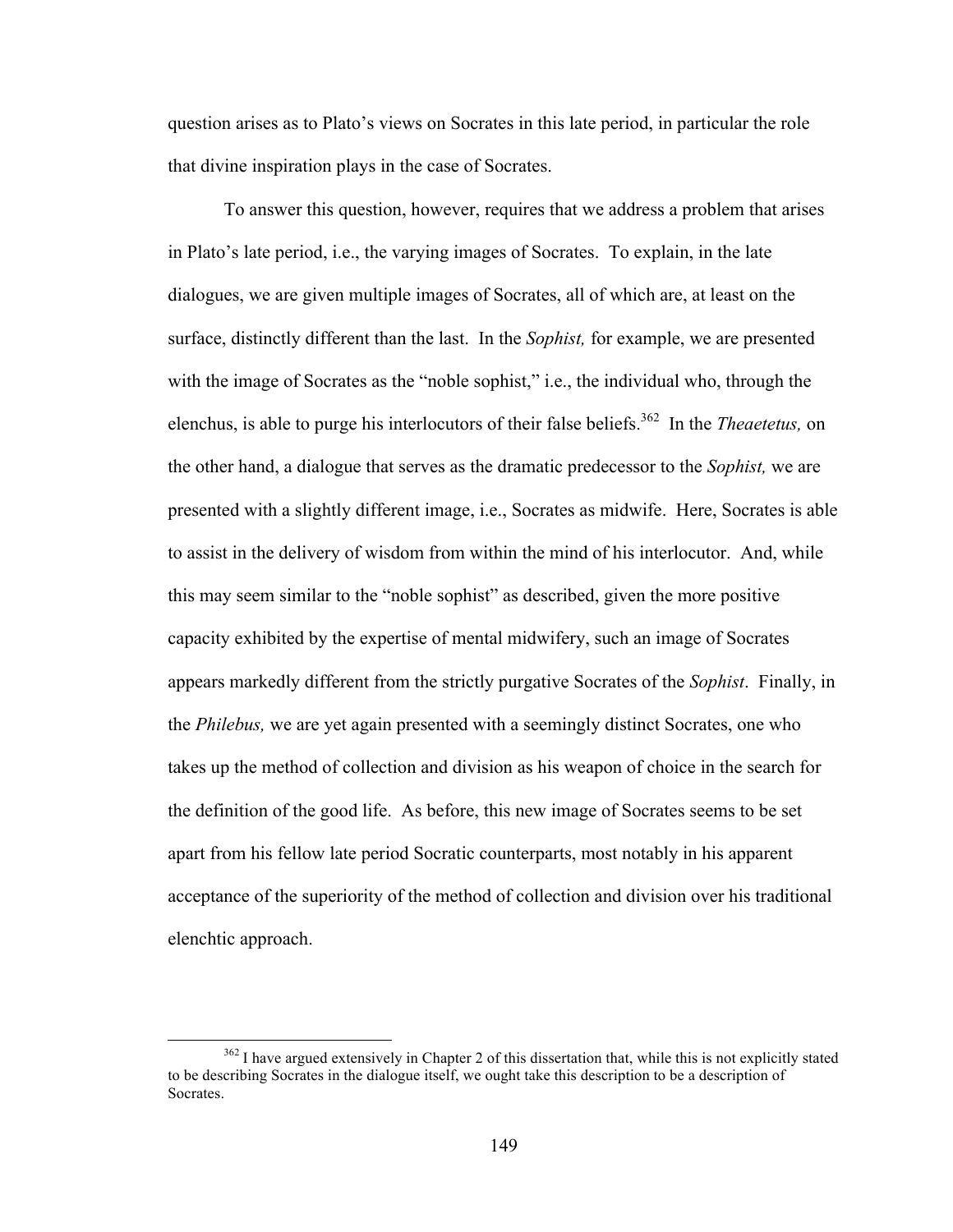Yet, despite these seemingly disparate depictions of Socrates, I would argue that we ought to see these varying images as one and the same character, with each depiction highlighting the strengths and weaknesses of his mentor as Plato has now come to see him. And, while this position will be argued in full in the pages to follow, it is important to note here at the outset that, regardless of the differences in methodology utilized by the varying depictions, there arises a common thread that carries through these late period Socratic dialogues, i.e., Socrates' unwavering appeal and adherence to his divine voice. Given this consistency despite all else, it is my position that Plato maintains his continued belief regarding the influence of divine inspiration in the case of Socrates.

#### **Divine Inspiration and Religion in the Late Dialogues**

## **The Diviner in the** *Statesman*

Given the many changes that arise in Plato's late period, before turning our attention to Socrates in particular, it is necessary to first establish that Plato's recognition of the validity of divine inspiration is not limited to a nostalgic portrait of his mentor. To do so, we look first to two dialogues of Plato's late period that do not feature Socrates as its protagonist, the *Statesman* and the *Laws.*

Beginning with the *Statesman,* we find that, in his attempt to determine the precise nature of kingship, the Eleatic stranger notes that a division must be made between two types of expertise regarding the giving of commands: (1) the skill exhibited by individuals who give commands of their own design, and (2) those whose expertise pertains to the distribution of the commands of others.<sup>363</sup> While the true ruler is of course to be associated with the former category, we find that the latter category involves a

 <sup>363</sup> *Pol.* 260c1-261a.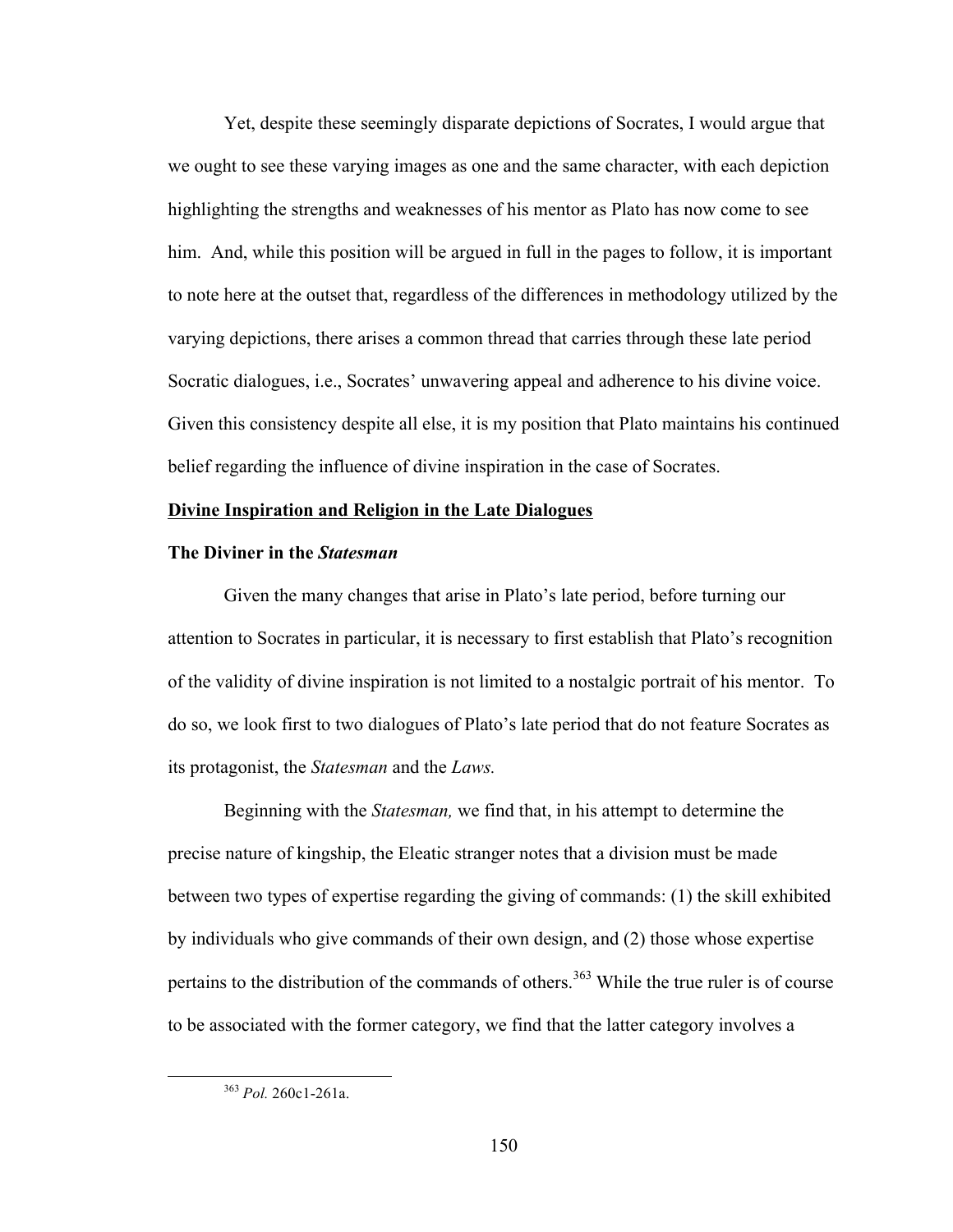variety of individuals, namely, "…the rowers, *the seer,* the herald, and many other sorts of expertise related to these…"<sup>364</sup> That Plato considers the diviner (or seer) to be in possession of an *expertise* is of particular importance here, as it shows a consistency of thought that is carried over from the earlier dialogues.<sup>365</sup> For one, in the *Ion*, Socrates clearly states that the diviners are in possession of an expertise.<sup>366</sup> Further, in the *Laches*, we find that the diviner is given a position of importance on the staff of the general, a point which indicates that the general ought utilize the talents of the diviner in matters of military strategy.<sup>367</sup>

What, then, is the expertise of the diviner as seen in the *Statesman*? As argued by Brickhouse and Smith, the answer might be derived through an examination of another expertise listed in this division, i.e., the herald.<sup>368</sup> To explain, it is the herald's role to properly relay the commands of the ruler to those that ought here these commands. Note, the herald need not know *why* the ruler issued such commands, nor need the herald understand the details or consequences of those commands. The expertise of the herald lies not in possessing an understanding of the commands, but rather, possessing the skills required to properly deliver the commands of others.<sup>369</sup>

<sup>365</sup> This connection, and the evidence that follows, has been given by Brickhouse and Smith (1994, 196-97.

<sup>&</sup>lt;sup>364</sup> *Pol.* 260e1-3. Italics added for emphasis.

<sup>366</sup> *Ion* 538d7-e3

<sup>367</sup> *Laches* 198e-199a4 As an additional note, in the *Charmides* 173c5-6, Socrates distinguishes between true diviners and false prophets. That this distinction is made is evidence to the sincerity of his belief in the divine and veracity of messages derived therefrom.

<sup>&</sup>lt;sup>368</sup> Brickhouse and Smith (1994, 197)

<sup>&</sup>lt;sup>369</sup> And, while this may seem somewhat simple, it is indeed a skill, as we can easily imagine someone ill-equipped to this task, whether that be due to lack of memory, or even a lack of confidence when challenged on the exact wording of the command issued.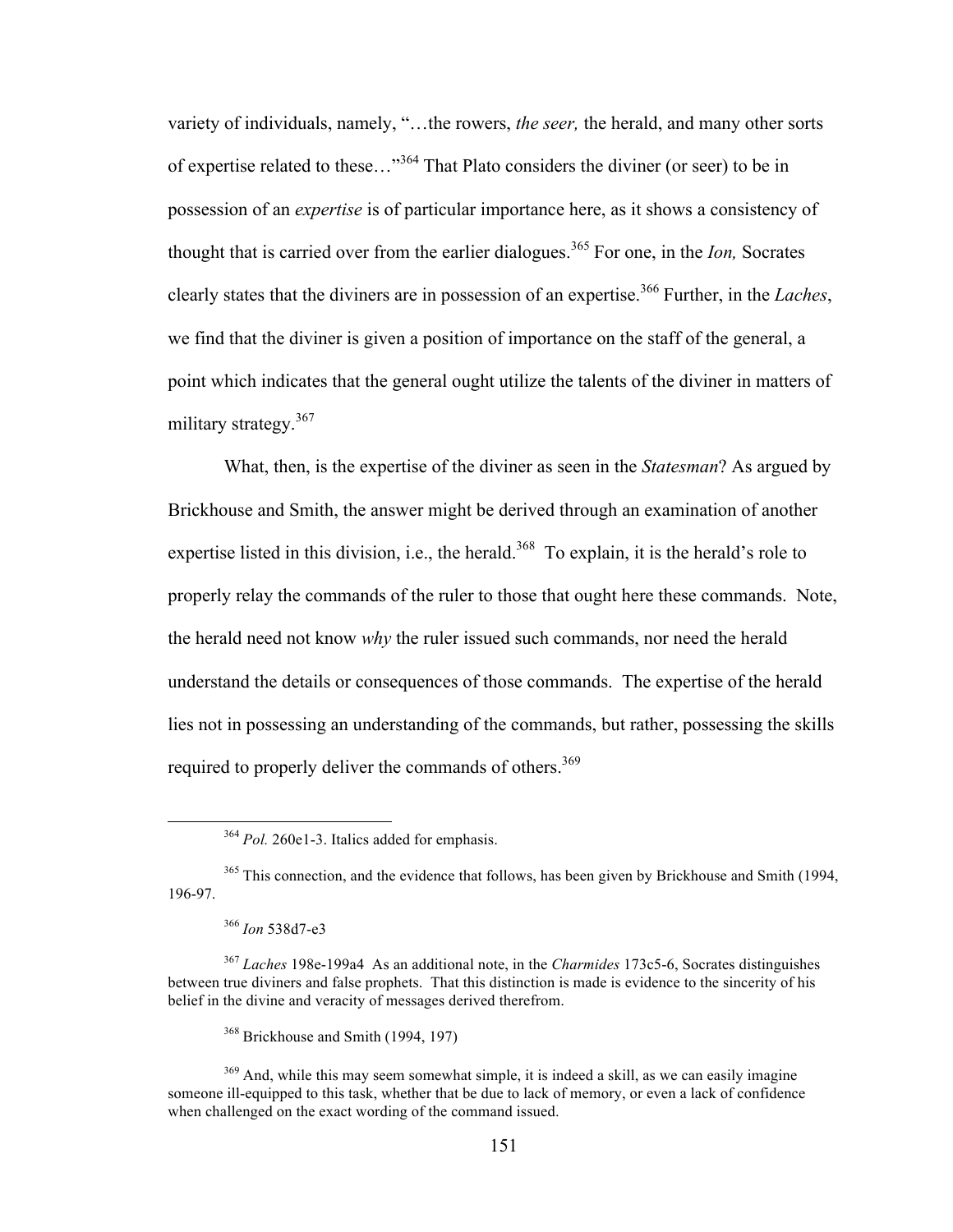It is in this way then that we ought understand the expertise of the diviner, an individual who not only possesses the ability to properly receive the commands of the gods, but further, is able to correctly deliver this message. Again, similar to the herald, it is not necessary that the diviner *understand* the gods' motives, or even the precise meaning of the message revealed. As such, the diviner, unable to give an account of the divine wisdom he has received, is not himself in possession of knowledge. Yet, despite this lack of knowledge, it is clear from the evidence that the true diviner is not one associated with sophistry or charlatanism, but as someone who, by the Stranger's admission, possesses an expertise that plays a role of importance in the governing of the polis.<sup>370</sup>

## **The Divine and the Statesman in the** *Statesman*

Looking deeper into the *Statesman,* we find that the role of the divine is not limited to the diviner, but further, is of significant importance to the true ruler as well. $^{371}$ As the stranger explains, in order to establish stability, the rulers must possess the ability to reconcile seemingly incompatible individuals under their rule.<sup>372</sup> As an example, the Stranger notes that, if not properly handled, a conflict will inevitably arise between those individuals who are more inclined towards the virtue of courage and those who favor a

<sup>372</sup> *Pol.* 308d-309c

 $\overline{a}$ 

 $370$  As Brickhouse and Smith note, this seems to be precisely the point made by Socrates at Apology 22b8-c2, where, Socrates explains that poets, like diviners, are able to create as they do not due to wisdom, but on account of inspiration. And, given my argument regarding the role that divine inspiration plays in the case of Socrates, this oft quoted passage from the *Apology* is perhaps more prescient than coincidental, as we might see this same ability in the nature of Socrates' craft, i.e., his ability to properly guide his interlocutors towards the truth, all the while sincerely denying a personal understanding of the truth towards which he is pointed.

 $371$  In this argument I follow closely that of Buttner (2011, 119-120)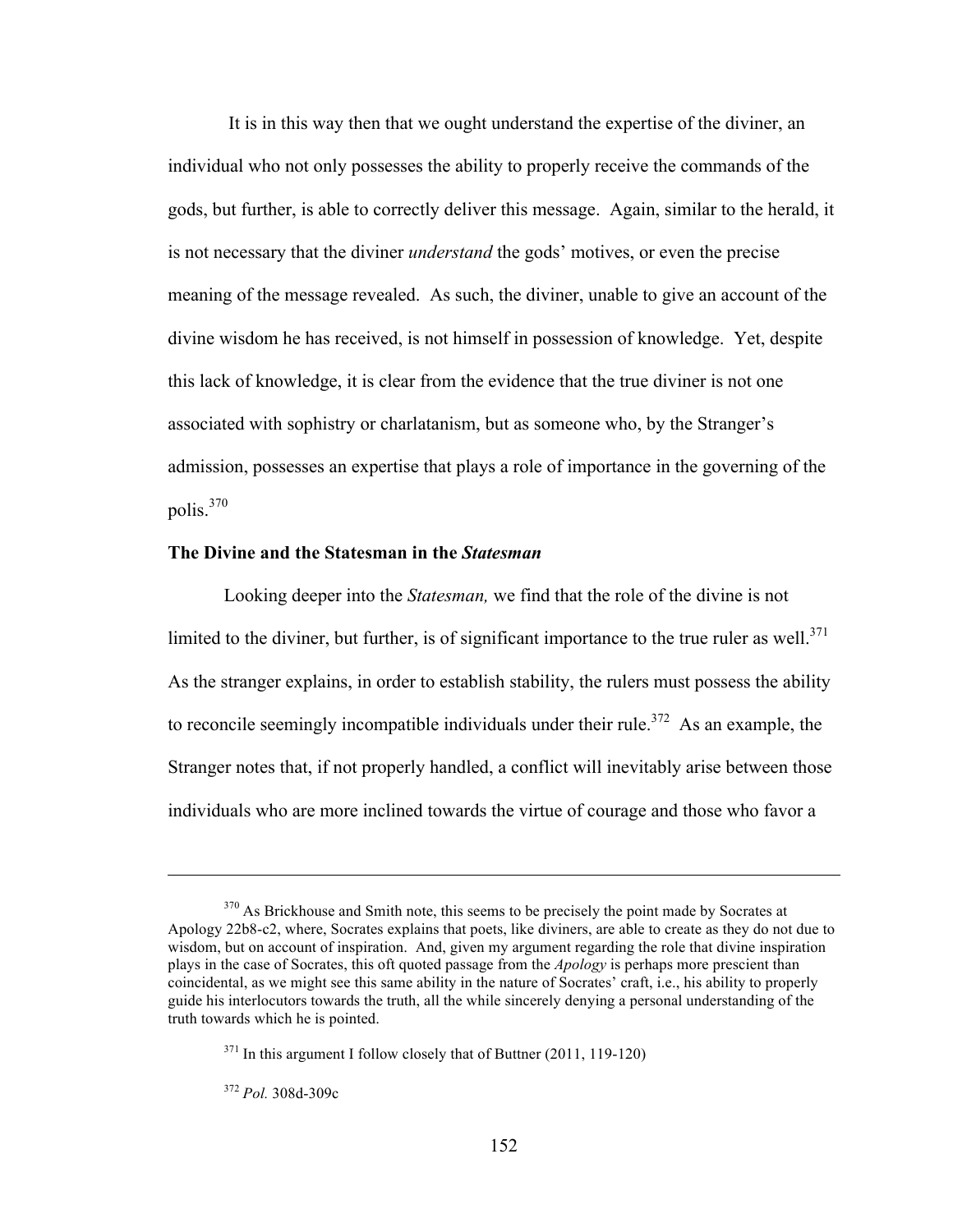more moderate approach. While both courage and moderation are virtues to be praised, given the disparity between the two, the course of favored action between individuals occupying the opposing worldviews will quite often be in conflict. Thus, to avoid this potential confrontation, the ruler must possess the ability to "interweave" the two together to create a harmony that is conducive to each individual, as well as the society at large.

In response to the question posed in the dialogue by Young Socrates as to how the ruler is able to peacefully mix these two dichotomous individuals together, the Stranger explains that the ruler has two options: (1) through creating a mortal bond between the two, i.e., by uniting them through marriage,  $373$  and (2) by "fitting together that part of their soul that is eternal with a divine bond."<sup>374</sup> To elaborate on precisely what is meant by the forging of a "divine bond," the stranger explains as follows:

I call divine, when it comes to be in souls, that opinion about what is fine and good, and the opposite of these, *which is really true and guaranteed*; it belongs to the class of the more human…Then we do recognize that it belongs to the statesman and the good legislator alone to be capable of bringing this thing about, by means of the music that belongs to the art of kingship, in those that had their correct share of education 375

Thus, the statesman possesses the ability to instill within his citizens the correct opinions on matters of the Good, Beauty, Justice, etc., which, in turn, will prevent them from veering off into the extreme form of whatever virtue they may naturally favor. So, for instance, lacking in such guidance, the courageous individual will, through unchecked

 <sup>373</sup> *Pol* 310b2-4

<sup>374</sup> *Pol.* 309c1-2

<sup>375</sup> *Pol.* 309c4-d5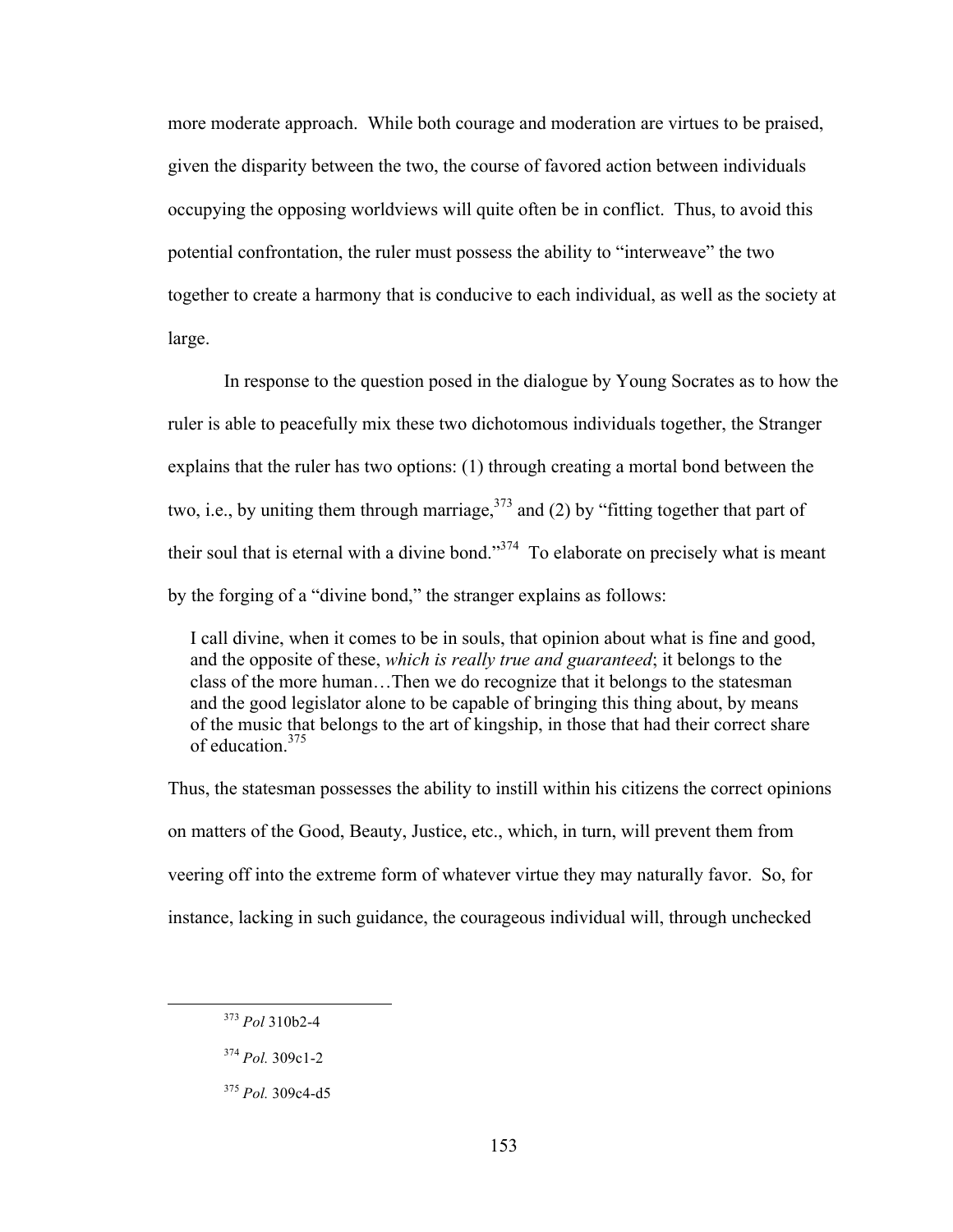aggression, eventually become more of a beast than a man.<sup>376</sup> As such, it is the responsibility of the true statesman to introduce the courageous individual to ideas that properly highlight the benefit of a more moderate approach in certain instances, to educate him in such a way as to instill a balance in his soul.<sup>377</sup> It is important to note, however, that the Statesman is not claimed to possess the *knowledge* of these things, but rather, merely the correct *opinions.* Thus, we once more are provided the image of the divinely inspired individual who, while lacking knowledge of their own, is in possession of *correct* opinions, i.e., they have access to truth.<sup>378</sup> Further, given the sincerity of this description, not to mention the pivotal role this divinely gifted skill of interweaving plays for the stranger in the final definition of the true statesman, that Plato would ironically attribute this ability to divine provenance seems distinctly improbable.<sup>379</sup>

## **The Role of Religion in the** *Laws*

In addition to the evidence found in the *Statesman,* if we look to the *Laws,* Plato's final, and perhaps most practical text, we find additional evidence in support of the claim that matters of religion, including instances of divine inspiration, are seriously considered by Plato even removed from reference to Socrates. To begin, we look to Book X,

<sup>379</sup> Buttner (2011, 120)

 <sup>376</sup> *Pol.* 309e1-4

<sup>377</sup> While there are indeed differences between the *Republic* and the *Laws,* I would contend that the two texts are, in fact, surprisingly similar, a point which can be seen here in the stated importance that the soul, and the balancing thereof, plays in the establishment of justice in the polis. For more on the similarities between the *Laws* and *Republic,* see Larkin (2015).

 $378$  See Buttner (2011, 120). Buttner adds that such an image of the true statesman, i.e., one that, through a connection to the divine is in possession of correct opinions, and, as such, is able to properly guide his subjects in matters of ethics and morality, is consistent with earlier depictions of the divine ruler, most notably in the *Meno* 98e7-99d.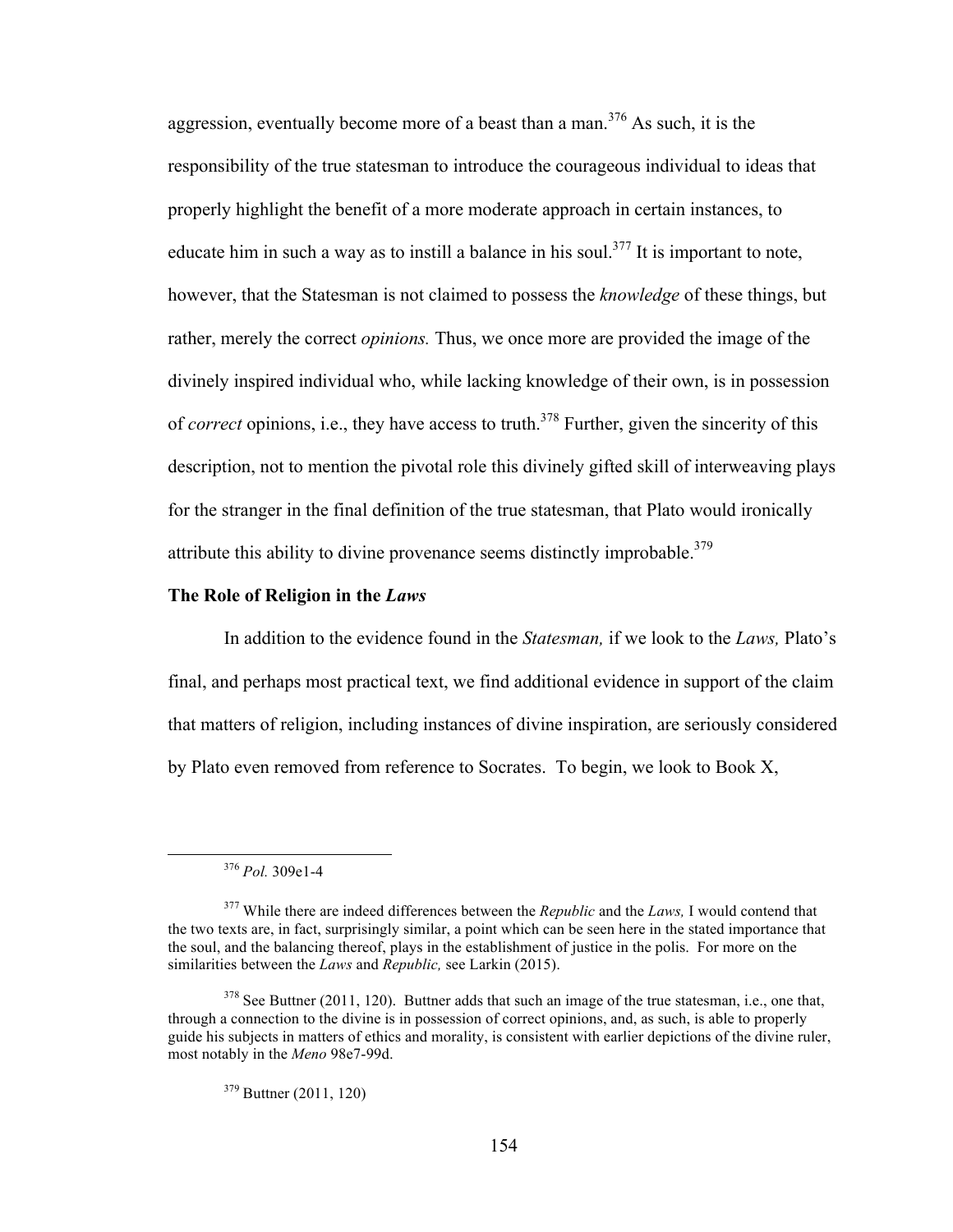wherein we find the Athenian Stranger<sup>380</sup>, in an effort to stave off the dangers of atheism, providing an elaborate proof designed to prove that (1) the gods exist, (2) that the gods are concerned with the human race, and (3) that they are not easily swayed by offerings or sacrifices. And, while a detailed analysis of this proof is beyond the scope of this chapter, what is important is the underlying message we might gather from the Stranger's efforts, i.e., that the gods do exist, and that, their supreme wisdom and control over the universe should serve as the basis from which the laws of men be established.<sup>381</sup> And, while some scholars have argued that the Athenian Stranger's consistent reference to the gods should not be taken literally,  $382$  I would contest that such argumentation is once

<sup>&</sup>lt;sup>380</sup> It has been suggested by some scholars (such as Strauss (1975, 2) and Pangle (1988, 511) that the Athenian Stranger represents Socrates. In support of this position, Aristotle's *Politics* 1265a is often referenced, as, transitioning from his analysis of the *Republic* to the *Laws* Aristotle writes, "Now it is true that all the discourses of Socrates possess brilliance, cleverness, originality and keenness of inquiry, but it is no doubt difficult to be right about everything." However, while this passage might be seen as Aristotle identifying Socrates as the Athenian Stranger, we find that Aristotle never explicitly states this connection. Further, later on in this same passage, Aristotle refers to the author of the *Laws* as "the writer," whereas in his description of the *Republic* the preceding passage, Aristotle consistently identifies Socrates by name. Additionally, given Plato's willingness to use Socrates in other late dialogues, it would seem odd that he would, in his final work, feel the need to hide Socrates behind a curtain of anonymity. In support of this position, see also Cherry (2013, 50-51). On Cherry's view, "What (Aristotle) finds most praiseworthy about the Socratic dialogues – their searching, or zetetic character – seems to be wholly absent from the *Laws.*"

<sup>381</sup> *Laws* 903bb-905d, 907a, 967b. See also Bobonich (2002) 93-96. See also Buttner (2011). Buttner calls attention to *Laws* 811c, wherein, in defense of the legitimization of the constitution thus far constructed, the Stranger notes that their discussion has "not been conducted without a certain breath of the gods." As Buttner argues, considering the context here, it seems unlikely that we are to take this claim ironically. See also 691e and 696b.

<sup>&</sup>lt;sup>382</sup> Strauss (1975, 3-7) and Stalley, (1983, 24-5), both argue that the Stranger's positing of the divine as the basis from which we ought establish the laws of men is nothing more than a veiled reference to the authority of reason itself. Welton (1995, 58-60), posits a similar, though softer claim. On Welton's view, the Stranger's reference to the divine is one of utility, i.e., Plato, understanding the climate of his day, uses an appeal to the divine to supply an authority to the laws that would resonate with the citizens of the polis. However, while it may be the case that references to the particular activities of specific divinities (e.g., that Dionysus gifted wine to men 672a5, or that the gods literally play and dance with humans, 653d4, 654d1) may be taken with a grain of salt, it has already been argued in chapter 4 of this dissertation that a lack of belief in the official gods of mythology does not preclude the possibility that Plato truly believed in the divine. Indeed, there is evidence throughout the dialogues that we ought not take the Homeric depictions of the gods seriously, a point made quite clear in the banning of the poets in Book X of the *Republic.*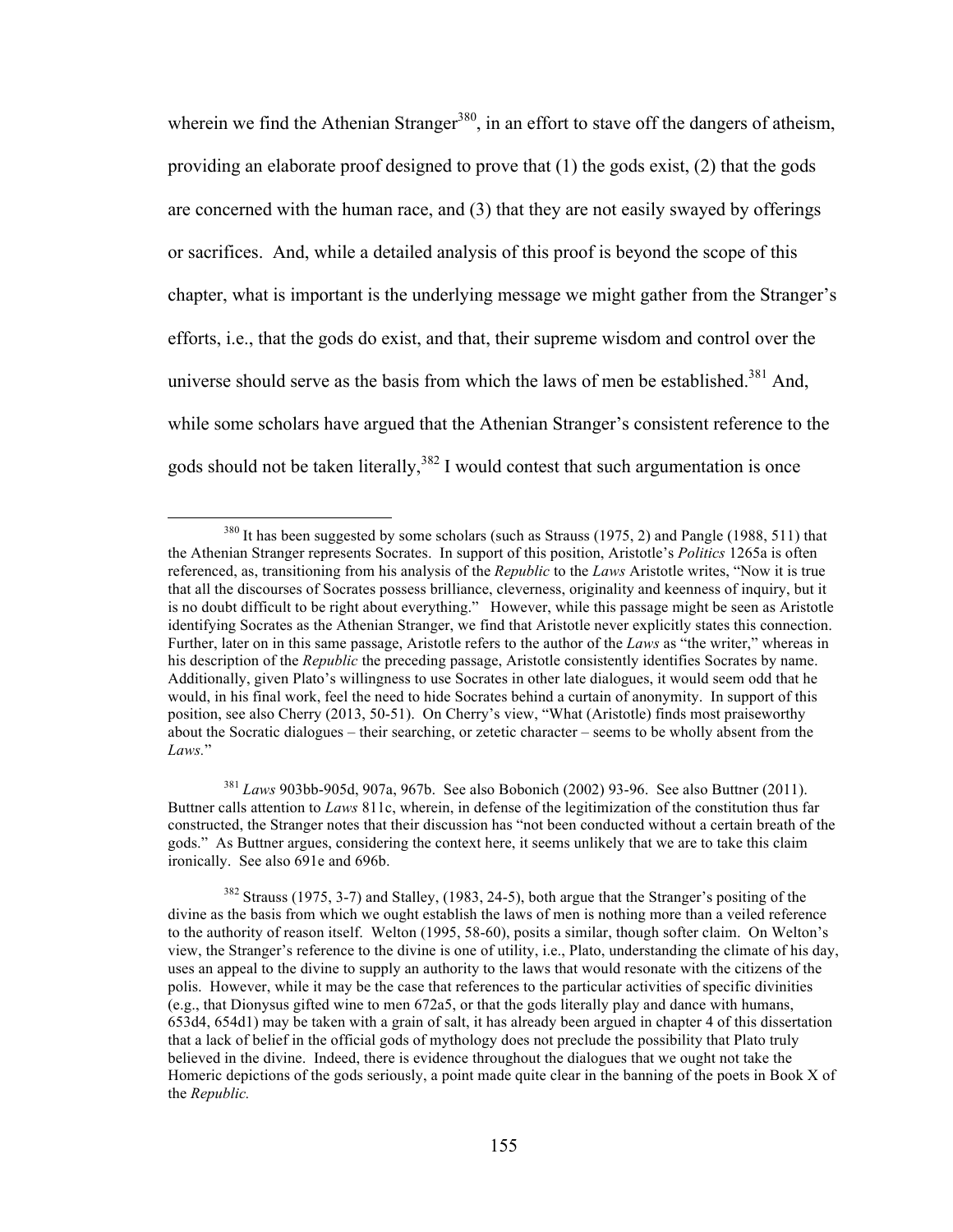more guilty of anachronistic reasoning, i.e., forcing a hyper-rationalist worldview upon Plato and the characters of his dialogues.<sup>383</sup>

As evidence to this claim, we find that, on the Stranger's recommendation, those who *dishonor* the gods, whether that offense arise as atheism, theft from a temple, or even the practicing of improper rituals, should be subjected to capital punishment. Thus, following the resolution of the proof for the existence of the gods, the Stranger lays out the details for the punishments to be levied against such individuals. Beginning with atheism, we find that these non-believers are subject to the harshest of punishments, as such an individual, "…deserves to die for his sins not once or twice, but many times..."<sup>384</sup> And, this condemnation for atheism should not be taken lightly, for, while there are other offenses Plato believes deserving of capital punishment aside from those pertaining to impiety, e.g., premeditated murder (871d), wounding a family member with the intention of murder (877b7-9), and waging a private war without the backing of the state (955c), that the punishment for atheism should be more severe than the punishment for violent charges is quite telling.<sup>385</sup> Yet, perhaps this crime is quite fitting within the context of the *Laws*, as it would seem that, given Plato's belief in the supreme wisdom in the gods, a supreme wisdom that must be the basis for the foundation of the laws of

<sup>&</sup>lt;sup>383</sup> See Cherry, K (2013, 55-57) Cherry argues that Aristotle, Plato's contemporary and student, takes the role of the divine in Plato's *Laws* quite seriously. On Cherry's view, while not explicitly stated by Aristotle in his direct critique of the *Laws,* when we look to other works, specifically the *Nicomachean Ethics* and *De Anima,* we find evidence that would suggest Aristotle would consider any government established upon a presumed knowledge of the divine would be particularly dangerous.

<sup>384</sup>*Laws* 908e2-3.

<sup>385</sup> While it is obvious that one cannot be put to death *more than once*, that the atheist is deserving of *multiple* deaths, whereas the individual convicted of pre-meditated murder need only be put to death once, is particularly interesting.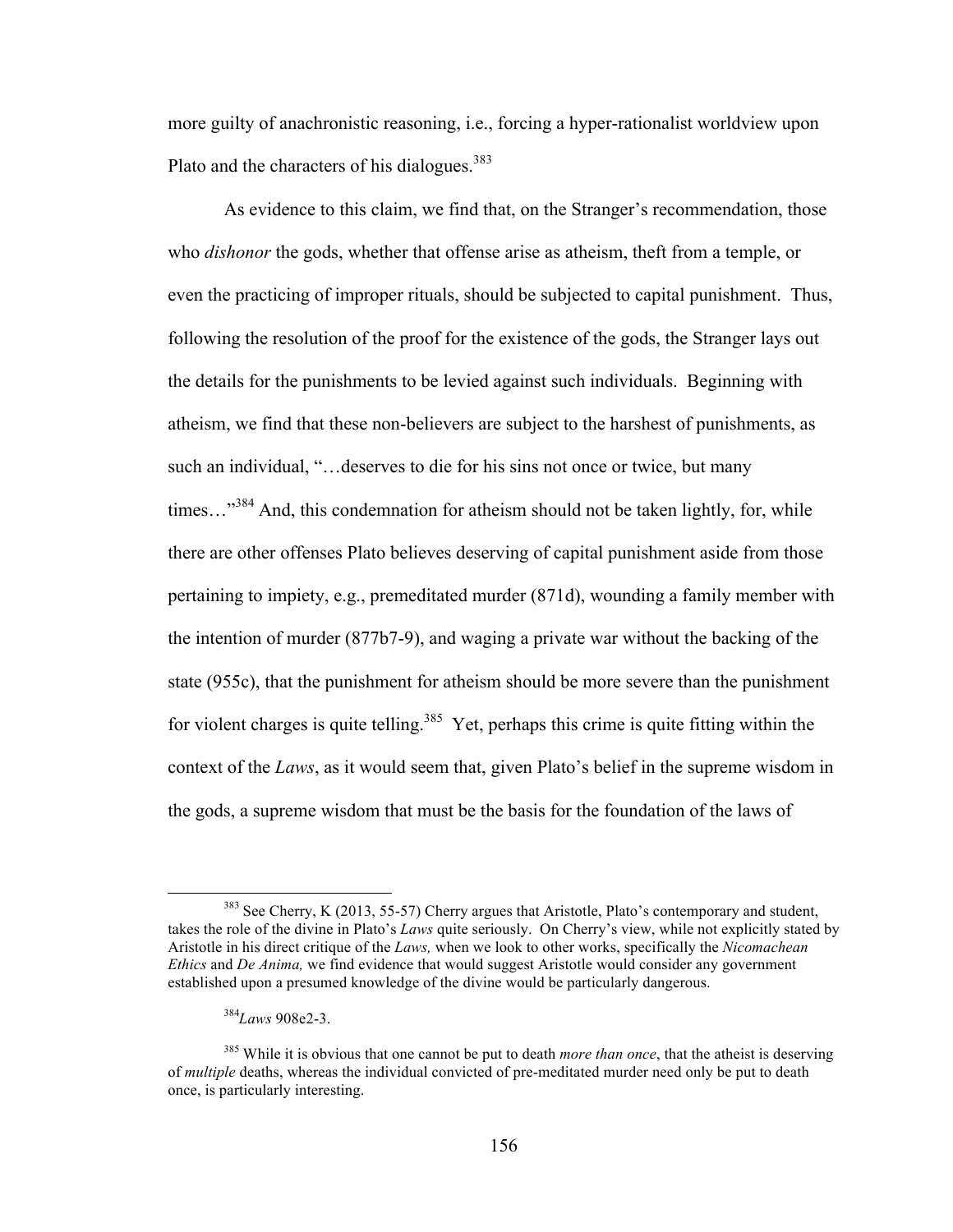society, insofar as the atheist denies the existence of the divine, and thus, the supreme wisdom contained therein, he arises as a threat to the stability of society itself.<sup>386</sup>

As an additional example regarding the seriousness with which religion and piety is treated in the *Laws,* we turn our attention to the punishment reserved for temple robbers. Looking to the text, we note first that, if an individual is caught robbing from a temple, and this individual is a foreigner or a slave, that individual will be branded on his face and hands, and will be whipped and exiled from the city. However, as the Stranger explains:

"If a *citizen* is ever shown to be responsible for such a crime – to have perpetrated, that is, some great and unspeakable offense *against the gods* or his parents or the state, *the penalty is death.*<sup>387</sup>

The reasoning behind the increased severity for the citizen is that, unlike the foreigner or slave, the citizen has been afforded an education, one which, on Plato's view, would have provided that individual with the required insight to steer him away from such offenses. Thus, given his transgressions *despite* this education, the offender should be considered incurable, and as such, put to death. And, while the death penalty is quite often reserved for those individuals who are deemed incurable after being subject to rehabilitation,  $388$  in the case of the temple robber, they are given no such chance of redemption.

 <sup>386</sup> *Laws* 908d The Stranger notes that such individuals are often incredibly cunning, and, through the use of beguilement, will persuade other citizens into similarly atheistic worldview. Again, given the laws in the *Laws* are given weight via the authority of divine ordering of the cosmos (upon which they are modeled), a lack of belief in the gods could result, on the Stranger's view, in anarchy.

<sup>387</sup> *Laws* 854e3-6 Italics added for emphasis.

 $388$  E.g., the individual who, despite consistent warning, continues to maintain a private shrine in their house. (910c-d). Another interesting example arises in the atheist whose lack of belief was the result of foolishness, as opposed to the "complete atheist" who uses cunning and guile to disrupt the belief of others. This foolish individual is first sent to the reform center for rehabilitation. However, if, following their rehabilitation, this individual is once again convicted on a similar charge, he is now subject to the death penalty. (908e6-909a7) Note, that both examples pertain to impiety.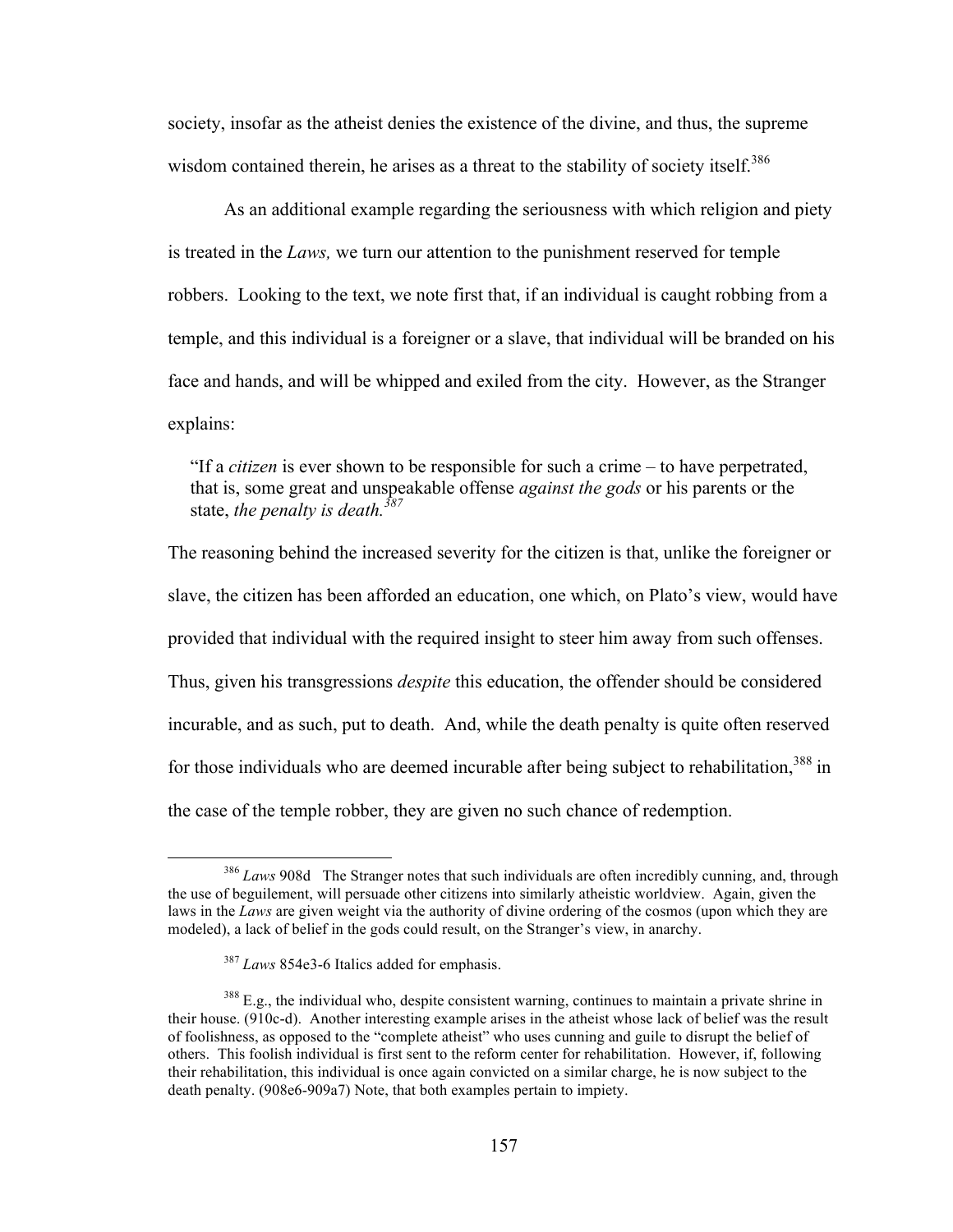The severity of this punishment is made particularly clear when it is compared to

that reserved for thieves in general. Looking once more to the text, we read at 8578a1-

 $b4$ :

Again, a single law and legal penalty should apply to every thief, no matter what his theft is, great or small:

- (a) He must pay twice the value of the stolen article, if he loses the day, and has sufficient surplus property over and above his farm with which to make repayment.
- (b) If he has not, *he must* be kept in prison until he pays up or persuades the man who had him convicted to let him off.
- (c) If a man is convicted of stealing from public sources, *he shall* be released from prison when he has either convinced the state to let him off or paid back twice the amount involved.

The punishment thus prescribed manifests two points of interest: (1) the fact that the common thief is not only spared the death penalty, but is further afforded the chance to atone for his transgressions, and (2) the Stranger's initial insistence that there need be a single law for *every* thief. Beginning with the former, the difference in the severity of punishment between the temple robber and all other thieves once again makes clear the importance that religion and piety play for Plato here in the *Laws.*  While the common thief is given the opportunity to pay for his transgressions through monetary means or imprisonment, those foolish enough to rob from temples commit a crime so heinous in the eyes of the Stranger that they are sentenced to death with no chance of rehabilitation or atonement.

The key to understanding why these punishments are so disparate despite the supposed similarity in the crimes committed is perhaps found in the latter point of interest listed above, i.e., the Stranger's insistence that there be a single penalty for every thief. To explain, it would seem to be the case that the temple robber, insofar as he is guilty of *stealing*, should be included in the category of "thief" as indicated by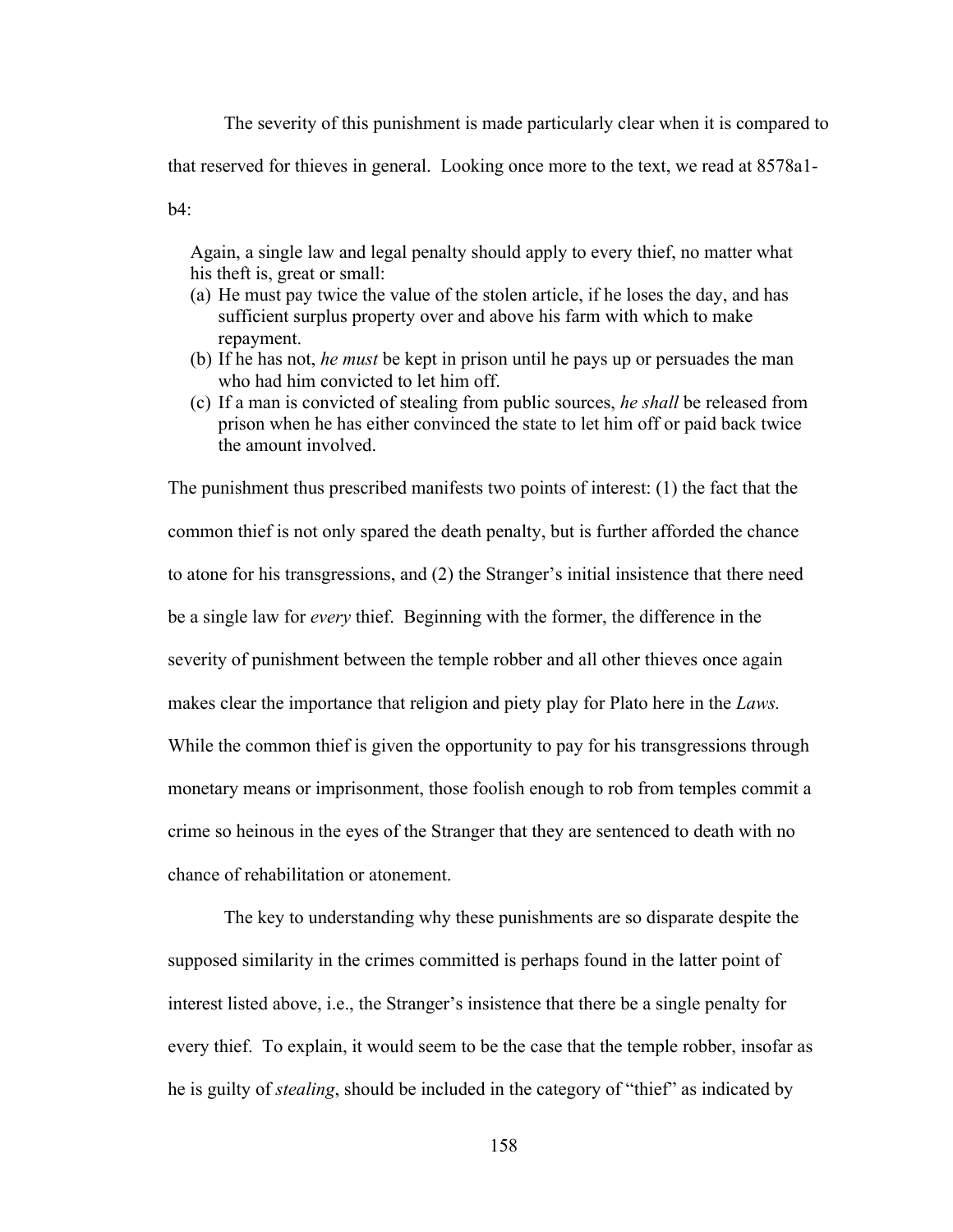the stranger in the above passage. However, given the disparity in punishment handed down to the temple robber in comparison to all other thieves, I would contest that such a crime is not one to be associated with common thievery at all. Indeed, given the severity of the punishment, it would seem that theft from the temple is not to be categorized as thievery *simpliciter,* but rather as, first and foremost, an offense against the gods, which, similar to the transgressions of the atheist, is an offense punishable by death.

Given these examples, we find evidence to support the claim that Plato considers crimes against the gods in particular to be of such danger to the community that any individual convicted of such acts should be put to death. Yet, it is not simply atheism nor those who rob from temples that merit such a punishment,  $389$  but also those individuals who merely conduct private sacrificial rituals.<sup>390</sup> And, it is this last example that I believe truly shows the sincerity of Plato's religious convictions, for, while the atheist might be construed as an individual who, owing to his lack of belief in the authority of the gods wisdom, seeks to undermine the laws of the polis, it is much more difficult to understand why private sacrifices to the gods would warrant a punishment so harsh as death if the Plato's reverence for the divine<sup>391</sup> was not sincere. As such, it is difficult to support the claim that we ought not take the Stranger, or Plato, at his word regarding matters of the divine in the *Laws.*

<sup>&</sup>lt;sup>389</sup> Though, it is of note that the atheist deserves to be put to death, "not just once or twice, but many times." (908e)

<sup>390</sup> *Laws* 909d5-910d1

<sup>&</sup>lt;sup>391</sup> As spoken through the Stranger.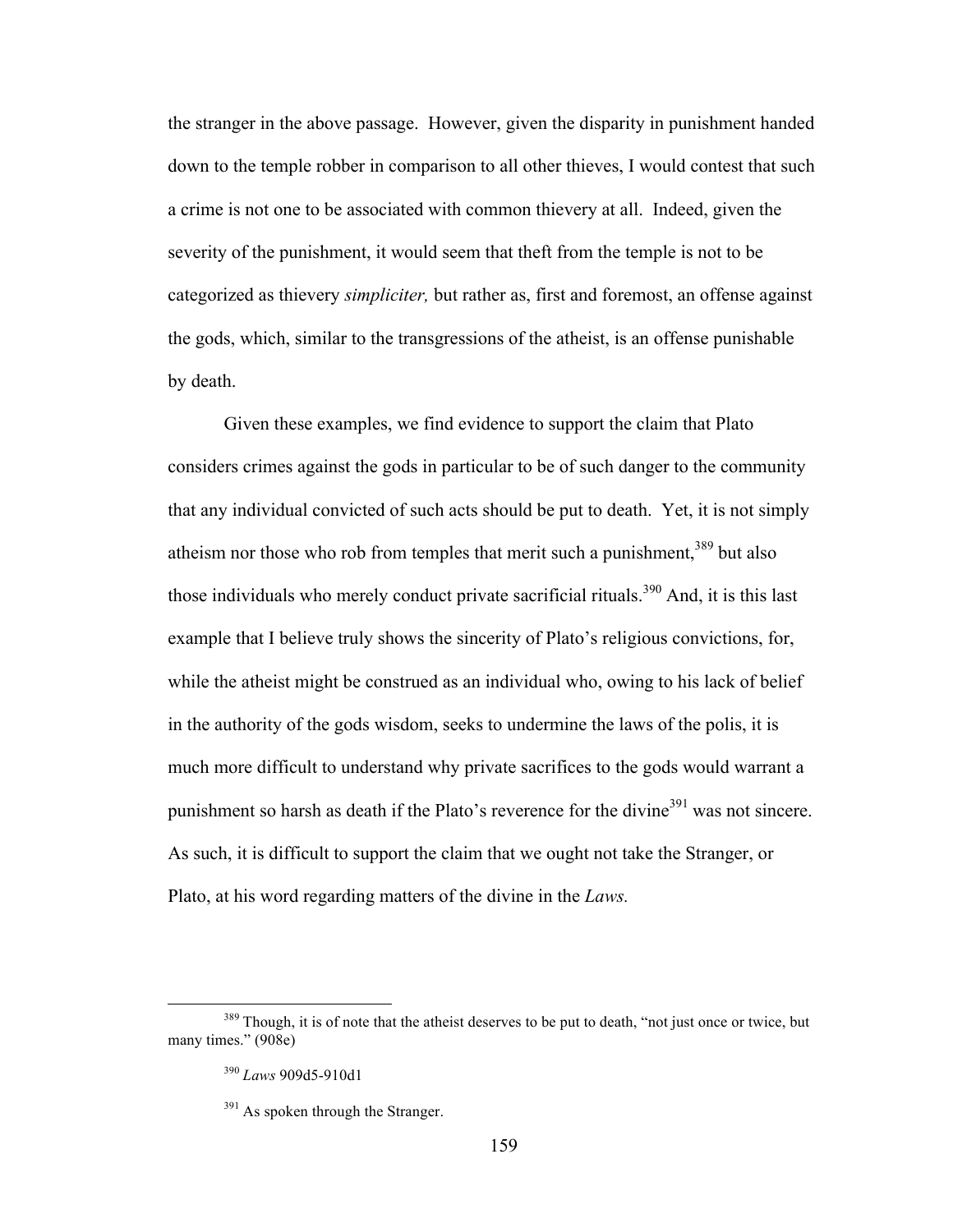# **Divine Inspiration in the** *Laws*

In addition to the role of religion as discussed above, we also find instances within the *Laws* wherein the Stranger specifically refers to divine inspiration. The distinction to be made between such instances of divine inspiration and the role of religion is that, whereas the established laws are to be modeled after the divine ordering of the cosmos to the extent that is humanly possible, the Stranger also comments upon individual instances of divine inspiration, wherein the individual is, similar to the diviner as described in the *Statesman* and earlier dialogues, the direct recipient of wisdom from the gods. And, given these moments of revelation, by the Stranger's own admission, often do lead to truth, that these instances are mentioned is of particular importance for our purposes here.

To begin, we look to 682a, where we read:

He (Homer) composed these lines…under some sort of inspiration from God. And how true to life they are! This is because poets, as a class are divinely gifted and are inspired when they sing, so that with the help of Graces and Muses they frequently hit on how things really happen.

Here we find direct testimony regarding the ability to those divinely inspired to gain access to truth. Note, however, the Stranger is not claiming that such moments of divine revelation result in the acquisition of knowledge, a point which is once more strikingly consistent with comments regarding divine inspiration as seen in the earlier dialogues, most notably the *Apology.<sup>392</sup>* Yet, while the divinely inspired may lack knowledge insofar as he cannot provide an account for that which is gifted to him, he nevertheless stumbles

 <sup>392</sup> *Ap.* 22c1-3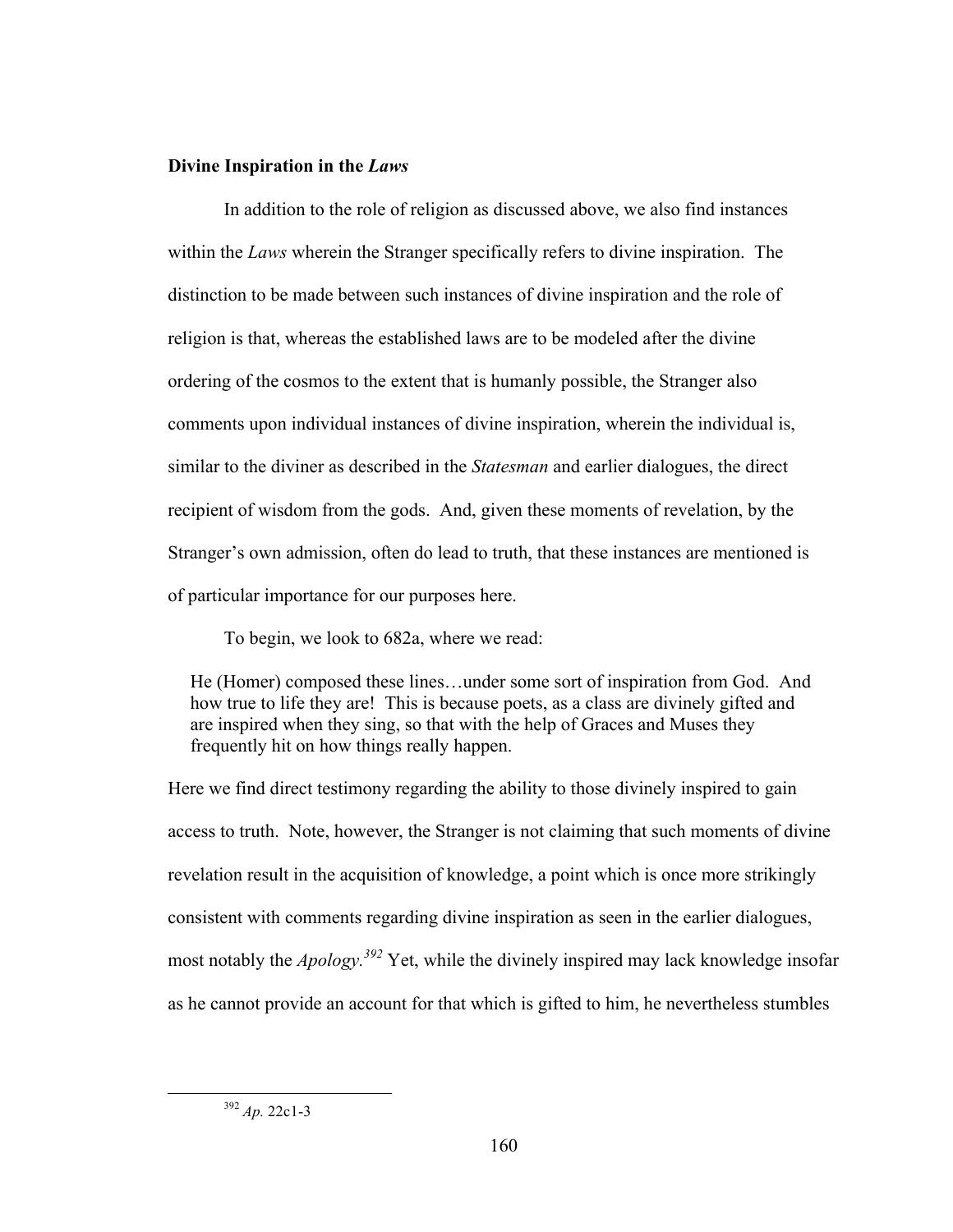upon the truth, an occurrence that occurs with such consistency that it cannot be reduced to mere coincidence or luck.

Interestingly, that Plato takes such moments of actual inspiration seriously is made clear in another passage found later in the *Laws,* one that serves as a *warning of the potential dangers* that arise from adhering to the revelations as given by the gods. We read at 719c:

When a poet takes his seat on the tripod of the muse, he cannot control his thoughts. He is like a fountain where the water is allowed to gush forth unchecked. His art is the art of representation, and when he represents men with contrasting characters he is often obliged to contradict himself, and he does not know which of the opposing speeches contains the truth. But for the legislator this is impossible, he must not let his law say two different things on the same subject.

From this passage we might glean a number of important points. First, while the passage does indicate that the inspired poet cannot determine which of his gifted revelations contains the truth, we do find the Stranger indirectly noting that the truth *is revealed.* The problem, then, is not the source of the revelation, nor the potential veracity of such revelation, but rather the inspired individual's lack of understanding. In other words, we are once again given evidence that Plato, through the Stranger, recognizes that the truth can be, and is, revealed through moments of divine inspiration. Second, it is admittedly true that this passage is presented with an admonitory tone, warning us that the legislator cannot rely on divine inspiration in matters of law, as the contradictory accounts that so often accompany revelation would be detrimental to the consistency required for a stable constitution. However, while this warning clearly indicates a hesitancy to rely upon divinely inspired revelation for matters of law, it does not condemn such revelation as chicanery, but rather, once more indicates a sincere belief in its legitimacy, albeit one that should be approached with caution.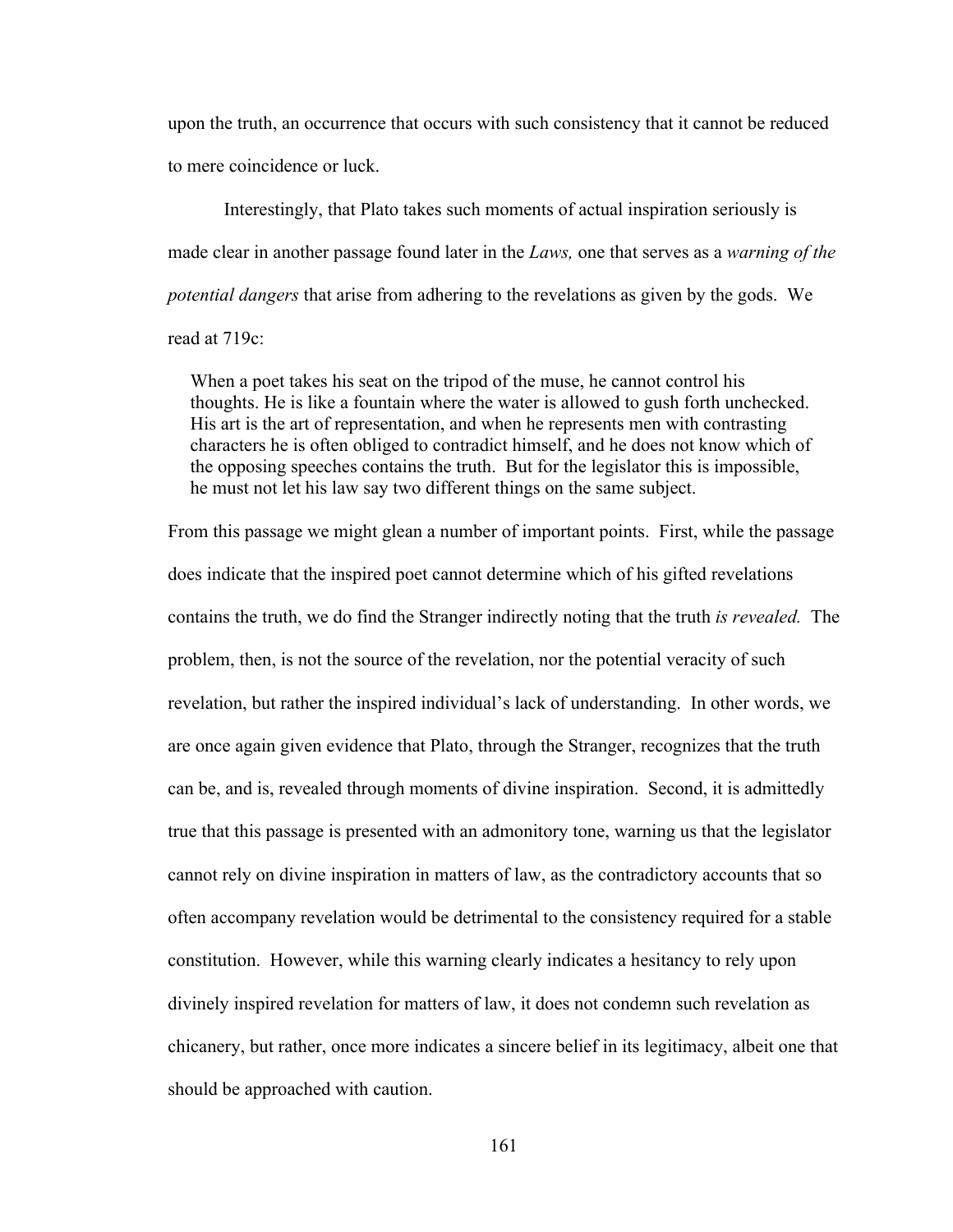#### **Images of Socrates in the Late Dialogues**

With the evidence from the *Statesman* and the *Laws* now established, we can proceed on to our analysis of Socrates and the role of divine inspiration in Plato's late dialogues. As noted above, while he is often silent, or even absent, from many of the later dialogues, he is very much present in others, most notably in he *Theaetetus,* a dialogue which dramatically precedes the *Sophist* and *Statesman,* and in the *Philebus,* an oddly "Socratic" dialogue wherein Socrates, though similar in many ways to the Socrates of the early period<sup>393</sup>, substitutes the elenchos for the new method of division. In addition to these two obvious examples, I would add a third, i.e., the image of Socrates as indirectly presented via the 6<sup>th</sup> definition of sophistry as found in the *Sophist*. And, while these three presentations of Socrates may, at first glance, strike us as three distinct representations of Socrates, I would argue that, when viewed through the lens of divine inspiration, these somewhat disparate images of Socrates are revealed as one and the same, each image providing a deeper insight into Plato's late understanding of his mentor, and the role that divine inspiration plays in his philosophical endeavors and ability.

#### **Setting the Stage for Change: Socrates as Midwife in the** *Theaetetus*

In terms of chronological events within the dialogues, the *Theaetetus* is the direct predecessor to the *Sophist* and *Statesman.* And, given the *Sophist* and *Statesman* both feature the Eleatic Stranger as its protagonist, it is of note that the *Theaetetus* features

<sup>&</sup>lt;sup>393</sup> See Frede (1996, 215). Frede notes a number of striking similarities that are almost nostalgic in effect: (1) The dialogue begins abruptly, which recalls similar literary approaches as found in the *Meno*  and *Gorgias.* (2) Socrates claims that moral mistakes are involuntary (22b). (3) The different pleasures and kinds of knowledge are afforded the opportunity to speak for themselves, which, as Frede notes, ought remind us of the *Crito*, wherein the Laws themselves are personified.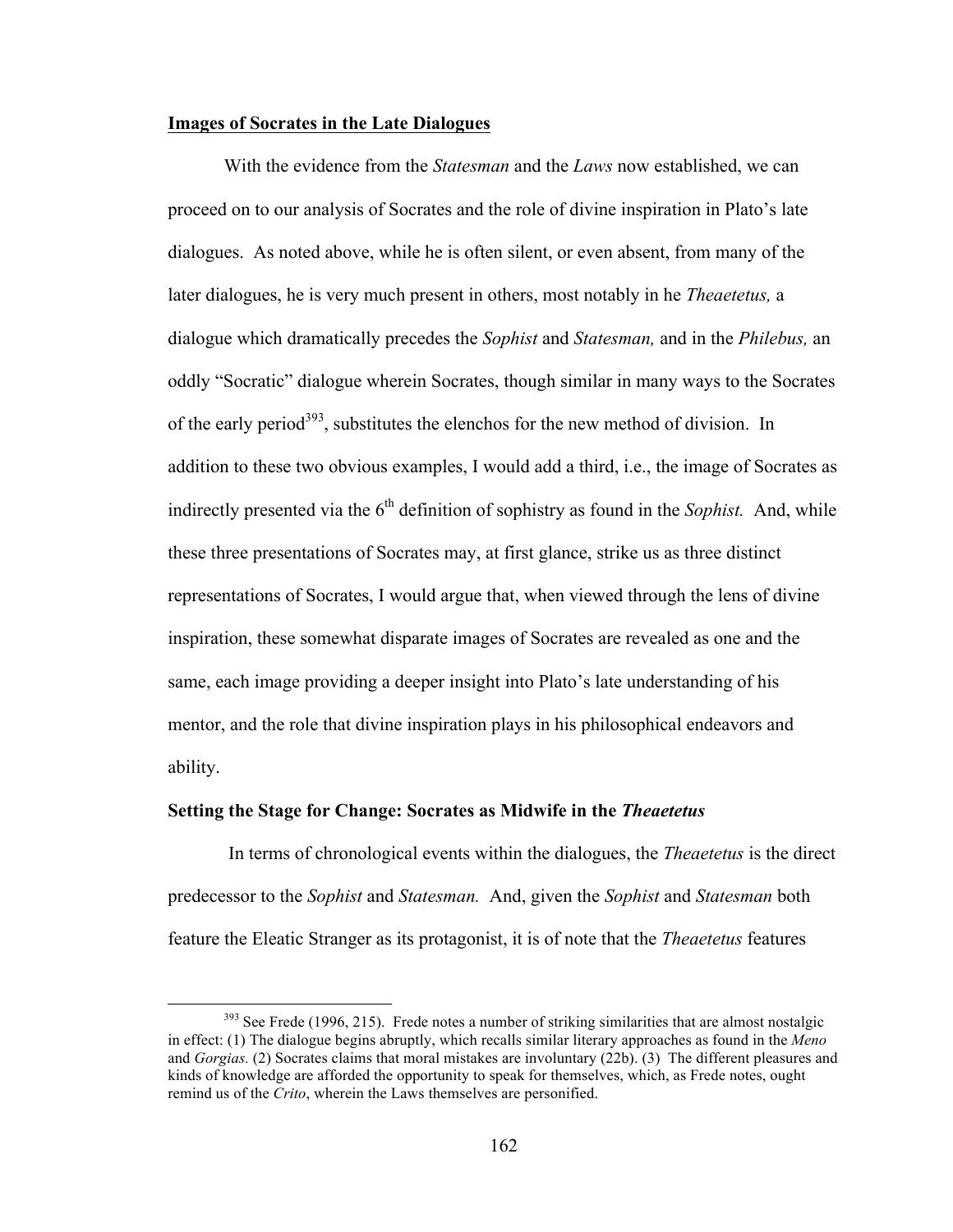Socrates front and center, leading a discussion regarding the definition of knowledge. Interestingly, despite its late placement in the Platonic corpus, in many ways the *Theaetetus* may strike the reader as fairly reminiscent of the earlier Socratic dialogues, for not only is the dialogue fairly elenchtic in nature, but further, it ends in aporia!<sup>394</sup>

Yet, despite this familiar *mise-en-scene,* if examined closely, it becomes apparent that this familiarity is actually a forbearer of change for Plato, not only in terms of a break from the middle period<sup>395</sup>, but also as an indication of the need for new developments, i.e., the methodology found predominantly in the *Sophist* and *Statesman.*<sup>396</sup> In defense of this position, let us look first to the image of Socrates we are presented with at the beginning of the dialogue: Socrates as midwife.

` Typically speaking, a midwife is an individual who is instrumental in the birthing process, not only in their ability to rightly determine when a woman is pregnant, but further, and more importantly, aides in the delivery of that child. Regarding the

<sup>&</sup>lt;sup>394</sup> *Tht.* 210a8-b2. While the dialogue does successfully determine what knowledge is not, i.e., perception, true judgment, or an account added to true judgment, the discussion fails to find a satisfactory definition of knowledge. Also, given the contextual connection to the *Sophist* and the significant change in cast and methodology that comes with that dialogue, the methodology used by Socrates in the *Theaetetus,*  and its failure to achieve satisfactory results in the eyes of the interlocutors, is, I believe, of significant importance. For the contrary position, i.e., that the *Theaetetus* does end with a positive account of knowledge (or at the very least, *human* knowledge) see Sedley (2004).

<sup>&</sup>lt;sup>395</sup> Bunyeat (1992, 57) argues that Plato appears to distance himself from the metaphysical commitments he introduced in his middle period, e.g., the theory of recollection, as well as, to an extent, the theory of the forms. Indeed, we see this at *Tht.* 188a, where the idea of recollection is somewhat dismissed outright. Further, and of particular interest, Burnyeat draws the distinction between the image of the barren midwife in the *Theaetetus* and that of the pregnant Socrates of the *Symposium.* In both dialogues, the imagery of pregnancy and delivery are used to explain the development of ideas, however, whereas in the *Symposium,* Socrates seems to be in possession of the wisdom himself, the Socrates of the *Theaetetus* cannot make such a claim, as he admits that he is barren. I agree with Burnyeat that this revisiting of theme is not coincidental, and would add that this once more indicates that Plato is rethinking and breaking from his more positive account of the Socratic method as found in the middle period.

<sup>396</sup> Granted, the method of collection and division is utilized by Socrates in the *Philebus.*  However, it is my contention that such use only further proves the point that Socrates is ill equipped to use the methodology, as his inability to utilize it properly shows.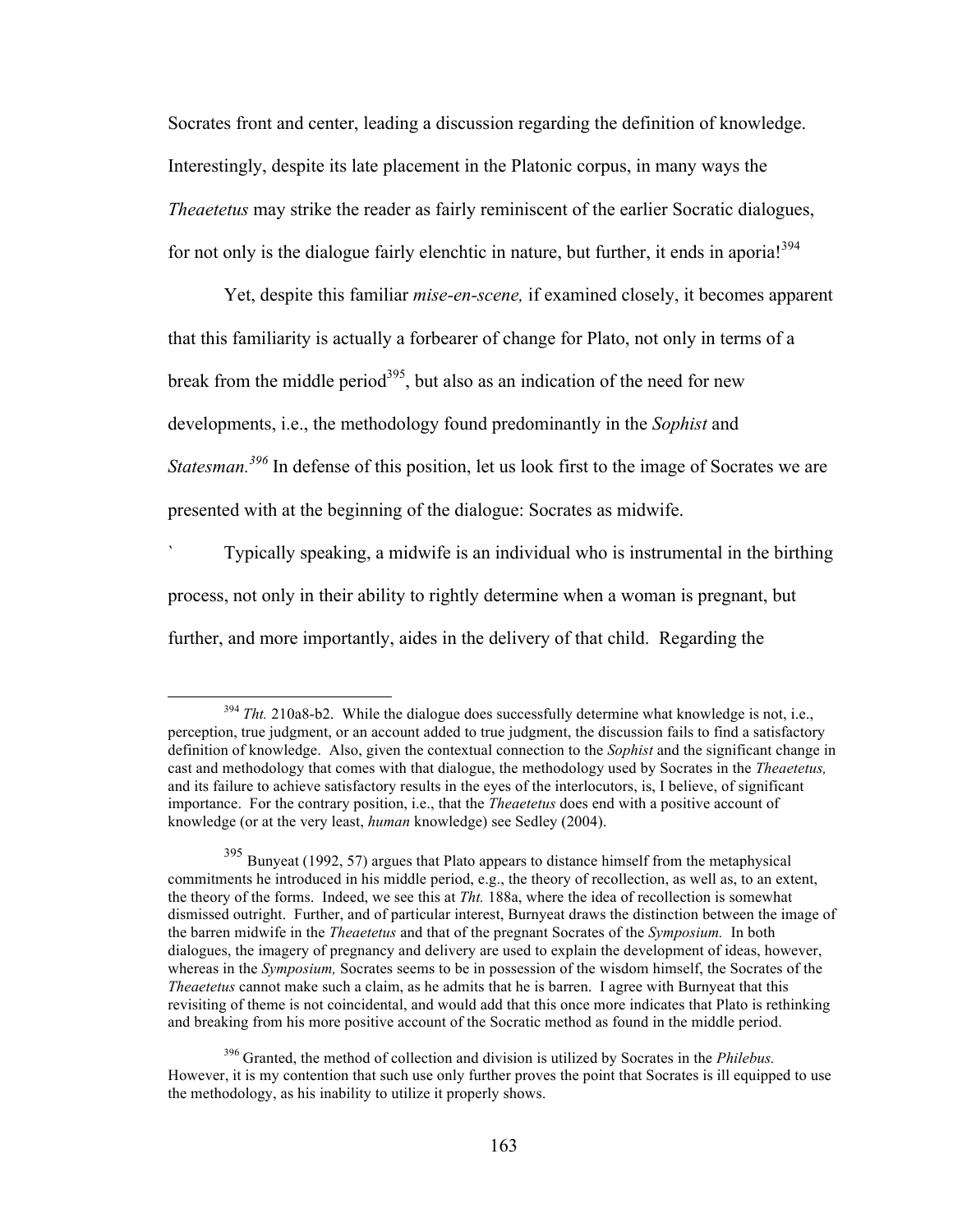midwifery of Socrates, however, there are some critical differences. As Socrates explains:

The difference is that I attend to men, not women, and that I watch over the labor of their souls, not of their bodies. And the most important thing about my art is the ability to apply all possible tests to the offspring, to determine whether the young mind is being delivered of a phantom, that is, an error, or a fertile truth.<sup>397</sup>

In short, Socrates aids in the delivery of wisdom, guiding his interlocutors in the development of their own beliefs and ideas. Further, in line with his consistent disavowal of knowledge, Socrates admits that, similar to actual midwives' inability to have children themselves, he is himself barren of all wisdom. Thus, Socrates explains, when an interlocutor does succeed in the discovery of wisdom through their interaction, it is not *from Socrates* that this wisdom arose, but from within the interlocutor alone.<sup>398</sup>

However, while Socrates adamantly maintains that any wisdom delivered is not his own, he does insist that he plays a critical role in the discovery of truth. As evidence to this claim Socrates points to those individuals who, failing to recognize the role of Socrates in the delivery process, mistakenly believe that the truth was discovered by their work alone. By Socrates' account, these unfortunate pupils who leave his tutelage prematurely, believing themselves to be fully capable of delivering additional truths without the assistance of their former midwife, are destined to fall back into the very ignorance from which he so selflessly delivered them. As Socrates explains:

After they have gone away from me they have resorted to harmful company, with the result that what has remained in them has miscarried; while they have neglected the children I helped them bring forth, and lost them, because they set more value upon

 <sup>397</sup> *Tht.* 150b7-c3

<sup>398</sup> *Tht.* 150d6-7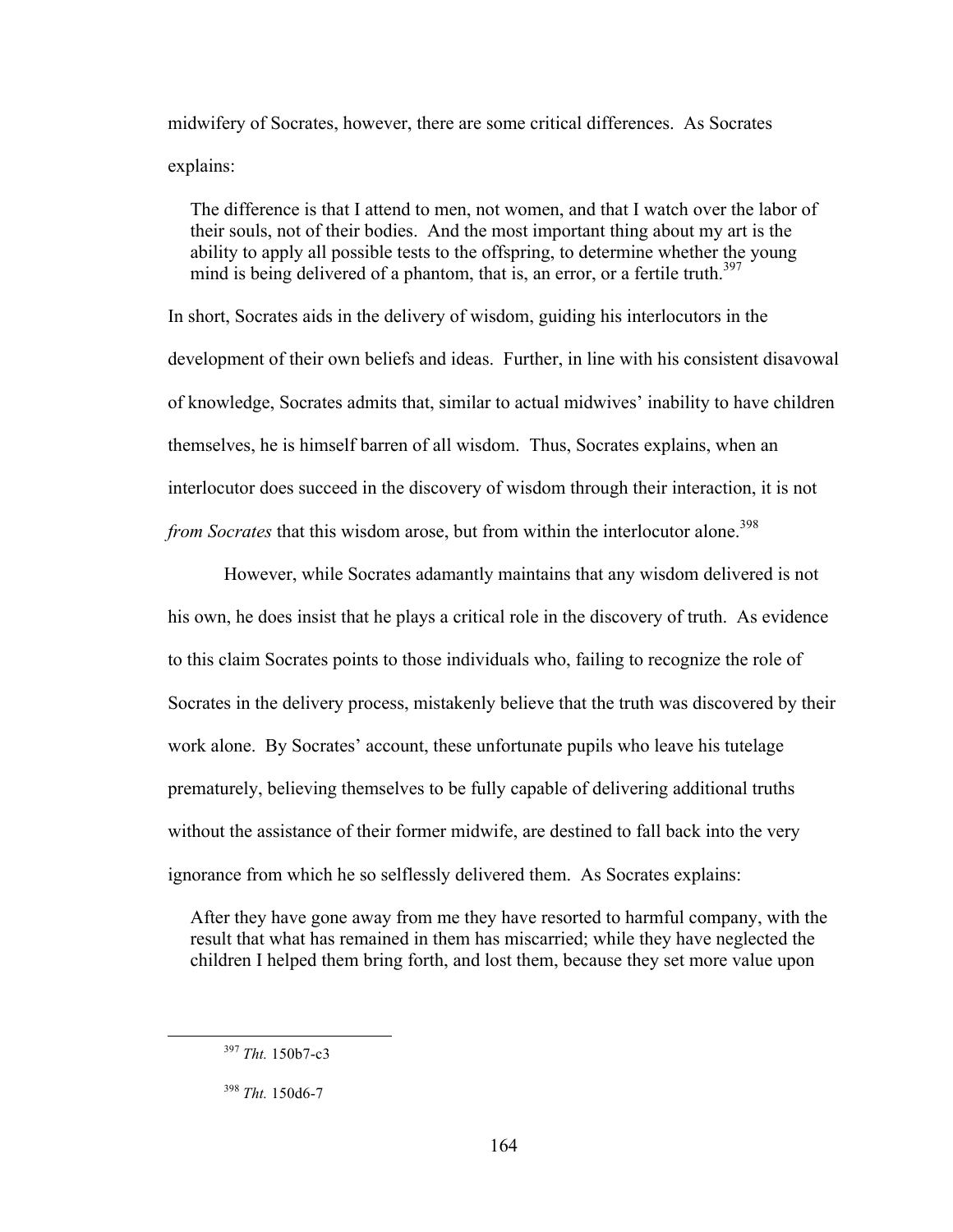lies and phantoms than upon the truth; finally they have been set down for ignorant fools, both by themselves and by everyone else.<sup>399</sup>

Thus, based on this testimony, it is clear that Socrates believes that he plays a fundamental role in the delivery of wisdom from the minds of his interlocutors.

Yet, this certainty on the part of Socrates regarding his role in both the delivery, and rearing, of truth should strike us as perplexing. Given his admitted lack of wisdom, questions arise as to how Socrates is able to (1) exude such confidence in his ability, (2) successfully determine who is (and is not) worthy of his tutelage, and (3) successfully determine which ideas are in fact true. And, similar to the evidence found in the early dialogues regarding Socrates' seemingly inexplicable abilities, we find that the answer to each of these questions arises through an appeal to divine inspiration.

Beginning with the first inquiry regarding the confidence exuded by Socrates regarding his own abilities, we find that, similar to statements made as early as the *Apology400,* the reason why the Socrates of the *Theaetetus* engages in such mental midwifery is that he is *compelled* by the god to do so.<sup>401</sup> Indeed, as Socrates notes, not only is his engagement in mental midwifery ordered by the god, but further, it is the god himself that leaves Socrates barren. Thus, given this lack of wisdom, it cannot be the case that Socrates, in recognition of his *own* wisdom, feels obligated to instruct others. Rather, it is divine command alone that serves as the catalyst, spurring him on towards the assisting of young minds in the development of their ideas. And, given Socrates'

 <sup>399</sup> *Tht.* 150e2-151a

<sup>400</sup> See Giannopoulou (2013) for a critical comparison of the *Theaetetus* and *Apology.*

<sup>401</sup> *Tht.* 150c9, *Ap.* 30e, 28e, 29d.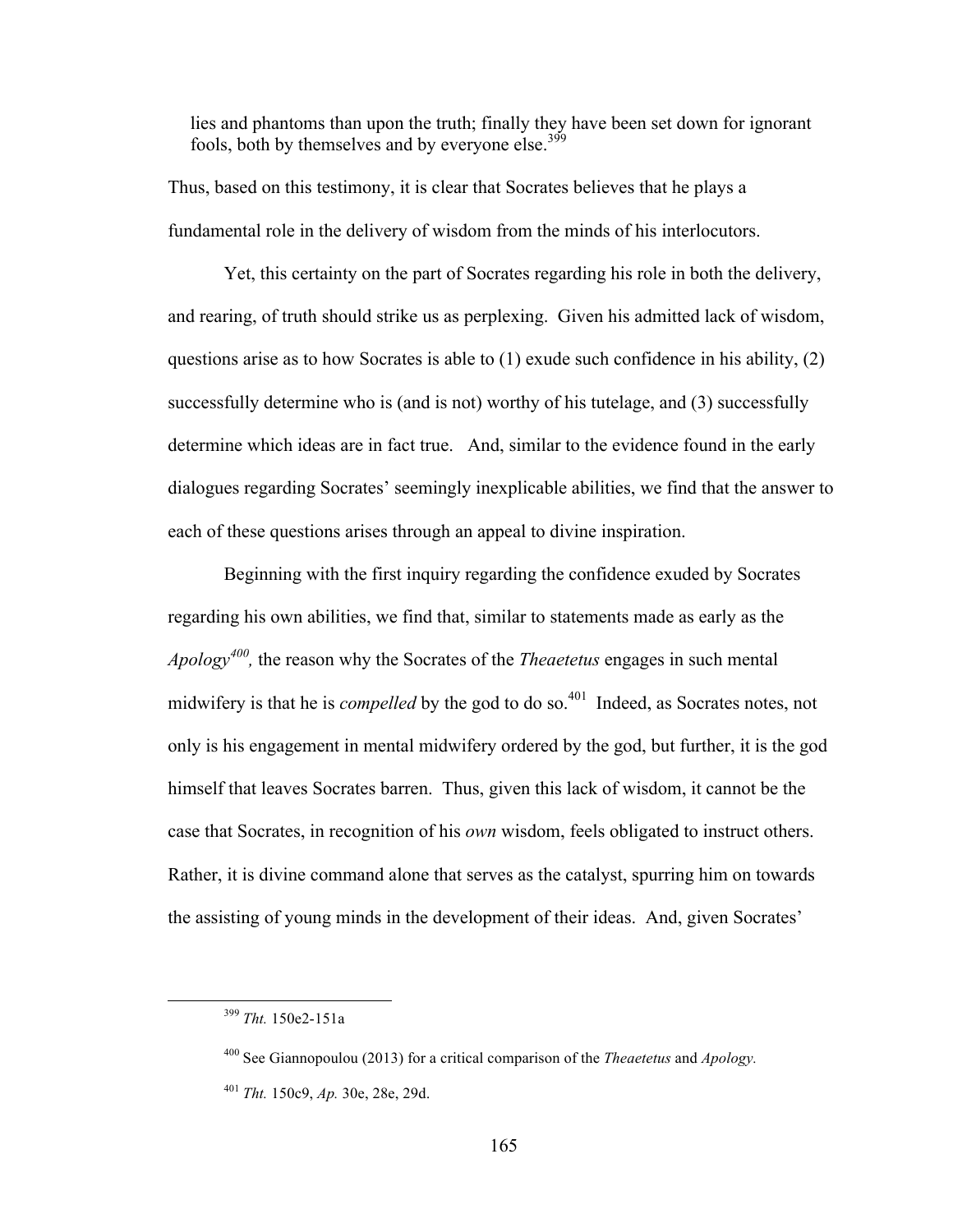belief in the superiority of divine wisdom to human wisdom<sup> $402$ </sup>, a point made clear to Socrates throughout his life via the advice of his *daimonion,* the origin of Socrates' confidence regarding his role as midwife is made quite clear.

Moving now to the question of Socrates's determination of which students are worthy of his assistance, we find once more Socrates directly attributing this ability to the divine. As we read at 151a1-6:

Sometimes (those that leave) come back, wanting my company again, and ready to move heaven and earth to get it. When that happens, in some cases the divine sign that visits me forbids me to associate with them; in others, it permits me, and then they begin to make progress.

We see here, yet again, direct testimony to the involvement of the *daimonion* in the decision making process of Socrates. What is also of interest here is the similarity to the description of the *daimonion* as understood in the early dialogues, both dissuading Socrates from engaging in activities that he ought avoid<sup> $403$ </sup>, as well as the more positive act of permitting other action.<sup> $404$ </sup> The point here is that we find a continued acceptance of Socratic appeal to the divine in these later dialogues, an acceptance that is consistent in manner and tone. In other words, if it were the case that Plato were trying to distance himself from the more fantastical aspects of Socrates ability from the early dialogues, one might think that by the time he set out to write the *Theaetetus,* an intricately woven treatise on the nature of human knowledge, such whimsical references to the supernatural would be absent, or at the very least relegated to a significantly diminished role.

 <sup>402</sup> *Ap*. 23a4-b2

<sup>403</sup> For example, engaging in a life of politics. See *Ap.* 31c4-32a3

<sup>404</sup> As we find at *Ap.* 40c1, Socrates notes that the *silence* of his divine sign is to be taken as affirmation of his course of action.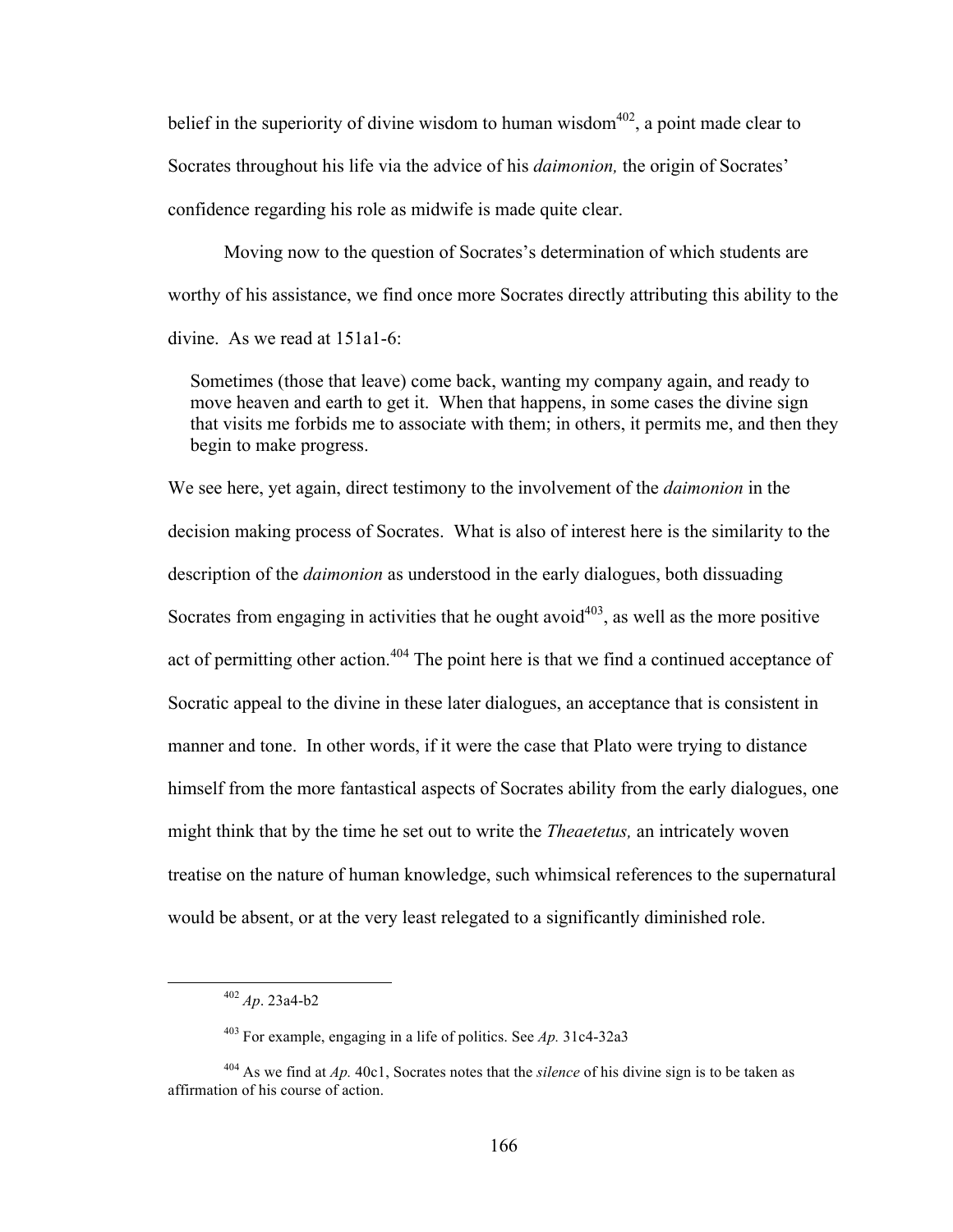However, given Socrates' consistent and unapologetic appeals to the wisdom of such divine insight, it is difficult to see how such a claim could withstand this blatant textual evidence to the contrary.

Finally, we look to the most interesting of the above concerns, i.e., how Socrates, a man who lacks all wisdom himself, is able to determine which ideas are true, and which are false. To answer this, let us look very briefly to the methodology employed by Socrates in the *Theaetetus.* In the *Theaetetus* we are once more presented with a Socrates who consistently admits his own ignorance, knowing nothing of the topic at hand himself.<sup>405</sup> And, while this may not seem a remarkable point, we find that such consistent admissions of absolute ignorance are, in a way, a return to form for Socrates. To explain, while the earlier dialogues are rife with such pleas of ignorance, as Plato develops into his middle period, we find a change in the character of Socrates as well.<sup>406</sup> Specifically, in such middle period dialogues as the *Meno, Republic,* and *Symposium,* we find Socrates now holding a variety of metaphysical commitments, e.g., recollection, the forms, etc., that neither the Socrates of the early dialogues, nor the Socrates found in the *Theaetetus* maintain.<sup>407</sup> Thus, with the image of Socrates as midwife we find Plato giving up on many of the conventions introduced in his middle period, conventions that, I would argue, were used as attempts to build upon the Socratic method, allowing for a more positive methodology, as opposed to one used merely to expose the inconsistencies

 <sup>405</sup> *Tht.* 151c4-d1, 161b1-b4, 161e5-8, 184b

 $406$  Vlastos (1991, 46 – 49). See also, Burnyeat (1992)

<sup>407</sup> See n. 36.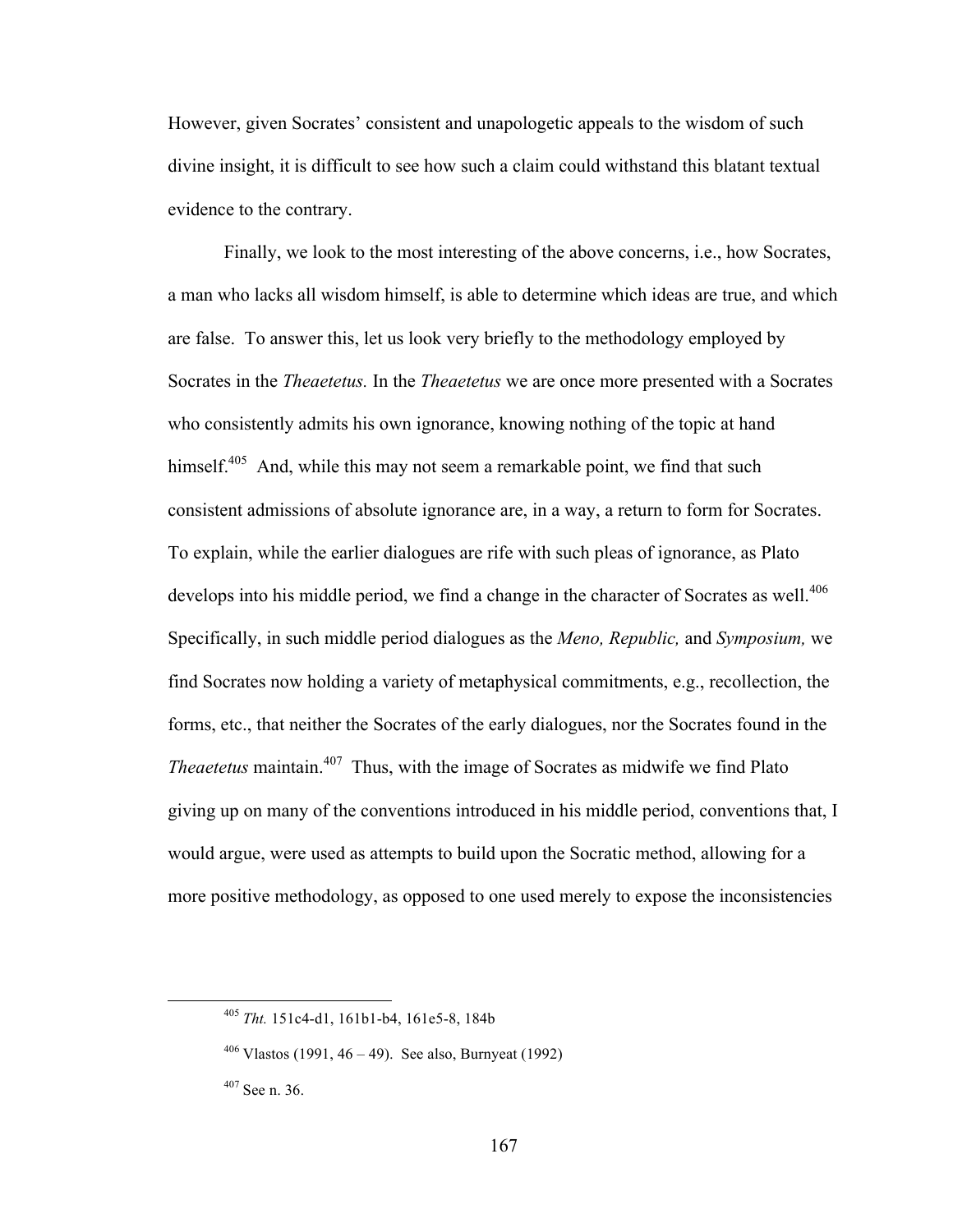in the beliefs of others.408 Thus, the Socrates of the *Theaetetus* does not possess any wisdom of his own. Thus, he does not, and *cannot,* impregnate his interlocutors with his own ideas as sophists do,<sup>409</sup> but rather, merely assists in the delivery via the elenchtic form of questioning more reminiscent of his earlier engagements.

 Yet, despite his lack of wisdom, we recall that, in the *Theaetetus*, Socrates *does*  claim that he is able to determine which ideas are worthy and which should be discarded. Since such determination cannot be the result of his own wisdom (as he admits none of his own), I would once more suggest that, on the view of Socrates, this inexplicable ability is made possible, at least in part, by divine assistance, a claim which, again, is admitted to by Socrates himself.<sup>410</sup> This claim is supported by a number of factors: (1) As noted above, in his description of his own ability, Socrates consistently refers to divine influence as a major component of his craft. (2) The image of Socrates as midwife that we are presented with in the *Theaetetus* is quite similar to the Socrates of the early dialogues, i.e., an individual who, unlike the more protreptic figure of the middle dialogues, is able to properly guide his interlocutor away from false beliefs without admitting any wisdom of his own, yet, is effectively guided by his divine sign. And, (3) given Plato's acceptance of divine inspiration as a plausible source of assistance in these earlier works,<sup>411</sup> when we consider the nostalgic portraval of Socrates found in the *Theaetetus*, it stands to reason that we ought take Socrates (and thus Plato) at his word regarding the role of the divine in the case of Socrates in the *Theaetetus.*

 $408$  See also, Burnyeat (1992, 57).

<sup>409</sup> *Tht.* 151b

<sup>&</sup>lt;sup>410</sup> *Tht.* 150d7-e2 See also Burnyeat (1992, 60-61). Burnyeat here points to such a possibility, though he does not strongly commit.

<sup>&</sup>lt;sup>411</sup> See Ch. 3 of this dissertation for extensive arguments in support of this claim.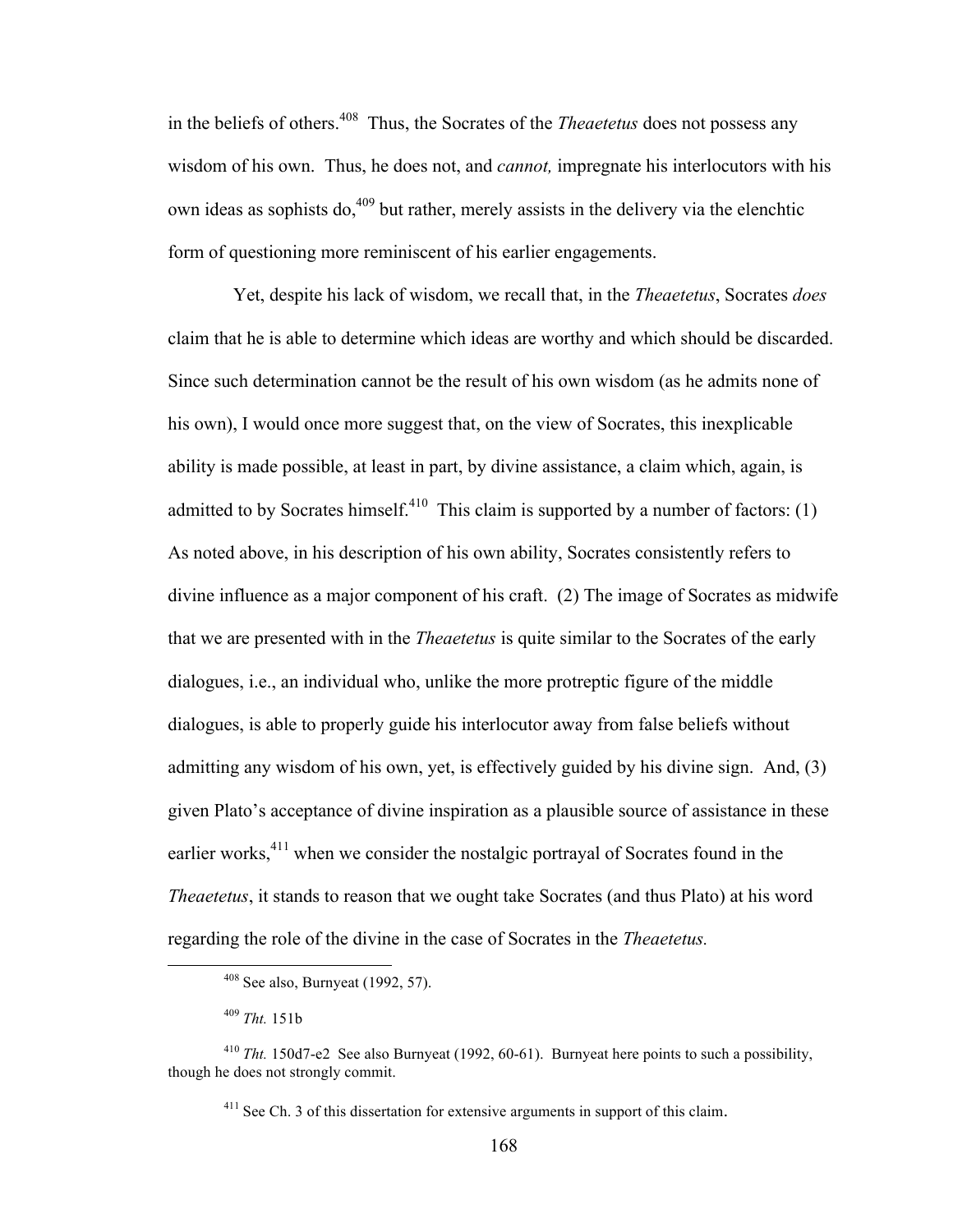## **Evidence from the** *Philebus*

Yet, while the *Theaetetus* might provide us with an image of Socrates as reliant upon divine inspiration, the image of the midwife is not the only version of Socrates we are given in the late period. Indeed, in what would seem to be a directly contradictory image to the classically elenchtic Socrates of the *Theaetetus,* we find in the *Philebus* a Socrates that seems to do away with the elenchos altogether in favor of the method of collection and division! Yet, despite these disparate appearances, I would argue that the evidence in the *Philebus* only lends additional support to my position. My reasons are as follows: (1) Socrates is not especially adept in his deployment of the method of division, a lack of expertise which I will argue only helps prove my position that Plato does not consider Socrates to be a philosopher in the unqualified sense at this later stage of Plato's development. (2) While Socrates does indeed use the new method of collection and division, to aide in his progress he consistently appeals to, and relies upon, divine assistance. Thus, while the Socrates of the *Philebus,* insofar as he discards the elenchos in favor of the method of collection and division, may, *prima facie,* appear to be in direct opposition to the image of Socrates as depicted in the 6<sup>th</sup> definition of the *Sophist* (let alone the midwife of the Theaetetus), I would argue that upon closer examination, the seemingly different images of Socrates we are given are not as disparate as they might first appear.

# **Socrates and the Method of Division**

It is widely accepted that the *Philebus* should be counted amongst Plato's latest dialogues.412 Given the dialogue's placement in the corpus, and considering the

 <sup>412</sup> See Thesleff (1982, 198-200), Brandwood (1990), and Ledger (1989, 198-199), cited in Frede (1996, 214).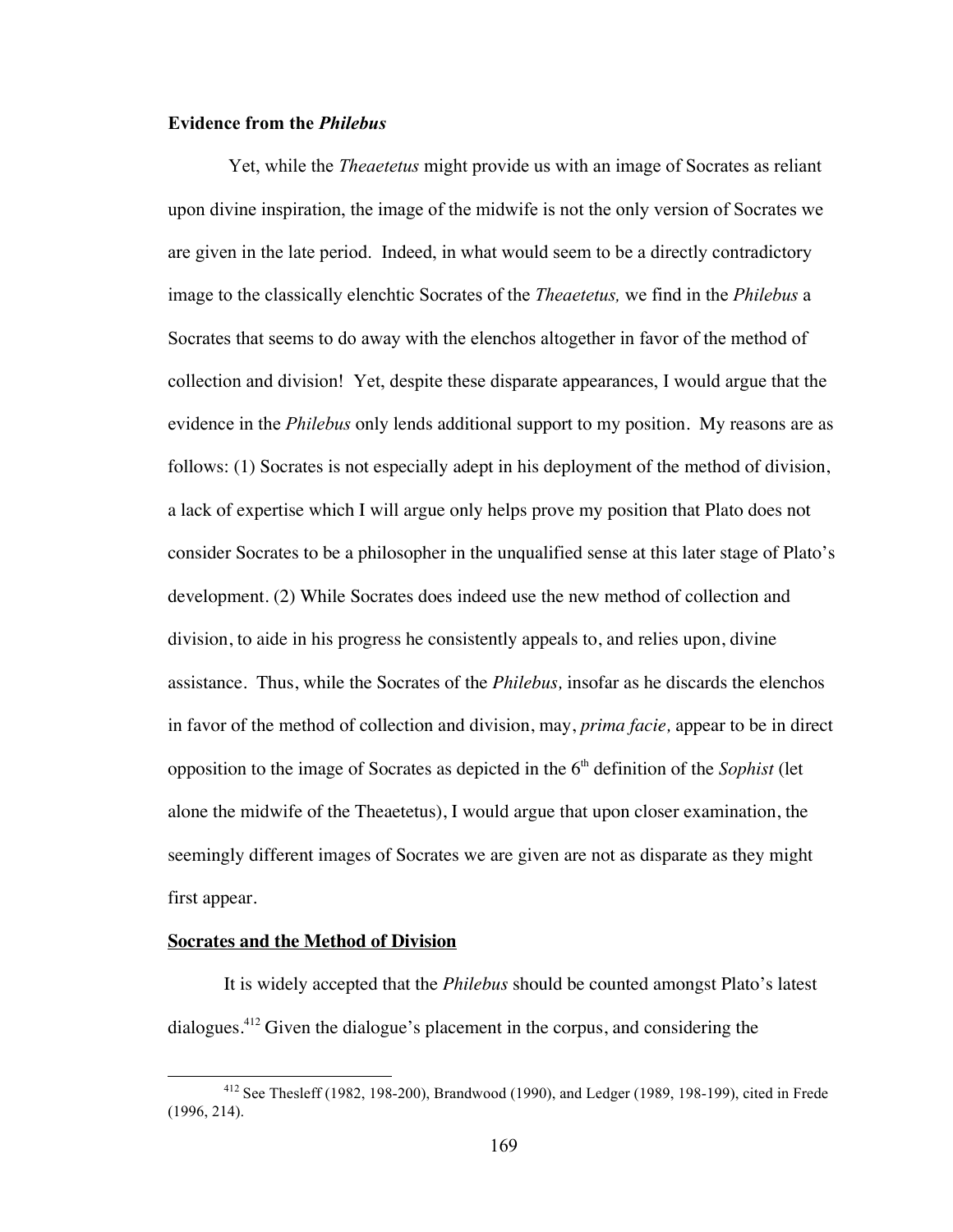diminished role of Socrates in the late period, the question arises as to why Plato would choose Socrates as his protagonist. In answer to this question, some scholars have suggested that perhaps the reemergence of Socrates is owed to the ethical nature of the discussion at hand.413 Yet, while I do agree that the earlier dialogues do *primarily* focus on more practical matters, such concerns are not entirely absent in the late period, especially when taking the overall project of the *Laws* into consideration.<sup>414</sup> If the sole reason for Socrates' resurrection was simply on account of the topic's connection to more traditionally Socratic themes, then it seems odd to render him silent or absent entirely from other dialogues which feature similar connections to earlier dialogues.<sup>415</sup>

Given the implausibility of the above suggestion, I would argue that there must exist other reasons as to Plato's selection of Socrates in the *Philebus*. And, in this vein, I agree with Dorothea Frede's claim that Plato's use of Socrates in the *Philebus* was, at least in part, to distinguish Socrates from the master dialectician.<sup>416</sup> To quickly recap, while Socrates does indeed discuss the "divine method" of division, and further, uses it throughout the dialogue to determine the proper ranking of goods,  $4^{17}$  the dialogue ends with Protarchus noting to Socrates that the task is not complete, and that Socrates should

 $\overline{a}$ 

<sup>413</sup> Waterfield (1980, 271).

<sup>414</sup> Also, as has been noted in Ch. 1 of this dissertation, Socrates general interest in matters pertaining to ethics does not preclude his interest in other, more theoretical fields of inquiry. See Ch.1, p. 2 n. 8

<sup>415</sup> See Frede (1996, 215) On Frede's view, not only would Socrates, on these grounds, be qualified to lead the discussion regarding the ideal state as found in the *Laws,* but similarly, in the *Timaeus*  19b-20c, Socrates would appear qualified and willing to discuss the ideal state, and yet, passes this duty on to Timaeus and Critias.

<sup>416</sup> See Ch.2, pp. 51-54.

<sup>417</sup> *Phil* 66a-d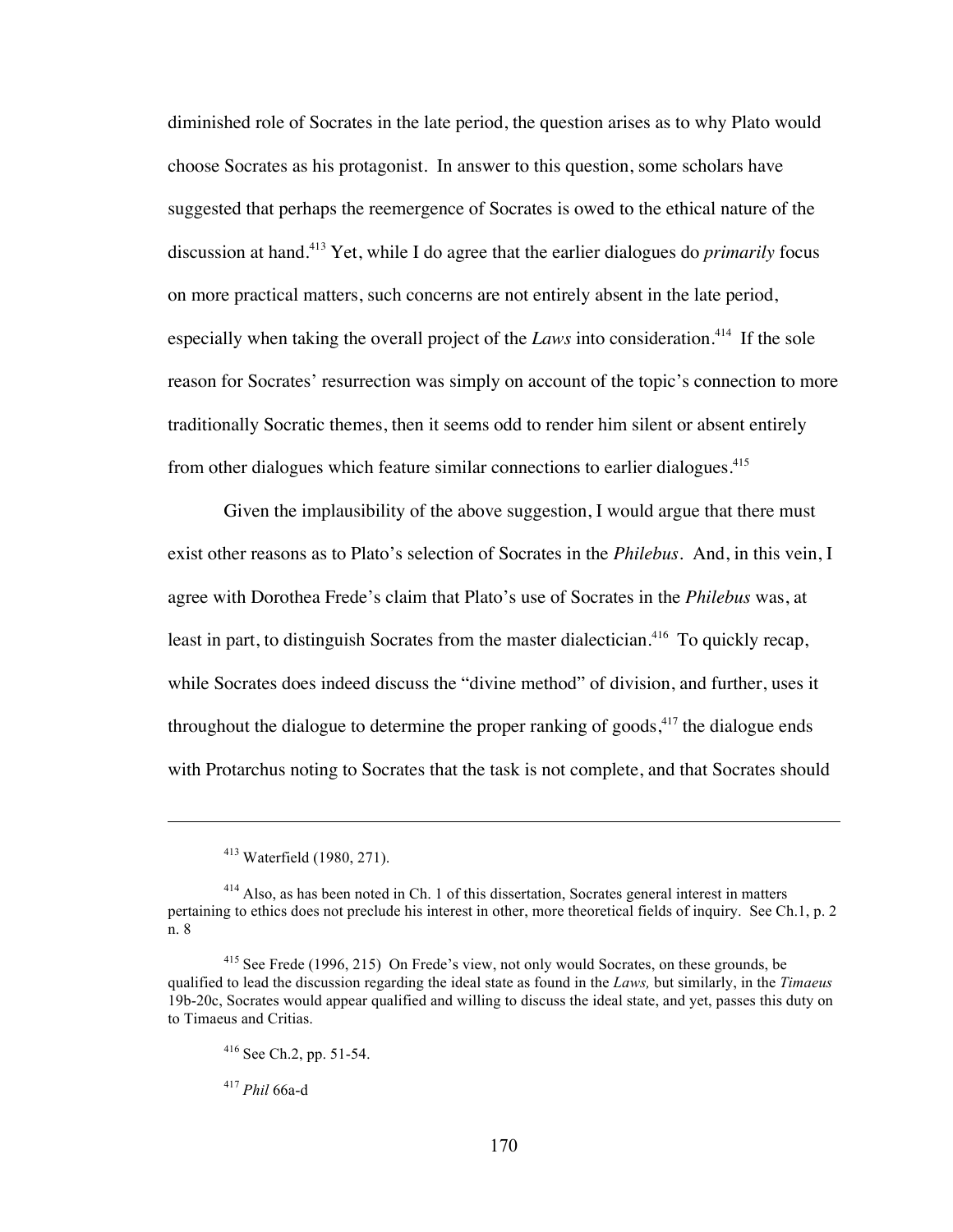continue on to finish what he started.<sup>418</sup> And, while this incomplete result is fairly common (if not expected) for a "Socratic" dialogue, when compared to the *Sophist* and *Statesman,* two dialogues that feature the same method of collection and division, we find the conclusions to be strikingly different, as both dialogues end with a clear agreement that a definition has been reached by the Eleatic Stranger. Looking first to the *Sophist*  268c7-268d, we find the following exchange to close out the dialogue:

VISITOR: Shall we weave his name together from start to finish and tie it up the way we did before?

THEAETETUS: Of Course.

VISITOR: Imitation of the contrary-speech producing, insincere and unknowing sort, of the appearance making kind of copy making, the word juggling part of production that's marked off as human and not divine. Anyone who says the sophist is of this "blood and family" will be saying, it seems, the complete truth.

THEAETETUS: Absolutely.

Further, a definitive conclusion of this sort is echoed in the *Statesman* as well, for, at the end of the *Statesman,* following the final recap of their efforts towards defining the statesman, Socrates himself responds as follows at 311c4-7: "Another most excellent portrait, visitor, this one that you have *completed* for us, of the man who possesses the art of kingship: the statesman."419

We find then a striking contrast between the three dialogues: While all three dialogues feature the method of division, only those wherein it is the Eleatic stranger leading the discussion does the discussion conclude definitively. On the other hand, in the *Philebus,* where it is Socrates, not the Stranger, using the method of division, we are

 <sup>418</sup> *Phil.* 67b

<sup>419</sup> Italics added for emphasis.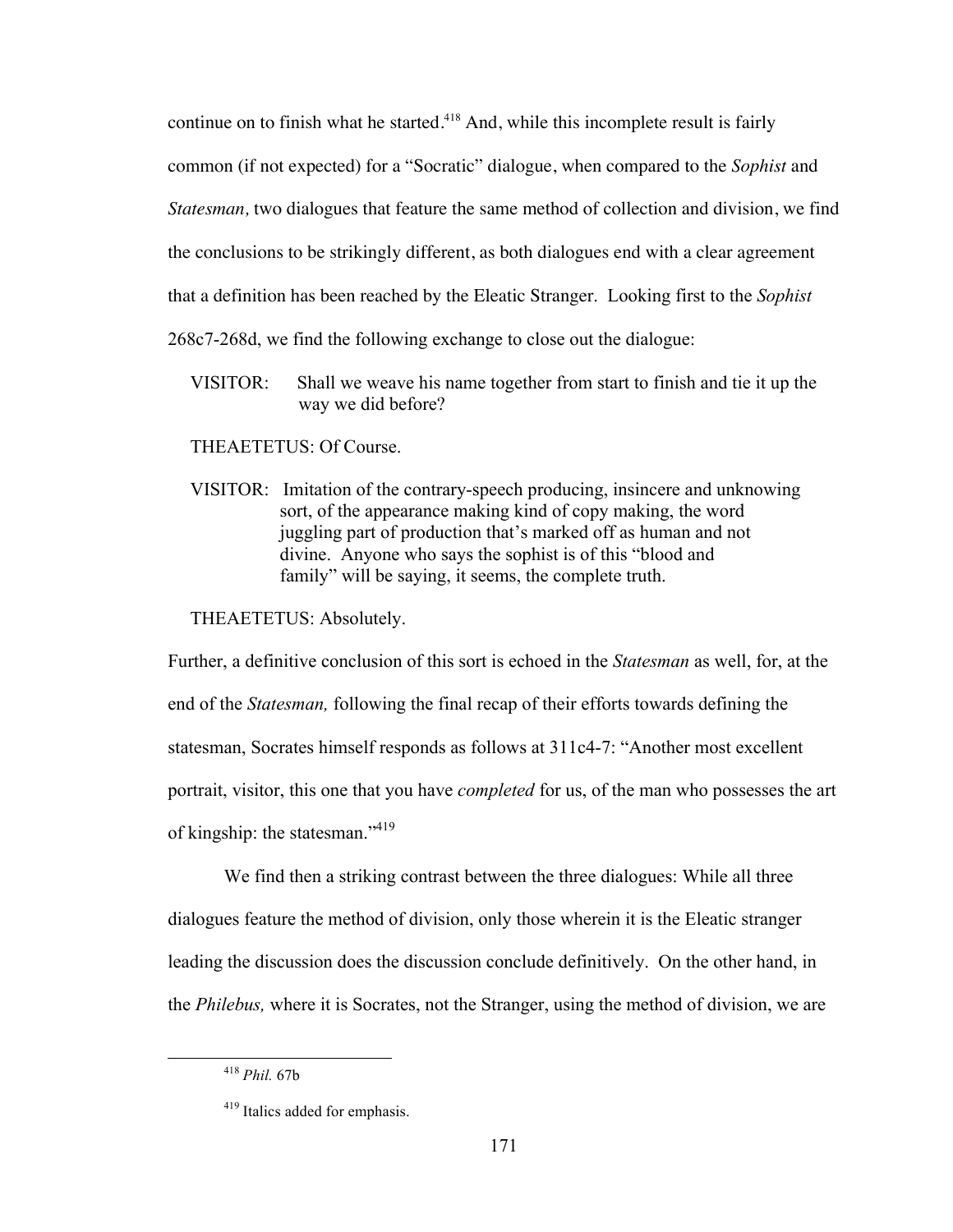left wanting, as the dialogue ends in incompletion. Given this inconclusiveness, I would once more state that this is precisely the point, i.e., that Plato, through his use of Socrates in this way, is demonstrating the need for a mastery of this new method if one is to achieve definitive results. And, given his affinity for Socrates, and the skill exhibited by Socrates throughout Plato's corpus, that Socrates would be shown to be inefficient is perhaps that most compelling way for Plato to emphasize this point.

## **The Role of Divine Inspiration in the** *Philebus*

Yet, while it is true that Socrates ultimately fails to bring about the definitive conclusion presented in other late dialogues, I would argue that we are not to take this failure as an indication that Plato has lost faith in the methodology or ability of his mentor. In fact, I would suggest that, similar to the depictions of Socrates we are given in the *Theaetetus* and *Sophist,* the Socrates of the *Philebus* is presented as a reflection of Plato's mature understanding of his teacher, one which, as with those other depictions already described, once more prominently features an attention to the role of divine inspiration in the methodology of Socrates.

To begin, it should be noted that, despite his failure to properly execute the method of division, Socrates is still able to proceed quite far into the discussion. This ability to do so despite his lack of expertise is particularly interesting, especially when we consider Socrates' consistent appeal to the divine throughout the dialogue: (1) The method itself is called, by Socrates, the "divine method" (18b6), (2) there is a prayer for divine assistance to help establish the fourfold division of all being (25b), (3) Socrates consistently refers to the difference between the human and divine mind (22c), and (4)

172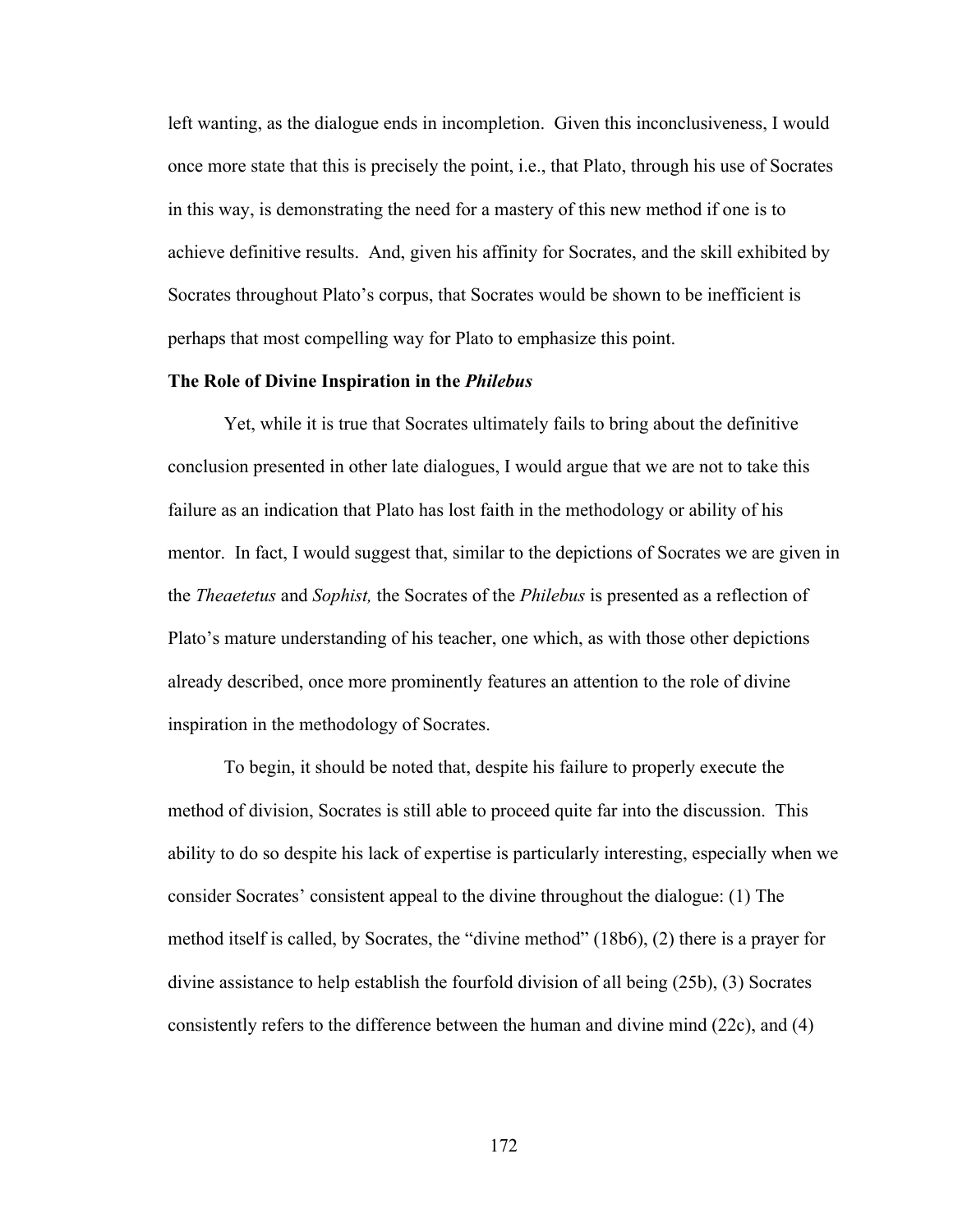Socrates appeals to the differences between the divine and human ideal state  $(33b)$ .<sup>420</sup> In this evidence we see, once again, that Socrates, even when utilizing the new, rigid method of division, does not waver from his appreciation of divine assistance.

Yet, while this attention to divine influence should be of no surprise at this point in the case of Socrates, we are presented with one extraordinary piece of textual evidence that demands our attention. Following his praiseful description of the divine method of division, we find, now faced with a potential roadblock in in their discussion, Socrates, abandoning the method of division, proclaims that they need not be concerned, as, "some memory has come to my mind *that one of the gods seems to have sent me to help us."<sup>421</sup>* This single line is of exceptional importance as, in striking contrast to the apotreptic messages of the *daimonion* in which Socrates was warned against a particular course of action, here, in the *Philebus,* we are given textual evidence wherein Socrates is claiming to have received a *positive* message directly from the gods. And, in the context of the dialogue, this revelation bestowed upon Socrates, i.e., that neither pleasure nor knowledge is the good, but rather a third thing which is superior to both, is instrumental for the remainder of the discussion.

Granted, one could argue that such a direct appeal to the divine ought to be taken as an ironic gesture. However, given the staggering amount of evidence that has been presented against such a claim, evidence that is found throughout the entire Platonic corpus, such a claim seems, to me, to be particularly unfounded. Thus, instead of approaching this problem from a skeptic's perspective, I suggest that we take this moment of positive divine influence with the utmost sincerity, as doing so would provide

 $420$  D. Frede (1996, n.36)

<sup>421</sup> *Phil.* 20b3-4. Italics added for emphasis.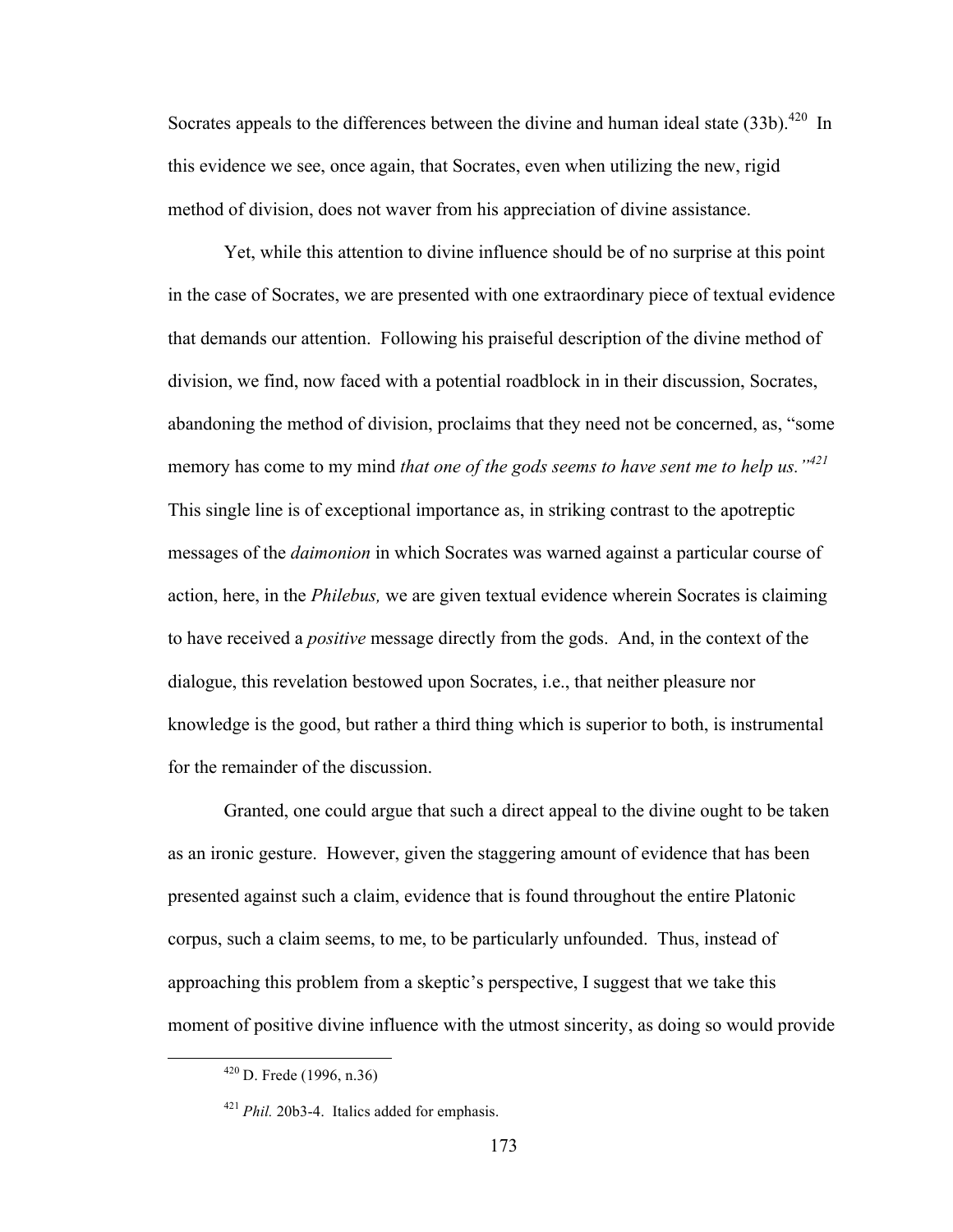us insight into how we are to understand Socrates in Plato's later dialogues. To explain, as we have seen, the Socrates of the *Philebus* is presented as not entirely skilled regarding the method of division. And yet, he is able to continue the discussion significantly further than would be expected for someone lacking in expertise. And, while this lack in ability would have crippled other individuals, Socrates, through the direct assistance of the gods, is able to proceed onward.

The point I am attempting to convey here is that, in the *Philebus,* we are given insight into Plato's understanding of his mentor. To explain, as I have argued, as Plato progressed into his late period, his conception of philosophy has evolved. As such, he has come to realize that Socrates can no longer qualify as the embodiment of what the philosopher ought be in an unqualified sense. In short, Plato came to realize that the Socratic method, while useful for tearing down fallacious arguments and exposing inconsistencies in the beliefs of others, is unable to achieve the sort of definitional knowledge he desired. And yet, despite this inability, Socrates does *seem* to know things, i.e., his opinions and instincts always seem to be inexplicably pointed towards the truth. To account for this then, what we find in these late dialogues are images of Socrates wherein the role played by divine inspiration is placed front and center. Here in the *Philebus* we see evidence of Socrates, unable to push forward in the discussion, *directly assisted by the gods.* Whereas others would have faltered, or given up, Socrates, through divine revelation is able to continue. And, it should be noted, that this revelation occurs must be seen as positive in the eyes of Plato. In other words, while it is true that Socrates must rely on divine assistance to proceed in the discussion, such assistance does not

174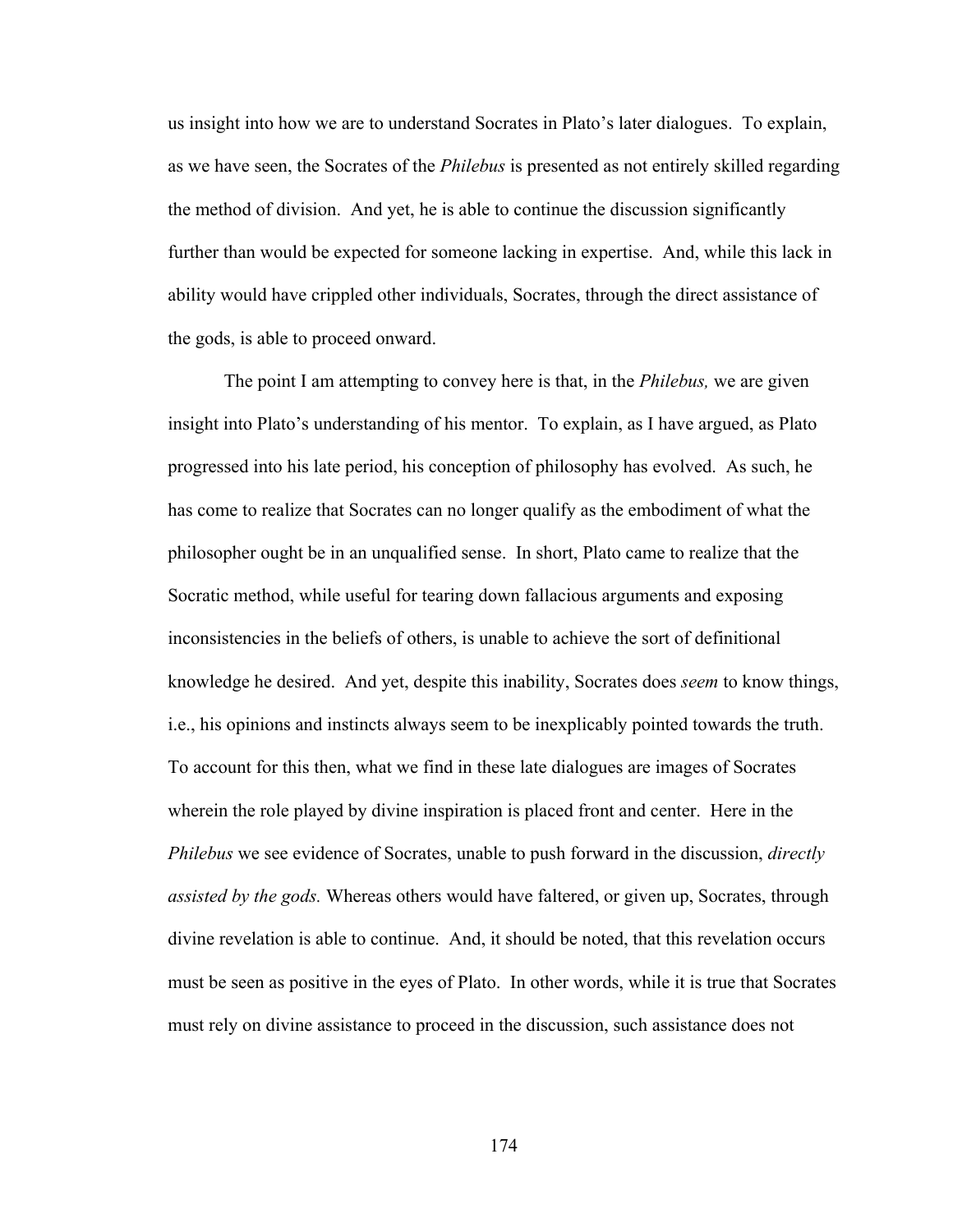diminish the results of the discussion, especially when one considers the reverence shown by Plato to the wisdom of the gods.

Yet, while Plato does, in the case of Socrates, hold such divine revelation in high esteem, it is my view that he recognizes the limitations and potential pitfalls of reliance upon those few fortunate individuals lucky enough to be so inspired. Indeed, we might glean insight into this view when we consider the ending of the *Philebus,* wherein we recall that, despite Socrates being able to rank the various types of goods, Protarchus reminds him that his task is incomplete. To explain, we recall that in the *Sophist* and *Statesman,* an emphasis was placed on maintaining the proper divisions all the way through to the conclusion. In other words, the method of division is so effective because each division can be traced back and explained to any who would inquire. In the *Philebus,* however, we recall that the initial idea that spawned the discussion, i.e., that neither pleasure or knowledge alone was the good, was *given* to Socrates by divine inspiration. As such, this wisdom is not possessed by Socrates, and is thus unexplainable. No account can be given, and so, the division cannot be considered complete. Thus, while *Socrates,* via his divine connection, is able to proceed further in the discussion than the uninspired many, and, while this can be positive given the possibilities such inspiration provide, $422$  Plato recognizes the need for a methodology that does not rely on the assistance of the divine, hence his development of the method of division.<sup>423</sup>

 <sup>422</sup> See *Phaedrus* 243e-245b. In Socrates' Second Speech, Philosophy is describes as a form of madness. See also Gonzales (2011, 102).

<sup>&</sup>lt;sup>423</sup> Additionally, we are left without the precise ratios between pleasure and knowledge.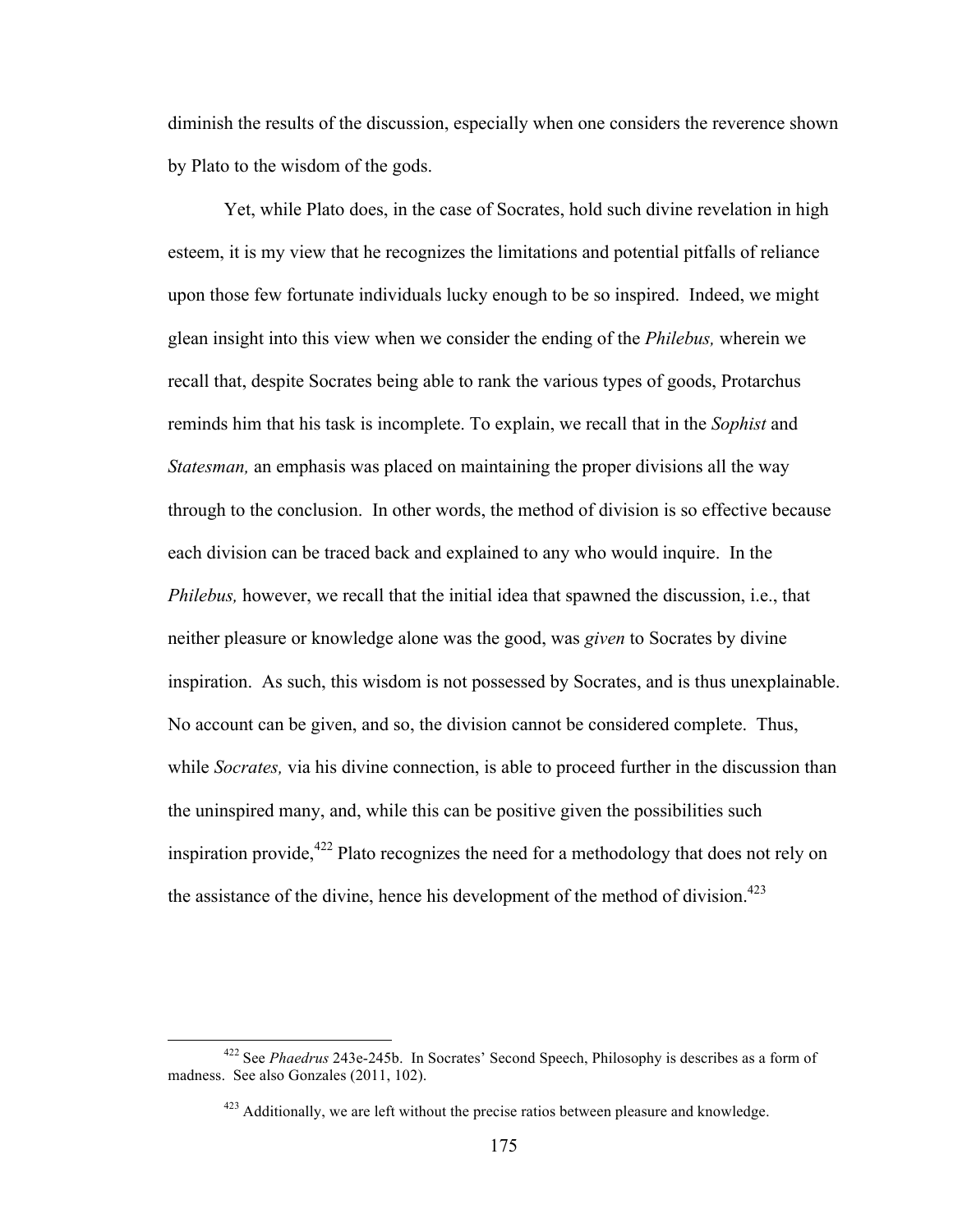## *Conclusion*

Thus, despite the limitations that may be related to reliance upon divine inspiration in matters of philosophy, it is quite clear that, in the case of Socrates, Plato still recognizes its value. Indeed, when we look to the three major images of Socrates presented in the late dialogues, we find that, despite surface discrepancies, the common link between them is their reliance upon and reverence for the divine. As such, we find cause to take seriously the role of the divine in the case of Socrates.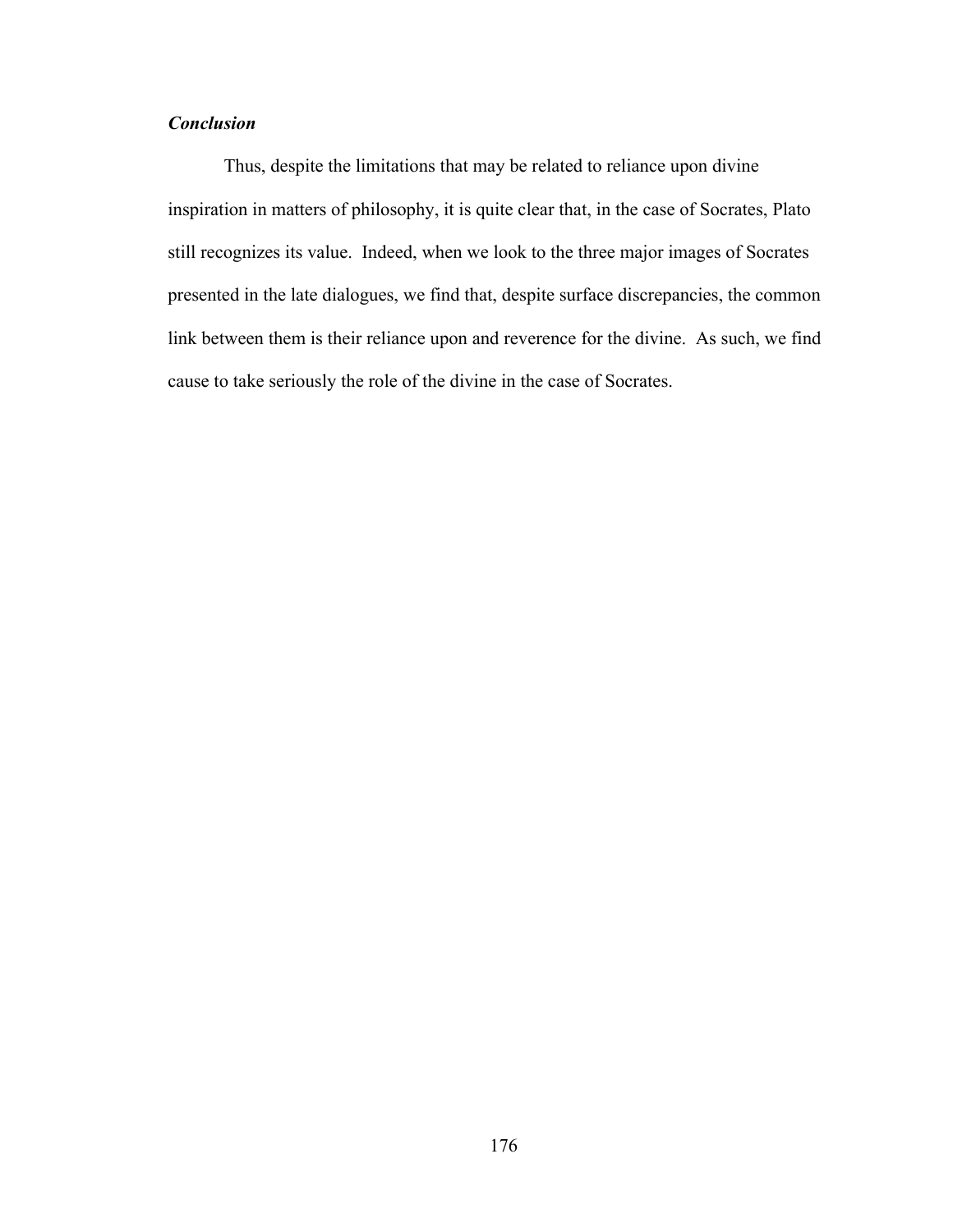## **Bibliography**

- Ackrill, J.L. 1997. "In Defence of Platonic Division" In *Essays on Plato and Aristotle*: pp. 93-109. Oxford: Oxford University Press.
- Alieva, O. 2010. "Elenchus and Diaresis in Plato's *Sophist*" *Hermathena.* No. 189: 71-91
- Allen, R.E. 1970. *Plato's Euthyphro and the Earlier Theory of the Forms.* New York: Humanities Press.
- Benson. H. 2000. *Socratic Wisdom: The Model of Knowledge in Plato's Early Dialogues.* New York: Oxford University Press.
- Benson, H. 2015. *Clitophon's Challenge: Dialectic in Plato's* Meno, Phaedo, *and* Republic." Oxford: Oxford University Press.
- Berry, E.G. 1940. The History and Development of the Concept of ΘΕΙΑ ΜΟΙΡΑ and ΘΕΙΑ ΤΥΧΗ down to and including Plato. Chicago: University of Chicago Library.
- Bers, V. 1985. "Dikastic *Thorobus*" In *Crux: Essays Presented to G.E.M. de Ste. Croix on his 75th Birthday,* Special Festschrift Edition of *History of Political Thought*   $6: 1-15$
- Brandwood, L. 1990. *The Chronology of Plato's Dialogues*. Cambridge: Cambridge University Press.
- Brickhouse, T. & Smith, N. 1990. *Socrates on Trial*. Princeton University Press.
- Brickhouse, T. and Smith, N. 1991. "Socrates' Elenchtic Mission." *Oxford Studies in Ancient Philosophy. Vol. IX.* J. Annas (ed). Oxford: Clarendon Press.
- Brickhouse, T. and Smith, N. 1994. *Plato's Socrates.* New York: Oxford University Press.
- Brickhouse, C. and Smith, N. 2005. "Socrates *Daimonion* and Rationality". *Socrates Divine Sign: Religion, Practice, and Value in Socratic Philosophy.* Ed. Pierre Destree and Nicholas D. Smith. Kelowna: Academic Printing and Publishing.
- Brown, L. 2010. "Definition and Division in Plato's Sophist." D. Charles (ed.), *Definition in Greek Philosophy.* Oxford: Oxford University Press.
- Burnyeat, M.F. 1977. "Socratic Midwifery, Platonic Inspiration." *Bulletin of the Institute of Classical Studies.* 24: 7-16.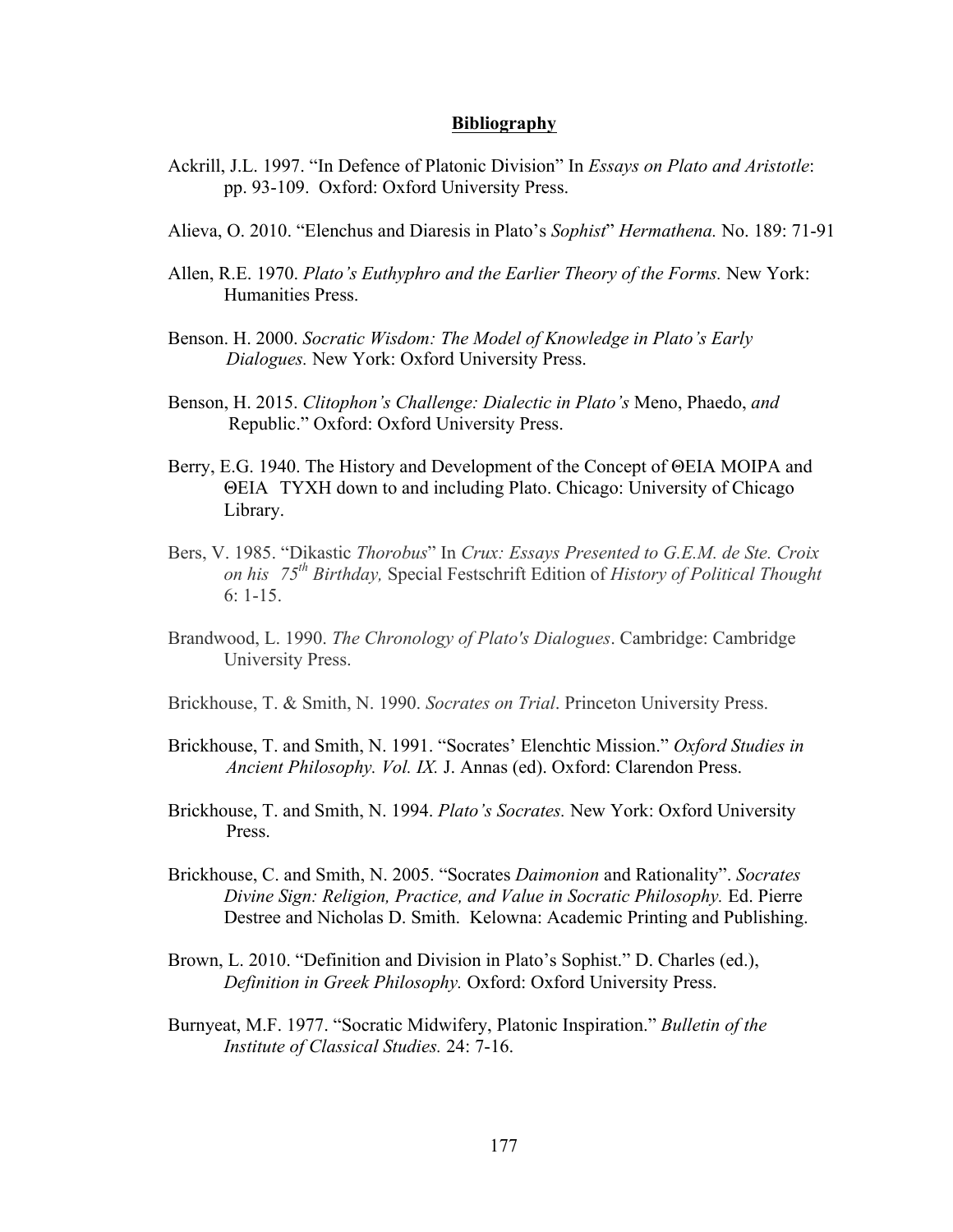- Buttner, S. 2011. "Inspiration and Inspired Poets in Plato's Dialogues." *Plato and the Poets.* Pierre Destree and F.G. Hermann (eds.), Leiden and Boston: Brill.
- Cherry, K. 2013. "Politics and Philosophy in Aristotle's Critique of Plato's Laws." In Natural Right and Political Philosophy: Essays in Honor of Catherine Zuckert and Michael Zuckert, edited by Ann Ward and Lee Ward, 50-66. Notre Dame: University of Notre Dame.
- Cohen, S.M. 1971. "Socrates on the Definition of Piety: *Euthyphro* 10a-11b." *The Philosophy of Socrates.* Edited by G. Vlastos. Notre Dame: University of Notre Dame Press.
- Cooper, J. & Hutchinson, D. S. (eds.) 1997. *Plato Complete Works*. Hackett Publishing Company.
- Cornford, F. M. 1935, *Plato's Theory of Knowledge*. London: Routledge and K. Paul.
- Crivelli, P. 2012. *Plato's Account of Falsehood: A Study of the Sophist.* Cambridge: Cambridge University Press.
- Dodds, E.R. 1951. *The Greeks and the Irrational.* Berkeley: University of California Press.
- Franklin, L. 2011. "Dichotomy and Platonic Diaresis" *History of Philosophy Quarterly*  Vol. 28: 1-20.
- Frede, D. 1996. "The Hedonist's Conversion: The Role of Socrates in the *Philebus." Form and Argument in Late Plato.* C. Gill and M.M. McCabe (eds.). Oxford: Clarendon Press.
- Frede, M. 1992. "Plato's *Sophist* on False Statements." In R. Kraut (ed.), *The Cambridge Companion to Plato.* Cambridge: Cambridge University Press.
- Frede, M. 1996. "The Literary Form of the *Sophist."* In C. Gill and M.M. McCabe (eds.), *Form and Argument in Late Plato.* Oxford: Clarendon Press.
- Friedlander, P. 1958. *Plato.* Vol. 1, Trans. Hans Meyerhoff. London.
- Giannopoulou, Z. 2013. *Plato's* Theaetetus *as a Second* Apology, Oxford University Press.
- Gill, M. 2012. *Philosophos,* Oxford: Oxford University Press.
- Gonzales, F. 2011. "The Hermeneutics of Madness." *Plato and the Poets.* Pierre Destree and F.G. Hermann (eds.), Leiden and Boston: Brill.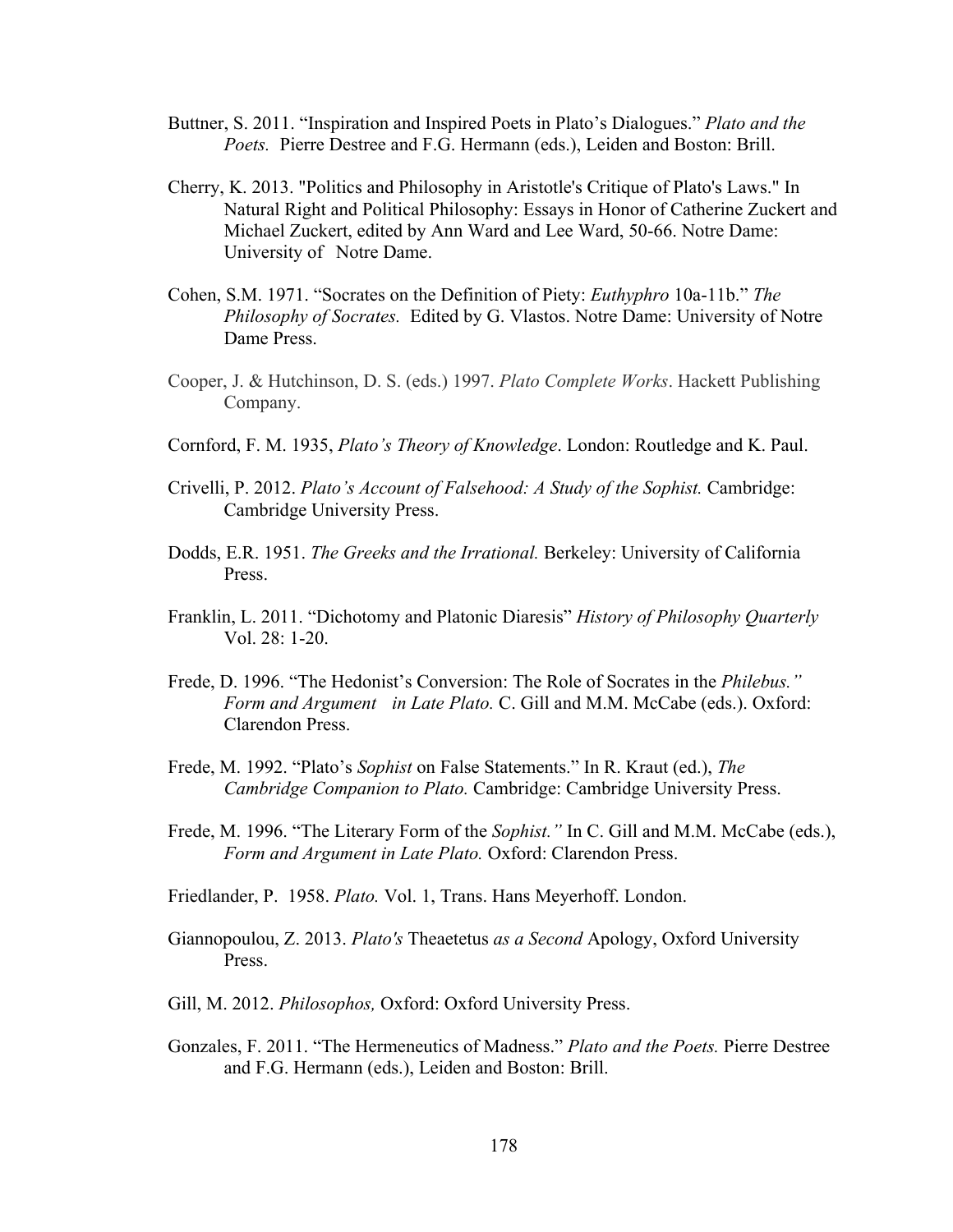- Graham, D. 1991. "What Socrates Knew." *New Essays in Socratic Studies: Wisdom, Ignorance, and Virtue.* (Ed.) Mark McPherran. Edmonton: Academic Printing and Publishing.
- Gulley, Norman. 1968. *The Philosophy of Socrates.* London: Macmillan and Co. Ltd.
- Heinze, R. 1892. *Xenocrates,* Leipzig, Teubner.
- Hestir. B.E. 2003. "A 'Conception' of Truth in Plato's *Sophist." Journal of the History of Philosophy* 41: 1-24.
- Irwin, T. 1977. *Plato's Moral Theory: The Early and Middle Dialogues.* Clarendon Press: Oxford.
- Irwin. T. 1998. "Common Sense and Socratic Method." *Method in Ancient Philosophy.* J. Gentzler (ed). Oxford: Clarendon Press.
- Joyal, M.A. 2001. "Socrates, δαιµονιος ανηρ: Some Textual and Interpretive Problems in Plato" In M. Joyal, ed. *In Altum: Seventy-Five Years of Classical Studies of Newfoundland.* Memorial University of Newfoundland.
- Kahn, C. 1981. "Did Plato Write Socratic Dialogues?" *Essays on the Philosophy of Socrates.* Hugh Benson (Ed.). Oxford: Oxford University Press.
- Kerferd, G.B. 1954. "Plato's Noble Art of Sophistry" *Classical Quarterly* 4: 84-90.
- Keyt, D. 1973. "'The Falsity of'Theaetetus flies': Sophist 263b." In Gregory Vlastos, Edward N. Lee, Alexander P. D. Mourelatos & Richard Rorty (eds.), *Exegesis and Argument*. Assen, van Gorcum: 1-285.
- Kraut, R. 1981. "Plato's Apology and Crito: Two Recent Studies" *Ethics*, 91: 651-664.
- Kraut, R. 1983. "Comments on Gregory Vlastos, 'The Socratic Elenchus'." *Oxford Studies in Ancient Philosophy. Vol. I.*
- Kraut. R. 1984. *Socrates and the State.* Princeton: Princeton University Press.
- Larkin, D. 2015. "Paint Him? I Hardly Know Him: Reconciling Plato's Aesthetics in the *Laws* and *Republic* Book X," Paper presented at the Society for Ancient Greek Philosophy Conference, New York, NY.
- Ledger, G.R. 1989. *Re-counting Plato: A Computer Analysis of Plato's Style*. Oxford: Clarendon Press.
- Lefkowitz, Mary R. 1989. Commentary on Vlastos. *Proceedings of the Boston Area Colloquium of Ancient Philosophy* 5 (1): 239-246.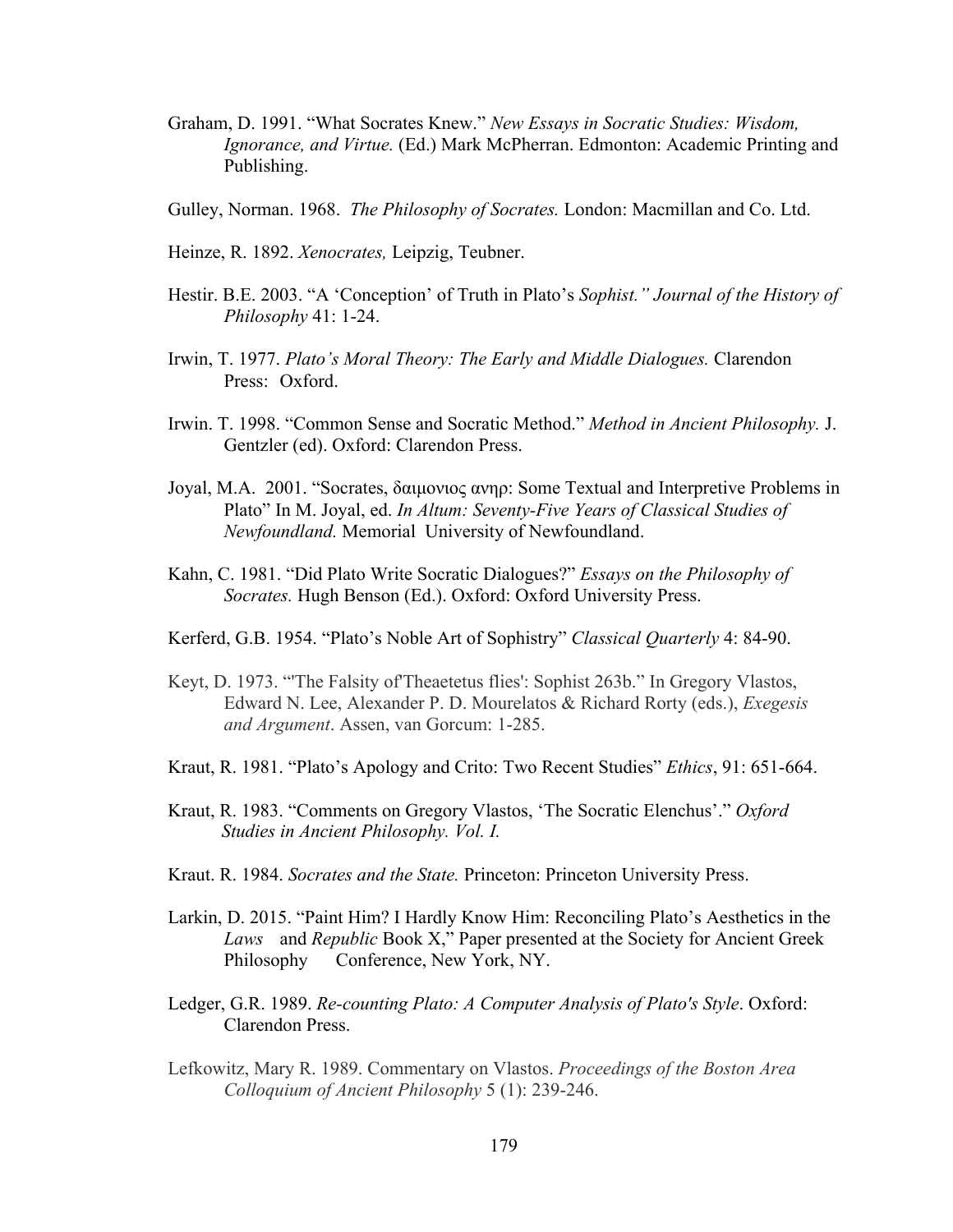- Liu, W. 2013. "Plato's Attempts at Defining Sophistry" Presented at the Frontiers of Philosophy in China conference. 23 Feb. 2013.
- McPherran, M. 1990. "Kahn on the Pre-Middle Platonic Dialogues: Comments on Charles Kahn, 'On the Relative Date of the *Gorgias* and the *Protgoras*.'" *Oxford Studies in Ancient Philosophy. Vol. VIII.* J. Annas (ed). Oxford: Clarendon Press.
- McPherran, M. 1991. "Socratic Piety in the Euthyphro." *Essays on the Philosophy of Socrates.* Hugh Benson (Ed.). Oxford: Oxford University Press.
- McPherran, M. 1996. *The Religion of Socrates.* University Park: The Pennsylvania State University Press.
- McPherran, M. 2005. "Introducing a New God: Socrates and his *Daimonion*" *Socrates Divine Sign: Religion, Practice, and Value in Socratic Philosophy.* Ed. Pierre Destree and Nicholas D. Smith. Kelowna: Academic Printing and Publishing.
- Moravcsik, J.M.E. 1962. "Being and Meaning in the Sophist," *Acta Philosophical Fennica* 14 : 69.
- Moravcsik, J. M. E. 1973. "Plato's Method of Division" in J. M. E. Moravcsik (ed.), Patterns in Plato's Thought, Dordrecht.
- Morgan, M. 1990. *Platonic Piety Philosophy and Ritual in Fourth-Century Athens*. Yale University Press.
- Morgan, Michael 1993. "Philosophy in Plato's *Sophist. The Boston Area Colloquium In Ancient Philosophy.* Vol. 9: 83-111.
- Nehamas, A. 1987. "Socratic Intellectualism" *Proceedings of the Boston Area Colloquium of Ancient Philosophy* 2 :275-316.
- Notomi, N. 1999. The Unity of Plato's Sophist. Cambridge: Cambridge University Press.
- Nussbaum, M. 1985. Commentary on Edmunds. *Proceedings of the Boston Area Colloquium of Ancient Philosophy* 1: 231-240.
- Pangle, Thomas L. 1976. "The Political Psychology of Religion in Plato's Laws." American Political Science Review 70 (4): 1059-77.
- Polansky, R. 1985. "Professor Vlastos's Analysis of Socratic Elenchus." *Oxford Studies in Ancient Philosophy. Vol. III.* J. Annas (ed). Oxford: Clarendon Press.
- Reeve, C.D.C. 1988. *Philosopher Kings: The Argument of Plato's Republic.*  **Princeton: Princeton University Press.**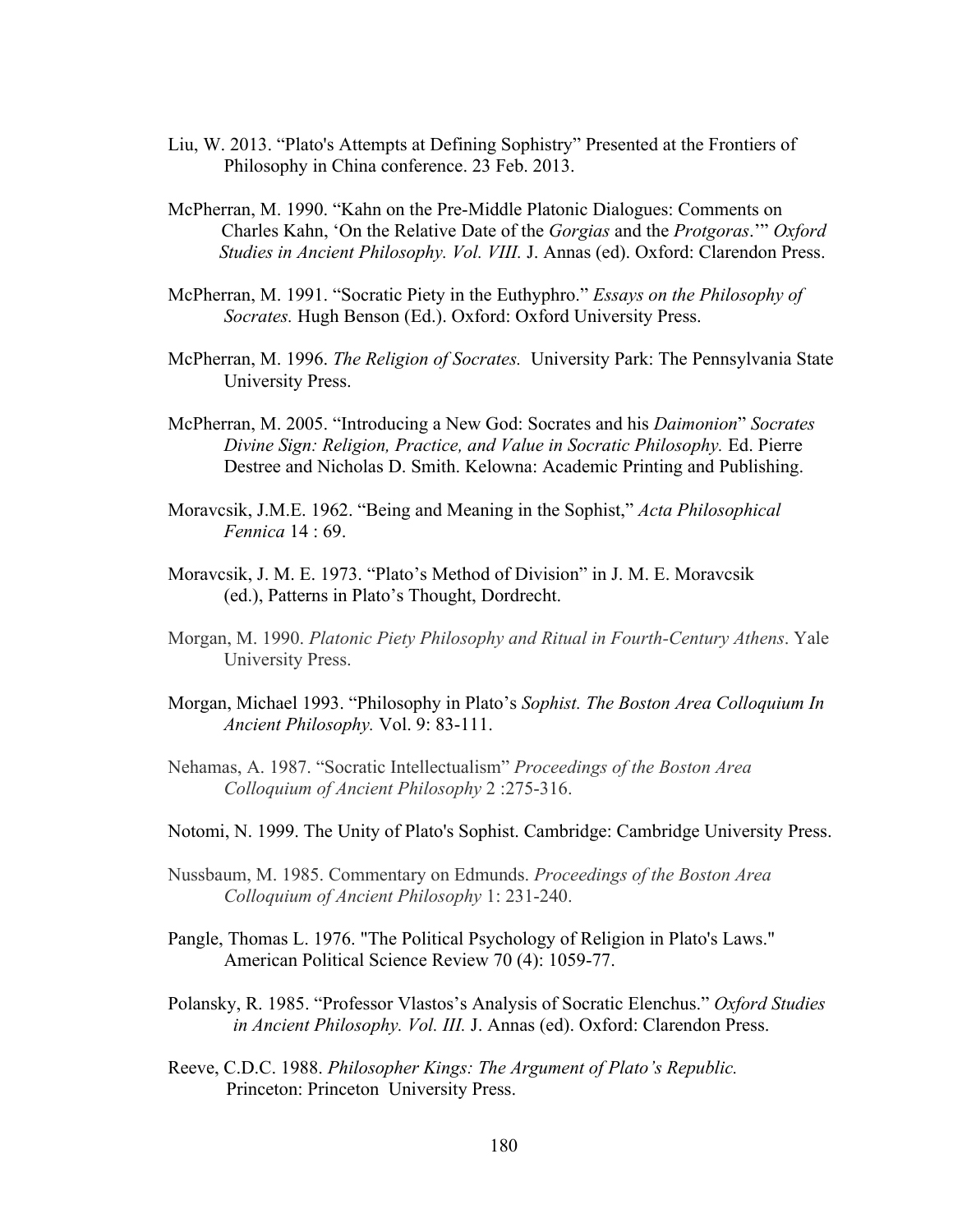Robinson, R. 1953. *Plato's Earlier Dialectic.* Oxford: Oxford University Press.

- Roochnik, David. 1992 "Socrates' Use of the Techne-Analogy," in *Essays on the Philosophy of Socrates*, ed. Hugh Benson (Oxford, 1992): 185-197.
- Ross, W.D. 1951. *Plato's Theory of Ideas,* Oxford.
- Ryle, G. 1966 *Plato's Progress.* Cambridge University Press: Cambridge.
- Santas, G. 1971. "Socrates at Work on Virtue and Knowledge in Plato's *Laches."* In *The Philosophy of Socrates.* Ed. Gregory Vlastos*.* Pp. 177-208. Notre Dame: University of Notre Dame Press.
- Santas, G 1979. *Socrates: Philosophy in Plato's Early Dialogues,* London.
- Sedley, D. 2004. *The Midwife of Platonism: Text and Subtext in Plato's Theaetetus*, Oxford.
- Sharvey, R. 1972. "*Euthyphro* 9D-11B: Analysis and Definition in Plato and Others." *Nous* 6: 119-37.
- Stalley, R.F. 1983. *An Introduction to Plato's Laws,* Indianapolis: Hackett Publishing Co.
- Strauss, L. 1975. *The Argument and the Action of Plato's Laws.* Chicago: University of Chicago Press.
- Taylor, C.C.W. 2006. "Socrates the Sophist." In R.L. Cooper and V. Karasmanis (eds.) *Remembering Socrates,* Oxford: Oxford University Press
- Todd, R. 2001. Review of Joyal 2000. *Bryn Mawr Classical Review* 10.08.
- Trevaskis, J.R. 1955. "The Sophistry of Noble Lineage," *Phronesis* 1: 36-49.
- Van Riel, G. 2005. "Socrates Daemon: Internalisation of the Divine and Knowledge of the Self" *Socrates Divine Sign: Religion, Practice, and Value in Socratic Philosophy.* Ed. Pierre and Nicholas D. Smith. Kelowna: Academic Printing and Publishing.
- Verdinus, W.J. 1981. "Gorgias's Doctrine of Deception." In *The Sophists and their Legacy.* G. Kerferd (ed). 116-29. Wiesbaden: Franz Steiner Verlag.
- Vlastos, G. 1991b. "Socratic Irony." *Essays on the Philosophy of Socrates.* Hugh Benson (Ed.). Oxford: Oxford University Press.